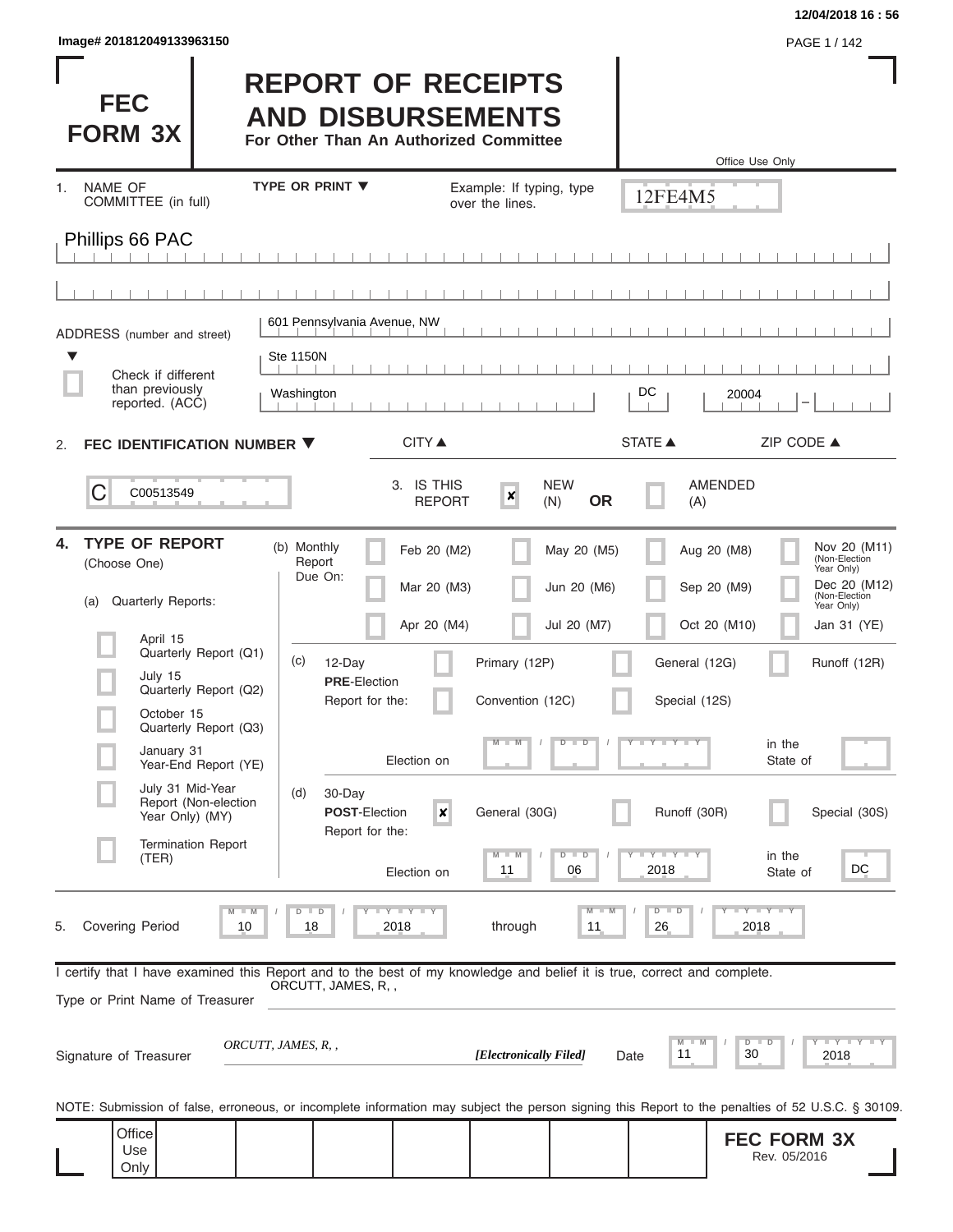$\vert x \vert$ 

|    | Image# 201812049133963151                                                                           |                                                      |                                                 |
|----|-----------------------------------------------------------------------------------------------------|------------------------------------------------------|-------------------------------------------------|
|    | FEC Form 3X (Rev. 05/2016)                                                                          | <b>SUMMARY PAGE</b><br>OF RECEIPTS AND DISBURSEMENTS | Page 2                                          |
|    | Write or Type Committee Name                                                                        |                                                      |                                                 |
|    | Phillips 66 PAC                                                                                     |                                                      |                                                 |
|    | Report Covering the Period:<br>From:                                                                | Y LY L<br>$M - M$<br>$D$ $D$<br>10<br>18<br>2018     | ₽<br>D<br>26<br>2018<br>11<br>To:               |
|    |                                                                                                     | <b>COLUMN A</b><br><b>This Period</b>                | <b>COLUMN B</b><br><b>Calendar Year-to-Date</b> |
| 6. | Cash on Hand<br>(a)<br>$-Y - Y - IY$<br>January 1,<br>2018                                          |                                                      | 325157.79                                       |
|    | Cash on Hand at<br>(b)<br>Beginning of Reporting Period                                             | 147040.60                                            |                                                 |
|    | Total Receipts (from Line 19)<br>(c)                                                                | 31235.72                                             | 298268.19                                       |
|    | Subtotal (add Lines 6(b) and<br>(d)<br>6(c) for Column A and Lines<br>6(a) and 6(c) for Column B)   | 178276.32                                            | 623425.98                                       |
| 7. | Total Disbursements (from Line 31)                                                                  | 0.00                                                 | 445149.66                                       |
| 8. | Cash on Hand at Close of<br><b>Reporting Period</b><br>(subtract Line $7$ from Line $6(d)$ )        | 178276.32                                            | 178276.32                                       |
| 9. | Debts and Obligations Owed TO<br>the Committee (Itemize all on<br>Schedule C and/or Schedule D)     | 0.00                                                 |                                                 |
|    | 10. Debts and Obligations Owed BY<br>the Committee (Itemize all on<br>Schedule C and/or Schedule D) | T.<br>0.00                                           |                                                 |

This committee has qualified as a multicandidate committee. (see FEC FORM 1M)

## **For further information contact:**

Federal Election Commission 999 E Street, NW Washington, DC 20463

Toll Free 800-424-9530 Local 202-694-1100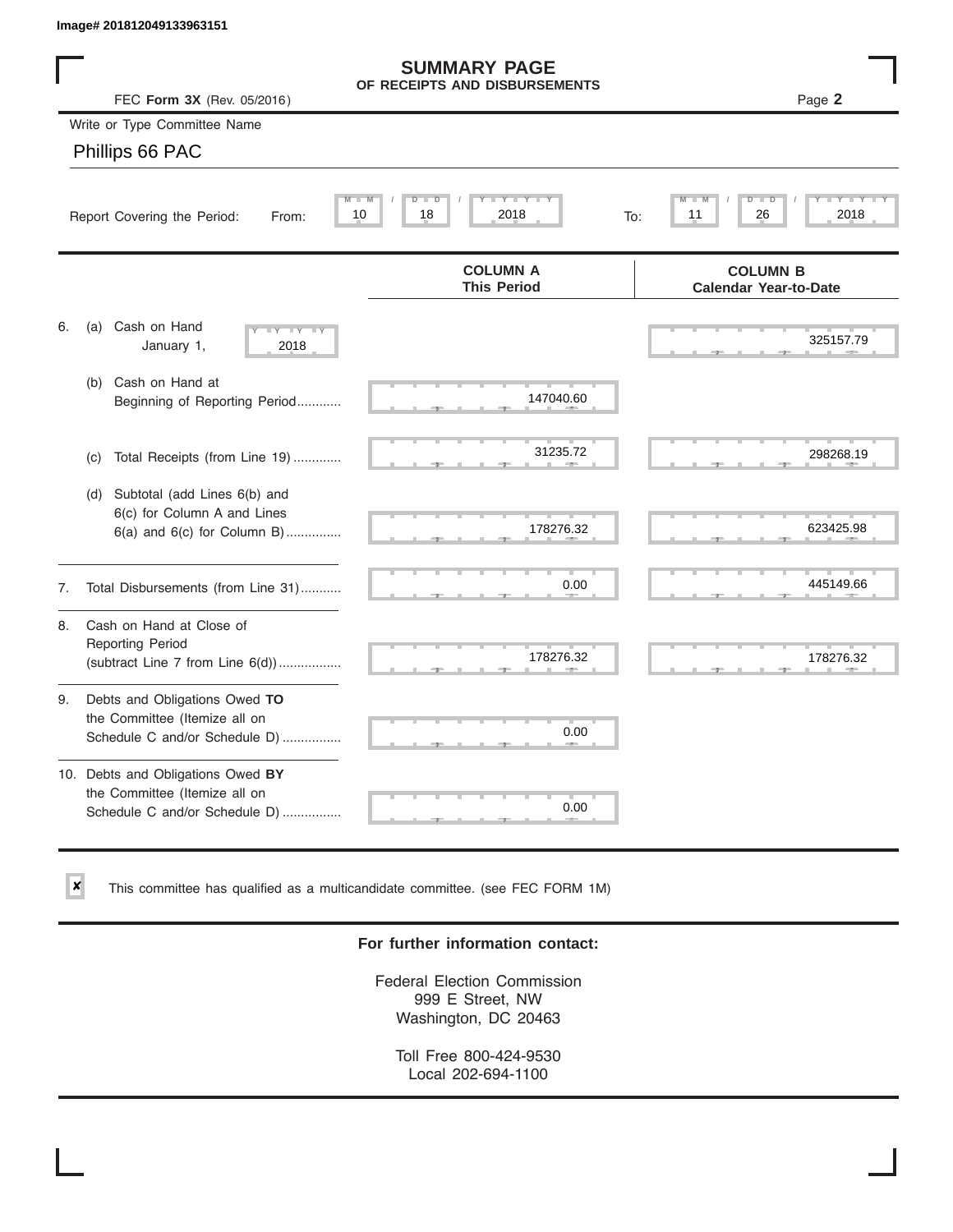## **DETAILED SUMMARY PAGE**

## Phillips 66 PAC

|                                                       | <b>DETAILED SUMMARY PAGE</b>                  |                                                         |
|-------------------------------------------------------|-----------------------------------------------|---------------------------------------------------------|
| FEC Form 3X (Rev. 05/2016)                            | of Receipts                                   | Page 3                                                  |
| Write or Type Committee Name                          |                                               |                                                         |
| Phillips 66 PAC                                       |                                               |                                                         |
|                                                       |                                               |                                                         |
| $M$ $M$<br>10<br>Report Covering the Period:<br>From: | <b>LYLYLY</b><br>$D$ $D$<br>18<br>2018<br>To: | <b>LYLYLY</b><br>$M$ $M$<br>$D$ $D$<br>26<br>2018<br>11 |
| I. Receipts                                           | <b>COLUMN A</b><br><b>Total This Period</b>   | <b>COLUMN B</b><br><b>Calendar Year-to-Date</b>         |
| 11. Contributions (other than loans) From:            |                                               |                                                         |
| Individuals/Persons Other<br>(a)                      |                                               |                                                         |
| <b>Than Political Committees</b>                      | 26364.88                                      | 169505.39                                               |
| Itemized (use Schedule A)<br>(i)                      |                                               |                                                         |
|                                                       | 4870.84                                       | 128762.14                                               |
| (iii) TOTAL (add                                      |                                               |                                                         |
| Lines $11(a)(i)$ and $(ii)$                           | 31235.72                                      | 298267.53                                               |
|                                                       |                                               |                                                         |
| Political Party Committees<br>(b)                     | 0.00                                          | 0.00                                                    |
| <b>Other Political Committees</b><br>(C)              |                                               |                                                         |
|                                                       | 0.00                                          | 0.00                                                    |
| Total Contributions (add Lines<br>(d)                 |                                               |                                                         |
| $11(a)(iii)$ , (b), and (c)) (Carry                   |                                               |                                                         |
|                                                       | 31235.72                                      | 298267.53                                               |
| 12. Transfers From Affiliated/Other                   |                                               |                                                         |
|                                                       | 0.00                                          | 0.00                                                    |
|                                                       |                                               |                                                         |
|                                                       | 0.00                                          | 0.00                                                    |
|                                                       |                                               |                                                         |
| 14. Loan Repayments Received                          | 0.00                                          | 0.00                                                    |
| 15. Offsets To Operating Expenditures                 |                                               |                                                         |
| (Refunds, Rebates, etc.)                              |                                               |                                                         |
| (Carry Totals to Line 37, page 5)                     | 0.00                                          | 0.00                                                    |
| 16. Refunds of Contributions Made                     |                                               |                                                         |
| to Federal Candidates and Other                       |                                               |                                                         |
| Political Committees<br>17. Other Federal Receipts    | 0.00                                          | 0.66                                                    |
|                                                       |                                               | 0.00                                                    |
| 18. Transfers from Non-Federal and Levin Funds        | 0.00                                          |                                                         |
| (a) Non-Federal Account                               |                                               |                                                         |
|                                                       | 0.00                                          | 0.00                                                    |
|                                                       |                                               |                                                         |
| (b) Levin Funds (from Schedule H5)                    | 0.00                                          | 0.00                                                    |
|                                                       |                                               |                                                         |
| (c) Total Transfers (add $18(a)$ and $18(b)$ )        | 0.00                                          | 0.00                                                    |
|                                                       |                                               |                                                         |
| 19. Total Receipts (add Lines 11(d),                  |                                               |                                                         |
| 12, 13, 14, 15, 16, 17, and 18(c)                     | 31235.72                                      | 298268.19                                               |
|                                                       |                                               |                                                         |
| 20. Total Federal Receipts                            |                                               |                                                         |
| (subtract Line 18(c) from Line 19) ▶                  | 31235.72                                      | 298268.19                                               |
|                                                       |                                               |                                                         |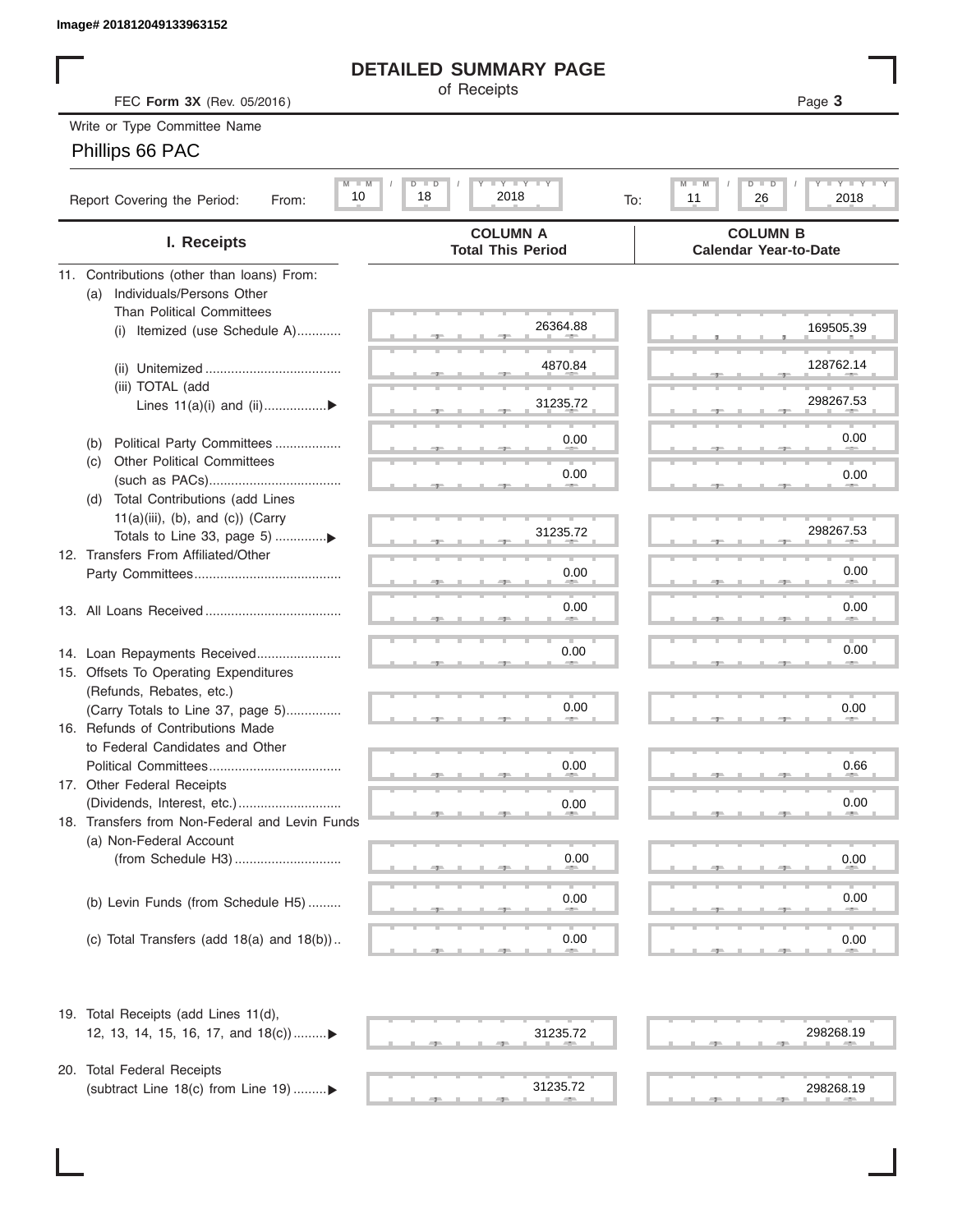I

## **DETAILED SUMMARY PAGE**

of Disbursements

|     | FEC Form 3X (Rev. 05/2016)                                              |                                             | Page 4                                          |
|-----|-------------------------------------------------------------------------|---------------------------------------------|-------------------------------------------------|
|     | <b>II. Disbursements</b>                                                | <b>COLUMN A</b><br><b>Total This Period</b> | <b>COLUMN B</b><br><b>Calendar Year-to-Date</b> |
|     | 21. Operating Expenditures:<br>(a) Allocated Federal/Non-Federal        |                                             |                                                 |
|     | Activity (from Schedule H4)                                             |                                             |                                                 |
|     | (i)                                                                     | 0.00                                        | 0.00                                            |
|     | Non-Federal Share<br>(ii)                                               | 0.00                                        | 0.00                                            |
|     | Other Federal Operating<br>(b)                                          |                                             |                                                 |
|     |                                                                         | 0.00                                        | 0.00                                            |
|     | (c) Total Operating Expenditures                                        |                                             |                                                 |
|     | (add 21(a)(i), (a)(ii), and (b))                                        | 0.00                                        | 0.00                                            |
|     | 22. Transfers to Affiliated/Other Party                                 |                                             |                                                 |
|     | 23. Contributions to                                                    | 0.00<br>an a                                | 0.00<br><b>ALL</b>                              |
|     | Federal Candidates/Committees<br>and Other Political Committees         | 0.00                                        | 313500.00                                       |
|     | 24. Independent Expenditures                                            |                                             |                                                 |
|     |                                                                         | 0.00                                        | 0.00                                            |
|     | 25. Coordinated Party Expenditures<br>$(52 \text{ U.S.C. }$ § 30116(d)) |                                             |                                                 |
|     |                                                                         | 0.00<br><b>Allen</b>                        | 0.00                                            |
|     |                                                                         |                                             |                                                 |
|     | 26. Loan Repayments Made                                                | 0.00                                        | 0.00                                            |
|     |                                                                         | 0.00                                        | 0.00                                            |
|     | 28. Refunds of Contributions To:                                        |                                             |                                                 |
|     | (a) Individuals/Persons Other<br>Than Political Committees              | 0.00                                        | 0.00                                            |
|     |                                                                         |                                             |                                                 |
|     | Political Party Committees<br>(b)                                       | 0.00                                        | 0.00                                            |
|     | <b>Other Political Committees</b><br>(C)                                |                                             |                                                 |
|     |                                                                         | 0.00                                        | 0.00                                            |
|     | <b>Total Contribution Refunds</b><br>(d)                                |                                             |                                                 |
|     | (add Lines 28(a), (b), and (c))                                         | 0.00                                        | 0.00                                            |
|     | 29. Other Disbursements (Including                                      |                                             |                                                 |
|     |                                                                         | 0.00                                        | 131649.66                                       |
|     |                                                                         |                                             |                                                 |
|     | 30. Federal Election Activity (52 U.S.C. § 30101(20))                   |                                             |                                                 |
|     | (a) Allocated Federal Election Activity                                 |                                             |                                                 |
|     | (from Schedule H6)<br>(i) Federal Share                                 |                                             |                                                 |
|     |                                                                         | 0.00                                        | 0.00                                            |
|     |                                                                         | 0.00                                        | 0.00                                            |
|     | Federal Election Activity Paid<br>(b)                                   |                                             |                                                 |
|     | Entirely With Federal Funds                                             | 0.00                                        | 0.00                                            |
|     | Total Federal Election Activity (add<br>(C)                             |                                             |                                                 |
|     | Lines $30(a)(i)$ , $30(a)(ii)$ and $30(b))$                             | 0.00                                        | 0.00                                            |
|     |                                                                         |                                             |                                                 |
|     | 31. Total Disbursements (add Lines 21(c), 22,                           |                                             |                                                 |
|     | 23, 24, 25, 26, 27, 28(d), 29 and 30(c))                                | 0.00                                        | 445149.66                                       |
| 32. | <b>Total Federal Disbursements</b>                                      |                                             |                                                 |
|     | (subtract Line 21(a)(ii) and Line 30(a)(ii)                             |                                             |                                                 |
|     |                                                                         | 0.00                                        | 445149.66                                       |
|     |                                                                         |                                             |                                                 |
|     |                                                                         |                                             |                                                 |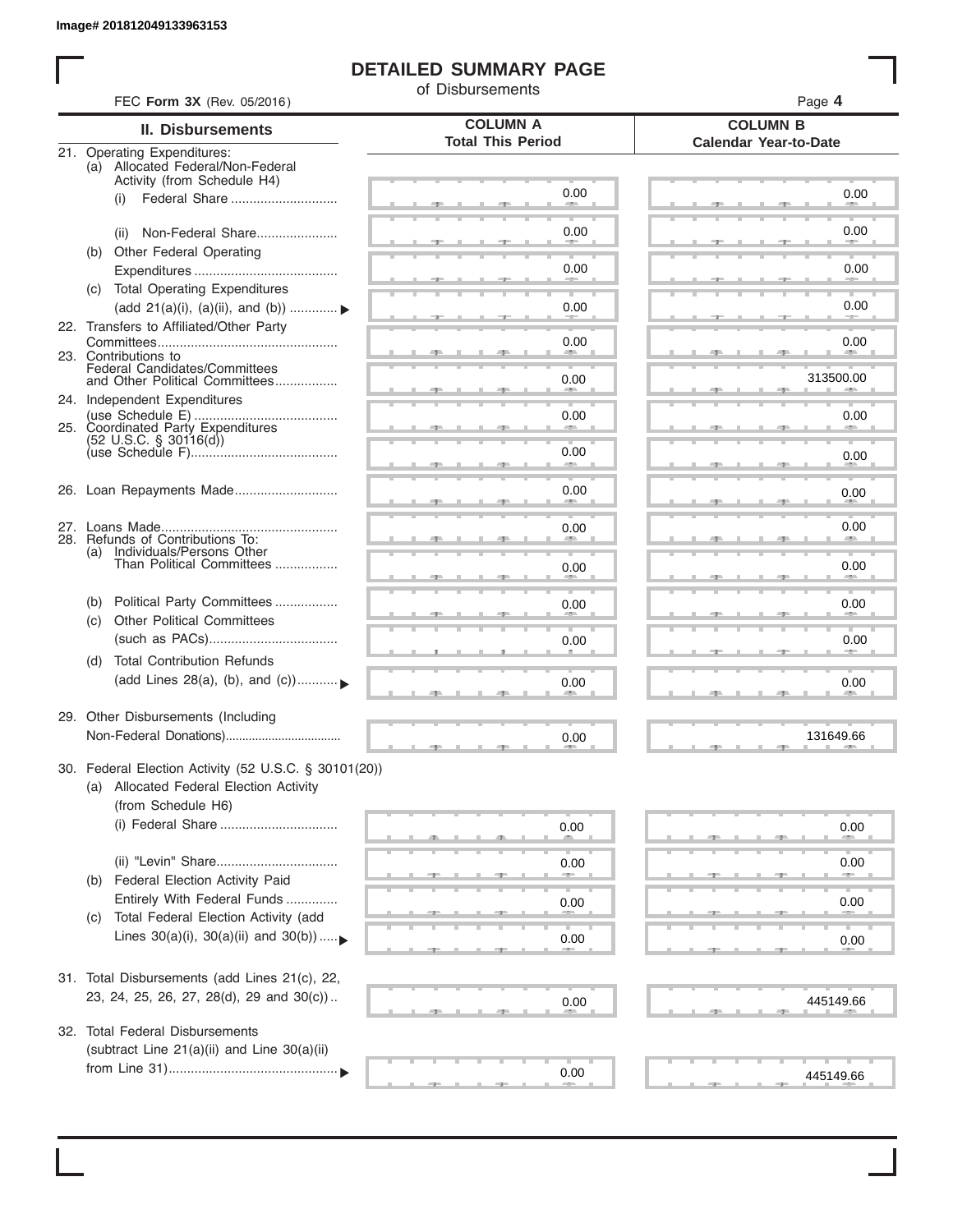ı

## **DETAILED SUMMARY PAGE**

of Disbursements

| FEC Form 3X (Rev. 05/2016)                                                     | u Disnaiscilicitus                          | Page 5                                          |
|--------------------------------------------------------------------------------|---------------------------------------------|-------------------------------------------------|
| III. Net Contributions/<br><b>Operating Expenditures</b>                       | <b>COLUMN A</b><br><b>Total This Period</b> | <b>COLUMN B</b><br><b>Calendar Year-to-Date</b> |
| 33. Total Contributions (other than loans)                                     | 31235.72                                    | 298267.53                                       |
| 34. Total Contribution Refunds                                                 | 0.00                                        | 0.00                                            |
| 35. Net Contributions (other than loans)<br>(subtract Line 34 from Line 33)    | 31235.72                                    | 298267.53                                       |
| 36. Total Federal Operating Expenditures<br>(add Line 21(a)(i) and Line 21(b)) | 0.00                                        | 0.00                                            |
| 37. Offsets to Operating Expenditures                                          | 0.00                                        | 0.00                                            |
| 38. Net Operating Expenditures                                                 | 0.00                                        | 0.00                                            |
|                                                                                |                                             |                                                 |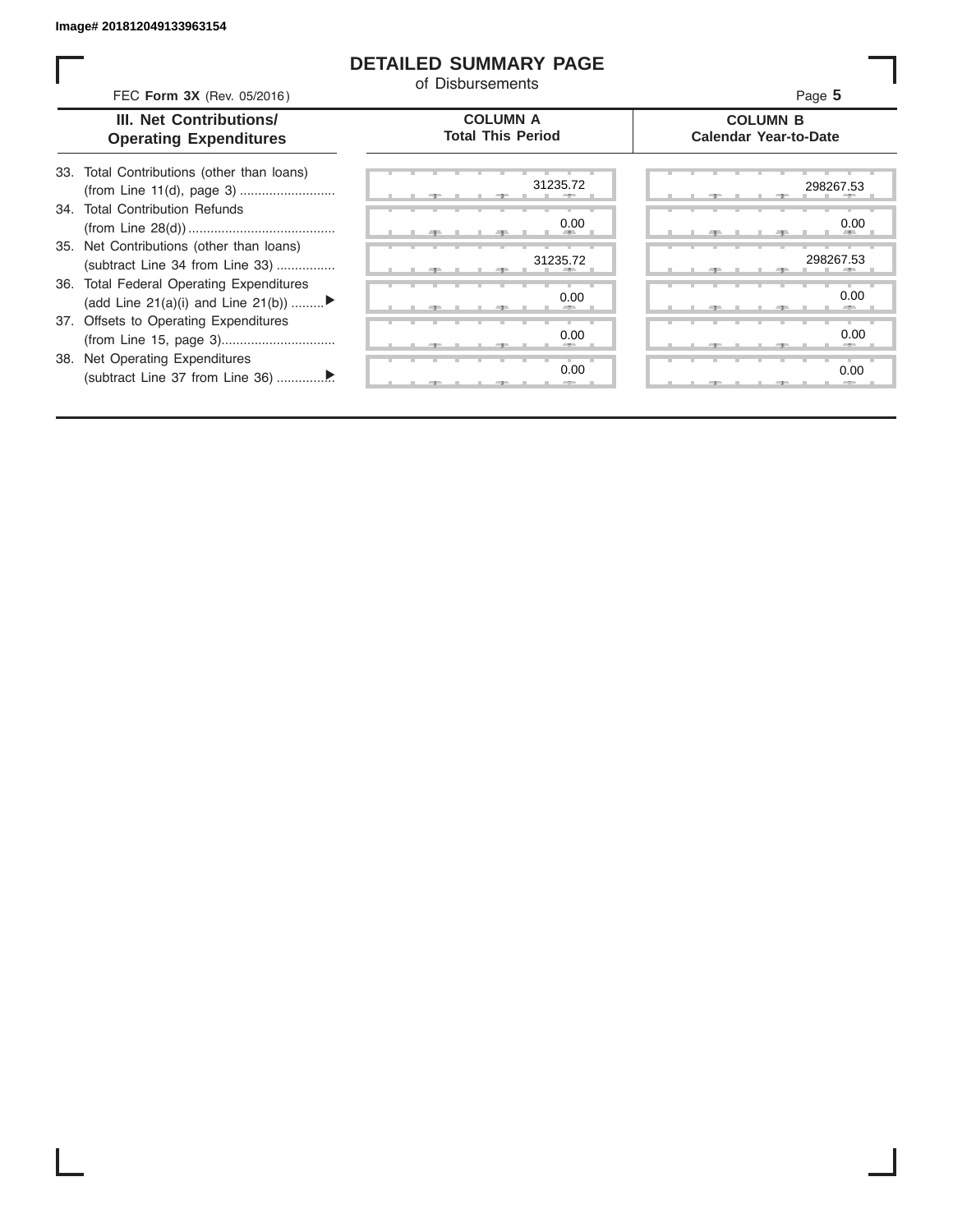|                          | <b>SCHEDULE A (FEC Form 3X)</b> |  |
|--------------------------|---------------------------------|--|
| <b>ITEMIZED RECEIPTS</b> |                                 |  |

Use separate schedule(s)

FOR LINE NUMBER: PAGE<br>
(check only one)

6 OF 142

| IIEMIZEU REVEIFIJ                                                                                                                          |                    | for each category of the<br>Detailed Summary Page             | ×<br>11a        | 11 <sub>b</sub>                                    | 11c | 12                              |    |
|--------------------------------------------------------------------------------------------------------------------------------------------|--------------------|---------------------------------------------------------------|-----------------|----------------------------------------------------|-----|---------------------------------|----|
| Any information copied from such Reports and Statements may not be sold or used by any person for the purpose of soliciting contributions  |                    |                                                               | 13              | 14                                                 | 15  | 16                              | 17 |
| or for commercial purposes, other than using the name and address of any political committee to solicit contributions from such committee. |                    |                                                               |                 |                                                    |     |                                 |    |
| NAME OF COMMITTEE (In Full)                                                                                                                |                    |                                                               |                 |                                                    |     |                                 |    |
| Phillips 66 PAC                                                                                                                            |                    |                                                               |                 |                                                    |     |                                 |    |
| Full Name of Individual (Last, First, Middle Initial) or Full Organization Name<br>ABBOTT, DAVID, T,,<br>А.                                | Date of Receipt    |                                                               |                 |                                                    |     |                                 |    |
| Mailing Address 4118 Jones Ln                                                                                                              |                    |                                                               | $M - M$<br>11   | $D$ $D$<br>16                                      |     | $Y - Y - Y - Y$<br>2018         |    |
| City                                                                                                                                       | <b>State</b>       | Zip Code                                                      |                 | Transaction ID: A21147A0988A04656976               |     |                                 |    |
| Bellingham                                                                                                                                 | <b>WA</b>          | 98225-8548                                                    |                 | Amount of Each Receipt this Period                 |     |                                 |    |
| FEC ID number of contributing<br>federal political committee.                                                                              | C                  |                                                               |                 |                                                    |     | 31.32                           |    |
| Name of Employer (for Individual)<br>Phillips 66 Company                                                                                   |                    | Occupation (for Individual)<br>PL7 REF RLBLTY & MCHNCL INTEGR |                 | Memo Item<br>Payroll Deduction: \$15.66/Bi-Monthly |     |                                 |    |
| Receipt For:                                                                                                                               |                    | Aggregate Year-to-Date ▼                                      |                 |                                                    |     |                                 |    |
| Primary<br>General<br>Other (specify) $\blacktriangledown$                                                                                 |                    | 272.26                                                        |                 |                                                    |     |                                 |    |
| Full Name of Individual (Last, First, Middle Initial) or Full Organization Name<br><b>B.</b> ABRAMO, GUY, P,,                              |                    |                                                               | Date of Receipt |                                                    |     |                                 |    |
| Mailing Address 9585 Doliver Dr                                                                                                            |                    |                                                               | $M - M$<br>11   | $D$ $\Box$ $D$<br>16                               |     | $T - Y = T - Y = T - Y$<br>2018 |    |
| City                                                                                                                                       | <b>State</b>       | Zip Code                                                      |                 | Transaction ID: A852991CDB39147F1925               |     |                                 |    |
| Houston                                                                                                                                    | <b>TX</b>          | 77063-1010                                                    |                 | Amount of Each Receipt this Period                 |     |                                 |    |
| FEC ID number of contributing<br>federal political committee.                                                                              | C                  |                                                               |                 |                                                    |     | 42.00                           |    |
| Name of Employer (for Individual)<br>Phillips 66 Company                                                                                   |                    | Occupation (for Individual)<br><b>PL7 TRADING SUPPLY SR</b>   |                 | Memo Item<br>Payroll Deduction: \$21.00/Bi-Monthly |     |                                 |    |
| Receipt For:                                                                                                                               |                    | Aggregate Year-to-Date ▼                                      |                 |                                                    |     |                                 |    |
| Primary<br>General<br>Other (specify) $\blacktriangledown$                                                                                 |                    | 441.00                                                        |                 |                                                    |     |                                 |    |
| Full Name of Individual (Last, First, Middle Initial) or Full Organization Name<br><b>c.</b> ADAIR, BOBBY, GLENN, ,                        |                    |                                                               | Date of Receipt |                                                    |     |                                 |    |
| Mailing Address 4218 Broadleaf St                                                                                                          |                    |                                                               | $M - M$<br>10   | $D$ $D$<br>31                                      |     | $Y = Y = Y = Y$<br>2018         |    |
| City                                                                                                                                       | State<br><b>TX</b> | Zip Code                                                      |                 | Transaction ID: ABE607C53EDA34EAEA35               |     |                                 |    |
| Kingwood                                                                                                                                   |                    | 77345-1230                                                    |                 | Amount of Each Receipt this Period                 |     |                                 |    |
| FEC ID number of contributing<br>federal political committee.                                                                              | С                  |                                                               |                 |                                                    |     | 40.00                           |    |
| Name of Employer (for Individual)<br>Phillips 66 Company                                                                                   |                    | Occupation (for Individual)<br>AVR REAL ESTATE A              |                 | Memo Item<br>Payroll Deduction: \$40.00/Bi-Monthly |     |                                 |    |
| Receipt For:                                                                                                                               |                    | Aggregate Year-to-Date ▼                                      |                 |                                                    |     |                                 |    |
| Primary<br>General<br>Other (specify)                                                                                                      |                    | 400.00<br><b>AND</b>                                          |                 |                                                    |     |                                 |    |
|                                                                                                                                            |                    |                                                               |                 |                                                    |     | 113.32                          |    |
|                                                                                                                                            |                    |                                                               |                 |                                                    |     |                                 |    |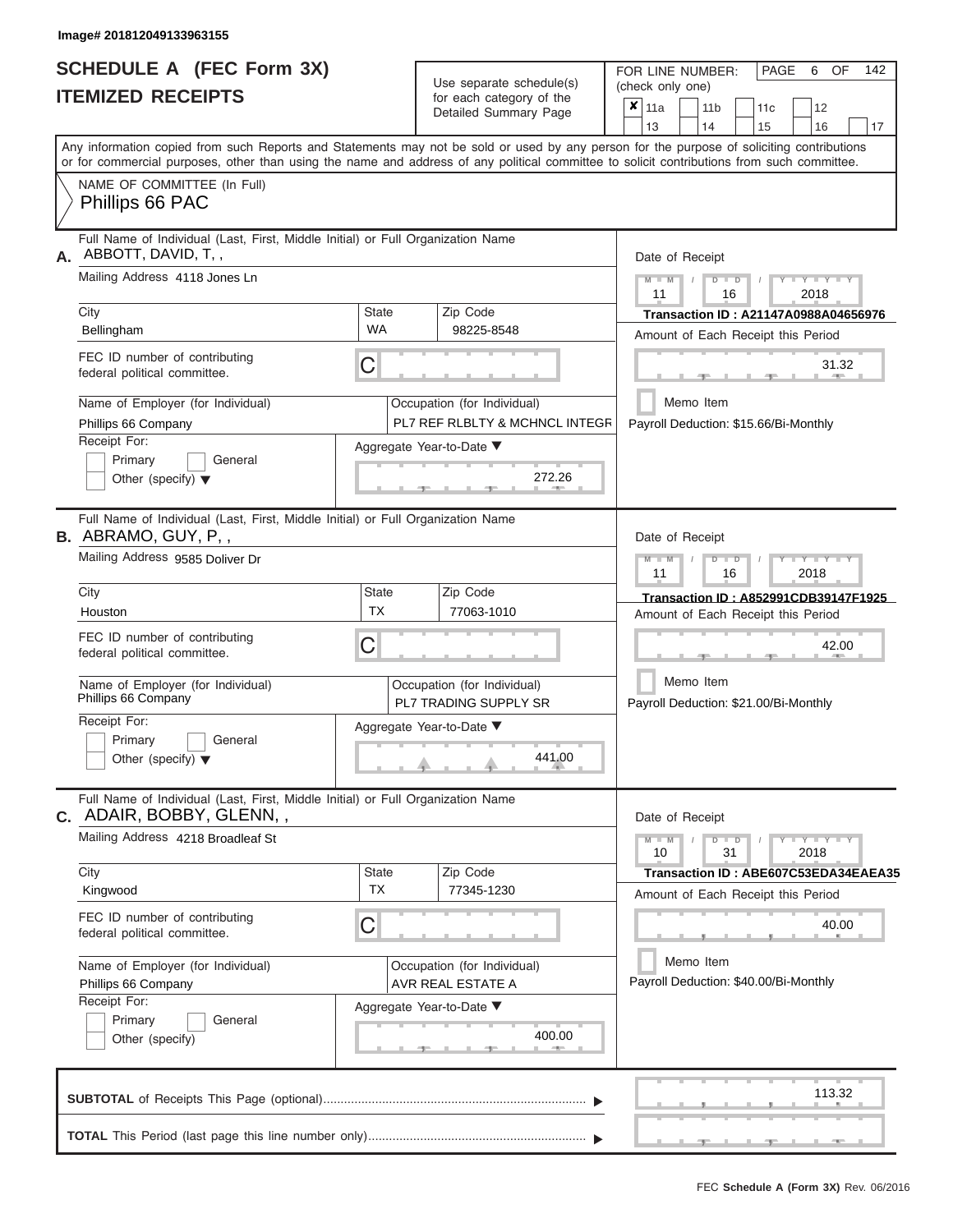|                          | <b>SCHEDULE A (FEC Form 3X)</b> |
|--------------------------|---------------------------------|
| <b>ITEMIZED RECEIPTS</b> |                                 |

Use separate schedule(s)<br>for each category of the

FOR LINE NUMBER:<br>(check only one)

PAGE 7 OF 142

|                 |                                                                                                                                            |                                              | badii balogory of life<br>Detailed Summary Page       |  | $x_{\vert 11a}$                                                                                   |  | 11 <sub>b</sub> |               | 11c | 12                                                                         |    |
|-----------------|--------------------------------------------------------------------------------------------------------------------------------------------|----------------------------------------------|-------------------------------------------------------|--|---------------------------------------------------------------------------------------------------|--|-----------------|---------------|-----|----------------------------------------------------------------------------|----|
|                 | Any information copied from such Reports and Statements may not be sold or used by any person for the purpose of soliciting contributions  |                                              |                                                       |  | 13                                                                                                |  | 14              |               | 15  | 16                                                                         | 17 |
|                 | or for commercial purposes, other than using the name and address of any political committee to solicit contributions from such committee. |                                              |                                                       |  |                                                                                                   |  |                 |               |     |                                                                            |    |
|                 | NAME OF COMMITTEE (In Full)<br>Phillips 66 PAC                                                                                             |                                              |                                                       |  |                                                                                                   |  |                 |               |     |                                                                            |    |
|                 | Full Name of Individual (Last, First, Middle Initial) or Full Organization Name<br>$A.$ ALLEN, JOHN, , ,                                   |                                              |                                                       |  | Date of Receipt                                                                                   |  |                 |               |     |                                                                            |    |
|                 | Mailing Address 110 Hunter Ave                                                                                                             |                                              |                                                       |  |                                                                                                   |  |                 | $D$ $D$<br>16 |     | $Y - Y - Y$<br>2018                                                        |    |
| City<br>Fanwood |                                                                                                                                            | <b>State</b><br>NJ                           | Zip Code<br>07023-1031                                |  |                                                                                                   |  |                 |               |     | Transaction ID: A76ABA71E99C54746A45                                       |    |
|                 | FEC ID number of contributing<br>federal political committee.                                                                              | С                                            |                                                       |  |                                                                                                   |  |                 |               |     | Amount of Each Receipt this Period<br>61.32                                |    |
|                 | Name of Employer (for Individual)<br>Phillips 66 Company                                                                                   |                                              | Occupation (for Individual)<br>PL6 REF TECHNICAL SVCS |  |                                                                                                   |  | Memo Item       |               |     | Payroll Deduction: \$30.66/Bi-Monthly                                      |    |
| Receipt For:    | Primary<br>General<br>Other (specify) $\blacktriangledown$                                                                                 |                                              | Aggregate Year-to-Date ▼<br>598.86                    |  |                                                                                                   |  |                 |               |     |                                                                            |    |
|                 | Full Name of Individual (Last, First, Middle Initial) or Full Organization Name<br><b>B.</b> ALLEN, MEGAN, J,,                             |                                              |                                                       |  | Date of Receipt                                                                                   |  |                 |               |     |                                                                            |    |
|                 | Mailing Address 4416 Wedgewood Dr                                                                                                          |                                              |                                                       |  | $M - M$<br>11                                                                                     |  |                 | $D$ $D$<br>16 |     | Y I Y I<br>2018                                                            |    |
| City<br>Alton   |                                                                                                                                            | <b>State</b><br>IL                           | Zip Code<br>62002-6941                                |  |                                                                                                   |  |                 |               |     | Transaction ID: A953AE4F33EE449C1B1D                                       |    |
|                 | FEC ID number of contributing<br>federal political committee.                                                                              | С<br>Occupation (for Individual)<br>BP C&PAF |                                                       |  | Amount of Each Receipt this Period<br>21.32<br>Memo Item<br>Payroll Deduction: \$10.66/Bi-Monthly |  |                 |               |     |                                                                            |    |
|                 | Name of Employer (for Individual)<br>Phillips 66 Company                                                                                   |                                              |                                                       |  |                                                                                                   |  |                 |               |     |                                                                            |    |
| Receipt For:    | Primary<br>General<br>Other (specify) $\blacktriangledown$                                                                                 |                                              | Aggregate Year-to-Date ▼<br>223.86                    |  |                                                                                                   |  |                 |               |     |                                                                            |    |
|                 | Full Name of Individual (Last, First, Middle Initial) or Full Organization Name<br>C. ALLRED, STEPHEN, C,,                                 |                                              |                                                       |  | Date of Receipt                                                                                   |  |                 |               |     |                                                                            |    |
|                 | Mailing Address 3216 Washington Ave<br>#5454                                                                                               |                                              |                                                       |  | $M - M$<br>11                                                                                     |  |                 | $D$ $D$<br>16 |     | $Y - Y - Y - Y - Y$<br>2018                                                |    |
| City<br>Houston |                                                                                                                                            | <b>State</b><br><b>TX</b>                    | Zip Code<br>77007-5931                                |  |                                                                                                   |  |                 |               |     | Transaction ID: A81D57769F6774CE8A1E<br>Amount of Each Receipt this Period |    |
|                 | FEC ID number of contributing<br>federal political committee.                                                                              | С                                            |                                                       |  |                                                                                                   |  |                 |               |     | 57.40                                                                      |    |
|                 | Name of Employer (for Individual)<br>Phillips 66 Company                                                                                   |                                              | Occupation (for Individual)<br>TRD CRUDE D            |  |                                                                                                   |  | Memo Item       |               |     | Payroll Deduction: \$28.70/Bi-Monthly                                      |    |
| Receipt For:    | Primary<br>General<br>Other (specify)                                                                                                      |                                              | Aggregate Year-to-Date ▼<br>541.74                    |  |                                                                                                   |  |                 |               |     |                                                                            |    |
|                 |                                                                                                                                            |                                              |                                                       |  |                                                                                                   |  |                 |               |     | 140.04                                                                     |    |
|                 |                                                                                                                                            |                                              |                                                       |  |                                                                                                   |  |                 |               |     |                                                                            |    |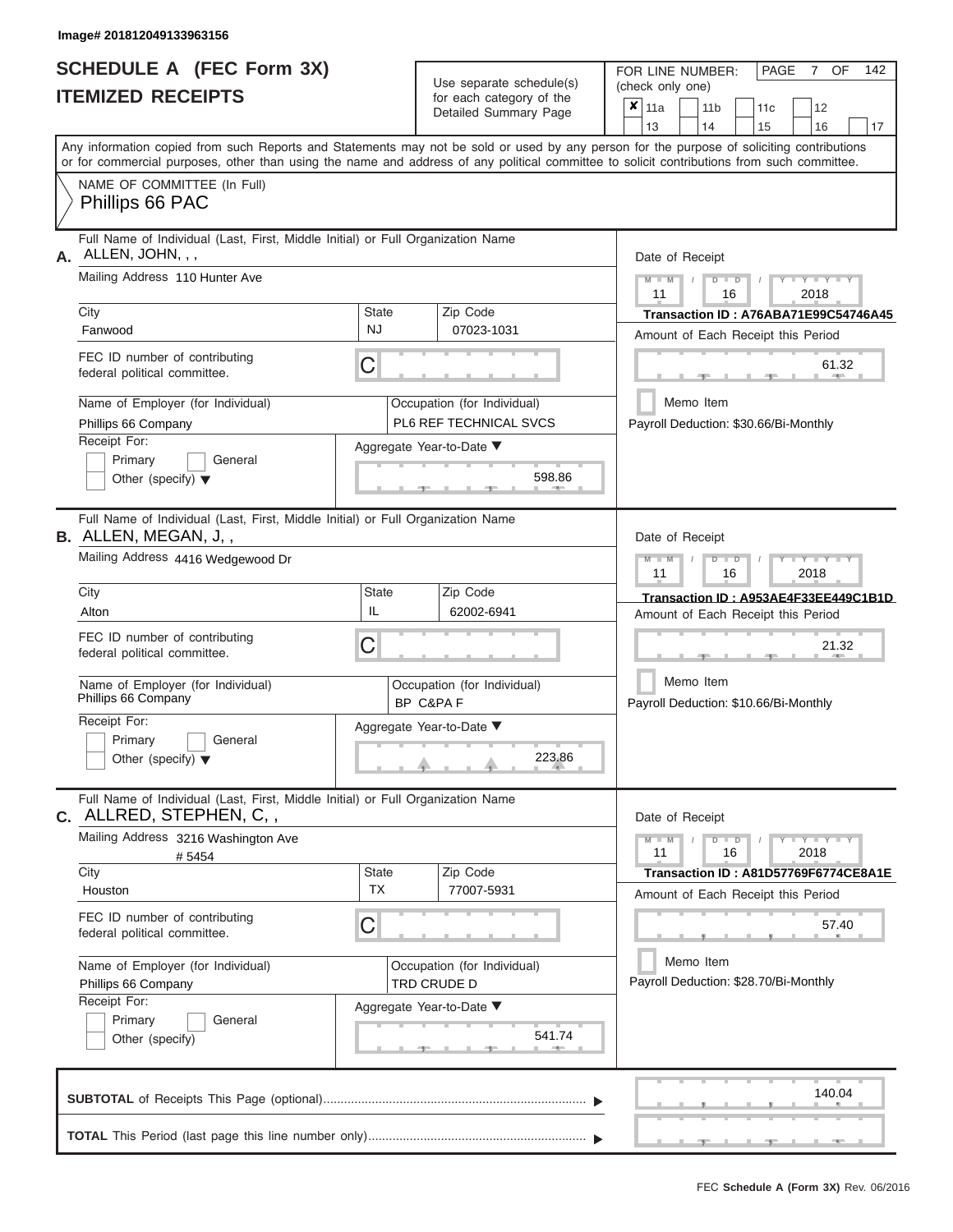|                          | SCHEDULE A (FEC Form 3X) |
|--------------------------|--------------------------|
| <b>ITEMIZED RECEIPTS</b> |                          |

Use separate schedule(s)<br>for each category of the

FOR LINE NUMBER:

PAGE 8 OF 142

| <b>ITEMIZED RECEIPTS</b>                                                                                                                   |                                               | Use separate schedule(s)                           | (check only one)                                                                                                                                                        |  |  |  |  |  |
|--------------------------------------------------------------------------------------------------------------------------------------------|-----------------------------------------------|----------------------------------------------------|-------------------------------------------------------------------------------------------------------------------------------------------------------------------------|--|--|--|--|--|
|                                                                                                                                            |                                               | for each category of the<br>Detailed Summary Page  | $\boldsymbol{x}$   11a<br>12<br>11 <sub>b</sub><br>11 <sub>c</sub>                                                                                                      |  |  |  |  |  |
|                                                                                                                                            |                                               |                                                    | 13<br>14<br>15<br>16<br>17<br>Any information copied from such Reports and Statements may not be sold or used by any person for the purpose of soliciting contributions |  |  |  |  |  |
| or for commercial purposes, other than using the name and address of any political committee to solicit contributions from such committee. |                                               |                                                    |                                                                                                                                                                         |  |  |  |  |  |
| NAME OF COMMITTEE (In Full)<br>Phillips 66 PAC                                                                                             |                                               |                                                    |                                                                                                                                                                         |  |  |  |  |  |
| Full Name of Individual (Last, First, Middle Initial) or Full Organization Name<br>ALSGUTH, CARSTEN, , ,<br>А.                             |                                               |                                                    | Date of Receipt                                                                                                                                                         |  |  |  |  |  |
| Mailing Address 7603 Allegro Ct                                                                                                            |                                               |                                                    | $Y = Y = Y$<br>$\blacksquare$<br>D<br>2018<br>11<br>16                                                                                                                  |  |  |  |  |  |
| City<br>Houston                                                                                                                            | <b>State</b><br><b>TX</b>                     | Zip Code<br>77040-2740                             | Transaction ID: AB4D0A3BF178E4178A09<br>Amount of Each Receipt this Period                                                                                              |  |  |  |  |  |
| FEC ID number of contributing<br>federal political committee.                                                                              | C                                             |                                                    | 20.00                                                                                                                                                                   |  |  |  |  |  |
| Name of Employer (for Individual)<br>Phillips 66 Company                                                                                   |                                               | Occupation (for Individual)<br>PL6 PRJTS SR        | Memo Item<br>Payroll Deduction: \$10.00/Bi-Monthly                                                                                                                      |  |  |  |  |  |
| Receipt For:<br>Primary<br>General<br>Other (specify) $\blacktriangledown$                                                                 |                                               | Aggregate Year-to-Date ▼<br>210.00                 |                                                                                                                                                                         |  |  |  |  |  |
|                                                                                                                                            |                                               |                                                    |                                                                                                                                                                         |  |  |  |  |  |
| Full Name of Individual (Last, First, Middle Initial) or Full Organization Name<br><b>B.</b> ANDERSON, JAMES, O,,                          |                                               |                                                    | Date of Receipt                                                                                                                                                         |  |  |  |  |  |
| Mailing Address 6120 Santa Cruz Rd                                                                                                         | Y I Y I<br>$\blacksquare$<br>11<br>16<br>2018 |                                                    |                                                                                                                                                                         |  |  |  |  |  |
| City<br>Atascadero                                                                                                                         | <b>State</b><br>CA                            | Zip Code<br>93422-1368                             | Transaction ID: A0618CAF92C43401AA56<br>Amount of Each Receipt this Period                                                                                              |  |  |  |  |  |
| FEC ID number of contributing<br>federal political committee.                                                                              | C                                             |                                                    | 31.32                                                                                                                                                                   |  |  |  |  |  |
| Name of Employer (for Individual)<br>Phillips 66 Company                                                                                   |                                               | Occupation (for Individual)<br>PL7 REF MNTNNC AV   | Memo Item<br>Payroll Deduction: \$15.66/Bi-Monthly                                                                                                                      |  |  |  |  |  |
| Receipt For:<br>Primary<br>General<br>Other (specify) $\blacktriangledown$                                                                 |                                               | Aggregate Year-to-Date ▼<br>328.86                 |                                                                                                                                                                         |  |  |  |  |  |
| Full Name of Individual (Last, First, Middle Initial) or Full Organization Name<br>C. ANDERSON, JAMES, E,,                                 |                                               |                                                    | Date of Receipt                                                                                                                                                         |  |  |  |  |  |
| Mailing Address 2400 Meadowbrook St                                                                                                        |                                               |                                                    | $Y - Y - Y$<br>$\Box$<br>D<br>10<br>31<br>2018                                                                                                                          |  |  |  |  |  |
| City<br>Ponca City                                                                                                                         | <b>State</b><br>OK                            | Zip Code<br>74604-2823                             | Transaction ID: AB51BAB07E7A342A5BC9<br>Amount of Each Receipt this Period                                                                                              |  |  |  |  |  |
| FEC ID number of contributing<br>federal political committee.                                                                              | С                                             |                                                    | 30.00                                                                                                                                                                   |  |  |  |  |  |
| Name of Employer (for Individual)<br>Phillips 66 Company                                                                                   |                                               | Occupation (for Individual)<br>SPC MNTNNC/MCHNCL B | Memo Item<br>Payroll Deduction: \$30.00/Bi-Monthly                                                                                                                      |  |  |  |  |  |
| Receipt For:<br>Primary<br>General<br>Other (specify)                                                                                      |                                               | Aggregate Year-to-Date ▼<br>300.00                 |                                                                                                                                                                         |  |  |  |  |  |
|                                                                                                                                            |                                               |                                                    | 81.32                                                                                                                                                                   |  |  |  |  |  |
|                                                                                                                                            |                                               |                                                    |                                                                                                                                                                         |  |  |  |  |  |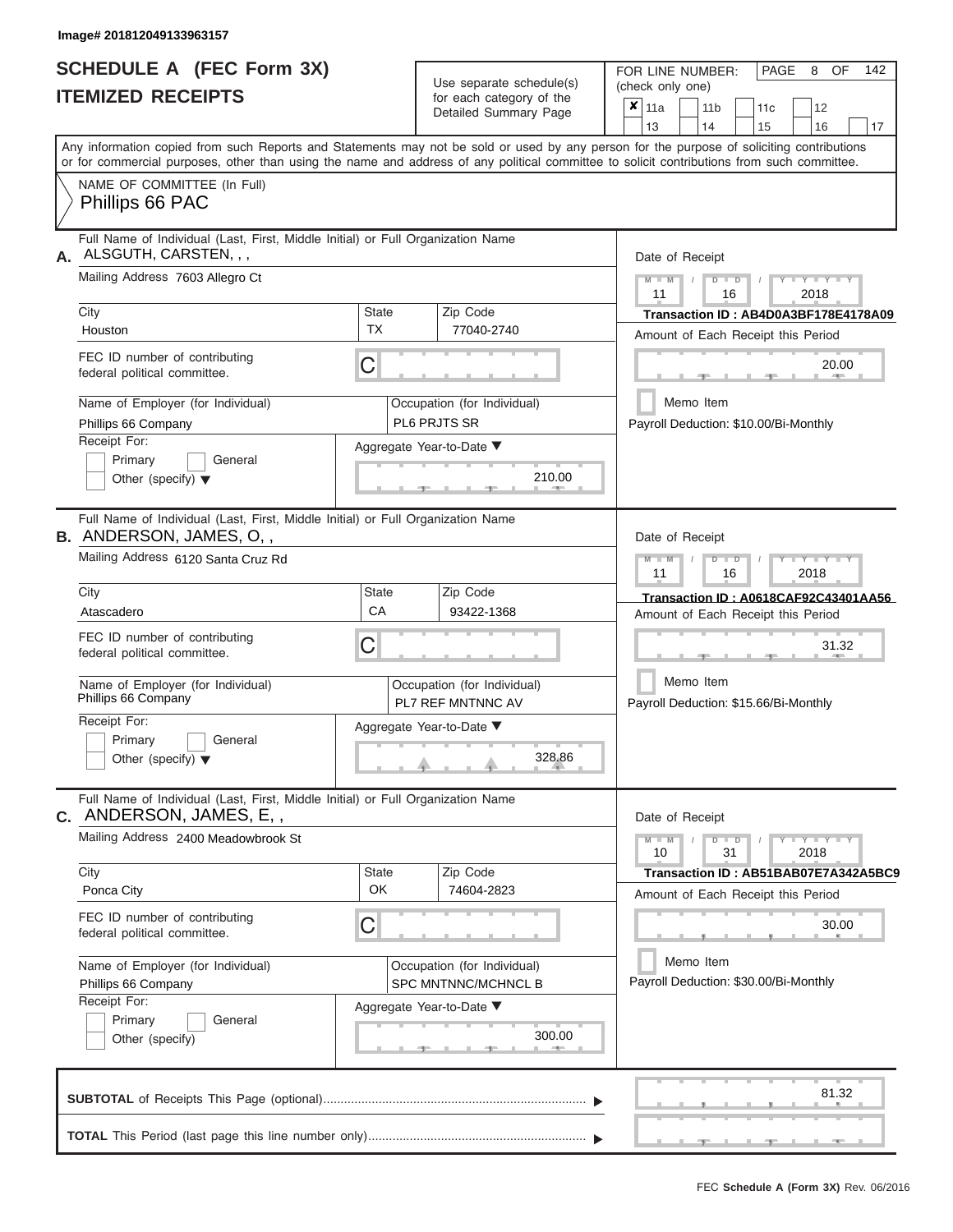|                          | <b>SCHEDULE A (FEC Form 3X)</b> |
|--------------------------|---------------------------------|
| <b>ITEMIZED RECEIPTS</b> |                                 |

Use separate schedule(s)<br>for each category of the

FOR LINE NUMBER:

PAGE 9 OF 142

| <b>ITEMIZED RECEIPTS</b>                                                                                            |                    | Use separate schedule(s)                                      | (check only one)                                                                                                                                                                                                                                                                        |  |  |  |  |  |  |  |
|---------------------------------------------------------------------------------------------------------------------|--------------------|---------------------------------------------------------------|-----------------------------------------------------------------------------------------------------------------------------------------------------------------------------------------------------------------------------------------------------------------------------------------|--|--|--|--|--|--|--|
|                                                                                                                     |                    | for each category of the<br>Detailed Summary Page             | $x _{11a}$<br>12<br>11 <sub>b</sub><br>11c<br>13<br>14<br>15<br>17<br>16                                                                                                                                                                                                                |  |  |  |  |  |  |  |
|                                                                                                                     |                    |                                                               | Any information copied from such Reports and Statements may not be sold or used by any person for the purpose of soliciting contributions<br>or for commercial purposes, other than using the name and address of any political committee to solicit contributions from such committee. |  |  |  |  |  |  |  |
| NAME OF COMMITTEE (In Full)<br>Phillips 66 PAC                                                                      |                    |                                                               |                                                                                                                                                                                                                                                                                         |  |  |  |  |  |  |  |
| Full Name of Individual (Last, First, Middle Initial) or Full Organization Name<br>ARGUELLO, DAVID, , ,<br>А.       |                    |                                                               | Date of Receipt                                                                                                                                                                                                                                                                         |  |  |  |  |  |  |  |
| Mailing Address 7550 Simmons Ln                                                                                     |                    |                                                               | $M - M$<br>$Y - Y - Y$<br>$D$ $D$<br>11<br>16<br>2018                                                                                                                                                                                                                                   |  |  |  |  |  |  |  |
| City<br><b>Bakersfield</b>                                                                                          | <b>State</b><br>CA | Zip Code<br>93313-9761                                        | Transaction ID: A254BD115A6B7499894E<br>Amount of Each Receipt this Period                                                                                                                                                                                                              |  |  |  |  |  |  |  |
| FEC ID number of contributing<br>federal political committee.                                                       | C                  |                                                               | 21.32                                                                                                                                                                                                                                                                                   |  |  |  |  |  |  |  |
| Name of Employer (for Individual)<br>Phillips 66 Company                                                            |                    | Occupation (for Individual)<br>PL8 OPS                        | Memo Item<br>Payroll Deduction: \$10.66/Bi-Monthly                                                                                                                                                                                                                                      |  |  |  |  |  |  |  |
| Receipt For:<br>Primary<br>General<br>Other (specify) $\blacktriangledown$                                          |                    | Aggregate Year-to-Date ▼<br>223.86                            |                                                                                                                                                                                                                                                                                         |  |  |  |  |  |  |  |
| Full Name of Individual (Last, First, Middle Initial) or Full Organization Name<br><b>B.</b> ARMSTRONG, RONALD, W,, |                    |                                                               | Date of Receipt                                                                                                                                                                                                                                                                         |  |  |  |  |  |  |  |
| Mailing Address 619 Ramblewood Rd                                                                                   |                    |                                                               | $M - M$<br>$T - Y = T - Y = T - Y$<br>$D$ $\Box$ $D$<br>11<br>16<br>2018                                                                                                                                                                                                                |  |  |  |  |  |  |  |
| City<br>Houston                                                                                                     | State<br><b>TX</b> | Zip Code<br>77079-6904                                        | Transaction ID: A7C3D9ACEE8EE472690E<br>Amount of Each Receipt this Period                                                                                                                                                                                                              |  |  |  |  |  |  |  |
| FEC ID number of contributing<br>federal political committee.                                                       | С                  |                                                               | 100.00                                                                                                                                                                                                                                                                                  |  |  |  |  |  |  |  |
| Name of Employer (for Individual)<br>Phillips 66 Company                                                            |                    | Occupation (for Individual)<br>PL4 VALUE CHAIN OPTM SR        | Memo Item<br>Payroll Deduction: \$50.00/Bi-Monthly                                                                                                                                                                                                                                      |  |  |  |  |  |  |  |
| Receipt For:<br>Primary<br>General<br>Other (specify) $\blacktriangledown$                                          |                    | Aggregate Year-to-Date ▼<br>750.00                            |                                                                                                                                                                                                                                                                                         |  |  |  |  |  |  |  |
| Full Name of Individual (Last, First, Middle Initial) or Full Organization Name<br>$c.$ ARROWOOD, JOHN, T,,         |                    |                                                               | Date of Receipt                                                                                                                                                                                                                                                                         |  |  |  |  |  |  |  |
| Mailing Address 2014 Summit Ter                                                                                     |                    |                                                               | $Y - Y - Y - Y - Y$<br>$M - M$<br>$D$ $D$<br>11<br>16<br>2018                                                                                                                                                                                                                           |  |  |  |  |  |  |  |
| City<br>Linden                                                                                                      | State<br><b>NJ</b> | Zip Code<br>07036-3734                                        | Transaction ID: AC15FB49F59CC44F79F2<br>Amount of Each Receipt this Period                                                                                                                                                                                                              |  |  |  |  |  |  |  |
| FEC ID number of contributing<br>federal political committee.                                                       | С                  |                                                               | 21.32                                                                                                                                                                                                                                                                                   |  |  |  |  |  |  |  |
| Name of Employer (for Individual)<br>Phillips 66 Company                                                            |                    | Occupation (for Individual)<br>PL8 REF QUALITY SR             | Memo Item<br>Payroll Deduction: \$10.66/Bi-Monthly                                                                                                                                                                                                                                      |  |  |  |  |  |  |  |
| Receipt For:<br>Primary<br>General<br>Other (specify)                                                               |                    | Aggregate Year-to-Date ▼<br>223.86<br><b>ARCHITECT</b><br>- 1 |                                                                                                                                                                                                                                                                                         |  |  |  |  |  |  |  |
|                                                                                                                     |                    |                                                               | 142.64                                                                                                                                                                                                                                                                                  |  |  |  |  |  |  |  |
|                                                                                                                     |                    |                                                               |                                                                                                                                                                                                                                                                                         |  |  |  |  |  |  |  |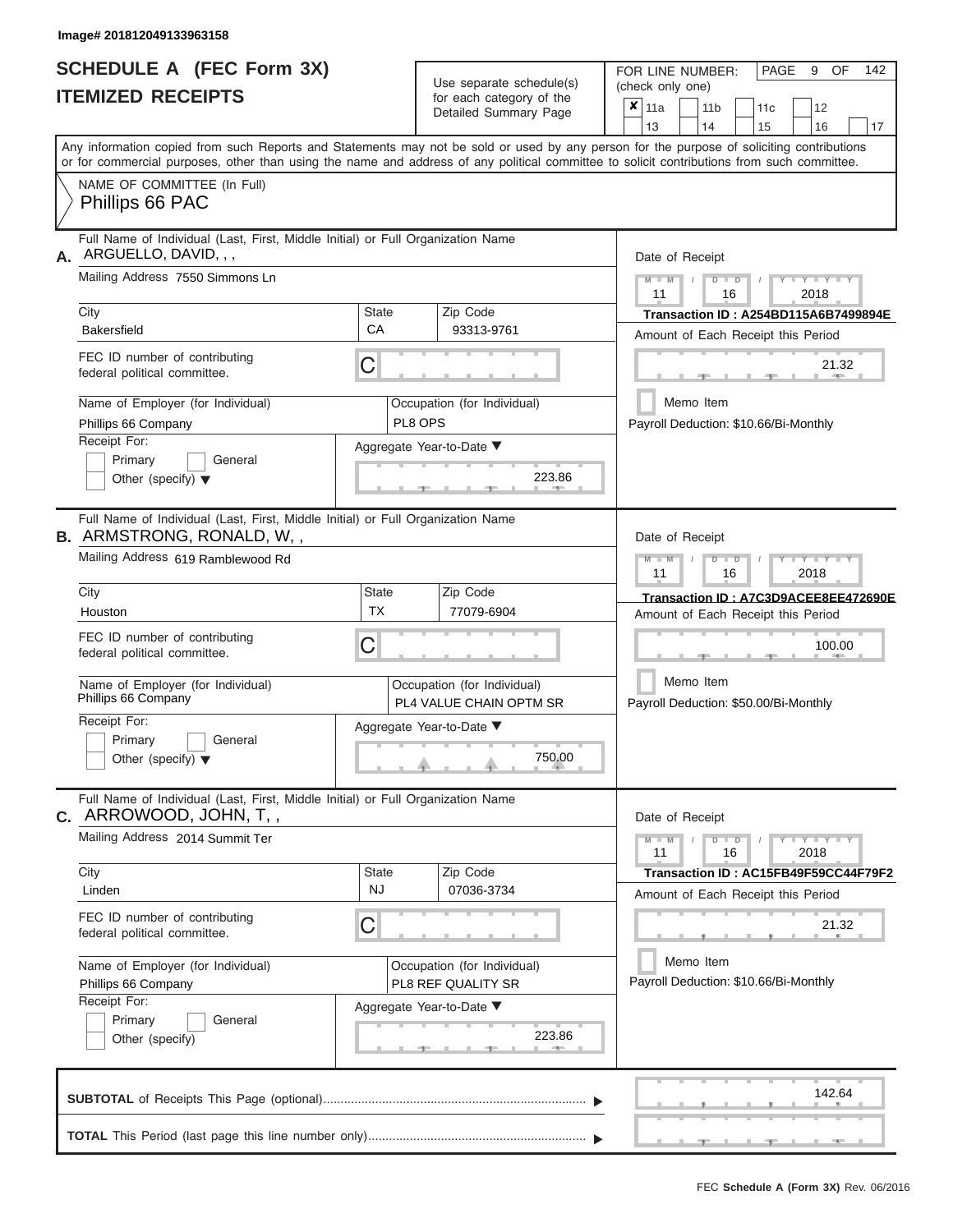|                          | <b>SCHEDULE A (FEC Form 3X)</b> |
|--------------------------|---------------------------------|
| <b>ITEMIZED RECEIPTS</b> |                                 |

Use separate schedule(s) (check only one)<br>for each category of the  $\begin{array}{|c|c|c|c|c|}\n\hline\n\text{Initial Summary goes} & & \text{with } & \text{with } & \text{with } & \text{with } & \text{with } & \text{with } & \text{with } & \text{with } & \text{with } & \text{with } & \text{with } & \text{with } & \text{with } & \text{with } & \text{with } & \text{with } & \text{with } & \text{with } & \text{with } & \text{with } & \text$ 

FOR LINE NUMBER:

 $\overline{\phantom{0}}$ 

PAGE 10 OF 142

|                                                                                                                 |                                                                        | Detailed Summary Page                        | х<br>  11a<br>11 b<br>11 <sub>c</sub><br>12                                                                                                                                                                                                                                                                           |  |  |  |  |  |  |  |
|-----------------------------------------------------------------------------------------------------------------|------------------------------------------------------------------------|----------------------------------------------|-----------------------------------------------------------------------------------------------------------------------------------------------------------------------------------------------------------------------------------------------------------------------------------------------------------------------|--|--|--|--|--|--|--|
|                                                                                                                 |                                                                        |                                              | 13<br>14<br>15<br>16<br>17<br>Any information copied from such Reports and Statements may not be sold or used by any person for the purpose of soliciting contributions<br>or for commercial purposes, other than using the name and address of any political committee to solicit contributions from such committee. |  |  |  |  |  |  |  |
| NAME OF COMMITTEE (In Full)<br>Phillips 66 PAC                                                                  |                                                                        |                                              |                                                                                                                                                                                                                                                                                                                       |  |  |  |  |  |  |  |
| Full Name of Individual (Last, First, Middle Initial) or Full Organization Name<br>ASKOUNIS, JOHN, , ,<br>А.    |                                                                        |                                              | Date of Receipt                                                                                                                                                                                                                                                                                                       |  |  |  |  |  |  |  |
| Mailing Address 323 Kickerillo Dr                                                                               | $Y = Y + Y$<br>$D$ $D$<br>$M - M$<br>т<br>$\prime$<br>11<br>16<br>2018 |                                              |                                                                                                                                                                                                                                                                                                                       |  |  |  |  |  |  |  |
| City                                                                                                            | <b>State</b>                                                           | Zip Code                                     | <b>Transaction ID: AA97309AC6C744311B13</b>                                                                                                                                                                                                                                                                           |  |  |  |  |  |  |  |
| Houston                                                                                                         | <b>TX</b>                                                              | 77079-7425                                   | Amount of Each Receipt this Period                                                                                                                                                                                                                                                                                    |  |  |  |  |  |  |  |
| FEC ID number of contributing<br>federal political committee.                                                   | C                                                                      | 80.00<br><b>AND IN</b>                       |                                                                                                                                                                                                                                                                                                                       |  |  |  |  |  |  |  |
| Name of Employer (for Individual)                                                                               |                                                                        | Occupation (for Individual)                  | Memo Item                                                                                                                                                                                                                                                                                                             |  |  |  |  |  |  |  |
| Phillips 66 Company                                                                                             |                                                                        | PL6 FUELS, STNBLTY & RGLTN SR                | Payroll Deduction: \$40.00/Bi-Monthly                                                                                                                                                                                                                                                                                 |  |  |  |  |  |  |  |
| Receipt For:                                                                                                    |                                                                        | Aggregate Year-to-Date ▼                     |                                                                                                                                                                                                                                                                                                                       |  |  |  |  |  |  |  |
| Primary<br>General                                                                                              |                                                                        | 840.00                                       |                                                                                                                                                                                                                                                                                                                       |  |  |  |  |  |  |  |
| Other (specify) $\blacktriangledown$                                                                            |                                                                        |                                              |                                                                                                                                                                                                                                                                                                                       |  |  |  |  |  |  |  |
| Full Name of Individual (Last, First, Middle Initial) or Full Organization Name<br><b>B.</b> BAKUN, GEORGE, , , |                                                                        |                                              | Date of Receipt                                                                                                                                                                                                                                                                                                       |  |  |  |  |  |  |  |
| Mailing Address 7 Forest Way                                                                                    |                                                                        |                                              | $D$ $\Box$ $D$<br>$T$ $Y$ $T$ $Y$ $T$ $Y$<br>$M - M$<br>11<br>16<br>2018                                                                                                                                                                                                                                              |  |  |  |  |  |  |  |
| City                                                                                                            | State                                                                  | Zip Code                                     | Transaction ID: A864F15A4FCA0410A9A7                                                                                                                                                                                                                                                                                  |  |  |  |  |  |  |  |
| <b>Morris Plains</b>                                                                                            | <b>NJ</b>                                                              | 07950-3264                                   | Amount of Each Receipt this Period                                                                                                                                                                                                                                                                                    |  |  |  |  |  |  |  |
| FEC ID number of contributing<br>federal political committee.                                                   | C                                                                      |                                              | 24.00                                                                                                                                                                                                                                                                                                                 |  |  |  |  |  |  |  |
| Name of Employer (for Individual)<br>Phillips 66 Company                                                        |                                                                        | Occupation (for Individual)<br>AVR HSE ENV B | Memo Item<br>Payroll Deduction: \$12.00/Bi-Monthly                                                                                                                                                                                                                                                                    |  |  |  |  |  |  |  |
| Receipt For:                                                                                                    |                                                                        | Aggregate Year-to-Date ▼                     |                                                                                                                                                                                                                                                                                                                       |  |  |  |  |  |  |  |
| Primary<br>General                                                                                              |                                                                        |                                              |                                                                                                                                                                                                                                                                                                                       |  |  |  |  |  |  |  |
| Other (specify) $\blacktriangledown$                                                                            |                                                                        | 239.94                                       |                                                                                                                                                                                                                                                                                                                       |  |  |  |  |  |  |  |
| Full Name of Individual (Last, First, Middle Initial) or Full Organization Name<br>C. BANCROFT, CALVIN, A,,     |                                                                        |                                              | Date of Receipt                                                                                                                                                                                                                                                                                                       |  |  |  |  |  |  |  |
| Mailing Address 7510 Nantucket Point Ln                                                                         |                                                                        |                                              | $\frac{1}{2}$ $\frac{1}{2}$ $\frac{1}{2}$ $\frac{1}{2}$ $\frac{1}{2}$ $\frac{1}{2}$ $\frac{1}{2}$ $\frac{1}{2}$ $\frac{1}{2}$ $\frac{1}{2}$ $\frac{1}{2}$ $\frac{1}{2}$ $\frac{1}{2}$<br>$M - M$<br>$D$ $\Box$ $D$<br>11<br>16<br>2018                                                                                |  |  |  |  |  |  |  |
| City                                                                                                            | State                                                                  | Zip Code                                     | Transaction ID: A427A5610BABC48B993B                                                                                                                                                                                                                                                                                  |  |  |  |  |  |  |  |
| Spring                                                                                                          | <b>TX</b>                                                              | 77389-2402                                   | Amount of Each Receipt this Period                                                                                                                                                                                                                                                                                    |  |  |  |  |  |  |  |
| FEC ID number of contributing<br>federal political committee.                                                   | C                                                                      |                                              | 50.00                                                                                                                                                                                                                                                                                                                 |  |  |  |  |  |  |  |
| Name of Employer (for Individual)                                                                               |                                                                        | Occupation (for Individual)                  | Memo Item                                                                                                                                                                                                                                                                                                             |  |  |  |  |  |  |  |
| Phillips 66 Company                                                                                             |                                                                        | PL6 MARINE                                   | Payroll Deduction: \$25.00/Bi-Monthly                                                                                                                                                                                                                                                                                 |  |  |  |  |  |  |  |
| Receipt For:                                                                                                    |                                                                        | Aggregate Year-to-Date ▼                     |                                                                                                                                                                                                                                                                                                                       |  |  |  |  |  |  |  |
| Primary<br>General                                                                                              |                                                                        | 525.00                                       |                                                                                                                                                                                                                                                                                                                       |  |  |  |  |  |  |  |
| Other (specify)                                                                                                 |                                                                        |                                              |                                                                                                                                                                                                                                                                                                                       |  |  |  |  |  |  |  |
|                                                                                                                 |                                                                        |                                              | 154.00                                                                                                                                                                                                                                                                                                                |  |  |  |  |  |  |  |
|                                                                                                                 |                                                                        |                                              |                                                                                                                                                                                                                                                                                                                       |  |  |  |  |  |  |  |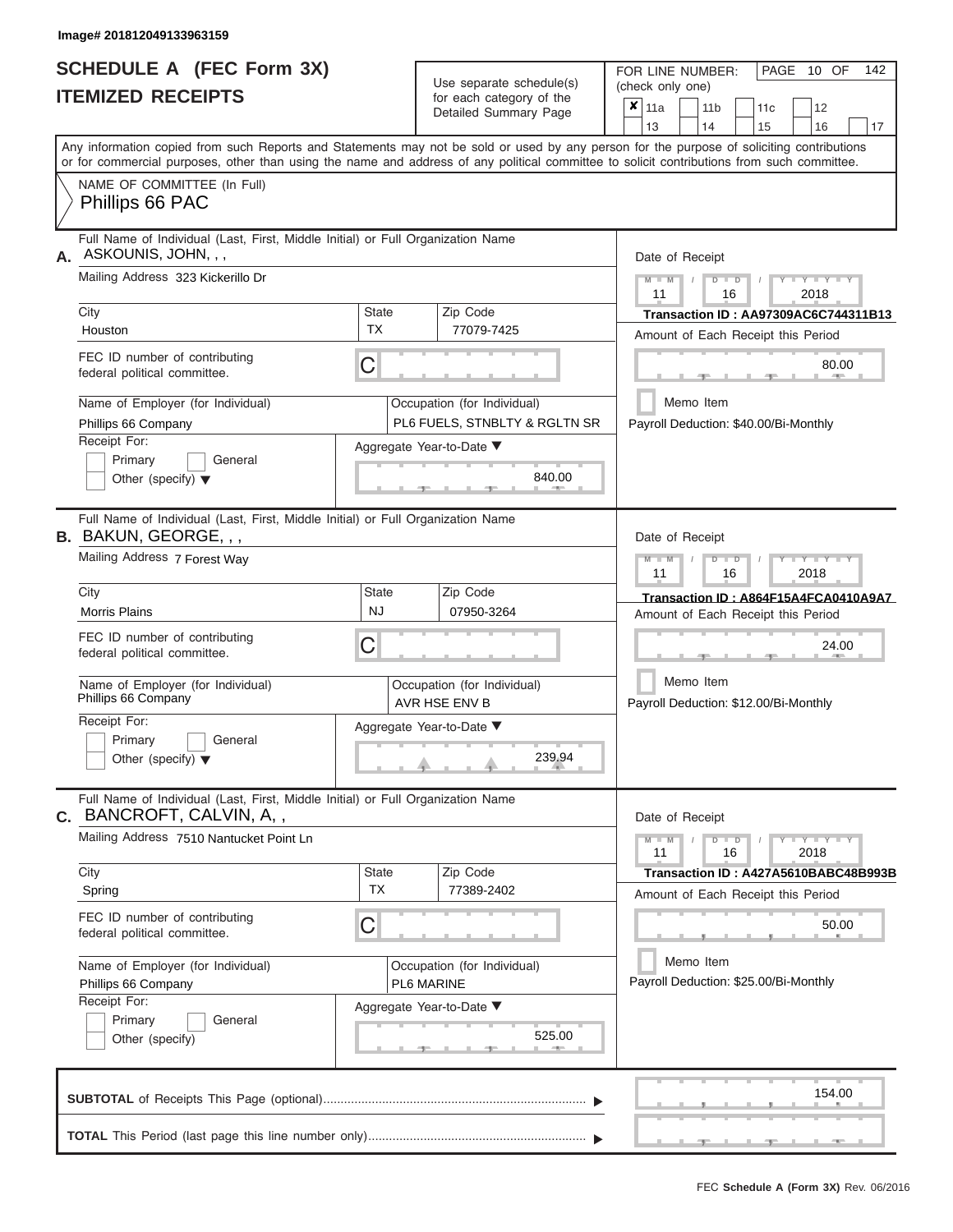|                          | <b>SCHEDULE A (FEC Form 3X)</b> |  |
|--------------------------|---------------------------------|--|
| <b>ITEMIZED RECEIPTS</b> |                                 |  |

Use separate schedule(s)<br>for each category of the

FOR LINE NUMBER:<br>(check only one)

PAGE 11 OF 142

|                                                                                                                                            |              | ivi vavii valvyviy vi liiv<br>Detailed Summary Page | ×                                    | 11a                                |  | 11 <sub>b</sub>            |                | 11 <sub>c</sub> | 12                                                                            |    |  |  |
|--------------------------------------------------------------------------------------------------------------------------------------------|--------------|-----------------------------------------------------|--------------------------------------|------------------------------------|--|----------------------------|----------------|-----------------|-------------------------------------------------------------------------------|----|--|--|
| Any information copied from such Reports and Statements may not be sold or used by any person for the purpose of soliciting contributions  |              |                                                     |                                      | 13                                 |  | 14                         |                | 15              | 16                                                                            | 17 |  |  |
| or for commercial purposes, other than using the name and address of any political committee to solicit contributions from such committee. |              |                                                     |                                      |                                    |  |                            |                |                 |                                                                               |    |  |  |
| NAME OF COMMITTEE (In Full)                                                                                                                |              |                                                     |                                      |                                    |  |                            |                |                 |                                                                               |    |  |  |
| Phillips 66 PAC                                                                                                                            |              |                                                     |                                      |                                    |  |                            |                |                 |                                                                               |    |  |  |
| Full Name of Individual (Last, First, Middle Initial) or Full Organization Name<br>BATTY, DAVID, A,,<br>А.                                 |              |                                                     |                                      | Date of Receipt                    |  |                            |                |                 |                                                                               |    |  |  |
| Mailing Address 8428 Paradise KY                                                                                                           |              |                                                     |                                      | $M - M$ /<br>11                    |  |                            | $D$ $D$<br>16  |                 | $Y - Y - Y$<br>2018                                                           |    |  |  |
| City                                                                                                                                       | <b>State</b> | Zip Code                                            | Transaction ID: AEEBBB42A46834734B14 |                                    |  |                            |                |                 |                                                                               |    |  |  |
| Alton                                                                                                                                      | IL           | 62002-7977                                          |                                      | Amount of Each Receipt this Period |  |                            |                |                 |                                                                               |    |  |  |
| FEC ID number of contributing<br>federal political committee.                                                                              | С            |                                                     |                                      |                                    |  | 40.00<br><b>COLLECTIVE</b> |                |                 |                                                                               |    |  |  |
| Name of Employer (for Individual)                                                                                                          |              | Occupation (for Individual)                         |                                      |                                    |  | Memo Item                  |                |                 |                                                                               |    |  |  |
| Phillips 66 Company                                                                                                                        |              | PL8 REF MNTNNC SR                                   |                                      |                                    |  |                            |                |                 | Payroll Deduction: \$20.00/Bi-Monthly                                         |    |  |  |
| Receipt For:                                                                                                                               |              | Aggregate Year-to-Date ▼                            |                                      |                                    |  |                            |                |                 |                                                                               |    |  |  |
| Primary<br>General                                                                                                                         |              |                                                     |                                      |                                    |  |                            |                |                 |                                                                               |    |  |  |
| Other (specify) $\blacktriangledown$                                                                                                       |              | 420.00<br>$-1-$                                     |                                      |                                    |  |                            |                |                 |                                                                               |    |  |  |
| Full Name of Individual (Last, First, Middle Initial) or Full Organization Name<br><b>B. BAUMGARTEN, MICHAEL, S,,</b>                      |              |                                                     |                                      | Date of Receipt                    |  |                            |                |                 |                                                                               |    |  |  |
| Mailing Address 1484 Hickory Ridge Dr                                                                                                      |              |                                                     |                                      | $M - M$                            |  |                            | $D$ $\Box$ $D$ |                 | $\blacksquare$ $\vdash$ $\vdash$ $\vdash$ $\vdash$ $\vdash$ $\vdash$ $\vdash$ |    |  |  |
|                                                                                                                                            |              |                                                     |                                      | 11                                 |  |                            | 16             |                 | 2018                                                                          |    |  |  |
| City                                                                                                                                       | State        | Zip Code                                            |                                      |                                    |  |                            |                |                 | Transaction ID: A493518E7C1654DE5A09                                          |    |  |  |
| <b>Lake Charles</b>                                                                                                                        | LA           | 70611-3747                                          |                                      |                                    |  |                            |                |                 | Amount of Each Receipt this Period                                            |    |  |  |
| FEC ID number of contributing                                                                                                              | С            |                                                     |                                      |                                    |  |                            |                |                 | 41.32                                                                         |    |  |  |
| federal political committee.                                                                                                               |              |                                                     |                                      |                                    |  |                            |                |                 |                                                                               |    |  |  |
| Name of Employer (for Individual)<br>Phillips 66 Company                                                                                   |              | Occupation (for Individual)<br>PL7 HRBP SR          |                                      |                                    |  | Memo Item                  |                |                 | Payroll Deduction: \$20.66/Bi-Monthly                                         |    |  |  |
| Receipt For:                                                                                                                               |              |                                                     |                                      |                                    |  |                            |                |                 |                                                                               |    |  |  |
| Primary<br>General                                                                                                                         |              | Aggregate Year-to-Date ▼                            |                                      |                                    |  |                            |                |                 |                                                                               |    |  |  |
| Other (specify) $\blacktriangledown$                                                                                                       |              | 383.86                                              |                                      |                                    |  |                            |                |                 |                                                                               |    |  |  |
|                                                                                                                                            |              |                                                     |                                      |                                    |  |                            |                |                 |                                                                               |    |  |  |
| Full Name of Individual (Last, First, Middle Initial) or Full Organization Name<br>C. BECKER, JOHN, EDWARD, ,                              |              |                                                     |                                      | Date of Receipt                    |  |                            |                |                 |                                                                               |    |  |  |
| Mailing Address 51 Rockrose                                                                                                                |              |                                                     |                                      | $M - M$<br>11                      |  |                            | $D$ $D$<br>16  |                 | $Y - Y - Y - Y - Y$<br>2018                                                   |    |  |  |
| City                                                                                                                                       | State        | Zip Code                                            |                                      |                                    |  |                            |                |                 | Transaction ID: A37F65021A7304B9A8F1                                          |    |  |  |
| Aliso Viejo                                                                                                                                | CA           | 92656-2115                                          |                                      |                                    |  |                            |                |                 | Amount of Each Receipt this Period                                            |    |  |  |
| FEC ID number of contributing<br>federal political committee.                                                                              | С            |                                                     |                                      |                                    |  |                            |                |                 | 25.32                                                                         |    |  |  |
| Name of Employer (for Individual)                                                                                                          |              | Occupation (for Individual)                         |                                      |                                    |  | Memo Item                  |                |                 |                                                                               |    |  |  |
| Phillips 66 Company                                                                                                                        |              | PL7 HSE REF SR                                      |                                      |                                    |  |                            |                |                 | Payroll Deduction: \$12.66/Bi-Monthly                                         |    |  |  |
| Receipt For:                                                                                                                               |              | Aggregate Year-to-Date ▼                            |                                      |                                    |  |                            |                |                 |                                                                               |    |  |  |
| General<br>Primary                                                                                                                         |              |                                                     |                                      |                                    |  |                            |                |                 |                                                                               |    |  |  |
| Other (specify)                                                                                                                            |              | 245.86<br>___                                       |                                      |                                    |  |                            |                |                 |                                                                               |    |  |  |
|                                                                                                                                            |              |                                                     |                                      |                                    |  |                            |                |                 | 106.64                                                                        |    |  |  |
|                                                                                                                                            |              |                                                     |                                      |                                    |  |                            |                |                 |                                                                               |    |  |  |
|                                                                                                                                            |              |                                                     |                                      |                                    |  |                            |                |                 |                                                                               |    |  |  |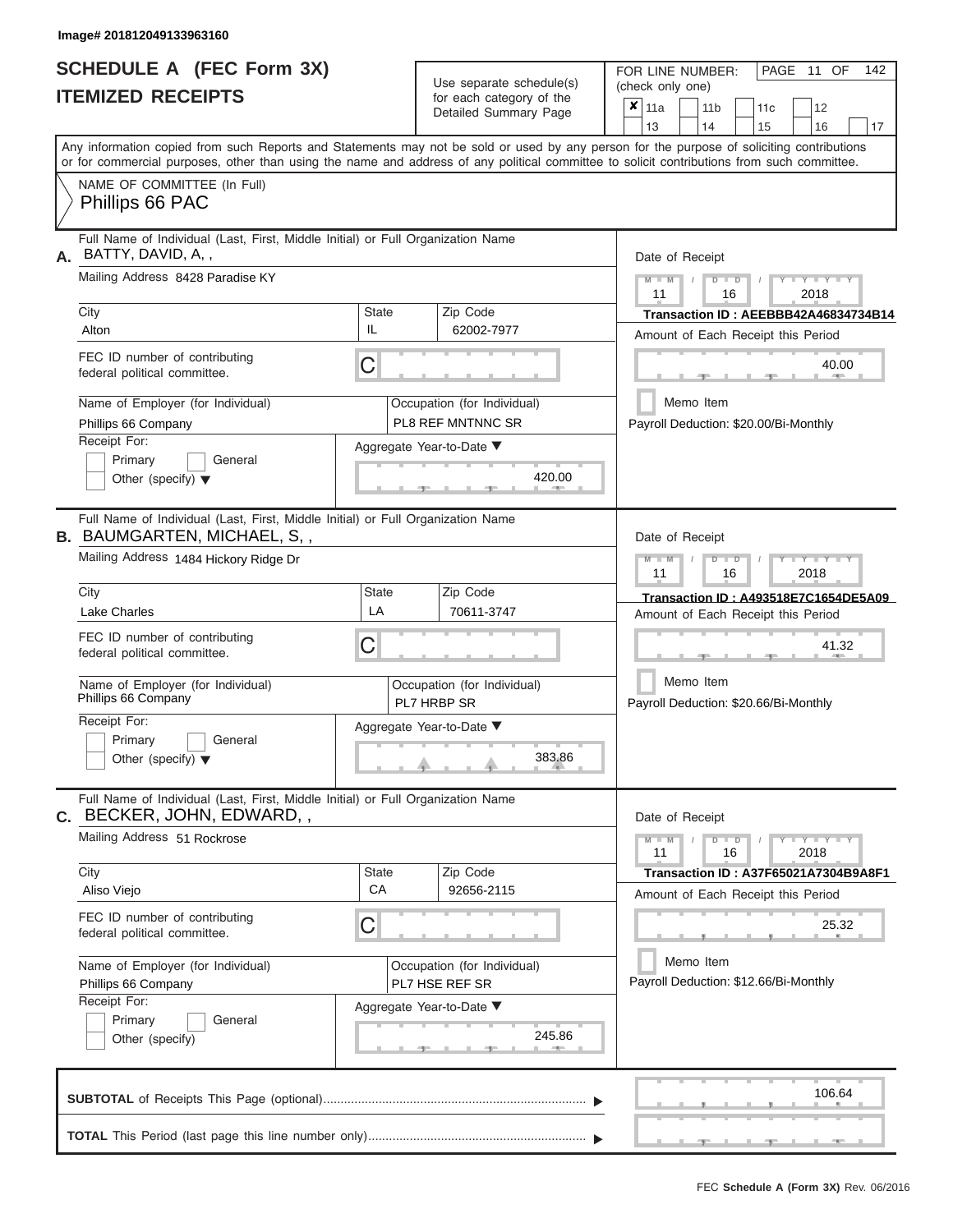|                          | <b>SCHEDULE A (FEC Form 3X)</b> |
|--------------------------|---------------------------------|
| <b>ITEMIZED RECEIPTS</b> |                                 |

Use separate schedule(s) (check only one) for each category of the  $\sqrt{\frac{1}{12}}$ 

FOR LINE NUMBER:<br>(check only one)

PAGE 12 OF 142

| IIEMIZED RECEIPIS                                                                                                                                                                                                                                                                                                                                                      |                                | for each category of the<br>Detailed Summary Page                                                                     | ×<br>11a<br>11c<br>12<br>11 <sub>b</sub><br>13<br>14<br>15<br>16<br>17                                                                                                                                                                                                                  |
|------------------------------------------------------------------------------------------------------------------------------------------------------------------------------------------------------------------------------------------------------------------------------------------------------------------------------------------------------------------------|--------------------------------|-----------------------------------------------------------------------------------------------------------------------|-----------------------------------------------------------------------------------------------------------------------------------------------------------------------------------------------------------------------------------------------------------------------------------------|
|                                                                                                                                                                                                                                                                                                                                                                        |                                |                                                                                                                       | Any information copied from such Reports and Statements may not be sold or used by any person for the purpose of soliciting contributions<br>or for commercial purposes, other than using the name and address of any political committee to solicit contributions from such committee. |
| NAME OF COMMITTEE (In Full)<br>Phillips 66 PAC                                                                                                                                                                                                                                                                                                                         |                                |                                                                                                                       |                                                                                                                                                                                                                                                                                         |
| Full Name of Individual (Last, First, Middle Initial) or Full Organization Name<br>BEEBE, KAREN, E, Ms.,<br>А.<br>Mailing Address 3116 Brandywine Way<br>City<br>Bellingham<br>FEC ID number of contributing<br>federal political committee.                                                                                                                           | <b>State</b><br><b>WA</b><br>С | Zip Code<br>98226-3878                                                                                                | Date of Receipt<br>$Y = Y =$<br>$\blacksquare$<br>D<br>11<br>16<br>2018<br>Transaction ID: A57A45FCB2BF24BE7AA2<br>Amount of Each Receipt this Period<br>41.32                                                                                                                          |
| Name of Employer (for Individual)<br>Phillips 66 Company<br>Receipt For:<br>Primary<br>General<br>Other (specify) $\blacktriangledown$                                                                                                                                                                                                                                 |                                | Occupation (for Individual)<br>AVR PURCHASING C<br>Aggregate Year-to-Date ▼<br>247.92                                 | Memo Item<br>Payroll Deduction: \$20.66/Bi-Monthly                                                                                                                                                                                                                                      |
| Full Name of Individual (Last, First, Middle Initial) or Full Organization Name<br><b>B.</b> BEFORT, LISA, JANE,,<br>Mailing Address 4718 Robertson Rd<br>City<br>Richmond<br>FEC ID number of contributing                                                                                                                                                            | <b>State</b><br>ТX<br>С        | Zip Code<br>77406-8607                                                                                                | Date of Receipt<br>$Y - Y$<br>$\overline{\mathbb{D}}$<br>2018<br>11<br>16<br>Transaction ID: AFFABCE6003CD445FA41<br>Amount of Each Receipt this Period<br>40.00                                                                                                                        |
| federal political committee.<br>Name of Employer (for Individual)<br>Phillips 66 Company<br>Receipt For:<br>Primary<br>General<br>Other (specify) $\blacktriangledown$                                                                                                                                                                                                 |                                | Occupation (for Individual)<br>PL6 BP F&A ORG SR<br>Aggregate Year-to-Date ▼<br>420.00                                | Memo Item<br>Payroll Deduction: \$20.00/Bi-Monthly                                                                                                                                                                                                                                      |
| Full Name of Individual (Last, First, Middle Initial) or Full Organization Name<br>BENTIVEGNA, KRISTINE, R,,<br>С.<br>Mailing Address 2216 Maple Cliff Ln<br>City<br>Friendswood<br>FEC ID number of contributing<br>federal political committee.<br>Name of Employer (for Individual)<br>Phillips 66 Company<br>Receipt For:<br>Primary<br>General<br>Other (specify) | State<br><b>TX</b><br>C        | Zip Code<br>77546-3355<br>Occupation (for Individual)<br>PL7 COMMUNICATIONS SR<br>Aggregate Year-to-Date ▼<br>1050.00 | Date of Receipt<br>$Y - Y - Y$<br>$\blacksquare$<br>$M - M$<br>D<br>11<br>16<br>2018<br><b>Transaction ID: A41B92A959A194D79930</b><br>Amount of Each Receipt this Period<br>100.00<br>Memo Item<br>Payroll Deduction: \$50.00/Bi-Monthly                                               |
|                                                                                                                                                                                                                                                                                                                                                                        |                                |                                                                                                                       | 181.32                                                                                                                                                                                                                                                                                  |
|                                                                                                                                                                                                                                                                                                                                                                        |                                |                                                                                                                       |                                                                                                                                                                                                                                                                                         |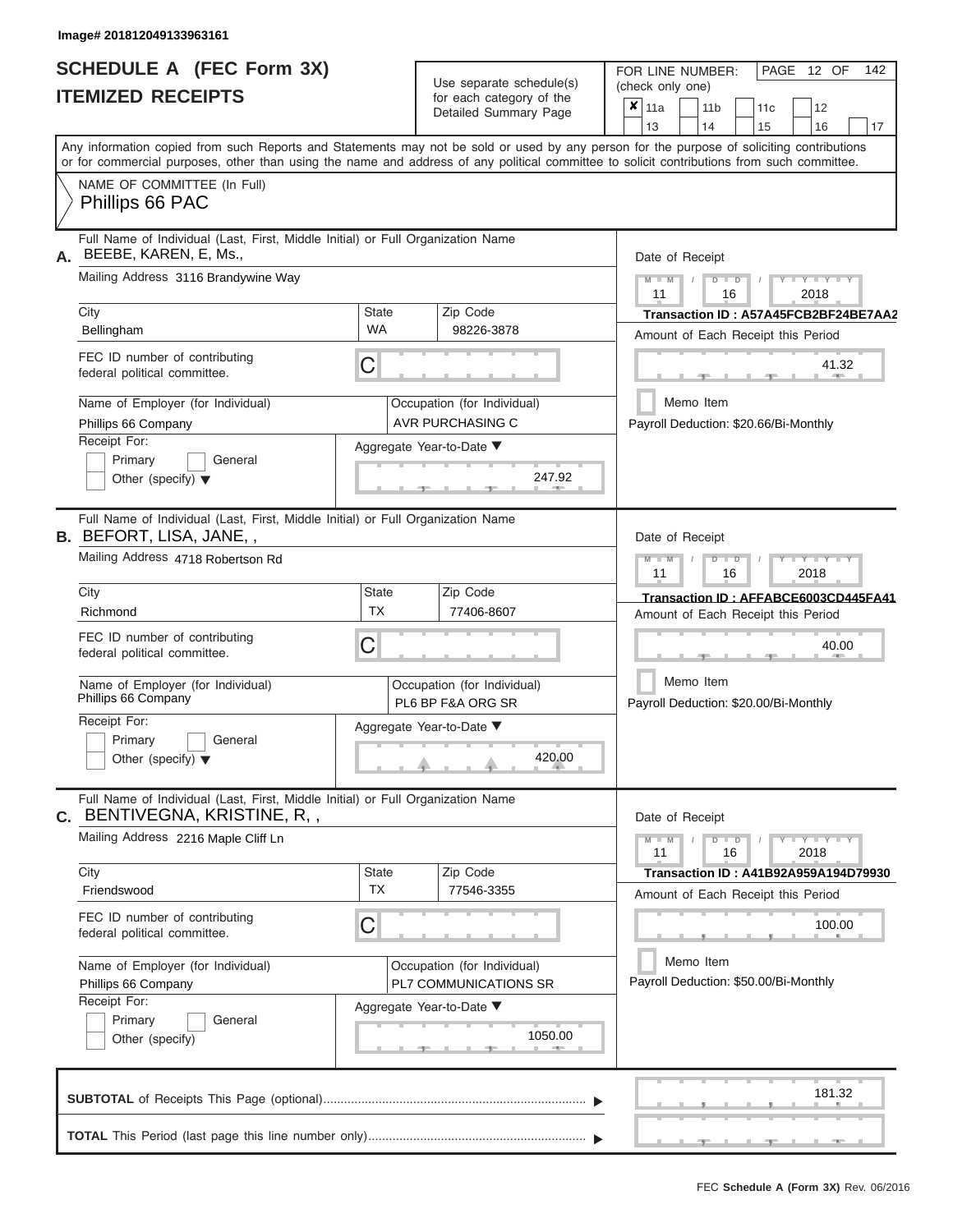| <b>SCHEDULE A (FEC Form 3X)</b> |  |  |
|---------------------------------|--|--|
| <b>ITEMIZED RECEIPTS</b>        |  |  |

Use separate schedule(s) (check only one) for each category of the  $\sqrt{\frac{1}{12}}$ 

FOR LINE NUMBER:<br>(check only one)

PAGE 13 OF 142

| IIEMIZED RECEIPIS                                                                                                                                       |                           | for each category of the<br>Detailed Summary Page   | ×<br>11a<br>11c<br>12<br>11 <sub>b</sub><br>13<br>14<br>15<br>16<br>17                                                                                                                                                                                                                  |
|---------------------------------------------------------------------------------------------------------------------------------------------------------|---------------------------|-----------------------------------------------------|-----------------------------------------------------------------------------------------------------------------------------------------------------------------------------------------------------------------------------------------------------------------------------------------|
|                                                                                                                                                         |                           |                                                     | Any information copied from such Reports and Statements may not be sold or used by any person for the purpose of soliciting contributions<br>or for commercial purposes, other than using the name and address of any political committee to solicit contributions from such committee. |
| NAME OF COMMITTEE (In Full)<br>Phillips 66 PAC                                                                                                          |                           |                                                     |                                                                                                                                                                                                                                                                                         |
| Full Name of Individual (Last, First, Middle Initial) or Full Organization Name<br>BENYSHEK, MARLA, K, ,<br>А.<br>Mailing Address 2625 Roanoke Ridge Rd |                           |                                                     | Date of Receipt<br>$Y = Y =$<br>$\blacksquare$<br>D                                                                                                                                                                                                                                     |
| City                                                                                                                                                    | <b>State</b><br>OK        | Zip Code                                            | 11<br>16<br>2018<br>Transaction ID: ABA06B3DB06BC43B0B28                                                                                                                                                                                                                                |
| <b>Bartlesville</b><br>FEC ID number of contributing<br>federal political committee.                                                                    | C                         | 74006-1837                                          | Amount of Each Receipt this Period<br>20.00                                                                                                                                                                                                                                             |
| Name of Employer (for Individual)<br>Phillips 66 Company                                                                                                |                           | Occupation (for Individual)<br>PL7 ENV ENGNRNG AV   | Memo Item<br>Payroll Deduction: \$10.00/Bi-Monthly                                                                                                                                                                                                                                      |
| Receipt For:<br>Primary<br>General<br>Other (specify) $\blacktriangledown$                                                                              | Aggregate Year-to-Date ▼  | 210.00                                              |                                                                                                                                                                                                                                                                                         |
| Full Name of Individual (Last, First, Middle Initial) or Full Organization Name<br><b>B.</b> BILGER, SCOTT, ANTHONY,,                                   |                           |                                                     | Date of Receipt                                                                                                                                                                                                                                                                         |
| Mailing Address 2200 Deerfield PI                                                                                                                       |                           |                                                     | $Y - Y$<br>$\overline{\mathbb{D}}$<br>2018<br>11<br>16                                                                                                                                                                                                                                  |
| City<br><b>Bartlesville</b>                                                                                                                             | <b>State</b><br><b>OK</b> | Zip Code<br>74006-6347                              | Transaction ID: AAF9DE42329D3499892A<br>Amount of Each Receipt this Period                                                                                                                                                                                                              |
| FEC ID number of contributing<br>federal political committee.                                                                                           | С                         |                                                     | 20.00                                                                                                                                                                                                                                                                                   |
| Name of Employer (for Individual)<br>Phillips 66 Company                                                                                                | <b>PL7 CLAIMS SR</b>      | Occupation (for Individual)                         | Memo Item<br>Payroll Deduction: \$10.00/Bi-Monthly                                                                                                                                                                                                                                      |
| Receipt For:<br>Primary<br>General<br>Other (specify) $\blacktriangledown$                                                                              | Aggregate Year-to-Date ▼  | 210.00                                              |                                                                                                                                                                                                                                                                                         |
| Full Name of Individual (Last, First, Middle Initial) or Full Organization Name<br>BIRD, PAUL, LEE, ,<br>С.                                             |                           |                                                     | Date of Receipt                                                                                                                                                                                                                                                                         |
| Mailing Address 4620 Lake Dr                                                                                                                            |                           |                                                     | $Y = Y = Y$<br>$M - M$<br>$\blacksquare$<br>$\overline{D}$<br>11<br>16<br>2018                                                                                                                                                                                                          |
| City<br><b>Granite City</b>                                                                                                                             | State<br>IL               | Zip Code<br>62040-3042                              | Transaction ID: AE047F3B111A741D18EF<br>Amount of Each Receipt this Period                                                                                                                                                                                                              |
| FEC ID number of contributing<br>federal political committee.                                                                                           | C                         |                                                     | 41.32                                                                                                                                                                                                                                                                                   |
| Name of Employer (for Individual)<br>Phillips 66 Company<br>Receipt For:                                                                                |                           | Occupation (for Individual)<br>PL7 PROCESS CONTROLS | Memo Item<br>Payroll Deduction: \$20.66/Bi-Monthly                                                                                                                                                                                                                                      |
| Primary<br>General<br>Other (specify)                                                                                                                   | Aggregate Year-to-Date ▼  | 343.86                                              |                                                                                                                                                                                                                                                                                         |
|                                                                                                                                                         |                           |                                                     | 81.32                                                                                                                                                                                                                                                                                   |
|                                                                                                                                                         |                           |                                                     |                                                                                                                                                                                                                                                                                         |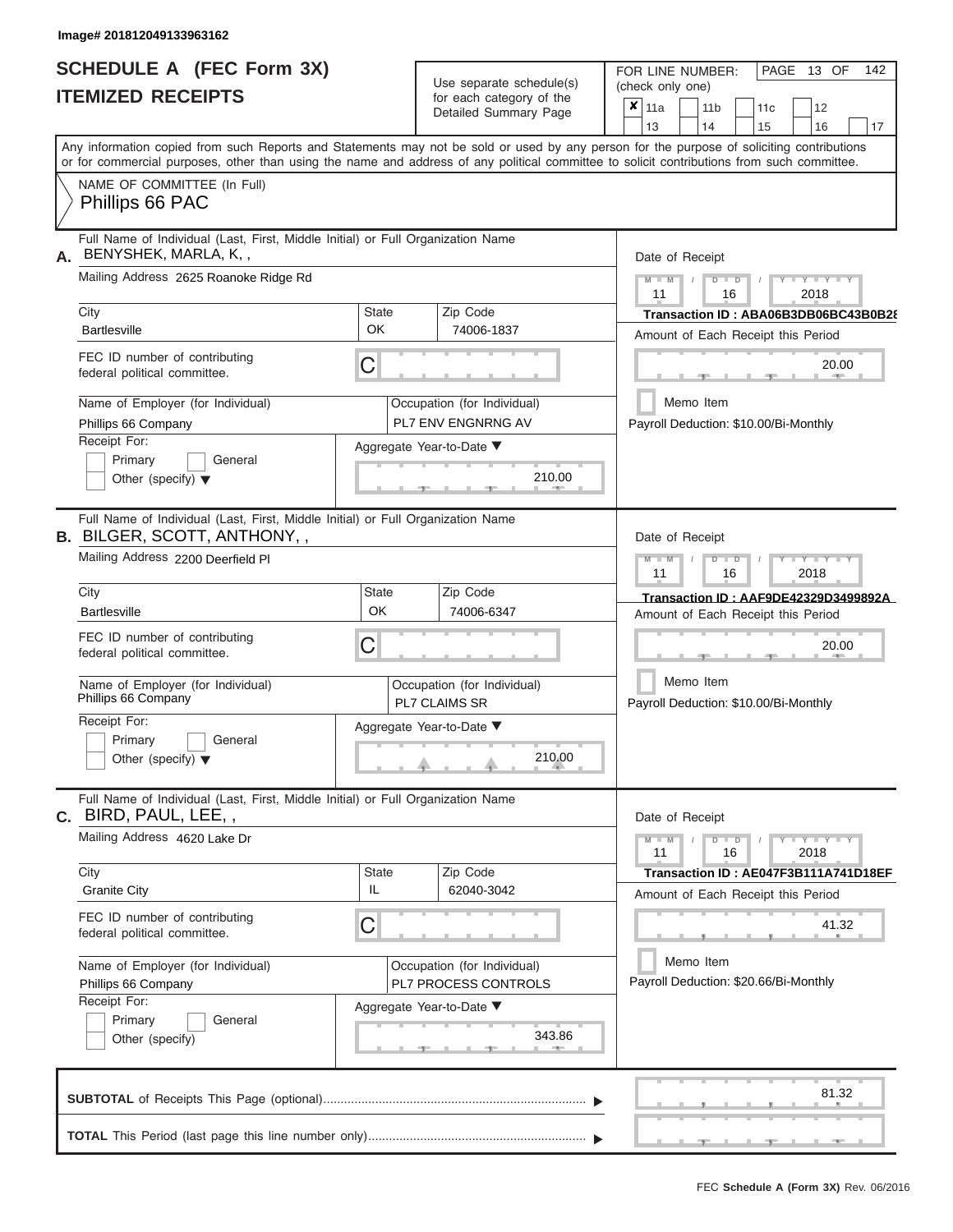|                          | SCHEDULE A (FEC Form 3X) |
|--------------------------|--------------------------|
| <b>ITEMIZED RECEIPTS</b> |                          |

Use separate schedule(s)<br>for each category of the

FOR LINE NUMBER:<br>(check only one)

PAGE 14 OF 142

|                                                                                                                                                                                                                                                                                         |                    | $\frac{1}{2}$ case category of the<br>Detailed Summary Page | $x \mid$ 11a                                                               |  | 11 <sub>b</sub> |               | 11 <sub>c</sub>                       | 12                                                                         |    |  |  |
|-----------------------------------------------------------------------------------------------------------------------------------------------------------------------------------------------------------------------------------------------------------------------------------------|--------------------|-------------------------------------------------------------|----------------------------------------------------------------------------|--|-----------------|---------------|---------------------------------------|----------------------------------------------------------------------------|----|--|--|
|                                                                                                                                                                                                                                                                                         |                    |                                                             | 13                                                                         |  | 14              |               | 15                                    | 16                                                                         | 17 |  |  |
| Any information copied from such Reports and Statements may not be sold or used by any person for the purpose of soliciting contributions<br>or for commercial purposes, other than using the name and address of any political committee to solicit contributions from such committee. |                    |                                                             |                                                                            |  |                 |               |                                       |                                                                            |    |  |  |
| NAME OF COMMITTEE (In Full)<br>Phillips 66 PAC                                                                                                                                                                                                                                          |                    |                                                             |                                                                            |  |                 |               |                                       |                                                                            |    |  |  |
| Full Name of Individual (Last, First, Middle Initial) or Full Organization Name<br>BLACK, ELZIE, DEWAYNE,,<br>А.                                                                                                                                                                        |                    |                                                             | Date of Receipt                                                            |  |                 |               |                                       |                                                                            |    |  |  |
| Mailing Address 3403 Nova Ave                                                                                                                                                                                                                                                           |                    |                                                             | $Y$ $Y$ $Y$ $Y$<br>$M - M$<br>$D$ $D$<br>11<br>2018<br>16                  |  |                 |               |                                       |                                                                            |    |  |  |
| City<br><b>Bartlesville</b>                                                                                                                                                                                                                                                             | <b>State</b><br>OK | Zip Code<br>74006-6646                                      | Transaction ID: AA74C7E1A56C84A6183E<br>Amount of Each Receipt this Period |  |                 |               |                                       |                                                                            |    |  |  |
| FEC ID number of contributing<br>federal political committee.                                                                                                                                                                                                                           | C                  |                                                             |                                                                            |  |                 |               | 25.00<br>$\sim$                       |                                                                            |    |  |  |
| Name of Employer (for Individual)<br>Phillips 66 Company                                                                                                                                                                                                                                |                    | Occupation (for Individual)<br>PL6 TECHNOLOGY SR            |                                                                            |  | Memo Item       |               |                                       | Payroll Deduction: \$25.00/Bi-Monthly                                      |    |  |  |
| Receipt For:<br>Primary<br>General<br>Other (specify) $\blacktriangledown$                                                                                                                                                                                                              |                    | Aggregate Year-to-Date ▼<br>275.00<br>-91                   |                                                                            |  |                 |               |                                       |                                                                            |    |  |  |
| Full Name of Individual (Last, First, Middle Initial) or Full Organization Name<br><b>B. BLAKEBURN, DAVE, L,, II</b>                                                                                                                                                                    |                    |                                                             | Date of Receipt                                                            |  |                 |               |                                       |                                                                            |    |  |  |
| Mailing Address 141 Whitworth Ave                                                                                                                                                                                                                                                       |                    |                                                             | $M - M$<br>11                                                              |  |                 | $D$ $D$<br>16 |                                       | Y TYT<br>2018                                                              |    |  |  |
| City<br>Ponca City                                                                                                                                                                                                                                                                      | State<br>OK        | Zip Code<br>74601-3439                                      |                                                                            |  |                 |               |                                       | Transaction ID: A134F5FBD464E40D786B<br>Amount of Each Receipt this Period |    |  |  |
| FEC ID number of contributing<br>federal political committee.                                                                                                                                                                                                                           | С                  | 41.32                                                       |                                                                            |  |                 |               |                                       |                                                                            |    |  |  |
| Name of Employer (for Individual)<br>Phillips 66 Company                                                                                                                                                                                                                                |                    | Occupation (for Individual)<br>CNS PROCESS CONTROLS         |                                                                            |  | Memo Item       |               | Payroll Deduction: \$20.66/Bi-Monthly |                                                                            |    |  |  |
| Receipt For:<br>Primary<br>General<br>Other (specify) $\blacktriangledown$                                                                                                                                                                                                              |                    | Aggregate Year-to-Date ▼<br>427.26                          |                                                                            |  |                 |               |                                       |                                                                            |    |  |  |
| Full Name of Individual (Last, First, Middle Initial) or Full Organization Name<br>C. BLANKENBURG, JAMES, R, ,                                                                                                                                                                          |                    |                                                             | Date of Receipt                                                            |  |                 |               |                                       |                                                                            |    |  |  |
| Mailing Address 3540 Sleepy Hollow Blvd                                                                                                                                                                                                                                                 |                    |                                                             | $M - M$<br>11                                                              |  |                 | $D$ $D$<br>16 |                                       | $\overline{Y} = Y = Y' + Y' + Y$<br>2018                                   |    |  |  |
| City<br>Amarillo                                                                                                                                                                                                                                                                        | State<br><b>TX</b> | Zip Code<br>79121-1684                                      |                                                                            |  |                 |               |                                       | Transaction ID: A35E732CBE2214FA1AF9<br>Amount of Each Receipt this Period |    |  |  |
| FEC ID number of contributing<br>federal political committee.                                                                                                                                                                                                                           | C                  |                                                             |                                                                            |  |                 |               |                                       | 20.00                                                                      |    |  |  |
| Name of Employer (for Individual)<br>Phillips 66 Company                                                                                                                                                                                                                                |                    | Occupation (for Individual)<br><b>PL8 REF MNTNNC SR</b>     |                                                                            |  | Memo Item       |               |                                       | Payroll Deduction: \$10.00/Bi-Monthly                                      |    |  |  |
| Receipt For:<br>Primary<br>General<br>Other (specify)                                                                                                                                                                                                                                   |                    | Aggregate Year-to-Date ▼<br>210.00                          |                                                                            |  |                 |               |                                       |                                                                            |    |  |  |
|                                                                                                                                                                                                                                                                                         |                    |                                                             |                                                                            |  |                 |               |                                       | 86.32                                                                      |    |  |  |
|                                                                                                                                                                                                                                                                                         |                    |                                                             |                                                                            |  |                 |               | - 90-                                 | $-1 -$                                                                     |    |  |  |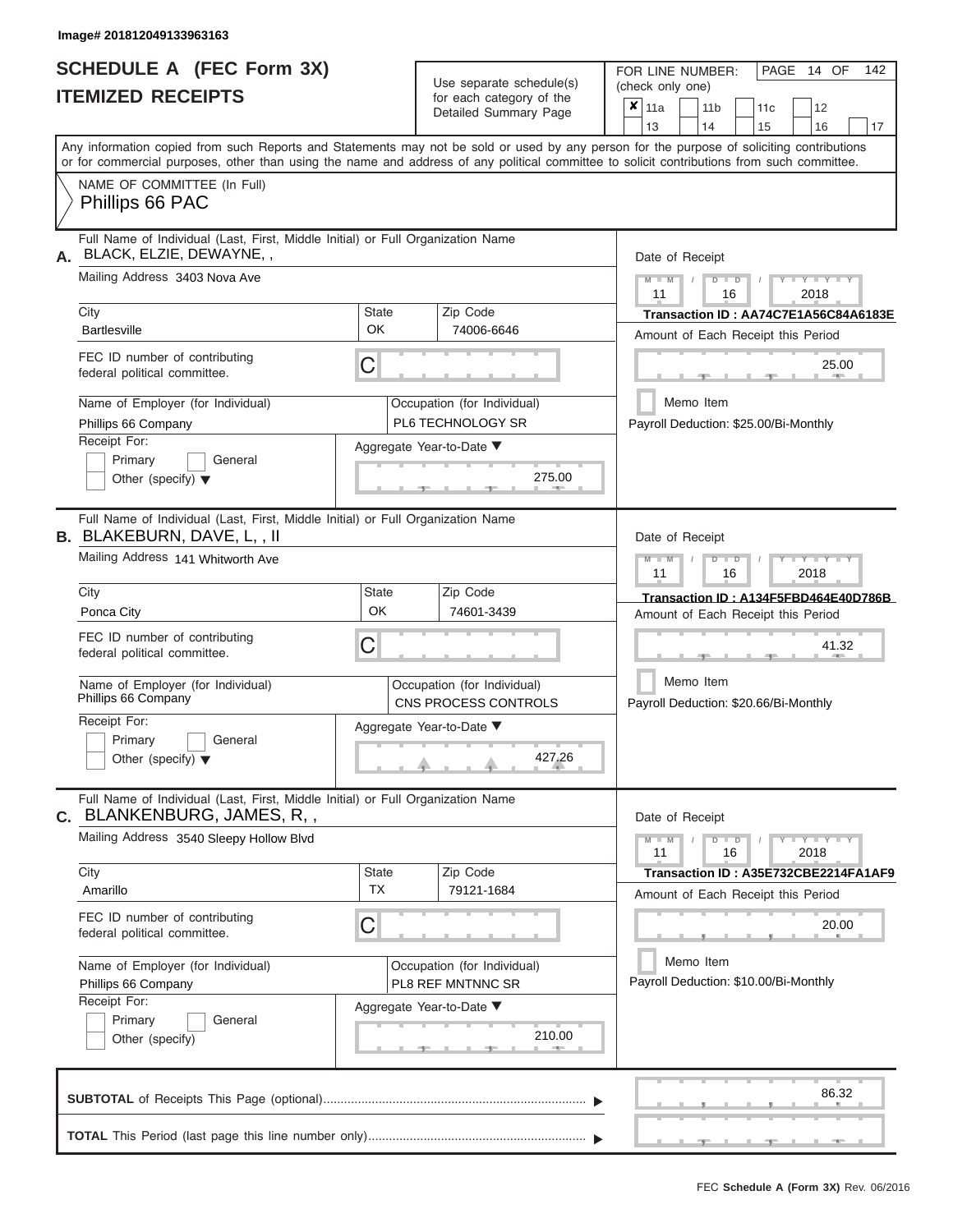# **SCHEDULE A (FEC Form 3X)**

| SCHEDULE A (FEC Form 3X)<br><b>ITEMIZED RECEIPTS</b>                                                                                                                                                                                                                                                                                                                                     |                                         | Use separate schedule(s)<br>for each category of the<br>Detailed Summary Page                                           | 142<br>FOR LINE NUMBER:<br>PAGE 15 OF<br>(check only one)<br>$\overline{\mathbf{x}}$   11a<br>11 <sub>b</sub><br>12<br>11 <sub>c</sub>                                                                                                      |
|------------------------------------------------------------------------------------------------------------------------------------------------------------------------------------------------------------------------------------------------------------------------------------------------------------------------------------------------------------------------------------------|-----------------------------------------|-------------------------------------------------------------------------------------------------------------------------|---------------------------------------------------------------------------------------------------------------------------------------------------------------------------------------------------------------------------------------------|
| Any information copied from such Reports and Statements may not be sold or used by any person for the purpose of soliciting contributions<br>or for commercial purposes, other than using the name and address of any political committee to solicit contributions from such committee.                                                                                                  |                                         |                                                                                                                         | 13<br>14<br>15<br>16<br>17                                                                                                                                                                                                                  |
| NAME OF COMMITTEE (In Full)<br>Phillips 66 PAC                                                                                                                                                                                                                                                                                                                                           |                                         |                                                                                                                         |                                                                                                                                                                                                                                             |
| Full Name of Individual (Last, First, Middle Initial) or Full Organization Name<br>BLEVINS, BRENNON, DUANE,,<br>А.<br>Mailing Address 201 Prairie Ln<br>City<br>Morrison<br>FEC ID number of contributing<br>federal political committee.<br>Name of Employer (for Individual)<br>Phillips 66 Company<br>Receipt For:<br>Primary<br>General<br>Other (specify) $\blacktriangledown$      | <b>State</b><br><b>OK</b><br>C<br>PLN B | Zip Code<br>73061-9351<br>Occupation (for Individual)<br>Aggregate Year-to-Date ▼<br>223.86                             | Date of Receipt<br>$M$ – $M$ /<br>$+Y+Y+Y$<br>$D$ $D$<br>11<br>2018<br>16<br>Transaction ID: AC9634A33931B4064880<br>Amount of Each Receipt this Period<br>21.32<br><b>STATISTICS</b><br>Memo Item<br>Payroll Deduction: \$10.66/Bi-Monthly |
| Full Name of Individual (Last, First, Middle Initial) or Full Organization Name<br><b>B.</b> BODZIAK, MICHAEL, J,,<br>Mailing Address 11681 Argyle Dr<br>City<br>Los Alamitos<br>FEC ID number of contributing<br>federal political committee.<br>Name of Employer (for Individual)<br>Phillips 66 Company<br>Receipt For:<br>Primary<br>General<br>Other (specify) $\blacktriangledown$ | <b>State</b><br>CA<br>С                 | Zip Code<br>90720-4035<br>Occupation (for Individual)<br><b>PL6 REF BSNS SVCS</b><br>Aggregate Year-to-Date ▼<br>488.86 | Date of Receipt<br>$M - M$<br>$D$ $\Box$ $D$<br>$T - Y = Y - T Y$<br>11<br>2018<br>16<br>Transaction ID: A9FCC20F1E6EE4486A66<br>Amount of Each Receipt this Period<br>51.32<br>Memo Item<br>Payroll Deduction: \$25.66/Bi-Monthly          |
| Full Name of Individual (Last, First, Middle Initial) or Full Organization Name<br>C. BOYLE, JOHN, E,,<br>Mailing Address PO Box 131447<br>City<br>The Woodlands<br>FEC ID number of contributing<br>federal political committee.<br>Name of Employer (for Individual)<br>Phillips 66 Company<br>Receipt For:<br>Primary<br>General<br>Other (specify)                                   | <b>State</b><br><b>TX</b><br>С          | Zip Code<br>77393-1447<br>Occupation (for Individual)<br>PLT TRNG & STANDARDS<br>Aggregate Year-to-Date ▼<br>3150.00    | Date of Receipt<br>$M - M$<br>$D$ $D$<br>$Y - Y - Y - Y - Y$<br>11<br>16<br>2018<br>Transaction ID: AFDF47B7D06E846FAA51<br>Amount of Each Receipt this Period<br>300.00<br>Memo Item<br>Payroll Deduction: \$150.00/Bi-Monthly             |
|                                                                                                                                                                                                                                                                                                                                                                                          |                                         |                                                                                                                         | 372.64<br>- 7 - 1<br>$-1$<br>$-1$                                                                                                                                                                                                           |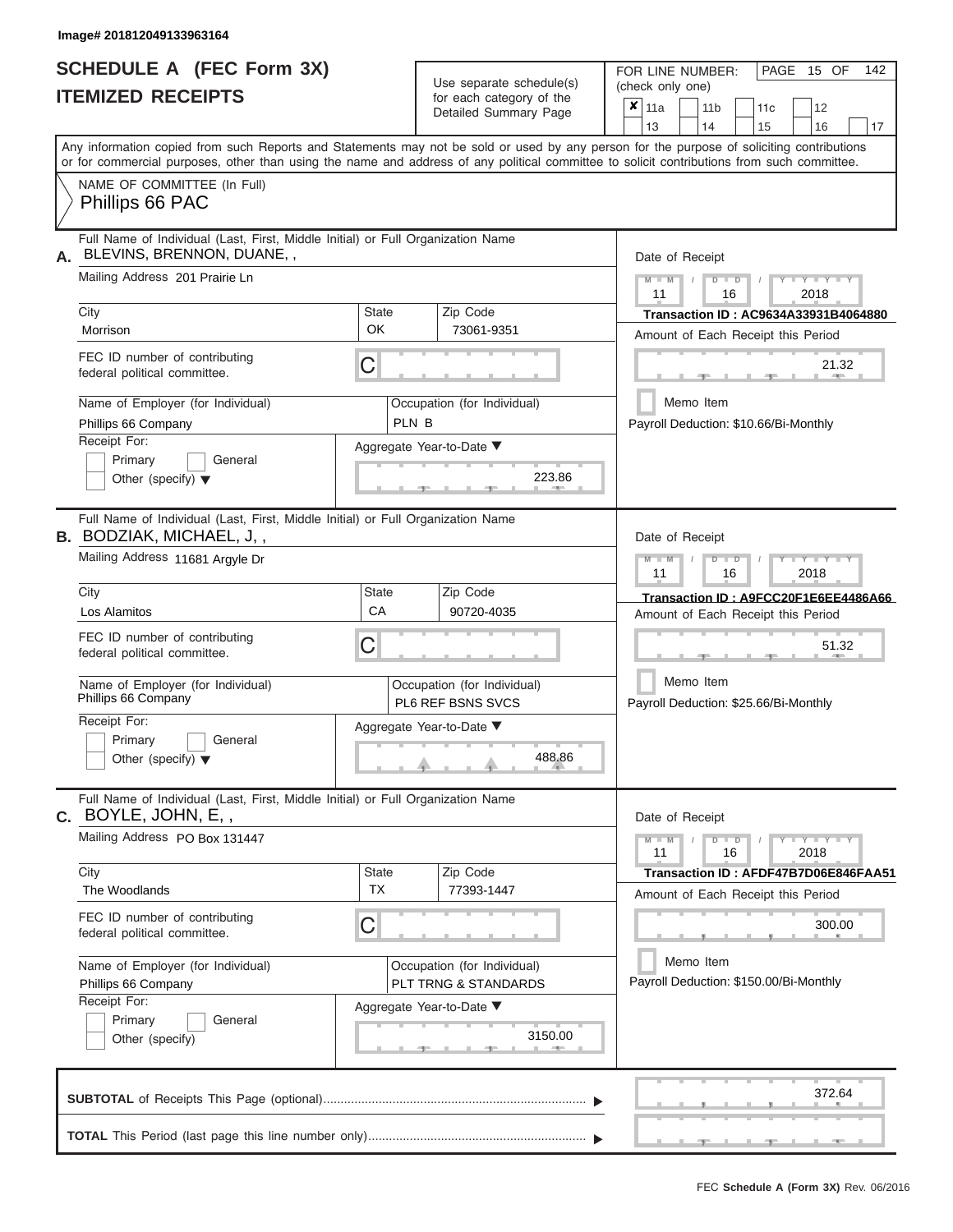| <b>SCHEDULE A (FEC Form 3X)</b> |  |  |
|---------------------------------|--|--|
| <b>ITEMIZED RECEIPTS</b>        |  |  |

Use separate schedule(s)<br>for each category of the

FOR LINE NUMBER:<br>(check only one)

PAGE 16 OF 142

|                                                                                                                                                                                                                                                                                         |                                                       | $\alpha$<br>Detailed Summary Page       |                                       | $x \mid$ 11a                                       |           | 11 <sub>b</sub> |               | 11 <sub>c</sub> | 12                                       |        |
|-----------------------------------------------------------------------------------------------------------------------------------------------------------------------------------------------------------------------------------------------------------------------------------------|-------------------------------------------------------|-----------------------------------------|---------------------------------------|----------------------------------------------------|-----------|-----------------|---------------|-----------------|------------------------------------------|--------|
|                                                                                                                                                                                                                                                                                         |                                                       |                                         |                                       | 13                                                 |           | 14              |               | 15              | 16                                       | 17     |
| Any information copied from such Reports and Statements may not be sold or used by any person for the purpose of soliciting contributions<br>or for commercial purposes, other than using the name and address of any political committee to solicit contributions from such committee. |                                                       |                                         |                                       |                                                    |           |                 |               |                 |                                          |        |
| NAME OF COMMITTEE (In Full)                                                                                                                                                                                                                                                             |                                                       |                                         |                                       |                                                    |           |                 |               |                 |                                          |        |
| Phillips 66 PAC                                                                                                                                                                                                                                                                         |                                                       |                                         |                                       |                                                    |           |                 |               |                 |                                          |        |
| Full Name of Individual (Last, First, Middle Initial) or Full Organization Name<br>BOYNTON, RICHARD, , ,                                                                                                                                                                                |                                                       |                                         |                                       | Date of Receipt                                    |           |                 |               |                 |                                          |        |
| Mailing Address 5853 Madrona Dr                                                                                                                                                                                                                                                         |                                                       |                                         |                                       | $M - M$<br>11                                      |           |                 | $D$ $D$<br>16 |                 | $Y - Y - Y$<br>2018                      |        |
| City                                                                                                                                                                                                                                                                                    | <b>State</b>                                          | Zip Code                                |                                       |                                                    |           |                 |               |                 | Transaction ID: A5F483158D7E042BEAD8     |        |
| Ferndale                                                                                                                                                                                                                                                                                | <b>WA</b>                                             | 98248-9249                              |                                       |                                                    |           |                 |               |                 | Amount of Each Receipt this Period       |        |
| FEC ID number of contributing<br>federal political committee.                                                                                                                                                                                                                           | С                                                     |                                         |                                       |                                                    |           |                 |               |                 |                                          | 31.32  |
| Name of Employer (for Individual)<br>Phillips 66 Company                                                                                                                                                                                                                                |                                                       | Occupation (for Individual)<br>PL8 TRNG |                                       |                                                    | Memo Item |                 |               |                 | Payroll Deduction: \$15.66/Bi-Monthly    |        |
| Receipt For:                                                                                                                                                                                                                                                                            |                                                       | Aggregate Year-to-Date ▼                |                                       |                                                    |           |                 |               |                 |                                          |        |
| Primary<br>General                                                                                                                                                                                                                                                                      |                                                       |                                         |                                       |                                                    |           |                 |               |                 |                                          |        |
| Other (specify) $\blacktriangledown$                                                                                                                                                                                                                                                    |                                                       | 288.86                                  |                                       |                                                    |           |                 |               |                 |                                          |        |
| Full Name of Individual (Last, First, Middle Initial) or Full Organization Name<br><b>B. BRANDEMUHL, KONRAD,,,</b>                                                                                                                                                                      |                                                       |                                         |                                       | Date of Receipt                                    |           |                 |               |                 |                                          |        |
| Mailing Address PO Box 2346                                                                                                                                                                                                                                                             |                                                       |                                         |                                       | $M - M$<br>11                                      |           |                 | $D$ $D$<br>16 |                 | Y TYT<br>2018                            |        |
| City                                                                                                                                                                                                                                                                                    | State                                                 | Zip Code                                |                                       |                                                    |           |                 |               |                 | Transaction ID: A97E90D760B9F4865972     |        |
| <b>Bartlesville</b>                                                                                                                                                                                                                                                                     | OK                                                    | 74005-2346                              |                                       | Amount of Each Receipt this Period                 |           |                 |               |                 |                                          |        |
| FEC ID number of contributing<br>federal political committee.                                                                                                                                                                                                                           | С<br>Occupation (for Individual)<br>AVR IT HARDWARE D |                                         |                                       | 50.00                                              |           |                 |               |                 |                                          |        |
| Name of Employer (for Individual)<br>Phillips 66 Company                                                                                                                                                                                                                                |                                                       |                                         |                                       | Memo Item<br>Payroll Deduction: \$25.00/Bi-Monthly |           |                 |               |                 |                                          |        |
| Receipt For:                                                                                                                                                                                                                                                                            |                                                       | Aggregate Year-to-Date ▼                |                                       |                                                    |           |                 |               |                 |                                          |        |
| Primary<br>General                                                                                                                                                                                                                                                                      |                                                       |                                         |                                       |                                                    |           |                 |               |                 |                                          |        |
| Other (specify) $\blacktriangledown$                                                                                                                                                                                                                                                    |                                                       | 525.00                                  |                                       |                                                    |           |                 |               |                 |                                          |        |
| Full Name of Individual (Last, First, Middle Initial) or Full Organization Name<br>C. BRASHER, WILLIAM, A,,                                                                                                                                                                             |                                                       |                                         |                                       | Date of Receipt                                    |           |                 |               |                 |                                          |        |
| Mailing Address 5201 Felicia Ave                                                                                                                                                                                                                                                        |                                                       |                                         |                                       | $M - M$<br>11                                      |           |                 | $D$ $D$<br>16 |                 | $\overline{Y} = Y - Y' + Y' + Y$<br>2018 |        |
| City                                                                                                                                                                                                                                                                                    | State                                                 | Zip Code                                |                                       |                                                    |           |                 |               |                 | Transaction ID: AEE1F81BF8DCC4232B15     |        |
| Livermore                                                                                                                                                                                                                                                                               | CA                                                    | 94550-2304                              |                                       |                                                    |           |                 |               |                 | Amount of Each Receipt this Period       |        |
| FEC ID number of contributing<br>federal political committee.                                                                                                                                                                                                                           | С                                                     |                                         |                                       |                                                    |           |                 |               |                 |                                          | 40.00  |
| Name of Employer (for Individual)                                                                                                                                                                                                                                                       |                                                       | Occupation (for Individual)             | Memo Item                             |                                                    |           |                 |               |                 |                                          |        |
| Phillips 66 Company                                                                                                                                                                                                                                                                     |                                                       | AVR MKTG SALES B                        | Payroll Deduction: \$20.00/Bi-Monthly |                                                    |           |                 |               |                 |                                          |        |
| Receipt For:                                                                                                                                                                                                                                                                            |                                                       | Aggregate Year-to-Date ▼                |                                       |                                                    |           |                 |               |                 |                                          |        |
| Primary<br>General                                                                                                                                                                                                                                                                      |                                                       |                                         |                                       |                                                    |           |                 |               |                 |                                          |        |
| Other (specify)                                                                                                                                                                                                                                                                         |                                                       | 420.00                                  |                                       |                                                    |           |                 |               |                 |                                          |        |
|                                                                                                                                                                                                                                                                                         |                                                       |                                         |                                       |                                                    |           |                 |               |                 |                                          | 121.32 |
|                                                                                                                                                                                                                                                                                         |                                                       |                                         |                                       |                                                    |           |                 |               |                 |                                          |        |
|                                                                                                                                                                                                                                                                                         |                                                       |                                         |                                       |                                                    |           |                 |               |                 |                                          |        |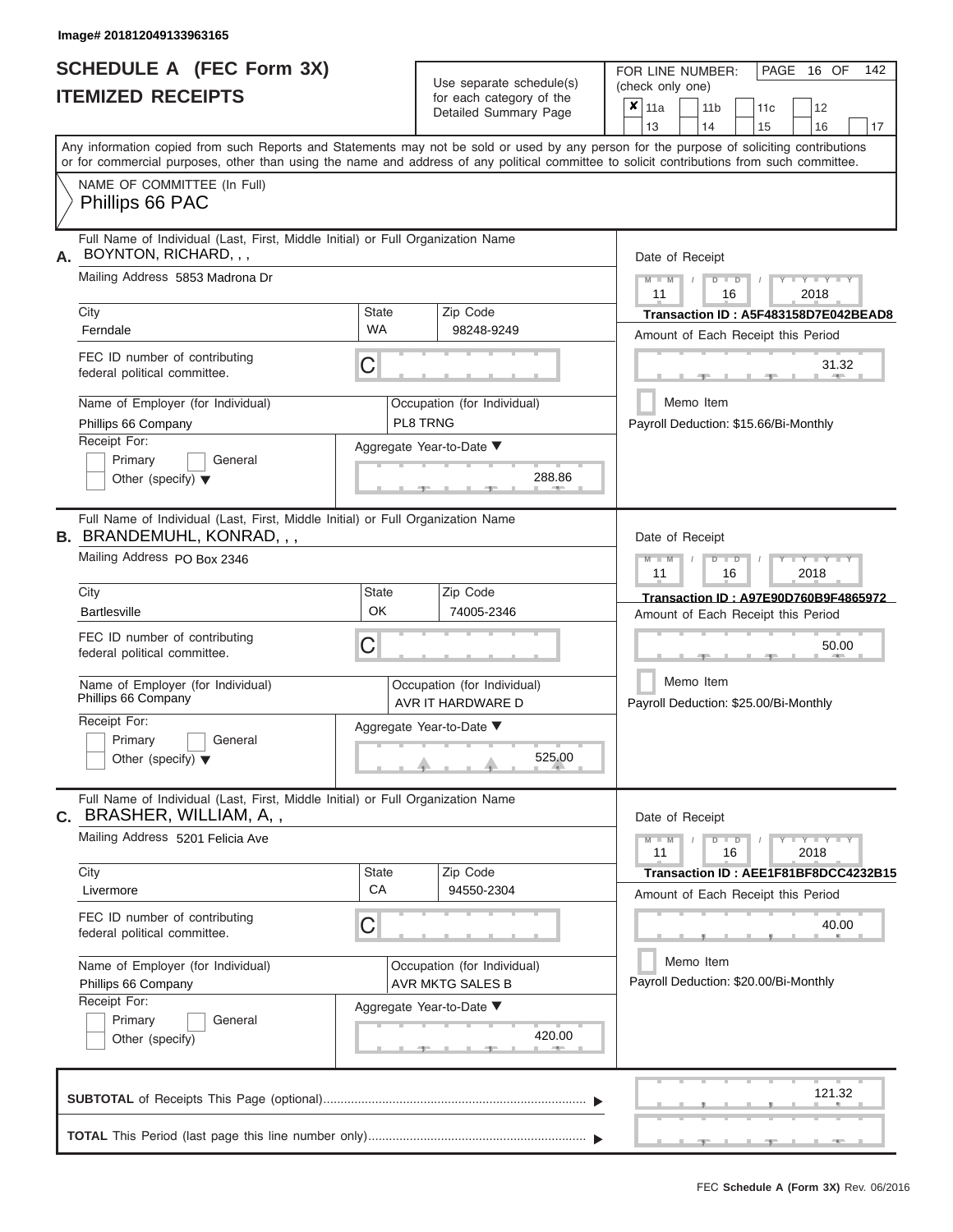# **SCHEDULE A (FEC Form 3X)**

| SCHEDULE A (FEC Form 3X)<br><b>ITEMIZED RECEIPTS</b>                                                                                                                                                                                                                                                                                                                                     |                                | Use separate schedule(s)<br>for each category of the<br>Detailed Summary Page                                               | 142<br>FOR LINE NUMBER:<br>PAGE 17 OF<br>(check only one)<br>$\overline{\mathbf{x}}$   11a<br>11 <sub>b</sub><br>12<br>11 <sub>c</sub>                                                                                                  |
|------------------------------------------------------------------------------------------------------------------------------------------------------------------------------------------------------------------------------------------------------------------------------------------------------------------------------------------------------------------------------------------|--------------------------------|-----------------------------------------------------------------------------------------------------------------------------|-----------------------------------------------------------------------------------------------------------------------------------------------------------------------------------------------------------------------------------------|
| Any information copied from such Reports and Statements may not be sold or used by any person for the purpose of soliciting contributions<br>or for commercial purposes, other than using the name and address of any political committee to solicit contributions from such committee.<br>NAME OF COMMITTEE (In Full)                                                                   |                                |                                                                                                                             | 13<br>14<br>15<br>16<br>17                                                                                                                                                                                                              |
| Phillips 66 PAC                                                                                                                                                                                                                                                                                                                                                                          |                                |                                                                                                                             |                                                                                                                                                                                                                                         |
| Full Name of Individual (Last, First, Middle Initial) or Full Organization Name<br>BREWER, WILLIAM, L, Mr., JR<br>А.<br>Mailing Address 9301 N 94th East PI<br>City<br>Owasso<br>FEC ID number of contributing<br>federal political committee.<br>Name of Employer (for Individual)<br>Phillips 66 Company<br>Receipt For:<br>Primary<br>General<br>Other (specify) $\blacktriangledown$ | <b>State</b><br><b>OK</b><br>С | Zip Code<br>74055-7239<br>Occupation (for Individual)<br>AVR IT APPLICATION SUPPORT C<br>Aggregate Year-to-Date ▼<br>677.35 | Date of Receipt<br>$M$ – $M$ /<br>$+Y+Y+Y$<br>$D$ $D$<br>11<br>2018<br>16<br>Transaction ID: A259982787B3F44529EE<br>Amount of Each Receipt this Period<br>64.78<br><b>AND IN</b><br>Memo Item<br>Payroll Deduction: \$32.39/Bi-Monthly |
| Full Name of Individual (Last, First, Middle Initial) or Full Organization Name<br><b>B.</b> BRISTOL, DONALD, A, Mr.,<br>Mailing Address 538 Starwood Ct<br>City<br>Fairfield<br>FEC ID number of contributing<br>federal political committee.<br>Name of Employer (for Individual)<br>Phillips 66 Company<br>Receipt For:<br>Primary<br>General<br>Other (specify) $\blacktriangledown$ | <b>State</b><br>CA<br>С        | Zip Code<br>94534-1812<br>Occupation (for Individual)<br>PL6 HSE REF<br>Aggregate Year-to-Date ▼<br>233.86                  | Date of Receipt<br>$M - M$<br>$D$ $\Box$ $D$<br>$T - Y = Y - T Y$<br>11<br>2018<br>16<br>Transaction ID: A126D4094798040CB935<br>Amount of Each Receipt this Period<br>23.32<br>Memo Item<br>Payroll Deduction: \$11.66/Bi-Monthly      |
| Full Name of Individual (Last, First, Middle Initial) or Full Organization Name<br>C. BRITO, DENNIS, D,,<br>Mailing Address 266 Edwin Dr<br>City<br>Vacaville<br>FEC ID number of contributing<br>federal political committee.<br>Name of Employer (for Individual)<br>Phillips 66 Company<br>Receipt For:<br>Primary<br>General<br>Other (specify)                                      | <b>State</b><br><b>CA</b><br>С | Zip Code<br>95687-5208<br>Occupation (for Individual)<br>SCH MAINTENANCE PLANNER A<br>Aggregate Year-to-Date ▼<br>275.00    | Date of Receipt<br>$M - M$<br>$D$ $D$<br>$Y - Y - Y - Y - Y$<br>11<br>16<br>2018<br>Transaction ID: A2496A72DD7E343D5B6B<br>Amount of Each Receipt this Period<br>25.00<br>Memo Item<br>Payroll Deduction: \$25.00/Bi-Monthly           |
|                                                                                                                                                                                                                                                                                                                                                                                          |                                |                                                                                                                             | 113.10<br><b>STEP</b>                                                                                                                                                                                                                   |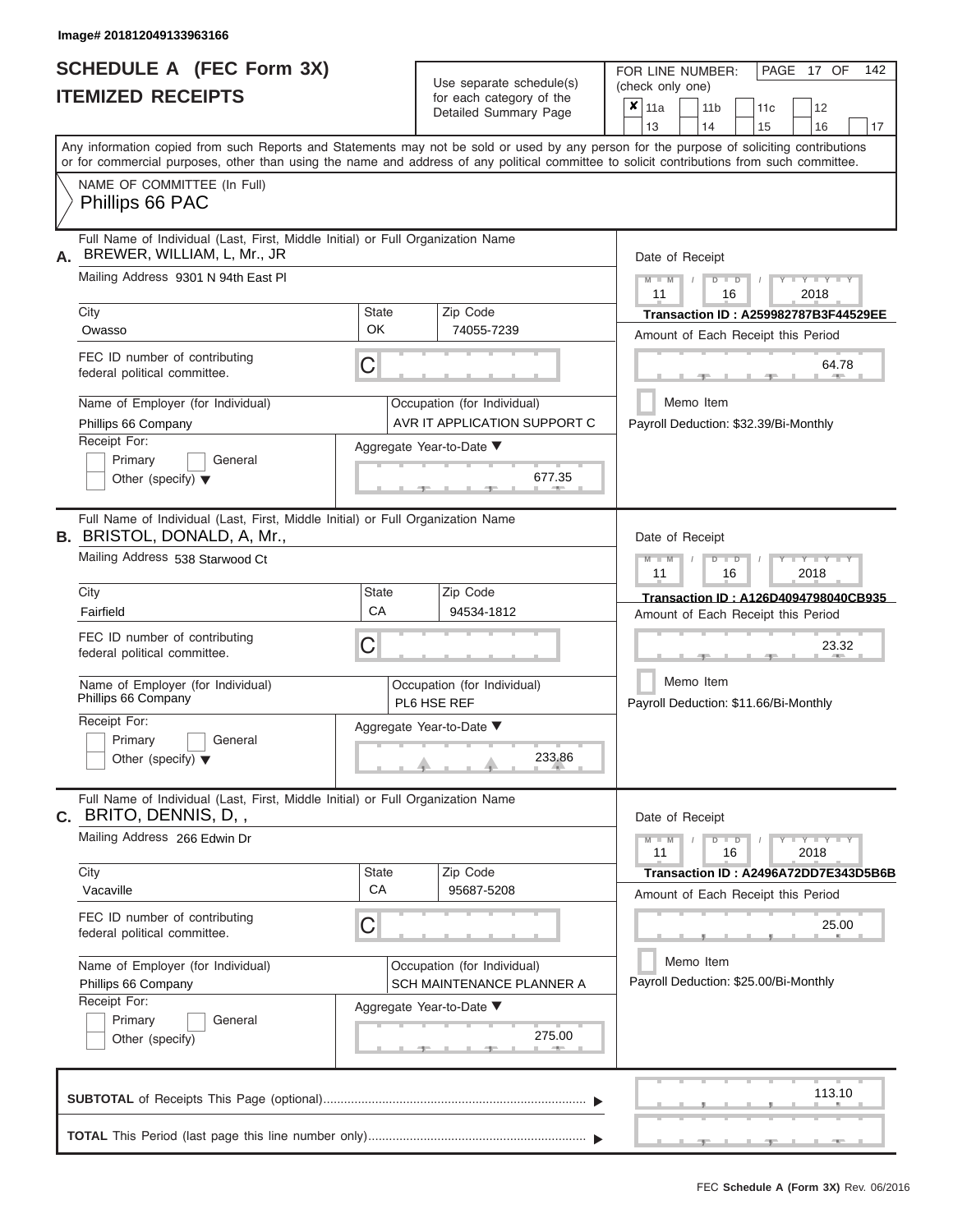|                          | SCHEDULE A (FEC Form 3X) |
|--------------------------|--------------------------|
| <b>ITEMIZED RECEIPTS</b> |                          |

Use separate schedule(s)<br>for each category of the

FOR LINE NUMBER:<br>(check only one)

PAGE 18 OF 142

|    |                                                                                                                                                                                                                                                                                         |              | Detailed Summary Page                             |                                                    |                 |  | 11 <sub>b</sub> |               | 11 <sub>c</sub> | 12                                    |        |
|----|-----------------------------------------------------------------------------------------------------------------------------------------------------------------------------------------------------------------------------------------------------------------------------------------|--------------|---------------------------------------------------|----------------------------------------------------|-----------------|--|-----------------|---------------|-----------------|---------------------------------------|--------|
|    |                                                                                                                                                                                                                                                                                         |              |                                                   |                                                    | 13              |  | 14              |               | 15              | 16                                    | 17     |
|    | Any information copied from such Reports and Statements may not be sold or used by any person for the purpose of soliciting contributions<br>or for commercial purposes, other than using the name and address of any political committee to solicit contributions from such committee. |              |                                                   |                                                    |                 |  |                 |               |                 |                                       |        |
|    | NAME OF COMMITTEE (In Full)<br>Phillips 66 PAC                                                                                                                                                                                                                                          |              |                                                   |                                                    |                 |  |                 |               |                 |                                       |        |
|    | Full Name of Individual (Last, First, Middle Initial) or Full Organization Name<br>BROOKS, WILLIAM, HAYDEN,,                                                                                                                                                                            |              |                                                   |                                                    | Date of Receipt |  |                 |               |                 |                                       |        |
|    | Mailing Address 8195 Quail Hollow Dr                                                                                                                                                                                                                                                    |              |                                                   |                                                    | $M = M$ /<br>11 |  |                 | $D$ $D$<br>16 |                 | $Y - Y - Y$<br>2018                   |        |
|    | City                                                                                                                                                                                                                                                                                    | <b>State</b> | Zip Code                                          |                                                    |                 |  |                 |               |                 | Transaction ID: A3ABEDEB84E2E4152AB7  |        |
|    | <b>Beaumont</b>                                                                                                                                                                                                                                                                         | <b>TX</b>    | 77707-5701                                        |                                                    |                 |  |                 |               |                 | Amount of Each Receipt this Period    |        |
|    | FEC ID number of contributing<br>federal political committee.                                                                                                                                                                                                                           | C            |                                                   |                                                    |                 |  |                 |               | $-9 -$          | 41.32<br>$1 - 400$                    |        |
|    | Name of Employer (for Individual)                                                                                                                                                                                                                                                       |              | Occupation (for Individual)                       |                                                    |                 |  | Memo Item       |               |                 |                                       |        |
|    | Phillips 66 Company                                                                                                                                                                                                                                                                     |              | PL7 REGION OPS AV                                 |                                                    |                 |  |                 |               |                 | Payroll Deduction: \$20.66/Bi-Monthly |        |
|    | Receipt For:                                                                                                                                                                                                                                                                            |              | Aggregate Year-to-Date ▼                          |                                                    |                 |  |                 |               |                 |                                       |        |
|    | Primary<br>General                                                                                                                                                                                                                                                                      |              |                                                   |                                                    |                 |  |                 |               |                 |                                       |        |
|    | Other (specify) $\blacktriangledown$                                                                                                                                                                                                                                                    |              | 433.86<br>$-1$                                    |                                                    |                 |  |                 |               |                 |                                       |        |
|    | Full Name of Individual (Last, First, Middle Initial) or Full Organization Name<br>B. BROUSSARD, ALEX, JORDAN,,                                                                                                                                                                         |              |                                                   |                                                    | Date of Receipt |  |                 |               |                 |                                       |        |
|    | Mailing Address 2955 Santos Ln<br>Apt 107                                                                                                                                                                                                                                               |              |                                                   |                                                    | $M - M$<br>11   |  |                 | $D$ $D$<br>16 |                 | Y TY<br>2018                          |        |
|    | City                                                                                                                                                                                                                                                                                    | <b>State</b> | Zip Code                                          |                                                    |                 |  |                 |               |                 | Transaction ID: AF8260BC69F0E41B59C8  |        |
|    | <b>Walnut Creek</b>                                                                                                                                                                                                                                                                     | CA           | 94597-7547                                        |                                                    |                 |  |                 |               |                 | Amount of Each Receipt this Period    |        |
|    | FEC ID number of contributing<br>federal political committee.                                                                                                                                                                                                                           | C            |                                                   |                                                    | 48.28<br>- 92   |  |                 |               |                 |                                       |        |
|    | Name of Employer (for Individual)<br>Phillips 66 Company                                                                                                                                                                                                                                |              | Occupation (for Individual)<br>BP F&PA ANALYSIS D | Memo Item<br>Payroll Deduction: \$24.14/Bi-Monthly |                 |  |                 |               |                 |                                       |        |
|    | Receipt For:                                                                                                                                                                                                                                                                            |              | Aggregate Year-to-Date ▼                          |                                                    |                 |  |                 |               |                 |                                       |        |
|    | Primary<br>General<br>Other (specify) $\blacktriangledown$                                                                                                                                                                                                                              |              | 493.80                                            |                                                    |                 |  |                 |               |                 |                                       |        |
| C. | Full Name of Individual (Last, First, Middle Initial) or Full Organization Name<br>BROUSSARD, GREGORY, J,,                                                                                                                                                                              |              |                                                   |                                                    | Date of Receipt |  |                 |               |                 |                                       |        |
|    | Mailing Address 1207 S Averill Ave                                                                                                                                                                                                                                                      |              |                                                   |                                                    | $M - M$<br>11   |  |                 | $D$ $D$<br>16 |                 | $Y - Y - Y - Y$<br>2018               |        |
|    | City                                                                                                                                                                                                                                                                                    | State        | Zip Code                                          |                                                    |                 |  |                 |               |                 | Transaction ID: A65ABF52796084E14998  |        |
|    | San Pedro                                                                                                                                                                                                                                                                               | CA           | 90732-3823                                        |                                                    |                 |  |                 |               |                 | Amount of Each Receipt this Period    |        |
|    | FEC ID number of contributing<br>federal political committee.                                                                                                                                                                                                                           | C            |                                                   |                                                    |                 |  |                 |               |                 | 21.32                                 |        |
|    | Name of Employer (for Individual)                                                                                                                                                                                                                                                       |              | Occupation (for Individual)                       |                                                    |                 |  | Memo Item       |               |                 |                                       |        |
|    | Phillips 66 Company                                                                                                                                                                                                                                                                     |              | PL7 BP F&A AV                                     |                                                    |                 |  |                 |               |                 | Payroll Deduction: \$10.66/Bi-Monthly |        |
|    | Receipt For:                                                                                                                                                                                                                                                                            |              | Aggregate Year-to-Date ▼                          |                                                    |                 |  |                 |               |                 |                                       |        |
|    | Primary<br>General                                                                                                                                                                                                                                                                      |              |                                                   |                                                    |                 |  |                 |               |                 |                                       |        |
|    | Other (specify)                                                                                                                                                                                                                                                                         |              | 223.86                                            |                                                    |                 |  |                 |               |                 |                                       |        |
|    |                                                                                                                                                                                                                                                                                         |              |                                                   |                                                    |                 |  |                 |               |                 |                                       | 110.92 |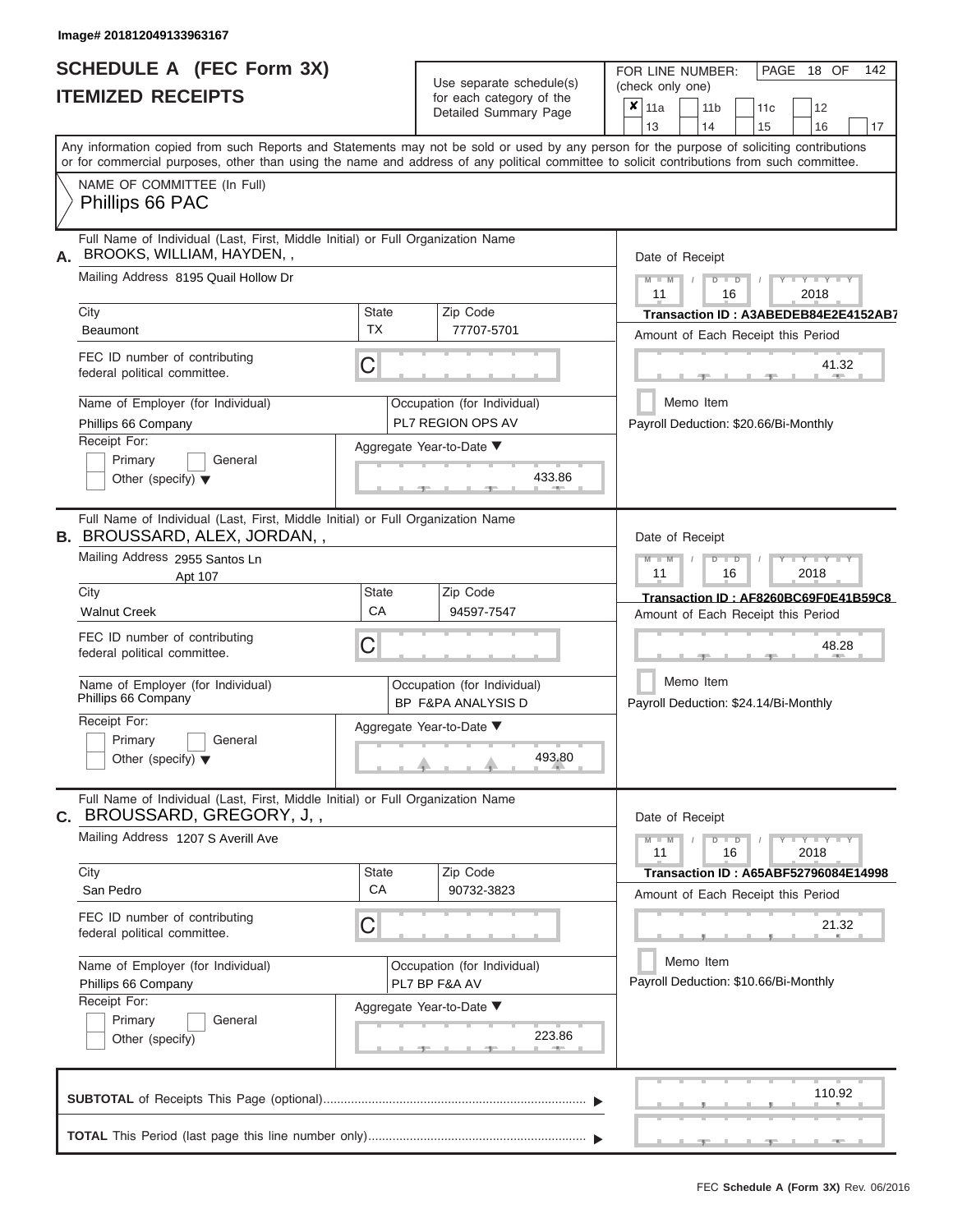## **SCHEDULE A (FEC Form 3X) ITEMIZED RECEIPTS**

FOR LINE NUMBER: PAGE 19 OF 142

| <b>ITEMIZED RECEIPTS</b>                                                                                               |                           | Use separate schedule(s)<br>for each category of the<br>Detailed Summary Page | (check only one)<br>$\boldsymbol{x}$   11a<br>12<br>11 <sub>b</sub><br>11 <sub>c</sub><br>13<br>14<br>15<br>16<br>17                                                                                                                                                                    |
|------------------------------------------------------------------------------------------------------------------------|---------------------------|-------------------------------------------------------------------------------|-----------------------------------------------------------------------------------------------------------------------------------------------------------------------------------------------------------------------------------------------------------------------------------------|
|                                                                                                                        |                           |                                                                               | Any information copied from such Reports and Statements may not be sold or used by any person for the purpose of soliciting contributions<br>or for commercial purposes, other than using the name and address of any political committee to solicit contributions from such committee. |
| NAME OF COMMITTEE (In Full)<br>Phillips 66 PAC                                                                         |                           |                                                                               |                                                                                                                                                                                                                                                                                         |
| Full Name of Individual (Last, First, Middle Initial) or Full Organization Name<br>BROWNLEE, BRIAN, THOMAS, Mr.,<br>А. |                           |                                                                               | Date of Receipt                                                                                                                                                                                                                                                                         |
| Mailing Address 9301 FM 1319                                                                                           |                           |                                                                               | $M - M$<br>$D$ $D$<br>$Y - Y - Y$<br>11<br>2018<br>16                                                                                                                                                                                                                                   |
| City<br>Borger                                                                                                         | <b>State</b><br><b>TX</b> | Zip Code<br>79007-7627                                                        | Transaction ID: AAF9FAF2722EA4A549F5<br>Amount of Each Receipt this Period                                                                                                                                                                                                              |
| FEC ID number of contributing<br>federal political committee.                                                          | С                         |                                                                               | 21.32                                                                                                                                                                                                                                                                                   |
| Name of Employer (for Individual)                                                                                      |                           | Occupation (for Individual)                                                   | Memo Item                                                                                                                                                                                                                                                                               |
| Phillips 66 Company<br>Receipt For:                                                                                    |                           | SPC MNTNNC/MCHNCL B                                                           | Payroll Deduction: \$10.66/Bi-Monthly                                                                                                                                                                                                                                                   |
| Primary<br>General                                                                                                     |                           | Aggregate Year-to-Date ▼                                                      |                                                                                                                                                                                                                                                                                         |
| Other (specify) $\blacktriangledown$                                                                                   |                           | 223.86                                                                        |                                                                                                                                                                                                                                                                                         |
| Full Name of Individual (Last, First, Middle Initial) or Full Organization Name<br><b>B.</b> BROWN, TRACEY, R,,        |                           |                                                                               | Date of Receipt                                                                                                                                                                                                                                                                         |
| Mailing Address 1019 Nanette Ln                                                                                        |                           |                                                                               | $M - M$<br>$D$ $\Box$ $D$<br>Y TYT<br>11<br>16<br>2018                                                                                                                                                                                                                                  |
| City                                                                                                                   | <b>State</b>              | Zip Code                                                                      | Transaction ID: A35371E0B8B234F99B60                                                                                                                                                                                                                                                    |
| Paso Robles                                                                                                            | CA                        | 93446-3260                                                                    | Amount of Each Receipt this Period                                                                                                                                                                                                                                                      |
| FEC ID number of contributing<br>federal political committee.                                                          | С                         |                                                                               | 20.00                                                                                                                                                                                                                                                                                   |
| Name of Employer (for Individual)<br>Phillips 66 Company                                                               |                           | Occupation (for Individual)<br><b>PL7 REAL ESTATE</b>                         | Memo Item<br>Payroll Deduction: \$10.00/Bi-Monthly                                                                                                                                                                                                                                      |
| Receipt For:<br>Primary<br>General<br>Other (specify) $\blacktriangledown$                                             |                           | Aggregate Year-to-Date ▼<br>210.00                                            |                                                                                                                                                                                                                                                                                         |
| Full Name of Individual (Last, First, Middle Initial) or Full Organization Name<br>C. BRYANT, JULIE, ANN,,             |                           |                                                                               | Date of Receipt                                                                                                                                                                                                                                                                         |
| Mailing Address 2124 Coventry Ct                                                                                       |                           |                                                                               | $Y - Y - Y - Y - I - Y$<br>$M - M$<br>$D$ $D$<br>10<br>31<br>2018                                                                                                                                                                                                                       |
| City                                                                                                                   | <b>State</b><br>OK        | Zip Code                                                                      | Transaction ID: A7ECD5A4753B44556AE1                                                                                                                                                                                                                                                    |
| <b>Bartlesville</b>                                                                                                    |                           | 74006-6209                                                                    | Amount of Each Receipt this Period                                                                                                                                                                                                                                                      |
| FEC ID number of contributing<br>federal political committee.                                                          | С                         |                                                                               | 25.00                                                                                                                                                                                                                                                                                   |
| Name of Employer (for Individual)                                                                                      |                           | Occupation (for Individual)                                                   | Memo Item                                                                                                                                                                                                                                                                               |
| Phillips 66 Company<br>Receipt For:                                                                                    |                           | PL6 BP F&A ORG SR                                                             | Payroll Deduction: \$25.00/Bi-Monthly                                                                                                                                                                                                                                                   |
| Primary<br>General                                                                                                     |                           | Aggregate Year-to-Date ▼                                                      |                                                                                                                                                                                                                                                                                         |
| Other (specify)                                                                                                        |                           | 250.00                                                                        |                                                                                                                                                                                                                                                                                         |
|                                                                                                                        |                           |                                                                               | 66.32                                                                                                                                                                                                                                                                                   |
|                                                                                                                        |                           |                                                                               |                                                                                                                                                                                                                                                                                         |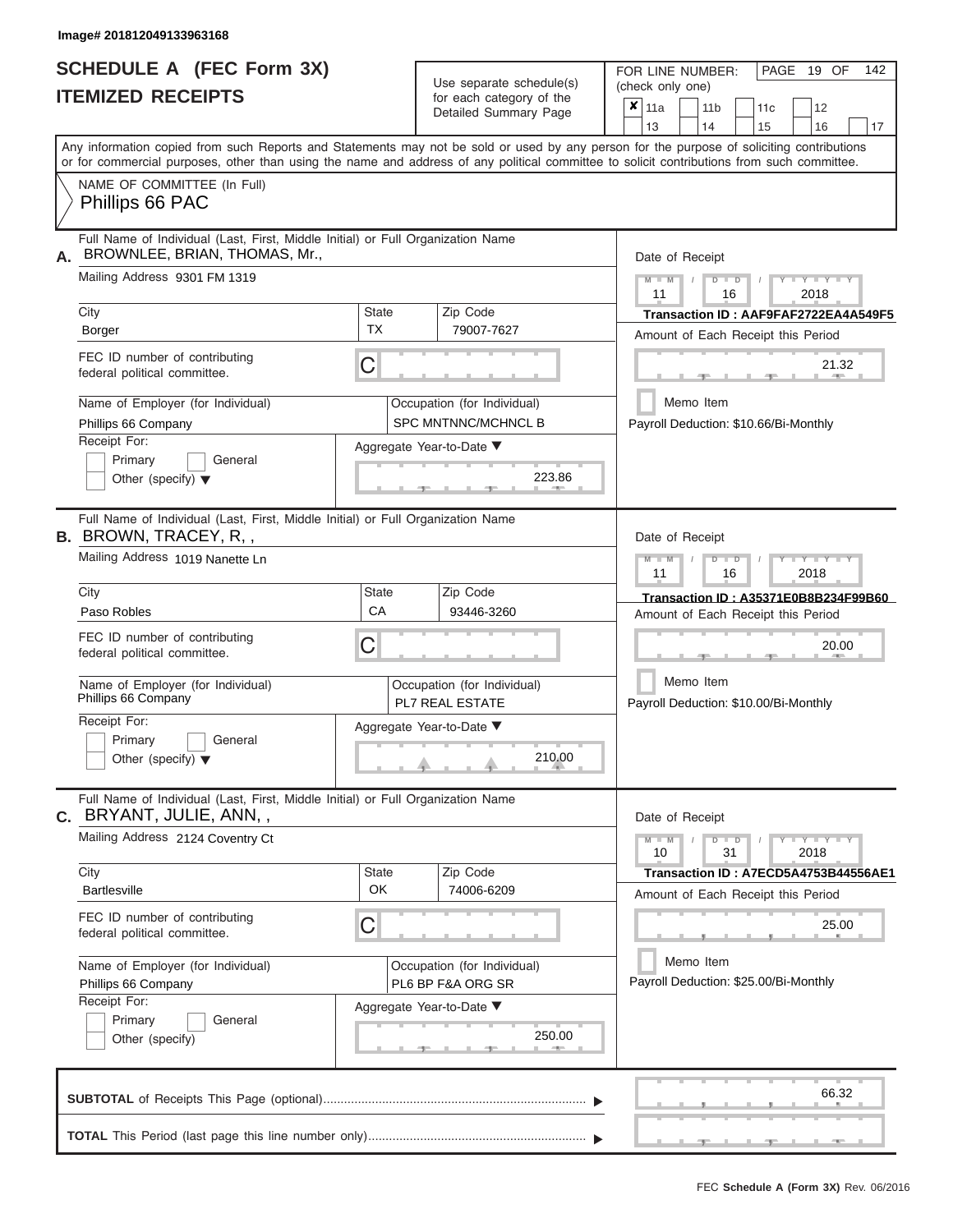ı

|                          | <b>SCHEDULE A (FEC Form 3X)</b> |  |
|--------------------------|---------------------------------|--|
| <b>ITEMIZED RECEIPTS</b> |                                 |  |

Use separate schedule(s)<br>for each category of the

FOR LINE NUMBER:<br>(check only one)

PAGE 20 OF 142

|                                                                                                                                                                                                                                                                                         |                           | $\alpha$<br>Detailed Summary Page                |                                                                            | $x \mid$ 11a    |           |    | 11 <sub>b</sub>                                     | 11 <sub>c</sub> | 12                                                                              |    |  |
|-----------------------------------------------------------------------------------------------------------------------------------------------------------------------------------------------------------------------------------------------------------------------------------------|---------------------------|--------------------------------------------------|----------------------------------------------------------------------------|-----------------|-----------|----|-----------------------------------------------------|-----------------|---------------------------------------------------------------------------------|----|--|
| Any information copied from such Reports and Statements may not be sold or used by any person for the purpose of soliciting contributions<br>or for commercial purposes, other than using the name and address of any political committee to solicit contributions from such committee. |                           |                                                  |                                                                            | 13              |           | 14 |                                                     | 15              | 16                                                                              | 17 |  |
| NAME OF COMMITTEE (In Full)<br>Phillips 66 PAC                                                                                                                                                                                                                                          |                           |                                                  |                                                                            |                 |           |    |                                                     |                 |                                                                                 |    |  |
| Full Name of Individual (Last, First, Middle Initial) or Full Organization Name<br>BUCKLEY, BRIAN, T,,<br>А.                                                                                                                                                                            |                           |                                                  |                                                                            | Date of Receipt |           |    |                                                     |                 |                                                                                 |    |  |
| Mailing Address 4275 Iverson Rd                                                                                                                                                                                                                                                         |                           |                                                  |                                                                            | $M - M$<br>11   |           |    | $D$ $D$<br>16                                       |                 | $Y - Y - Y$<br>2018                                                             |    |  |
| City<br>Helena                                                                                                                                                                                                                                                                          | <b>State</b><br>MT        | Zip Code<br>59602-8536                           |                                                                            |                 |           |    |                                                     |                 | Transaction ID: AD56724DD1BE640C28D4<br>Amount of Each Receipt this Period      |    |  |
| FEC ID number of contributing<br>federal political committee.                                                                                                                                                                                                                           | С                         |                                                  |                                                                            |                 |           |    |                                                     |                 | 72.30                                                                           |    |  |
| Name of Employer (for Individual)<br>Phillips 66 Company                                                                                                                                                                                                                                |                           | Occupation (for Individual)<br><b>ALY TRNG B</b> |                                                                            |                 | Memo Item |    |                                                     |                 | Payroll Deduction: \$36.15/Bi-Monthly                                           |    |  |
| Receipt For:<br>Primary<br>General<br>Other (specify) $\blacktriangledown$                                                                                                                                                                                                              |                           | Aggregate Year-to-Date ▼<br>755.27               |                                                                            |                 |           |    |                                                     |                 |                                                                                 |    |  |
| Full Name of Individual (Last, First, Middle Initial) or Full Organization Name<br><b>B.</b> BUKOWSKI, MICHAEL, A,,                                                                                                                                                                     |                           |                                                  |                                                                            | Date of Receipt |           |    |                                                     |                 |                                                                                 |    |  |
| Mailing Address 105 Warrens Ct                                                                                                                                                                                                                                                          |                           |                                                  |                                                                            | $M - M$<br>11   |           |    | $D$ $D$<br>16                                       |                 | Y TYT<br>2018                                                                   |    |  |
| City<br>Warrington                                                                                                                                                                                                                                                                      | State<br><b>PA</b>        | Zip Code<br>18976-1445                           | Transaction ID: A754F4B4469F74F35A80<br>Amount of Each Receipt this Period |                 |           |    |                                                     |                 |                                                                                 |    |  |
| FEC ID number of contributing<br>federal political committee.                                                                                                                                                                                                                           | С                         |                                                  |                                                                            | 210.00          |           |    |                                                     |                 |                                                                                 |    |  |
| Name of Employer (for Individual)<br>Phillips 66 Company                                                                                                                                                                                                                                |                           | Occupation (for Individual)<br>PL5 REF SR        |                                                                            |                 |           |    | Memo Item<br>Payroll Deduction: \$105.00/Bi-Monthly |                 |                                                                                 |    |  |
| Receipt For:<br>Primary<br>General<br>Other (specify) $\blacktriangledown$                                                                                                                                                                                                              |                           | Aggregate Year-to-Date ▼<br>2059.27              |                                                                            |                 |           |    |                                                     |                 |                                                                                 |    |  |
| Full Name of Individual (Last, First, Middle Initial) or Full Organization Name<br>C. BURKE, JOSEPH, W, Mr.,                                                                                                                                                                            |                           |                                                  |                                                                            | Date of Receipt |           |    |                                                     |                 |                                                                                 |    |  |
| Mailing Address 4506 Kelliwood Park Ct                                                                                                                                                                                                                                                  |                           |                                                  |                                                                            | $M - M$<br>11   |           |    | $D$ $D$<br>16                                       |                 | $\overline{Y} \perp \overline{Y} \perp \overline{Y} \perp \overline{Y}$<br>2018 |    |  |
| City<br>Katy                                                                                                                                                                                                                                                                            | <b>State</b><br><b>TX</b> | Zip Code<br>77450-6816                           |                                                                            |                 |           |    |                                                     |                 | Transaction ID: A0419E89B2F9942D6B6A<br>Amount of Each Receipt this Period      |    |  |
| FEC ID number of contributing<br>federal political committee.                                                                                                                                                                                                                           | С                         |                                                  |                                                                            |                 |           |    |                                                     |                 | 20.00                                                                           |    |  |
| Name of Employer (for Individual)<br>Phillips 66 Company                                                                                                                                                                                                                                |                           | Occupation (for Individual)<br>AVR ERP PROJECT A | Memo Item<br>Payroll Deduction: \$10.00/Bi-Monthly                         |                 |           |    |                                                     |                 |                                                                                 |    |  |
| Receipt For:<br>Primary<br>General<br>Other (specify)                                                                                                                                                                                                                                   |                           | Aggregate Year-to-Date ▼<br>210.00               |                                                                            |                 |           |    |                                                     |                 |                                                                                 |    |  |
|                                                                                                                                                                                                                                                                                         |                           |                                                  |                                                                            |                 |           |    |                                                     |                 | 302.30                                                                          |    |  |
|                                                                                                                                                                                                                                                                                         |                           |                                                  |                                                                            |                 |           |    |                                                     |                 |                                                                                 |    |  |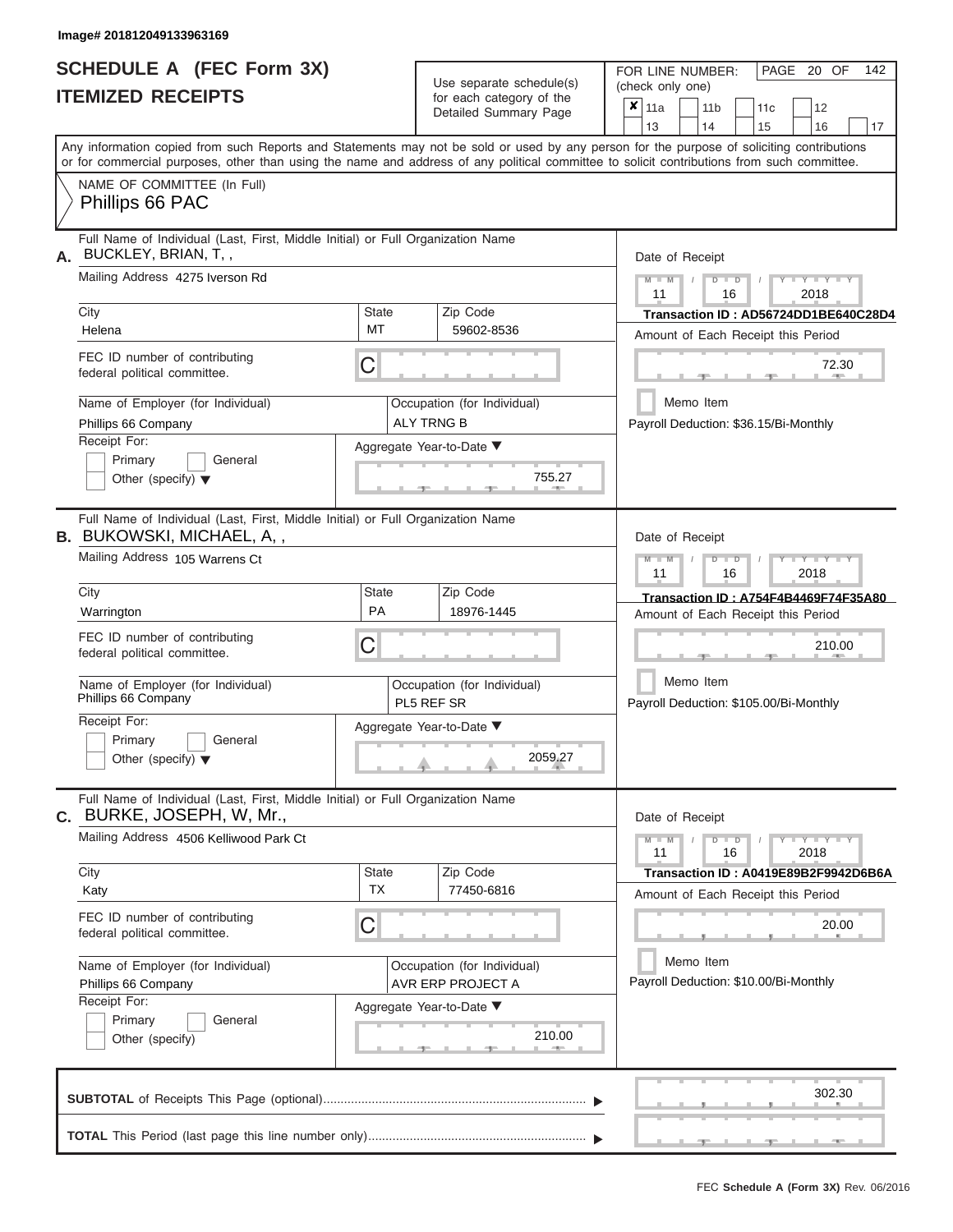ı

|                          | <b>SCHEDULE A (FEC Form 3X)</b> |  |
|--------------------------|---------------------------------|--|
| <b>ITEMIZED RECEIPTS</b> |                                 |  |

Use separate schedule(s)<br>for each category of the

FOR LINE NUMBER:

PAGE 21 OF 142

|                                                                                                                  |                    | Use separate schedule(s)                                               | (check only one)                                                                                                                                                                                                                                                                        |  |  |  |  |  |  |
|------------------------------------------------------------------------------------------------------------------|--------------------|------------------------------------------------------------------------|-----------------------------------------------------------------------------------------------------------------------------------------------------------------------------------------------------------------------------------------------------------------------------------------|--|--|--|--|--|--|
| <b>ITEMIZED RECEIPTS</b>                                                                                         |                    | for each category of the<br>Detailed Summary Page                      | $x _{11a}$<br>12<br>11 <sub>b</sub><br>11c<br>13<br>14<br>17<br>15<br>16                                                                                                                                                                                                                |  |  |  |  |  |  |
|                                                                                                                  |                    |                                                                        | Any information copied from such Reports and Statements may not be sold or used by any person for the purpose of soliciting contributions<br>or for commercial purposes, other than using the name and address of any political committee to solicit contributions from such committee. |  |  |  |  |  |  |
| NAME OF COMMITTEE (In Full)<br>Phillips 66 PAC                                                                   |                    |                                                                        |                                                                                                                                                                                                                                                                                         |  |  |  |  |  |  |
| Full Name of Individual (Last, First, Middle Initial) or Full Organization Name<br>BURKE, LOUIS, P.,<br>А.       |                    |                                                                        | Date of Receipt                                                                                                                                                                                                                                                                         |  |  |  |  |  |  |
| Mailing Address 38 Manor Lake Estates Dr                                                                         |                    |                                                                        | $Y = Y = Y$<br>$M - M$<br>$\Box$<br>D<br>10<br>31<br>2018                                                                                                                                                                                                                               |  |  |  |  |  |  |
| City<br>Spring                                                                                                   | State<br>ТX        | Zip Code<br>77379-3719                                                 | Transaction ID: A74EBE8DD06894E778C0<br>Amount of Each Receipt this Period                                                                                                                                                                                                              |  |  |  |  |  |  |
| FEC ID number of contributing<br>federal political committee.                                                    | C                  |                                                                        | 50.00                                                                                                                                                                                                                                                                                   |  |  |  |  |  |  |
| Name of Employer (for Individual)<br>Phillips 66 Company                                                         |                    | Occupation (for Individual)<br>PL5 MKTG BRANDED SALES                  | Memo Item<br>Payroll Deduction: \$50.00/Bi-Monthly                                                                                                                                                                                                                                      |  |  |  |  |  |  |
| Receipt For:<br>Primary<br>General<br>Other (specify) $\blacktriangledown$                                       |                    | Aggregate Year-to-Date ▼<br>500.00                                     |                                                                                                                                                                                                                                                                                         |  |  |  |  |  |  |
| Full Name of Individual (Last, First, Middle Initial) or Full Organization Name<br><b>B.</b> BURNS, EARL, , , JR |                    |                                                                        | Date of Receipt                                                                                                                                                                                                                                                                         |  |  |  |  |  |  |
| Mailing Address 1916 Banks St                                                                                    |                    |                                                                        | $-Y - Y - Y$<br>$\Box$<br>11<br>16<br>2018                                                                                                                                                                                                                                              |  |  |  |  |  |  |
| City<br>Houston                                                                                                  | State<br><b>TX</b> | Zip Code<br>77098-5406                                                 | Transaction ID: ADDCA9320BE4E4858B1E<br>Amount of Each Receipt this Period                                                                                                                                                                                                              |  |  |  |  |  |  |
| FEC ID number of contributing<br>federal political committee.                                                    | C                  |                                                                        | 21.32                                                                                                                                                                                                                                                                                   |  |  |  |  |  |  |
| Name of Employer (for Individual)<br>Phillips 66 Company                                                         |                    | Occupation (for Individual)<br><b>PL5 GLOBAL RISK &amp; PRICING SR</b> | Memo Item<br>Payroll Deduction: \$10.66/Bi-Monthly                                                                                                                                                                                                                                      |  |  |  |  |  |  |
| Receipt For:<br>Primary<br>General<br>Other (specify) $\blacktriangledown$                                       |                    | Aggregate Year-to-Date ▼<br>223.86                                     |                                                                                                                                                                                                                                                                                         |  |  |  |  |  |  |
| Full Name of Individual (Last, First, Middle Initial) or Full Organization Name<br>C. BUTLER, PAUL, ALLEN, Mr.,  |                    |                                                                        | Date of Receipt                                                                                                                                                                                                                                                                         |  |  |  |  |  |  |
| Mailing Address 1227 Crown Dr                                                                                    |                    |                                                                        | $Y = Y = Y$<br>$\Box$<br>11<br>16<br>2018                                                                                                                                                                                                                                               |  |  |  |  |  |  |
| City<br><b>Bartlesville</b>                                                                                      | State<br>OK        | Zip Code<br>74006-7912                                                 | Transaction ID: A7AE2F2BDD33749EB947<br>Amount of Each Receipt this Period                                                                                                                                                                                                              |  |  |  |  |  |  |
| FEC ID number of contributing<br>federal political committee.                                                    | С                  |                                                                        | 50.00                                                                                                                                                                                                                                                                                   |  |  |  |  |  |  |
| Name of Employer (for Individual)<br>Phillips 66 Company                                                         | PLN A              | Occupation (for Individual)                                            | Memo Item<br>Payroll Deduction: \$25.00/Bi-Monthly                                                                                                                                                                                                                                      |  |  |  |  |  |  |
| Receipt For:<br>Primary<br>General<br>Other (specify)                                                            |                    | Aggregate Year-to-Date ▼<br>525.00                                     |                                                                                                                                                                                                                                                                                         |  |  |  |  |  |  |
|                                                                                                                  |                    |                                                                        | 121.32                                                                                                                                                                                                                                                                                  |  |  |  |  |  |  |
|                                                                                                                  |                    |                                                                        |                                                                                                                                                                                                                                                                                         |  |  |  |  |  |  |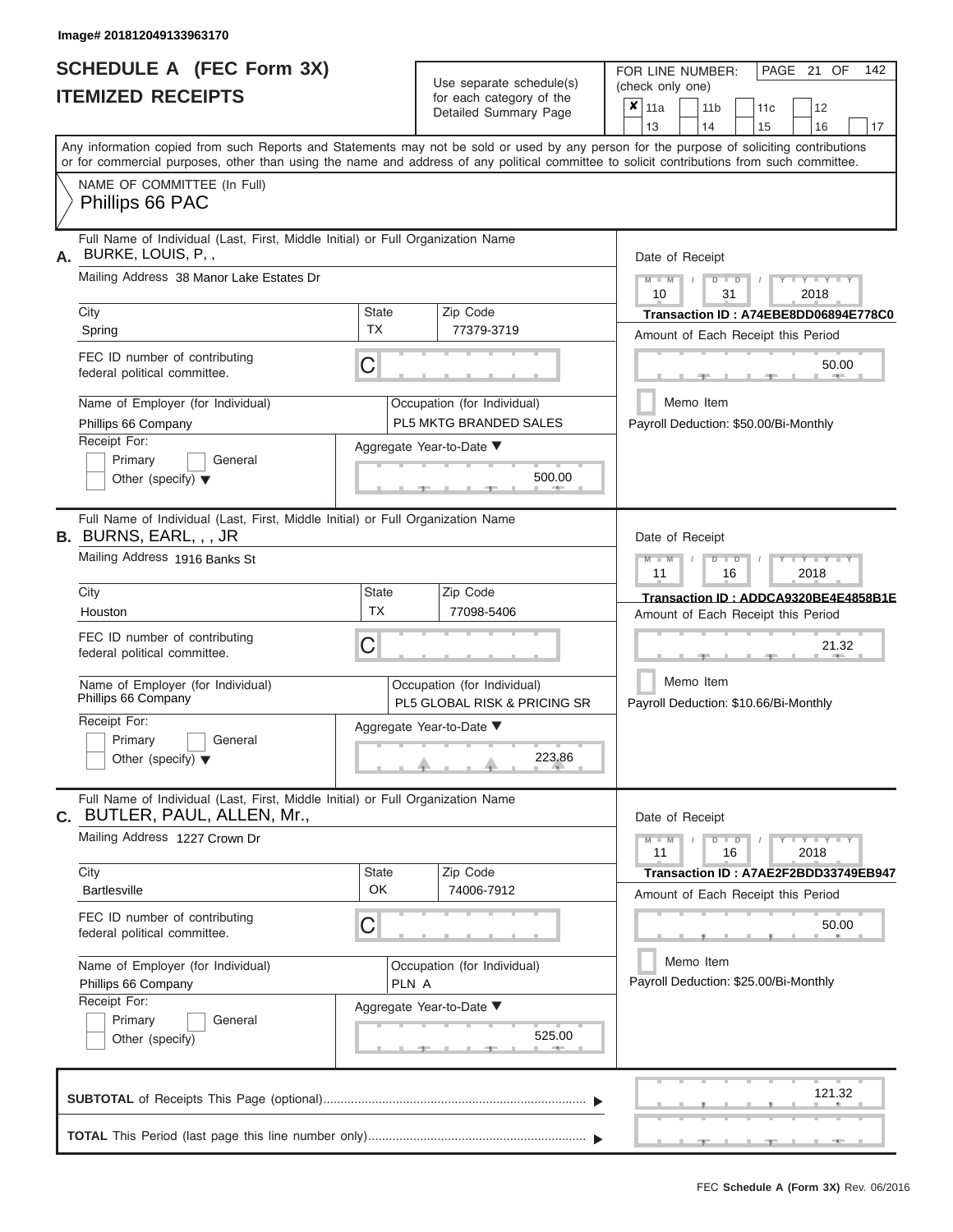| <b>SCHEDULE A (FEC Form 3X)</b> |  |  |
|---------------------------------|--|--|
| <b>ITEMIZED RECEIPTS</b>        |  |  |

Use separate schedule(s) (check only one)<br>for each category of the  $\begin{array}{|c|c|c|c|c|}\n\hline\n\text{Initial Summary goes} & & \text{with } & \text{with } & \text{with } & \text{with } & \text{with } & \text{with } & \text{with } & \text{with } & \text{with } & \text{with } & \text{with } & \text{with } & \text{with } & \text{with } & \text{with } & \text{with } & \text{with } & \text{with } & \text{with } & \text{with } & \text$ 

FOR LINE NUMBER:

PAGE 22 OF 142

|                                                                                                                     |                                                                                 | Detailed Summary Page                                       | $x_{\parallel 11a}$<br>12<br>11 <sub>b</sub><br>11c<br>13<br>14                                                                                             |  |  |  |  |  |  |  |  |  |  |
|---------------------------------------------------------------------------------------------------------------------|---------------------------------------------------------------------------------|-------------------------------------------------------------|-------------------------------------------------------------------------------------------------------------------------------------------------------------|--|--|--|--|--|--|--|--|--|--|
|                                                                                                                     |                                                                                 |                                                             | 15<br>16<br>17<br>Any information copied from such Reports and Statements may not be sold or used by any person for the purpose of soliciting contributions |  |  |  |  |  |  |  |  |  |  |
|                                                                                                                     |                                                                                 |                                                             | or for commercial purposes, other than using the name and address of any political committee to solicit contributions from such committee.                  |  |  |  |  |  |  |  |  |  |  |
| NAME OF COMMITTEE (In Full)<br>Phillips 66 PAC                                                                      |                                                                                 |                                                             |                                                                                                                                                             |  |  |  |  |  |  |  |  |  |  |
| BYNON, VAL, A, Mrs.,<br>А.                                                                                          | Full Name of Individual (Last, First, Middle Initial) or Full Organization Name |                                                             |                                                                                                                                                             |  |  |  |  |  |  |  |  |  |  |
| Mailing Address 1651 Mt Baker Hwy                                                                                   | $D$ $\Box$ $D$<br>$Y - Y - Y$<br>11<br>16<br>2018                               |                                                             |                                                                                                                                                             |  |  |  |  |  |  |  |  |  |  |
| City                                                                                                                | <b>State</b>                                                                    | Zip Code                                                    | <b>Transaction ID: A508D2094D754426A8EC</b>                                                                                                                 |  |  |  |  |  |  |  |  |  |  |
| Bellingham                                                                                                          | <b>WA</b>                                                                       | 98226-8795                                                  | Amount of Each Receipt this Period                                                                                                                          |  |  |  |  |  |  |  |  |  |  |
| FEC ID number of contributing<br>federal political committee.                                                       | С                                                                               |                                                             | 51.32<br><b>AND</b>                                                                                                                                         |  |  |  |  |  |  |  |  |  |  |
| Name of Employer (for Individual)                                                                                   |                                                                                 | Occupation (for Individual)                                 | Memo Item                                                                                                                                                   |  |  |  |  |  |  |  |  |  |  |
| Phillips 66 Company                                                                                                 |                                                                                 | SPC PRDCTION/OPS B                                          | Payroll Deduction: \$25.66/Bi-Monthly                                                                                                                       |  |  |  |  |  |  |  |  |  |  |
| Receipt For:                                                                                                        |                                                                                 | Aggregate Year-to-Date ▼                                    |                                                                                                                                                             |  |  |  |  |  |  |  |  |  |  |
| Primary<br>General<br>Other (specify) $\blacktriangledown$                                                          |                                                                                 | 307.92                                                      |                                                                                                                                                             |  |  |  |  |  |  |  |  |  |  |
| Full Name of Individual (Last, First, Middle Initial) or Full Organization Name<br><b>B.</b> CAGNOLATTI, DAVID, A,, |                                                                                 |                                                             | Date of Receipt                                                                                                                                             |  |  |  |  |  |  |  |  |  |  |
| Mailing Address 17423 Deerpath Ct                                                                                   |                                                                                 |                                                             | <b>LEYTHEY LEY</b><br>$D$ $D$<br>$M - M$<br>$\prime$<br>11<br>16<br>2018                                                                                    |  |  |  |  |  |  |  |  |  |  |
| City                                                                                                                | State                                                                           | Zip Code                                                    | Transaction ID: AE9C3ED90154847E1B11                                                                                                                        |  |  |  |  |  |  |  |  |  |  |
| Prairieville                                                                                                        | LA                                                                              | 70769-4038                                                  | Amount of Each Receipt this Period                                                                                                                          |  |  |  |  |  |  |  |  |  |  |
| FEC ID number of contributing<br>federal political committee.                                                       | C                                                                               |                                                             | 120.82                                                                                                                                                      |  |  |  |  |  |  |  |  |  |  |
| Name of Employer (for Individual)<br>Phillips 66 Company                                                            |                                                                                 | Occupation (for Individual)<br>PL6 GOVERNMENT AFFAIRS REGIO | Memo Item<br>Payroll Deduction: \$60.41/Bi-Monthly                                                                                                          |  |  |  |  |  |  |  |  |  |  |
| Receipt For:                                                                                                        |                                                                                 | Aggregate Year-to-Date ▼                                    |                                                                                                                                                             |  |  |  |  |  |  |  |  |  |  |
| Primary<br>General                                                                                                  |                                                                                 |                                                             |                                                                                                                                                             |  |  |  |  |  |  |  |  |  |  |
| Other (specify) $\blacktriangledown$                                                                                |                                                                                 | 1262.13                                                     |                                                                                                                                                             |  |  |  |  |  |  |  |  |  |  |
| Full Name of Individual (Last, First, Middle Initial) or Full Organization Name<br>C. CALHOUN, RICHARD, BRYAN, Mr., |                                                                                 |                                                             | Date of Receipt                                                                                                                                             |  |  |  |  |  |  |  |  |  |  |
| Mailing Address 7314 Andover Dr                                                                                     |                                                                                 |                                                             | $-Y - Y - Y - Y$<br>$M - M$<br>$D$ $D$<br>11<br>16<br>2018                                                                                                  |  |  |  |  |  |  |  |  |  |  |
| City                                                                                                                | <b>State</b>                                                                    | Zip Code                                                    | Transaction ID: AA30D6244A85B4E02A65                                                                                                                        |  |  |  |  |  |  |  |  |  |  |
| Amarillo                                                                                                            | <b>TX</b>                                                                       | 79119-6417                                                  | Amount of Each Receipt this Period                                                                                                                          |  |  |  |  |  |  |  |  |  |  |
| FEC ID number of contributing<br>federal political committee.                                                       | C                                                                               |                                                             | 30.00                                                                                                                                                       |  |  |  |  |  |  |  |  |  |  |
| Name of Employer (for Individual)                                                                                   |                                                                                 | Occupation (for Individual)                                 | Memo Item                                                                                                                                                   |  |  |  |  |  |  |  |  |  |  |
| Phillips 66 Company                                                                                                 |                                                                                 | PL7 PRJTS REF SR                                            | Payroll Deduction: \$15.00/Bi-Monthly                                                                                                                       |  |  |  |  |  |  |  |  |  |  |
| Receipt For:                                                                                                        |                                                                                 | Aggregate Year-to-Date ▼                                    |                                                                                                                                                             |  |  |  |  |  |  |  |  |  |  |
| Primary<br>General                                                                                                  |                                                                                 | 315.00                                                      |                                                                                                                                                             |  |  |  |  |  |  |  |  |  |  |
| Other (specify)                                                                                                     |                                                                                 |                                                             |                                                                                                                                                             |  |  |  |  |  |  |  |  |  |  |
|                                                                                                                     |                                                                                 |                                                             | 202.14                                                                                                                                                      |  |  |  |  |  |  |  |  |  |  |
|                                                                                                                     |                                                                                 |                                                             |                                                                                                                                                             |  |  |  |  |  |  |  |  |  |  |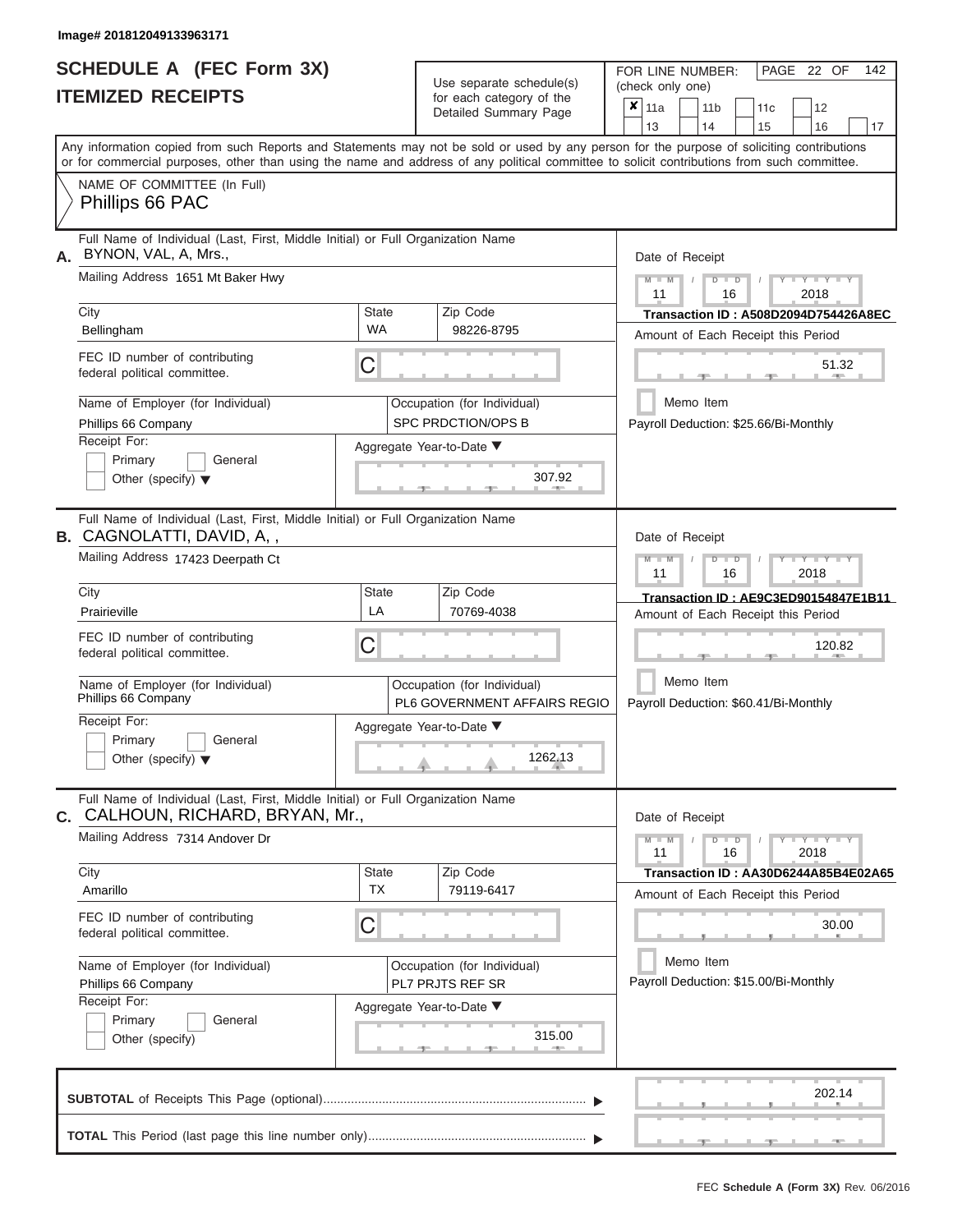# **SCHEDULE A (FEC Form 3X)**

|    | SCHEDULE A (FEC Form 3X)<br><b>ITEMIZED RECEIPTS</b>                                                                                                                                                                                                                                                                   |                           | Use separate schedule(s)<br>for each category of the<br>Detailed Summary Page | 142<br>FOR LINE NUMBER:<br>PAGE 23 OF<br>(check only one)<br>$\overline{\mathbf{x}}$   11a<br>11 <sub>b</sub><br>12<br>11 <sub>c</sub> |
|----|------------------------------------------------------------------------------------------------------------------------------------------------------------------------------------------------------------------------------------------------------------------------------------------------------------------------|---------------------------|-------------------------------------------------------------------------------|----------------------------------------------------------------------------------------------------------------------------------------|
|    | Any information copied from such Reports and Statements may not be sold or used by any person for the purpose of soliciting contributions<br>or for commercial purposes, other than using the name and address of any political committee to solicit contributions from such committee.<br>NAME OF COMMITTEE (In Full) |                           |                                                                               | 13<br>14<br>15<br>16<br>17                                                                                                             |
|    | Phillips 66 PAC<br>Full Name of Individual (Last, First, Middle Initial) or Full Organization Name                                                                                                                                                                                                                     |                           |                                                                               |                                                                                                                                        |
| А. | CARDWELL, GREG, L, Mr.,<br>Mailing Address 3818 Antibes Ln<br>City                                                                                                                                                                                                                                                     | <b>State</b>              | Zip Code                                                                      | Date of Receipt<br>$M$ – $M$ /<br>$+Y+Y+Y$<br>$D$ $D$<br>11<br>2018<br>16<br>Transaction ID: A770E38C05A2648D2993                      |
|    | Houston                                                                                                                                                                                                                                                                                                                | <b>TX</b>                 | 77082-3138                                                                    | Amount of Each Receipt this Period                                                                                                     |
|    | FEC ID number of contributing<br>federal political committee.                                                                                                                                                                                                                                                          | С                         |                                                                               | 40.00<br><b>AND</b>                                                                                                                    |
|    | Name of Employer (for Individual)<br>Phillips 66 Company                                                                                                                                                                                                                                                               |                           | Occupation (for Individual)<br>PL6 REAL ESTATE                                | Memo Item<br>Payroll Deduction: \$20.00/Bi-Monthly                                                                                     |
|    | Receipt For:<br>Primary<br>General<br>Other (specify) $\blacktriangledown$                                                                                                                                                                                                                                             |                           | Aggregate Year-to-Date ▼<br>420.00                                            |                                                                                                                                        |
|    | Full Name of Individual (Last, First, Middle Initial) or Full Organization Name<br><b>B.</b> CARLSON, DARYLL, A,,<br>Mailing Address 1309 Laura St                                                                                                                                                                     |                           |                                                                               | Date of Receipt<br>$M - M$<br>$D$ $\Box$ $D$<br>$T - Y = Y - T Y$                                                                      |
|    | City                                                                                                                                                                                                                                                                                                                   | State                     | Zip Code                                                                      | 11<br>2018<br>16                                                                                                                       |
|    | Sulphur                                                                                                                                                                                                                                                                                                                | LA                        | 70663-3825                                                                    | Transaction ID: AAF18C50C00E24B1C80C<br>Amount of Each Receipt this Period                                                             |
|    | FEC ID number of contributing<br>federal political committee.                                                                                                                                                                                                                                                          | С                         |                                                                               | 20.00                                                                                                                                  |
|    | Name of Employer (for Individual)<br>Phillips 66 Company                                                                                                                                                                                                                                                               |                           | Occupation (for Individual)<br>ENG REF MCHNCL/MAINTENANCE E                   | Memo Item<br>Payroll Deduction: \$10.00/Bi-Monthly                                                                                     |
|    | Receipt For:<br>Primary<br>General                                                                                                                                                                                                                                                                                     |                           | Aggregate Year-to-Date ▼                                                      |                                                                                                                                        |
|    | Other (specify) $\blacktriangledown$                                                                                                                                                                                                                                                                                   |                           | 210.00                                                                        |                                                                                                                                        |
|    | Full Name of Individual (Last, First, Middle Initial) or Full Organization Name<br>C. CARMICHAEL, ERIC, J,,                                                                                                                                                                                                            |                           |                                                                               | Date of Receipt                                                                                                                        |
|    | Mailing Address 6402 S Glenrock Hills Ct                                                                                                                                                                                                                                                                               |                           |                                                                               | $M - M$<br>$D$ $D$<br>$Y - Y - Y - Y - Y$<br>11<br>16<br>2018                                                                          |
|    | City<br>Katy                                                                                                                                                                                                                                                                                                           | <b>State</b><br><b>TX</b> | Zip Code<br>77494-0444                                                        | Transaction ID: AFA80974010E64DDB8FC<br>Amount of Each Receipt this Period                                                             |
|    | FEC ID number of contributing<br>federal political committee.                                                                                                                                                                                                                                                          | С                         |                                                                               | 21.32                                                                                                                                  |
|    | Name of Employer (for Individual)<br>Phillips 66 Company                                                                                                                                                                                                                                                               |                           | Occupation (for Individual)<br>AVR BSNS DVLPT D                               | Memo Item<br>Payroll Deduction: \$10.66/Bi-Monthly                                                                                     |
|    | Receipt For:<br>Primary<br>General<br>Other (specify)                                                                                                                                                                                                                                                                  |                           | Aggregate Year-to-Date ▼<br>223.86                                            |                                                                                                                                        |
|    |                                                                                                                                                                                                                                                                                                                        |                           |                                                                               | 81.32                                                                                                                                  |
|    |                                                                                                                                                                                                                                                                                                                        |                           |                                                                               | $-1$<br>$-9$<br>$-10-$                                                                                                                 |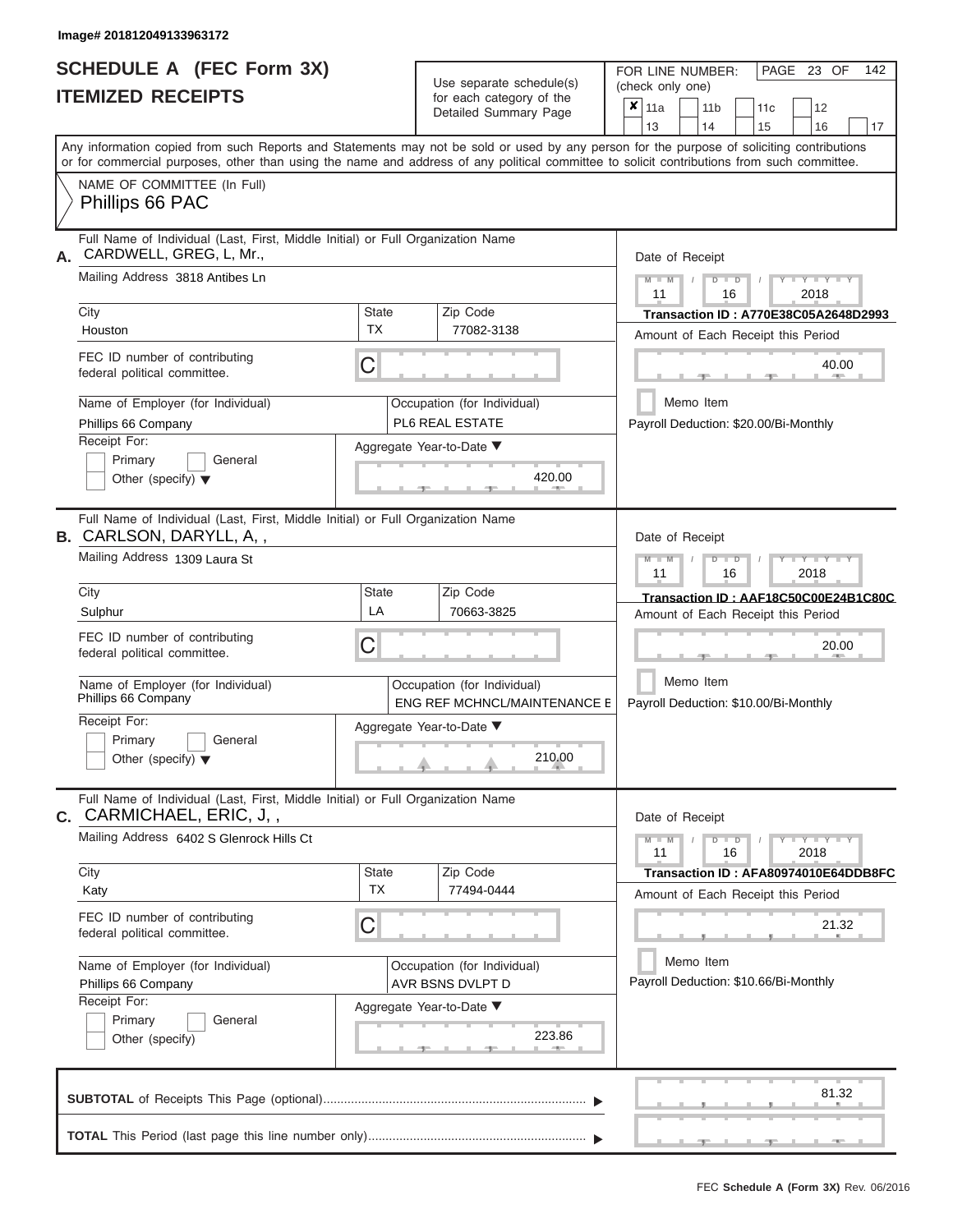|                          | <b>SCHEDULE A (FEC Form 3X)</b> |
|--------------------------|---------------------------------|
| <b>ITEMIZED RECEIPTS</b> |                                 |

| SCHEDULE A (FEC Form 3X)<br><b>ITEMIZED RECEIPTS</b>                                                                                                                                                                                                                                                                                                                                                     | Use separate schedule(s)<br>for each category of the<br>Detailed Summary Page                                                 | 142<br>FOR LINE NUMBER:<br>PAGE 24 OF<br>(check only one)<br>$\overline{\mathbf{x}}$   11a<br>11 <sub>b</sub><br>12<br>11c                                                                                                                                                                                                                    |
|----------------------------------------------------------------------------------------------------------------------------------------------------------------------------------------------------------------------------------------------------------------------------------------------------------------------------------------------------------------------------------------------------------|-------------------------------------------------------------------------------------------------------------------------------|-----------------------------------------------------------------------------------------------------------------------------------------------------------------------------------------------------------------------------------------------------------------------------------------------------------------------------------------------|
| Any information copied from such Reports and Statements may not be sold or used by any person for the purpose of soliciting contributions                                                                                                                                                                                                                                                                |                                                                                                                               | 13<br>14<br>15<br>16<br>17                                                                                                                                                                                                                                                                                                                    |
| or for commercial purposes, other than using the name and address of any political committee to solicit contributions from such committee.<br>NAME OF COMMITTEE (In Full)<br>Phillips 66 PAC                                                                                                                                                                                                             |                                                                                                                               |                                                                                                                                                                                                                                                                                                                                               |
| Full Name of Individual (Last, First, Middle Initial) or Full Organization Name<br>CARNES, CONRAD, D,,<br>А.<br>Mailing Address 2760 Bay Forest Dr<br>City<br>State<br>LA<br>Westlake<br>FEC ID number of contributing<br>С<br>federal political committee.<br>Name of Employer (for Individual)<br>Phillips 66 Company<br>Receipt For:<br>Primary<br>General<br>Other (specify) $\blacktriangledown$    | Zip Code<br>70669-7100<br>Occupation (for Individual)<br>AVR HSE ENV E<br>Aggregate Year-to-Date ▼<br>223.86                  | Date of Receipt<br>$M - M$ /<br>$Y - Y - Y$<br>$D$ $D$<br>11<br>2018<br>16<br>Transaction ID: AB9D2EE8C634E4D2DBF9<br>Amount of Each Receipt this Period<br>21.32<br><b>STATE</b><br>Memo Item<br>Payroll Deduction: \$10.66/Bi-Monthly                                                                                                       |
| Full Name of Individual (Last, First, Middle Initial) or Full Organization Name<br><b>B.</b> CARROLL, THOMAS, J,,<br>Mailing Address 470 W J St<br>City<br><b>State</b><br>CA<br>Benicia<br>FEC ID number of contributing<br>С<br>federal political committee.<br>Name of Employer (for Individual)<br>Phillips 66 Company<br>Receipt For:<br>Primary<br>General<br>Other (specify) $\blacktriangledown$ | Zip Code<br>94510-3043<br>Occupation (for Individual)<br>PL7 REF RLBLTY & MCHNCL INTEGF<br>Aggregate Year-to-Date ▼<br>305.94 | Date of Receipt<br>$M$ $M$<br>$D$ $D$<br>$\blacksquare \blacksquare \blacksquare \blacksquare \blacksquare \blacksquare \blacksquare \blacksquare \blacksquare \blacksquare$<br>11<br>2018<br>16<br>Transaction ID: ACE2EFCE5AA434C5D879<br>Amount of Each Receipt this Period<br>41.32<br>Memo Item<br>Payroll Deduction: \$20.66/Bi-Monthly |
| Full Name of Individual (Last, First, Middle Initial) or Full Organization Name<br>C. CASERES, ERIK, Joseph, Mr.,<br>Mailing Address 13742 Marquette St<br>City<br><b>State</b><br>CA<br>Westminster<br>FEC ID number of contributing<br>С<br>federal political committee.<br>Name of Employer (for Individual)<br>Phillips 66 Company<br>Receipt For:<br>Primary<br>General<br>Other (specify)          | Zip Code<br>92683-3411<br>Occupation (for Individual)<br>PL8 REF OPS DAYTIME SR<br>Aggregate Year-to-Date ▼<br>233.86         | Date of Receipt<br>$M - M$<br>$D$ $D$<br>$T - Y = Y - T Y$<br>11<br>16<br>2018<br>Transaction ID: A08F4C643D8CA4E09862<br>Amount of Each Receipt this Period<br>23.32<br>Memo Item<br>Payroll Deduction: \$11.66/Bi-Monthly                                                                                                                   |
|                                                                                                                                                                                                                                                                                                                                                                                                          |                                                                                                                               | 85.96<br>$-1$<br>$-9$                                                                                                                                                                                                                                                                                                                         |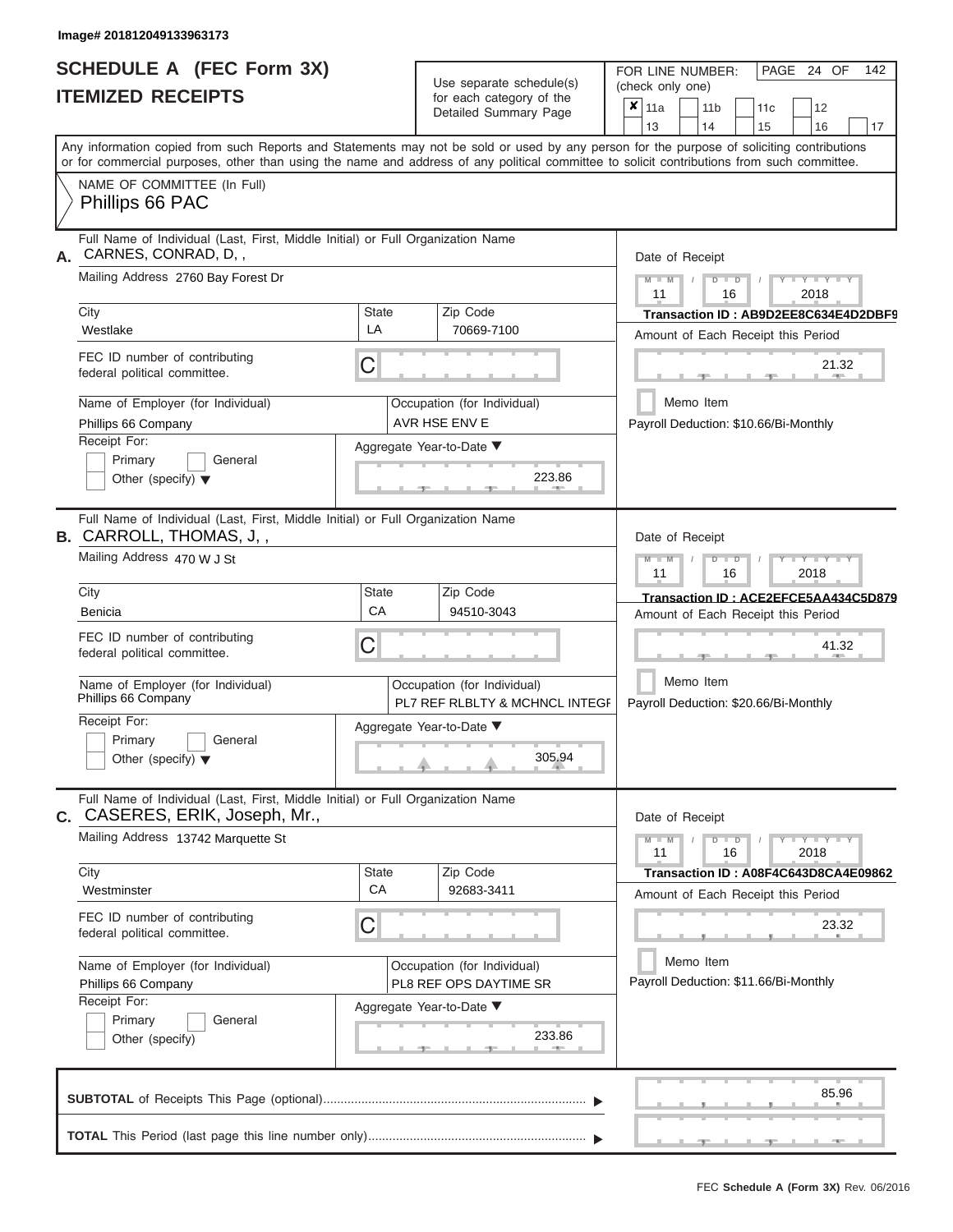|                          | SCHEDULE A (FEC Form 3X) |
|--------------------------|--------------------------|
| <b>ITEMIZED RECEIPTS</b> |                          |

Use separate schedule(s)<br>for each category of the

FOR LINE NUMBER:<br>(check only one)

PAGE 25 OF 142

|                                                                                                                                                                                                                                                                                         |                           | ivi cacii calcyory or life<br>Detailed Summary Page              | ×                                    | 11a                                                 |           | 11 <sub>b</sub>                                                     |               | 11 <sub>c</sub> | 12                                          |    |  |  |  |  |  |  |
|-----------------------------------------------------------------------------------------------------------------------------------------------------------------------------------------------------------------------------------------------------------------------------------------|---------------------------|------------------------------------------------------------------|--------------------------------------|-----------------------------------------------------|-----------|---------------------------------------------------------------------|---------------|-----------------|---------------------------------------------|----|--|--|--|--|--|--|
|                                                                                                                                                                                                                                                                                         |                           |                                                                  |                                      | 13                                                  |           | 14                                                                  |               | 15              | 16                                          | 17 |  |  |  |  |  |  |
| Any information copied from such Reports and Statements may not be sold or used by any person for the purpose of soliciting contributions<br>or for commercial purposes, other than using the name and address of any political committee to solicit contributions from such committee. |                           |                                                                  |                                      |                                                     |           |                                                                     |               |                 |                                             |    |  |  |  |  |  |  |
| NAME OF COMMITTEE (In Full)<br>Phillips 66 PAC                                                                                                                                                                                                                                          |                           |                                                                  |                                      |                                                     |           |                                                                     |               |                 |                                             |    |  |  |  |  |  |  |
| Full Name of Individual (Last, First, Middle Initial) or Full Organization Name<br>CASWELL, JIMMY, , ,<br>А.                                                                                                                                                                            |                           | Date of Receipt                                                  |                                      |                                                     |           |                                                                     |               |                 |                                             |    |  |  |  |  |  |  |
| Mailing Address 2335 Chestnut Dr                                                                                                                                                                                                                                                        |                           |                                                                  |                                      |                                                     |           | $M - M$<br>$Y - Y - Y$<br>$D$ $D$<br>$\sqrt{2}$<br>11<br>2018<br>16 |               |                 |                                             |    |  |  |  |  |  |  |
| City                                                                                                                                                                                                                                                                                    | State                     | Zip Code                                                         | Transaction ID: A559617709D5D43D59F2 |                                                     |           |                                                                     |               |                 |                                             |    |  |  |  |  |  |  |
| Pampa                                                                                                                                                                                                                                                                                   | <b>TX</b>                 | 79065-2910                                                       |                                      |                                                     |           |                                                                     |               |                 | Amount of Each Receipt this Period          |    |  |  |  |  |  |  |
| FEC ID number of contributing<br>federal political committee.                                                                                                                                                                                                                           | C                         |                                                                  |                                      |                                                     |           |                                                                     |               |                 | 20.00<br><b>AND IN</b>                      |    |  |  |  |  |  |  |
| Name of Employer (for Individual)<br>Phillips 66 Company                                                                                                                                                                                                                                |                           | Occupation (for Individual)<br><b>ENG REF PROCESS CONTROLS C</b> |                                      |                                                     | Memo Item |                                                                     |               |                 | Payroll Deduction: \$10.00/Bi-Monthly       |    |  |  |  |  |  |  |
| Receipt For:<br>Primary<br>General<br>Other (specify) $\blacktriangledown$                                                                                                                                                                                                              |                           | Aggregate Year-to-Date ▼<br>210.00<br><b>Contract Contract</b>   |                                      |                                                     |           |                                                                     |               |                 |                                             |    |  |  |  |  |  |  |
| Full Name of Individual (Last, First, Middle Initial) or Full Organization Name<br><b>B.</b> CEDILLO, VICTOR, , Mr.,                                                                                                                                                                    |                           |                                                                  |                                      | Date of Receipt                                     |           |                                                                     |               |                 |                                             |    |  |  |  |  |  |  |
| Mailing Address 14011 Halprin Creek Dr                                                                                                                                                                                                                                                  |                           |                                                                  |                                      | $M - M$<br>$D$ $D$<br>Y I Y I Y<br>11<br>2018<br>16 |           |                                                                     |               |                 |                                             |    |  |  |  |  |  |  |
| City                                                                                                                                                                                                                                                                                    | <b>State</b><br><b>TX</b> | Zip Code                                                         |                                      |                                                     |           |                                                                     |               |                 | Transaction ID: A768D0F1EC1E446979C2        |    |  |  |  |  |  |  |
| Cypress                                                                                                                                                                                                                                                                                 |                           | 77429-8041                                                       |                                      |                                                     |           |                                                                     |               |                 | Amount of Each Receipt this Period          |    |  |  |  |  |  |  |
| FEC ID number of contributing<br>federal political committee.                                                                                                                                                                                                                           | С                         | Occupation (for Individual)<br>BP IT B                           |                                      |                                                     |           | 50.00                                                               |               |                 |                                             |    |  |  |  |  |  |  |
| Name of Employer (for Individual)<br>Phillips 66 Company                                                                                                                                                                                                                                |                           |                                                                  |                                      |                                                     |           | Memo Item<br>Payroll Deduction: \$25.00/Bi-Monthly                  |               |                 |                                             |    |  |  |  |  |  |  |
| Receipt For:<br>Primary<br>General<br>Other (specify) $\blacktriangledown$                                                                                                                                                                                                              |                           | Aggregate Year-to-Date ▼<br>525.00                               |                                      |                                                     |           |                                                                     |               |                 |                                             |    |  |  |  |  |  |  |
| Full Name of Individual (Last, First, Middle Initial) or Full Organization Name<br>CENTURION, KRISTIE, K,,<br>С.                                                                                                                                                                        |                           |                                                                  |                                      | Date of Receipt                                     |           |                                                                     |               |                 |                                             |    |  |  |  |  |  |  |
| Mailing Address 917 Whitewater Dr                                                                                                                                                                                                                                                       |                           |                                                                  |                                      | $M - M$<br>11                                       |           |                                                                     | $D$ $D$<br>16 |                 | $+Y+Y+Y$<br>2018                            |    |  |  |  |  |  |  |
| City<br>Bellingham                                                                                                                                                                                                                                                                      | <b>State</b><br><b>WA</b> | Zip Code<br>98229-3125                                           |                                      |                                                     |           |                                                                     |               |                 | Transaction ID: AD39C50EDE994418BAF0        |    |  |  |  |  |  |  |
| FEC ID number of contributing<br>federal political committee.                                                                                                                                                                                                                           | C                         |                                                                  |                                      |                                                     |           |                                                                     |               |                 | Amount of Each Receipt this Period<br>31.32 |    |  |  |  |  |  |  |
| Name of Employer (for Individual)<br>Phillips 66 Company                                                                                                                                                                                                                                |                           | Occupation (for Individual)<br>AVR STRAT. SOURCING C             |                                      |                                                     |           | Memo Item<br>Payroll Deduction: \$15.66/Bi-Monthly                  |               |                 |                                             |    |  |  |  |  |  |  |
| Receipt For:                                                                                                                                                                                                                                                                            |                           | Aggregate Year-to-Date ▼                                         |                                      |                                                     |           |                                                                     |               |                 |                                             |    |  |  |  |  |  |  |
| Primary<br>General<br>Other (specify)                                                                                                                                                                                                                                                   |                           | 237.92                                                           |                                      |                                                     |           |                                                                     |               |                 |                                             |    |  |  |  |  |  |  |
|                                                                                                                                                                                                                                                                                         |                           |                                                                  |                                      |                                                     |           |                                                                     |               |                 | 101.32                                      |    |  |  |  |  |  |  |
|                                                                                                                                                                                                                                                                                         |                           |                                                                  |                                      |                                                     |           |                                                                     |               |                 |                                             |    |  |  |  |  |  |  |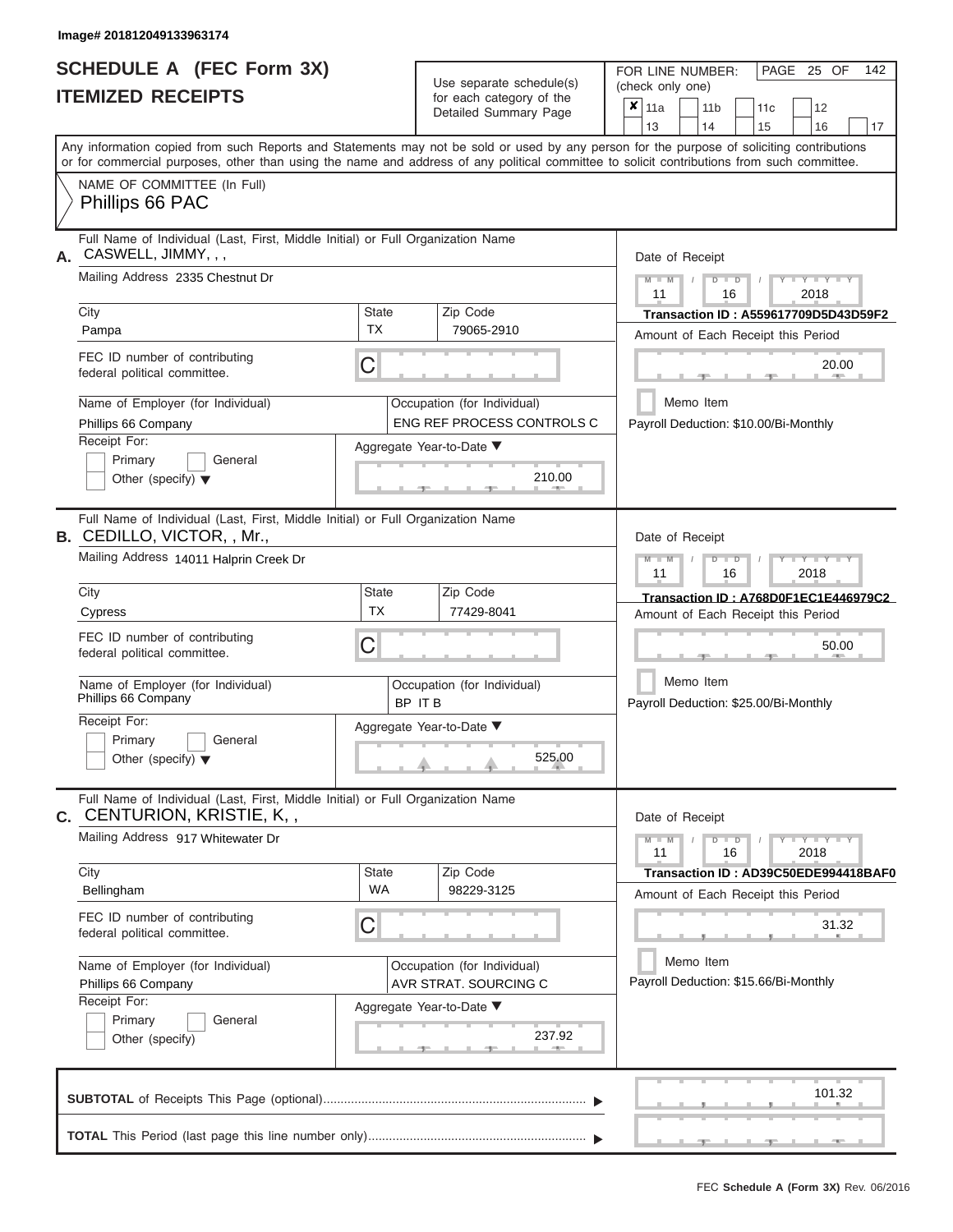|                          | <b>SCHEDULE A (FEC Form 3X)</b> |
|--------------------------|---------------------------------|
| <b>ITEMIZED RECEIPTS</b> |                                 |

| SCHEDULE A (FEC Form 3X)<br><b>ITEMIZED RECEIPTS</b>                                                                                                                                                                                                                                    |                                                            | Use separate schedule(s)<br>for each category of the          | 142<br>FOR LINE NUMBER:<br>PAGE 26 OF<br>(check only one)<br>$\overline{\mathbf{x}}$   11a<br>11 <sub>b</sub><br>12<br>11 <sub>c</sub> |  |  |  |  |  |  |  |
|-----------------------------------------------------------------------------------------------------------------------------------------------------------------------------------------------------------------------------------------------------------------------------------------|------------------------------------------------------------|---------------------------------------------------------------|----------------------------------------------------------------------------------------------------------------------------------------|--|--|--|--|--|--|--|
|                                                                                                                                                                                                                                                                                         |                                                            | Detailed Summary Page                                         | 13<br>14<br>15<br>16<br>17                                                                                                             |  |  |  |  |  |  |  |
| Any information copied from such Reports and Statements may not be sold or used by any person for the purpose of soliciting contributions<br>or for commercial purposes, other than using the name and address of any political committee to solicit contributions from such committee. |                                                            |                                                               |                                                                                                                                        |  |  |  |  |  |  |  |
| NAME OF COMMITTEE (In Full)<br>Phillips 66 PAC                                                                                                                                                                                                                                          |                                                            |                                                               |                                                                                                                                        |  |  |  |  |  |  |  |
| Full Name of Individual (Last, First, Middle Initial) or Full Organization Name<br>CHA, CHRISTOPHER, Y,,                                                                                                                                                                                |                                                            |                                                               | Date of Receipt                                                                                                                        |  |  |  |  |  |  |  |
| Mailing Address 4744 Browndeer Ln                                                                                                                                                                                                                                                       |                                                            |                                                               | $M$ – $M$ /<br>$Y + Y + Y + Y$<br>$D$ $D$<br>11<br>2018<br>16                                                                          |  |  |  |  |  |  |  |
| City<br>Rancho Palos Verdes                                                                                                                                                                                                                                                             | <b>State</b><br><b>CA</b>                                  | Zip Code<br>90275-3961                                        | Transaction ID: A85382EDF9F074B0293D<br>Amount of Each Receipt this Period                                                             |  |  |  |  |  |  |  |
| FEC ID number of contributing<br>federal political committee.                                                                                                                                                                                                                           | C                                                          |                                                               | 30.00<br><b>Brita Allien</b><br>$-9-$                                                                                                  |  |  |  |  |  |  |  |
| Name of Employer (for Individual)<br>Phillips 66 Company                                                                                                                                                                                                                                |                                                            | Occupation (for Individual)<br>PL7 REF RLBLTY & MCHNCL INTEGR | Memo Item<br>Payroll Deduction: \$15.00/Bi-Monthly                                                                                     |  |  |  |  |  |  |  |
| Receipt For:<br>Primary<br>General<br>Other (specify) $\blacktriangledown$                                                                                                                                                                                                              |                                                            | Aggregate Year-to-Date ▼<br>275.94<br><b>British Allen</b>    |                                                                                                                                        |  |  |  |  |  |  |  |
| Full Name of Individual (Last, First, Middle Initial) or Full Organization Name<br><b>B. CHAMBERS, CLAYTON, EMMETT,,</b><br>Mailing Address 2103 Sunset Dr                                                                                                                              |                                                            |                                                               | Date of Receipt<br>$M - M$<br>$D$ $D$<br>$\Box$ $\Upsilon$ $\Box$ $\Upsilon$ $\Upsilon$ $\Upsilon$<br>$\sqrt{ }$                       |  |  |  |  |  |  |  |
| City                                                                                                                                                                                                                                                                                    | <b>State</b>                                               | Zip Code                                                      | 11<br>2018<br>16                                                                                                                       |  |  |  |  |  |  |  |
| Pawhuska                                                                                                                                                                                                                                                                                | OK                                                         | 74056-2008                                                    | Transaction ID: A221F5C3967964970BB8<br>Amount of Each Receipt this Period                                                             |  |  |  |  |  |  |  |
| FEC ID number of contributing<br>federal political committee.                                                                                                                                                                                                                           | C                                                          |                                                               | 51.32                                                                                                                                  |  |  |  |  |  |  |  |
| Name of Employer (for Individual)<br>Phillips 66 Company                                                                                                                                                                                                                                |                                                            | Occupation (for Individual)<br>AVR IT HARDWARE D              | Memo Item<br>Payroll Deduction: \$25.66/Bi-Monthly                                                                                     |  |  |  |  |  |  |  |
| Receipt For:<br>Primary<br>General                                                                                                                                                                                                                                                      |                                                            | Aggregate Year-to-Date ▼                                      |                                                                                                                                        |  |  |  |  |  |  |  |
| Other (specify) $\blacktriangledown$                                                                                                                                                                                                                                                    |                                                            | 538.86                                                        |                                                                                                                                        |  |  |  |  |  |  |  |
| Full Name of Individual (Last, First, Middle Initial) or Full Organization Name<br>C. CHAVANELLE, TATIANA, , ,                                                                                                                                                                          |                                                            |                                                               | Date of Receipt                                                                                                                        |  |  |  |  |  |  |  |
| Mailing Address 3807 Shadow Royal Dr                                                                                                                                                                                                                                                    |                                                            |                                                               | $M - M$<br>$D$ $D$<br>$Y - Y - Y - Y$<br>11<br>2018<br>16                                                                              |  |  |  |  |  |  |  |
| City<br>Houston                                                                                                                                                                                                                                                                         | State<br><b>TX</b>                                         | Zip Code<br>77082-5601                                        | Transaction ID: A68508CAA1F904BAD9F4<br>Amount of Each Receipt this Period                                                             |  |  |  |  |  |  |  |
| FEC ID number of contributing<br>federal political committee.                                                                                                                                                                                                                           | C                                                          |                                                               | 21.32                                                                                                                                  |  |  |  |  |  |  |  |
| Name of Employer (for Individual)<br>Phillips 66 Company                                                                                                                                                                                                                                | Occupation (for Individual)<br>PL7 BP F&A ORG MIDSTREAM AV |                                                               | Memo Item<br>Payroll Deduction: \$10.66/Bi-Monthly                                                                                     |  |  |  |  |  |  |  |
| Receipt For:<br>Primary<br>General<br>Other (specify)                                                                                                                                                                                                                                   |                                                            | Aggregate Year-to-Date ▼<br>223.86                            |                                                                                                                                        |  |  |  |  |  |  |  |
|                                                                                                                                                                                                                                                                                         |                                                            |                                                               | 102.64                                                                                                                                 |  |  |  |  |  |  |  |
|                                                                                                                                                                                                                                                                                         |                                                            |                                                               | ___ <del>___</del> ______<br>$ -$                                                                                                      |  |  |  |  |  |  |  |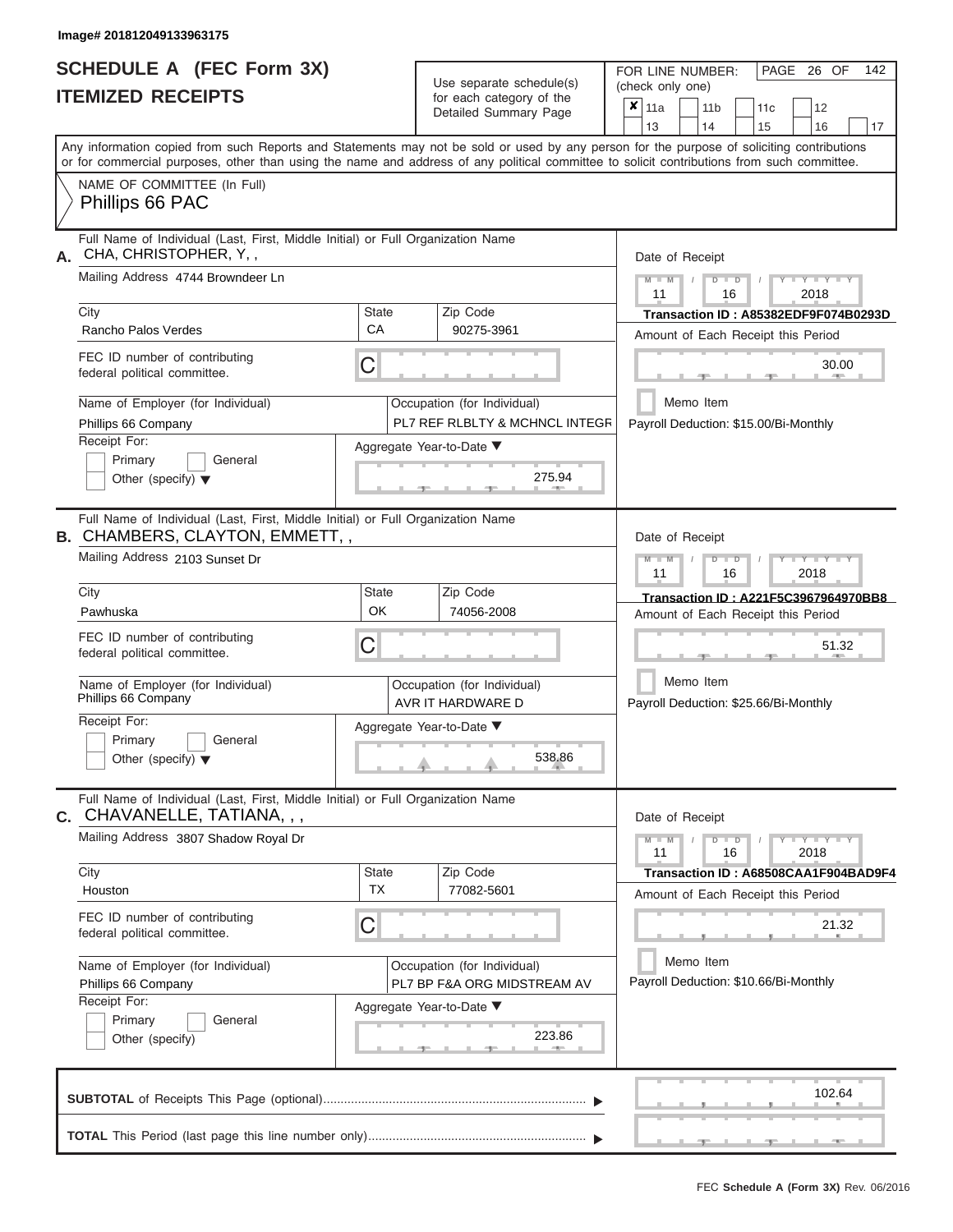# **SCHEDULE A (FEC Form 3X)**

 $Use$  separate schedule(s)

FOR LINE NUMBER:

PAGE 27 OF 142

| <b>ITEMIZED RECEIPTS</b>                                                                                                                                                                                                                                                                                                                                                                   |                                | Ose separate scriegue(s)<br>for each category of the<br>Detailed Summary Page                                         | (check only one)<br>×<br> 11a<br>11 <sub>b</sub><br>12<br>11c<br>13<br>14<br>15<br>16<br>17                                                                                                                                                                                             |
|--------------------------------------------------------------------------------------------------------------------------------------------------------------------------------------------------------------------------------------------------------------------------------------------------------------------------------------------------------------------------------------------|--------------------------------|-----------------------------------------------------------------------------------------------------------------------|-----------------------------------------------------------------------------------------------------------------------------------------------------------------------------------------------------------------------------------------------------------------------------------------|
|                                                                                                                                                                                                                                                                                                                                                                                            |                                |                                                                                                                       | Any information copied from such Reports and Statements may not be sold or used by any person for the purpose of soliciting contributions<br>or for commercial purposes, other than using the name and address of any political committee to solicit contributions from such committee. |
| NAME OF COMMITTEE (In Full)<br>Phillips 66 PAC                                                                                                                                                                                                                                                                                                                                             |                                |                                                                                                                       |                                                                                                                                                                                                                                                                                         |
| Full Name of Individual (Last, First, Middle Initial) or Full Organization Name<br>CHERNESKY, MADELEINE, PATRICIA,,<br>А.<br>Mailing Address 416 Goldenwest St<br>City<br>Huntington Beach<br>FEC ID number of contributing<br>federal political committee.                                                                                                                                | <b>State</b><br>СA<br>C        | Zip Code<br>92648-2637                                                                                                | Date of Receipt<br><b>TELEVISION</b><br>$M - M$<br>D<br>$\Box$<br>2018<br>11<br>16<br>Transaction ID: AA8CB178E5BAC4A98803<br>Amount of Each Receipt this Period<br>153.32                                                                                                              |
| Name of Employer (for Individual)<br>Phillips 66 Company<br>Receipt For:<br>Primary<br>General<br>Other (specify) $\blacktriangledown$                                                                                                                                                                                                                                                     |                                | Occupation (for Individual)<br>PL6 REF OPS SR<br>Aggregate Year-to-Date ▼<br>1484.70                                  | Memo Item<br>Payroll Deduction: \$76.66/Bi-Monthly                                                                                                                                                                                                                                      |
| Full Name of Individual (Last, First, Middle Initial) or Full Organization Name<br><b>B. CHEROCHAK, MICHAEL, J, Mr.,</b><br>Mailing Address 111 Dahlquist Ln<br>City<br>Everson<br>FEC ID number of contributing<br>federal political committee.<br>Name of Employer (for Individual)<br>Phillips 66 Company<br>Receipt For:<br>Primary<br>General<br>Other (specify) $\blacktriangledown$ | <b>State</b><br><b>WA</b><br>C | Zip Code<br>98247-9726<br>Occupation (for Individual)<br>SPC PRDCTION/OPS B<br>Aggregate Year-to-Date ▼<br>283.86     | Date of Receipt<br>$M - M$<br>$\Box$<br>$\overline{\phantom{a}}$ $\overline{\phantom{a}}$<br>ъ<br>11<br>16<br>2018<br>Transaction ID: A9FB19580C23544ABB63<br>Amount of Each Receipt this Period<br>31.32<br>Memo Item<br>Payroll Deduction: \$15.66/Bi-Monthly                         |
| Full Name of Individual (Last, First, Middle Initial) or Full Organization Name<br>C. CHRISTLIEB, BRIAN, , ,<br>Mailing Address 16654 Mount Acoma Cir<br>City<br><b>Fountain Valley</b><br>FEC ID number of contributing<br>federal political committee.<br>Name of Employer (for Individual)<br>Phillips 66 Company<br>Receipt For:<br>Primary<br>General<br>Other (specify)              | <b>State</b><br>CA<br>Ĉ        | Zip Code<br>92708-2429<br>Occupation (for Individual)<br>PL8 REF OPS DAYTIME SR<br>Aggregate Year-to-Date ▼<br>223.86 | Date of Receipt<br>$-Y - Y - Y$<br>$M - M$<br>$\blacksquare$<br>2018<br>11<br>16<br>Transaction ID: A2D072E77A2BA429AA40<br>Amount of Each Receipt this Period<br>21.32<br>Memo Item<br>Payroll Deduction: \$10.66/Bi-Monthly                                                           |
|                                                                                                                                                                                                                                                                                                                                                                                            |                                |                                                                                                                       | 205.96                                                                                                                                                                                                                                                                                  |
|                                                                                                                                                                                                                                                                                                                                                                                            |                                |                                                                                                                       |                                                                                                                                                                                                                                                                                         |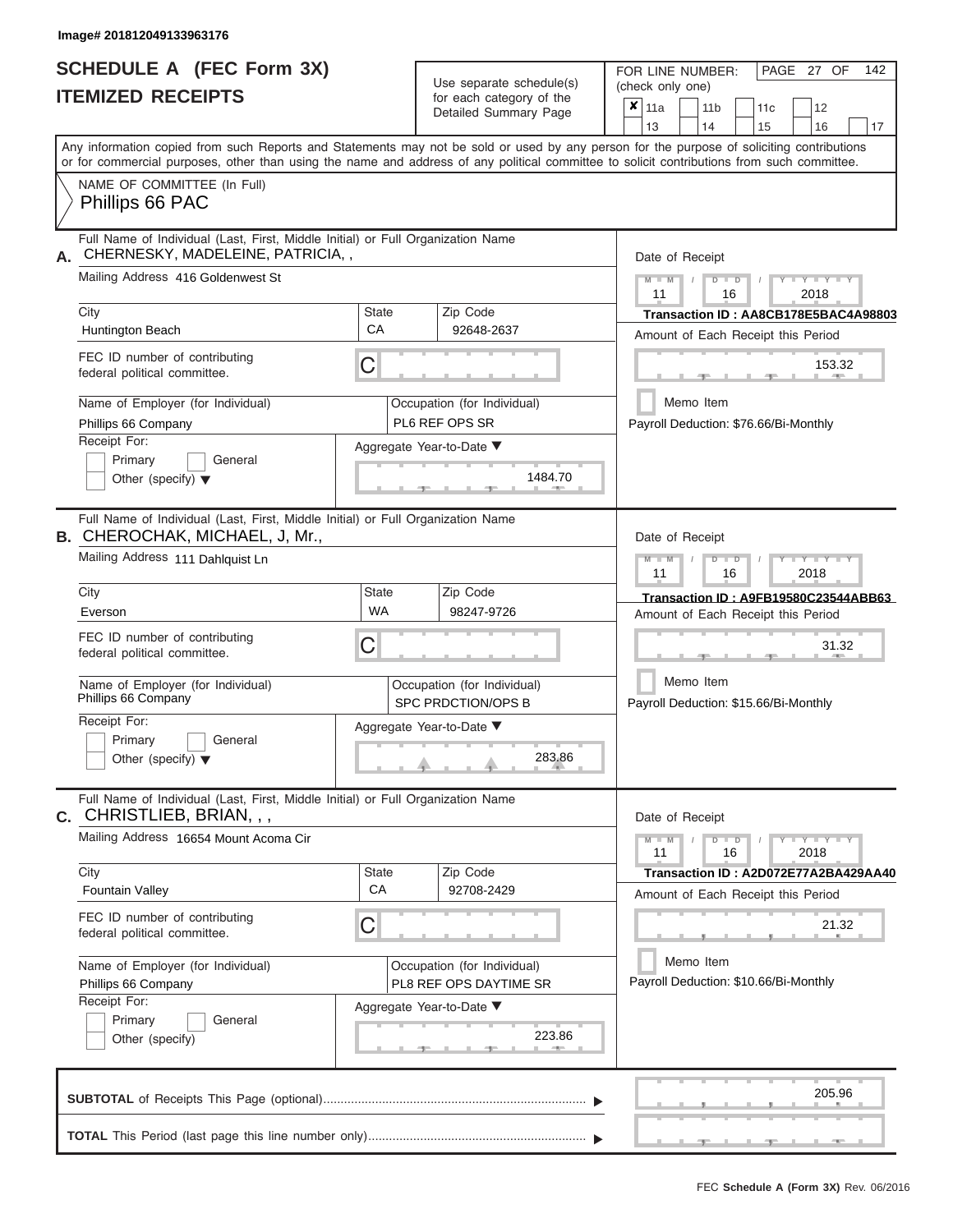|                          | SCHEDULE A (FEC Form 3X) |
|--------------------------|--------------------------|
| <b>ITEMIZED RECEIPTS</b> |                          |

Use separate schedule(s)<br>for each category of the

FOR LINE NUMBER:<br>(check only one)

PAGE 28 OF 142

|                                                                                                                                                                                                                                                                                         |                                                     | badii balogory of life<br>Detailed Summary Page        | ×      | 11a<br>13                                           |                                                    | 11 <sub>b</sub><br>14                                                      |                                                     | 11c<br>15                                                                         |      | 12<br>16                | 17 |  |  |  |  |  |
|-----------------------------------------------------------------------------------------------------------------------------------------------------------------------------------------------------------------------------------------------------------------------------------------|-----------------------------------------------------|--------------------------------------------------------|--------|-----------------------------------------------------|----------------------------------------------------|----------------------------------------------------------------------------|-----------------------------------------------------|-----------------------------------------------------------------------------------|------|-------------------------|----|--|--|--|--|--|
| Any information copied from such Reports and Statements may not be sold or used by any person for the purpose of soliciting contributions<br>or for commercial purposes, other than using the name and address of any political committee to solicit contributions from such committee. |                                                     |                                                        |        |                                                     |                                                    |                                                                            |                                                     |                                                                                   |      |                         |    |  |  |  |  |  |
| NAME OF COMMITTEE (In Full)<br>Phillips 66 PAC                                                                                                                                                                                                                                          |                                                     |                                                        |        |                                                     |                                                    |                                                                            |                                                     |                                                                                   |      |                         |    |  |  |  |  |  |
| Full Name of Individual (Last, First, Middle Initial) or Full Organization Name<br>CHURCHILL, JAY, D,,<br>А.                                                                                                                                                                            |                                                     | Date of Receipt                                        |        |                                                     |                                                    |                                                                            |                                                     |                                                                                   |      |                         |    |  |  |  |  |  |
| Mailing Address 14414 Kingston Cove Ln                                                                                                                                                                                                                                                  |                                                     |                                                        |        |                                                     |                                                    | Y I Y I<br>$M - M$<br>$D$ $D$<br>11<br>16<br>2018                          |                                                     |                                                                                   |      |                         |    |  |  |  |  |  |
| City<br>Houston                                                                                                                                                                                                                                                                         | Zip Code<br><b>State</b><br><b>TX</b><br>77077-3544 |                                                        |        |                                                     |                                                    | Transaction ID: A11665A5A066F4B478FD<br>Amount of Each Receipt this Period |                                                     |                                                                                   |      |                         |    |  |  |  |  |  |
| FEC ID number of contributing<br>federal political committee.                                                                                                                                                                                                                           | C                                                   |                                                        | 400.00 |                                                     |                                                    |                                                                            |                                                     |                                                                                   |      |                         |    |  |  |  |  |  |
| Name of Employer (for Individual)<br>Phillips 66 Company                                                                                                                                                                                                                                |                                                     | Occupation (for Individual)<br><b>SENIOR EXECUTIVE</b> |        | Memo Item<br>Payroll Deduction: \$200.00/Bi-Monthly |                                                    |                                                                            |                                                     |                                                                                   |      |                         |    |  |  |  |  |  |
| Receipt For:<br>Primary<br>General<br>Other (specify) $\blacktriangledown$                                                                                                                                                                                                              |                                                     | Aggregate Year-to-Date ▼<br>4200.00                    |        |                                                     |                                                    |                                                                            |                                                     |                                                                                   |      |                         |    |  |  |  |  |  |
| Full Name of Individual (Last, First, Middle Initial) or Full Organization Name<br><b>B.</b> CIVICO, BRANDI, R, Mrs.,                                                                                                                                                                   |                                                     |                                                        |        | Date of Receipt                                     |                                                    |                                                                            |                                                     |                                                                                   |      |                         |    |  |  |  |  |  |
|                                                                                                                                                                                                                                                                                         | Mailing Address 1225 Geneva Hills Rd                |                                                        |        |                                                     |                                                    |                                                                            | $M - M$<br>D<br>$\Box$<br>Y Y Y<br>11<br>16<br>2018 |                                                                                   |      |                         |    |  |  |  |  |  |
| City<br>Bellingham                                                                                                                                                                                                                                                                      | <b>State</b><br><b>WA</b>                           | Zip Code<br>98229-2503                                 |        |                                                     |                                                    |                                                                            |                                                     | Transaction ID: A7C69C5B4BF444BBDA70<br>Amount of Each Receipt this Period        |      |                         |    |  |  |  |  |  |
| FEC ID number of contributing<br>federal political committee.                                                                                                                                                                                                                           | С                                                   |                                                        |        |                                                     |                                                    | 41.32                                                                      |                                                     |                                                                                   |      |                         |    |  |  |  |  |  |
| Name of Employer (for Individual)<br>Phillips 66 Company                                                                                                                                                                                                                                | Occupation (for Individual)<br>AST ADMINISTRATIVE C |                                                        |        |                                                     | Memo Item<br>Payroll Deduction: \$20.66/Bi-Monthly |                                                                            |                                                     |                                                                                   |      |                         |    |  |  |  |  |  |
| Receipt For:<br>Primary<br>General<br>Other (specify) $\blacktriangledown$                                                                                                                                                                                                              |                                                     | Aggregate Year-to-Date ▼<br>268.58                     |        |                                                     |                                                    |                                                                            |                                                     |                                                                                   |      |                         |    |  |  |  |  |  |
| Full Name of Individual (Last, First, Middle Initial) or Full Organization Name<br><b>C.</b> CLARK, ROBERT, DONALD,,                                                                                                                                                                    |                                                     |                                                        |        | Date of Receipt                                     |                                                    |                                                                            |                                                     |                                                                                   |      |                         |    |  |  |  |  |  |
| Mailing Address 318 Fairview Ave                                                                                                                                                                                                                                                        |                                                     |                                                        |        | $M - M$<br>11                                       |                                                    |                                                                            | $D$ $D$<br>16                                       |                                                                                   | 2018 | $Y$ $Y$ $Y$ $Y$ $Y$ $Y$ |    |  |  |  |  |  |
| City<br>Blackwell                                                                                                                                                                                                                                                                       | State<br>OK                                         | Zip Code<br>74631-5108                                 |        |                                                     |                                                    |                                                                            |                                                     | <b>Transaction ID: A603ACF3413C1485388A</b><br>Amount of Each Receipt this Period |      |                         |    |  |  |  |  |  |
| FEC ID number of contributing<br>federal political committee.                                                                                                                                                                                                                           | С                                                   |                                                        |        |                                                     |                                                    |                                                                            |                                                     |                                                                                   |      | 67.88                   |    |  |  |  |  |  |
| Name of Employer (for Individual)<br>Phillips 66 Company                                                                                                                                                                                                                                | Occupation (for Individual)<br>PL8 REF OPS FLS SR   |                                                        |        |                                                     |                                                    |                                                                            | Memo Item<br>Payroll Deduction: \$33.94/Bi-Monthly  |                                                                                   |      |                         |    |  |  |  |  |  |
| Receipt For:<br>Primary<br>General<br>Other (specify)                                                                                                                                                                                                                                   |                                                     | Aggregate Year-to-Date ▼<br>707.74                     |        |                                                     |                                                    |                                                                            |                                                     |                                                                                   |      |                         |    |  |  |  |  |  |
|                                                                                                                                                                                                                                                                                         |                                                     |                                                        |        |                                                     |                                                    |                                                                            |                                                     |                                                                                   |      | 509.20                  |    |  |  |  |  |  |
|                                                                                                                                                                                                                                                                                         |                                                     |                                                        |        |                                                     |                                                    |                                                                            |                                                     | ___                                                                               |      |                         |    |  |  |  |  |  |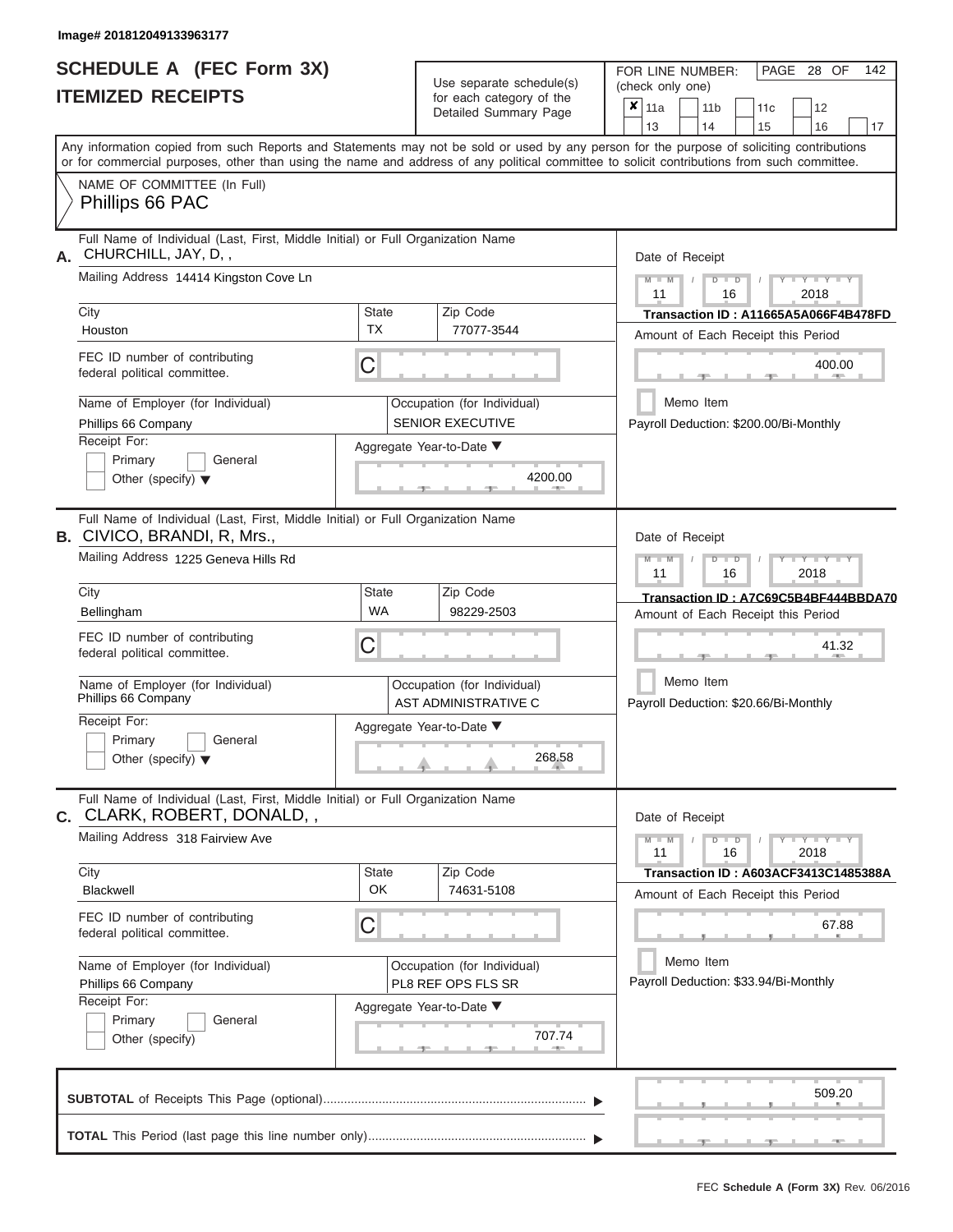# **SCHEDULE A (FEC Form 3X)**

| SCHEDULE A (FEC Form 3X)<br><b>ITEMIZED RECEIPTS</b>                                                                                                                                                                                                                                                                                                                                     |                                | Use separate schedule(s)<br>for each category of the<br>Detailed Summary Page                                         | 142<br>FOR LINE NUMBER:<br>PAGE 29 OF<br>(check only one)<br>$\overline{\mathbf{x}}$   11a<br>11 <sub>b</sub><br>12<br>11 <sub>c</sub>                                                                                                                                                         |
|------------------------------------------------------------------------------------------------------------------------------------------------------------------------------------------------------------------------------------------------------------------------------------------------------------------------------------------------------------------------------------------|--------------------------------|-----------------------------------------------------------------------------------------------------------------------|------------------------------------------------------------------------------------------------------------------------------------------------------------------------------------------------------------------------------------------------------------------------------------------------|
| Any information copied from such Reports and Statements may not be sold or used by any person for the purpose of soliciting contributions<br>or for commercial purposes, other than using the name and address of any political committee to solicit contributions from such committee.                                                                                                  |                                |                                                                                                                       | 13<br>14<br>15<br>16<br>17                                                                                                                                                                                                                                                                     |
| NAME OF COMMITTEE (In Full)<br>Phillips 66 PAC                                                                                                                                                                                                                                                                                                                                           |                                |                                                                                                                       |                                                                                                                                                                                                                                                                                                |
| Full Name of Individual (Last, First, Middle Initial) or Full Organization Name<br>CLARK, WILLIAM, H,, II<br>А.<br>Mailing Address 5711 Cascade Canyon Ln<br>City<br>Fulshear<br>FEC ID number of contributing<br>federal political committee.<br>Name of Employer (for Individual)<br>Phillips 66 Company<br>Receipt For:<br>Primary<br>General<br>Other (specify) $\blacktriangledown$ | <b>State</b><br><b>TX</b><br>C | Zip Code<br>77441-2027<br>Occupation (for Individual)<br>PL6 HSE PROCESS SFTY<br>Aggregate Year-to-Date ▼<br>223.86   | Date of Receipt<br>$M - M$ /<br>$-Y - Y - Y$<br>$D$ $D$<br>11<br>2018<br>16<br>Transaction ID: A62F593C0560A4E00BDB<br>Amount of Each Receipt this Period<br>21.32<br><b>AND IN</b><br>Memo Item<br>Payroll Deduction: \$10.66/Bi-Monthly                                                      |
| Full Name of Individual (Last, First, Middle Initial) or Full Organization Name<br>B. CLEMENTS, JAY, , Mr.,<br>Mailing Address 24918 Misty Heath Ln<br>City<br>Katy<br>FEC ID number of contributing<br>federal political committee.<br>Name of Employer (for Individual)<br>Phillips 66 Company<br>Receipt For:<br>Primary<br>General<br>Other (specify) $\blacktriangledown$           | <b>State</b><br><b>TX</b><br>С | Zip Code<br>77494-2542<br>Occupation (for Individual)<br>CNS CENTRAL STRATEGY<br>Aggregate Year-to-Date ▼<br>210.00   | Date of Receipt<br>$M - M$<br>$D$ $\Box$ $D$<br>$\blacksquare$ $\vdash$ $\vdash$ $\vdash$ $\vdash$ $\vdash$ $\vdash$ $\vdash$<br>11<br>2018<br>16<br>Transaction ID: A695BFE7320994DC890D<br>Amount of Each Receipt this Period<br>20.00<br>Memo Item<br>Payroll Deduction: \$10.00/Bi-Monthly |
| Full Name of Individual (Last, First, Middle Initial) or Full Organization Name<br>C. COHU, LINDA, K, Ms.,<br>Mailing Address 6917 Abbottswood Dr<br>City<br>Rancho Palos Verdes<br>FEC ID number of contributing<br>federal political committee.<br>Name of Employer (for Individual)<br>Phillips 66 Company<br>Receipt For:<br>Primary<br>General<br>Other (specify)                   | <b>State</b><br><b>CA</b><br>С | Zip Code<br>90275-3021<br>Occupation (for Individual)<br>AVR HSE PROCESS SFTY C<br>Aggregate Year-to-Date ▼<br>433.86 | Date of Receipt<br>$M - M$<br>$D$ $D$<br>$Y - Y - Y - Y - Y$<br>11<br>16<br>2018<br>Transaction ID: A4D5C3680C83A41E093F<br>Amount of Each Receipt this Period<br>41.32<br>Memo Item<br>Payroll Deduction: \$20.66/Bi-Monthly                                                                  |
|                                                                                                                                                                                                                                                                                                                                                                                          |                                |                                                                                                                       | 82.64<br>$-1$<br>$-9$<br>$-1$                                                                                                                                                                                                                                                                  |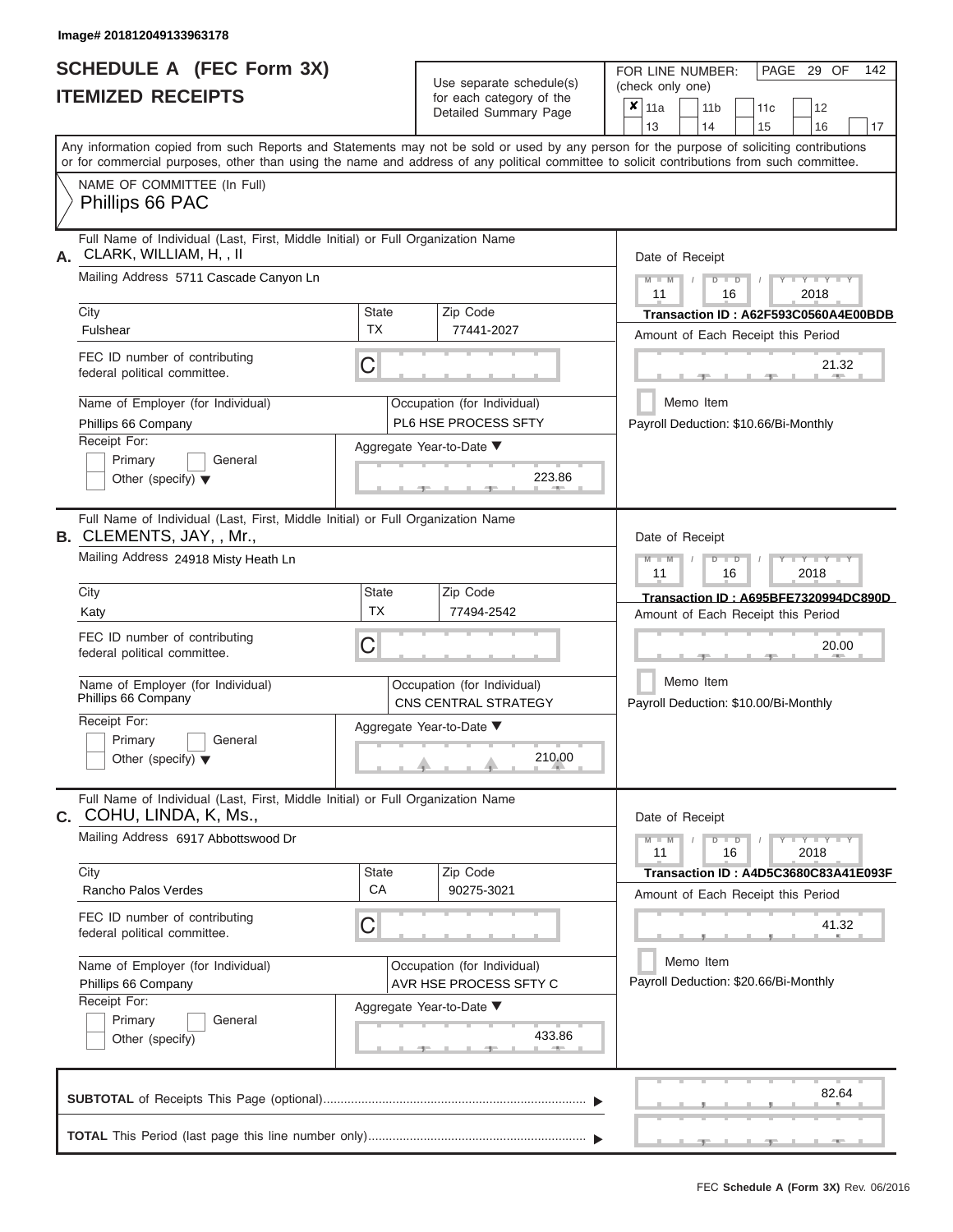# **SCHEDULE A (FEC Form 3X)**

| SCHEDULE A (FEC Form 3X)<br><b>ITEMIZED RECEIPTS</b>                                                                                                      |                                                                                 | Use separate schedule(s)<br>for each category of the<br>Detailed Summary Page | 142<br>FOR LINE NUMBER:<br>PAGE 30 OF<br>(check only one)<br>$\overline{\mathbf{x}}$   11a<br>11 <sub>b</sub><br>12<br>11 <sub>c</sub> |  |  |
|-----------------------------------------------------------------------------------------------------------------------------------------------------------|---------------------------------------------------------------------------------|-------------------------------------------------------------------------------|----------------------------------------------------------------------------------------------------------------------------------------|--|--|
| Any information copied from such Reports and Statements may not be sold or used by any person for the purpose of soliciting contributions                 |                                                                                 |                                                                               | 13<br>14<br>15<br>16<br>17                                                                                                             |  |  |
| or for commercial purposes, other than using the name and address of any political committee to solicit contributions from such committee.                |                                                                                 |                                                                               |                                                                                                                                        |  |  |
| NAME OF COMMITTEE (In Full)<br>Phillips 66 PAC                                                                                                            |                                                                                 |                                                                               |                                                                                                                                        |  |  |
| CONDE PARKER, TRESSIE, M,,<br>А.<br>Mailing Address 371 Santa Anna Dr                                                                                     | Full Name of Individual (Last, First, Middle Initial) or Full Organization Name |                                                                               |                                                                                                                                        |  |  |
| City<br>Lake Charles                                                                                                                                      | <b>State</b><br>LA                                                              | Zip Code<br>70611-5428                                                        | 11<br>2018<br>16<br>Transaction ID: A015DC905C29542C48E3<br>Amount of Each Receipt this Period                                         |  |  |
| FEC ID number of contributing<br>federal political committee.                                                                                             | C                                                                               |                                                                               | 41.32<br><b>AND IN</b>                                                                                                                 |  |  |
| Name of Employer (for Individual)<br>Phillips 66 Company                                                                                                  |                                                                                 | Occupation (for Individual)<br>PL7 BP F&A AV                                  | Memo Item<br>Payroll Deduction: \$20.66/Bi-Monthly                                                                                     |  |  |
| Receipt For:<br>Primary<br>General<br>Other (specify) $\blacktriangledown$                                                                                |                                                                                 | Aggregate Year-to-Date ▼<br>227.26                                            |                                                                                                                                        |  |  |
| Full Name of Individual (Last, First, Middle Initial) or Full Organization Name<br><b>B. COORDSEN, BRIAN, S, Mr.,</b><br>Mailing Address 6225 Sawgrass PI |                                                                                 |                                                                               | Date of Receipt<br>$M - M$<br>$D$ $\Box$ $D$<br>$T - Y = Y - T Y$                                                                      |  |  |
| City<br><b>Bartlesville</b>                                                                                                                               | <b>State</b><br>OK                                                              | Zip Code<br>74006-2947                                                        | 11<br>2018<br>16<br>Transaction ID: A306D446BFB44444490A<br>Amount of Each Receipt this Period                                         |  |  |
| FEC ID number of contributing<br>federal political committee.                                                                                             | С                                                                               |                                                                               | 108.26                                                                                                                                 |  |  |
| Name of Employer (for Individual)<br>Phillips 66 Company                                                                                                  |                                                                                 | Occupation (for Individual)<br>AVR ERP PROJECT A                              | Memo Item<br>Payroll Deduction: \$54.13/Bi-Monthly                                                                                     |  |  |
| Receipt For:                                                                                                                                              |                                                                                 | Aggregate Year-to-Date ▼                                                      |                                                                                                                                        |  |  |
| Primary<br>General<br>Other (specify) $\blacktriangledown$                                                                                                |                                                                                 | 1131.93                                                                       |                                                                                                                                        |  |  |
| Full Name of Individual (Last, First, Middle Initial) or Full Organization Name<br>C. CRISSEY, SHARON, c, Ms.,                                            |                                                                                 |                                                                               | Date of Receipt                                                                                                                        |  |  |
| Mailing Address 242 McBride Devillier Loop                                                                                                                |                                                                                 |                                                                               | $M - M$<br>$D$ $D$<br>$Y - Y - Y - Y - Y$<br>11<br>16<br>2018                                                                          |  |  |
| City<br>Winnie                                                                                                                                            | <b>State</b><br><b>TX</b>                                                       | Zip Code<br>77665-7499                                                        | Transaction ID: A1665D73D9F0B45FCB88<br>Amount of Each Receipt this Period                                                             |  |  |
| FEC ID number of contributing<br>federal political committee.                                                                                             | С                                                                               |                                                                               | 21.32                                                                                                                                  |  |  |
| Name of Employer (for Individual)<br>Phillips 66 Company                                                                                                  |                                                                                 | Occupation (for Individual)<br>PL8 MNTNNC                                     | Memo Item<br>Payroll Deduction: \$10.66/Bi-Monthly                                                                                     |  |  |
| Receipt For:<br>Primary<br>General<br>Other (specify)                                                                                                     |                                                                                 | Aggregate Year-to-Date ▼<br>223.86                                            |                                                                                                                                        |  |  |
|                                                                                                                                                           |                                                                                 |                                                                               | 170.90                                                                                                                                 |  |  |
|                                                                                                                                                           |                                                                                 |                                                                               | $-9$<br>$-9$<br>$-1$                                                                                                                   |  |  |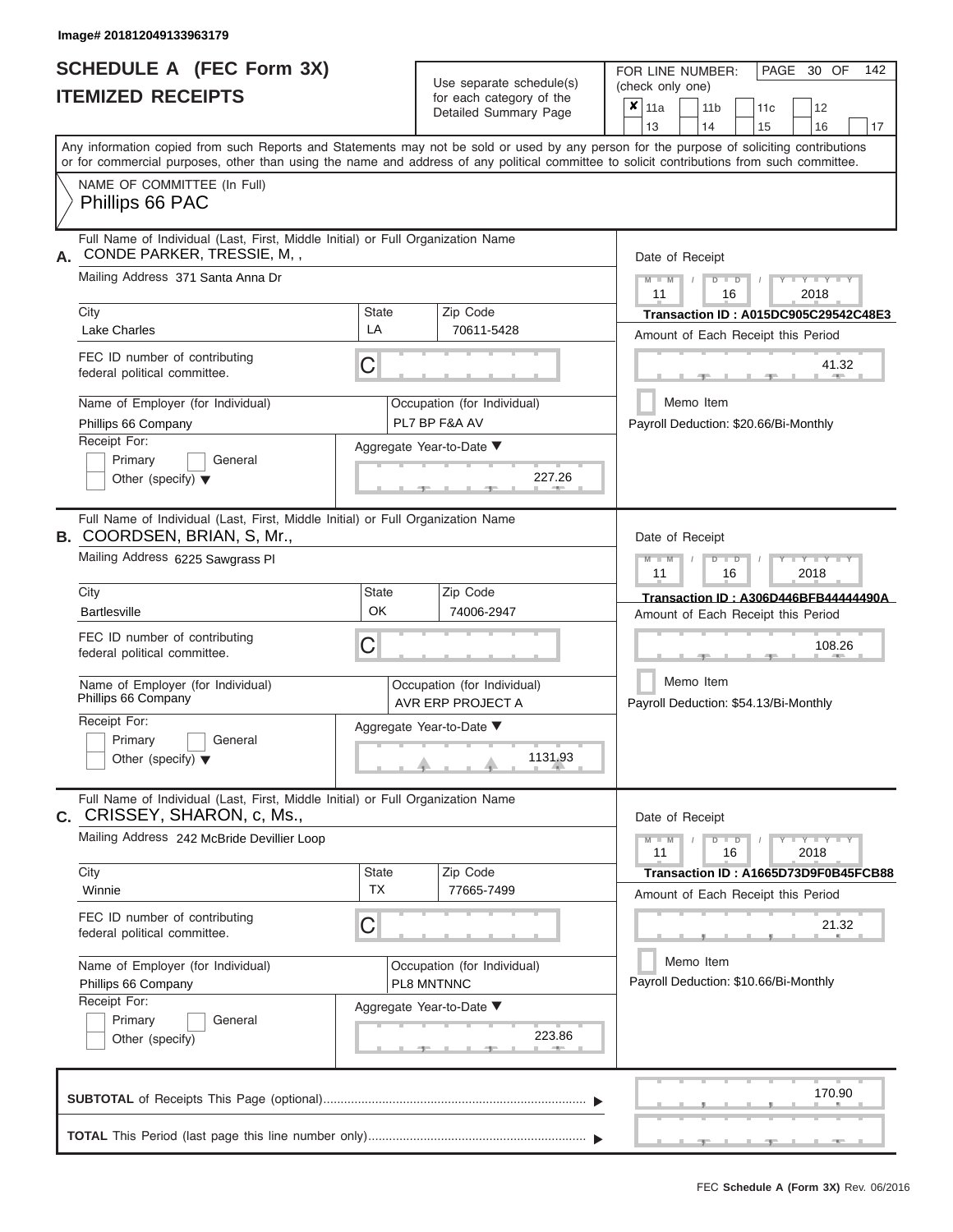|                          | <b>SCHEDULE A (FEC Form 3X)</b> |
|--------------------------|---------------------------------|
| <b>ITEMIZED RECEIPTS</b> |                                 |

Use separate schedule(s) (check only one) for each category of the  $\sqrt{\frac{1}{12}}$ 

FOR LINE NUMBER:<br>(check only one)

PAGE 31 OF 142

|      | IIEMIZED RECEIPIS                                                                                                                                                                                                                                                                       |                                    |                        | for each category of the<br>Detailed Summary Page                          | X                                                                          | 11a<br>13                                          |                                                                          | 11 <sub>b</sub><br>14 |              | 11c<br>15                             |       | 12<br>16            | 17 |
|------|-----------------------------------------------------------------------------------------------------------------------------------------------------------------------------------------------------------------------------------------------------------------------------------------|------------------------------------|------------------------|----------------------------------------------------------------------------|----------------------------------------------------------------------------|----------------------------------------------------|--------------------------------------------------------------------------|-----------------------|--------------|---------------------------------------|-------|---------------------|----|
|      | Any information copied from such Reports and Statements may not be sold or used by any person for the purpose of soliciting contributions<br>or for commercial purposes, other than using the name and address of any political committee to solicit contributions from such committee. |                                    |                        |                                                                            |                                                                            |                                                    |                                                                          |                       |              |                                       |       |                     |    |
|      | NAME OF COMMITTEE (In Full)<br>Phillips 66 PAC                                                                                                                                                                                                                                          |                                    |                        |                                                                            |                                                                            |                                                    |                                                                          |                       |              |                                       |       |                     |    |
| А.   | Full Name of Individual (Last, First, Middle Initial) or Full Organization Name<br>CRUMBLISS, GARY, RAY,,<br>Mailing Address 321 W Cherokee Ave                                                                                                                                         |                                    |                        |                                                                            |                                                                            |                                                    | Date of Receipt<br>Y L Y L<br>$M - M$<br>$\Box$<br>D<br>2018<br>11<br>16 |                       |              |                                       |       |                     |    |
| City |                                                                                                                                                                                                                                                                                         | <b>State</b><br>Zip Code<br>OK     |                        |                                                                            |                                                                            | Transaction ID: AE618E689457243BE890               |                                                                          |                       |              |                                       |       |                     |    |
|      | Nowata<br>FEC ID number of contributing<br>federal political committee.                                                                                                                                                                                                                 | C                                  |                        | 74048-2606                                                                 |                                                                            |                                                    |                                                                          |                       |              | Amount of Each Receipt this Period    |       | 20.00               |    |
|      | Name of Employer (for Individual)<br>Phillips 66 Company<br>Receipt For:<br>Primary<br>General<br>Other (specify) $\blacktriangledown$                                                                                                                                                  | Aggregate Year-to-Date ▼           |                        | Occupation (for Individual)<br><b>ALY FCLTS B</b><br>210.00                |                                                                            |                                                    | Memo Item                                                                |                       |              | Payroll Deduction: \$10.00/Bi-Monthly |       |                     |    |
|      | Full Name of Individual (Last, First, Middle Initial) or Full Organization Name<br><b>B. CUMMINGS, JOHN, ARNOLD, Mr.,</b><br>Mailing Address 512 Cowboy Ln                                                                                                                              |                                    |                        |                                                                            |                                                                            | Date of Receipt                                    |                                                                          |                       |              |                                       |       |                     |    |
|      |                                                                                                                                                                                                                                                                                         |                                    |                        |                                                                            |                                                                            | <b>TEXT LEXITE</b><br>$\Box$<br>11<br>16<br>2018   |                                                                          |                       |              |                                       |       |                     |    |
| City | Fritch                                                                                                                                                                                                                                                                                  | <b>State</b><br><b>TX</b>          | Zip Code<br>79036-8044 | Transaction ID: A1B6AE19AC3F04E58B5C<br>Amount of Each Receipt this Period |                                                                            |                                                    |                                                                          |                       |              |                                       |       |                     |    |
|      | FEC ID number of contributing<br>C<br>federal political committee.                                                                                                                                                                                                                      |                                    |                        |                                                                            |                                                                            |                                                    |                                                                          |                       |              |                                       |       | 56.12               |    |
|      | Name of Employer (for Individual)<br>Phillips 66 Company                                                                                                                                                                                                                                |                                    | PL8 OPS                | Occupation (for Individual)                                                | Memo Item<br>Payroll Deduction: \$28.06/Bi-Monthly                         |                                                    |                                                                          |                       |              |                                       |       |                     |    |
|      | Receipt For:<br>Primary<br>General<br>Other (specify) $\blacktriangledown$                                                                                                                                                                                                              | Aggregate Year-to-Date ▼<br>588.10 |                        |                                                                            |                                                                            |                                                    |                                                                          |                       |              |                                       |       |                     |    |
| С.   | Full Name of Individual (Last, First, Middle Initial) or Full Organization Name<br>DALLUGE, DUSTIN, L, Dr.,                                                                                                                                                                             |                                    |                        |                                                                            |                                                                            | Date of Receipt                                    |                                                                          |                       |              |                                       |       |                     |    |
|      | Mailing Address 69 County Road 2696                                                                                                                                                                                                                                                     |                                    |                        |                                                                            |                                                                            |                                                    | $M - M$                                                                  | $\overline{D}$        | $\Box$<br>16 |                                       |       | $Y = Y = Y$<br>2018 |    |
| City | <b>Bartlesville</b>                                                                                                                                                                                                                                                                     | <b>State</b><br>OK                 |                        | Zip Code<br>74003-9601                                                     | Transaction ID: AFA1AD74F766F4708AAF<br>Amount of Each Receipt this Period |                                                    |                                                                          |                       |              |                                       |       |                     |    |
|      | FEC ID number of contributing<br>federal political committee.                                                                                                                                                                                                                           | С                                  |                        |                                                                            |                                                                            |                                                    |                                                                          |                       |              |                                       | 66.52 |                     |    |
|      | Name of Employer (for Individual)<br>Phillips 66 Company                                                                                                                                                                                                                                |                                    |                        | Occupation (for Individual)<br><b>ENG RESEARCH D</b>                       |                                                                            | Memo Item<br>Payroll Deduction: \$33.26/Bi-Monthly |                                                                          |                       |              |                                       |       |                     |    |
|      | Receipt For:<br>Primary<br>General<br>Other (specify)                                                                                                                                                                                                                                   | Aggregate Year-to-Date ▼<br>695.22 |                        |                                                                            |                                                                            |                                                    |                                                                          |                       |              |                                       |       |                     |    |
|      |                                                                                                                                                                                                                                                                                         |                                    |                        |                                                                            |                                                                            |                                                    |                                                                          |                       |              |                                       |       | 142.64              |    |
|      |                                                                                                                                                                                                                                                                                         |                                    |                        |                                                                            |                                                                            |                                                    |                                                                          |                       |              |                                       |       |                     |    |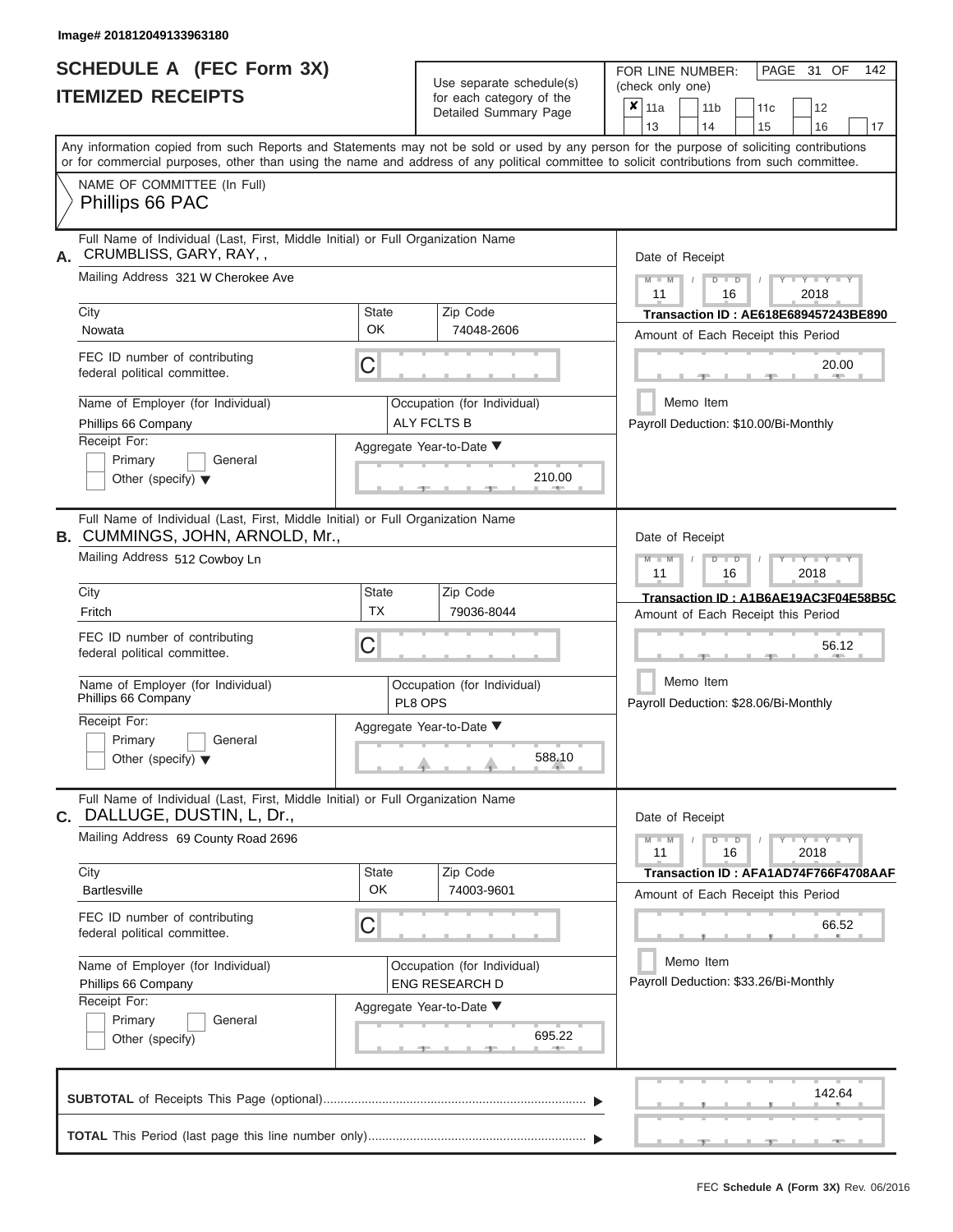| <b>SCHEDULE A (FEC Form 3X)</b> |  |  |
|---------------------------------|--|--|
| <b>ITEMIZED RECEIPTS</b>        |  |  |

Use separate schedule(s)<br>for each category of the

FOR LINE NUMBER:

PAGE 32 OF 142

|                                                                                                                  | Use separate schedule(s)                                                 |                                                               | (check only one)                                                                                                                                                                                                                                                                        |
|------------------------------------------------------------------------------------------------------------------|--------------------------------------------------------------------------|---------------------------------------------------------------|-----------------------------------------------------------------------------------------------------------------------------------------------------------------------------------------------------------------------------------------------------------------------------------------|
| <b>ITEMIZED RECEIPTS</b>                                                                                         |                                                                          | for each category of the<br>Detailed Summary Page             | $x _{11a}$<br>12<br>11 <sub>b</sub><br>11c<br>13<br>15<br>17<br>14<br>16                                                                                                                                                                                                                |
|                                                                                                                  |                                                                          |                                                               | Any information copied from such Reports and Statements may not be sold or used by any person for the purpose of soliciting contributions<br>or for commercial purposes, other than using the name and address of any political committee to solicit contributions from such committee. |
| NAME OF COMMITTEE (In Full)<br>Phillips 66 PAC                                                                   |                                                                          |                                                               |                                                                                                                                                                                                                                                                                         |
| Full Name of Individual (Last, First, Middle Initial) or Full Organization Name<br>DALLUGE, ERICA, A,,<br>А.     |                                                                          |                                                               | Date of Receipt                                                                                                                                                                                                                                                                         |
| Mailing Address 69 County Road 2696                                                                              |                                                                          |                                                               | $Y - Y - Y$<br>$M - M$<br>$D$ $D$<br>11<br>16<br>2018                                                                                                                                                                                                                                   |
| City<br><b>Bartlesville</b>                                                                                      | <b>State</b><br>OK                                                       | Zip Code<br>74003-9601                                        | Transaction ID: A34C1FC88189742208F6<br>Amount of Each Receipt this Period                                                                                                                                                                                                              |
| FEC ID number of contributing<br>federal political committee.                                                    | C                                                                        |                                                               | 68.00                                                                                                                                                                                                                                                                                   |
| Name of Employer (for Individual)<br>Phillips 66 Company                                                         |                                                                          | Occupation (for Individual)<br>AVR RESEARCH SCIENTIST D       | Memo Item<br>Payroll Deduction: \$34.00/Bi-Monthly                                                                                                                                                                                                                                      |
| Receipt For:<br>Primary<br>General<br>Other (specify) $\blacktriangledown$                                       |                                                                          | Aggregate Year-to-Date ▼<br>710.68                            |                                                                                                                                                                                                                                                                                         |
| Full Name of Individual (Last, First, Middle Initial) or Full Organization Name<br><b>B.</b> DANIELS, DAMON, R,, | Date of Receipt                                                          |                                                               |                                                                                                                                                                                                                                                                                         |
| Mailing Address 6310 Auden St                                                                                    | $M - M$<br>$T - Y = T - Y = T - Y$<br>$D$ $\Box$ $D$<br>11<br>16<br>2018 |                                                               |                                                                                                                                                                                                                                                                                         |
| City<br>Houston                                                                                                  | State<br><b>TX</b>                                                       | Zip Code<br>77005-3647                                        | Transaction ID: AB792B391616E4BC09A8<br>Amount of Each Receipt this Period                                                                                                                                                                                                              |
| FEC ID number of contributing<br>federal political committee.                                                    | C                                                                        |                                                               |                                                                                                                                                                                                                                                                                         |
| Name of Employer (for Individual)<br>Phillips 66 Company                                                         |                                                                          | Occupation (for Individual)<br>PL5 BD PIPELINES AND TERMINALS | Memo Item<br>Payroll Deduction: \$25.66/Bi-Monthly                                                                                                                                                                                                                                      |
| Receipt For:<br>Primary<br>General<br>Other (specify) $\blacktriangledown$                                       |                                                                          | Aggregate Year-to-Date ▼<br>538.86                            |                                                                                                                                                                                                                                                                                         |
| Full Name of Individual (Last, First, Middle Initial) or Full Organization Name<br>C. DARBY, PATRICK, T, , II    |                                                                          |                                                               | Date of Receipt                                                                                                                                                                                                                                                                         |
| Mailing Address 1800 Lake Rd                                                                                     |                                                                          |                                                               | $Y - Y - Y - Y - Y$<br>$M - M$<br>$D$ $D$<br>11<br>16<br>2018                                                                                                                                                                                                                           |
| City<br>Ponca City                                                                                               | <b>State</b><br>OK                                                       | Zip Code<br>74604-4815                                        | Transaction ID: AEDFF2638F5214225A46<br>Amount of Each Receipt this Period                                                                                                                                                                                                              |
| FEC ID number of contributing<br>federal political committee.                                                    | C                                                                        |                                                               | 20.00                                                                                                                                                                                                                                                                                   |
| Name of Employer (for Individual)<br>Phillips 66 Company                                                         |                                                                          | Occupation (for Individual)<br>PL6 REF OPS SR                 | Memo Item<br>Payroll Deduction: \$10.00/Bi-Monthly                                                                                                                                                                                                                                      |
| Receipt For:<br>Primary<br>General<br>Other (specify)                                                            |                                                                          | Aggregate Year-to-Date ▼<br>210.00<br><b>ARTISE</b>           |                                                                                                                                                                                                                                                                                         |
|                                                                                                                  |                                                                          |                                                               | 139.32                                                                                                                                                                                                                                                                                  |
|                                                                                                                  |                                                                          |                                                               |                                                                                                                                                                                                                                                                                         |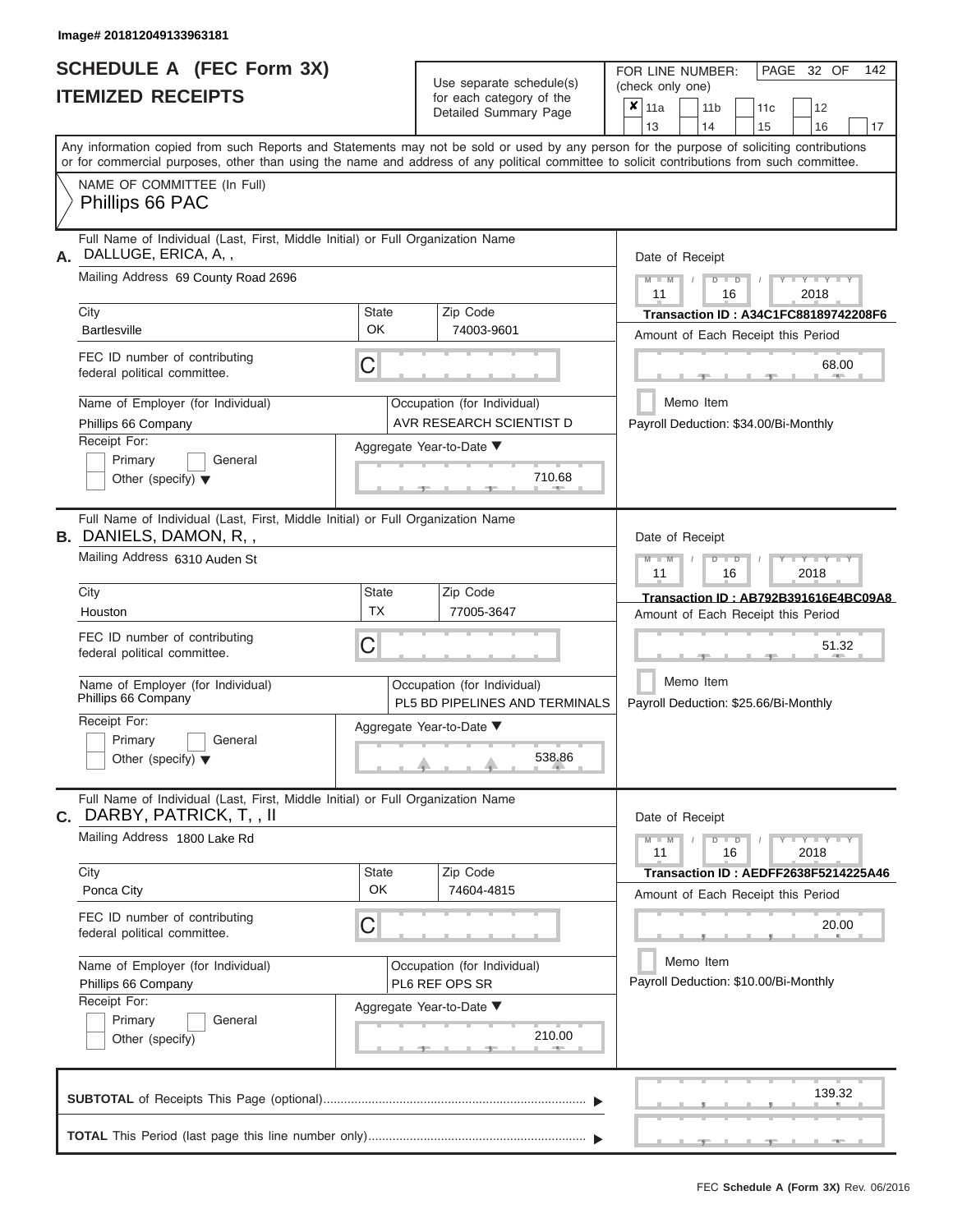|                          | <b>SCHEDULE A (FEC Form 3X)</b> |
|--------------------------|---------------------------------|
| <b>ITEMIZED RECEIPTS</b> |                                 |

| SCHEDULE A (FEC Form 3X)<br><b>ITEMIZED RECEIPTS</b>                                                                                                                                                                                                                                                                                                                                                             | Use separate schedule(s)<br>for each category of the<br>Detailed Summary Page                                         | 142<br>FOR LINE NUMBER:<br>PAGE 33 OF<br>(check only one)<br>$\overline{\mathbf{x}}$   11a<br>11 <sub>b</sub><br>12<br>11c                                                                                                                                                                                                                    |
|------------------------------------------------------------------------------------------------------------------------------------------------------------------------------------------------------------------------------------------------------------------------------------------------------------------------------------------------------------------------------------------------------------------|-----------------------------------------------------------------------------------------------------------------------|-----------------------------------------------------------------------------------------------------------------------------------------------------------------------------------------------------------------------------------------------------------------------------------------------------------------------------------------------|
| Any information copied from such Reports and Statements may not be sold or used by any person for the purpose of soliciting contributions<br>or for commercial purposes, other than using the name and address of any political committee to solicit contributions from such committee.                                                                                                                          |                                                                                                                       | 13<br>14<br>15<br>16<br>17                                                                                                                                                                                                                                                                                                                    |
| NAME OF COMMITTEE (In Full)<br>Phillips 66 PAC                                                                                                                                                                                                                                                                                                                                                                   |                                                                                                                       |                                                                                                                                                                                                                                                                                                                                               |
| Full Name of Individual (Last, First, Middle Initial) or Full Organization Name<br>DASSOW, MATTHEW, R,,<br>А.<br>Mailing Address 15 Napoli Way Dr<br>City<br>State<br><b>TX</b><br>Missouri City<br>FEC ID number of contributing<br>С<br>federal political committee.<br>Name of Employer (for Individual)<br>Phillips 66 Company<br>Receipt For:<br>Primary<br>General<br>Other (specify) $\blacktriangledown$ | Zip Code<br>77459-1491<br>Occupation (for Individual)<br><b>PL7 PRJTS AV</b><br>Aggregate Year-to-Date ▼<br>328.86    | Date of Receipt<br>$Y = Y = Y$<br>$M - M$<br>$D$ $D$<br>11<br>16<br>2018<br>Transaction ID: A3147B28CCBDB4D3F904<br>Amount of Each Receipt this Period<br>31.32<br><b>AND A</b><br>Memo Item<br>Payroll Deduction: \$15.66/Bi-Monthly                                                                                                         |
| Full Name of Individual (Last, First, Middle Initial) or Full Organization Name<br><b>B. DEMOTT, CHRISTOPHER, , ,</b><br>Mailing Address 905 Del Mar Ave<br>City<br>State<br>CA<br>Vallejo<br>FEC ID number of contributing<br>С<br>federal political committee.<br>Name of Employer (for Individual)<br>Phillips 66 Company<br>Receipt For:<br>Primary<br>General<br>Other (specify) $\blacktriangledown$       | Zip Code<br>94589-2705<br>Occupation (for Individual)<br>ALY HSE SFTY A<br>Aggregate Year-to-Date ▼<br>715.15         | Date of Receipt<br>$M - M$<br>$D$ $D$<br>$\blacksquare \blacksquare \blacksquare \blacksquare \blacksquare \blacksquare \blacksquare \blacksquare \blacksquare \blacksquare$<br>11<br>2018<br>16<br>Transaction ID: A03C971DD18DD4A218C2<br>Amount of Each Receipt this Period<br>68.46<br>Memo Item<br>Payroll Deduction: \$34.23/Bi-Monthly |
| Full Name of Individual (Last, First, Middle Initial) or Full Organization Name<br><b>c.</b> DENIS, CHRISTOPHER, G, ,<br>Mailing Address PO Box 603<br>City<br>State<br>CA<br>Diablo<br>FEC ID number of contributing<br>С<br>federal political committee.<br>Name of Employer (for Individual)<br>Phillips 66 Company<br>Receipt For:<br>Primary<br>General<br>Other (specify)                                  | Zip Code<br>94528-0603<br>Occupation (for Individual)<br>PL6 REF TECHNICAL SVCS<br>Aggregate Year-to-Date ▼<br>525.00 | Date of Receipt<br>$M - M$<br>$Y - Y - Y - Y - Y$<br>$D$ $D$<br>11<br>16<br>2018<br>Transaction ID: ABF0ADFCB71FF42B9A03<br>Amount of Each Receipt this Period<br>50.00<br>Memo Item<br>Payroll Deduction: \$25.00/Bi-Monthly                                                                                                                 |
|                                                                                                                                                                                                                                                                                                                                                                                                                  |                                                                                                                       | 149.78<br>$-1$<br>$-1$                                                                                                                                                                                                                                                                                                                        |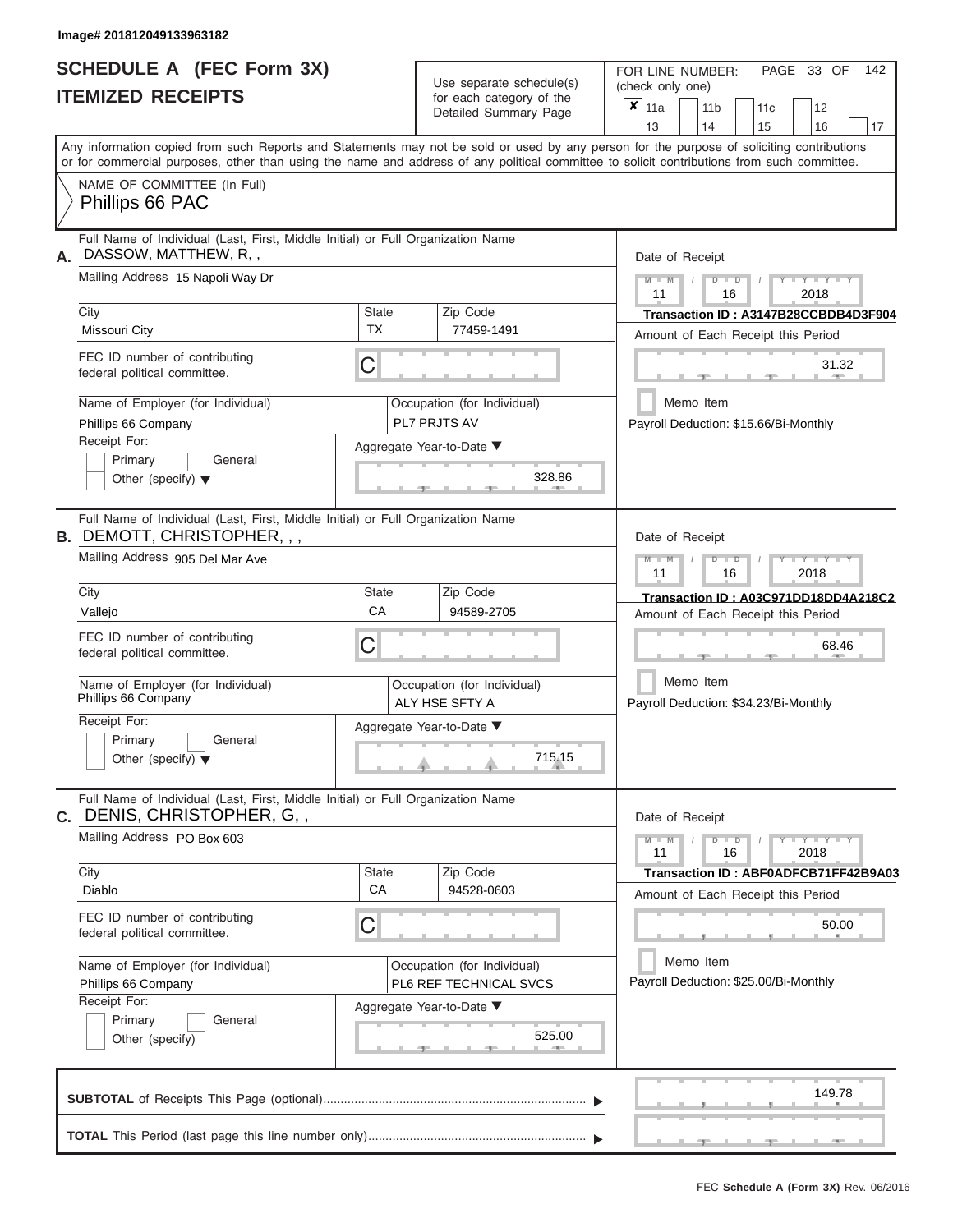# **SCHEDULE A (FEC Form 3X)**

| SCHEDULE A (FEC Form 3X)<br><b>ITEMIZED RECEIPTS</b>                                                                                                                                                                                                                                    |                                                                                                                                            | Use separate schedule(s)<br>for each category of the<br>Detailed Summary Page | 142<br>FOR LINE NUMBER:<br>PAGE 34 OF<br>(check only one)<br>$\overline{\mathbf{x}}$   11a<br>11 <sub>b</sub><br>12<br>11 <sub>c</sub> |  |  |
|-----------------------------------------------------------------------------------------------------------------------------------------------------------------------------------------------------------------------------------------------------------------------------------------|--------------------------------------------------------------------------------------------------------------------------------------------|-------------------------------------------------------------------------------|----------------------------------------------------------------------------------------------------------------------------------------|--|--|
|                                                                                                                                                                                                                                                                                         |                                                                                                                                            |                                                                               | 13<br>14<br>15<br>16<br>17                                                                                                             |  |  |
| Any information copied from such Reports and Statements may not be sold or used by any person for the purpose of soliciting contributions<br>or for commercial purposes, other than using the name and address of any political committee to solicit contributions from such committee. |                                                                                                                                            |                                                                               |                                                                                                                                        |  |  |
| NAME OF COMMITTEE (In Full)<br>Phillips 66 PAC                                                                                                                                                                                                                                          |                                                                                                                                            |                                                                               |                                                                                                                                        |  |  |
| DENTON, RONALD, RAY,<br>А.<br>Mailing Address 616 County Road 44                                                                                                                                                                                                                        | Full Name of Individual (Last, First, Middle Initial) or Full Organization Name                                                            |                                                                               |                                                                                                                                        |  |  |
| City                                                                                                                                                                                                                                                                                    | <b>State</b>                                                                                                                               | 11<br>2018<br>16<br><b>Transaction ID: ACA9430DE30994E26902</b>               |                                                                                                                                        |  |  |
| Angleton                                                                                                                                                                                                                                                                                | <b>TX</b>                                                                                                                                  | 77515-7834                                                                    | Amount of Each Receipt this Period                                                                                                     |  |  |
| federal political committee.                                                                                                                                                                                                                                                            | FEC ID number of contributing<br>С                                                                                                         |                                                                               |                                                                                                                                        |  |  |
| Name of Employer (for Individual)<br>Phillips 66 Company                                                                                                                                                                                                                                |                                                                                                                                            | Occupation (for Individual)<br>PL6 LEGAL BSNS SVCS SR                         | Memo Item<br>Payroll Deduction: \$25.00/Bi-Monthly                                                                                     |  |  |
| Receipt For:<br>Primary<br>General<br>Other (specify) $\blacktriangledown$                                                                                                                                                                                                              |                                                                                                                                            | Aggregate Year-to-Date ▼<br>525.00                                            |                                                                                                                                        |  |  |
| <b>B.</b> DENTON, TODD, , Mr.,                                                                                                                                                                                                                                                          | Full Name of Individual (Last, First, Middle Initial) or Full Organization Name                                                            |                                                                               |                                                                                                                                        |  |  |
| Mailing Address 410 W Theissen St                                                                                                                                                                                                                                                       | $M - M$<br>$D$ $\Box$ $D$<br>$\blacksquare$ $\blacksquare$ $\blacksquare$ $\blacksquare$ $\blacksquare$ $\blacksquare$<br>11<br>2018<br>16 |                                                                               |                                                                                                                                        |  |  |
| City                                                                                                                                                                                                                                                                                    | <b>State</b>                                                                                                                               | Zip Code                                                                      | Transaction ID: AD5EFB44322EB431FAE0                                                                                                   |  |  |
| <b>Boerne</b>                                                                                                                                                                                                                                                                           | <b>TX</b>                                                                                                                                  | 78006-2526                                                                    | Amount of Each Receipt this Period                                                                                                     |  |  |
| FEC ID number of contributing<br>federal political committee.                                                                                                                                                                                                                           | С                                                                                                                                          |                                                                               | 250.00                                                                                                                                 |  |  |
| Name of Employer (for Individual)<br>Phillips 66 Company                                                                                                                                                                                                                                |                                                                                                                                            | Occupation (for Individual)<br>PL4 OPS                                        | Memo Item<br>Payroll Deduction: \$125.00/Bi-Monthly                                                                                    |  |  |
| Receipt For:                                                                                                                                                                                                                                                                            |                                                                                                                                            | Aggregate Year-to-Date ▼                                                      |                                                                                                                                        |  |  |
| Primary<br>General<br>Other (specify) $\blacktriangledown$                                                                                                                                                                                                                              |                                                                                                                                            | 2625.00                                                                       |                                                                                                                                        |  |  |
| C. DEPRIEST, SIDNEY, H, Mr.,                                                                                                                                                                                                                                                            | Full Name of Individual (Last, First, Middle Initial) or Full Organization Name                                                            |                                                                               |                                                                                                                                        |  |  |
| Mailing Address 27714 Rocky Creek Ct                                                                                                                                                                                                                                                    |                                                                                                                                            |                                                                               | $Y - Y - Y - Y - Y$<br>$M - M$<br>$D$ $D$<br>11<br>16<br>2018                                                                          |  |  |
| City<br>Fulshear                                                                                                                                                                                                                                                                        | <b>State</b><br><b>TX</b>                                                                                                                  | Zip Code<br>77441-1113                                                        | Transaction ID: AE96061E07342474493C<br>Amount of Each Receipt this Period                                                             |  |  |
| FEC ID number of contributing<br>federal political committee.                                                                                                                                                                                                                           | С                                                                                                                                          |                                                                               | 21.32                                                                                                                                  |  |  |
| Name of Employer (for Individual)<br>Phillips 66 Company                                                                                                                                                                                                                                |                                                                                                                                            | Occupation (for Individual)<br>PL4 STRATEGY                                   | Memo Item<br>Payroll Deduction: \$10.66/Bi-Monthly                                                                                     |  |  |
| Receipt For:<br>Primary<br>General<br>Other (specify)                                                                                                                                                                                                                                   |                                                                                                                                            | Aggregate Year-to-Date ▼<br>223.86                                            |                                                                                                                                        |  |  |
|                                                                                                                                                                                                                                                                                         |                                                                                                                                            |                                                                               | 321.32                                                                                                                                 |  |  |
|                                                                                                                                                                                                                                                                                         |                                                                                                                                            |                                                                               | $-40-$                                                                                                                                 |  |  |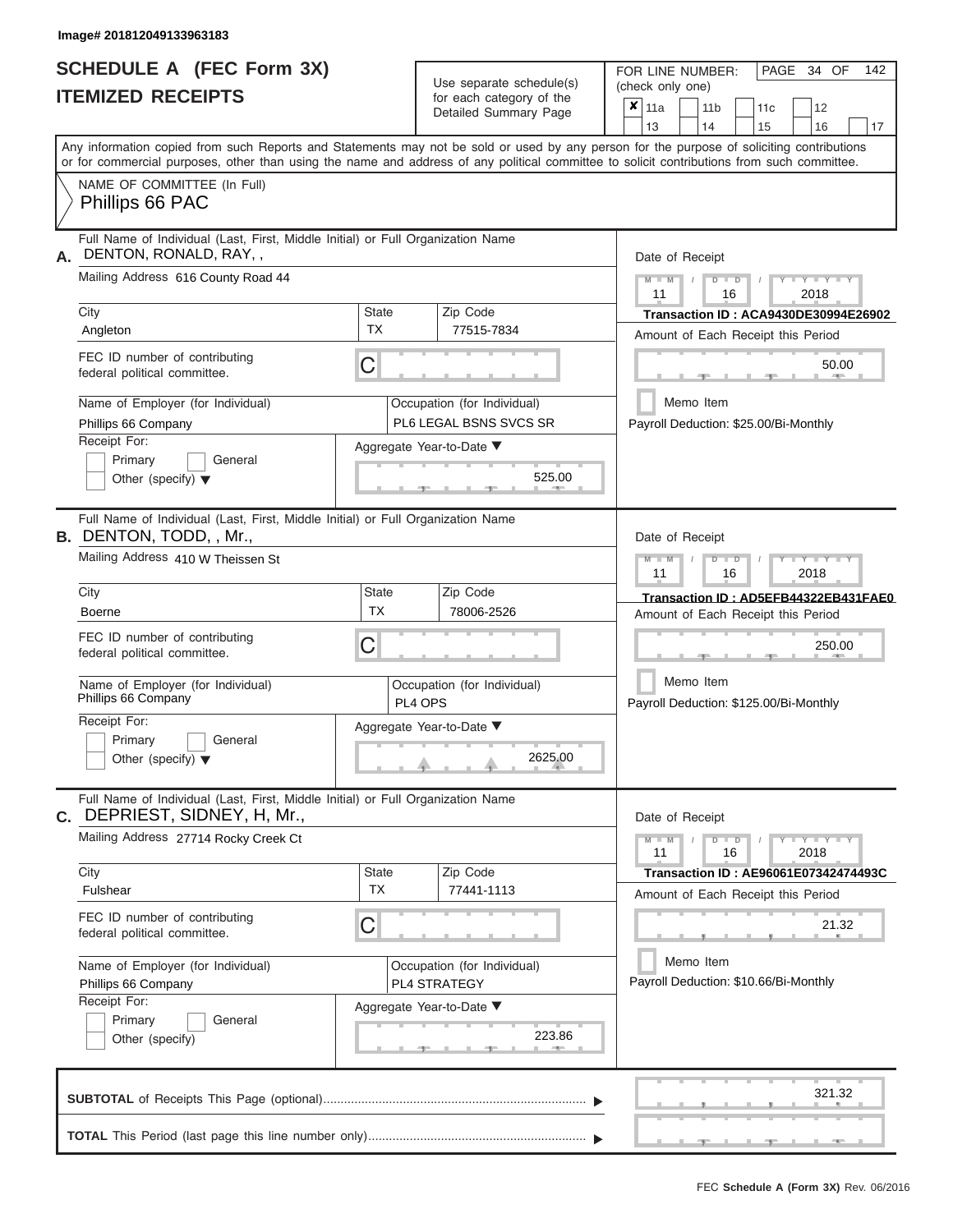|                          | <b>SCHEDULE A (FEC Form 3X)</b> |
|--------------------------|---------------------------------|
| <b>ITEMIZED RECEIPTS</b> |                                 |

Use separate schedule(s)<br>for each category of the

FOR LINE NUMBER:

PAGE 35 OF 142

| <b>ITEMIZED RECEIPTS</b>                                                                                   |                                                                                 | Use separate schedule(s)<br>for each category of the     | (check only one)                                                                                                                                                                                                                                                                        |  |  |  |  |
|------------------------------------------------------------------------------------------------------------|---------------------------------------------------------------------------------|----------------------------------------------------------|-----------------------------------------------------------------------------------------------------------------------------------------------------------------------------------------------------------------------------------------------------------------------------------------|--|--|--|--|
|                                                                                                            |                                                                                 | Detailed Summary Page                                    | $x \mid_{11a}$<br>11 <sub>b</sub><br>11c<br>12<br>13<br>14<br>15<br>16<br>17                                                                                                                                                                                                            |  |  |  |  |
|                                                                                                            |                                                                                 |                                                          | Any information copied from such Reports and Statements may not be sold or used by any person for the purpose of soliciting contributions<br>or for commercial purposes, other than using the name and address of any political committee to solicit contributions from such committee. |  |  |  |  |
| NAME OF COMMITTEE (In Full)<br>Phillips 66 PAC                                                             |                                                                                 |                                                          |                                                                                                                                                                                                                                                                                         |  |  |  |  |
| DEWEY, KRISTIE, L, Ms.,<br>А.                                                                              | Full Name of Individual (Last, First, Middle Initial) or Full Organization Name |                                                          |                                                                                                                                                                                                                                                                                         |  |  |  |  |
| Mailing Address 2806 Mossy Log Ct                                                                          |                                                                                 |                                                          |                                                                                                                                                                                                                                                                                         |  |  |  |  |
| City<br>Houston                                                                                            | <b>State</b><br><b>TX</b>                                                       | Zip Code<br>77084-5663                                   | Transaction ID: AEB8AF1D064F94C3FB89<br>Amount of Each Receipt this Period                                                                                                                                                                                                              |  |  |  |  |
| FEC ID number of contributing<br>federal political committee.                                              | C                                                                               |                                                          | 31.32                                                                                                                                                                                                                                                                                   |  |  |  |  |
| Name of Employer (for Individual)<br>Phillips 66 Company                                                   |                                                                                 | Occupation (for Individual)<br>PL8 LEGAL SUPPORT SR      | Memo Item<br>Payroll Deduction: \$15.66/Bi-Monthly                                                                                                                                                                                                                                      |  |  |  |  |
| Receipt For:<br>Primary<br>General<br>Other (specify) $\blacktriangledown$                                 |                                                                                 | Aggregate Year-to-Date ▼<br>328.86                       |                                                                                                                                                                                                                                                                                         |  |  |  |  |
| <b>B.</b> Dierlam, BRADLEY, W,,                                                                            | Full Name of Individual (Last, First, Middle Initial) or Full Organization Name |                                                          |                                                                                                                                                                                                                                                                                         |  |  |  |  |
| Mailing Address 3011 W Cypress Mill Ave<br>City                                                            | <b>State</b>                                                                    | Zip Code                                                 | $M - M$<br>$T - Y = T - Y = T$<br>$\Box$<br>ъ<br>11<br>16<br>2018                                                                                                                                                                                                                       |  |  |  |  |
| Stillwater                                                                                                 | OK                                                                              | 74074-1884                                               | Transaction ID: A29F79D483449419DA82<br>Amount of Each Receipt this Period                                                                                                                                                                                                              |  |  |  |  |
| FEC ID number of contributing<br>federal political committee.                                              | C                                                                               |                                                          | 60.00                                                                                                                                                                                                                                                                                   |  |  |  |  |
| Name of Employer (for Individual)<br>Phillips 66 Company                                                   |                                                                                 | Occupation (for Individual)<br>PL8 HRBP SR               | Memo Item<br>Payroll Deduction: \$30.00/Bi-Monthly                                                                                                                                                                                                                                      |  |  |  |  |
| Receipt For:<br>Primary<br>General<br>Other (specify) $\blacktriangledown$                                 |                                                                                 | Aggregate Year-to-Date ▼<br>432.00                       |                                                                                                                                                                                                                                                                                         |  |  |  |  |
| Full Name of Individual (Last, First, Middle Initial) or Full Organization Name<br>C. DOLEN, DALE, W, Mr., |                                                                                 |                                                          | Date of Receipt                                                                                                                                                                                                                                                                         |  |  |  |  |
| Mailing Address 3304 Prestwick Rd                                                                          |                                                                                 |                                                          |                                                                                                                                                                                                                                                                                         |  |  |  |  |
| City<br><b>Billings</b>                                                                                    | State<br>MT                                                                     | Zip Code<br>59101-9463                                   | <b>Transaction ID: A92508E981AB94082B5F</b><br>Amount of Each Receipt this Period                                                                                                                                                                                                       |  |  |  |  |
| FEC ID number of contributing<br>federal political committee.                                              | C                                                                               |                                                          | 19.32                                                                                                                                                                                                                                                                                   |  |  |  |  |
| Name of Employer (for Individual)<br>Phillips 66 Company                                                   |                                                                                 | Occupation (for Individual)<br>SPC TECHNICAL A           | Memo Item<br>Payroll Deduction: \$9.66/Bi-Monthly                                                                                                                                                                                                                                       |  |  |  |  |
| Receipt For:<br>Primary<br>General<br>Other (specify)                                                      |                                                                                 | Aggregate Year-to-Date ▼<br>202.86<br><b>All Control</b> |                                                                                                                                                                                                                                                                                         |  |  |  |  |
|                                                                                                            |                                                                                 |                                                          | 110.64                                                                                                                                                                                                                                                                                  |  |  |  |  |
|                                                                                                            |                                                                                 |                                                          |                                                                                                                                                                                                                                                                                         |  |  |  |  |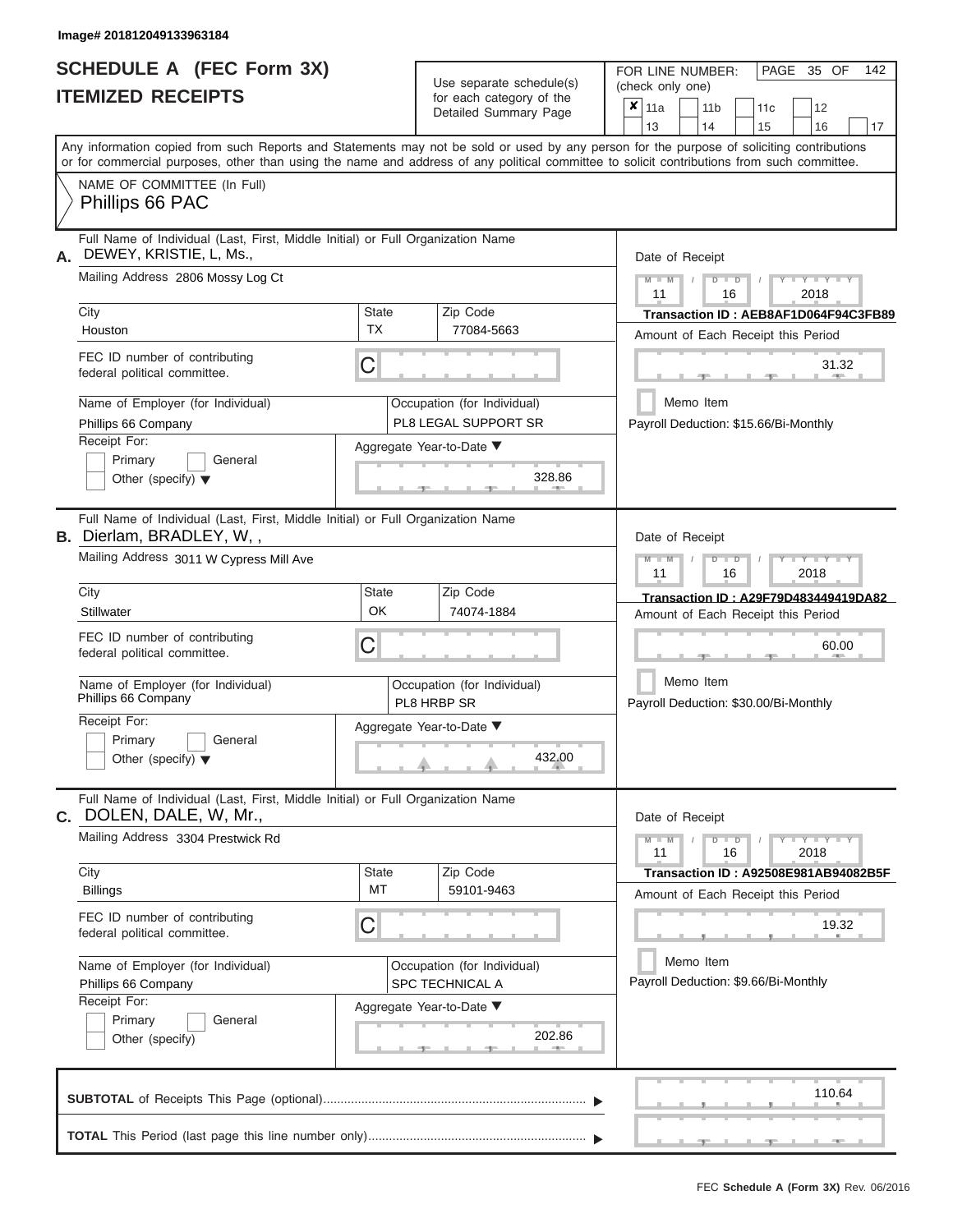# **SCHEDULE A (FEC Form 3X)**

|    | SCHEDULE A (FEC Form 3X)<br><b>ITEMIZED RECEIPTS</b>                                                                                                                                                                                                                                    |                                                                             | Use separate schedule(s)<br>for each category of the<br>Detailed Summary Page | 142<br>FOR LINE NUMBER:<br>PAGE 36 OF<br>(check only one)<br>$\overline{\mathbf{x}}$   11a<br>11 <sub>b</sub><br>12<br>11c                                                   |  |  |  |  |
|----|-----------------------------------------------------------------------------------------------------------------------------------------------------------------------------------------------------------------------------------------------------------------------------------------|-----------------------------------------------------------------------------|-------------------------------------------------------------------------------|------------------------------------------------------------------------------------------------------------------------------------------------------------------------------|--|--|--|--|
|    |                                                                                                                                                                                                                                                                                         |                                                                             |                                                                               | 13<br>14<br>15<br>16<br>17                                                                                                                                                   |  |  |  |  |
|    | Any information copied from such Reports and Statements may not be sold or used by any person for the purpose of soliciting contributions<br>or for commercial purposes, other than using the name and address of any political committee to solicit contributions from such committee. |                                                                             |                                                                               |                                                                                                                                                                              |  |  |  |  |
|    | NAME OF COMMITTEE (In Full)<br>Phillips 66 PAC                                                                                                                                                                                                                                          |                                                                             |                                                                               |                                                                                                                                                                              |  |  |  |  |
| А. | Full Name of Individual (Last, First, Middle Initial) or Full Organization Name<br>DOLEZAL, AMBER, L,,<br>Mailing Address 100 Jay Ct<br>Apt 1339                                                                                                                                        | Date of Receipt<br>$M = M$ /<br>$+Y + Y + Y$<br>$D$ $D$<br>11<br>2018<br>16 |                                                                               |                                                                                                                                                                              |  |  |  |  |
|    | City<br>Richwood                                                                                                                                                                                                                                                                        | <b>State</b><br><b>TX</b>                                                   | Zip Code<br>77566-3179                                                        | Transaction ID: A1869C509077E4BB0BB8                                                                                                                                         |  |  |  |  |
|    | FEC ID number of contributing<br>federal political committee.                                                                                                                                                                                                                           | С                                                                           |                                                                               | Amount of Each Receipt this Period<br>31.32<br><b>STATE</b>                                                                                                                  |  |  |  |  |
|    | Name of Employer (for Individual)<br>Phillips 66 Company<br>Receipt For:                                                                                                                                                                                                                |                                                                             | Occupation (for Individual)<br>ENG REF MCHNCL/MAINTENANCE F                   | Memo Item<br>Payroll Deduction: \$15.66/Bi-Monthly                                                                                                                           |  |  |  |  |
|    | Primary<br>General<br>Other (specify) $\blacktriangledown$                                                                                                                                                                                                                              |                                                                             | Aggregate Year-to-Date ▼<br>328.86                                            |                                                                                                                                                                              |  |  |  |  |
|    | Full Name of Individual (Last, First, Middle Initial) or Full Organization Name<br><b>B.</b> DOLNICK, DAVID, , Mr.,<br>Mailing Address 18 Terrell Rd                                                                                                                                    |                                                                             |                                                                               | Date of Receipt<br>$M$ $M$<br>$D$ $D$<br>$\blacksquare \blacksquare \blacksquare \blacksquare \blacksquare \blacksquare \blacksquare \blacksquare \blacksquare \blacksquare$ |  |  |  |  |
|    |                                                                                                                                                                                                                                                                                         |                                                                             | 11<br>2018<br>16                                                              |                                                                                                                                                                              |  |  |  |  |
|    | City<br>Lambertville                                                                                                                                                                                                                                                                    | State<br><b>NJ</b>                                                          | Zip Code<br>08530-3429                                                        | Transaction ID: A976BD9400C5B479D9FE<br>Amount of Each Receipt this Period                                                                                                   |  |  |  |  |
|    | FEC ID number of contributing<br>federal political committee.                                                                                                                                                                                                                           | С                                                                           |                                                                               | 30.00                                                                                                                                                                        |  |  |  |  |
|    | Name of Employer (for Individual)<br>Phillips 66 Company                                                                                                                                                                                                                                |                                                                             | Occupation (for Individual)<br>PL7 HSE PROCESS SFTY REF AV                    | Memo Item<br>Payroll Deduction: \$15.00/Bi-Monthly                                                                                                                           |  |  |  |  |
|    | Receipt For:<br>Primary<br>General<br>Other (specify) $\blacktriangledown$                                                                                                                                                                                                              |                                                                             | Aggregate Year-to-Date ▼<br>275.94                                            |                                                                                                                                                                              |  |  |  |  |
| C. | Full Name of Individual (Last, First, Middle Initial) or Full Organization Name<br>DONATELLI, JACQUELINE, , ,                                                                                                                                                                           | Date of Receipt                                                             |                                                                               |                                                                                                                                                                              |  |  |  |  |
|    | Mailing Address 549 Stony Brook Dr                                                                                                                                                                                                                                                      |                                                                             |                                                                               | $M - M$<br>$D$ $D$<br>$Y - Y - Y - Y - Y$<br>11<br>16<br>2018                                                                                                                |  |  |  |  |
|    | City<br><b>Bridgewater</b>                                                                                                                                                                                                                                                              | <b>State</b><br><b>NJ</b>                                                   | Zip Code<br>08807-1981                                                        | Transaction ID: AF2409A2DFDA3415AB95<br>Amount of Each Receipt this Period                                                                                                   |  |  |  |  |
|    | FEC ID number of contributing<br>federal political committee.                                                                                                                                                                                                                           | С                                                                           |                                                                               | 24.00                                                                                                                                                                        |  |  |  |  |
|    | Name of Employer (for Individual)<br>Phillips 66 Company                                                                                                                                                                                                                                |                                                                             | Occupation (for Individual)<br>AVR PURCHASING A                               | Memo Item<br>Payroll Deduction: \$12.00/Bi-Monthly                                                                                                                           |  |  |  |  |
|    | Receipt For:<br>Primary<br>General<br>Other (specify)                                                                                                                                                                                                                                   |                                                                             | Aggregate Year-to-Date ▼<br>238.60                                            |                                                                                                                                                                              |  |  |  |  |
|    |                                                                                                                                                                                                                                                                                         |                                                                             |                                                                               | 85.32                                                                                                                                                                        |  |  |  |  |
|    |                                                                                                                                                                                                                                                                                         |                                                                             |                                                                               | $-1$                                                                                                                                                                         |  |  |  |  |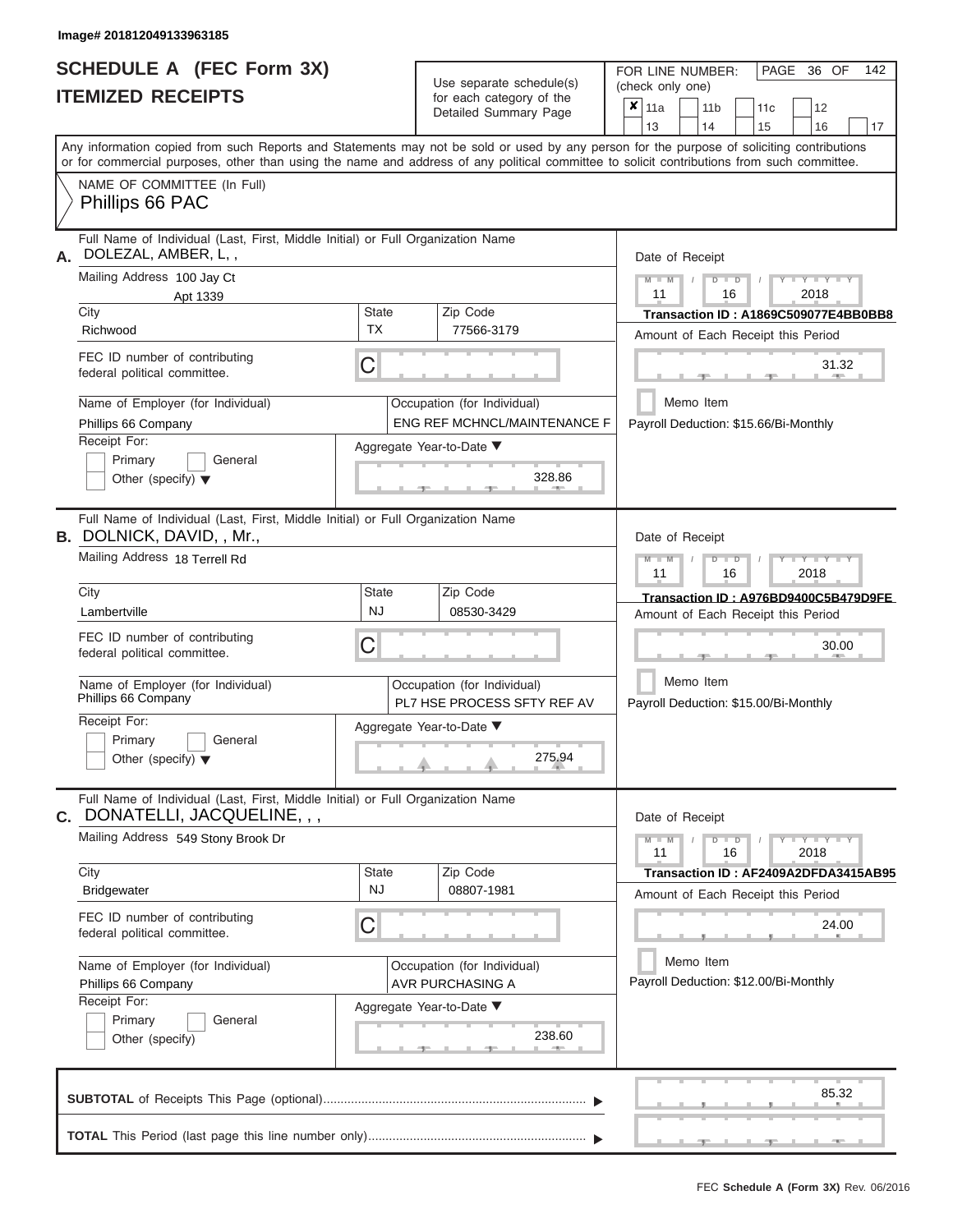ı

|                          | <b>SCHEDULE A (FEC Form 3X)</b> |
|--------------------------|---------------------------------|
| <b>ITEMIZED RECEIPTS</b> |                                 |

Use separate schedule(s)<br>for each category of the

FOR LINE NUMBER:

PAGE 37 OF 142

|                                                                                                                      |                           | Use separate schedule(s)                               | (check only one)                                                                                                                                                                                                                                                                        |
|----------------------------------------------------------------------------------------------------------------------|---------------------------|--------------------------------------------------------|-----------------------------------------------------------------------------------------------------------------------------------------------------------------------------------------------------------------------------------------------------------------------------------------|
| <b>ITEMIZED RECEIPTS</b>                                                                                             |                           | for each category of the<br>Detailed Summary Page      | x<br>11a<br>12<br>11 <sub>b</sub><br>11c<br>14<br>13<br>15<br>16<br>17                                                                                                                                                                                                                  |
|                                                                                                                      |                           |                                                        | Any information copied from such Reports and Statements may not be sold or used by any person for the purpose of soliciting contributions<br>or for commercial purposes, other than using the name and address of any political committee to solicit contributions from such committee. |
| NAME OF COMMITTEE (In Full)<br>Phillips 66 PAC                                                                       |                           |                                                        |                                                                                                                                                                                                                                                                                         |
| Full Name of Individual (Last, First, Middle Initial) or Full Organization Name<br>DONSKEY, PAUL, M,,<br>А.          |                           |                                                        | Date of Receipt                                                                                                                                                                                                                                                                         |
| Mailing Address 16712 Oleander Cir                                                                                   |                           |                                                        | $Y = Y = Y$<br>ъ<br>2018<br>11<br>16                                                                                                                                                                                                                                                    |
| City<br><b>Fountain Valley</b>                                                                                       | <b>State</b><br>СA        | Zip Code<br>92708-2231                                 | Transaction ID: A32509764355F46F2A95<br>Amount of Each Receipt this Period                                                                                                                                                                                                              |
| FEC ID number of contributing<br>federal political committee.                                                        | C                         |                                                        | 21.32                                                                                                                                                                                                                                                                                   |
| Name of Employer (for Individual)<br>Phillips 66 Company                                                             |                           | Occupation (for Individual)<br>PL8 MNTNNC              | Memo Item<br>Payroll Deduction: \$10.66/Bi-Monthly                                                                                                                                                                                                                                      |
| Receipt For:<br>Primary<br>General<br>Other (specify) $\blacktriangledown$                                           |                           | Aggregate Year-to-Date ▼<br>223.86                     |                                                                                                                                                                                                                                                                                         |
| Full Name of Individual (Last, First, Middle Initial) or Full Organization Name<br><b>B. DOUGHTY, AARON, T, Mr.,</b> |                           |                                                        | Date of Receipt                                                                                                                                                                                                                                                                         |
| Mailing Address 10402 Radcliff Lake Dr                                                                               |                           |                                                        | Y TYT<br>$\blacksquare$<br>11<br>16<br>2018                                                                                                                                                                                                                                             |
| City<br>Katy                                                                                                         | <b>State</b><br><b>TX</b> | Zip Code<br>77494-7206                                 | Transaction ID: AF77AAAB366054D67984<br>Amount of Each Receipt this Period                                                                                                                                                                                                              |
| FEC ID number of contributing<br>federal political committee.                                                        | C                         |                                                        | 130.02                                                                                                                                                                                                                                                                                  |
| Name of Employer (for Individual)<br>Phillips 66 Company                                                             |                           | Occupation (for Individual)<br>PL6 NGL BD              | Memo Item<br>Payroll Deduction: \$65.01/Bi-Monthly                                                                                                                                                                                                                                      |
| Receipt For:<br>Primary<br>General<br>Other (specify) $\blacktriangledown$                                           |                           | Aggregate Year-to-Date ▼<br>1291.21                    |                                                                                                                                                                                                                                                                                         |
| Full Name of Individual (Last, First, Middle Initial) or Full Organization Name<br>C. DRUMMOND, CYNTHIA, G, Ms.,     |                           |                                                        | Date of Receipt                                                                                                                                                                                                                                                                         |
| Mailing Address 6124 Barcelona Ave                                                                                   |                           |                                                        | Y I Y I<br>$\blacksquare$<br>31<br>2018<br>10                                                                                                                                                                                                                                           |
| City<br>Riverside                                                                                                    | <b>State</b><br>CA        | Zip Code<br>92509-1711                                 | Transaction ID: ACF5CFB03CBB64CBA86D<br>Amount of Each Receipt this Period                                                                                                                                                                                                              |
| FEC ID number of contributing<br>federal political committee.                                                        | С                         |                                                        | 25.00                                                                                                                                                                                                                                                                                   |
| Name of Employer (for Individual)<br>Phillips 66 Company<br>Receipt For:                                             |                           | Occupation (for Individual)<br><b>AVR MKTG SALES B</b> | Memo Item<br>Payroll Deduction: \$25.00/Bi-Monthly                                                                                                                                                                                                                                      |
| Primary<br>General<br>Other (specify)                                                                                |                           | Aggregate Year-to-Date ▼<br>250.00                     |                                                                                                                                                                                                                                                                                         |
|                                                                                                                      |                           |                                                        | 176.34                                                                                                                                                                                                                                                                                  |
|                                                                                                                      |                           |                                                        |                                                                                                                                                                                                                                                                                         |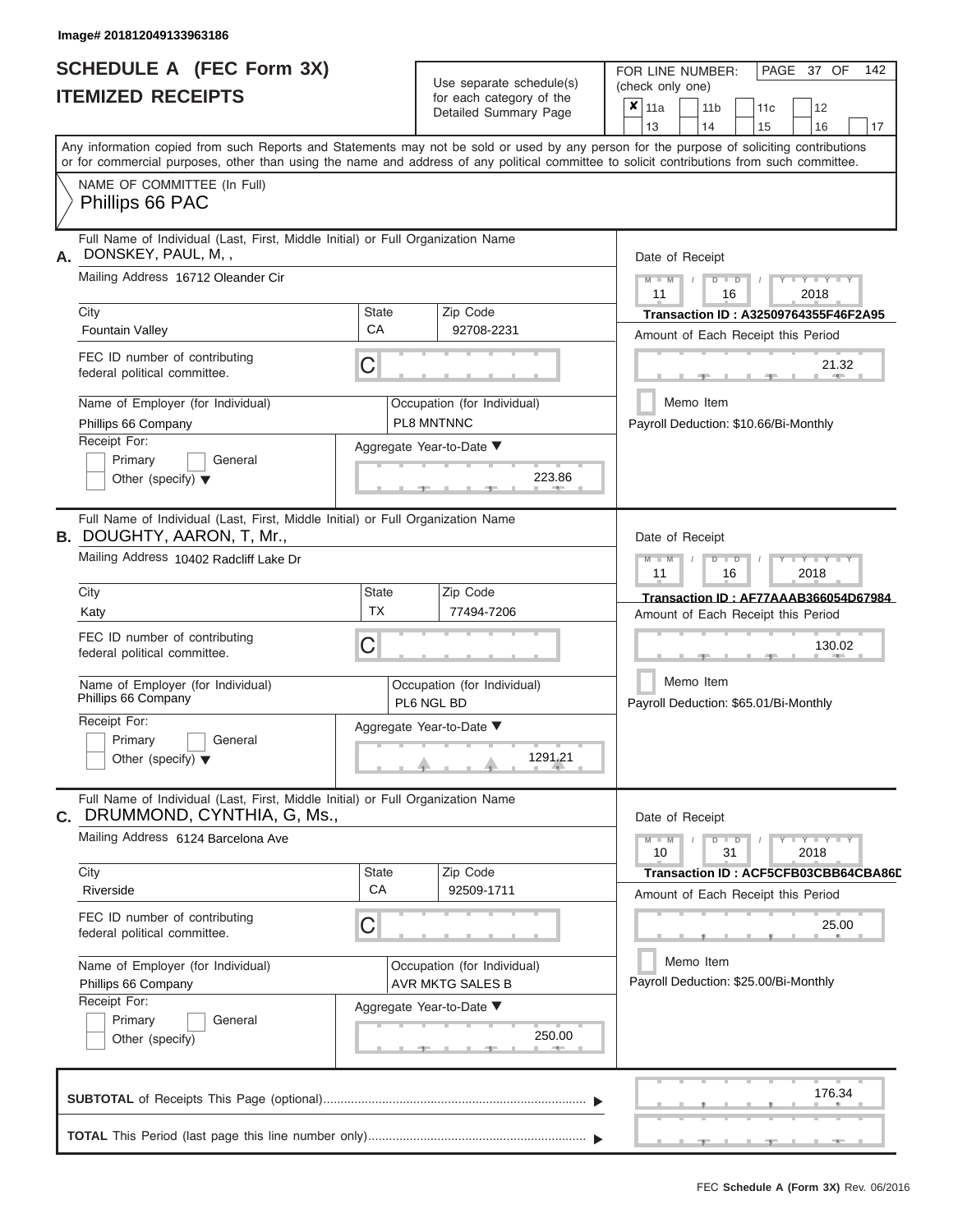|                          | <b>SCHEDULE A (FEC Form 3X)</b> |
|--------------------------|---------------------------------|
| <b>ITEMIZED RECEIPTS</b> |                                 |

Use separate schedule(s) (check only one)<br>for each category of the  $\begin{array}{|c|c|c|c|c|}\n\hline\n\text{Initial Summary goes} & & \text{with } & \text{with } & \text{with } & \text{with } & \text{with } & \text{with } & \text{with } & \text{with } & \text{with } & \text{with } & \text{with } & \text{with } & \text{with } & \text{with } & \text{with } & \text{with } & \text{with } & \text{with } & \text{with } & \text{with } & \text$ 

FOR LINE NUMBER:

PAGE 38 OF 142

|                                                                                                                   |                    | Detailed Summary Page                                         | $x_{\parallel 11a}$<br>12<br>11 <sub>b</sub><br>11c<br>13<br>14<br>15<br>16<br>17                                                                                                                                                                                                       |
|-------------------------------------------------------------------------------------------------------------------|--------------------|---------------------------------------------------------------|-----------------------------------------------------------------------------------------------------------------------------------------------------------------------------------------------------------------------------------------------------------------------------------------|
|                                                                                                                   |                    |                                                               | Any information copied from such Reports and Statements may not be sold or used by any person for the purpose of soliciting contributions<br>or for commercial purposes, other than using the name and address of any political committee to solicit contributions from such committee. |
| NAME OF COMMITTEE (In Full)<br>Phillips 66 PAC                                                                    |                    |                                                               |                                                                                                                                                                                                                                                                                         |
| Full Name of Individual (Last, First, Middle Initial) or Full Organization Name<br>DUFFIN, BARRY, , ,<br>А.       | Date of Receipt    |                                                               |                                                                                                                                                                                                                                                                                         |
| Mailing Address 2027 Greenleaf St                                                                                 |                    |                                                               | $Y = Y =$<br>$M - M$<br>$D$ $D$<br>11<br>16<br>2018                                                                                                                                                                                                                                     |
| City<br>Santa Ana                                                                                                 | <b>State</b><br>CA | Zip Code<br>92706-2531                                        | Transaction ID: ACDE4FCEFF8004D06A8D<br>Amount of Each Receipt this Period                                                                                                                                                                                                              |
| FEC ID number of contributing<br>federal political committee.                                                     | 50.00              |                                                               |                                                                                                                                                                                                                                                                                         |
| Name of Employer (for Individual)<br>Phillips 66 Company                                                          |                    | Occupation (for Individual)<br>AVR QUALITY & PERF A           | Memo Item<br>Payroll Deduction: \$25.00/Bi-Monthly                                                                                                                                                                                                                                      |
| Receipt For:<br>Primary<br>General<br>Other (specify) $\blacktriangledown$                                        |                    | Aggregate Year-to-Date ▼<br>525.00                            |                                                                                                                                                                                                                                                                                         |
| Full Name of Individual (Last, First, Middle Initial) or Full Organization Name<br><b>B.</b> DUNN, ALVIN, B, Mr., | Date of Receipt    |                                                               |                                                                                                                                                                                                                                                                                         |
| Mailing Address 22522 Dabney Manor Ln                                                                             |                    |                                                               | Y TYT<br>$M - M$<br>$D$ $\Box$ $D$<br>11<br>16<br>2018                                                                                                                                                                                                                                  |
| City<br>Katy                                                                                                      | <b>State</b><br>ТX | Zip Code<br>77449-3514                                        | Transaction ID: AC44CB40DC5E343EB9EA<br>Amount of Each Receipt this Period                                                                                                                                                                                                              |
| FEC ID number of contributing<br>federal political committee.                                                     | C                  |                                                               | 30.00                                                                                                                                                                                                                                                                                   |
| Name of Employer (for Individual)<br>Phillips 66 Company                                                          |                    | Occupation (for Individual)<br>PL7 TRADING GLOBAL COMPLIANCI  | Memo Item<br>Payroll Deduction: \$15.00/Bi-Monthly                                                                                                                                                                                                                                      |
| Receipt For:<br>Primary<br>General<br>Other (specify) $\blacktriangledown$                                        |                    | Aggregate Year-to-Date ▼<br>315.00                            |                                                                                                                                                                                                                                                                                         |
| Full Name of Individual (Last, First, Middle Initial) or Full Organization Name<br>C. EASON, TRACEY, DEAN,,       |                    |                                                               | Date of Receipt                                                                                                                                                                                                                                                                         |
| Mailing Address 4409 Fairview Rd                                                                                  |                    |                                                               | $+Y+Y+Y$<br>$M - M$<br>$D$ $D$<br>11<br>2018<br>16                                                                                                                                                                                                                                      |
| City<br><b>Bartlesville</b>                                                                                       | <b>State</b><br>OK | Zip Code<br>74006-7137                                        | Transaction ID: AA6E10F0122604E6F903<br>Amount of Each Receipt this Period                                                                                                                                                                                                              |
| FEC ID number of contributing<br>federal political committee.                                                     | С                  |                                                               | 22.00                                                                                                                                                                                                                                                                                   |
| Name of Employer (for Individual)<br>Phillips 66 Company<br>Receipt For:                                          |                    | Occupation (for Individual)<br>PL8 REF MNTNNC PLANNING & SCHE | Memo Item<br>Payroll Deduction: \$11.00/Bi-Monthly                                                                                                                                                                                                                                      |
| Primary<br>General<br>Other (specify)                                                                             |                    | Aggregate Year-to-Date ▼<br>227.94                            |                                                                                                                                                                                                                                                                                         |
|                                                                                                                   |                    |                                                               | 102.00                                                                                                                                                                                                                                                                                  |
|                                                                                                                   |                    |                                                               |                                                                                                                                                                                                                                                                                         |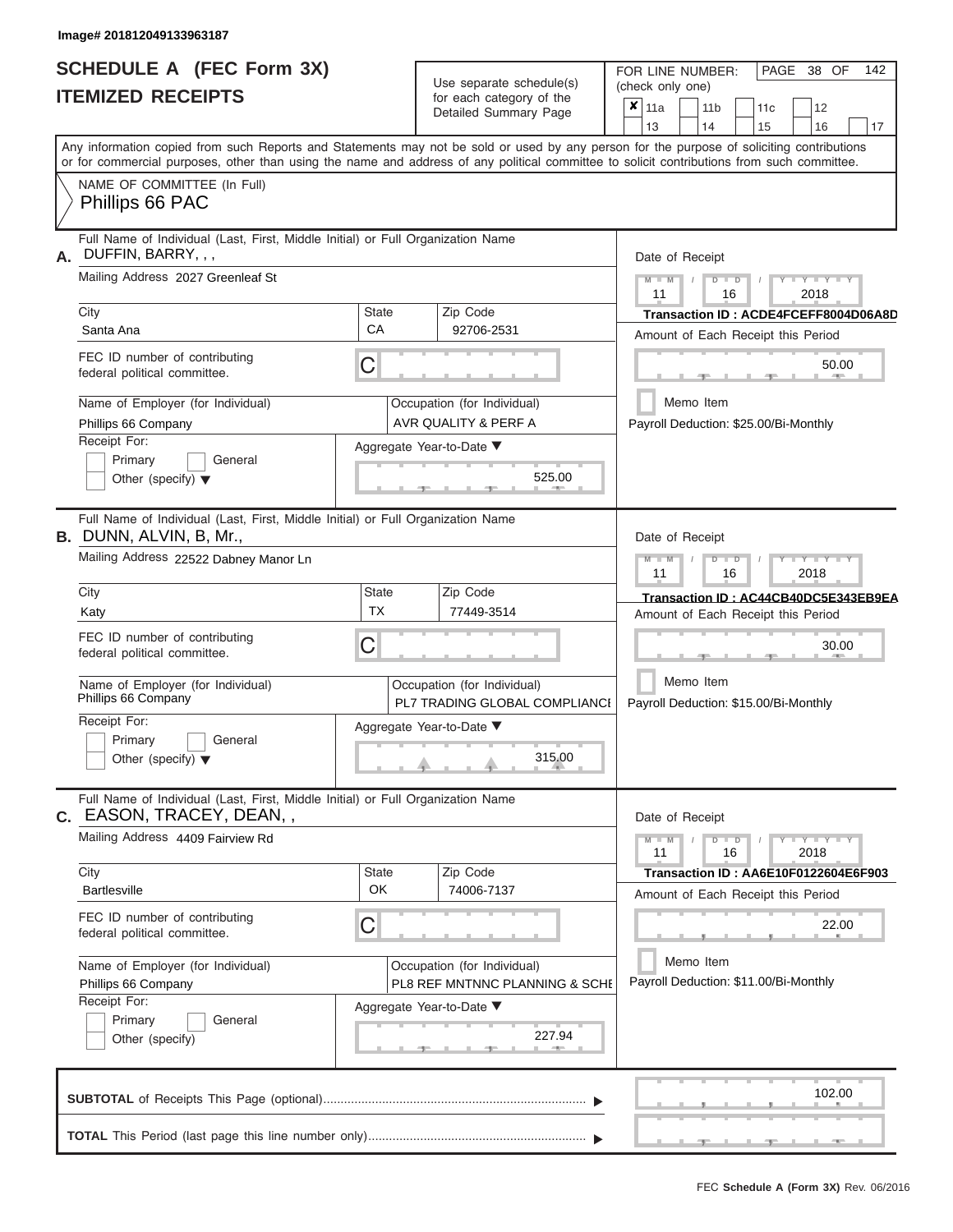|                          | <b>SCHEDULE A (FEC Form 3X)</b> |
|--------------------------|---------------------------------|
| <b>ITEMIZED RECEIPTS</b> |                                 |

Use separate schedule(s)<br>for each category of the

FOR LINE NUMBER:<br>(check only one)

PAGE 39 OF 142

|                                                                                                                                                                                                                                                                                         |             | ivi vavii valvyviy vi liiv<br>Detailed Summary Page          |  | $x \mid$ 11a    |           | 11 <sub>b</sub> |               | 11 <sub>c</sub> | 12                                    |    |
|-----------------------------------------------------------------------------------------------------------------------------------------------------------------------------------------------------------------------------------------------------------------------------------------|-------------|--------------------------------------------------------------|--|-----------------|-----------|-----------------|---------------|-----------------|---------------------------------------|----|
|                                                                                                                                                                                                                                                                                         |             |                                                              |  | 13              |           | 14              |               | 15              | 16                                    | 17 |
| Any information copied from such Reports and Statements may not be sold or used by any person for the purpose of soliciting contributions<br>or for commercial purposes, other than using the name and address of any political committee to solicit contributions from such committee. |             |                                                              |  |                 |           |                 |               |                 |                                       |    |
| NAME OF COMMITTEE (In Full)                                                                                                                                                                                                                                                             |             |                                                              |  |                 |           |                 |               |                 |                                       |    |
| Phillips 66 PAC                                                                                                                                                                                                                                                                         |             |                                                              |  |                 |           |                 |               |                 |                                       |    |
| Full Name of Individual (Last, First, Middle Initial) or Full Organization Name<br>ELFTMANN, MARY, K,,<br>А.                                                                                                                                                                            |             |                                                              |  |                 |           | Date of Receipt |               |                 |                                       |    |
| Mailing Address 1383 Tagliare                                                                                                                                                                                                                                                           |             |                                                              |  | $M - M$<br>11   |           |                 | $D$ $D$<br>16 |                 | $Y - Y - Y$<br>2018                   |    |
| City                                                                                                                                                                                                                                                                                    | State       | Zip Code                                                     |  |                 |           |                 |               |                 | Transaction ID: AF06FC4758031442ABCC  |    |
| <b>New Braunfels</b>                                                                                                                                                                                                                                                                    | <b>TX</b>   | 78132-1863                                                   |  |                 |           |                 |               |                 | Amount of Each Receipt this Period    |    |
| FEC ID number of contributing<br>federal political committee.                                                                                                                                                                                                                           | C           |                                                              |  |                 |           |                 |               | $-9 -$          | 51.32<br>$1 - 400$                    |    |
| Name of Employer (for Individual)<br>Phillips 66 Company                                                                                                                                                                                                                                |             | Occupation (for Individual)<br><b>AST HSE B</b>              |  |                 | Memo Item |                 |               |                 | Payroll Deduction: \$25.66/Bi-Monthly |    |
| Receipt For:                                                                                                                                                                                                                                                                            |             | Aggregate Year-to-Date ▼                                     |  |                 |           |                 |               |                 |                                       |    |
| Primary<br>General<br>Other (specify) $\blacktriangledown$                                                                                                                                                                                                                              |             | 488.86<br>-91                                                |  |                 |           |                 |               |                 |                                       |    |
| Full Name of Individual (Last, First, Middle Initial) or Full Organization Name<br>B. ELLIOTT, ALAN, , ,                                                                                                                                                                                |             |                                                              |  | Date of Receipt |           |                 |               |                 |                                       |    |
| Mailing Address 10827 Burgoyne Rd                                                                                                                                                                                                                                                       |             |                                                              |  | $M - M$<br>11   |           |                 | $D$ $D$<br>16 |                 | Y I Y I Y<br>2018                     |    |
| City                                                                                                                                                                                                                                                                                    | State       | Zip Code                                                     |  |                 |           |                 |               |                 | Transaction ID: A4B68312F36B54B1092F  |    |
| Houston                                                                                                                                                                                                                                                                                 | <b>TX</b>   | 77042-2719                                                   |  |                 |           |                 |               |                 | Amount of Each Receipt this Period    |    |
| FEC ID number of contributing<br>federal political committee.                                                                                                                                                                                                                           | С           |                                                              |  |                 |           |                 |               | $-1$            | 31.32                                 |    |
| Name of Employer (for Individual)<br>Phillips 66 Company                                                                                                                                                                                                                                |             | Occupation (for Individual)<br>AVR TREASURY CASH & BANKING A |  |                 |           | Memo Item       |               |                 | Payroll Deduction: \$15.66/Bi-Monthly |    |
| Receipt For:                                                                                                                                                                                                                                                                            |             | Aggregate Year-to-Date ▼                                     |  |                 |           |                 |               |                 |                                       |    |
| Primary<br>General<br>Other (specify) $\blacktriangledown$                                                                                                                                                                                                                              |             | 328.86                                                       |  |                 |           |                 |               |                 |                                       |    |
| Full Name of Individual (Last, First, Middle Initial) or Full Organization Name<br>ENDECOTT, JASON, S, Mr.,<br>С.                                                                                                                                                                       |             |                                                              |  | Date of Receipt |           |                 |               |                 |                                       |    |
| Mailing Address 3335 Bridgeberry Ln                                                                                                                                                                                                                                                     |             |                                                              |  | $M - M$<br>11   |           |                 | $D$ $D$<br>16 |                 | $+Y+Y+Y$<br>2018                      |    |
| City<br>Houston                                                                                                                                                                                                                                                                         | State<br>TX | Zip Code<br>77082-6853                                       |  |                 |           |                 |               |                 | Transaction ID: AB400A8D22AF54202BF7  |    |
|                                                                                                                                                                                                                                                                                         |             |                                                              |  |                 |           |                 |               |                 | Amount of Each Receipt this Period    |    |
| FEC ID number of contributing<br>federal political committee.                                                                                                                                                                                                                           | C           |                                                              |  |                 |           |                 |               |                 | 179.30                                |    |
| Name of Employer (for Individual)                                                                                                                                                                                                                                                       |             | Occupation (for Individual)                                  |  |                 | Memo Item |                 |               |                 |                                       |    |
| Phillips 66 Company                                                                                                                                                                                                                                                                     |             | PL5 VALUE CHAIN OPTM STRATEGY                                |  |                 |           |                 |               |                 | Payroll Deduction: \$89.65/Bi-Monthly |    |
| Receipt For:<br>Primary<br>General                                                                                                                                                                                                                                                      |             | Aggregate Year-to-Date ▼                                     |  |                 |           |                 |               |                 |                                       |    |
| Other (specify)                                                                                                                                                                                                                                                                         |             | 1810.81                                                      |  |                 |           |                 |               |                 |                                       |    |
|                                                                                                                                                                                                                                                                                         |             |                                                              |  |                 |           |                 |               |                 | 261.94                                |    |
|                                                                                                                                                                                                                                                                                         |             |                                                              |  |                 |           |                 |               |                 |                                       |    |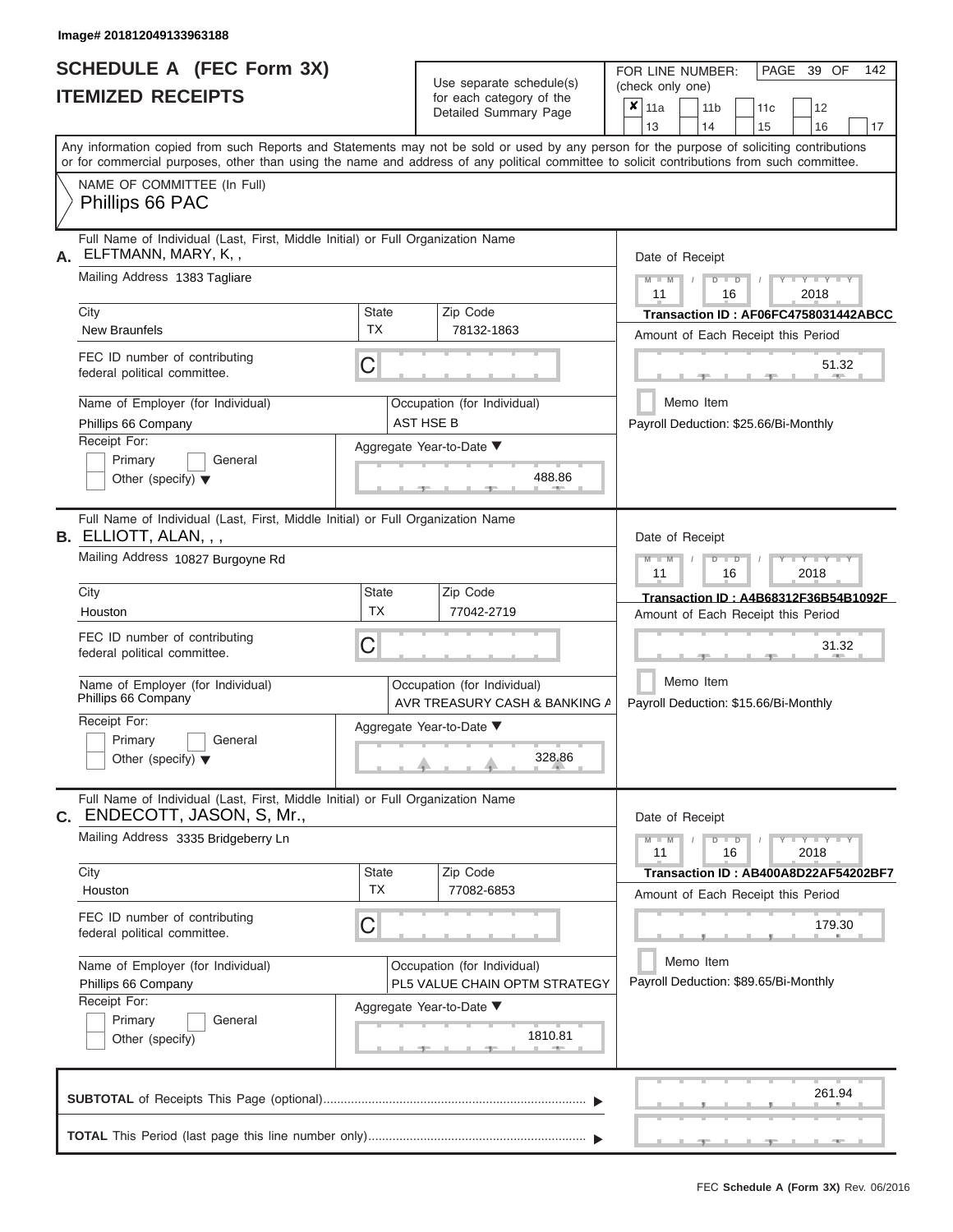# **SCHEDULE A (FEC Form 3X) ITEMIZED RECEIPTS**

| SCHEDULE A (FEC Form 3X)<br><b>ITEMIZED RECEIPTS</b>                                                                                                                                                                                                                                                                                                                                 |                         | Use separate schedule(s)<br>for each category of the<br>Detailed Summary Page                                               | FOR LINE NUMBER:<br>PAGE 40 OF<br>142<br>(check only one)<br>$\pmb{\times}$<br>11a<br>11 <sub>b</sub><br>12<br>11 <sub>c</sub>                                                                                                                                                           |
|--------------------------------------------------------------------------------------------------------------------------------------------------------------------------------------------------------------------------------------------------------------------------------------------------------------------------------------------------------------------------------------|-------------------------|-----------------------------------------------------------------------------------------------------------------------------|------------------------------------------------------------------------------------------------------------------------------------------------------------------------------------------------------------------------------------------------------------------------------------------|
| Any information copied from such Reports and Statements may not be sold or used by any person for the purpose of soliciting contributions<br>or for commercial purposes, other than using the name and address of any political committee to solicit contributions from such committee.<br>NAME OF COMMITTEE (In Full)<br>Phillips 66 PAC                                            |                         |                                                                                                                             | 13<br>14<br>15<br>16<br>17                                                                                                                                                                                                                                                               |
| Full Name of Individual (Last, First, Middle Initial) or Full Organization Name                                                                                                                                                                                                                                                                                                      |                         |                                                                                                                             |                                                                                                                                                                                                                                                                                          |
| EPPERSON, KATHRYN, R,,<br>А.<br>Mailing Address 10245 Kempwood Dr<br>Ste E<br>City<br>Houston<br>FEC ID number of contributing<br>federal political committee.<br>Name of Employer (for Individual)<br>Phillips 66 Company<br>Receipt For:<br>Primary<br>General<br>Other (specify) $\blacktriangledown$                                                                             | State<br><b>TX</b><br>С | Zip Code<br>77043-1840<br>Occupation (for Individual)<br>PL4 INTERNAL AUDIT<br>Aggregate Year-to-Date ▼<br>525.00           | Date of Receipt<br>$M = M$ /<br>$Y - Y - Y$<br>$D$ $D$<br>11<br>16<br>2018<br>Transaction ID: A0CF8B83E74A64D0B940<br>Amount of Each Receipt this Period<br>50.00<br><b>AND A</b><br>Memo Item<br>Payroll Deduction: \$25.00/Bi-Monthly                                                  |
| Full Name of Individual (Last, First, Middle Initial) or Full Organization Name<br><b>B.</b> ERFERT, DAVID, P, Mr.,<br>Mailing Address 305 Gentilly PI<br>City<br>Houston<br>FEC ID number of contributing<br>federal political committee.<br>Name of Employer (for Individual)<br>Phillips 66 Company<br>Receipt For:<br>Primary<br>General<br>Other (specify) $\blacktriangledown$ | State<br><b>TX</b><br>C | Zip Code<br>77024-6315<br>Occupation (for Individual)<br>PL4 REF STRATEGY & PLANNING<br>Aggregate Year-to-Date ▼<br>1470.00 | Date of Receipt<br>$M - M$<br>$D$ $D$<br>$\blacksquare$ $\vdash$ $\vdash$ $\vdash$ $\vdash$ $\vdash$ $\vdash$ $\vdash$<br>11<br>16<br>2018<br>Transaction ID: A8B894317321E4A858AA<br>Amount of Each Receipt this Period<br>140.00<br>Memo Item<br>Payroll Deduction: \$70.00/Bi-Monthly |
| Full Name of Individual (Last, First, Middle Initial) or Full Organization Name<br>C. ERKER, MELISSA, A, Mrs.,<br>Mailing Address 14203 Kinderhook Dr<br>City<br>Chesterfield<br>FEC ID number of contributing<br>federal political committee.<br>Name of Employer (for Individual)<br>Phillips 66 Company<br>Receipt For:<br>Primary<br>General<br>Other (specify)                  | State<br><b>MO</b><br>U | Zip Code<br>63017-2921<br>Occupation (for Individual)<br>PL8 C&PA FIELD SUPPORT SR<br>Aggregate Year-to-Date ▼<br>433.86    | Date of Receipt<br>$M - M$<br>$D$ $D$<br>$+Y+Y+Y$<br>16<br>2018<br>11<br>Transaction ID: A6710FB9A1ACA4DAAA90<br>Amount of Each Receipt this Period<br>41.32<br>Memo Item<br>Payroll Deduction: \$20.66/Bi-Monthly                                                                       |
|                                                                                                                                                                                                                                                                                                                                                                                      |                         |                                                                                                                             | 231.32                                                                                                                                                                                                                                                                                   |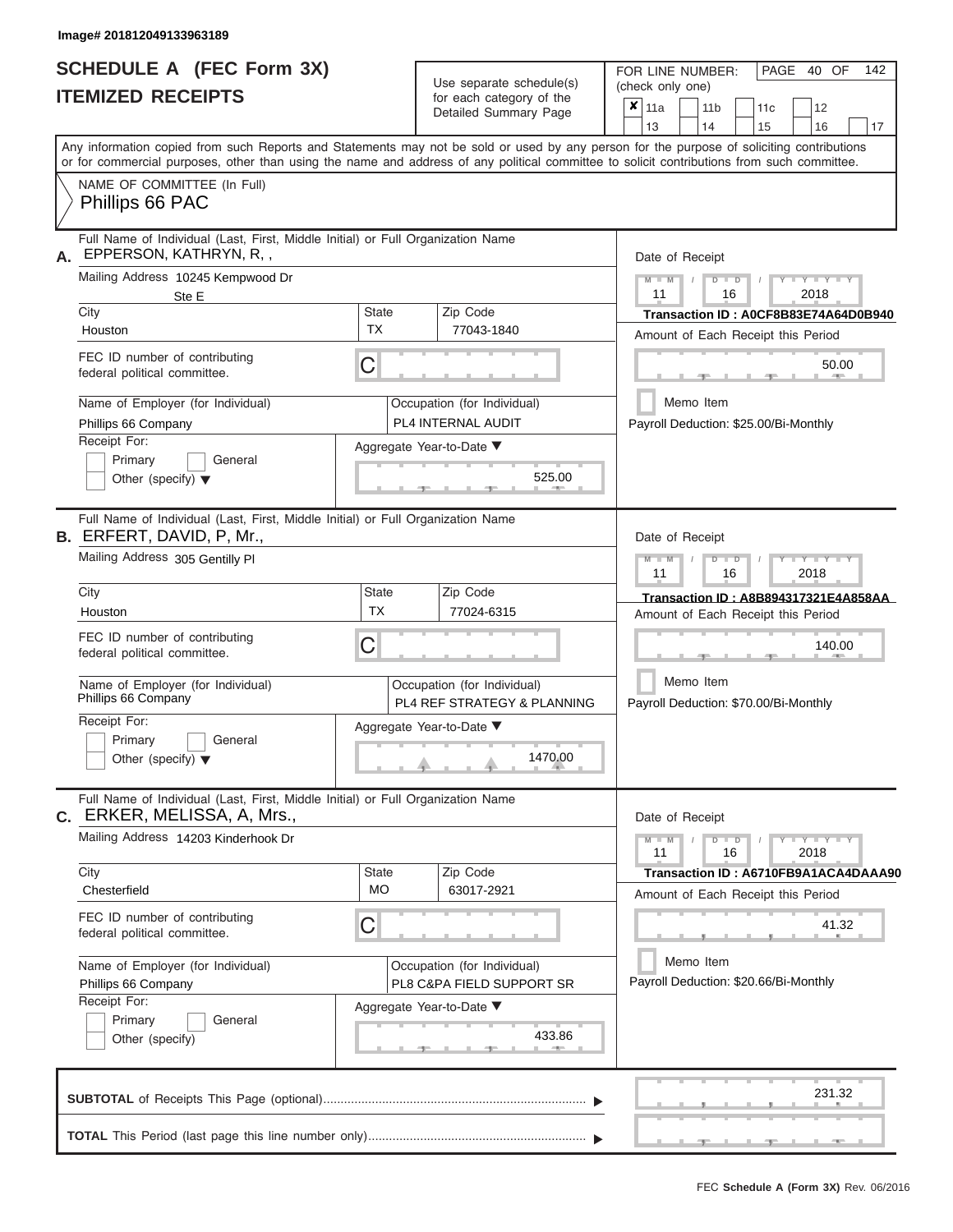|                          | <b>SCHEDULE A (FEC Form 3X)</b> |
|--------------------------|---------------------------------|
| <b>ITEMIZED RECEIPTS</b> |                                 |

Use separate schedule(s)<br>for each category of the

FOR LINE NUMBER:<br>(check only one)

PAGE 41 OF 142

|                                                                                                                                                                                                                                                                                         |                                                           | babii balogory<br>Detailed Summary Page         |  | $x \mid$ 11a    | 11 <sub>b</sub> |               | 11 <sub>c</sub>                       | 12                                                                                                                                           |    |
|-----------------------------------------------------------------------------------------------------------------------------------------------------------------------------------------------------------------------------------------------------------------------------------------|-----------------------------------------------------------|-------------------------------------------------|--|-----------------|-----------------|---------------|---------------------------------------|----------------------------------------------------------------------------------------------------------------------------------------------|----|
|                                                                                                                                                                                                                                                                                         |                                                           |                                                 |  | 13              | 14              |               | 15                                    | 16                                                                                                                                           | 17 |
| Any information copied from such Reports and Statements may not be sold or used by any person for the purpose of soliciting contributions<br>or for commercial purposes, other than using the name and address of any political committee to solicit contributions from such committee. |                                                           |                                                 |  |                 |                 |               |                                       |                                                                                                                                              |    |
| NAME OF COMMITTEE (In Full)<br>Phillips 66 PAC                                                                                                                                                                                                                                          |                                                           |                                                 |  |                 |                 |               |                                       |                                                                                                                                              |    |
| Full Name of Individual (Last, First, Middle Initial) or Full Organization Name<br>ERNST, KENT, M, Mr.,<br>А.                                                                                                                                                                           |                                                           |                                                 |  | Date of Receipt |                 |               |                                       |                                                                                                                                              |    |
| Mailing Address 113 Illini Ln                                                                                                                                                                                                                                                           |                                                           |                                                 |  | $M - M$<br>11   |                 | $D$ $D$<br>16 |                                       | $Y$ $Y$ $Y$ $Y$<br>2018                                                                                                                      |    |
| City                                                                                                                                                                                                                                                                                    | <b>State</b>                                              | Zip Code                                        |  |                 |                 |               |                                       | Transaction ID: A3022AE4DDEB54199AED                                                                                                         |    |
| <b>Wood River</b>                                                                                                                                                                                                                                                                       | IL                                                        | 62095-3306                                      |  |                 |                 |               |                                       | Amount of Each Receipt this Period                                                                                                           |    |
| FEC ID number of contributing<br>federal political committee.                                                                                                                                                                                                                           | C                                                         |                                                 |  |                 |                 |               |                                       | 21.32<br>$-$ 400 $-$                                                                                                                         |    |
| Name of Employer (for Individual)<br>Phillips 66 Company                                                                                                                                                                                                                                |                                                           | Occupation (for Individual)<br>AVR BSNS DVLPT D |  |                 | Memo Item       |               |                                       | Payroll Deduction: \$10.66/Bi-Monthly                                                                                                        |    |
| Receipt For:                                                                                                                                                                                                                                                                            |                                                           | Aggregate Year-to-Date ▼                        |  |                 |                 |               |                                       |                                                                                                                                              |    |
| Primary<br>General<br>Other (specify) $\blacktriangledown$                                                                                                                                                                                                                              | 223.86                                                    |                                                 |  |                 |                 |               |                                       |                                                                                                                                              |    |
| Full Name of Individual (Last, First, Middle Initial) or Full Organization Name<br><b>B. ESCHENBACH, TYLER, JAMES, Mr.,</b>                                                                                                                                                             |                                                           |                                                 |  | Date of Receipt |                 |               |                                       |                                                                                                                                              |    |
| Mailing Address 1724 E 1st St<br>Apt 7                                                                                                                                                                                                                                                  |                                                           |                                                 |  | $M - M$<br>11   |                 | $D$ $D$<br>16 |                                       | Y TYT<br>2018                                                                                                                                |    |
| City                                                                                                                                                                                                                                                                                    | State                                                     | Zip Code                                        |  |                 |                 |               |                                       | Transaction ID: A7ED8E56933AA4657801                                                                                                         |    |
| Long Beach                                                                                                                                                                                                                                                                              | CA                                                        | 90802-5910                                      |  |                 |                 |               |                                       | Amount of Each Receipt this Period                                                                                                           |    |
| FEC ID number of contributing<br>federal political committee.                                                                                                                                                                                                                           | С                                                         |                                                 |  |                 |                 |               |                                       | 55.60                                                                                                                                        |    |
| Name of Employer (for Individual)<br>Phillips 66 Company                                                                                                                                                                                                                                | Occupation (for Individual)<br>ENG REF PROCESS/CHEMICAL F |                                                 |  |                 | Memo Item       |               | Payroll Deduction: \$27.80/Bi-Monthly |                                                                                                                                              |    |
| Receipt For:                                                                                                                                                                                                                                                                            |                                                           | Aggregate Year-to-Date ▼                        |  |                 |                 |               |                                       |                                                                                                                                              |    |
| Primary<br>General<br>Other (specify) $\blacktriangledown$                                                                                                                                                                                                                              |                                                           |                                                 |  |                 |                 |               |                                       |                                                                                                                                              |    |
|                                                                                                                                                                                                                                                                                         | 581.36                                                    |                                                 |  |                 |                 |               |                                       |                                                                                                                                              |    |
| Full Name of Individual (Last, First, Middle Initial) or Full Organization Name<br>C. EVANS, JEFFREY, , Mr.,                                                                                                                                                                            |                                                           |                                                 |  | Date of Receipt |                 |               |                                       |                                                                                                                                              |    |
| Mailing Address 2521 Crestline Dr                                                                                                                                                                                                                                                       |                                                           |                                                 |  | $M - M$<br>11   |                 | $D$ $D$<br>16 |                                       | $\begin{array}{c c c c c c} \hline \textbf{I} & \textbf{Y} & \textbf{I} & \textbf{Y} & \textbf{I} & \textbf{Y} \\\hline \end{array}$<br>2018 |    |
| City<br>Bellingham                                                                                                                                                                                                                                                                      | State<br>WA                                               | Zip Code<br>98226-4210                          |  |                 |                 |               |                                       | Transaction ID: AD4578C1668BC4B2AA92                                                                                                         |    |
|                                                                                                                                                                                                                                                                                         |                                                           |                                                 |  |                 |                 |               |                                       | Amount of Each Receipt this Period                                                                                                           |    |
| FEC ID number of contributing<br>federal political committee.                                                                                                                                                                                                                           | C                                                         |                                                 |  |                 |                 |               |                                       | 60.00                                                                                                                                        |    |
| Name of Employer (for Individual)                                                                                                                                                                                                                                                       |                                                           | Occupation (for Individual)                     |  |                 | Memo Item       |               |                                       |                                                                                                                                              |    |
| Phillips 66 Company                                                                                                                                                                                                                                                                     | PL7 REF OPS BTL AV                                        |                                                 |  |                 |                 |               |                                       | Payroll Deduction: \$30.00/Bi-Monthly                                                                                                        |    |
| Receipt For:                                                                                                                                                                                                                                                                            |                                                           | Aggregate Year-to-Date ▼                        |  |                 |                 |               |                                       |                                                                                                                                              |    |
| Primary<br>General<br>Other (specify)                                                                                                                                                                                                                                                   |                                                           | 532.26                                          |  |                 |                 |               |                                       |                                                                                                                                              |    |
|                                                                                                                                                                                                                                                                                         |                                                           |                                                 |  |                 |                 |               |                                       | 136.92                                                                                                                                       |    |
|                                                                                                                                                                                                                                                                                         |                                                           |                                                 |  |                 |                 |               |                                       |                                                                                                                                              |    |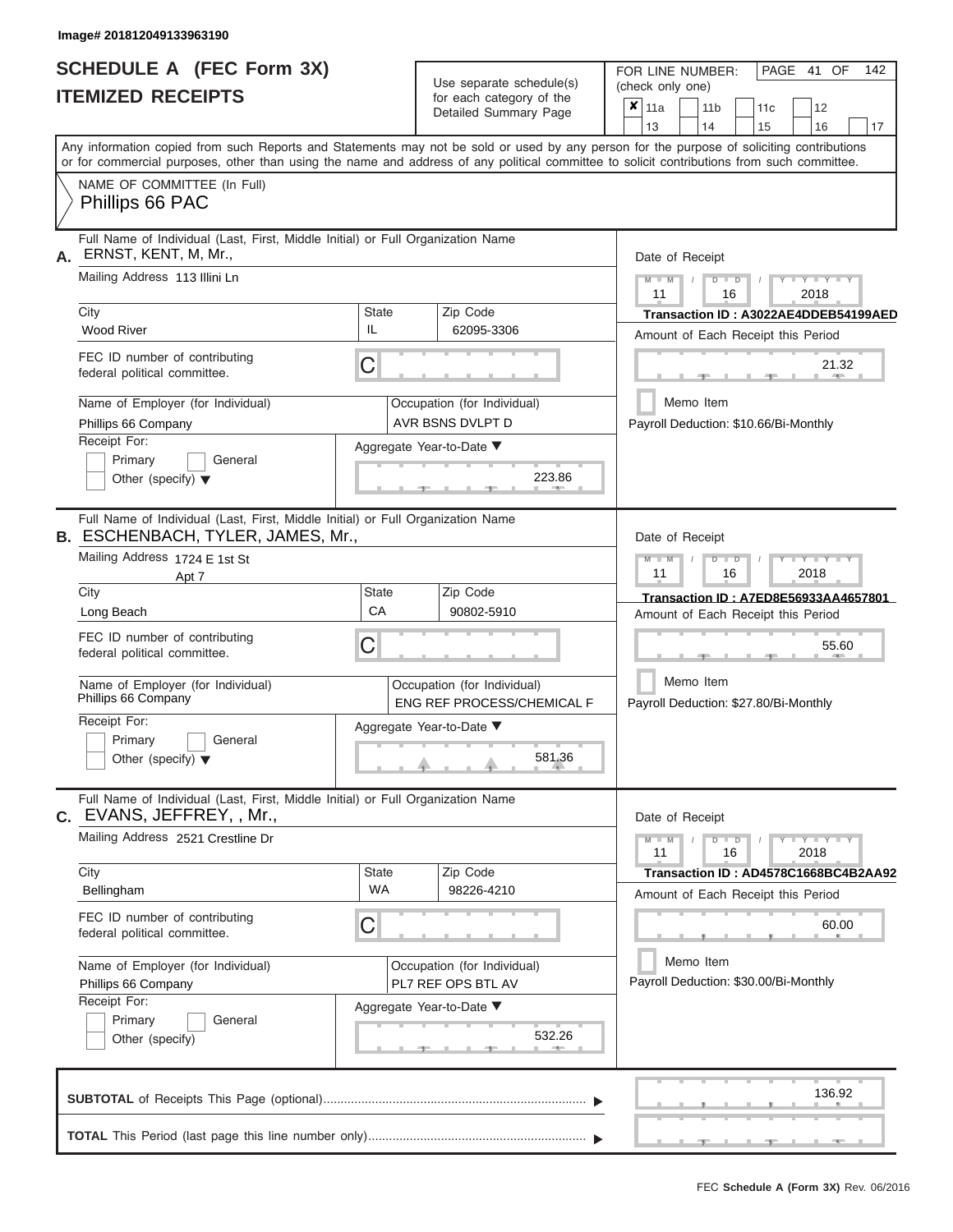|                          | <b>SCHEDULE A (FEC Form 3X)</b> |
|--------------------------|---------------------------------|
| <b>ITEMIZED RECEIPTS</b> |                                 |

Use separate schedule(s) (check only one) for each category of the  $\sqrt{\frac{1}{12}}$ 

FOR LINE NUMBER:<br>(check only one)

PAGE 42 OF 142

| IIEMIZED RECEIPIS                                                                                                                                  |                                                     | for each category of the<br>Detailed Summary Page                                    | ×<br>11a<br>11 <sub>b</sub><br>11c<br>12<br>13<br>14<br>15<br>16<br>17                                                                                                                                                                                                                  |
|----------------------------------------------------------------------------------------------------------------------------------------------------|-----------------------------------------------------|--------------------------------------------------------------------------------------|-----------------------------------------------------------------------------------------------------------------------------------------------------------------------------------------------------------------------------------------------------------------------------------------|
|                                                                                                                                                    |                                                     |                                                                                      | Any information copied from such Reports and Statements may not be sold or used by any person for the purpose of soliciting contributions<br>or for commercial purposes, other than using the name and address of any political committee to solicit contributions from such committee. |
| NAME OF COMMITTEE (In Full)<br>Phillips 66 PAC                                                                                                     |                                                     |                                                                                      |                                                                                                                                                                                                                                                                                         |
| Full Name of Individual (Last, First, Middle Initial) or Full Organization Name<br>EYMARD, FRANK, C,,<br>А.<br>Mailing Address 10022 Touhy Lake Dr |                                                     |                                                                                      | Date of Receipt<br>$Y = Y = Y$<br>M<br>$\blacksquare$<br>D                                                                                                                                                                                                                              |
| City                                                                                                                                               | <b>State</b>                                        | Zip Code                                                                             | 2018<br>11<br>16<br>Transaction ID: AB439B288A2BD44E6B06                                                                                                                                                                                                                                |
| Katy                                                                                                                                               | <b>TX</b>                                           | 77494-8580                                                                           | Amount of Each Receipt this Period                                                                                                                                                                                                                                                      |
| FEC ID number of contributing<br>federal political committee.                                                                                      | C                                                   |                                                                                      | 83.50                                                                                                                                                                                                                                                                                   |
| Name of Employer (for Individual)<br>Phillips 66 Company<br>Receipt For:                                                                           |                                                     | Occupation (for Individual)<br>PL6 INTELLECTUAL PROPERTY<br>Aggregate Year-to-Date ▼ | Memo Item<br>Payroll Deduction: \$41.75/Bi-Monthly                                                                                                                                                                                                                                      |
| Primary<br>General<br>Other (specify) $\blacktriangledown$                                                                                         |                                                     |                                                                                      |                                                                                                                                                                                                                                                                                         |
| Full Name of Individual (Last, First, Middle Initial) or Full Organization Name<br><b>B.</b> FABBRI, MARISA, , ,                                   |                                                     |                                                                                      | Date of Receipt                                                                                                                                                                                                                                                                         |
| Mailing Address 6262 N Indian Rd                                                                                                                   | Y TY<br>$\overline{\mathbb{D}}$<br>2018<br>11<br>16 |                                                                                      |                                                                                                                                                                                                                                                                                         |
| City<br>Chicago                                                                                                                                    | <b>State</b><br>IL                                  | Zip Code<br>60646-3826                                                               | Transaction ID: A97BE21411DCE4595BE9<br>Amount of Each Receipt this Period                                                                                                                                                                                                              |
| FEC ID number of contributing<br>federal political committee.                                                                                      | С                                                   | 20.00                                                                                |                                                                                                                                                                                                                                                                                         |
| Name of Employer (for Individual)<br>Phillips 66 Company                                                                                           | Memo Item<br>Payroll Deduction: \$10.00/Bi-Monthly  |                                                                                      |                                                                                                                                                                                                                                                                                         |
| Receipt For:<br>Primary<br>General<br>Other (specify) $\blacktriangledown$                                                                         |                                                     | Aggregate Year-to-Date ▼<br>210.00                                                   |                                                                                                                                                                                                                                                                                         |
| Full Name of Individual (Last, First, Middle Initial) or Full Organization Name<br>C. FACKLER, MARK, E, SGT,                                       |                                                     |                                                                                      | Date of Receipt                                                                                                                                                                                                                                                                         |
| Mailing Address 4419 Clearwater Dr                                                                                                                 |                                                     |                                                                                      | $Y - Y - Y$<br>$\blacksquare$<br>$M - M$<br>$\overline{D}$<br>11<br>16<br>2018                                                                                                                                                                                                          |
| City<br>Baytown                                                                                                                                    | State<br><b>TX</b>                                  | Zip Code<br>77523-3521                                                               | Transaction ID: A615FFBDC6C744E59B1B<br>Amount of Each Receipt this Period                                                                                                                                                                                                              |
| FEC ID number of contributing<br>federal political committee.                                                                                      | C                                                   |                                                                                      | 39.60                                                                                                                                                                                                                                                                                   |
| Name of Employer (for Individual)<br>Phillips 66 Company                                                                                           | BP IT F                                             | Occupation (for Individual)                                                          | Memo Item<br>Payroll Deduction: \$19.80/Bi-Monthly                                                                                                                                                                                                                                      |
| Receipt For:                                                                                                                                       |                                                     | Aggregate Year-to-Date ▼                                                             |                                                                                                                                                                                                                                                                                         |
| Primary<br>General<br>Other (specify)                                                                                                              |                                                     | 413.68                                                                               |                                                                                                                                                                                                                                                                                         |
|                                                                                                                                                    |                                                     |                                                                                      | 143.10                                                                                                                                                                                                                                                                                  |
|                                                                                                                                                    |                                                     |                                                                                      |                                                                                                                                                                                                                                                                                         |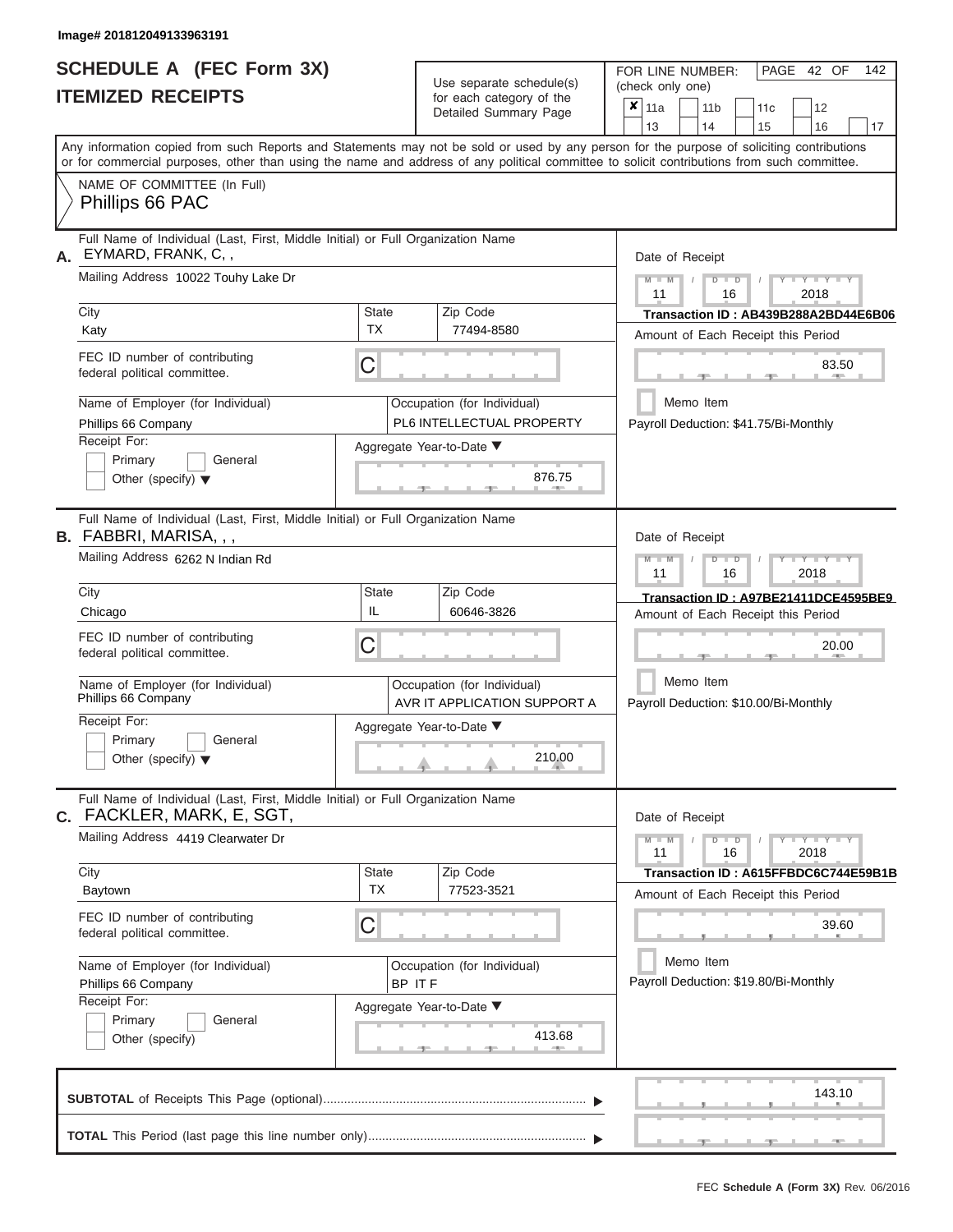ı

|                          | <b>SCHEDULE A (FEC Form 3X)</b> |  |
|--------------------------|---------------------------------|--|
| <b>ITEMIZED RECEIPTS</b> |                                 |  |

Use separate schedule(s) (check only one) (one)

FOR LINE NUMBER:

PAGE 43 OF 142

|                                                                                                                                                                                                                                                                                         |                     | $\alpha$<br>Detailed Summary Page                  |                                      | $x \mid$ 11a                                       |           | 11 <sub>b</sub> |               | 11 <sub>c</sub> | 12                                                                  |    |  |  |  |  |
|-----------------------------------------------------------------------------------------------------------------------------------------------------------------------------------------------------------------------------------------------------------------------------------------|---------------------|----------------------------------------------------|--------------------------------------|----------------------------------------------------|-----------|-----------------|---------------|-----------------|---------------------------------------------------------------------|----|--|--|--|--|
|                                                                                                                                                                                                                                                                                         |                     |                                                    |                                      | 13                                                 |           | 14              |               | 15              | 16                                                                  | 17 |  |  |  |  |
| Any information copied from such Reports and Statements may not be sold or used by any person for the purpose of soliciting contributions<br>or for commercial purposes, other than using the name and address of any political committee to solicit contributions from such committee. |                     |                                                    |                                      |                                                    |           |                 |               |                 |                                                                     |    |  |  |  |  |
| NAME OF COMMITTEE (In Full)                                                                                                                                                                                                                                                             |                     |                                                    |                                      |                                                    |           |                 |               |                 |                                                                     |    |  |  |  |  |
| Phillips 66 PAC                                                                                                                                                                                                                                                                         |                     |                                                    |                                      |                                                    |           |                 |               |                 |                                                                     |    |  |  |  |  |
| Full Name of Individual (Last, First, Middle Initial) or Full Organization Name<br>FAGNANT, MICHAEL, L, Mr.,<br>А.                                                                                                                                                                      |                     |                                                    | Date of Receipt                      |                                                    |           |                 |               |                 |                                                                     |    |  |  |  |  |
| Mailing Address 1203 Mahogany Run Dr                                                                                                                                                                                                                                                    |                     |                                                    |                                      | $M - M$<br>11                                      |           |                 | $D$ $D$<br>16 |                 | $Y - Y - Y$<br>2018                                                 |    |  |  |  |  |
| City                                                                                                                                                                                                                                                                                    | <b>State</b>        | Zip Code                                           | Transaction ID: A91E1AAE5B185429E920 |                                                    |           |                 |               |                 |                                                                     |    |  |  |  |  |
| Katy                                                                                                                                                                                                                                                                                    | <b>TX</b>           | 77494-6169                                         |                                      |                                                    |           |                 |               |                 | Amount of Each Receipt this Period                                  |    |  |  |  |  |
| FEC ID number of contributing<br>federal political committee.                                                                                                                                                                                                                           | С                   |                                                    |                                      |                                                    |           |                 |               |                 | 51.32                                                               |    |  |  |  |  |
| Name of Employer (for Individual)                                                                                                                                                                                                                                                       |                     | Occupation (for Individual)                        |                                      |                                                    | Memo Item |                 |               |                 |                                                                     |    |  |  |  |  |
| Phillips 66 Company                                                                                                                                                                                                                                                                     |                     | PL7 PMO SR                                         |                                      |                                                    |           |                 |               |                 | Payroll Deduction: \$25.66/Bi-Monthly                               |    |  |  |  |  |
| Receipt For:                                                                                                                                                                                                                                                                            |                     | Aggregate Year-to-Date ▼                           |                                      |                                                    |           |                 |               |                 |                                                                     |    |  |  |  |  |
| Primary<br>General                                                                                                                                                                                                                                                                      |                     | 538.86                                             |                                      |                                                    |           |                 |               |                 |                                                                     |    |  |  |  |  |
| Other (specify) $\blacktriangledown$                                                                                                                                                                                                                                                    |                     |                                                    |                                      |                                                    |           |                 |               |                 |                                                                     |    |  |  |  |  |
| Full Name of Individual (Last, First, Middle Initial) or Full Organization Name<br><b>B.</b> FAIRBANK, RYAN, L,,                                                                                                                                                                        |                     |                                                    |                                      | Date of Receipt                                    |           |                 |               |                 |                                                                     |    |  |  |  |  |
| Mailing Address 17801 Star Gazer Rd                                                                                                                                                                                                                                                     |                     |                                                    |                                      | $M - M$<br>Y TYT<br>$D$ $D$<br>11<br>16<br>2018    |           |                 |               |                 |                                                                     |    |  |  |  |  |
| City                                                                                                                                                                                                                                                                                    | State               | Zip Code                                           |                                      |                                                    |           |                 |               |                 | Transaction ID: AF3E77216CD464C30BC8                                |    |  |  |  |  |
| Amarillo                                                                                                                                                                                                                                                                                | <b>TX</b>           | 79124-1272                                         |                                      |                                                    |           |                 |               |                 | Amount of Each Receipt this Period                                  |    |  |  |  |  |
| FEC ID number of contributing<br>federal political committee.                                                                                                                                                                                                                           |                     |                                                    |                                      |                                                    |           |                 |               | 21.32           |                                                                     |    |  |  |  |  |
| Name of Employer (for Individual)<br>Phillips 66 Company                                                                                                                                                                                                                                |                     | Occupation (for Individual)<br>ENG MIDSTREAM OPS C |                                      | Memo Item<br>Payroll Deduction: \$10.66/Bi-Monthly |           |                 |               |                 |                                                                     |    |  |  |  |  |
| Receipt For:                                                                                                                                                                                                                                                                            |                     | Aggregate Year-to-Date ▼                           |                                      |                                                    |           |                 |               |                 |                                                                     |    |  |  |  |  |
| Primary<br>General                                                                                                                                                                                                                                                                      |                     |                                                    |                                      |                                                    |           |                 |               |                 |                                                                     |    |  |  |  |  |
| Other (specify) $\blacktriangledown$                                                                                                                                                                                                                                                    |                     | 223.86                                             |                                      |                                                    |           |                 |               |                 |                                                                     |    |  |  |  |  |
| Full Name of Individual (Last, First, Middle Initial) or Full Organization Name<br>$C.$ FALCONE, MARK, , ,                                                                                                                                                                              |                     |                                                    |                                      | Date of Receipt                                    |           |                 |               |                 |                                                                     |    |  |  |  |  |
| Mailing Address 2193 E Smith Rd                                                                                                                                                                                                                                                         |                     |                                                    |                                      | $M - M$<br>11                                      |           |                 | $D$ $D$<br>16 |                 | $\overline{Y} = \overline{Y} - \overline{Y} - \overline{Y}$<br>2018 |    |  |  |  |  |
| City                                                                                                                                                                                                                                                                                    | State               | Zip Code                                           |                                      |                                                    |           |                 |               |                 | Transaction ID: AF6D4470A45F5498787C                                |    |  |  |  |  |
| Bellingham                                                                                                                                                                                                                                                                              | <b>WA</b>           | 98226-7555                                         |                                      |                                                    |           |                 |               |                 | Amount of Each Receipt this Period                                  |    |  |  |  |  |
| FEC ID number of contributing<br>federal political committee.                                                                                                                                                                                                                           | С                   |                                                    |                                      |                                                    |           |                 |               |                 | 41.32                                                               |    |  |  |  |  |
| Name of Employer (for Individual)                                                                                                                                                                                                                                                       |                     | Occupation (for Individual)                        |                                      |                                                    | Memo Item |                 |               |                 |                                                                     |    |  |  |  |  |
| Phillips 66 Company                                                                                                                                                                                                                                                                     | SPC MNTNNC/MCHNCL C |                                                    |                                      |                                                    |           |                 |               |                 | Payroll Deduction: \$20.66/Bi-Monthly                               |    |  |  |  |  |
| Receipt For:                                                                                                                                                                                                                                                                            |                     | Aggregate Year-to-Date ▼                           |                                      |                                                    |           |                 |               |                 |                                                                     |    |  |  |  |  |
| Primary<br>General                                                                                                                                                                                                                                                                      |                     |                                                    |                                      |                                                    |           |                 |               |                 |                                                                     |    |  |  |  |  |
| Other (specify)                                                                                                                                                                                                                                                                         |                     | 388.86                                             |                                      |                                                    |           |                 |               |                 |                                                                     |    |  |  |  |  |
|                                                                                                                                                                                                                                                                                         |                     |                                                    |                                      |                                                    |           |                 |               |                 | 113.96                                                              |    |  |  |  |  |
|                                                                                                                                                                                                                                                                                         |                     |                                                    |                                      |                                                    |           |                 |               |                 |                                                                     |    |  |  |  |  |
|                                                                                                                                                                                                                                                                                         |                     |                                                    |                                      |                                                    |           |                 |               |                 |                                                                     |    |  |  |  |  |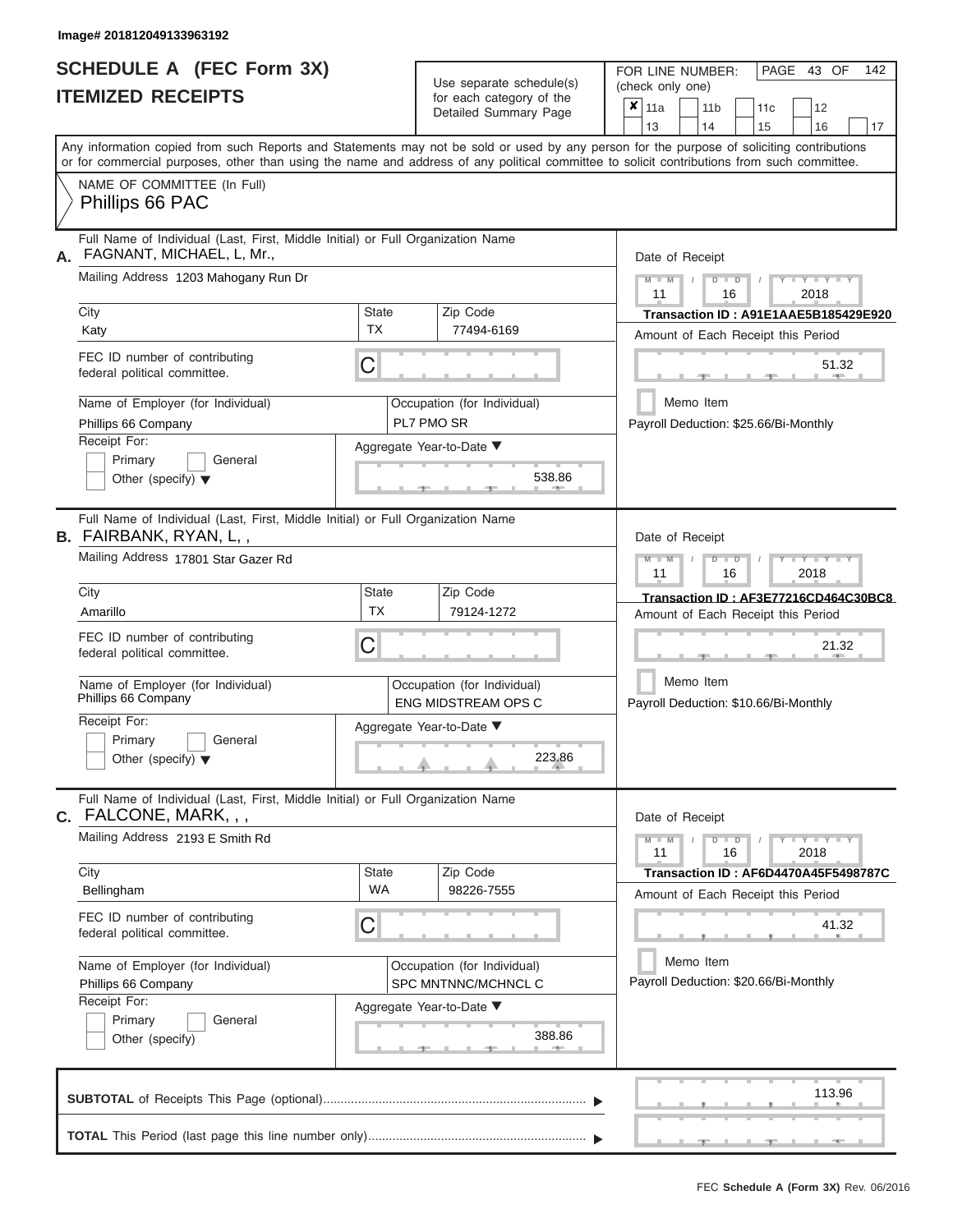ı

|                          | <b>SCHEDULE A (FEC Form 3X)</b> |
|--------------------------|---------------------------------|
| <b>ITEMIZED RECEIPTS</b> |                                 |

Use separate schedule(s)<br>for each category of the

FOR LINE NUMBER:

PAGE 44 OF 142

|                                                                    |                                                                                                                                                                                                                                                                                         |                           | Use separate schedule(s)                                    |               | (check only one)                             |                       |                                                                            |                                 |                                      |  |  |  |  |  |  |
|--------------------------------------------------------------------|-----------------------------------------------------------------------------------------------------------------------------------------------------------------------------------------------------------------------------------------------------------------------------------------|---------------------------|-------------------------------------------------------------|---------------|----------------------------------------------|-----------------------|----------------------------------------------------------------------------|---------------------------------|--------------------------------------|--|--|--|--|--|--|
|                                                                    | <b>ITEMIZED RECEIPTS</b>                                                                                                                                                                                                                                                                |                           | for each category of the<br>Detailed Summary Page           |               | $x \mid_{11a}$<br>13                         | 11 <sub>b</sub><br>14 | 11c<br>15                                                                  | 12<br>16                        | 17                                   |  |  |  |  |  |  |
|                                                                    | Any information copied from such Reports and Statements may not be sold or used by any person for the purpose of soliciting contributions<br>or for commercial purposes, other than using the name and address of any political committee to solicit contributions from such committee. |                           |                                                             |               |                                              |                       |                                                                            |                                 |                                      |  |  |  |  |  |  |
|                                                                    | NAME OF COMMITTEE (In Full)<br>Phillips 66 PAC                                                                                                                                                                                                                                          |                           |                                                             |               |                                              |                       |                                                                            |                                 |                                      |  |  |  |  |  |  |
| А.                                                                 | Full Name of Individual (Last, First, Middle Initial) or Full Organization Name<br>FARACE, SAM, A, , II                                                                                                                                                                                 |                           |                                                             |               |                                              | Date of Receipt       |                                                                            |                                 |                                      |  |  |  |  |  |  |
|                                                                    | Mailing Address 1216 Arlington St                                                                                                                                                                                                                                                       |                           |                                                             |               | $M - M$<br>11                                |                       | $D$ $\Box$ $D$<br>16                                                       | $+Y+Y+Y$<br>2018                |                                      |  |  |  |  |  |  |
|                                                                    | City<br>Houston                                                                                                                                                                                                                                                                         | <b>State</b><br><b>TX</b> | Zip Code<br>77008-7052                                      |               |                                              |                       | Transaction ID: A2676421169D44300932                                       |                                 |                                      |  |  |  |  |  |  |
| FEC ID number of contributing<br>С<br>federal political committee. |                                                                                                                                                                                                                                                                                         |                           |                                                             |               | Amount of Each Receipt this Period<br>100.00 |                       |                                                                            |                                 |                                      |  |  |  |  |  |  |
|                                                                    | Name of Employer (for Individual)<br>Phillips 66 Company                                                                                                                                                                                                                                |                           | Occupation (for Individual)<br>PL5 ASST CORP FINANCE        |               |                                              | Memo Item             | Payroll Deduction: \$50.00/Bi-Monthly                                      |                                 |                                      |  |  |  |  |  |  |
|                                                                    | Receipt For:<br>Primary<br>General<br>Other (specify) $\blacktriangledown$                                                                                                                                                                                                              |                           | Aggregate Year-to-Date ▼                                    | 855.28        |                                              |                       |                                                                            |                                 |                                      |  |  |  |  |  |  |
|                                                                    | Full Name of Individual (Last, First, Middle Initial) or Full Organization Name<br><b>B.</b> FARHAR, CULLY, R, ,                                                                                                                                                                        |                           |                                                             |               |                                              | Date of Receipt       |                                                                            |                                 |                                      |  |  |  |  |  |  |
|                                                                    | Mailing Address 13952 Gunnison Way                                                                                                                                                                                                                                                      |                           |                                                             |               | $M - M$<br>11                                |                       | $D$ $D$<br>16                                                              | $T - Y = T - Y = T - Y$<br>2018 |                                      |  |  |  |  |  |  |
|                                                                    | City<br><b>Broomfield</b>                                                                                                                                                                                                                                                               | <b>State</b><br>CO        | Zip Code<br>80020-6053                                      |               |                                              |                       | Amount of Each Receipt this Period                                         |                                 | Transaction ID: ACD5A0344A9DB41CB805 |  |  |  |  |  |  |
|                                                                    | FEC ID number of contributing<br>federal political committee.                                                                                                                                                                                                                           | C                         |                                                             |               |                                              |                       |                                                                            |                                 | 30.00                                |  |  |  |  |  |  |
|                                                                    | Name of Employer (for Individual)<br>Phillips 66 Company                                                                                                                                                                                                                                |                           | Occupation (for Individual)<br>ALY DOT A                    |               |                                              | Memo Item             | Payroll Deduction: \$15.00/Bi-Monthly                                      |                                 |                                      |  |  |  |  |  |  |
|                                                                    | Receipt For:<br>Primary<br>General<br>Other (specify) $\blacktriangledown$                                                                                                                                                                                                              |                           | Aggregate Year-to-Date ▼                                    | 315.00        |                                              |                       |                                                                            |                                 |                                      |  |  |  |  |  |  |
|                                                                    | Full Name of Individual (Last, First, Middle Initial) or Full Organization Name<br><b>c.</b> FARIA, BRYAN, KEITH, ,                                                                                                                                                                     |                           |                                                             |               |                                              | Date of Receipt       |                                                                            |                                 |                                      |  |  |  |  |  |  |
|                                                                    | Mailing Address 13610 Oak Lake Bnd                                                                                                                                                                                                                                                      |                           |                                                             |               | $M - M$<br>11                                |                       | $D$ $D$<br>16                                                              | $Y - Y - Y - Y - Y$<br>2018     |                                      |  |  |  |  |  |  |
|                                                                    | City<br>Cypress                                                                                                                                                                                                                                                                         | <b>State</b><br><b>TX</b> | Zip Code<br>77429-7281                                      |               |                                              |                       | Transaction ID: A39F64446F4B345D3B0F<br>Amount of Each Receipt this Period |                                 |                                      |  |  |  |  |  |  |
|                                                                    | FEC ID number of contributing<br>federal political committee.                                                                                                                                                                                                                           | С                         |                                                             |               |                                              |                       |                                                                            |                                 | 20.00                                |  |  |  |  |  |  |
|                                                                    | Name of Employer (for Individual)<br>Phillips 66 Company<br>Receipt For:                                                                                                                                                                                                                |                           | Occupation (for Individual)<br>PL6 MKTG BRANDED KEY ACCOUNT |               |                                              | Memo Item             | Payroll Deduction: \$10.00/Bi-Monthly                                      |                                 |                                      |  |  |  |  |  |  |
|                                                                    | Primary<br>General<br>Other (specify)                                                                                                                                                                                                                                                   |                           | Aggregate Year-to-Date ▼                                    | 210.00<br>$-$ |                                              |                       |                                                                            |                                 |                                      |  |  |  |  |  |  |
|                                                                    |                                                                                                                                                                                                                                                                                         |                           |                                                             |               |                                              |                       |                                                                            | 150.00                          |                                      |  |  |  |  |  |  |
|                                                                    |                                                                                                                                                                                                                                                                                         |                           |                                                             |               |                                              |                       |                                                                            |                                 |                                      |  |  |  |  |  |  |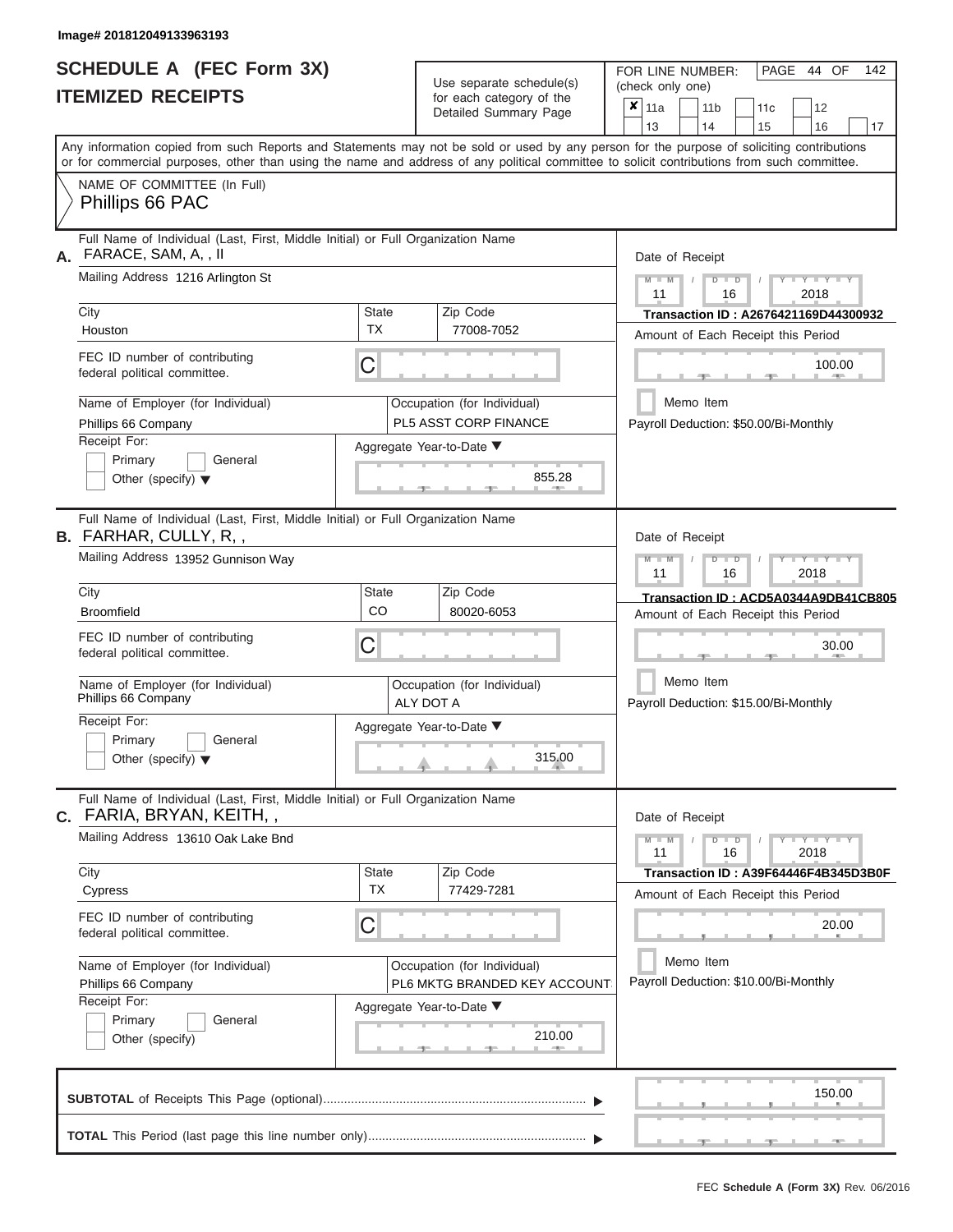|                          | <b>SCHEDULE A (FEC Form 3X)</b> |
|--------------------------|---------------------------------|
| <b>ITEMIZED RECEIPTS</b> |                                 |

Use separate schedule(s) (check only one) (one)

FOR LINE NUMBER:

PAGE 45 OF 142

|    |                                                                                                                                            |             |                                                | Detailed Summary Page                            | ×                                                  | 11a             |           | 11 <sub>b</sub> |                                       | 11c                                   |       | 12                              |                                      |  |  |  |
|----|--------------------------------------------------------------------------------------------------------------------------------------------|-------------|------------------------------------------------|--------------------------------------------------|----------------------------------------------------|-----------------|-----------|-----------------|---------------------------------------|---------------------------------------|-------|---------------------------------|--------------------------------------|--|--|--|
|    | Any information copied from such Reports and Statements may not be sold or used by any person for the purpose of soliciting contributions  |             |                                                |                                                  |                                                    | 13              |           | 14              |                                       | 15                                    |       | 16                              | 17                                   |  |  |  |
|    | or for commercial purposes, other than using the name and address of any political committee to solicit contributions from such committee. |             |                                                |                                                  |                                                    |                 |           |                 |                                       |                                       |       |                                 |                                      |  |  |  |
|    | NAME OF COMMITTEE (In Full)<br>Phillips 66 PAC                                                                                             |             |                                                |                                                  |                                                    |                 |           |                 |                                       |                                       |       |                                 |                                      |  |  |  |
| А. | Full Name of Individual (Last, First, Middle Initial) or Full Organization Name<br>FAULKNER, NEIL, , ,                                     |             |                                                | Date of Receipt                                  |                                                    |                 |           |                 |                                       |                                       |       |                                 |                                      |  |  |  |
|    | Mailing Address 8 English Turn Dr                                                                                                          |             |                                                |                                                  | $M - M$<br>$D$ $D$<br>Y TY T<br>2018<br>11<br>16   |                 |           |                 |                                       |                                       |       |                                 |                                      |  |  |  |
|    | City                                                                                                                                       | State       |                                                | Zip Code                                         |                                                    |                 |           |                 |                                       |                                       |       |                                 | Transaction ID: AF098CAC6ADE24152A14 |  |  |  |
|    | <b>New Orleans</b>                                                                                                                         | LA          |                                                | 70131-3305                                       |                                                    |                 |           |                 |                                       | Amount of Each Receipt this Period    |       |                                 |                                      |  |  |  |
|    | FEC ID number of contributing<br>federal political committee.                                                                              | С           |                                                |                                                  |                                                    |                 |           |                 |                                       |                                       |       | 51.32                           |                                      |  |  |  |
|    | Name of Employer (for Individual)<br>Phillips 66 Company                                                                                   | PL5 REF SR  | Occupation (for Individual)                    |                                                  |                                                    | Memo Item       |           |                 | Payroll Deduction: \$25.66/Bi-Monthly |                                       |       |                                 |                                      |  |  |  |
|    | Receipt For:                                                                                                                               |             |                                                | Aggregate Year-to-Date ▼                         |                                                    |                 |           |                 |                                       |                                       |       |                                 |                                      |  |  |  |
|    | Primary<br>General<br>Other (specify) $\blacktriangledown$                                                                                 |             |                                                | 307.92                                           |                                                    |                 |           |                 |                                       |                                       |       |                                 |                                      |  |  |  |
|    | Full Name of Individual (Last, First, Middle Initial) or Full Organization Name<br><b>B. FERGUSON, MARK, EDWARD,,</b>                      |             |                                                |                                                  |                                                    | Date of Receipt |           |                 |                                       |                                       |       |                                 |                                      |  |  |  |
|    | Mailing Address 116 Coleman Dr                                                                                                             |             | $M - M$<br>$D$ $D$<br>Y TY<br>11<br>16<br>2018 |                                                  |                                                    |                 |           |                 |                                       |                                       |       |                                 |                                      |  |  |  |
|    | City                                                                                                                                       | State       |                                                | Zip Code                                         |                                                    |                 |           |                 |                                       | Transaction ID: A7EA5621CDE68449B8DD  |       |                                 |                                      |  |  |  |
|    | Angleton                                                                                                                                   | <b>TX</b>   |                                                | 77515-9453                                       |                                                    |                 |           |                 |                                       | Amount of Each Receipt this Period    |       |                                 |                                      |  |  |  |
|    | FEC ID number of contributing<br>federal political committee.                                                                              |             |                                                |                                                  |                                                    |                 |           |                 |                                       |                                       | 20.00 |                                 |                                      |  |  |  |
|    | Name of Employer (for Individual)<br>Phillips 66 Company                                                                                   |             |                                                | Occupation (for Individual)<br>PL7 REF MNTNNC AV | Memo Item<br>Payroll Deduction: \$10.00/Bi-Monthly |                 |           |                 |                                       |                                       |       |                                 |                                      |  |  |  |
|    | Receipt For:<br>Primary<br>General                                                                                                         |             |                                                | Aggregate Year-to-Date ▼                         |                                                    |                 |           |                 |                                       |                                       |       |                                 |                                      |  |  |  |
|    | Other (specify) $\blacktriangledown$                                                                                                       |             |                                                | 210.00                                           |                                                    |                 |           |                 |                                       |                                       |       |                                 |                                      |  |  |  |
|    | Full Name of Individual (Last, First, Middle Initial) or Full Organization Name<br>C. FERNANDEZ, JAIME, , ,                                |             |                                                |                                                  |                                                    | Date of Receipt |           |                 |                                       |                                       |       |                                 |                                      |  |  |  |
|    | Mailing Address 23561 Wooden Horse Trl                                                                                                     |             |                                                |                                                  |                                                    | $M - M$<br>11   |           |                 | $D$ $D$<br>16                         |                                       |       | $Y$ $Y$ $Y$ $Y$ $Y$ $Y$<br>2018 |                                      |  |  |  |
|    | City                                                                                                                                       | State<br>CA |                                                | Zip Code                                         |                                                    |                 |           |                 |                                       | Transaction ID: A5F5DA6FAD90B4B7DBB9  |       |                                 |                                      |  |  |  |
|    | Murrieta                                                                                                                                   |             |                                                | 92562-4721                                       |                                                    |                 |           |                 |                                       | Amount of Each Receipt this Period    |       |                                 |                                      |  |  |  |
|    | FEC ID number of contributing<br>federal political committee.                                                                              | С           |                                                |                                                  |                                                    |                 |           |                 |                                       |                                       |       | 31.32                           |                                      |  |  |  |
|    | Name of Employer (for Individual)                                                                                                          |             |                                                | Occupation (for Individual)                      |                                                    |                 | Memo Item |                 |                                       | Payroll Deduction: \$15.66/Bi-Monthly |       |                                 |                                      |  |  |  |
|    | Phillips 66 Company<br>Receipt For:                                                                                                        |             |                                                | PL8 REF OPS DAYTIME SR                           |                                                    |                 |           |                 |                                       |                                       |       |                                 |                                      |  |  |  |
|    | Primary<br>General                                                                                                                         |             |                                                | Aggregate Year-to-Date ▼                         |                                                    |                 |           |                 |                                       |                                       |       |                                 |                                      |  |  |  |
|    | Other (specify)                                                                                                                            |             |                                                | 278.86                                           |                                                    |                 |           |                 |                                       |                                       |       |                                 |                                      |  |  |  |
|    |                                                                                                                                            |             |                                                |                                                  |                                                    |                 |           |                 |                                       |                                       |       |                                 |                                      |  |  |  |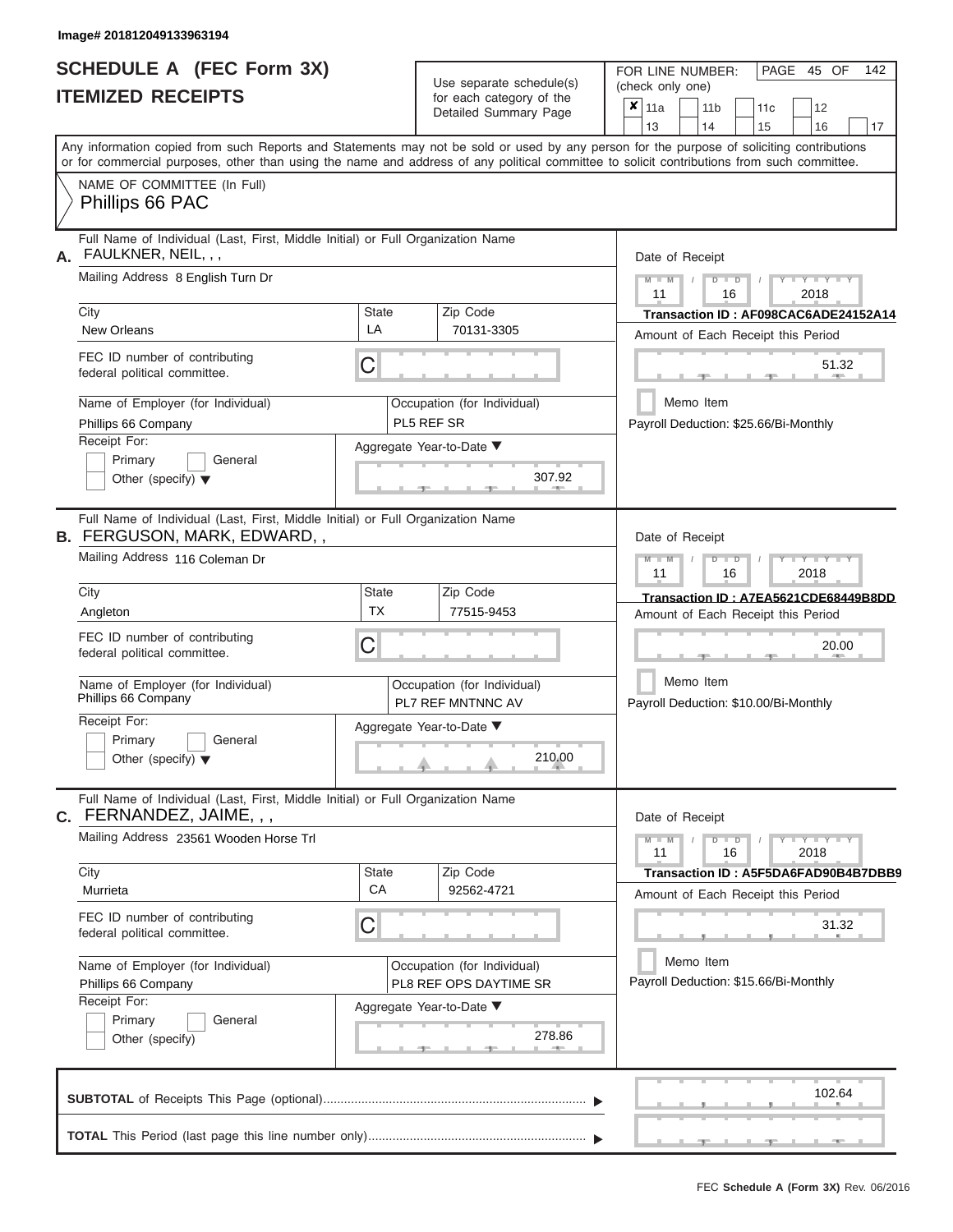|                          | <b>SCHEDULE A (FEC Form 3X)</b> |
|--------------------------|---------------------------------|
| <b>ITEMIZED RECEIPTS</b> |                                 |

Use separate schedule(s)<br>for each category of the

FOR LINE NUMBER:<br>(check only one)

PAGE 46 OF 142

|                                                                                                                                                                                                                                                                                         |              | or oaon oatogory<br>Detailed Summary Page                   |                                                    | $x \mid$ 11a    |           | 11 <sub>b</sub> |               | 11 <sub>c</sub>                       | 12                                       |    |  |  |  |  |
|-----------------------------------------------------------------------------------------------------------------------------------------------------------------------------------------------------------------------------------------------------------------------------------------|--------------|-------------------------------------------------------------|----------------------------------------------------|-----------------|-----------|-----------------|---------------|---------------------------------------|------------------------------------------|----|--|--|--|--|
|                                                                                                                                                                                                                                                                                         |              |                                                             |                                                    | 13              |           | 14              |               | 15                                    | 16                                       | 17 |  |  |  |  |
| Any information copied from such Reports and Statements may not be sold or used by any person for the purpose of soliciting contributions<br>or for commercial purposes, other than using the name and address of any political committee to solicit contributions from such committee. |              |                                                             |                                                    |                 |           |                 |               |                                       |                                          |    |  |  |  |  |
| NAME OF COMMITTEE (In Full)<br>Phillips 66 PAC                                                                                                                                                                                                                                          |              |                                                             |                                                    |                 |           |                 |               |                                       |                                          |    |  |  |  |  |
| Full Name of Individual (Last, First, Middle Initial) or Full Organization Name<br>FERNANDEZ, MICHAEL, P,,<br>А.                                                                                                                                                                        |              |                                                             |                                                    | Date of Receipt |           |                 |               |                                       |                                          |    |  |  |  |  |
| Mailing Address 5271 Cedarlawn Dr                                                                                                                                                                                                                                                       |              |                                                             |                                                    | $M - M$<br>11   |           |                 | $D$ $D$<br>16 |                                       | $Y - Y - Y$<br>2018                      |    |  |  |  |  |
| City                                                                                                                                                                                                                                                                                    | <b>State</b> | Zip Code                                                    | Transaction ID: ADFFBCB1DC73044B39A7               |                 |           |                 |               |                                       |                                          |    |  |  |  |  |
| Placentia                                                                                                                                                                                                                                                                               | CA           | 92870-3614                                                  |                                                    |                 |           |                 |               |                                       | Amount of Each Receipt this Period       |    |  |  |  |  |
| FEC ID number of contributing<br>federal political committee.                                                                                                                                                                                                                           | C            |                                                             |                                                    |                 |           |                 |               |                                       | 20.00<br>$-$                             |    |  |  |  |  |
| Name of Employer (for Individual)<br>Phillips 66 Company                                                                                                                                                                                                                                |              | Occupation (for Individual)<br>PL7 MKTG SALES LUBRICANTS SR |                                                    |                 | Memo Item |                 |               | Payroll Deduction: \$10.00/Bi-Monthly |                                          |    |  |  |  |  |
| Receipt For:                                                                                                                                                                                                                                                                            |              | Aggregate Year-to-Date ▼                                    |                                                    |                 |           |                 |               |                                       |                                          |    |  |  |  |  |
| Primary<br>General<br>Other (specify) $\blacktriangledown$                                                                                                                                                                                                                              |              | 210.00<br>-91                                               |                                                    |                 |           |                 |               |                                       |                                          |    |  |  |  |  |
| Full Name of Individual (Last, First, Middle Initial) or Full Organization Name<br><b>B.</b> FIALA, NITA, B, ,                                                                                                                                                                          |              | Date of Receipt                                             |                                                    |                 |           |                 |               |                                       |                                          |    |  |  |  |  |
| Mailing Address 19903 Sky Hollow Ln                                                                                                                                                                                                                                                     |              |                                                             | $M - M$<br>Y TYT<br>$D$ $D$<br>11<br>16<br>2018    |                 |           |                 |               |                                       |                                          |    |  |  |  |  |
| City                                                                                                                                                                                                                                                                                    | State        | Zip Code                                                    |                                                    |                 |           |                 |               |                                       | Transaction ID: A3FA6B06C20F7415BAD7     |    |  |  |  |  |
| Katy                                                                                                                                                                                                                                                                                    | <b>TX</b>    | 77450-5217                                                  |                                                    |                 |           |                 |               |                                       | Amount of Each Receipt this Period       |    |  |  |  |  |
| FEC ID number of contributing<br>federal political committee.                                                                                                                                                                                                                           | С            |                                                             |                                                    |                 |           |                 |               |                                       | 20.00                                    |    |  |  |  |  |
| Name of Employer (for Individual)<br>Phillips 66 Company                                                                                                                                                                                                                                |              | Occupation (for Individual)<br>PL6 BP F&A ORG SR            | Memo Item<br>Payroll Deduction: \$10.00/Bi-Monthly |                 |           |                 |               |                                       |                                          |    |  |  |  |  |
| Receipt For:<br>Primary<br>General<br>Other (specify) $\blacktriangledown$                                                                                                                                                                                                              |              | Aggregate Year-to-Date ▼<br>210.00                          |                                                    |                 |           |                 |               |                                       |                                          |    |  |  |  |  |
| Full Name of Individual (Last, First, Middle Initial) or Full Organization Name<br>C. FIELDS, DARIN, LEE,,                                                                                                                                                                              |              |                                                             |                                                    | Date of Receipt |           |                 |               |                                       |                                          |    |  |  |  |  |
| Mailing Address 2615 Mockingbird Dr                                                                                                                                                                                                                                                     |              |                                                             |                                                    | $M - M$<br>11   |           |                 | $D$ $D$<br>16 |                                       | $\overline{Y} = Y = Y' + Y' + Y$<br>2018 |    |  |  |  |  |
| City                                                                                                                                                                                                                                                                                    | State        | Zip Code                                                    |                                                    |                 |           |                 |               |                                       | Transaction ID: A4E96E5B0E68644C188A     |    |  |  |  |  |
| Ponca City                                                                                                                                                                                                                                                                              | OK           | 74604-3237                                                  |                                                    |                 |           |                 |               |                                       | Amount of Each Receipt this Period       |    |  |  |  |  |
| FEC ID number of contributing<br>federal political committee.                                                                                                                                                                                                                           | C            |                                                             |                                                    |                 |           |                 |               |                                       | 213.20                                   |    |  |  |  |  |
| Name of Employer (for Individual)<br>Phillips 66 Company                                                                                                                                                                                                                                |              | Occupation (for Individual)<br>PL5 REF SR                   |                                                    |                 | Memo Item |                 |               |                                       | Payroll Deduction: \$106.60/Bi-Monthly   |    |  |  |  |  |
| Receipt For:                                                                                                                                                                                                                                                                            |              | Aggregate Year-to-Date ▼                                    |                                                    |                 |           |                 |               |                                       |                                          |    |  |  |  |  |
| Primary<br>General<br>Other (specify)                                                                                                                                                                                                                                                   |              | 2179.20                                                     |                                                    |                 |           |                 |               |                                       |                                          |    |  |  |  |  |
|                                                                                                                                                                                                                                                                                         |              |                                                             |                                                    |                 |           |                 |               |                                       | 253.20                                   |    |  |  |  |  |
|                                                                                                                                                                                                                                                                                         |              |                                                             |                                                    |                 |           |                 |               |                                       |                                          |    |  |  |  |  |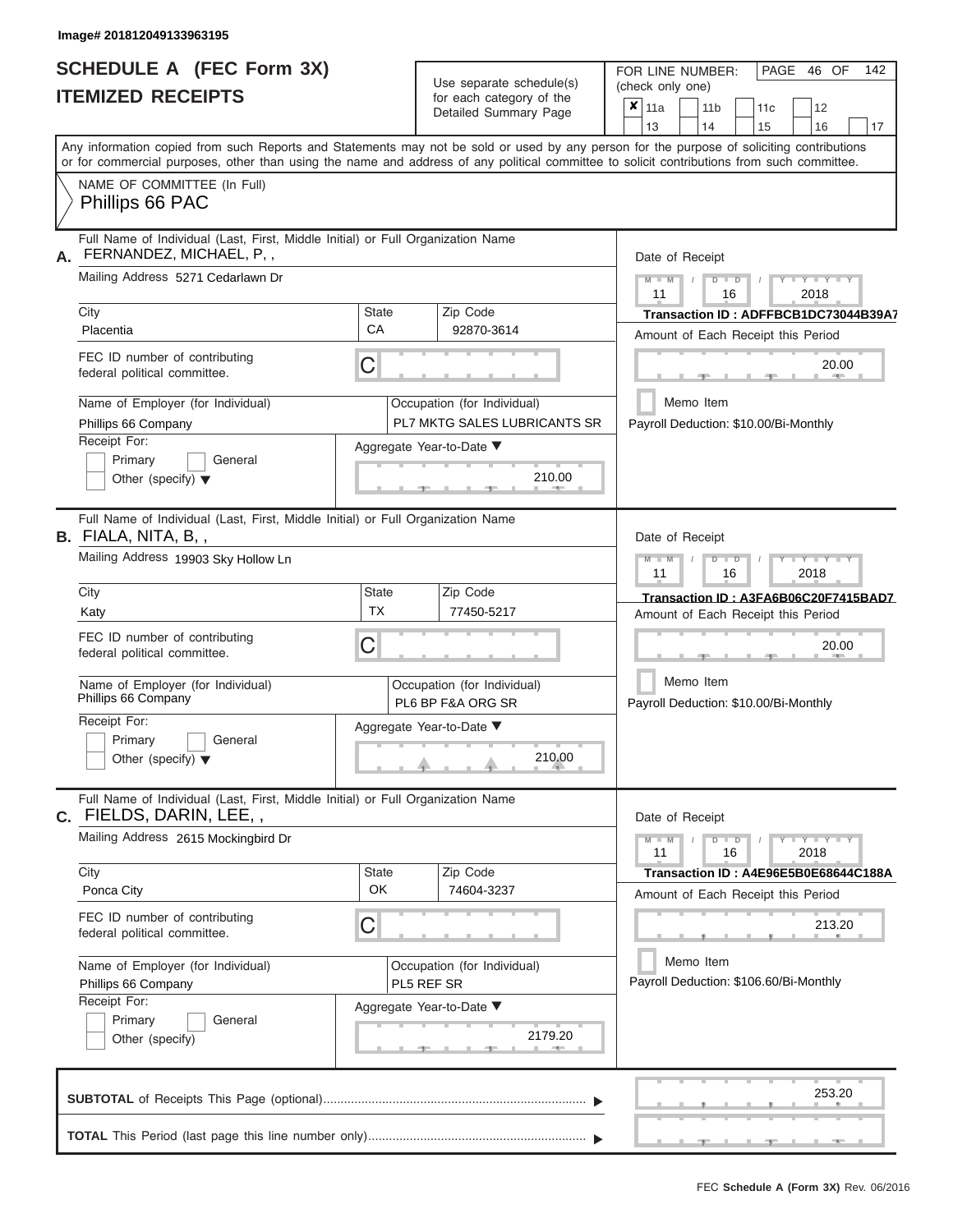|                          | <b>SCHEDULE A (FEC Form 3X)</b> |
|--------------------------|---------------------------------|
| <b>ITEMIZED RECEIPTS</b> |                                 |

Use separate schedule(s)<br>for each category of the

FOR LINE NUMBER:<br>(check only one)

PAGE 47 OF 142

|                                                                                                                                                                                                                                                                                         |                                                        | $\alpha$<br>Detailed Summary Page       |                                      | $x \mid$ 11a<br>13                                 |           | 11 <sub>b</sub><br>14 |               | 11 <sub>c</sub><br>15                 | 12<br>16                                                                        | 17 |  |  |  |  |  |  |
|-----------------------------------------------------------------------------------------------------------------------------------------------------------------------------------------------------------------------------------------------------------------------------------------|--------------------------------------------------------|-----------------------------------------|--------------------------------------|----------------------------------------------------|-----------|-----------------------|---------------|---------------------------------------|---------------------------------------------------------------------------------|----|--|--|--|--|--|--|
| Any information copied from such Reports and Statements may not be sold or used by any person for the purpose of soliciting contributions<br>or for commercial purposes, other than using the name and address of any political committee to solicit contributions from such committee. |                                                        |                                         |                                      |                                                    |           |                       |               |                                       |                                                                                 |    |  |  |  |  |  |  |
| NAME OF COMMITTEE (In Full)<br>Phillips 66 PAC                                                                                                                                                                                                                                          |                                                        |                                         |                                      |                                                    |           |                       |               |                                       |                                                                                 |    |  |  |  |  |  |  |
| Full Name of Individual (Last, First, Middle Initial) or Full Organization Name<br>FIELDS, DOUGLAS, S,,<br>А.                                                                                                                                                                           |                                                        |                                         | Date of Receipt                      |                                                    |           |                       |               |                                       |                                                                                 |    |  |  |  |  |  |  |
| Mailing Address 28202 Gadwall Dr                                                                                                                                                                                                                                                        | $M - M$<br>$Y - Y - Y$<br>$D$ $D$<br>2018<br>11<br>16  |                                         |                                      |                                                    |           |                       |               |                                       |                                                                                 |    |  |  |  |  |  |  |
| City                                                                                                                                                                                                                                                                                    | <b>State</b>                                           | Zip Code                                | Transaction ID: A63A8245C9F214164BBC |                                                    |           |                       |               |                                       |                                                                                 |    |  |  |  |  |  |  |
| Katy                                                                                                                                                                                                                                                                                    | <b>TX</b>                                              | 77494-8354                              |                                      |                                                    |           |                       |               |                                       | Amount of Each Receipt this Period                                              |    |  |  |  |  |  |  |
| FEC ID number of contributing<br>federal political committee.                                                                                                                                                                                                                           | С                                                      |                                         |                                      |                                                    |           |                       |               |                                       | 21.32                                                                           |    |  |  |  |  |  |  |
| Name of Employer (for Individual)<br>Phillips 66 Company                                                                                                                                                                                                                                | Occupation (for Individual)<br>ADR INTERNAL CONTROLS B |                                         |                                      | Memo Item                                          |           |                       |               | Payroll Deduction: \$10.66/Bi-Monthly |                                                                                 |    |  |  |  |  |  |  |
| Receipt For:                                                                                                                                                                                                                                                                            |                                                        | Aggregate Year-to-Date ▼                |                                      |                                                    |           |                       |               |                                       |                                                                                 |    |  |  |  |  |  |  |
| Primary<br>General<br>Other (specify) $\blacktriangledown$                                                                                                                                                                                                                              |                                                        | 223.86                                  |                                      |                                                    |           |                       |               |                                       |                                                                                 |    |  |  |  |  |  |  |
| Full Name of Individual (Last, First, Middle Initial) or Full Organization Name<br><b>B.</b> FITZHENRY, SUSAN, E,,                                                                                                                                                                      |                                                        |                                         |                                      | Date of Receipt                                    |           |                       |               |                                       |                                                                                 |    |  |  |  |  |  |  |
| Mailing Address 9111 Marina Pacifica Dr N                                                                                                                                                                                                                                               |                                                        |                                         | $M - M$<br>11                        |                                                    |           | $D$ $D$<br>16         |               | Y TY<br>2018                          |                                                                                 |    |  |  |  |  |  |  |
| City                                                                                                                                                                                                                                                                                    | State                                                  | Zip Code                                |                                      |                                                    |           |                       |               |                                       | Transaction ID: ACFB4663F8A864B10BF0                                            |    |  |  |  |  |  |  |
| Long Beach                                                                                                                                                                                                                                                                              | CA                                                     | 90803-3801                              |                                      |                                                    |           |                       |               |                                       | Amount of Each Receipt this Period                                              |    |  |  |  |  |  |  |
| FEC ID number of contributing<br>federal political committee.                                                                                                                                                                                                                           | С                                                      |                                         |                                      |                                                    |           |                       | 53.32         |                                       |                                                                                 |    |  |  |  |  |  |  |
| Name of Employer (for Individual)<br>Phillips 66 Company                                                                                                                                                                                                                                |                                                        | Occupation (for Individual)<br>PL6 HRBP |                                      | Memo Item<br>Payroll Deduction: \$26.66/Bi-Monthly |           |                       |               |                                       |                                                                                 |    |  |  |  |  |  |  |
| Receipt For:<br>Primary<br>General<br>Other (specify) $\blacktriangledown$                                                                                                                                                                                                              |                                                        | Aggregate Year-to-Date ▼<br>550.86      |                                      |                                                    |           |                       |               |                                       |                                                                                 |    |  |  |  |  |  |  |
| Full Name of Individual (Last, First, Middle Initial) or Full Organization Name<br>C. FLECK, LYNETTE, SUE,,                                                                                                                                                                             |                                                        |                                         |                                      | Date of Receipt                                    |           |                       |               |                                       |                                                                                 |    |  |  |  |  |  |  |
| Mailing Address 9309 N 103rd East Ave                                                                                                                                                                                                                                                   |                                                        |                                         |                                      | $M - M$<br>11                                      |           |                       | $D$ $D$<br>16 |                                       | $\overline{Y} \perp \overline{Y} \perp \overline{Y} \perp \overline{Y}$<br>2018 |    |  |  |  |  |  |  |
| City                                                                                                                                                                                                                                                                                    | State                                                  | Zip Code                                |                                      |                                                    |           |                       |               |                                       | Transaction ID: A31D12D7397E44E1CA91                                            |    |  |  |  |  |  |  |
| Owasso                                                                                                                                                                                                                                                                                  | OK                                                     | 74055-6977                              |                                      |                                                    |           |                       |               |                                       | Amount of Each Receipt this Period                                              |    |  |  |  |  |  |  |
| FEC ID number of contributing<br>federal political committee.                                                                                                                                                                                                                           | С                                                      |                                         |                                      |                                                    |           |                       |               |                                       | 40.00                                                                           |    |  |  |  |  |  |  |
| Name of Employer (for Individual)                                                                                                                                                                                                                                                       |                                                        | Occupation (for Individual)             |                                      |                                                    | Memo Item |                       |               |                                       |                                                                                 |    |  |  |  |  |  |  |
| Phillips 66 Company                                                                                                                                                                                                                                                                     |                                                        | PL7 HR OPS EXECUTION AV                 |                                      |                                                    |           |                       |               |                                       | Payroll Deduction: \$20.00/Bi-Monthly                                           |    |  |  |  |  |  |  |
| Receipt For:<br>Primary<br>General                                                                                                                                                                                                                                                      |                                                        | Aggregate Year-to-Date ▼                |                                      |                                                    |           |                       |               |                                       |                                                                                 |    |  |  |  |  |  |  |
| Other (specify)                                                                                                                                                                                                                                                                         |                                                        | 420.00                                  |                                      |                                                    |           |                       |               |                                       |                                                                                 |    |  |  |  |  |  |  |
|                                                                                                                                                                                                                                                                                         |                                                        |                                         |                                      |                                                    |           |                       |               |                                       | 114.64                                                                          |    |  |  |  |  |  |  |
|                                                                                                                                                                                                                                                                                         |                                                        |                                         |                                      |                                                    |           |                       |               |                                       |                                                                                 |    |  |  |  |  |  |  |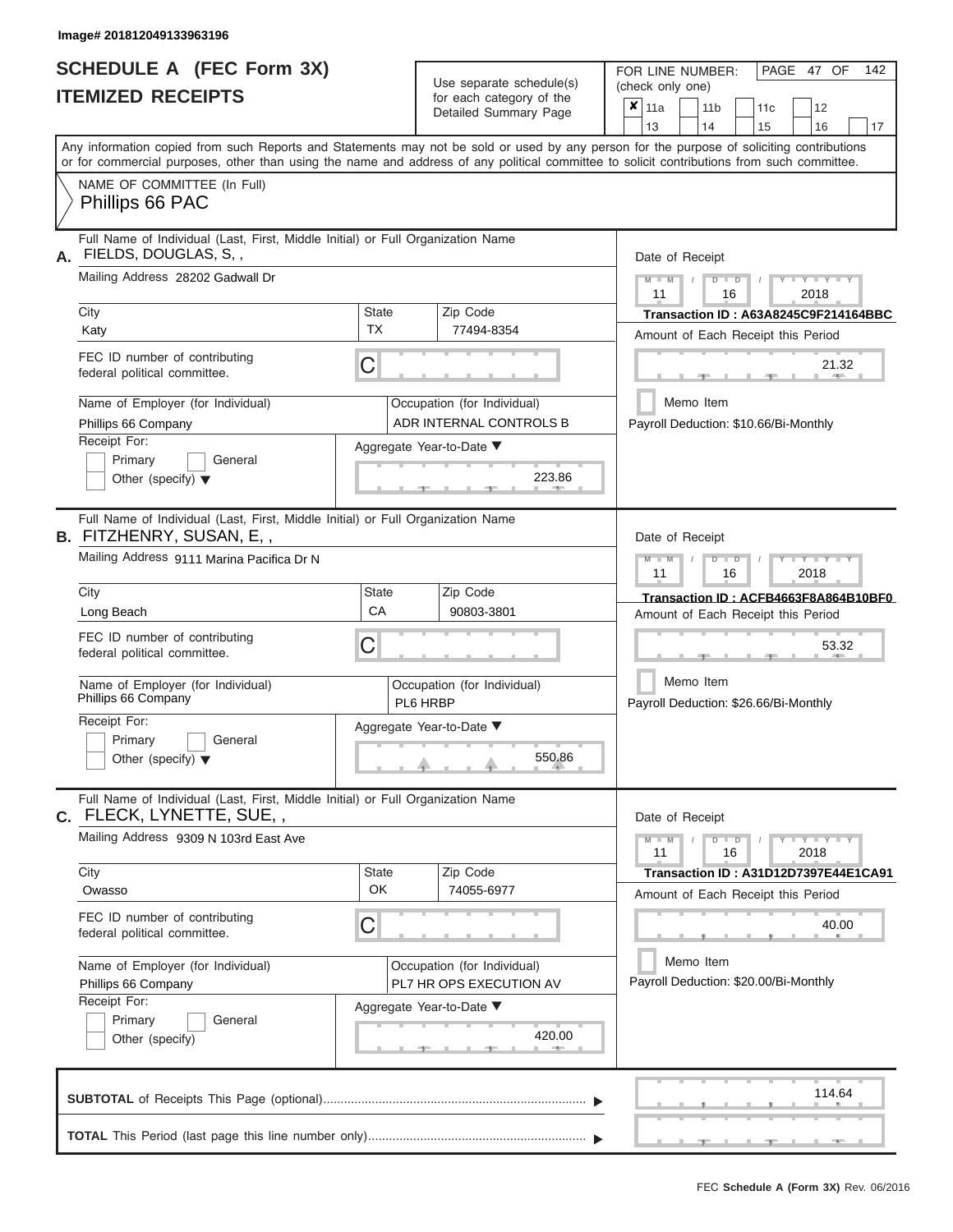| <b>SCHEDULE A (FEC Form 3X)</b> |  |  |
|---------------------------------|--|--|
| <b>ITEMIZED RECEIPTS</b>        |  |  |

Use separate schedule(s)<br>for each category of the

FOR LINE NUMBER:<br>(check only one)

PAGE 48 OF 142

|    |                                                                                                                                                                                                                                                                                         |                                                                                          | $\frac{1}{2}$<br>Detailed Summary Page                       | ×               | 11a<br>13                                          |               | 11 <sub>b</sub><br>14 |               | 11c | 12<br>16                              |                                      |  |  |  |
|----|-----------------------------------------------------------------------------------------------------------------------------------------------------------------------------------------------------------------------------------------------------------------------------------------|------------------------------------------------------------------------------------------|--------------------------------------------------------------|-----------------|----------------------------------------------------|---------------|-----------------------|---------------|-----|---------------------------------------|--------------------------------------|--|--|--|
|    | Any information copied from such Reports and Statements may not be sold or used by any person for the purpose of soliciting contributions<br>or for commercial purposes, other than using the name and address of any political committee to solicit contributions from such committee. |                                                                                          |                                                              |                 |                                                    |               |                       |               | 15  |                                       | 17                                   |  |  |  |
|    | NAME OF COMMITTEE (In Full)<br>Phillips 66 PAC                                                                                                                                                                                                                                          |                                                                                          |                                                              |                 |                                                    |               |                       |               |     |                                       |                                      |  |  |  |
| А. | Full Name of Individual (Last, First, Middle Initial) or Full Organization Name<br>FOSHA, KEVIN, C,,                                                                                                                                                                                    |                                                                                          |                                                              | Date of Receipt |                                                    |               |                       |               |     |                                       |                                      |  |  |  |
|    | Mailing Address 1202 Rosewood Ct                                                                                                                                                                                                                                                        | $M - M$<br>$D$ $D$<br>Y TY T<br>2018<br>11<br>16<br>Transaction ID: A3EB63ADC00D946E0B36 |                                                              |                 |                                                    |               |                       |               |     |                                       |                                      |  |  |  |
|    | City                                                                                                                                                                                                                                                                                    | State                                                                                    | Zip Code                                                     |                 |                                                    |               |                       |               |     |                                       |                                      |  |  |  |
|    | Godfrey                                                                                                                                                                                                                                                                                 | IL                                                                                       | 62035-4162                                                   |                 |                                                    |               |                       |               |     | Amount of Each Receipt this Period    |                                      |  |  |  |
|    | FEC ID number of contributing<br>federal political committee.                                                                                                                                                                                                                           | С                                                                                        |                                                              |                 |                                                    |               |                       |               |     |                                       | 21.32                                |  |  |  |
|    | Name of Employer (for Individual)<br>Phillips 66 Company                                                                                                                                                                                                                                | ISP D                                                                                    | Occupation (for Individual)                                  |                 |                                                    |               | Memo Item             |               |     | Payroll Deduction: \$10.66/Bi-Monthly |                                      |  |  |  |
|    | Receipt For:                                                                                                                                                                                                                                                                            |                                                                                          | Aggregate Year-to-Date ▼                                     |                 |                                                    |               |                       |               |     |                                       |                                      |  |  |  |
|    | Primary<br>General<br>Other (specify) $\blacktriangledown$                                                                                                                                                                                                                              |                                                                                          | 223.86                                                       |                 |                                                    |               |                       |               |     |                                       |                                      |  |  |  |
|    | Full Name of Individual (Last, First, Middle Initial) or Full Organization Name<br>B. FRALIX, RANDAL, G, Mr.,                                                                                                                                                                           |                                                                                          |                                                              |                 | Date of Receipt                                    |               |                       |               |     |                                       |                                      |  |  |  |
|    | Mailing Address 12808 Queensbury Ln                                                                                                                                                                                                                                                     |                                                                                          | $M - M$<br>11                                                |                 |                                                    | $D$ $D$<br>16 |                       | Y TY<br>2018  |     |                                       |                                      |  |  |  |
|    | City                                                                                                                                                                                                                                                                                    | <b>State</b>                                                                             | Zip Code                                                     |                 |                                                    |               |                       |               |     |                                       | Transaction ID: A2E60DE1982E34313878 |  |  |  |
|    | Houston                                                                                                                                                                                                                                                                                 | <b>TX</b>                                                                                | 77024-4073                                                   |                 | Amount of Each Receipt this Period                 |               |                       |               |     |                                       |                                      |  |  |  |
|    | FEC ID number of contributing<br>federal political committee.                                                                                                                                                                                                                           | С                                                                                        |                                                              |                 |                                                    | 150.00        |                       |               |     |                                       |                                      |  |  |  |
|    | Name of Employer (for Individual)<br>Phillips 66 Company                                                                                                                                                                                                                                |                                                                                          | Occupation (for Individual)<br>PL5 MKTG GLOBAL STRATEGY & BD |                 | Memo Item<br>Payroll Deduction: \$75.00/Bi-Monthly |               |                       |               |     |                                       |                                      |  |  |  |
|    | Receipt For:                                                                                                                                                                                                                                                                            |                                                                                          | Aggregate Year-to-Date ▼                                     |                 |                                                    |               |                       |               |     |                                       |                                      |  |  |  |
|    | Primary<br>General                                                                                                                                                                                                                                                                      |                                                                                          |                                                              |                 |                                                    |               |                       |               |     |                                       |                                      |  |  |  |
|    | Other (specify) $\blacktriangledown$                                                                                                                                                                                                                                                    |                                                                                          | 1575.00                                                      |                 |                                                    |               |                       |               |     |                                       |                                      |  |  |  |
|    | Full Name of Individual (Last, First, Middle Initial) or Full Organization Name<br>C. FRANKLIN, CURTIS, L,, JR                                                                                                                                                                          |                                                                                          |                                                              |                 | Date of Receipt                                    |               |                       |               |     |                                       |                                      |  |  |  |
|    | Mailing Address 403 Groveton Ridge Ln                                                                                                                                                                                                                                                   |                                                                                          |                                                              |                 | $M - M$<br>11                                      |               |                       | $D$ $D$<br>16 |     | $Y - I - Y - I - Y - I - Y$<br>2018   |                                      |  |  |  |
|    | City                                                                                                                                                                                                                                                                                    | <b>State</b>                                                                             | Zip Code                                                     |                 |                                                    |               |                       |               |     |                                       | Transaction ID: A9BDE0EAA89A248E7BEB |  |  |  |
|    | Houston                                                                                                                                                                                                                                                                                 | <b>TX</b>                                                                                | 77094-3495                                                   |                 |                                                    |               |                       |               |     | Amount of Each Receipt this Period    |                                      |  |  |  |
|    | FEC ID number of contributing<br>federal political committee.                                                                                                                                                                                                                           | С                                                                                        |                                                              |                 |                                                    |               |                       |               |     |                                       | 95.48                                |  |  |  |
|    | Name of Employer (for Individual)                                                                                                                                                                                                                                                       |                                                                                          | Occupation (for Individual)                                  |                 |                                                    |               | Memo Item             |               |     |                                       |                                      |  |  |  |
|    | Phillips 66 Company                                                                                                                                                                                                                                                                     |                                                                                          | PL7 CMML TRANSPORTATION & LOG                                |                 |                                                    |               |                       |               |     | Payroll Deduction: \$47.74/Bi-Monthly |                                      |  |  |  |
|    | Receipt For:                                                                                                                                                                                                                                                                            |                                                                                          | Aggregate Year-to-Date ▼                                     |                 |                                                    |               |                       |               |     |                                       |                                      |  |  |  |
|    | Primary<br>General                                                                                                                                                                                                                                                                      |                                                                                          |                                                              |                 |                                                    |               |                       |               |     |                                       |                                      |  |  |  |
|    | Other (specify)                                                                                                                                                                                                                                                                         |                                                                                          | 995.18                                                       |                 |                                                    |               |                       |               |     |                                       |                                      |  |  |  |
|    |                                                                                                                                                                                                                                                                                         |                                                                                          |                                                              |                 |                                                    |               |                       |               |     |                                       | 266.80                               |  |  |  |
|    |                                                                                                                                                                                                                                                                                         |                                                                                          |                                                              |                 |                                                    |               |                       |               |     |                                       |                                      |  |  |  |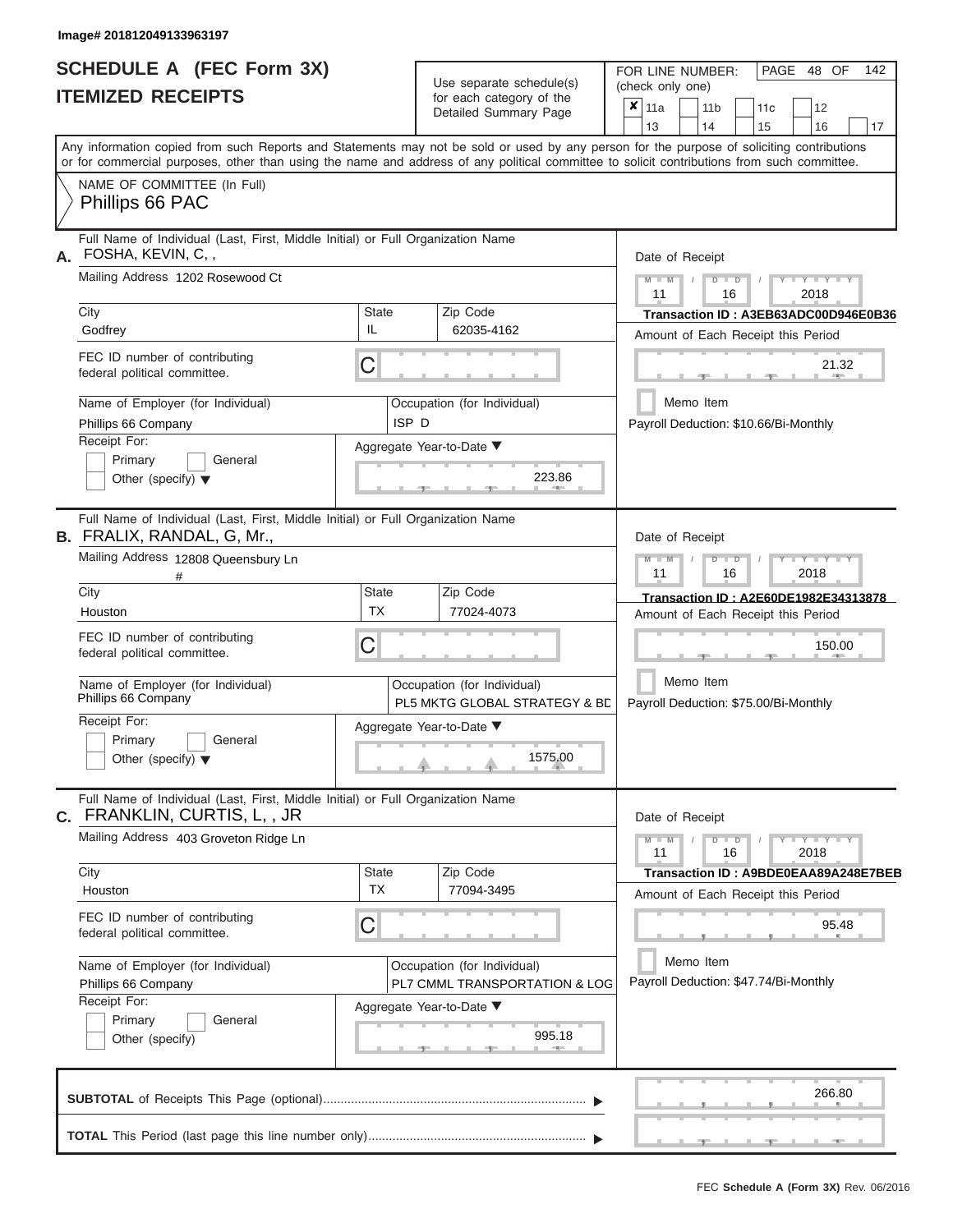# **SCHEDULE A (FEC Form 3X)**

| SCHEDULE A (FEC Form 3X)<br><b>ITEMIZED RECEIPTS</b>                                                                                                                                                                                                                                                                                                                                        |                                | Use separate schedule(s)<br>for each category of the<br>Detailed Summary Page                                             | 142<br>FOR LINE NUMBER:<br>PAGE 49 OF<br>(check only one)<br>$\overline{\mathbf{x}}$   11a<br>11 <sub>b</sub><br>11c<br>12                                                                                                                                                                                 |
|---------------------------------------------------------------------------------------------------------------------------------------------------------------------------------------------------------------------------------------------------------------------------------------------------------------------------------------------------------------------------------------------|--------------------------------|---------------------------------------------------------------------------------------------------------------------------|------------------------------------------------------------------------------------------------------------------------------------------------------------------------------------------------------------------------------------------------------------------------------------------------------------|
| Any information copied from such Reports and Statements may not be sold or used by any person for the purpose of soliciting contributions<br>or for commercial purposes, other than using the name and address of any political committee to solicit contributions from such committee.                                                                                                     |                                |                                                                                                                           | 13<br>14<br>15<br>16<br>17                                                                                                                                                                                                                                                                                 |
| NAME OF COMMITTEE (In Full)<br>Phillips 66 PAC                                                                                                                                                                                                                                                                                                                                              |                                |                                                                                                                           |                                                                                                                                                                                                                                                                                                            |
| Full Name of Individual (Last, First, Middle Initial) or Full Organization Name<br>GALBRAITH, JOSEPH, M, Mr.,<br>А.<br>Mailing Address 460 Shady Valley Rd<br>City<br>Sparks<br>FEC ID number of contributing<br>federal political committee.<br>Name of Employer (for Individual)<br>Phillips 66 Company<br>Receipt For:<br>Primary<br>General<br>Other (specify) $\blacktriangledown$     | State<br><b>NV</b><br>С        | Zip Code<br>89441-7621<br>Occupation (for Individual)<br><b>ENG MIDSTREAM OPS A</b><br>Aggregate Year-to-Date ▼<br>550.00 | Date of Receipt<br>$M - M$<br>$+Y + Y + Y$<br>$D$ $D$<br>11<br>2018<br>16<br>Transaction ID: A9F80DA77C03249F9AC8<br>Amount of Each Receipt this Period<br>50.00<br><b>AND </b><br>Memo Item<br>Payroll Deduction: \$50.00/Bi-Monthly                                                                      |
| Full Name of Individual (Last, First, Middle Initial) or Full Organization Name<br><b>B.</b> GALLAGHER, SCOTT, M, ,<br>Mailing Address 29110 Garden River Ct<br>City<br>Fulshear<br>FEC ID number of contributing<br>federal political committee.<br>Name of Employer (for Individual)<br>Phillips 66 Company<br>Receipt For:<br>Primary<br>General<br>Other (specify) $\blacktriangledown$ | <b>State</b><br><b>TX</b><br>С | Zip Code<br>77441-1776<br>Occupation (for Individual)<br>PL7 REF BSNS IMPR. SR<br>Aggregate Year-to-Date ▼<br>210.00      | Date of Receipt<br>$M - M$<br>$D$ $\Box$ $D$<br>$\blacksquare$ $\blacksquare$ $\blacksquare$ $\blacksquare$ $\blacksquare$ $\blacksquare$<br>11<br>2018<br>16<br>Transaction ID: A565F4626D9FC4B0A831<br>Amount of Each Receipt this Period<br>20.00<br>Memo Item<br>Payroll Deduction: \$10.00/Bi-Monthly |
| Full Name of Individual (Last, First, Middle Initial) or Full Organization Name<br>C. GARB, JARED, G,,<br>Mailing Address 31 Peterson Pl<br>City<br><b>Walnut Creek</b><br>FEC ID number of contributing<br>federal political committee.<br>Name of Employer (for Individual)<br>Phillips 66 Company<br>Receipt For:<br>Primary<br>General<br>Other (specify)                               | <b>State</b><br>CA<br>С        | Zip Code<br>94595-1421<br>Occupation (for Individual)<br>PL8 REF OPS FLS<br>Aggregate Year-to-Date ▼<br>315.00            | Date of Receipt<br>$Y - Y - Y - Y - Y$<br>$M - M$<br>$D$ $D$<br>11<br>16<br>2018<br>Transaction ID : A400697F2F2DD41E09EF<br>Amount of Each Receipt this Period<br>30.00<br>Memo Item<br>Payroll Deduction: \$15.00/Bi-Monthly                                                                             |
|                                                                                                                                                                                                                                                                                                                                                                                             |                                |                                                                                                                           | 100.00<br>- 70 - 11<br>$-40-$                                                                                                                                                                                                                                                                              |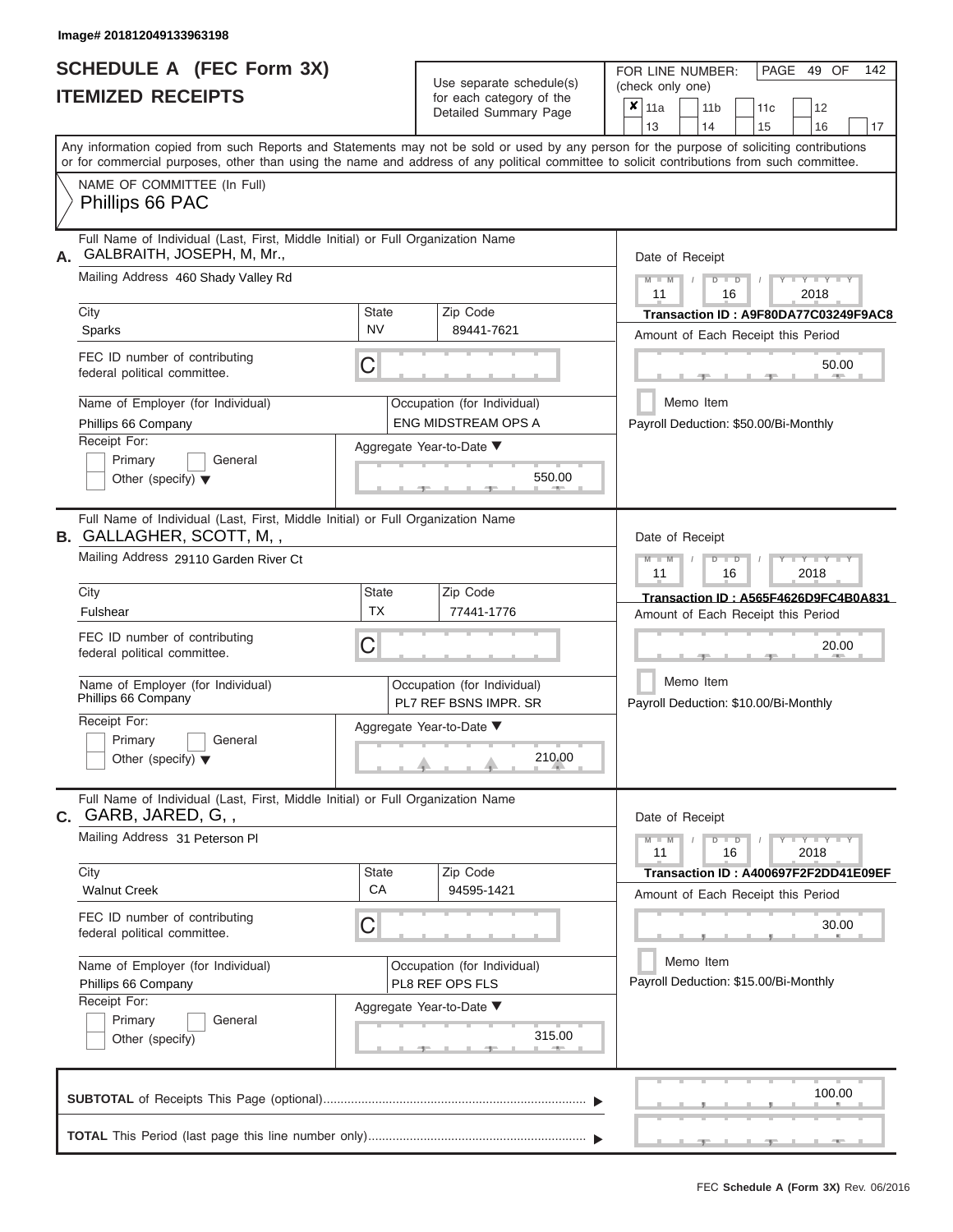|                          | <b>SCHEDULE A (FEC Form 3X)</b> |  |
|--------------------------|---------------------------------|--|
| <b>ITEMIZED RECEIPTS</b> |                                 |  |

Use separate schedule(s)<br>for each category of the

FOR LINE NUMBER:<br>(check only one)

PAGE 50 OF 142

|                                                                                                                                                                                                                                                                                         | IILMILLV IILVLII I                                                                                             |                                                              | iui cauli calcyuly ul lile<br>Detailed Summary Page    | × | 11a<br>13       |           | 11 <sub>b</sub><br>14 |               | 11c<br>15 | 12<br>16                                                                   | 17 |
|-----------------------------------------------------------------------------------------------------------------------------------------------------------------------------------------------------------------------------------------------------------------------------------------|----------------------------------------------------------------------------------------------------------------|--------------------------------------------------------------|--------------------------------------------------------|---|-----------------|-----------|-----------------------|---------------|-----------|----------------------------------------------------------------------------|----|
| Any information copied from such Reports and Statements may not be sold or used by any person for the purpose of soliciting contributions<br>or for commercial purposes, other than using the name and address of any political committee to solicit contributions from such committee. |                                                                                                                |                                                              |                                                        |   |                 |           |                       |               |           |                                                                            |    |
|                                                                                                                                                                                                                                                                                         | NAME OF COMMITTEE (In Full)<br>Phillips 66 PAC                                                                 |                                                              |                                                        |   |                 |           |                       |               |           |                                                                            |    |
| Full Name of Individual (Last, First, Middle Initial) or Full Organization Name<br>GARLAND, GREGORY, C,,<br>А.                                                                                                                                                                          |                                                                                                                |                                                              |                                                        |   |                 |           | Date of Receipt       |               |           |                                                                            |    |
|                                                                                                                                                                                                                                                                                         | Mailing Address 11610 Bistro Ln                                                                                |                                                              |                                                        |   | $M - M$<br>10   | $\prime$  |                       | $D$ $D$<br>26 |           | $-1$ $-1$<br>2018                                                          |    |
|                                                                                                                                                                                                                                                                                         | City<br>Houston                                                                                                | <b>State</b><br><b>TX</b>                                    | Zip Code<br>77082-2730                                 |   |                 |           |                       |               |           | Transaction ID: A20ADE86F0D1E4374B91<br>Amount of Each Receipt this Period |    |
|                                                                                                                                                                                                                                                                                         | FEC ID number of contributing<br>federal political committee.                                                  | С                                                            |                                                        |   |                 |           |                       |               |           | 5000.00                                                                    |    |
|                                                                                                                                                                                                                                                                                         | Name of Employer (for Individual)<br>Phillips 66 Company                                                       |                                                              | Occupation (for Individual)<br><b>SENIOR EXECUTIVE</b> |   |                 | Memo Item |                       |               |           |                                                                            |    |
|                                                                                                                                                                                                                                                                                         | Receipt For:<br>Primary<br>General<br>Other (specify) $\blacktriangledown$                                     |                                                              | Aggregate Year-to-Date ▼<br>5000.00                    |   |                 |           |                       |               |           |                                                                            |    |
|                                                                                                                                                                                                                                                                                         | Full Name of Individual (Last, First, Middle Initial) or Full Organization Name<br>B. GASIOR, PETER, JOSEPH,,  |                                                              |                                                        |   | Date of Receipt |           |                       |               |           |                                                                            |    |
|                                                                                                                                                                                                                                                                                         | Mailing Address 4259 Ridgewood Ave                                                                             |                                                              |                                                        |   | $M - M$<br>11   |           |                       | $D$ $D$<br>16 |           | $-Y$<br>2018                                                               |    |
|                                                                                                                                                                                                                                                                                         | City<br>Bellingham                                                                                             | State<br><b>WA</b>                                           | Zip Code<br>98229-2532                                 |   |                 |           |                       |               |           | Transaction ID: A58607C44573243988CF<br>Amount of Each Receipt this Period |    |
|                                                                                                                                                                                                                                                                                         | FEC ID number of contributing<br>federal political committee.                                                  | С                                                            |                                                        |   |                 |           |                       |               |           | 21.32                                                                      |    |
|                                                                                                                                                                                                                                                                                         | Name of Employer (for Individual)<br>Phillips 66 Company                                                       | Occupation (for Individual)<br>AVR CRUDE PRDCT & SUPPLY PLAN |                                                        |   |                 | Memo Item |                       |               |           | Payroll Deduction: \$10.66/Bi-Monthly                                      |    |
|                                                                                                                                                                                                                                                                                         | Receipt For:<br>Primary<br>General<br>Other (specify) $\blacktriangledown$                                     | Aggregate Year-to-Date ▼<br>217.92                           |                                                        |   |                 |           |                       |               |           |                                                                            |    |
| С.                                                                                                                                                                                                                                                                                      | Full Name of Individual (Last, First, Middle Initial) or Full Organization Name<br>GASS, MARVIN, DALE, Mr., II |                                                              |                                                        |   | Date of Receipt |           |                       |               |           |                                                                            |    |
|                                                                                                                                                                                                                                                                                         | Mailing Address 16923 E Caramel Apple Trl                                                                      |                                                              |                                                        |   | $M - M$<br>11   |           |                       | $D$ $D$<br>16 |           | $T - Y = Y + Y$<br>2018                                                    |    |
|                                                                                                                                                                                                                                                                                         | City<br>Cypress                                                                                                | <b>State</b><br><b>TX</b>                                    | Zip Code<br>77433-4166                                 |   |                 |           |                       |               |           | Transaction ID: A883DDDC15A974676A29<br>Amount of Each Receipt this Period |    |
|                                                                                                                                                                                                                                                                                         | FEC ID number of contributing<br>federal political committee.                                                  | С                                                            |                                                        |   |                 |           |                       |               |           | 80.00                                                                      |    |
|                                                                                                                                                                                                                                                                                         | Name of Employer (for Individual)<br>Phillips 66 Company                                                       | Occupation (for Individual)<br>PL6 STRATEGY SR               |                                                        |   |                 | Memo Item |                       |               |           | Payroll Deduction: \$40.00/Bi-Monthly                                      |    |
|                                                                                                                                                                                                                                                                                         | Receipt For:<br>Primary<br>General<br>Other (specify)                                                          |                                                              | Aggregate Year-to-Date ▼<br>840.00                     |   |                 |           |                       |               |           |                                                                            |    |
|                                                                                                                                                                                                                                                                                         |                                                                                                                |                                                              |                                                        |   |                 |           |                       |               |           | 5101.32                                                                    |    |
|                                                                                                                                                                                                                                                                                         |                                                                                                                |                                                              |                                                        |   |                 |           |                       |               |           |                                                                            |    |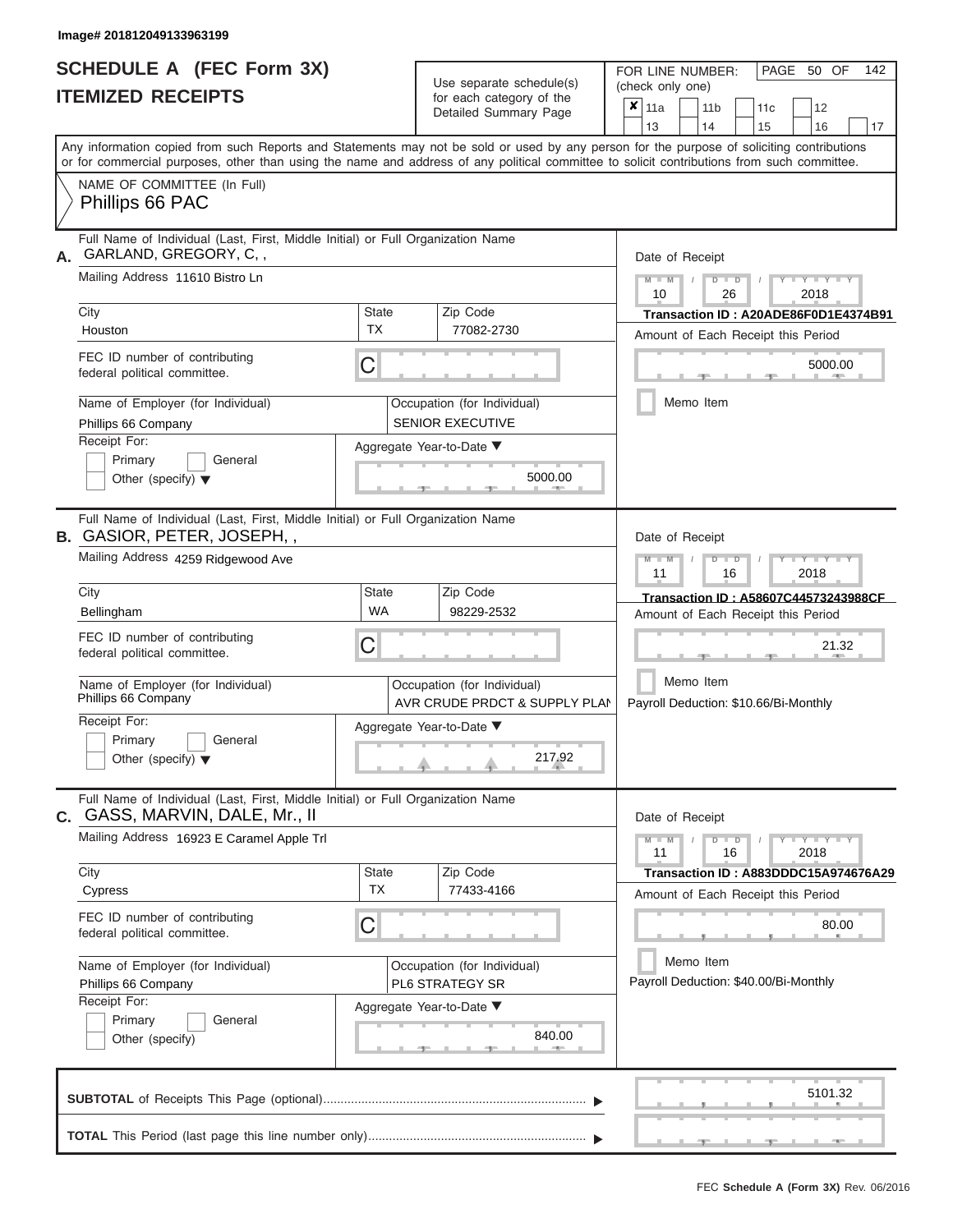|                          | <b>SCHEDULE A (FEC Form 3X)</b> |
|--------------------------|---------------------------------|
| <b>ITEMIZED RECEIPTS</b> |                                 |

Use separate schedule(s) (check only one)<br>for each category of the  $\begin{array}{|c|c|c|c|c|}\n\hline\n\text{Initial Summary goes} & & \text{with } & \text{with } & \text{with } & \text{with } & \text{with } & \text{with } & \text{with } & \text{with } & \text{with } & \text{with } & \text{with } & \text{with } & \text{with } & \text{with } & \text{with } & \text{with } & \text{with } & \text{with } & \text{with } & \text{with } & \text$ 

FOR LINE NUMBER:

 $\overline{\phantom{0}}$ 

PAGE 51 OF 142

 $\overline{\phantom{0}}$ 

|                                                                                                                                                                                                                                                                                         |                    | Detailed Summary Page                                         | $x_{\parallel 11a}$<br>12<br>11 <sub>b</sub><br>11c<br>13<br>14<br>15<br>16<br>17 |
|-----------------------------------------------------------------------------------------------------------------------------------------------------------------------------------------------------------------------------------------------------------------------------------------|--------------------|---------------------------------------------------------------|-----------------------------------------------------------------------------------|
| Any information copied from such Reports and Statements may not be sold or used by any person for the purpose of soliciting contributions<br>or for commercial purposes, other than using the name and address of any political committee to solicit contributions from such committee. |                    |                                                               |                                                                                   |
| NAME OF COMMITTEE (In Full)<br>Phillips 66 PAC                                                                                                                                                                                                                                          |                    |                                                               |                                                                                   |
| Full Name of Individual (Last, First, Middle Initial) or Full Organization Name<br>GEIGER, RYAN, D, Mr.,<br>А.                                                                                                                                                                          |                    |                                                               | Date of Receipt                                                                   |
| Mailing Address 5190 Sparrow Ct                                                                                                                                                                                                                                                         |                    |                                                               | $Y = Y = Y$<br>$D$ $D$<br>11<br>16<br>2018                                        |
| City<br>Ferndale                                                                                                                                                                                                                                                                        | State<br><b>WA</b> | Zip Code<br>98248-7800                                        | Transaction ID: ADAF184DBAE9D4DE7B4I<br>Amount of Each Receipt this Period        |
| FEC ID number of contributing<br>federal political committee.                                                                                                                                                                                                                           | C                  |                                                               | 22.00<br><b>AND</b>                                                               |
| Name of Employer (for Individual)<br>Phillips 66 Company                                                                                                                                                                                                                                |                    | Occupation (for Individual)<br>ENG REF ROTATING EQUIPMENT E   | Memo Item<br>Payroll Deduction: \$11.00/Bi-Monthly                                |
| Receipt For:<br>Primary<br>General<br>Other (specify) $\blacktriangledown$                                                                                                                                                                                                              |                    | Aggregate Year-to-Date ▼<br>227.94                            |                                                                                   |
| Full Name of Individual (Last, First, Middle Initial) or Full Organization Name<br><b>B.</b> GIFFHORN, PATRICK, , Mr.,                                                                                                                                                                  |                    |                                                               | Date of Receipt                                                                   |
| Mailing Address 2411 Kings Forest Dr                                                                                                                                                                                                                                                    |                    |                                                               | Y TYT<br>$M - M$<br>$D$ $D$<br>11<br>16<br>2018                                   |
| City<br>Kingwood                                                                                                                                                                                                                                                                        | State<br>ТX        | Zip Code<br>77339-2444                                        | Transaction ID: A11CF9FA01D704AAA888<br>Amount of Each Receipt this Period        |
| FEC ID number of contributing<br>federal political committee.                                                                                                                                                                                                                           | C                  |                                                               | 51.32                                                                             |
| Name of Employer (for Individual)<br>Phillips 66 Company                                                                                                                                                                                                                                |                    | Occupation (for Individual)<br>PL4 COMMERICAL & BSNS DVLPT S  | Memo Item<br>Payroll Deduction: \$25.66/Bi-Monthly                                |
| Receipt For:<br>Primary<br>General<br>Other (specify) $\blacktriangledown$                                                                                                                                                                                                              |                    | Aggregate Year-to-Date<br>538.86                              |                                                                                   |
| Full Name of Individual (Last, First, Middle Initial) or Full Organization Name<br>C. GILLESPIE, JOSEPH, RAY,,                                                                                                                                                                          |                    |                                                               | Date of Receipt                                                                   |
| Mailing Address 1825 Candlewyck Ln                                                                                                                                                                                                                                                      |                    |                                                               | $-Y - Y - Y - Y$<br>$M - M$<br>$D$ $D$<br>2018<br>11<br>16                        |
| City<br>Green Lane                                                                                                                                                                                                                                                                      | <b>State</b><br>PA | Zip Code<br>18054-2048                                        | Transaction ID: A975D78055E7D489CB2A<br>Amount of Each Receipt this Period        |
| FEC ID number of contributing<br>federal political committee.                                                                                                                                                                                                                           | С                  |                                                               | 100.00                                                                            |
| Name of Employer (for Individual)<br>Phillips 66 Company                                                                                                                                                                                                                                |                    | Occupation (for Individual)<br>PL8 REF MNTNNC PLANNING & COST | Memo Item<br>Payroll Deduction: \$50.00/Bi-Monthly                                |
| Receipt For:<br>Primary<br>General<br>Other (specify)                                                                                                                                                                                                                                   |                    | Aggregate Year-to-Date ▼<br>936.70                            |                                                                                   |
|                                                                                                                                                                                                                                                                                         |                    |                                                               | 173.32                                                                            |
|                                                                                                                                                                                                                                                                                         |                    |                                                               |                                                                                   |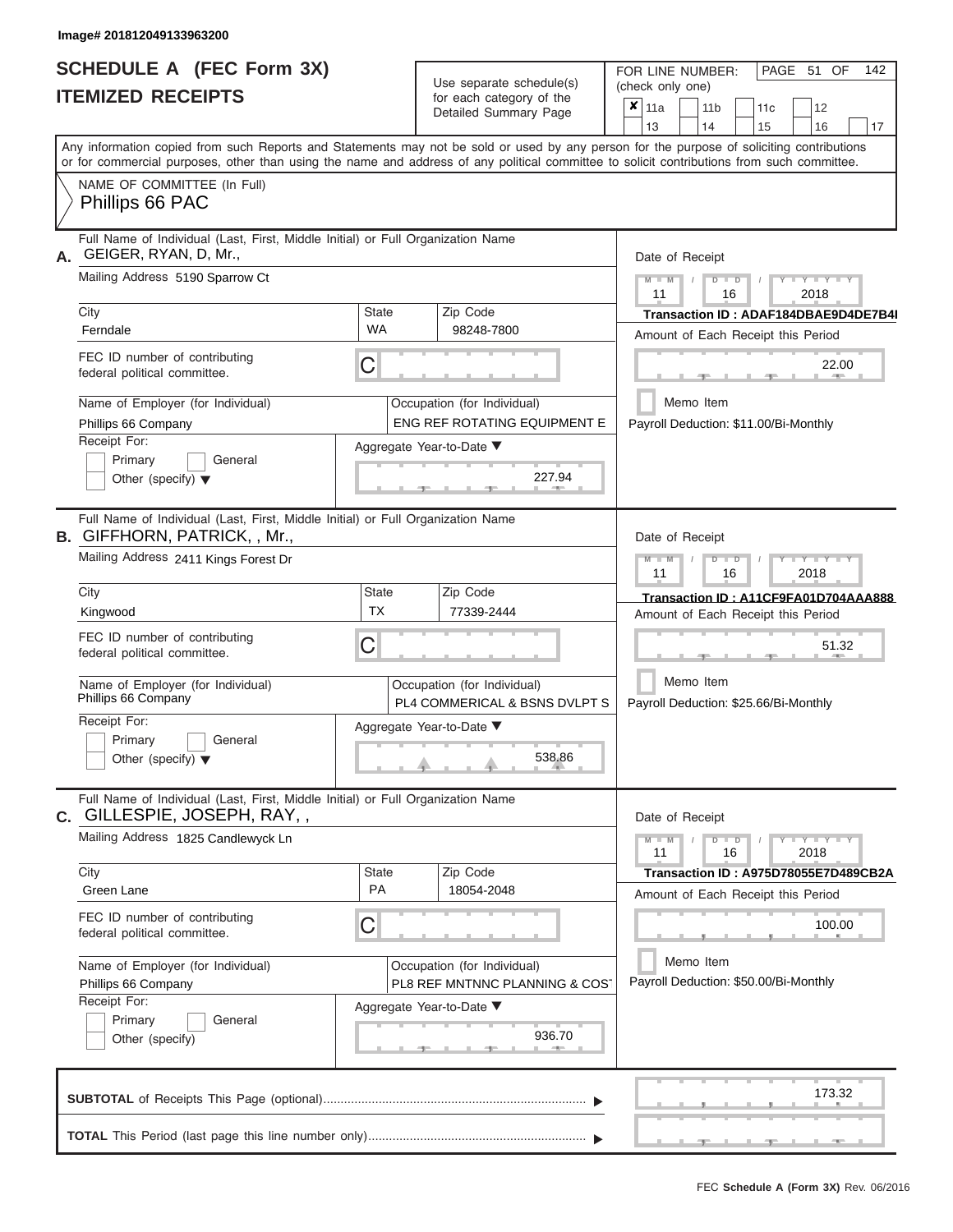# **SCHEDULE A (FEC Form 3X) ITEMIZED RECEIPTS**

| SCHEDULE A (FEC Form 3X)<br><b>ITEMIZED RECEIPTS</b>                                                                                                                                                                                                                                    |                           | Use separate schedule(s)<br>for each category of the<br>Detailed Summary Page    | 142<br>FOR LINE NUMBER:<br>PAGE 52 OF<br>(check only one)<br>$\overline{\mathbf{x}}$   11a<br>11 <sub>b</sub><br>12<br>11 <sub>c</sub>     |
|-----------------------------------------------------------------------------------------------------------------------------------------------------------------------------------------------------------------------------------------------------------------------------------------|---------------------------|----------------------------------------------------------------------------------|--------------------------------------------------------------------------------------------------------------------------------------------|
|                                                                                                                                                                                                                                                                                         |                           |                                                                                  | 13<br>14<br>15<br>16<br>17                                                                                                                 |
| Any information copied from such Reports and Statements may not be sold or used by any person for the purpose of soliciting contributions<br>or for commercial purposes, other than using the name and address of any political committee to solicit contributions from such committee. |                           |                                                                                  |                                                                                                                                            |
| NAME OF COMMITTEE (In Full)<br>Phillips 66 PAC                                                                                                                                                                                                                                          |                           |                                                                                  |                                                                                                                                            |
| Full Name of Individual (Last, First, Middle Initial) or Full Organization Name<br>GILLILAND, CHRISTOPHER, SCOTT, Mr.,<br>А.<br>Mailing Address 3333 Lake St<br>Unit 18C                                                                                                                |                           |                                                                                  | Date of Receipt<br>$M = M$<br>$T - Y - T - Y - T - Y$<br>$D$ $D$<br>11<br>2018<br>16                                                       |
| City                                                                                                                                                                                                                                                                                    | <b>State</b><br><b>TX</b> | Zip Code<br>77098-2153                                                           | Transaction ID: AC31083E4A5144770BBA                                                                                                       |
| Houston<br>FEC ID number of contributing<br>federal political committee.                                                                                                                                                                                                                | С                         |                                                                                  | Amount of Each Receipt this Period<br>31.32                                                                                                |
| Name of Employer (for Individual)<br>Phillips 66 Company<br>Receipt For:                                                                                                                                                                                                                |                           | Occupation (for Individual)<br>PL6 BSNS SOLUTIONS SR<br>Aggregate Year-to-Date ▼ | <b>AND A</b><br>Memo Item<br>Payroll Deduction: \$15.66/Bi-Monthly                                                                         |
| Primary<br>General<br>Other (specify) $\blacktriangledown$                                                                                                                                                                                                                              |                           | 328.86                                                                           |                                                                                                                                            |
| Full Name of Individual (Last, First, Middle Initial) or Full Organization Name<br><b>B.</b> GINGERICH, TODD, , ,                                                                                                                                                                       | Date of Receipt           |                                                                                  |                                                                                                                                            |
| Mailing Address 4305 Fairview Rd                                                                                                                                                                                                                                                        |                           |                                                                                  | $M$ $M$<br>$D$ $\Box$ $D$<br>$\blacksquare$ $\blacksquare$ $\blacksquare$ $\blacksquare$ $\blacksquare$ $\blacksquare$<br>11<br>2018<br>16 |
| City<br><b>Bartlesville</b>                                                                                                                                                                                                                                                             | State<br><b>OK</b>        | Zip Code<br>74006-7145                                                           | Transaction ID: A810736860818420B929<br>Amount of Each Receipt this Period                                                                 |
| FEC ID number of contributing<br>federal political committee.                                                                                                                                                                                                                           | С                         |                                                                                  | 21.32                                                                                                                                      |
| Name of Employer (for Individual)<br>Phillips 66 Company                                                                                                                                                                                                                                |                           | Occupation (for Individual)<br><b>PL8 FINANCIAL SVCS</b>                         | Memo Item<br>Payroll Deduction: \$10.66/Bi-Monthly                                                                                         |
| Receipt For:<br>Primary<br>General                                                                                                                                                                                                                                                      |                           | Aggregate Year-to-Date ▼                                                         |                                                                                                                                            |
| Other (specify) $\blacktriangledown$                                                                                                                                                                                                                                                    |                           | 223.86                                                                           |                                                                                                                                            |
| Full Name of Individual (Last, First, Middle Initial) or Full Organization Name<br>C. GISLASON, JASON, JOSEPH,,                                                                                                                                                                         |                           |                                                                                  | Date of Receipt                                                                                                                            |
| Mailing Address 1814 Silver Brook Ln                                                                                                                                                                                                                                                    |                           |                                                                                  | $Y - Y - Y - Y - Y$<br>$M - M$<br>$D$ $D$<br>11<br>16<br>2018                                                                              |
| City<br>Katy                                                                                                                                                                                                                                                                            | <b>State</b><br><b>TX</b> | Zip Code<br>77494-5826                                                           | Transaction ID : A007B48A772964B63A55<br>Amount of Each Receipt this Period                                                                |
| FEC ID number of contributing<br>federal political committee.                                                                                                                                                                                                                           | С                         |                                                                                  | 20.00                                                                                                                                      |
| Name of Employer (for Individual)<br>Phillips 66 Company                                                                                                                                                                                                                                |                           | Occupation (for Individual)<br>PL6 IT ANALYTICS & REPORTING                      | Memo Item<br>Payroll Deduction: \$10.00/Bi-Monthly                                                                                         |
| Receipt For:<br>Primary<br>General<br>Other (specify)                                                                                                                                                                                                                                   |                           | Aggregate Year-to-Date ▼<br>210.00                                               |                                                                                                                                            |
|                                                                                                                                                                                                                                                                                         |                           |                                                                                  | 72.64                                                                                                                                      |
|                                                                                                                                                                                                                                                                                         |                           |                                                                                  | $-9$<br>$-9$                                                                                                                               |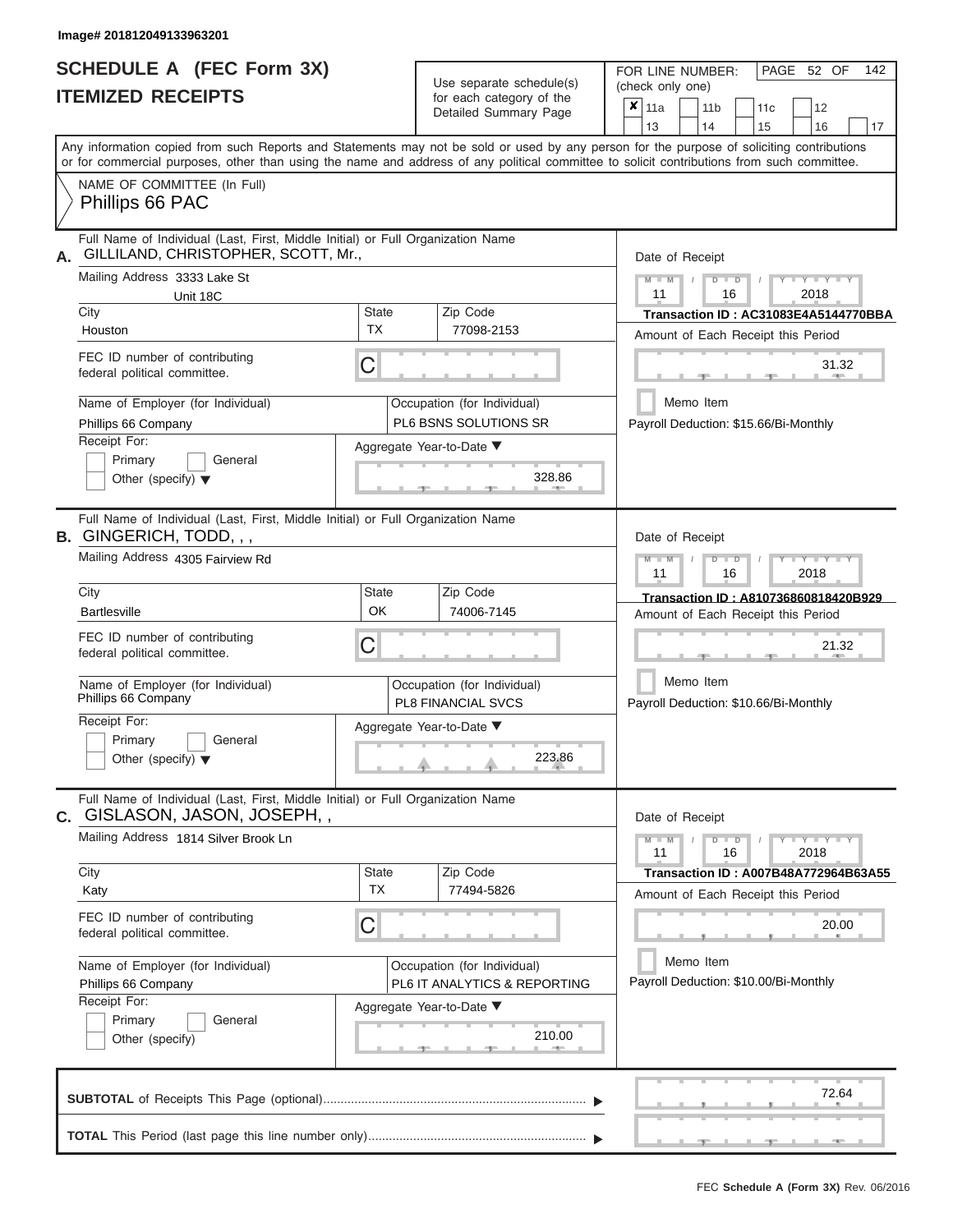# **SCHEDULE A (FEC Form 3X)**

| SCHEDULE A (FEC Form 3X)<br><b>ITEMIZED RECEIPTS</b>                                                                                                                                                                                                                                                                                                                                                               |                                | Use separate schedule(s)<br>for each category of the<br>Detailed Summary Page                                                      | 142<br>FOR LINE NUMBER:<br>PAGE 53 OF<br>(check only one)<br>$\overline{\mathbf{x}}$   11a<br>11 <sub>b</sub><br>12<br>11 <sub>c</sub>                                                                                                                                       |
|--------------------------------------------------------------------------------------------------------------------------------------------------------------------------------------------------------------------------------------------------------------------------------------------------------------------------------------------------------------------------------------------------------------------|--------------------------------|------------------------------------------------------------------------------------------------------------------------------------|------------------------------------------------------------------------------------------------------------------------------------------------------------------------------------------------------------------------------------------------------------------------------|
| Any information copied from such Reports and Statements may not be sold or used by any person for the purpose of soliciting contributions<br>or for commercial purposes, other than using the name and address of any political committee to solicit contributions from such committee.                                                                                                                            |                                |                                                                                                                                    | 13<br>14<br>15<br>16<br>17                                                                                                                                                                                                                                                   |
| NAME OF COMMITTEE (In Full)<br>Phillips 66 PAC                                                                                                                                                                                                                                                                                                                                                                     |                                |                                                                                                                                    |                                                                                                                                                                                                                                                                              |
| Full Name of Individual (Last, First, Middle Initial) or Full Organization Name<br>GLADD, PATRICK, K, Mr.,<br>А.<br>Mailing Address 2005 Woodmont<br>City<br>Ponca City<br>FEC ID number of contributing<br>federal political committee.<br>Name of Employer (for Individual)<br>Phillips 66 Company<br>Receipt For:<br>Primary<br>General                                                                         | <b>State</b><br><b>OK</b><br>С | Zip Code<br>74604-1530<br>Occupation (for Individual)<br>SPC TECHNICAL C<br>Aggregate Year-to-Date ▼                               | Date of Receipt<br>$M - M$ /<br>$Y - Y - Y$<br>$D$ $D$<br>11<br>2018<br>16<br>Transaction ID: A2DBFBA3F38A8426E96A<br>Amount of Each Receipt this Period<br>21.32<br><b>AND I</b><br>Memo Item<br>Payroll Deduction: \$10.66/Bi-Monthly                                      |
| Other (specify) $\blacktriangledown$<br>Full Name of Individual (Last, First, Middle Initial) or Full Organization Name<br>B. GLENN, JOHN, , Mr.,<br>Mailing Address 7553 Hannegan Rd<br>City<br>Lynden<br>FEC ID number of contributing<br>federal political committee.<br>Name of Employer (for Individual)<br>Phillips 66 Company<br>Receipt For:<br>Primary<br>General<br>Other (specify) $\blacktriangledown$ | <b>State</b><br><b>WA</b><br>С | 223.86<br>Zip Code<br>98264-9425<br>Occupation (for Individual)<br><b>SPC PRDCTION/OPS B</b><br>Aggregate Year-to-Date ▼<br>388.86 | Date of Receipt<br>$M - M$<br>$D$ $\Box$ $D$<br>$\blacksquare$ $\vdash$ $\vdash$ $\vdash$ $\vdash$ $\vdash$<br>11<br>2018<br>16<br>Transaction ID: AC4A64AF942CC4B14B64<br>Amount of Each Receipt this Period<br>41.32<br>Memo Item<br>Payroll Deduction: \$20.66/Bi-Monthly |
| Full Name of Individual (Last, First, Middle Initial) or Full Organization Name<br><b>c.</b> Goedeker, Timothy, E, ,<br>Mailing Address 24333 Cinco Terrace Dr<br>Apt 722<br>City<br>Katy<br>FEC ID number of contributing<br>federal political committee.<br>Name of Employer (for Individual)<br>Phillips 66 Company<br>Receipt For:<br>Primary<br>General<br>Other (specify)                                    | State<br><b>TX</b><br>С        | Zip Code<br>77494-2670<br>Occupation (for Individual)<br>AVR HSE ENV A<br>Aggregate Year-to-Date ▼<br>315.00                       | Date of Receipt<br>$M - M$<br>$D$ $D$<br>$Y - Y - Y - Y - Y$<br>11<br>16<br>2018<br>Transaction ID: A00B0E00BF1D448798DB<br>Amount of Each Receipt this Period<br>30.00<br>Memo Item<br>Payroll Deduction: \$15.00/Bi-Monthly                                                |
|                                                                                                                                                                                                                                                                                                                                                                                                                    |                                |                                                                                                                                    | 92.64<br>- 7 - 1<br>$-1$<br>$-1$                                                                                                                                                                                                                                             |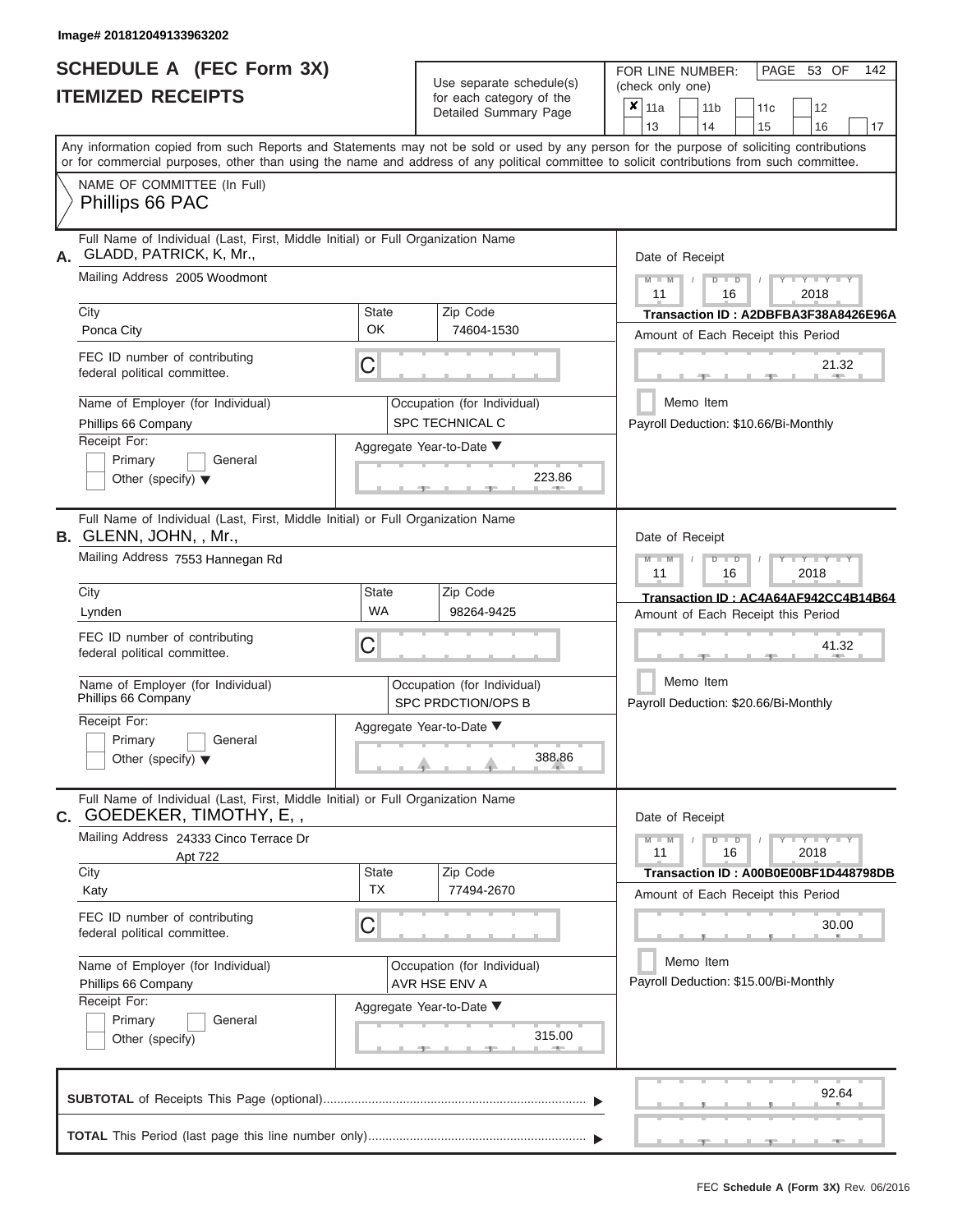|                          | SCHEDULE A (FEC Form 3X) |
|--------------------------|--------------------------|
| <b>ITEMIZED RECEIPTS</b> |                          |

Use separate schedule(s)<br>for each category of the

FOR LINE NUMBER:

PAGE 54 OF 142

|                                                                                                                         |                           | Use separate schedule(s)                                    | (check only one)                                                                                                                                                                                                                                                                        |
|-------------------------------------------------------------------------------------------------------------------------|---------------------------|-------------------------------------------------------------|-----------------------------------------------------------------------------------------------------------------------------------------------------------------------------------------------------------------------------------------------------------------------------------------|
| <b>ITEMIZED RECEIPTS</b>                                                                                                |                           | for each category of the<br>Detailed Summary Page           | $x _{11a}$<br>11c<br>12<br>11 <sub>b</sub><br>13<br>14<br>15<br>16<br>17                                                                                                                                                                                                                |
|                                                                                                                         |                           |                                                             | Any information copied from such Reports and Statements may not be sold or used by any person for the purpose of soliciting contributions<br>or for commercial purposes, other than using the name and address of any political committee to solicit contributions from such committee. |
| NAME OF COMMITTEE (In Full)<br>Phillips 66 PAC                                                                          |                           |                                                             |                                                                                                                                                                                                                                                                                         |
| Full Name of Individual (Last, First, Middle Initial) or Full Organization Name<br>GOLODRYGA, ZHANNA, , ,<br>А.         |                           |                                                             | Date of Receipt                                                                                                                                                                                                                                                                         |
| Mailing Address 5043 Tangle Ln                                                                                          |                           |                                                             | $Y - Y - Y$<br>$M - M$<br>$D$ $D$<br>11<br>16<br>2018                                                                                                                                                                                                                                   |
| City<br>Houston                                                                                                         | <b>State</b><br><b>TX</b> | Zip Code<br>77056-2128                                      | Transaction ID: AE1AE4DF49D654F4A89E<br>Amount of Each Receipt this Period                                                                                                                                                                                                              |
| FEC ID number of contributing<br>federal political committee.                                                           | C                         |                                                             | 416.66                                                                                                                                                                                                                                                                                  |
| Name of Employer (for Individual)<br>Phillips 66 Company                                                                |                           | Occupation (for Individual)<br><b>SENIOR EXECUTIVE</b>      | Memo Item<br>Payroll Deduction: \$208.33/Bi-Monthly                                                                                                                                                                                                                                     |
| Receipt For:<br>Primary<br>General<br>Other (specify) $\blacktriangledown$                                              |                           | Aggregate Year-to-Date ▼<br>2708.29                         |                                                                                                                                                                                                                                                                                         |
| Full Name of Individual (Last, First, Middle Initial) or Full Organization Name<br><b>B.</b> GOURLEY, DANIEL, K, ,      |                           |                                                             | Date of Receipt                                                                                                                                                                                                                                                                         |
| Mailing Address 3104 E Copper Ridge Loop                                                                                |                           |                                                             | $M - M$<br>Y I Y I Y<br>$\overline{\mathsf{D}}$<br>$\Box$<br>11<br>16<br>2018                                                                                                                                                                                                           |
| City<br><b>Billings</b>                                                                                                 | <b>State</b><br>MT        | Zip Code<br>59106-2251                                      | Transaction ID: A9A49F8D743294537BAE<br>Amount of Each Receipt this Period                                                                                                                                                                                                              |
| FEC ID number of contributing<br>federal political committee.                                                           | C                         |                                                             | 20.00                                                                                                                                                                                                                                                                                   |
| Name of Employer (for Individual)<br>Phillips 66 Company                                                                |                           | Occupation (for Individual)<br>ENG REF ROTATING EQUIPMENT B | Memo Item<br>Payroll Deduction: \$10.00/Bi-Monthly                                                                                                                                                                                                                                      |
| Receipt For:<br>Primary<br>General<br>Other (specify) $\blacktriangledown$                                              |                           | Aggregate Year-to-Date ▼<br>210.00                          |                                                                                                                                                                                                                                                                                         |
| Full Name of Individual (Last, First, Middle Initial) or Full Organization Name<br><b>c.</b> GRAHAM, HOWARD, WILLIAM, , |                           |                                                             | Date of Receipt                                                                                                                                                                                                                                                                         |
| Mailing Address PO Box 5620                                                                                             |                           |                                                             | $Y - Y - Y - Y$<br>$M - M$<br>$D$ $D$<br>11<br>16<br>2018                                                                                                                                                                                                                               |
| City<br>Borger                                                                                                          | State<br><b>TX</b>        | Zip Code<br>79008-5620                                      | Transaction ID: ABE46B2F9DECA4FC19EC<br>Amount of Each Receipt this Period                                                                                                                                                                                                              |
| FEC ID number of contributing<br>federal political committee.                                                           | 66.72                     |                                                             |                                                                                                                                                                                                                                                                                         |
| Name of Employer (for Individual)<br>Phillips 66 Company                                                                |                           | Occupation (for Individual)<br><b>ALY TRNG B</b>            | Memo Item<br>Payroll Deduction: \$33.36/Bi-Monthly                                                                                                                                                                                                                                      |
| Receipt For:<br>Primary<br>General<br>Other (specify)                                                                   |                           | Aggregate Year-to-Date ▼<br>697.28<br><b>AND</b>            |                                                                                                                                                                                                                                                                                         |
|                                                                                                                         |                           |                                                             | 503.38                                                                                                                                                                                                                                                                                  |
|                                                                                                                         |                           |                                                             |                                                                                                                                                                                                                                                                                         |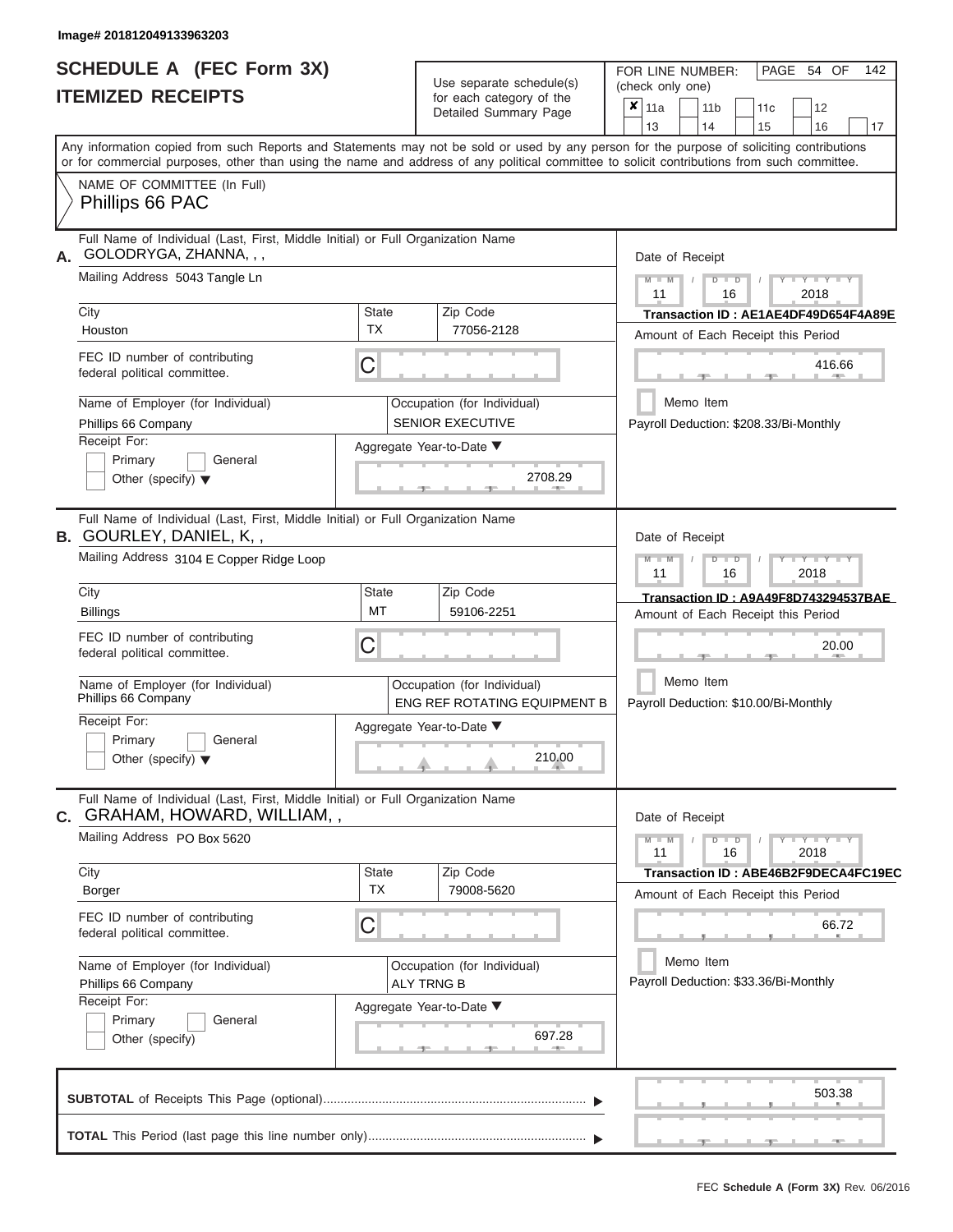|                          | <b>SCHEDULE A (FEC Form 3X)</b> |
|--------------------------|---------------------------------|
| <b>ITEMIZED RECEIPTS</b> |                                 |

|                                                                                                                                                                                                                                                                                                                                                                                                                               | Detailed Summary Page                                                                                                                                   | $\overline{\mathbf{x}}$   11a<br>11 <sub>b</sub><br>12<br>11 <sub>c</sub>                                                                                                                                                                                                        |
|-------------------------------------------------------------------------------------------------------------------------------------------------------------------------------------------------------------------------------------------------------------------------------------------------------------------------------------------------------------------------------------------------------------------------------|---------------------------------------------------------------------------------------------------------------------------------------------------------|----------------------------------------------------------------------------------------------------------------------------------------------------------------------------------------------------------------------------------------------------------------------------------|
| Any information copied from such Reports and Statements may not be sold or used by any person for the purpose of soliciting contributions<br>or for commercial purposes, other than using the name and address of any political committee to solicit contributions from such committee.<br>NAME OF COMMITTEE (In Full)<br>Phillips 66 PAC                                                                                     |                                                                                                                                                         | 13<br>14<br>15<br>16<br>17                                                                                                                                                                                                                                                       |
| Full Name of Individual (Last, First, Middle Initial) or Full Organization Name<br>Graham, JOSEPH, , Mr.,<br>Mailing Address 10219 Green Tree Rd<br>City<br>Houston<br>FEC ID number of contributing<br>federal political committee.<br>Name of Employer (for Individual)<br>Phillips 66 Company<br>Receipt For:<br>Primary<br>General                                                                                        | Zip Code<br><b>State</b><br><b>TX</b><br>77042-1231<br>C<br>Occupation (for Individual)<br>AVR VCO A<br>Aggregate Year-to-Date ▼                        | Date of Receipt<br>$M$ – $M$ /<br>$+Y+Y+Y$<br>$D$ $D$<br>11<br>2018<br>16<br>Transaction ID: ABF90CF53B7A44E1DABF<br>Amount of Each Receipt this Period<br>50.00<br><b>Brita Allen</b><br>-40-<br>Memo Item<br>Payroll Deduction: \$25.00/Bi-Monthly                             |
| Other (specify) $\blacktriangledown$<br>Full Name of Individual (Last, First, Middle Initial) or Full Organization Name<br>B. GRANDFIELD, DARIN, , ,<br>Mailing Address 711 Shell Beach Dr<br>City<br>Lake Charles<br>FEC ID number of contributing<br>federal political committee.<br>Name of Employer (for Individual)<br>Phillips 66 Company<br>Receipt For:<br>Primary<br>General<br>Other (specify) $\blacktriangledown$ | 525.00<br>Zip Code<br><b>State</b><br>LA<br>70601-5734<br>C<br>Occupation (for Individual)<br>PL7 REF OPS BTL AV<br>Aggregate Year-to-Date ▼<br>1010.77 | Date of Receipt<br>$M - M$<br>$D$ $D$<br>$\Box$ $\Upsilon$ $\Box$ $\Upsilon$ $\Upsilon$ $\Upsilon$<br>$\prime$<br>11<br>2018<br>16<br>Transaction ID: A3E43599F4F8F4FEEB01<br>Amount of Each Receipt this Period<br>100.00<br>Memo Item<br>Payroll Deduction: \$50.00/Bi-Monthly |
| Full Name of Individual (Last, First, Middle Initial) or Full Organization Name<br>C. GRANDSTAFF, CRAIG, M,,<br>Mailing Address 27410 Royal Canyon Ln<br>City<br>Katy<br>FEC ID number of contributing<br>federal political committee.<br>Name of Employer (for Individual)<br>Phillips 66 Company<br>Receipt For:<br>Primary<br>General<br>Other (specify)                                                                   | State<br>Zip Code<br><b>TX</b><br>77494-5710<br>C<br>Occupation (for Individual)<br>BP ITE<br>Aggregate Year-to-Date ▼<br>433.86                        | Date of Receipt<br>$M - M$<br>$D$ $D$<br>$  Y$ $  Y$ $  Y$<br>11<br>2018<br>16<br>Transaction ID: AA147194BE1404BC18CE<br>Amount of Each Receipt this Period<br>41.32<br>Memo Item<br>Payroll Deduction: \$20.66/Bi-Monthly                                                      |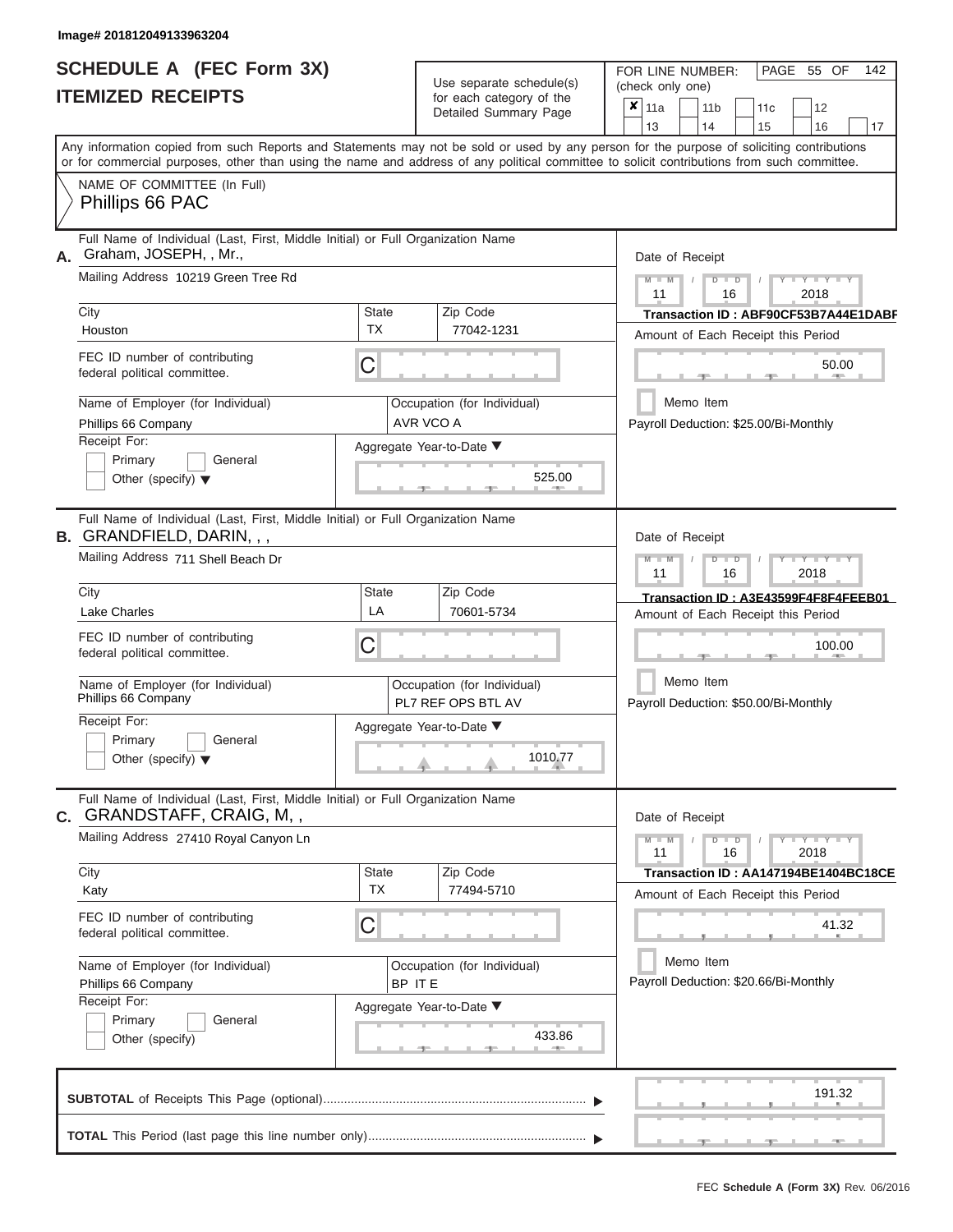# **SCHEDULE A (FEC Form 3X) ITEMIZED RECEIPTS**

| SCHEDULE A (FEC Form 3X)<br><b>ITEMIZED RECEIPTS</b>                                                                                                                                                                                                                                                                                                                                                     |                                | Use separate schedule(s)<br>for each category of the<br>Detailed Summary Page                                             | 142<br>FOR LINE NUMBER:<br>PAGE 56 OF<br>(check only one)<br>$\overline{\mathbf{x}}$   11a<br>11 <sub>b</sub><br>12<br>11 <sub>c</sub><br>14                                                                                                                                            |
|----------------------------------------------------------------------------------------------------------------------------------------------------------------------------------------------------------------------------------------------------------------------------------------------------------------------------------------------------------------------------------------------------------|--------------------------------|---------------------------------------------------------------------------------------------------------------------------|-----------------------------------------------------------------------------------------------------------------------------------------------------------------------------------------------------------------------------------------------------------------------------------------|
| Any information copied from such Reports and Statements may not be sold or used by any person for the purpose of soliciting contributions<br>or for commercial purposes, other than using the name and address of any political committee to solicit contributions from such committee.<br>NAME OF COMMITTEE (In Full)<br>Phillips 66 PAC                                                                |                                |                                                                                                                           | 15<br>16<br>13<br>17                                                                                                                                                                                                                                                                    |
| Full Name of Individual (Last, First, Middle Initial) or Full Organization Name<br>GRANT, KYLE, GARRETT, Mr.,<br>Mailing Address 3015 Ashton Park Dr<br>City<br>Pearland<br>FEC ID number of contributing<br>federal political committee.                                                                                                                                                                | State<br><b>TX</b><br>C        | Zip Code<br>77584-1271                                                                                                    | Date of Receipt<br>$M$ – $M$ /<br>$T - Y = Y - T Y$<br>$D$ $D$<br>11<br>2018<br>16<br>Transaction ID: ACD936675CDD44D9BBFL<br>Amount of Each Receipt this Period<br>21.32<br><b>Britannia</b><br>$-1$                                                                                   |
| Name of Employer (for Individual)<br>Phillips 66 Company<br>Receipt For:<br>Primary<br>General<br>Other (specify) $\blacktriangledown$                                                                                                                                                                                                                                                                   |                                | Occupation (for Individual)<br>SPC MNTNNC/MCHNCL D<br>Aggregate Year-to-Date ▼<br>223.86                                  | Memo Item<br>Payroll Deduction: \$10.66/Bi-Monthly                                                                                                                                                                                                                                      |
| Full Name of Individual (Last, First, Middle Initial) or Full Organization Name<br><b>B.</b> GRAY, COREY, A,,<br>Mailing Address 1901 Limestone Rd<br>City<br><b>Bartlesville</b><br>FEC ID number of contributing<br>federal political committee.<br>Name of Employer (for Individual)<br>Phillips 66 Company<br>Receipt For:<br>Primary<br>General                                                     | State<br>OK<br>С               | Zip Code<br>74006-6745<br>Occupation (for Individual)<br>SHD CRUDE/PRDCT B<br>Aggregate Year-to-Date ▼                    | Date of Receipt<br>$M - M$<br>$D$ $D$<br>$\blacksquare$ $\vdash$ $\vdash$ $\vdash$ $\vdash$ $\vdash$ $\vdash$ $\vdash$<br>11<br>2018<br>16<br>Transaction ID: A8E8024C90C654408A38<br>Amount of Each Receipt this Period<br>21.32<br>Memo Item<br>Payroll Deduction: \$10.66/Bi-Monthly |
| Other (specify) $\blacktriangledown$<br>Full Name of Individual (Last, First, Middle Initial) or Full Organization Name<br>C. GREY, JUSTIN, , Mr.,<br>Mailing Address 3415 Sunrise Garden Path<br>City<br>Richmond<br>FEC ID number of contributing<br>federal political committee.<br>Name of Employer (for Individual)<br>Phillips 66 Company<br>Receipt For:<br>Primary<br>General<br>Other (specify) | <b>State</b><br><b>TX</b><br>С | 223.86<br>Zip Code<br>77406-1707<br>Occupation (for Individual)<br>AVR PURCHASING A<br>Aggregate Year-to-Date ▼<br>433.86 | Date of Receipt<br>$M - M$<br>$D$ $D$<br>$Y - Y - Y - Y - Y$<br>11<br>2018<br>16<br>Transaction ID: AF81E84DB03E645FA8C5<br>Amount of Each Receipt this Period<br>41.32<br>Memo Item<br>Payroll Deduction: \$20.66/Bi-Monthly                                                           |
|                                                                                                                                                                                                                                                                                                                                                                                                          |                                |                                                                                                                           | 83.96                                                                                                                                                                                                                                                                                   |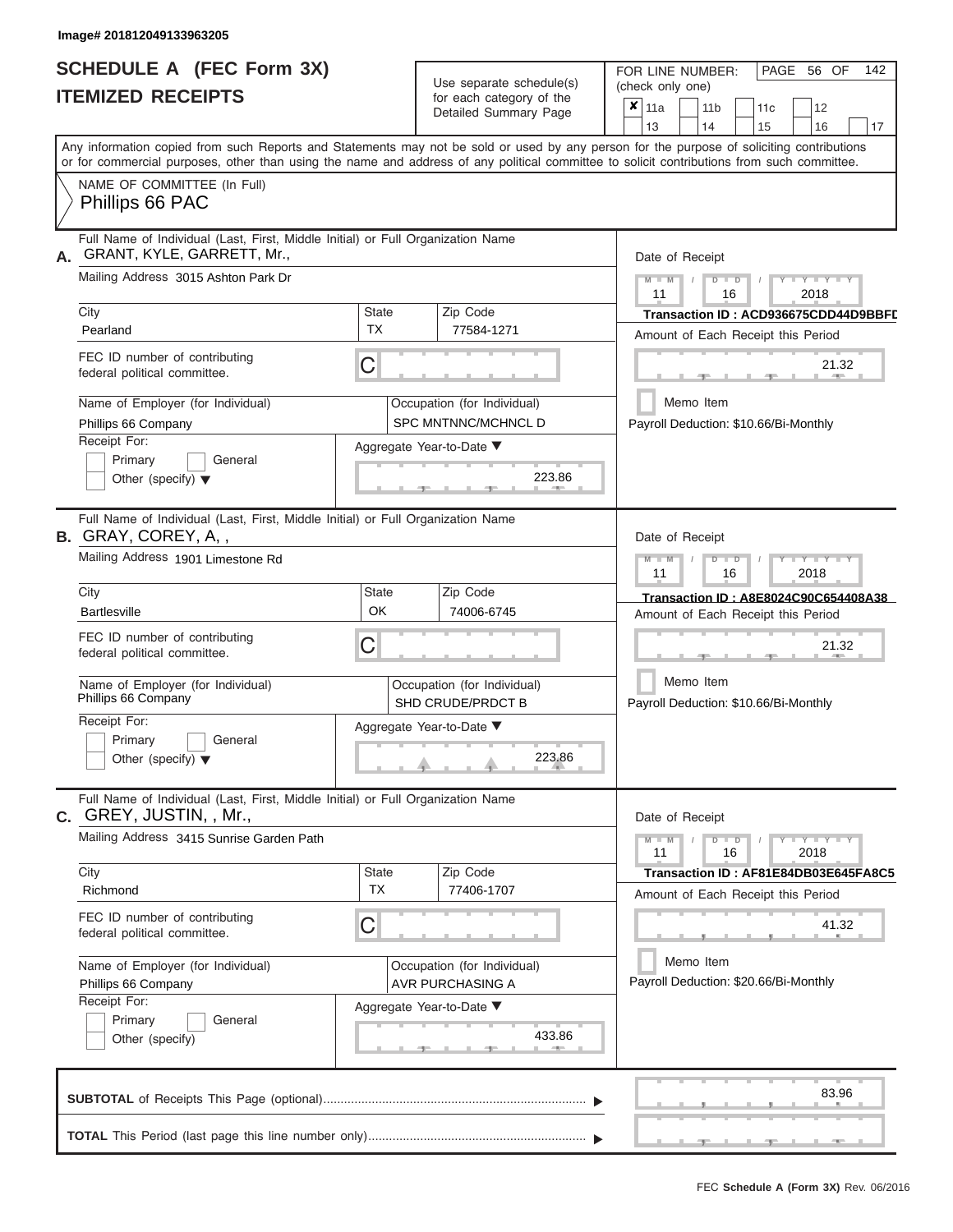|                          | <b>SCHEDULE A (FEC Form 3X)</b> |
|--------------------------|---------------------------------|
| <b>ITEMIZED RECEIPTS</b> |                                 |

| SCHEDULE A (FEC Form 3X)<br><b>ITEMIZED RECEIPTS</b>                                                                                                                                                                                                                                                                                                                                              | Use separate schedule(s)<br>for each category of the<br>Detailed Summary Page                                                                                               | 142<br>FOR LINE NUMBER:<br>PAGE 57 OF<br>(check only one)<br>$\overline{\mathbf{x}}$   11a<br>11 <sub>b</sub><br>12<br>11 <sub>c</sub><br>13                                                                                                                                                                    |
|---------------------------------------------------------------------------------------------------------------------------------------------------------------------------------------------------------------------------------------------------------------------------------------------------------------------------------------------------------------------------------------------------|-----------------------------------------------------------------------------------------------------------------------------------------------------------------------------|-----------------------------------------------------------------------------------------------------------------------------------------------------------------------------------------------------------------------------------------------------------------------------------------------------------------|
| NAME OF COMMITTEE (In Full)<br>Phillips 66 PAC                                                                                                                                                                                                                                                                                                                                                    |                                                                                                                                                                             | 14<br>15<br>16<br>17<br>Any information copied from such Reports and Statements may not be sold or used by any person for the purpose of soliciting contributions<br>or for commercial purposes, other than using the name and address of any political committee to solicit contributions from such committee. |
| Full Name of Individual (Last, First, Middle Initial) or Full Organization Name<br>GRIMALDO, JOE, H,,<br>Mailing Address 5911 Diamond Shadow Ct<br>City<br>Richmond<br>FEC ID number of contributing<br>federal political committee.<br>Name of Employer (for Individual)<br>Phillips 66 Company<br>Receipt For:<br>Primary<br>General<br>Other (specify) $\blacktriangledown$                    | Zip Code<br><b>State</b><br><b>TX</b><br>77469-2231<br>C<br>Occupation (for Individual)<br>BP F&PA ANALYSIS C<br>Aggregate Year-to-Date ▼<br>525.00<br><b>British Allen</b> | Date of Receipt<br>$M$ – $M$ /<br>$T - Y = Y + Y$<br>$D$ $D$<br>11<br>2018<br>16<br>Transaction ID: AC72413793417453FBE1<br>Amount of Each Receipt this Period<br>50.00<br><b>Brita Allen</b><br>-40-<br>Memo Item<br>Payroll Deduction: \$25.00/Bi-Monthly                                                     |
| Full Name of Individual (Last, First, Middle Initial) or Full Organization Name<br><b>B.</b> GRONIGAN, AMY, L,,<br>Mailing Address 1415 SE Delaware Ave<br>City<br><b>Bartlesville</b><br>FEC ID number of contributing<br>federal political committee.<br>Name of Employer (for Individual)<br>Phillips 66 Company<br>Receipt For:<br>Primary<br>General<br>Other (specify) $\blacktriangledown$ | Zip Code<br><b>State</b><br>OK<br>74003-5921<br>C<br>Occupation (for Individual)<br><b>PL7 ACCT FINANCIAL SVCS SR</b><br>Aggregate Year-to-Date ▼<br>223.86                 | Date of Receipt<br>$M - M$<br>$D$ $D$<br>$\Box$ $\Upsilon$ $\Box$ $\Upsilon$ $\Upsilon$ $\Upsilon$<br>$\prime$<br>11<br>2018<br>16<br>Transaction ID: AAC3FDEBF08F1450BA9A<br>Amount of Each Receipt this Period<br>21.32<br>Memo Item<br>Payroll Deduction: \$10.66/Bi-Monthly                                 |
| Full Name of Individual (Last, First, Middle Initial) or Full Organization Name<br>C. GUMP, HAROLD, JOSEPH, ,<br>Mailing Address 3318 Birchfield Ct<br>City<br>Dacula<br>FEC ID number of contributing<br>federal political committee.<br>Name of Employer (for Individual)<br>Phillips 66 Company<br>Receipt For:                                                                                | Zip Code<br>State<br>GA<br>30019-2985<br>C<br>Occupation (for Individual)<br><b>AVR CMML A</b><br>Aggregate Year-to-Date ▼                                                  | Date of Receipt<br>$M - M$<br>$D$ $D$<br>$  Y$ $  Y$ $  Y$<br>11<br>2018<br>16<br>Transaction ID: AFF87A66DB1074A07A46<br>Amount of Each Receipt this Period<br>31.32<br>Memo Item<br>Payroll Deduction: \$15.66/Bi-Monthly                                                                                     |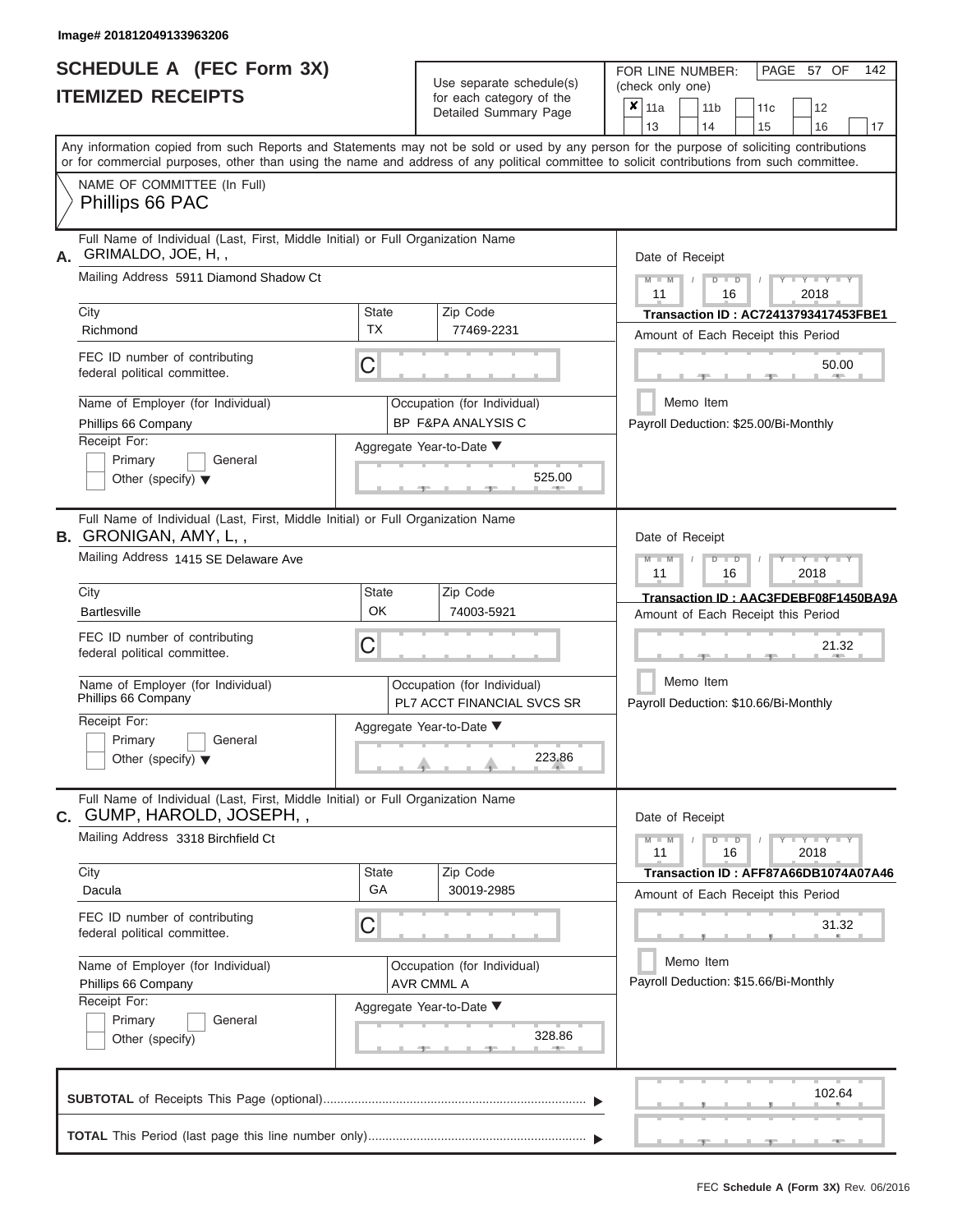|                          | <b>SCHEDULE A (FEC Form 3X)</b> |
|--------------------------|---------------------------------|
| <b>ITEMIZED RECEIPTS</b> |                                 |

Use separate schedule(s) (check only one) for each category of the

FOR LINE NUMBER:<br>(check only one)

PAGE 58 OF 142

| <b>ITEMIZED RECEIPTS</b>                                                                                                                                                                                                                                                                                                                                                             | for each category of the<br>Detailed Summary Page                                                                                                  | $\pmb{\times}$<br>11a<br>11 <sub>b</sub><br>12<br>11c<br>14<br>15<br>16<br>17<br>13                                                                                                                                                      |
|--------------------------------------------------------------------------------------------------------------------------------------------------------------------------------------------------------------------------------------------------------------------------------------------------------------------------------------------------------------------------------------|----------------------------------------------------------------------------------------------------------------------------------------------------|------------------------------------------------------------------------------------------------------------------------------------------------------------------------------------------------------------------------------------------|
| Any information copied from such Reports and Statements may not be sold or used by any person for the purpose of soliciting contributions<br>or for commercial purposes, other than using the name and address of any political committee to solicit contributions from such committee.                                                                                              |                                                                                                                                                    |                                                                                                                                                                                                                                          |
| NAME OF COMMITTEE (In Full)<br>Phillips 66 PAC                                                                                                                                                                                                                                                                                                                                       |                                                                                                                                                    |                                                                                                                                                                                                                                          |
| Full Name of Individual (Last, First, Middle Initial) or Full Organization Name<br>HAIL, DARREL, L,,<br>А.<br>Mailing Address 301 Loma Linda Ln<br>City<br>Borger<br>FEC ID number of contributing                                                                                                                                                                                   | Zip Code<br><b>State</b><br><b>TX</b><br>79007-8502                                                                                                | Date of Receipt<br>$M - M$<br>$+Y+Y+Y$<br>$D$ $D$<br>11<br>2018<br>16<br>Transaction ID: AFA8B876521634914AC4<br>Amount of Each Receipt this Period<br>60.00                                                                             |
| federal political committee.<br>Name of Employer (for Individual)<br>Phillips 66 Company<br>Receipt For:<br>Primary<br>General<br>Other (specify) $\blacktriangledown$                                                                                                                                                                                                               | С<br>Occupation (for Individual)<br>PL5 REF SR<br>Aggregate Year-to-Date ▼<br>545.94                                                               | Memo Item<br>Payroll Deduction: \$30.00/Bi-Monthly                                                                                                                                                                                       |
| Full Name of Individual (Last, First, Middle Initial) or Full Organization Name<br><b>B.</b> HALL, WILLIAM, CHAD,,<br>Mailing Address 200 Carrousel Dr<br>City<br>Tonkawa<br>FEC ID number of contributing<br>federal political committee.<br>Name of Employer (for Individual)<br>Phillips 66 Company<br>Receipt For:<br>General<br>Primary<br>Other (specify) $\blacktriangledown$ | Zip Code<br>State<br>OK<br>74653-1025<br>C<br>Occupation (for Individual)<br>PL8 REF OPS FLS SR<br>Aggregate Year-to-Date ▼<br>676.12              | Date of Receipt<br>$I - Y - I - Y - I - Y$<br>$M - M$<br>$\blacksquare$<br>11<br>16<br>2018<br>Transaction ID: A07795C1BFFB84132974<br>Amount of Each Receipt this Period<br>64.72<br>Memo Item<br>Payroll Deduction: \$32.36/Bi-Monthly |
| Full Name of Individual (Last, First, Middle Initial) or Full Organization Name<br>$C.$ HAMADA, PAUL, I,,<br>Mailing Address 11627 Gallant Ridge Ln<br>City<br>Houston<br>FEC ID number of contributing<br>federal political committee.<br>Name of Employer (for Individual)<br>Phillips 66 Company<br>Receipt For:<br>Primary<br>General<br>Other (specify)                         | Zip Code<br><b>State</b><br><b>TX</b><br>77082-6834<br>С<br>Occupation (for Individual)<br>PL5 ENV SR<br>Aggregate Year-to-Date ▼<br>643.86<br>-91 | Date of Receipt<br>$Y - Y - Y$<br>$M - M$<br>D<br>$\blacksquare$<br>2018<br>11<br>16<br>Transaction ID: A130D6133C4684602970<br>Amount of Each Receipt this Period<br>61.32<br>Memo Item<br>Payroll Deduction: \$30.66/Bi-Monthly        |
|                                                                                                                                                                                                                                                                                                                                                                                      |                                                                                                                                                    | 186.04<br>ு<br>___                                                                                                                                                                                                                       |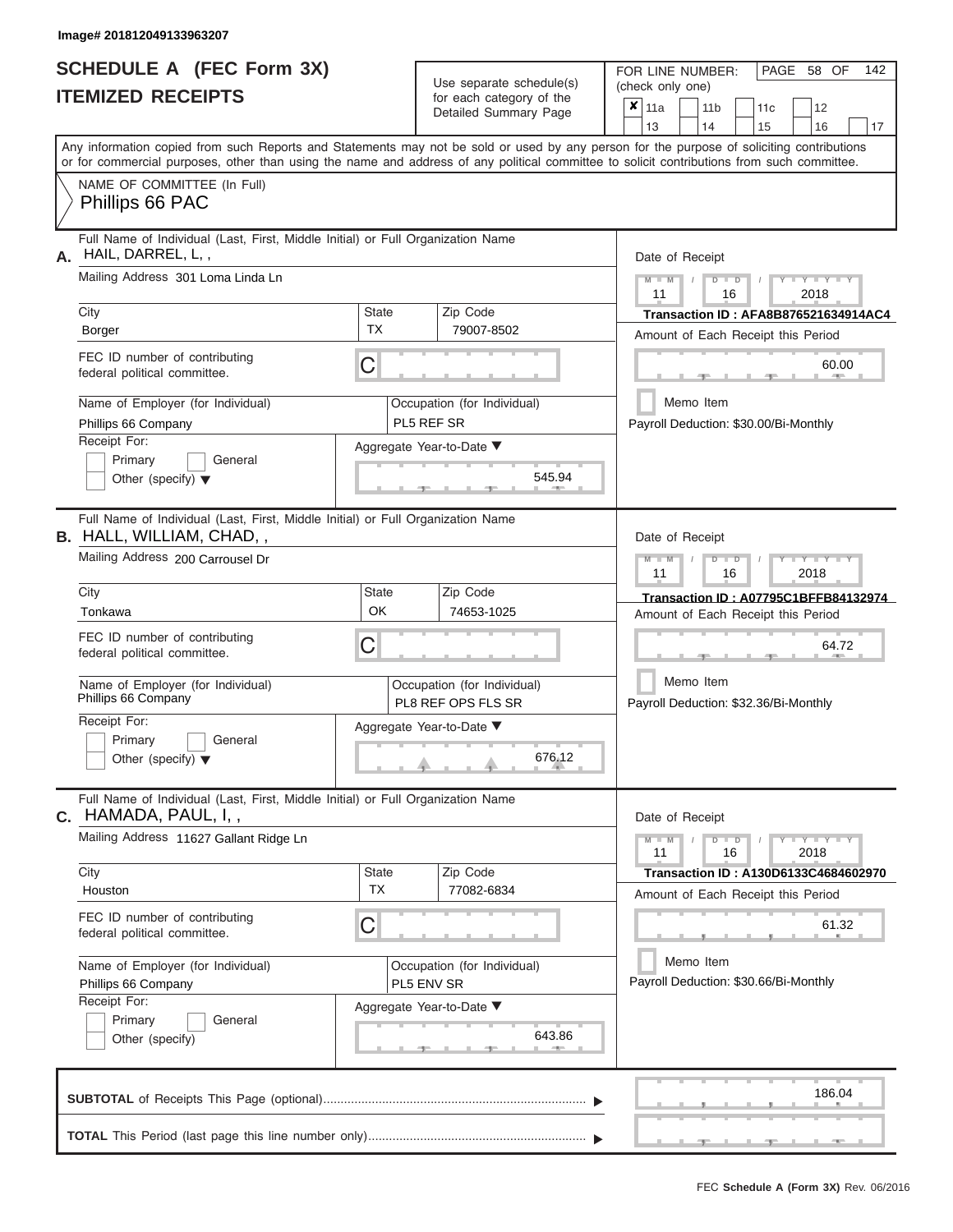ı

|                          | <b>SCHEDULE A (FEC Form 3X)</b> |
|--------------------------|---------------------------------|
| <b>ITEMIZED RECEIPTS</b> |                                 |

Use separate schedule(s)<br>for each category of the

FOR LINE NUMBER:<br>(check only one)

PAGE 59 OF 142

|                                                                                                                                                                                                                                                                                         |              | ivi vavii valvyviy vi liiv<br>Detailed Summary Page |                                                       | $x \mid$ 11a    |  | 11 <sub>b</sub> |               | 11 <sub>c</sub> | 12                                    |    |  |  |
|-----------------------------------------------------------------------------------------------------------------------------------------------------------------------------------------------------------------------------------------------------------------------------------------|--------------|-----------------------------------------------------|-------------------------------------------------------|-----------------|--|-----------------|---------------|-----------------|---------------------------------------|----|--|--|
|                                                                                                                                                                                                                                                                                         |              |                                                     |                                                       | 13              |  | 14              |               | 15              | 16                                    | 17 |  |  |
| Any information copied from such Reports and Statements may not be sold or used by any person for the purpose of soliciting contributions<br>or for commercial purposes, other than using the name and address of any political committee to solicit contributions from such committee. |              |                                                     |                                                       |                 |  |                 |               |                 |                                       |    |  |  |
| NAME OF COMMITTEE (In Full)                                                                                                                                                                                                                                                             |              |                                                     |                                                       |                 |  |                 |               |                 |                                       |    |  |  |
| Phillips 66 PAC                                                                                                                                                                                                                                                                         |              |                                                     |                                                       |                 |  |                 |               |                 |                                       |    |  |  |
| Full Name of Individual (Last, First, Middle Initial) or Full Organization Name<br>HANCOCK, RODNEY, , ,<br>А.                                                                                                                                                                           |              |                                                     |                                                       | Date of Receipt |  |                 |               |                 |                                       |    |  |  |
| Mailing Address 3163 Josie Ave                                                                                                                                                                                                                                                          |              |                                                     | $M - M$<br>$D$ $D$<br>$Y - Y - Y$<br>11<br>16<br>2018 |                 |  |                 |               |                 |                                       |    |  |  |
| City                                                                                                                                                                                                                                                                                    | <b>State</b> | Zip Code                                            |                                                       |                 |  |                 |               |                 | Transaction ID: A243C98A2C78148C780A  |    |  |  |
| Long Beach                                                                                                                                                                                                                                                                              | CA           | 90808-4015                                          |                                                       |                 |  |                 |               |                 | Amount of Each Receipt this Period    |    |  |  |
| FEC ID number of contributing<br>federal political committee.                                                                                                                                                                                                                           | C            |                                                     |                                                       |                 |  |                 |               | $-1$            | 21.32<br>$1 - 400$                    |    |  |  |
| Name of Employer (for Individual)                                                                                                                                                                                                                                                       |              | Occupation (for Individual)                         |                                                       |                 |  | Memo Item       |               |                 |                                       |    |  |  |
| Phillips 66 Company                                                                                                                                                                                                                                                                     |              | PL8 REF OPS DAYTIME SR                              |                                                       |                 |  |                 |               |                 | Payroll Deduction: \$10.66/Bi-Monthly |    |  |  |
| Receipt For:                                                                                                                                                                                                                                                                            |              | Aggregate Year-to-Date ▼                            |                                                       |                 |  |                 |               |                 |                                       |    |  |  |
| Primary<br>General<br>Other (specify) $\blacktriangledown$                                                                                                                                                                                                                              |              | 223.86<br>-91                                       |                                                       |                 |  |                 |               |                 |                                       |    |  |  |
| Full Name of Individual (Last, First, Middle Initial) or Full Organization Name<br><b>B.</b> HARBISON, RICHARD, G, Mr.,                                                                                                                                                                 |              |                                                     |                                                       | Date of Receipt |  |                 |               |                 |                                       |    |  |  |
| Mailing Address 4900 Fernwood Dr                                                                                                                                                                                                                                                        |              |                                                     |                                                       | $M - M$<br>11   |  |                 | $D$ $D$<br>16 |                 | $Y - Y - Y$<br>2018                   |    |  |  |
| City                                                                                                                                                                                                                                                                                    | State        | Zip Code                                            |                                                       |                 |  |                 |               |                 | Transaction ID: A93509BB143DA4813B01  |    |  |  |
| <b>Lake Charles</b>                                                                                                                                                                                                                                                                     | LA           | 70605-7748                                          |                                                       |                 |  |                 |               |                 | Amount of Each Receipt this Period    |    |  |  |
| FEC ID number of contributing<br>federal political committee.                                                                                                                                                                                                                           | С            |                                                     |                                                       |                 |  |                 |               |                 | 101.32                                |    |  |  |
| Name of Employer (for Individual)<br>Phillips 66 Company                                                                                                                                                                                                                                |              | Occupation (for Individual)<br>PL5 REF SR           |                                                       |                 |  | Memo Item       |               |                 | Payroll Deduction: \$50.66/Bi-Monthly |    |  |  |
| Receipt For:                                                                                                                                                                                                                                                                            |              | Aggregate Year-to-Date ▼                            |                                                       |                 |  |                 |               |                 |                                       |    |  |  |
| Primary<br>General<br>Other (specify) $\blacktriangledown$                                                                                                                                                                                                                              |              | 838.86                                              |                                                       |                 |  |                 |               |                 |                                       |    |  |  |
| Full Name of Individual (Last, First, Middle Initial) or Full Organization Name                                                                                                                                                                                                         |              |                                                     |                                                       |                 |  |                 |               |                 |                                       |    |  |  |
| HARDER, GORDON, , Mr.,<br>С.                                                                                                                                                                                                                                                            |              |                                                     |                                                       | Date of Receipt |  |                 |               |                 |                                       |    |  |  |
| Mailing Address 17961 Scotia Cir                                                                                                                                                                                                                                                        |              |                                                     |                                                       | $M - M$<br>11   |  |                 | $D$ $D$<br>16 |                 | $+Y+Y+Y$<br>2018                      |    |  |  |
| Nbr C1<br>City                                                                                                                                                                                                                                                                          | <b>State</b> | Zip Code                                            |                                                       |                 |  |                 |               |                 | Transaction ID: A45B89F0645BD4F85985  |    |  |  |
| Huntington Beach                                                                                                                                                                                                                                                                        | CA           | 92647-6540                                          |                                                       |                 |  |                 |               |                 | Amount of Each Receipt this Period    |    |  |  |
| FEC ID number of contributing<br>federal political committee.                                                                                                                                                                                                                           | С            |                                                     |                                                       |                 |  |                 |               |                 | 37.32                                 |    |  |  |
| Name of Employer (for Individual)                                                                                                                                                                                                                                                       |              | Occupation (for Individual)                         |                                                       |                 |  | Memo Item       |               |                 |                                       |    |  |  |
| Phillips 66 Company                                                                                                                                                                                                                                                                     |              | PL7 PROC REF/SEGMENT AV                             |                                                       |                 |  |                 |               |                 | Payroll Deduction: \$18.66/Bi-Monthly |    |  |  |
| Receipt For:<br>Primary<br>General                                                                                                                                                                                                                                                      |              | Aggregate Year-to-Date ▼                            |                                                       |                 |  |                 |               |                 |                                       |    |  |  |
| Other (specify)                                                                                                                                                                                                                                                                         |              | 358.86<br><u>____</u>                               |                                                       |                 |  |                 |               |                 |                                       |    |  |  |
|                                                                                                                                                                                                                                                                                         |              |                                                     |                                                       |                 |  |                 |               |                 | 159.96                                |    |  |  |
|                                                                                                                                                                                                                                                                                         |              |                                                     |                                                       |                 |  |                 |               |                 |                                       |    |  |  |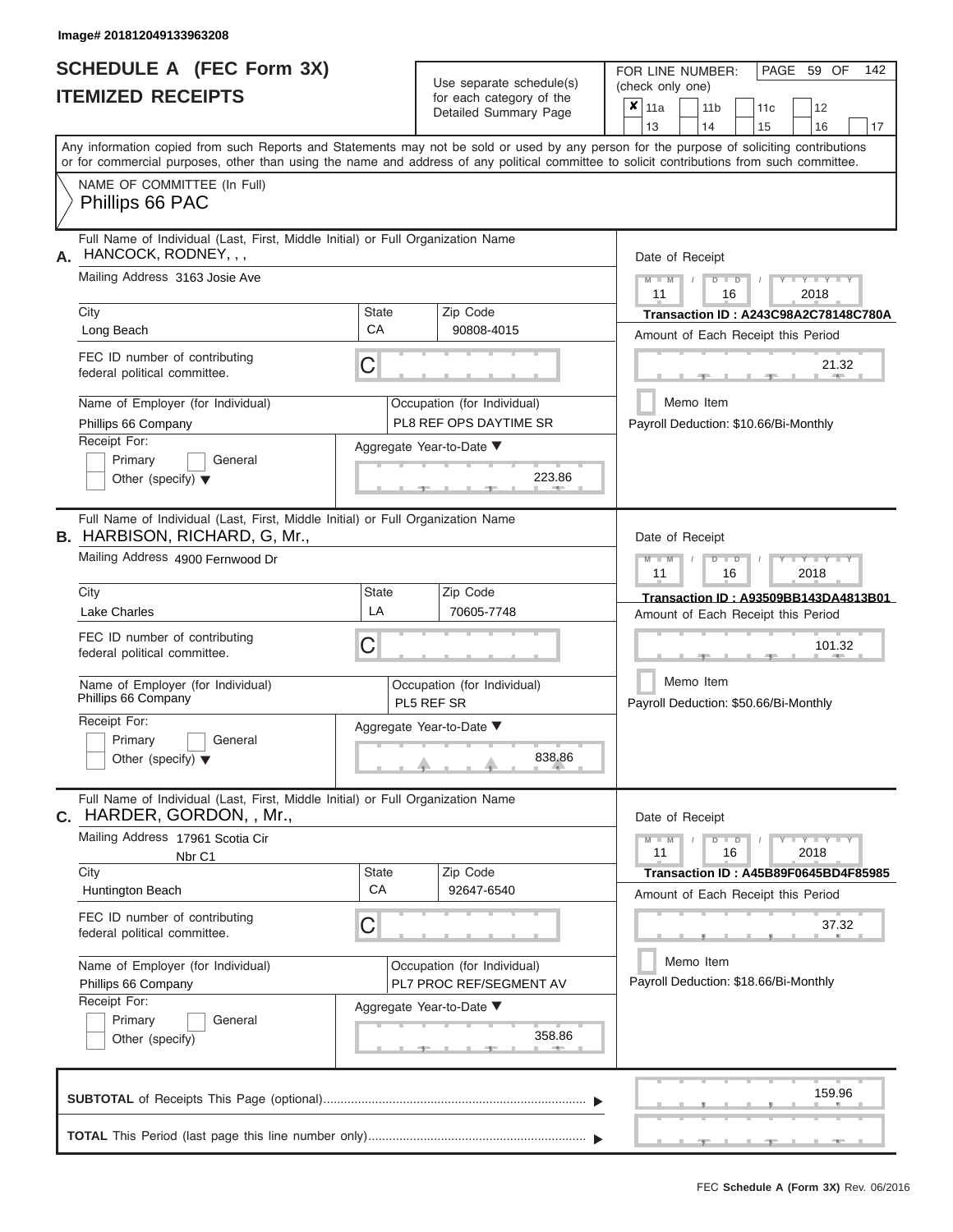|                          | <b>SCHEDULE A (FEC Form 3X)</b> |  |
|--------------------------|---------------------------------|--|
| <b>ITEMIZED RECEIPTS</b> |                                 |  |

Use separate schedule(s) (check only one) for each category of the

FOR LINE NUMBER:<br>(check only one)

PAGE 60 OF 142

| <b>ITEMIZED RECEIPTS</b>                                                                                                                                                                                                                                                                                                                                                                                           | for each category of the<br>Detailed Summary Page                                                                        | $x _{11a}$<br>12<br>11 <sub>b</sub><br>11 <sub>c</sub><br>14<br>13<br>15<br>16<br>17                                                                                                                                                                                                                                                                                                                      |
|--------------------------------------------------------------------------------------------------------------------------------------------------------------------------------------------------------------------------------------------------------------------------------------------------------------------------------------------------------------------------------------------------------------------|--------------------------------------------------------------------------------------------------------------------------|-----------------------------------------------------------------------------------------------------------------------------------------------------------------------------------------------------------------------------------------------------------------------------------------------------------------------------------------------------------------------------------------------------------|
| Any information copied from such Reports and Statements may not be sold or used by any person for the purpose of soliciting contributions<br>or for commercial purposes, other than using the name and address of any political committee to solicit contributions from such committee.                                                                                                                            |                                                                                                                          |                                                                                                                                                                                                                                                                                                                                                                                                           |
| NAME OF COMMITTEE (In Full)<br>Phillips 66 PAC                                                                                                                                                                                                                                                                                                                                                                     |                                                                                                                          |                                                                                                                                                                                                                                                                                                                                                                                                           |
| Full Name of Individual (Last, First, Middle Initial) or Full Organization Name<br>HARRIS, BRIAN, J,,<br>А.<br>Mailing Address 4202 Saltspring Dr<br>City<br><b>State</b><br><b>WA</b><br>Ferndale<br>FEC ID number of contributing<br>C<br>federal political committee.<br>Name of Employer (for Individual)<br>Phillips 66 Company<br>Receipt For:<br>Primary<br>General<br>Other (specify) $\blacktriangledown$ | Zip Code<br>98248-9018<br>Occupation (for Individual)<br>PL8 TRNG<br>Aggregate Year-to-Date ▼<br>796.53                  | Date of Receipt<br>$Y = Y + Y$<br>$M - M$<br>$D$ $D$<br>$\sqrt{ }$<br>11<br>16<br>2018<br>Transaction ID: ACDEAEF7226B9415FA81<br>Amount of Each Receipt this Period<br>76.18<br>Memo Item<br>Payroll Deduction: \$38.09/Bi-Monthly                                                                                                                                                                       |
| Full Name of Individual (Last, First, Middle Initial) or Full Organization Name<br><b>B.</b> HARTMAN, CHERYLON, ANN,,<br>Mailing Address 6664 N Wilderness Trl<br>City<br>State<br>OK<br>Owasso<br>FEC ID number of contributing<br>C<br>federal political committee.<br>Name of Employer (for Individual)<br>Phillips 66 Company<br>Receipt For:<br>General<br>Primary<br>Other (specify) $\blacktriangledown$    | Zip Code<br>74055-8274<br>Occupation (for Individual)<br>PL8 TAX INDIRECT SR<br>Aggregate Year-to-Date ▼<br>328.86       | Date of Receipt<br>$\begin{array}{c} \mathbf{1} \quad \mathbf{1} \quad \mathbf{1} \quad \mathbf{1} \quad \mathbf{1} \quad \mathbf{1} \quad \mathbf{1} \quad \mathbf{1} \quad \mathbf{1} \end{array}$<br>$M - M$<br>$D$ $D$<br>$\sqrt{2}$<br>11<br>16<br>2018<br>Transaction ID: ACC1CC063E2E64DA7935<br>Amount of Each Receipt this Period<br>31.32<br>Memo Item<br>Payroll Deduction: \$15.66/Bi-Monthly |
| Full Name of Individual (Last, First, Middle Initial) or Full Organization Name<br>HARTMAN, MEGAN, MONSOUR,,<br>C.<br>Mailing Address 1516 Linda Ln<br>City<br><b>State</b><br>LA<br>Sulphur<br>FEC ID number of contributing<br>С<br>federal political committee.<br>Name of Employer (for Individual)<br>Phillips 66 Company<br>Receipt For:<br>Primary<br>General<br>Other (specify)                            | Zip Code<br>70665-8670<br>Occupation (for Individual)<br>PL8 C&PA FIELD SUPPORT SR<br>Aggregate Year-to-Date ▼<br>322.26 | Date of Receipt<br>$M - M$<br>$\overline{D}$<br>$Y - Y - T$<br>$\blacksquare$<br>11<br>16<br>2018<br>Transaction ID: A1EDEF7C6EBB84013938<br>Amount of Each Receipt this Period<br>31.32<br>Memo Item<br>Payroll Deduction: \$15.66/Bi-Monthly                                                                                                                                                            |
|                                                                                                                                                                                                                                                                                                                                                                                                                    |                                                                                                                          | 138.82                                                                                                                                                                                                                                                                                                                                                                                                    |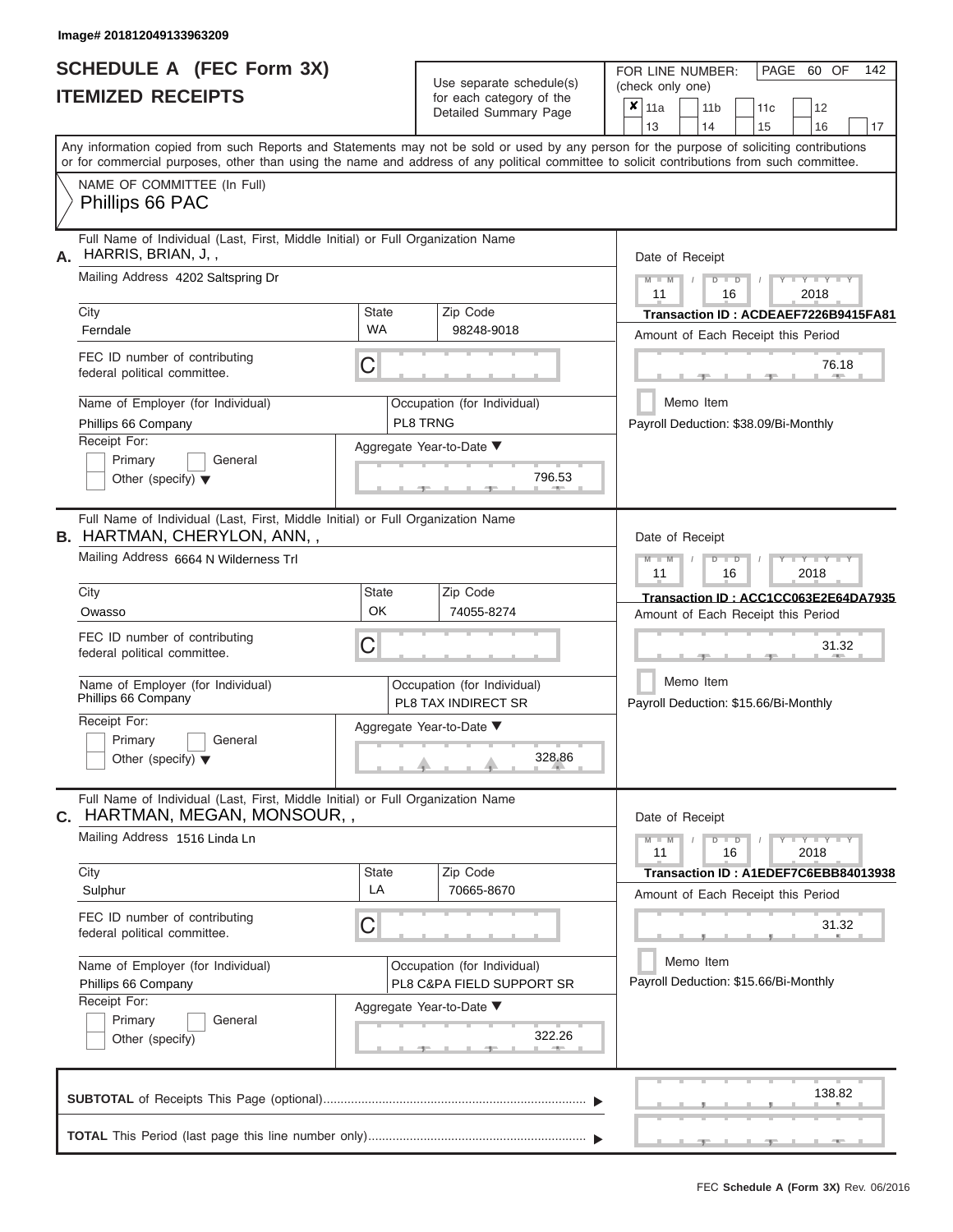# **SCHEDULE A (FEC Form 3X)**

| <b>ITEMIZED RECEIPTS</b>                                                                                                                                                                                                                                                                                                                                                                        | for each category of the<br>Detailed Summary Page                                                                                                    | (check only one)<br>$\overline{\mathbf{x}}$   11a<br>11 <sub>b</sub><br>12<br>11 <sub>c</sub>                                                                                                                                               |
|-------------------------------------------------------------------------------------------------------------------------------------------------------------------------------------------------------------------------------------------------------------------------------------------------------------------------------------------------------------------------------------------------|------------------------------------------------------------------------------------------------------------------------------------------------------|---------------------------------------------------------------------------------------------------------------------------------------------------------------------------------------------------------------------------------------------|
| Any information copied from such Reports and Statements may not be sold or used by any person for the purpose of soliciting contributions<br>or for commercial purposes, other than using the name and address of any political committee to solicit contributions from such committee.                                                                                                         |                                                                                                                                                      | 13<br>14<br>15<br>16<br>17                                                                                                                                                                                                                  |
| NAME OF COMMITTEE (In Full)<br>Phillips 66 PAC                                                                                                                                                                                                                                                                                                                                                  |                                                                                                                                                      |                                                                                                                                                                                                                                             |
| Full Name of Individual (Last, First, Middle Initial) or Full Organization Name<br>HAUB, DWIGHT, D,,<br>А.<br>Mailing Address 1 Nightengale Ln<br>City<br>Ponca City<br>FEC ID number of contributing<br>С<br>federal political committee.<br>Name of Employer (for Individual)<br>Phillips 66 Company<br>Receipt For:<br>Primary<br>General<br>Other (specify) $\blacktriangledown$            | Zip Code<br><b>State</b><br><b>OK</b><br>74604-5701<br>Occupation (for Individual)<br><b>ENG REF PRJT A</b><br>Aggregate Year-to-Date ▼<br>223.86    | Date of Receipt<br>$M$ – $M$ /<br>$+Y+Y+Y$<br>$D$ $D$<br>11<br>2018<br>16<br>Transaction ID: AD45C4695077C412F8E6<br>Amount of Each Receipt this Period<br>21.32<br><b>STATISTICS</b><br>Memo Item<br>Payroll Deduction: \$10.66/Bi-Monthly |
| Full Name of Individual (Last, First, Middle Initial) or Full Organization Name<br><b>B.</b> HEAD, KIMBERLY, D,,<br>Mailing Address PO Box 421959<br>Phil 66<br>City<br>Houston<br>FEC ID number of contributing<br>С<br>federal political committee.<br>Name of Employer (for Individual)<br>Phillips 66 Company<br>Receipt For:<br>Primary<br>General<br>Other (specify) $\blacktriangledown$ | Zip Code<br><b>State</b><br><b>TX</b><br>77242-1959<br>Occupation (for Individual)<br>PL4 CMML CRUDE<br>Aggregate Year-to-Date ▼<br>352.92           | Date of Receipt<br>$M - M$<br>$D$ $\Box$ $D$<br>$T - Y = Y - T Y$<br>11<br>2018<br>16<br>Transaction ID: A422D2ACF9E324DE0BD9<br>Amount of Each Receipt this Period<br>51.32<br>Memo Item<br>Payroll Deduction: \$25.66/Bi-Monthly          |
| Full Name of Individual (Last, First, Middle Initial) or Full Organization Name<br>HERMAN, ROBERT, A, Mr.,<br>C.<br>Mailing Address 12311 Preece Ct<br>City<br>Cypress<br>FEC ID number of contributing<br>С<br>federal political committee.<br>Name of Employer (for Individual)<br>Phillips 66 Company<br>Receipt For:<br>Primary<br>General<br>Other (specify)                               | Zip Code<br><b>State</b><br><b>TX</b><br>77429-6083<br>Occupation (for Individual)<br><b>SENIOR EXECUTIVE</b><br>Aggregate Year-to-Date ▼<br>4373.25 | Date of Receipt<br>$M - M$<br>$D$ $D$<br>$Y - Y - Y - Y - Y$<br>11<br>16<br>2018<br>Transaction ID: A8A3B322F16E04DC89DB<br>Amount of Each Receipt this Period<br>416.50<br>Memo Item<br>Payroll Deduction: \$208.25/Bi-Monthly             |
|                                                                                                                                                                                                                                                                                                                                                                                                 |                                                                                                                                                      | 489.14                                                                                                                                                                                                                                      |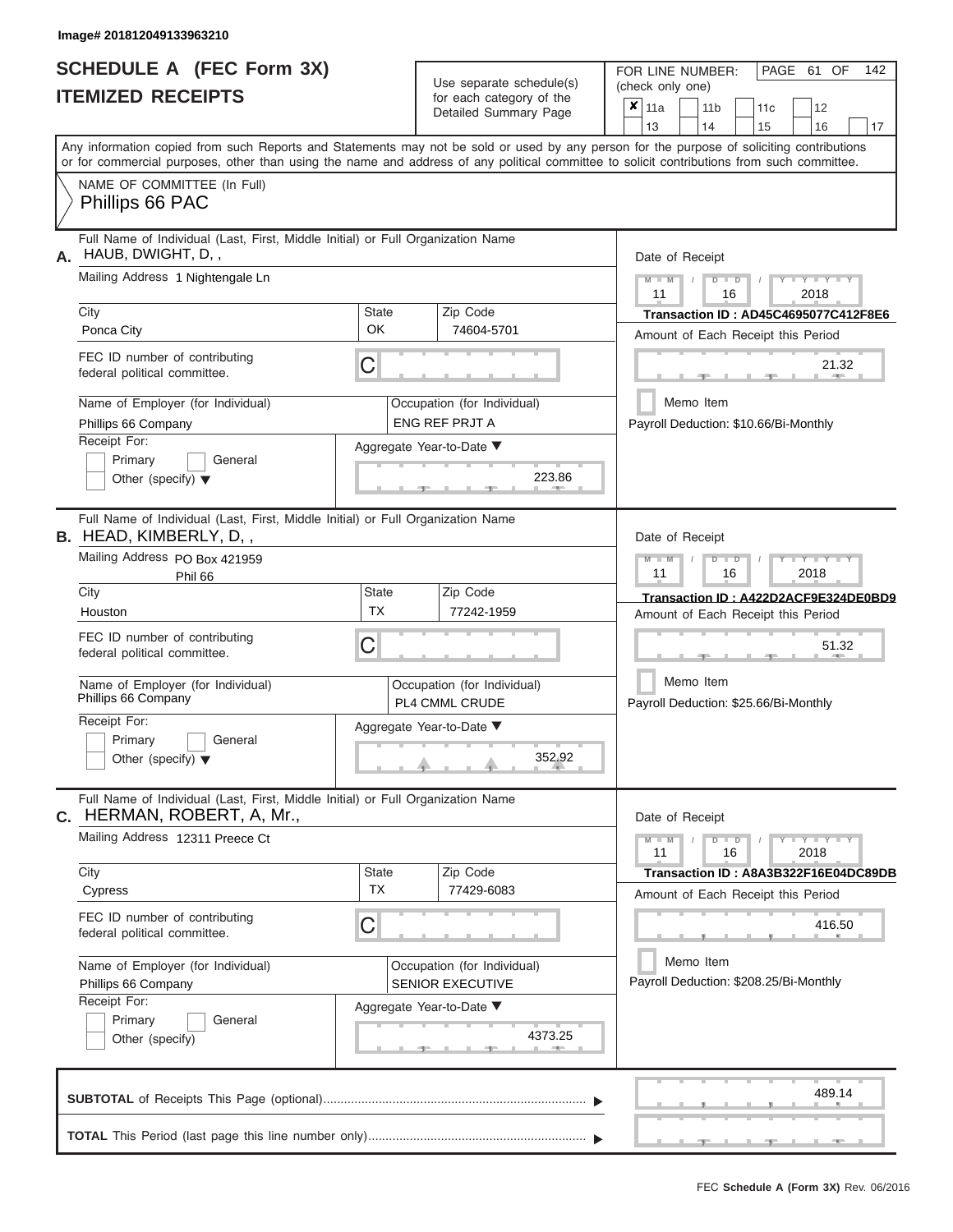|                          | SCHEDULE A (FEC Form 3X) |
|--------------------------|--------------------------|
| <b>ITEMIZED RECEIPTS</b> |                          |

Use separate schedule(s)<br>for each category of the

FOR LINE NUMBER:<br>(check only one)

PAGE 62 OF 142

|                                                                                                                                                                                                                                                                                         |              | Detailed Summary Page                                       |  | $x \mid$ 11a                                       |                                                 | 11 b |               | 11c | 12                                    |       |  |  |  |
|-----------------------------------------------------------------------------------------------------------------------------------------------------------------------------------------------------------------------------------------------------------------------------------------|--------------|-------------------------------------------------------------|--|----------------------------------------------------|-------------------------------------------------|------|---------------|-----|---------------------------------------|-------|--|--|--|
|                                                                                                                                                                                                                                                                                         |              |                                                             |  | 13                                                 |                                                 | 14   |               | 15  | 16                                    | 17    |  |  |  |
| Any information copied from such Reports and Statements may not be sold or used by any person for the purpose of soliciting contributions<br>or for commercial purposes, other than using the name and address of any political committee to solicit contributions from such committee. |              |                                                             |  |                                                    |                                                 |      |               |     |                                       |       |  |  |  |
| NAME OF COMMITTEE (In Full)<br>Phillips 66 PAC                                                                                                                                                                                                                                          |              |                                                             |  |                                                    |                                                 |      |               |     |                                       |       |  |  |  |
| Full Name of Individual (Last, First, Middle Initial) or Full Organization Name<br>HERNANDEZ, JUAN, J, Mr.,                                                                                                                                                                             |              |                                                             |  | Date of Receipt                                    |                                                 |      |               |     |                                       |       |  |  |  |
| Mailing Address 1912 Elmwood Dr                                                                                                                                                                                                                                                         |              |                                                             |  | 11                                                 | $M - M$<br>$Y = Y = Y$<br>$D$ $D$<br>2018<br>16 |      |               |     |                                       |       |  |  |  |
| City                                                                                                                                                                                                                                                                                    | <b>State</b> | Zip Code                                                    |  |                                                    |                                                 |      |               |     | Transaction ID: A0466755F32AD46D287E  |       |  |  |  |
| Santa Maria                                                                                                                                                                                                                                                                             | CA           | 93455-2819                                                  |  |                                                    |                                                 |      |               |     | Amount of Each Receipt this Period    |       |  |  |  |
| FEC ID number of contributing<br>federal political committee.                                                                                                                                                                                                                           | C            |                                                             |  |                                                    |                                                 |      |               |     | 21.32                                 |       |  |  |  |
| Name of Employer (for Individual)<br>Occupation (for Individual)                                                                                                                                                                                                                        |              |                                                             |  |                                                    | Memo Item                                       |      |               |     |                                       |       |  |  |  |
| Phillips 66 Company                                                                                                                                                                                                                                                                     |              | <b>ALY TRNG A</b>                                           |  |                                                    |                                                 |      |               |     | Payroll Deduction: \$10.66/Bi-Monthly |       |  |  |  |
| Receipt For:<br>Primary<br>General<br>Other (specify) $\blacktriangledown$                                                                                                                                                                                                              |              | Aggregate Year-to-Date ▼<br>223.86                          |  |                                                    |                                                 |      |               |     |                                       |       |  |  |  |
| Full Name of Individual (Last, First, Middle Initial) or Full Organization Name<br><b>B.</b> HIGGINS, DAVID, G,,                                                                                                                                                                        |              |                                                             |  | Date of Receipt                                    |                                                 |      |               |     |                                       |       |  |  |  |
| Mailing Address 2517 Mountain Rd                                                                                                                                                                                                                                                        |              |                                                             |  | $M - M$<br>11                                      |                                                 |      | $D$ $D$<br>16 |     | $Y - Y - I$<br>2018                   |       |  |  |  |
| City                                                                                                                                                                                                                                                                                    | <b>State</b> | Zip Code                                                    |  |                                                    |                                                 |      |               |     | Transaction ID: AA69B743E994042958C1  |       |  |  |  |
| <b>Bartlesville</b>                                                                                                                                                                                                                                                                     | OK           | 74003-6905                                                  |  |                                                    |                                                 |      |               |     | Amount of Each Receipt this Period    |       |  |  |  |
| FEC ID number of contributing<br>federal political committee.                                                                                                                                                                                                                           | C            |                                                             |  |                                                    |                                                 |      |               |     | 20.00                                 |       |  |  |  |
| Name of Employer (for Individual)<br>Phillips 66 Company                                                                                                                                                                                                                                |              | Occupation (for Individual)<br>AVR IT APPLICATION SUPPORT B |  | Memo Item<br>Payroll Deduction: \$10.00/Bi-Monthly |                                                 |      |               |     |                                       |       |  |  |  |
| Receipt For:<br>Primary<br>General<br>Other (specify) $\blacktriangledown$                                                                                                                                                                                                              |              | Aggregate Year-to-Date ▼<br>210.00                          |  |                                                    |                                                 |      |               |     |                                       |       |  |  |  |
| Full Name of Individual (Last, First, Middle Initial) or Full Organization Name<br>C. HILL, CLARENCE, ALLEN, ,                                                                                                                                                                          |              |                                                             |  | Date of Receipt                                    |                                                 |      |               |     |                                       |       |  |  |  |
| Mailing Address 1214 Crown Dr                                                                                                                                                                                                                                                           |              |                                                             |  | $M - M$<br>10                                      |                                                 |      | $D$ $D$<br>31 |     | $Y - Y - Y - Y - Y$<br>2018           |       |  |  |  |
| City                                                                                                                                                                                                                                                                                    | <b>State</b> | Zip Code                                                    |  |                                                    |                                                 |      |               |     | Transaction ID: AEEC19FF3D82740D7AB4  |       |  |  |  |
| <b>Bartlesville</b>                                                                                                                                                                                                                                                                     | OK           | 74006-7935                                                  |  |                                                    |                                                 |      |               |     | Amount of Each Receipt this Period    |       |  |  |  |
| FEC ID number of contributing<br>federal political committee.                                                                                                                                                                                                                           | C            |                                                             |  | 10.66                                              |                                                 |      |               |     |                                       |       |  |  |  |
| Name of Employer (for Individual)                                                                                                                                                                                                                                                       |              | Occupation (for Individual)                                 |  |                                                    | Memo Item                                       |      |               |     |                                       |       |  |  |  |
| Phillips 66 Company                                                                                                                                                                                                                                                                     |              | <b>HSE CONSULTANT</b>                                       |  | Payroll Deduction: \$10.66/Bi-Monthly              |                                                 |      |               |     |                                       |       |  |  |  |
| Receipt For:                                                                                                                                                                                                                                                                            |              | Aggregate Year-to-Date ▼                                    |  |                                                    |                                                 |      |               |     |                                       |       |  |  |  |
| Primary<br>General<br>Other (specify)                                                                                                                                                                                                                                                   |              | 213.20                                                      |  |                                                    |                                                 |      |               |     |                                       |       |  |  |  |
|                                                                                                                                                                                                                                                                                         |              |                                                             |  |                                                    |                                                 |      |               |     |                                       | 51.98 |  |  |  |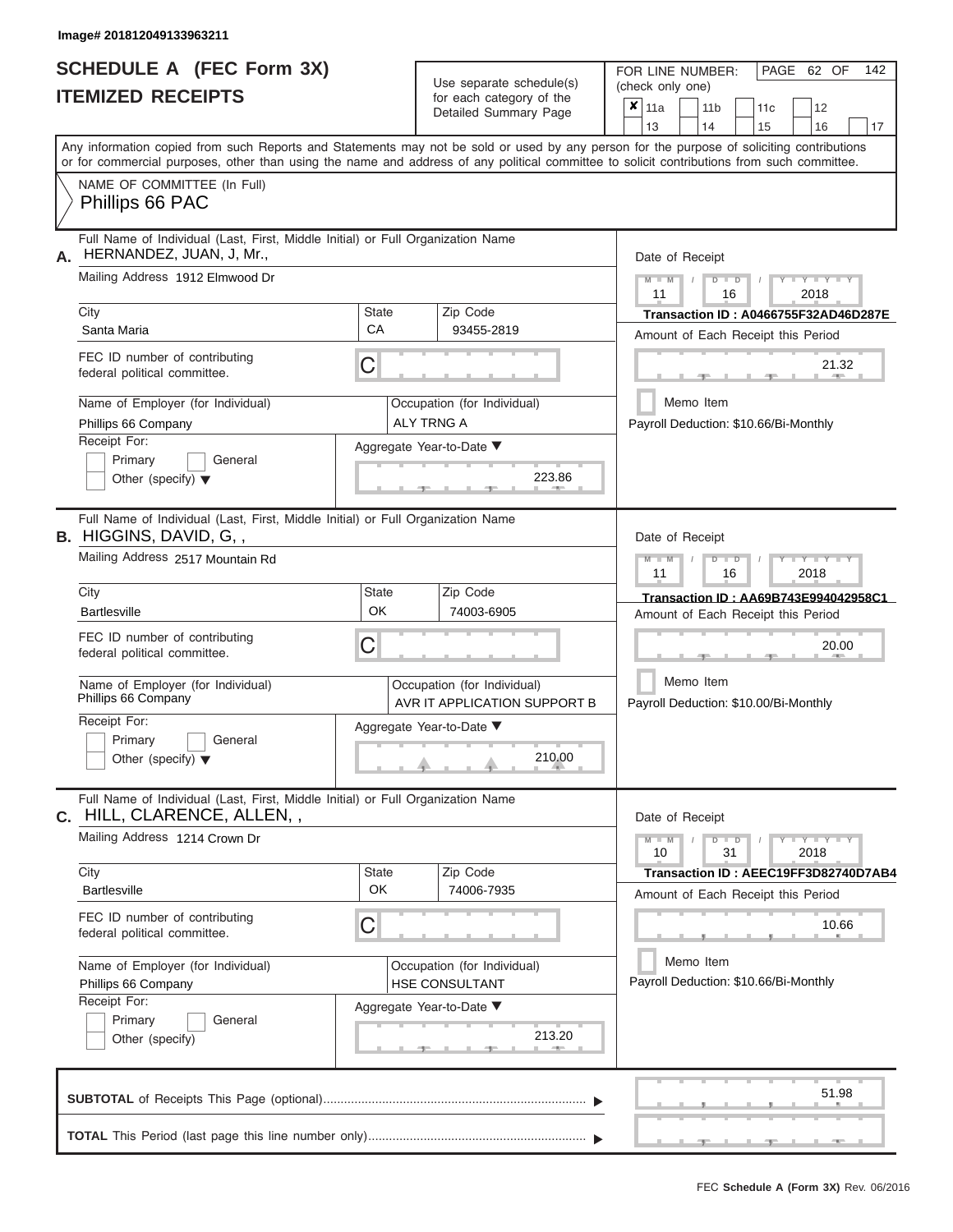|                          | SCHEDULE A (FEC Form 3X) |
|--------------------------|--------------------------|
| <b>ITEMIZED RECEIPTS</b> |                          |

Use separate schedule(s)<br>for each category of the

FOR LINE NUMBER:<br>(check only one)

PAGE 63 OF 142

|                                                                                                                                                                                                                                                                                         |                           | badii balogory of life<br>Detailed Summary Page             | × | 11a<br>13       | 11 <sub>b</sub><br>14 |               | 11c<br>15 | 12<br>16                                                                   |       | 17 |
|-----------------------------------------------------------------------------------------------------------------------------------------------------------------------------------------------------------------------------------------------------------------------------------------|---------------------------|-------------------------------------------------------------|---|-----------------|-----------------------|---------------|-----------|----------------------------------------------------------------------------|-------|----|
| Any information copied from such Reports and Statements may not be sold or used by any person for the purpose of soliciting contributions<br>or for commercial purposes, other than using the name and address of any political committee to solicit contributions from such committee. |                           |                                                             |   |                 |                       |               |           |                                                                            |       |    |
| NAME OF COMMITTEE (In Full)<br>Phillips 66 PAC                                                                                                                                                                                                                                          |                           |                                                             |   |                 |                       |               |           |                                                                            |       |    |
| Full Name of Individual (Last, First, Middle Initial) or Full Organization Name<br>HOEKEMA, KEITH, R, Mr.,<br>А.                                                                                                                                                                        |                           |                                                             |   | Date of Receipt |                       |               |           |                                                                            |       |    |
| Mailing Address 2302 Joseph PI                                                                                                                                                                                                                                                          |                           |                                                             |   | $M - M$<br>11   |                       | $D$ $D$<br>16 |           | Y I Y I<br>2018                                                            |       |    |
| City<br>Ferndale                                                                                                                                                                                                                                                                        | <b>State</b><br><b>WA</b> | Zip Code<br>98248-8377                                      |   |                 |                       |               |           | Transaction ID: AD0A143C14A2F4CF6A2A<br>Amount of Each Receipt this Period |       |    |
| FEC ID number of contributing<br>federal political committee.                                                                                                                                                                                                                           | C                         |                                                             |   |                 |                       |               |           |                                                                            | 41.32 |    |
| Name of Employer (for Individual)<br>Phillips 66 Company                                                                                                                                                                                                                                |                           | Occupation (for Individual)<br>SPC MNTNNC/MCHNCL C          |   |                 | Memo Item             |               |           | Payroll Deduction: \$20.66/Bi-Monthly                                      |       |    |
| Receipt For:<br>Primary<br>General<br>Other (specify) $\blacktriangledown$                                                                                                                                                                                                              |                           | Aggregate Year-to-Date ▼<br>372.92<br>ு                     |   |                 |                       |               |           |                                                                            |       |    |
| Full Name of Individual (Last, First, Middle Initial) or Full Organization Name<br><b>B.</b> HOFFMAN, JILL, M,,                                                                                                                                                                         |                           |                                                             |   | Date of Receipt |                       |               |           |                                                                            |       |    |
| Mailing Address PO Box 30663                                                                                                                                                                                                                                                            |                           |                                                             |   | $M - M$<br>11   |                       | $D$ $D$<br>16 |           | Y Y Y<br>2018                                                              |       |    |
| City<br><b>Billings</b>                                                                                                                                                                                                                                                                 | <b>State</b><br>MT        | Zip Code<br>59107-0663                                      |   |                 |                       |               |           | Transaction ID: A4700A91AAA9E4306B14<br>Amount of Each Receipt this Period |       |    |
| FEC ID number of contributing<br>federal political committee.                                                                                                                                                                                                                           | С                         |                                                             |   |                 |                       |               |           |                                                                            | 20.00 |    |
| Name of Employer (for Individual)<br>Phillips 66 Company                                                                                                                                                                                                                                |                           | Occupation (for Individual)<br>PL7 MARKETING PRICING AV     |   |                 | Memo Item             |               |           | Payroll Deduction: \$10.00/Bi-Monthly                                      |       |    |
| Receipt For:<br>Primary<br>General<br>Other (specify) $\blacktriangledown$                                                                                                                                                                                                              |                           | Aggregate Year-to-Date ▼<br>210.00                          |   |                 |                       |               |           |                                                                            |       |    |
| Full Name of Individual (Last, First, Middle Initial) or Full Organization Name<br>C. HOLCOMB, HOLLIS, VIC,,                                                                                                                                                                            |                           |                                                             |   | Date of Receipt |                       |               |           |                                                                            |       |    |
| Mailing Address 306 Stoneridge Ct                                                                                                                                                                                                                                                       |                           |                                                             |   | $M - M$<br>11   |                       | $D$ $D$<br>16 |           | $Y$ $Y$ $Y$ $Y$ $Y$ $Y$<br>2018                                            |       |    |
| City<br><b>Bartlesville</b>                                                                                                                                                                                                                                                             | <b>State</b><br>OK        | Zip Code<br>74006-8031                                      |   |                 |                       |               |           | Transaction ID: ADE8E56FB46F14DEBB6B<br>Amount of Each Receipt this Period |       |    |
| FEC ID number of contributing<br>federal political committee.                                                                                                                                                                                                                           | С                         |                                                             |   |                 |                       |               |           |                                                                            | 21.32 |    |
| Name of Employer (for Individual)<br>Phillips 66 Company                                                                                                                                                                                                                                |                           | Occupation (for Individual)<br>AVR IT APPLICATION SUPPORT B |   |                 | Memo Item             |               |           | Payroll Deduction: \$10.66/Bi-Monthly                                      |       |    |
| Receipt For:<br>Primary<br>General<br>Other (specify)                                                                                                                                                                                                                                   |                           | Aggregate Year-to-Date ▼<br>223.86                          |   |                 |                       |               |           |                                                                            |       |    |
|                                                                                                                                                                                                                                                                                         |                           |                                                             |   |                 |                       |               |           |                                                                            | 82.64 |    |
|                                                                                                                                                                                                                                                                                         |                           |                                                             |   |                 |                       |               | ___       |                                                                            |       |    |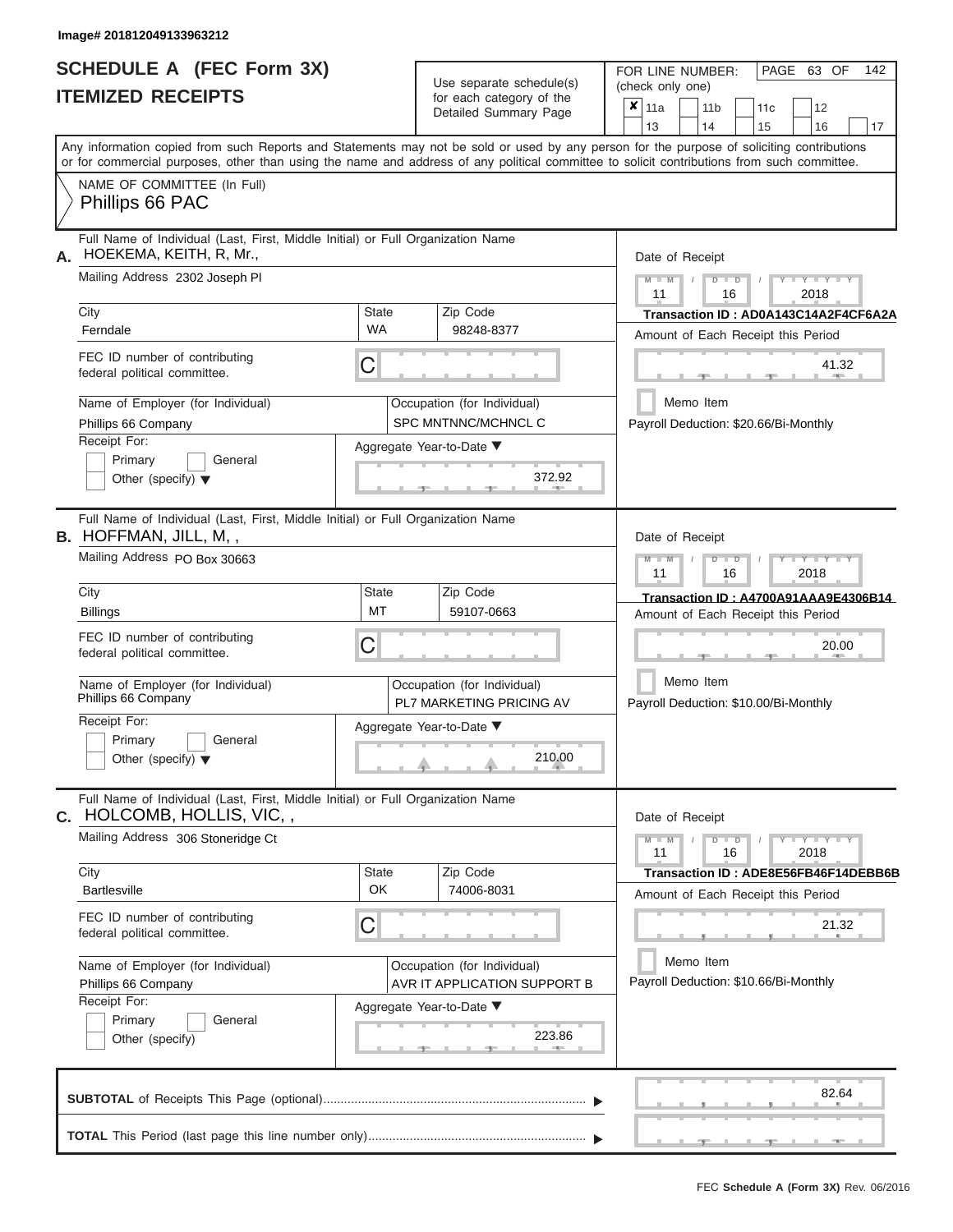# **SCHEDULE A (FEC Form 3X)**

| SCHEDULE A (FEC Form 3X)<br><b>ITEMIZED RECEIPTS</b>                                                                                                    |                           | Use separate schedule(s)<br>for each category of the<br>Detailed Summary Page | 142<br>FOR LINE NUMBER:<br>PAGE 64 OF<br>(check only one)<br>$\overline{\mathbf{x}}$   11a<br>11 <sub>b</sub><br>12<br>11 <sub>c</sub>                                  |
|---------------------------------------------------------------------------------------------------------------------------------------------------------|---------------------------|-------------------------------------------------------------------------------|-------------------------------------------------------------------------------------------------------------------------------------------------------------------------|
|                                                                                                                                                         |                           |                                                                               | 13<br>14<br>15<br>16<br>17<br>Any information copied from such Reports and Statements may not be sold or used by any person for the purpose of soliciting contributions |
|                                                                                                                                                         |                           |                                                                               | or for commercial purposes, other than using the name and address of any political committee to solicit contributions from such committee.                              |
| NAME OF COMMITTEE (In Full)<br>Phillips 66 PAC                                                                                                          |                           |                                                                               |                                                                                                                                                                         |
| Full Name of Individual (Last, First, Middle Initial) or Full Organization Name<br>HOLMES, MICHAEL, L,,<br>А.<br>Mailing Address 29 Edmonton Way        |                           |                                                                               | Date of Receipt<br>$M$ – $M$ /<br>$+Y+Y+Y$<br>$D$ $D$                                                                                                                   |
| City<br>Rancho Santa Margarita                                                                                                                          | <b>State</b><br><b>CA</b> | Zip Code<br>92688-8731                                                        | 11<br>2018<br>16<br>Transaction ID: A1CD00797B3194644A81<br>Amount of Each Receipt this Period                                                                          |
| FEC ID number of contributing<br>federal political committee.                                                                                           | C                         |                                                                               | 31.32<br><b>STATISTICS</b>                                                                                                                                              |
| Name of Employer (for Individual)<br>Phillips 66 Company                                                                                                |                           | Occupation (for Individual)<br>SPC PROCESS CONTROLS A                         | Memo Item<br>Payroll Deduction: \$15.66/Bi-Monthly                                                                                                                      |
| Receipt For:<br>Primary<br>General<br>Other (specify) $\blacktriangledown$                                                                              |                           | Aggregate Year-to-Date ▼<br>271.60<br><b>British Allen</b>                    |                                                                                                                                                                         |
| Full Name of Individual (Last, First, Middle Initial) or Full Organization Name<br><b>B.</b> HOOPER, MARIA, A,,<br>Mailing Address 411 Hidden Harbor St |                           |                                                                               | Date of Receipt<br>$M - M$<br>$D$ $D$<br>$T - Y = Y - T Y$                                                                                                              |
|                                                                                                                                                         |                           |                                                                               | 11<br>2018<br>16                                                                                                                                                        |
| City<br>Houston                                                                                                                                         | <b>State</b><br><b>TX</b> | Zip Code<br>77079-2448                                                        | Transaction ID: A500E466368264235BF1                                                                                                                                    |
| FEC ID number of contributing<br>federal political committee.                                                                                           | С                         |                                                                               | Amount of Each Receipt this Period<br>237.60                                                                                                                            |
| Name of Employer (for Individual)<br>Phillips 66 Company                                                                                                |                           | Occupation (for Individual)<br>PL3 CMML                                       | Memo Item<br>Payroll Deduction: \$118.80/Bi-Monthly                                                                                                                     |
| Receipt For:<br>Primary<br>General                                                                                                                      |                           | Aggregate Year-to-Date ▼                                                      |                                                                                                                                                                         |
| Other (specify) $\blacktriangledown$                                                                                                                    |                           | 2384.10                                                                       |                                                                                                                                                                         |
| Full Name of Individual (Last, First, Middle Initial) or Full Organization Name<br>HOWELL, MAXIMILIAN, JESUS, Mr.,<br>C.                                |                           |                                                                               | Date of Receipt                                                                                                                                                         |
| Mailing Address 20027 FM 523                                                                                                                            |                           |                                                                               | $M - M$<br>$D$ $D$<br>$Y - Y - Y - Y - Y$<br>11<br>16<br>2018                                                                                                           |
| City<br>Angleton                                                                                                                                        | State<br><b>TX</b>        | Zip Code<br>77515-8875                                                        | Transaction ID: AECB2FEF8EB784CA4872<br>Amount of Each Receipt this Period                                                                                              |
| FEC ID number of contributing<br>federal political committee.                                                                                           | С                         |                                                                               | 21.32                                                                                                                                                                   |
| Name of Employer (for Individual)<br>Phillips 66 Company<br>Receipt For:                                                                                |                           | Occupation (for Individual)<br>PL7 REF OPS WEEKEND & NIGHT                    | Memo Item<br>Payroll Deduction: \$10.66/Bi-Monthly                                                                                                                      |
| Primary<br>General<br>Other (specify)                                                                                                                   |                           | Aggregate Year-to-Date ▼<br>223.86                                            |                                                                                                                                                                         |
|                                                                                                                                                         |                           |                                                                               | 290.24                                                                                                                                                                  |
|                                                                                                                                                         |                           |                                                                               | $-1$<br>$-9$<br>$-1$                                                                                                                                                    |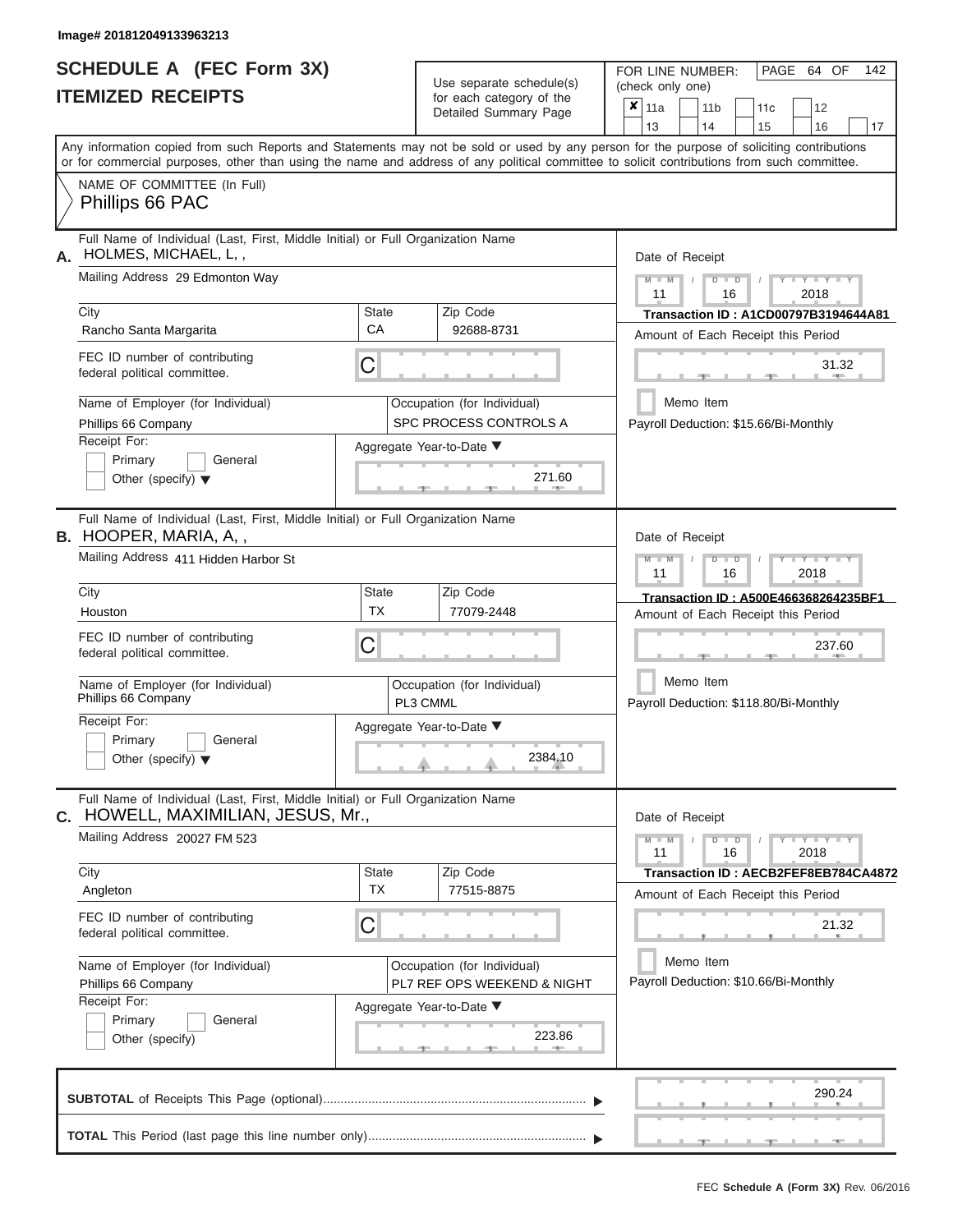|                          | SCHEDULE A (FEC Form 3X) |
|--------------------------|--------------------------|
| <b>ITEMIZED RECEIPTS</b> |                          |

Use separate schedule(s)<br>for each category of the

FOR LINE NUMBER:<br>(check only one)

PAGE 65 OF 142

|                                                                                                                                                                                                                                                                                         |                           | babii balogory<br>Detailed Summary Page                      |  | $x \mid$ 11a                     |           |    | 11 <sub>b</sub>                                    | 11 <sub>c</sub>                       | 12                                       |    |  |  |
|-----------------------------------------------------------------------------------------------------------------------------------------------------------------------------------------------------------------------------------------------------------------------------------------|---------------------------|--------------------------------------------------------------|--|----------------------------------|-----------|----|----------------------------------------------------|---------------------------------------|------------------------------------------|----|--|--|
| Any information copied from such Reports and Statements may not be sold or used by any person for the purpose of soliciting contributions<br>or for commercial purposes, other than using the name and address of any political committee to solicit contributions from such committee. |                           |                                                              |  | 13                               |           | 14 |                                                    | 15                                    | 16                                       | 17 |  |  |
| NAME OF COMMITTEE (In Full)<br>Phillips 66 PAC                                                                                                                                                                                                                                          |                           |                                                              |  |                                  |           |    |                                                    |                                       |                                          |    |  |  |
| Full Name of Individual (Last, First, Middle Initial) or Full Organization Name<br>HUDSON, STAN, , ,<br>А.                                                                                                                                                                              |                           |                                                              |  | Date of Receipt                  |           |    |                                                    |                                       |                                          |    |  |  |
| Mailing Address 224 Dewberry Dr                                                                                                                                                                                                                                                         |                           |                                                              |  | $M - M$<br>11                    |           |    | $D$ $D$<br>16                                      |                                       | $Y - Y - Y$<br>2018                      |    |  |  |
| City<br>Lake Jackson                                                                                                                                                                                                                                                                    | <b>State</b><br><b>TX</b> | Zip Code<br>77566-4976                                       |  |                                  |           |    |                                                    |                                       | Transaction ID: A9EEF8E31FA4B4BF1AD1     |    |  |  |
|                                                                                                                                                                                                                                                                                         |                           |                                                              |  |                                  |           |    |                                                    |                                       | Amount of Each Receipt this Period       |    |  |  |
| FEC ID number of contributing<br>federal political committee.                                                                                                                                                                                                                           | С                         |                                                              |  |                                  |           |    |                                                    |                                       | 42.00                                    |    |  |  |
| Name of Employer (for Individual)<br>Phillips 66 Company                                                                                                                                                                                                                                |                           | Occupation (for Individual)<br>PL7 PRJTS SR                  |  |                                  | Memo Item |    |                                                    |                                       | Payroll Deduction: \$21.00/Bi-Monthly    |    |  |  |
| Receipt For:                                                                                                                                                                                                                                                                            |                           | Aggregate Year-to-Date ▼                                     |  |                                  |           |    |                                                    |                                       |                                          |    |  |  |
| Primary<br>General<br>Other (specify) $\blacktriangledown$                                                                                                                                                                                                                              |                           | 441.00                                                       |  |                                  |           |    |                                                    |                                       |                                          |    |  |  |
| Full Name of Individual (Last, First, Middle Initial) or Full Organization Name<br><b>B. HUDSON, TAMARA, LYNN,,</b>                                                                                                                                                                     |                           |                                                              |  | Date of Receipt                  |           |    |                                                    |                                       |                                          |    |  |  |
| Mailing Address 15500 E 112th St N                                                                                                                                                                                                                                                      |                           |                                                              |  | $M - M$<br>11                    |           |    | $D$ $D$<br>16                                      |                                       | Y TYT<br>2018                            |    |  |  |
| City                                                                                                                                                                                                                                                                                    | State                     | Zip Code                                                     |  |                                  |           |    |                                                    |                                       | Transaction ID: A9660C1C02C194EF291A     |    |  |  |
| Owasso                                                                                                                                                                                                                                                                                  | OK                        | 74055-6091                                                   |  |                                  |           |    |                                                    |                                       | Amount of Each Receipt this Period       |    |  |  |
| FEC ID number of contributing<br>federal political committee.                                                                                                                                                                                                                           | С                         |                                                              |  | 25.00                            |           |    |                                                    |                                       |                                          |    |  |  |
| Name of Employer (for Individual)<br>Phillips 66 Company                                                                                                                                                                                                                                |                           | Occupation (for Individual)<br>PL5 IT ENTERPRISE SOLUTIONS   |  |                                  | Memo Item |    |                                                    | Payroll Deduction: \$12.50/Bi-Monthly |                                          |    |  |  |
| Receipt For:<br>Primary<br>General<br>Other (specify) $\blacktriangledown$                                                                                                                                                                                                              |                           | Aggregate Year-to-Date ▼<br>262.50                           |  |                                  |           |    |                                                    |                                       |                                          |    |  |  |
| Full Name of Individual (Last, First, Middle Initial) or Full Organization Name                                                                                                                                                                                                         |                           |                                                              |  |                                  |           |    |                                                    |                                       |                                          |    |  |  |
| <b>c.</b> HUGHES, MARK, A, ,<br>Mailing Address 22007 Camden Bend Ln                                                                                                                                                                                                                    |                           |                                                              |  | Date of Receipt<br>$M - M$<br>11 |           |    | $D$ $D$<br>16                                      |                                       | $\overline{Y} = Y = Y' + Y' + Y$<br>2018 |    |  |  |
| City                                                                                                                                                                                                                                                                                    | <b>State</b>              | Zip Code                                                     |  |                                  |           |    |                                                    |                                       | Transaction ID: AF32012B437E949FCA49     |    |  |  |
| Katy                                                                                                                                                                                                                                                                                    | <b>TX</b>                 | 77450-8028                                                   |  |                                  |           |    |                                                    |                                       | Amount of Each Receipt this Period       |    |  |  |
| FEC ID number of contributing<br>federal political committee.                                                                                                                                                                                                                           | С                         |                                                              |  |                                  |           |    |                                                    |                                       | 41.32                                    |    |  |  |
| Name of Employer (for Individual)<br>Phillips 66 Company                                                                                                                                                                                                                                |                           | Occupation (for Individual)<br>PL6 GROWTH & STRATEGY EXECUTI |  |                                  |           |    | Memo Item<br>Payroll Deduction: \$20.66/Bi-Monthly |                                       |                                          |    |  |  |
| Receipt For:                                                                                                                                                                                                                                                                            |                           | Aggregate Year-to-Date ▼                                     |  |                                  |           |    |                                                    |                                       |                                          |    |  |  |
| Primary<br>General<br>Other (specify)                                                                                                                                                                                                                                                   |                           | 433.86                                                       |  |                                  |           |    |                                                    |                                       |                                          |    |  |  |
|                                                                                                                                                                                                                                                                                         |                           |                                                              |  |                                  |           |    |                                                    |                                       | 108.32                                   |    |  |  |
|                                                                                                                                                                                                                                                                                         |                           |                                                              |  |                                  |           |    |                                                    |                                       |                                          |    |  |  |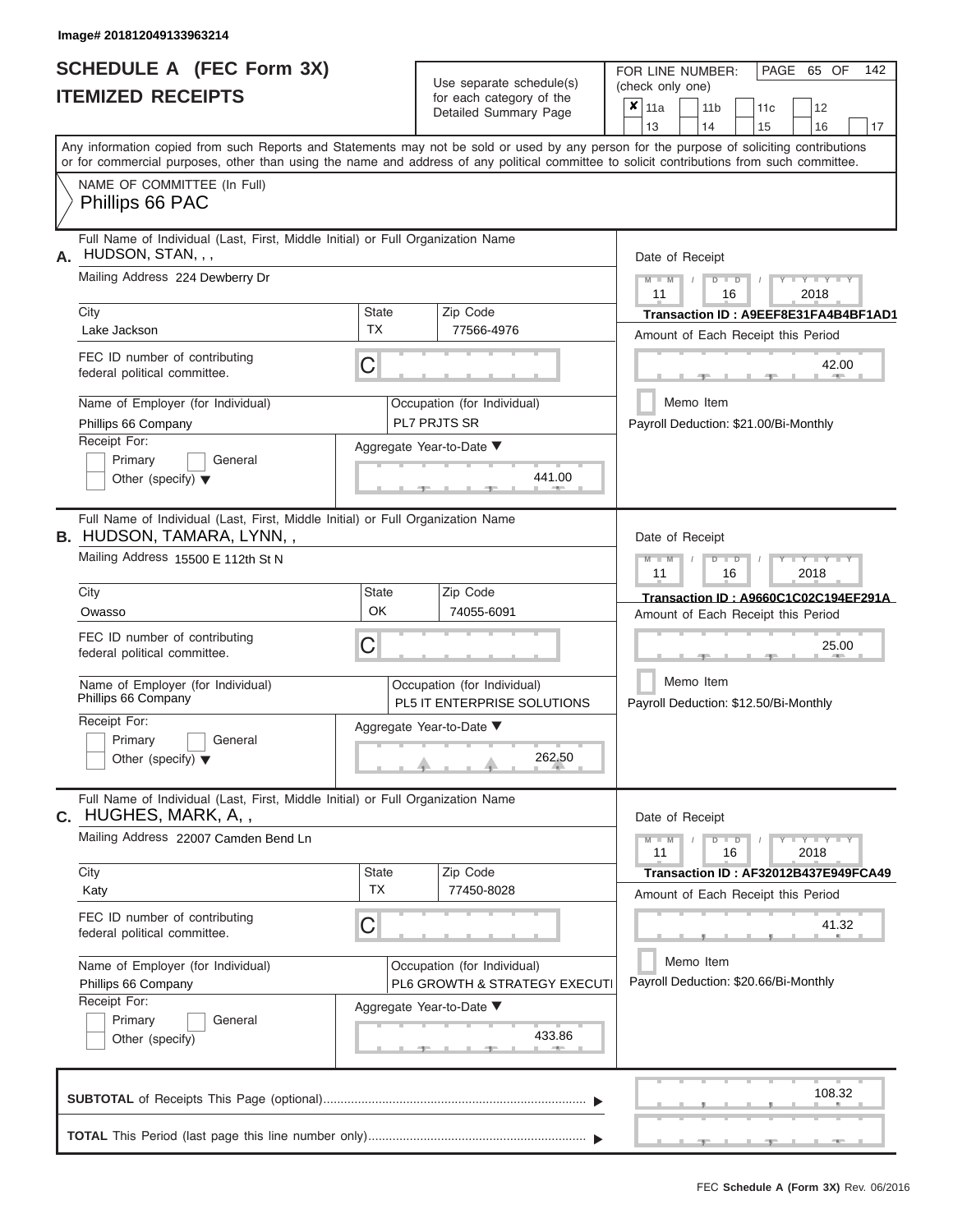|                          | SCHEDULE A (FEC Form 3X) |
|--------------------------|--------------------------|
| <b>ITEMIZED RECEIPTS</b> |                          |

FOR LINE NUMBER:

PAGE 66 OF 142

| <b>ITEMIZED RECEIPTS</b>                                                                                         |                           | Use separate schedule(s)<br>for each category of the<br>Detailed Summary Page | UIT LINE INUMPLIT.<br>LAUL 00<br>(check only one)<br>$\overline{\mathbf{x}}$   11a<br>11 <sub>b</sub><br>11 <sub>c</sub><br>12<br>14<br>13<br>15<br>16<br>17                                                                                                                            |
|------------------------------------------------------------------------------------------------------------------|---------------------------|-------------------------------------------------------------------------------|-----------------------------------------------------------------------------------------------------------------------------------------------------------------------------------------------------------------------------------------------------------------------------------------|
|                                                                                                                  |                           |                                                                               | Any information copied from such Reports and Statements may not be sold or used by any person for the purpose of soliciting contributions<br>or for commercial purposes, other than using the name and address of any political committee to solicit contributions from such committee. |
| NAME OF COMMITTEE (In Full)<br>Phillips 66 PAC                                                                   |                           |                                                                               |                                                                                                                                                                                                                                                                                         |
| Full Name of Individual (Last, First, Middle Initial) or Full Organization Name<br>A. HUR, BENJAMIN, , Mr.,      |                           |                                                                               | Date of Receipt                                                                                                                                                                                                                                                                         |
| Mailing Address 6516 Haskell St                                                                                  |                           |                                                                               | $M - M$<br>$Y - Y - Y - Y - Y$<br>$D$ $D$<br>11<br>16<br>2018                                                                                                                                                                                                                           |
| City<br>Houston                                                                                                  | <b>State</b><br><b>TX</b> | Zip Code<br>77007-2010                                                        | Transaction ID: AC8DB2E7178444D72AC8<br>Amount of Each Receipt this Period                                                                                                                                                                                                              |
| FEC ID number of contributing<br>federal political committee.                                                    | C                         |                                                                               | 110.00                                                                                                                                                                                                                                                                                  |
| Name of Employer (for Individual)<br>Phillips 66 Company                                                         |                           | Occupation (for Individual)<br>PL5 GLOBAL PRDCTS SR                           | Memo Item<br>Payroll Deduction: \$55.00/Bi-Monthly                                                                                                                                                                                                                                      |
| Receipt For:<br>Primary<br>General<br>Other (specify) $\blacktriangledown$                                       |                           | Aggregate Year-to-Date ▼<br>660.00                                            |                                                                                                                                                                                                                                                                                         |
| Full Name of Individual (Last, First, Middle Initial) or Full Organization Name<br><b>B.</b> INGRAM, DAVID, B, , |                           |                                                                               | Date of Receipt                                                                                                                                                                                                                                                                         |
| Mailing Address 1920 Southview Ave                                                                               |                           |                                                                               | $M - M$<br>Y TYT<br>$\blacksquare$<br>11<br>16<br>2018                                                                                                                                                                                                                                  |
| City<br><b>Bartlesville</b>                                                                                      | <b>State</b><br>OK        | Zip Code<br>74003-6234                                                        | Transaction ID: A93726E67B33E42DFB2F<br>Amount of Each Receipt this Period                                                                                                                                                                                                              |
| FEC ID number of contributing<br>federal political committee.                                                    | C                         |                                                                               | 41.32                                                                                                                                                                                                                                                                                   |
| Name of Employer (for Individual)<br>Phillips 66 Company                                                         |                           | Occupation (for Individual)<br>PL7 TECHNOLOGY SUSTAINABILITY                  | Memo Item<br>Payroll Deduction: \$20.66/Bi-Monthly                                                                                                                                                                                                                                      |
| Receipt For:<br>General<br>Primary<br>Other (specify) $\blacktriangledown$                                       |                           | Aggregate Year-to-Date ▼<br>423.86                                            |                                                                                                                                                                                                                                                                                         |
| Full Name of Individual (Last, First, Middle Initial) or Full Organization Name<br>C. INMAN, TRACY, , Mr.,       |                           |                                                                               | Date of Receipt                                                                                                                                                                                                                                                                         |
| Mailing Address 4 Wilshire St                                                                                    |                           |                                                                               | Y I Y I<br>$M - M$<br>$\Box$<br>11<br>16<br>2018                                                                                                                                                                                                                                        |
| City<br>East Alton                                                                                               | <b>State</b><br>IL        | Zip Code<br>62024-1628                                                        | Transaction ID: ADECF5481BBFB450DBB6<br>Amount of Each Receipt this Period                                                                                                                                                                                                              |
| FEC ID number of contributing<br>federal political committee.                                                    | С                         |                                                                               | 21.32                                                                                                                                                                                                                                                                                   |
| Name of Employer (for Individual)<br>Phillips 66 Company                                                         |                           | Occupation (for Individual)<br>PL8 MNTNNC                                     | Memo Item<br>Payroll Deduction: \$10.66/Bi-Monthly                                                                                                                                                                                                                                      |
| Receipt For:<br>Primary<br>General<br>Other (specify)                                                            |                           | Aggregate Year-to-Date ▼<br>223.86<br>$-1$                                    |                                                                                                                                                                                                                                                                                         |
|                                                                                                                  |                           |                                                                               | 172.64                                                                                                                                                                                                                                                                                  |
|                                                                                                                  |                           |                                                                               |                                                                                                                                                                                                                                                                                         |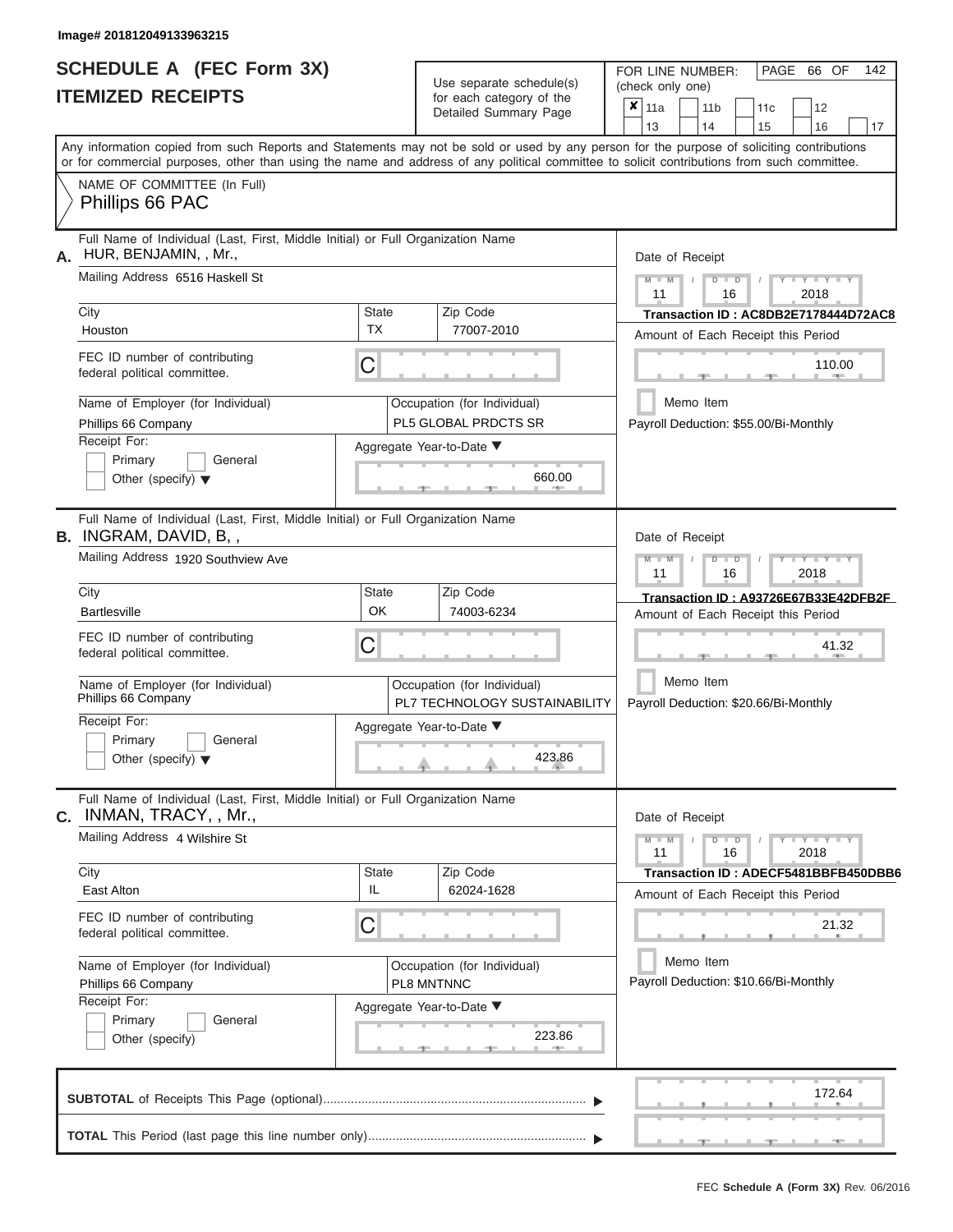|                          | <b>SCHEDULE A (FEC Form 3X)</b> |
|--------------------------|---------------------------------|
| <b>ITEMIZED RECEIPTS</b> |                                 |

Use separate schedule(s)<br>for each category of the

FOR LINE NUMBER:<br>(check only one)

PAGE 67 OF 142

| IILMILLU NLVLIF IJ                                                                                                                                                                                                                                                                      |                    | iul each caleguly of the<br>Detailed Summary Page       | X. | 11a                                                |           | 11 <sub>b</sub> |                   |    | 11 <sub>c</sub> | 12                                    |                                      |
|-----------------------------------------------------------------------------------------------------------------------------------------------------------------------------------------------------------------------------------------------------------------------------------------|--------------------|---------------------------------------------------------|----|----------------------------------------------------|-----------|-----------------|-------------------|----|-----------------|---------------------------------------|--------------------------------------|
|                                                                                                                                                                                                                                                                                         |                    |                                                         |    | 13                                                 |           | 14              |                   | 15 |                 | 16                                    | 17                                   |
| Any information copied from such Reports and Statements may not be sold or used by any person for the purpose of soliciting contributions<br>or for commercial purposes, other than using the name and address of any political committee to solicit contributions from such committee. |                    |                                                         |    |                                                    |           |                 |                   |    |                 |                                       |                                      |
| NAME OF COMMITTEE (In Full)<br>Phillips 66 PAC                                                                                                                                                                                                                                          |                    |                                                         |    |                                                    |           |                 |                   |    |                 |                                       |                                      |
| Full Name of Individual (Last, First, Middle Initial) or Full Organization Name<br>IRWIN, SCOTT, WILSON, Mr.,<br>Α.                                                                                                                                                                     |                    |                                                         |    | Date of Receipt                                    |           |                 |                   |    |                 |                                       |                                      |
| Mailing Address 16222 Lewis St                                                                                                                                                                                                                                                          |                    |                                                         |    | $M - M$<br>11                                      |           |                 | $D$ $D$<br>16     |    |                 | $Y + Y$<br>2018                       |                                      |
| City<br>Jersey Village                                                                                                                                                                                                                                                                  | State<br>TX        | Zip Code<br>77040-2826                                  |    |                                                    |           |                 |                   |    |                 | Amount of Each Receipt this Period    | Transaction ID: ABE0DFBEA30944942BD4 |
| FEC ID number of contributing<br>federal political committee.                                                                                                                                                                                                                           | С                  |                                                         |    |                                                    |           |                 |                   |    |                 | 35.00                                 |                                      |
| Name of Employer (for Individual)<br>Phillips 66 Company                                                                                                                                                                                                                                |                    | Occupation (for Individual)<br>AVR TREASURY INSURANCE A |    |                                                    | Memo Item |                 |                   |    |                 | Payroll Deduction: \$17.50/Bi-Monthly |                                      |
| Receipt For:<br>Primary<br>General<br>Other (specify) $\blacktriangledown$                                                                                                                                                                                                              |                    | Aggregate Year-to-Date ▼<br>367.50                      |    |                                                    |           |                 |                   |    |                 |                                       |                                      |
| Full Name of Individual (Last, First, Middle Initial) or Full Organization Name<br><b>B.</b> ITNYRE, NANCY, G, Miss,                                                                                                                                                                    |                    |                                                         |    | Date of Receipt                                    |           |                 |                   |    |                 |                                       |                                      |
| Mailing Address 23 Forest Perch PI                                                                                                                                                                                                                                                      |                    |                                                         |    | $M - M$<br>11                                      |           |                 | $\Box$<br>D<br>16 |    |                 | <b>TEXT</b><br>2018                   |                                      |
| City<br>The Woodlands                                                                                                                                                                                                                                                                   | State<br><b>TX</b> | Zip Code<br>77382-5795                                  |    |                                                    |           |                 |                   |    |                 | Amount of Each Receipt this Period    | Transaction ID: AF3B83E0084544DE8974 |
| FEC ID number of contributing<br>federal political committee.                                                                                                                                                                                                                           | С                  |                                                         |    |                                                    |           |                 |                   |    |                 | 20.00                                 |                                      |
| Name of Employer (for Individual)<br>Phillips 66 Company                                                                                                                                                                                                                                |                    | Occupation (for Individual)<br><b>CNL LEGAL B</b>       |    |                                                    | Memo Item |                 |                   |    |                 | Payroll Deduction: \$10.00/Bi-Monthly |                                      |
| Receipt For:<br>Primary<br>General<br>Other (specify) $\blacktriangledown$                                                                                                                                                                                                              |                    | Aggregate Year-to-Date ▼<br>210.00                      |    |                                                    |           |                 |                   |    |                 |                                       |                                      |
| Full Name of Individual (Last, First, Middle Initial) or Full Organization Name<br>JAIGOBIND, JOSEPH, , ,<br>С.                                                                                                                                                                         |                    |                                                         |    | Date of Receipt                                    |           |                 |                   |    |                 |                                       |                                      |
| Mailing Address 62 Nelson Ave                                                                                                                                                                                                                                                           |                    |                                                         |    | $M - M$<br>11                                      |           |                 | $D$ $D$<br>16     |    |                 | 2018                                  |                                      |
| City<br>Jersey City                                                                                                                                                                                                                                                                     | <b>State</b><br>NJ | Zip Code<br>07307-4010                                  |    |                                                    |           |                 |                   |    |                 | Amount of Each Receipt this Period    | Transaction ID: A01E2B6DA36F94259A28 |
| FEC ID number of contributing<br>federal political committee.                                                                                                                                                                                                                           | C                  |                                                         |    |                                                    |           |                 |                   |    |                 | 31.32                                 |                                      |
| Name of Employer (for Individual)<br>Phillips 66 Company                                                                                                                                                                                                                                |                    | Occupation (for Individual)<br>PL8 REF MNTNNC SR        |    | Memo Item<br>Payroll Deduction: \$15.66/Bi-Monthly |           |                 |                   |    |                 |                                       |                                      |
| Receipt For:<br>Primary<br>General<br>Other (specify)                                                                                                                                                                                                                                   |                    | Aggregate Year-to-Date ▼<br>328.86                      |    |                                                    |           |                 |                   |    |                 |                                       |                                      |
|                                                                                                                                                                                                                                                                                         |                    |                                                         |    |                                                    |           |                 |                   |    |                 | 86.32                                 |                                      |
|                                                                                                                                                                                                                                                                                         |                    |                                                         |    |                                                    |           |                 |                   |    |                 |                                       |                                      |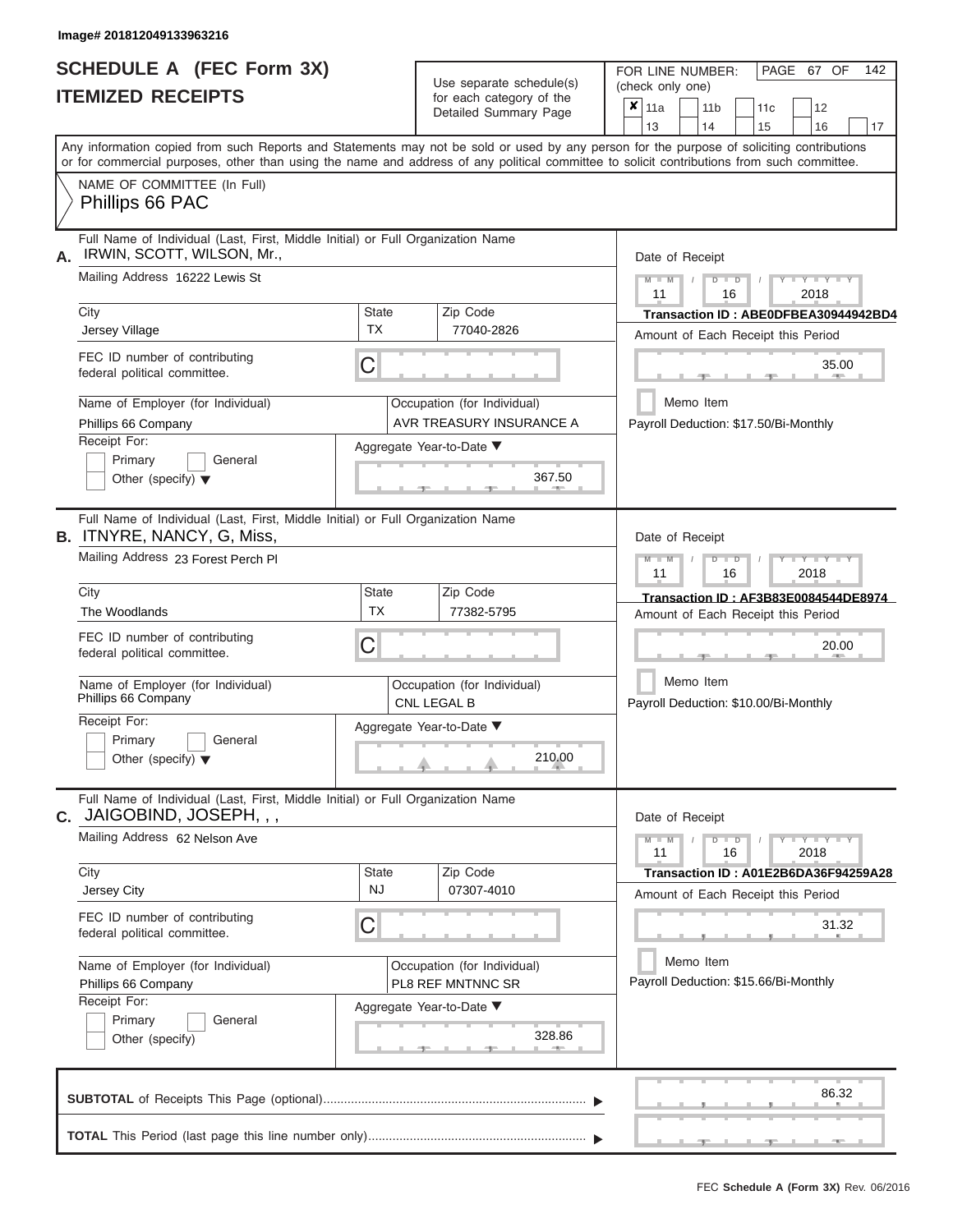|                          | SCHEDULE A (FEC Form 3X) |
|--------------------------|--------------------------|
| <b>ITEMIZED RECEIPTS</b> |                          |

Use separate schedule(s)<br>for each category of the

FOR LINE NUMBER:<br>(check only one)

PAGE 68 OF 142

|                                                                                                                                                                                                                                                                                         |                           | badii balogory of life<br>Detailed Summary Page      |  | $x \mid$ 11a<br>13                                 |  | 11 <sub>b</sub><br>14 |               | 11c<br>15 | 12<br>16                                                                   |       | 17 |
|-----------------------------------------------------------------------------------------------------------------------------------------------------------------------------------------------------------------------------------------------------------------------------------------|---------------------------|------------------------------------------------------|--|----------------------------------------------------|--|-----------------------|---------------|-----------|----------------------------------------------------------------------------|-------|----|
| Any information copied from such Reports and Statements may not be sold or used by any person for the purpose of soliciting contributions<br>or for commercial purposes, other than using the name and address of any political committee to solicit contributions from such committee. |                           |                                                      |  |                                                    |  |                       |               |           |                                                                            |       |    |
| NAME OF COMMITTEE (In Full)<br>Phillips 66 PAC                                                                                                                                                                                                                                          |                           |                                                      |  |                                                    |  |                       |               |           |                                                                            |       |    |
| Full Name of Individual (Last, First, Middle Initial) or Full Organization Name<br>JAMES, KARL, D, Mr.,<br>А.                                                                                                                                                                           |                           |                                                      |  | Date of Receipt                                    |  |                       |               |           |                                                                            |       |    |
| Mailing Address 4403 Whistling Duck Ln                                                                                                                                                                                                                                                  |                           |                                                      |  | $M - M$<br>11                                      |  |                       | $D$ $D$<br>16 |           | Y TYT<br>2018                                                              |       |    |
| City<br>Fulshear                                                                                                                                                                                                                                                                        | <b>State</b><br><b>TX</b> | Zip Code<br>77441-3804                               |  |                                                    |  |                       |               |           | Transaction ID: A6AB8C2A0EC894E9FA0A                                       |       |    |
| FEC ID number of contributing<br>federal political committee.                                                                                                                                                                                                                           | C                         |                                                      |  |                                                    |  |                       |               |           | Amount of Each Receipt this Period<br>147.06                               | $-$   |    |
| Name of Employer (for Individual)<br>Phillips 66 Company                                                                                                                                                                                                                                |                           | Occupation (for Individual)<br>PL6 BP F&A ORG SR     |  |                                                    |  | Memo Item             |               |           | Payroll Deduction: \$73.53/Bi-Monthly                                      |       |    |
| Receipt For:<br>Primary<br>General<br>Other (specify) $\blacktriangledown$                                                                                                                                                                                                              |                           | Aggregate Year-to-Date ▼<br>1536.97                  |  |                                                    |  |                       |               |           |                                                                            |       |    |
| Full Name of Individual (Last, First, Middle Initial) or Full Organization Name<br>B. JANSON, ANN, E,,                                                                                                                                                                                  |                           |                                                      |  | Date of Receipt                                    |  |                       |               |           |                                                                            |       |    |
| Mailing Address 6221 S Claiborne Ave<br>Ste 607                                                                                                                                                                                                                                         |                           |                                                      |  | $M - M$<br>11                                      |  |                       | $D$ $D$<br>16 |           | Y TYT<br>2018                                                              |       |    |
| City<br><b>New Orleans</b>                                                                                                                                                                                                                                                              | <b>State</b><br>LA        | Zip Code<br>70125-4142                               |  |                                                    |  |                       |               |           | Transaction ID: ACAAAF6B4D9534132B0A<br>Amount of Each Receipt this Period |       |    |
| FEC ID number of contributing<br>federal political committee.                                                                                                                                                                                                                           | С                         |                                                      |  |                                                    |  | 113.08                |               |           |                                                                            |       |    |
| Name of Employer (for Individual)<br>Phillips 66 Company                                                                                                                                                                                                                                |                           | Occupation (for Individual)<br>PL7 HRBP SR           |  |                                                    |  | Memo Item             |               |           | Payroll Deduction: \$56.54/Bi-Monthly                                      |       |    |
| Receipt For:<br>Primary<br>General<br>Other (specify) $\blacktriangledown$                                                                                                                                                                                                              |                           | Aggregate Year-to-Date ▼<br>1178.62                  |  |                                                    |  |                       |               |           |                                                                            |       |    |
| Full Name of Individual (Last, First, Middle Initial) or Full Organization Name<br>C. JETTON, ANTHONY, , ,                                                                                                                                                                              |                           |                                                      |  | Date of Receipt                                    |  |                       |               |           |                                                                            |       |    |
| Mailing Address 1111 McKenzie Dr                                                                                                                                                                                                                                                        |                           |                                                      |  | $M - M$<br>11                                      |  |                       | $D$ $D$<br>16 |           | $Y$ $Y$ $Y$ $Y$ $Y$ $Y$<br>2018                                            |       |    |
| City<br>Russellville                                                                                                                                                                                                                                                                    | <b>State</b><br>AR        | Zip Code<br>72802-7977                               |  |                                                    |  |                       |               |           | Transaction ID: AD6B323A156374E4D9AA<br>Amount of Each Receipt this Period |       |    |
| FEC ID number of contributing<br>federal political committee.                                                                                                                                                                                                                           | С                         |                                                      |  |                                                    |  |                       |               |           |                                                                            | 20.00 |    |
| Name of Employer (for Individual)<br>Phillips 66 Company                                                                                                                                                                                                                                |                           | Occupation (for Individual)<br>AVR TECHNICAL SALES B |  | Memo Item<br>Payroll Deduction: \$10.00/Bi-Monthly |  |                       |               |           |                                                                            |       |    |
| Receipt For:<br>Primary<br>General<br>Other (specify)                                                                                                                                                                                                                                   |                           | Aggregate Year-to-Date ▼<br>210.00                   |  |                                                    |  |                       |               |           |                                                                            |       |    |
|                                                                                                                                                                                                                                                                                         |                           |                                                      |  |                                                    |  |                       |               |           | 280.14                                                                     |       |    |
|                                                                                                                                                                                                                                                                                         |                           |                                                      |  |                                                    |  |                       |               |           |                                                                            |       |    |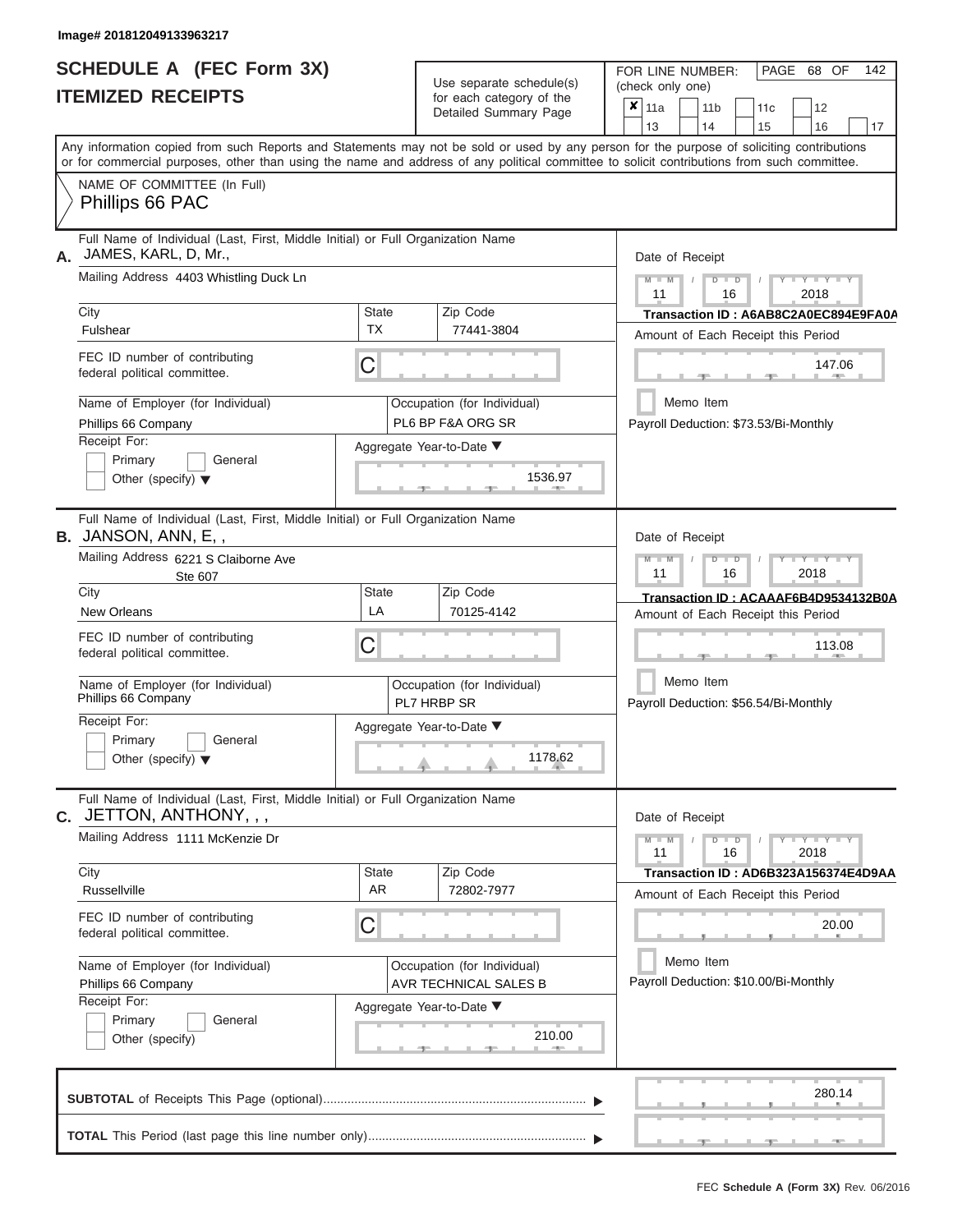# **SCHEDULE A (FEC Form 3X) ITEMIZED RECEIPTS**

| SCHEDULE A (FEC Form 3X)<br><b>ITEMIZED RECEIPTS</b>                                                                                                                                                                                                                                    |                           | Use separate schedule(s)<br>for each category of the<br>Detailed Summary Page | 142<br>FOR LINE NUMBER:<br>PAGE 69 OF<br>(check only one)<br>$\overline{\mathbf{x}}$   11a<br>11 <sub>b</sub><br>12<br>11 <sub>c</sub> |
|-----------------------------------------------------------------------------------------------------------------------------------------------------------------------------------------------------------------------------------------------------------------------------------------|---------------------------|-------------------------------------------------------------------------------|----------------------------------------------------------------------------------------------------------------------------------------|
|                                                                                                                                                                                                                                                                                         |                           |                                                                               | 13<br>14<br>15<br>16<br>17                                                                                                             |
| Any information copied from such Reports and Statements may not be sold or used by any person for the purpose of soliciting contributions<br>or for commercial purposes, other than using the name and address of any political committee to solicit contributions from such committee. |                           |                                                                               |                                                                                                                                        |
| NAME OF COMMITTEE (In Full)<br>Phillips 66 PAC                                                                                                                                                                                                                                          |                           |                                                                               |                                                                                                                                        |
| Full Name of Individual (Last, First, Middle Initial) or Full Organization Name<br>JOHNSON, CECILE, J,,<br>А.<br>Mailing Address 16153 NE Bison Rd                                                                                                                                      |                           |                                                                               | Date of Receipt<br>$M$ – $M$ /<br>$-Y - Y - Y$<br>$D$ $D$                                                                              |
| City<br><b>Bartlesville</b>                                                                                                                                                                                                                                                             | <b>State</b><br><b>OK</b> | Zip Code<br>74006-8073                                                        | 11<br>2018<br>16<br>Transaction ID: A373BDE3939C6449A9CC<br>Amount of Each Receipt this Period                                         |
| FEC ID number of contributing<br>federal political committee.                                                                                                                                                                                                                           | С                         |                                                                               | 40.00<br><b>AND</b>                                                                                                                    |
| Name of Employer (for Individual)<br>Phillips 66 Company                                                                                                                                                                                                                                |                           | Occupation (for Individual)<br>PL7 HR CUST SVCS & MOBILITY                    | Memo Item<br>Payroll Deduction: \$20.00/Bi-Monthly                                                                                     |
| Receipt For:<br>Primary<br>General<br>Other (specify) $\blacktriangledown$                                                                                                                                                                                                              |                           | Aggregate Year-to-Date ▼<br>420.00                                            |                                                                                                                                        |
| Full Name of Individual (Last, First, Middle Initial) or Full Organization Name<br>B. JOHNSON, JAY, WILLIAM,,<br>Mailing Address 6183 Stone Wolfe Dr                                                                                                                                    |                           |                                                                               | Date of Receipt<br>$M - M$<br>$D$ $\Box$ $D$<br>$T - Y = Y - T Y$                                                                      |
|                                                                                                                                                                                                                                                                                         |                           |                                                                               | 11<br>2018<br>16                                                                                                                       |
| City<br>Glen Carbon                                                                                                                                                                                                                                                                     | <b>State</b><br>IL        | Zip Code<br>62034-1384                                                        | Transaction ID: AE3B1220A2E5C49F9898<br>Amount of Each Receipt this Period                                                             |
| FEC ID number of contributing<br>federal political committee.                                                                                                                                                                                                                           | С                         |                                                                               | 21.32                                                                                                                                  |
| Name of Employer (for Individual)<br>Phillips 66 Company                                                                                                                                                                                                                                |                           | Occupation (for Individual)<br>PL7 REF RLBLTY & MCHNCL INTEGF                 | Memo Item<br>Payroll Deduction: \$10.66/Bi-Monthly                                                                                     |
| Receipt For:<br>Primary<br>General<br>Other (specify) $\blacktriangledown$                                                                                                                                                                                                              |                           | Aggregate Year-to-Date ▼<br>223.86                                            |                                                                                                                                        |
| Full Name of Individual (Last, First, Middle Initial) or Full Organization Name<br><b>C.</b> JOHNSON, KAREN, A,,                                                                                                                                                                        |                           |                                                                               | Date of Receipt                                                                                                                        |
| Mailing Address 4650 Nelson Rd<br>Apt 917                                                                                                                                                                                                                                               |                           |                                                                               | $M - M$ /<br>$D$ $D$<br>$Y - Y - Y - Y - Y$<br>11<br>16<br>2018                                                                        |
| City<br>Lake Charles                                                                                                                                                                                                                                                                    | State<br>LA               | Zip Code<br>70605-0805                                                        | Transaction ID: A0F138666EC364FB9957<br>Amount of Each Receipt this Period                                                             |
| FEC ID number of contributing<br>federal political committee.                                                                                                                                                                                                                           | С                         |                                                                               | 51.32                                                                                                                                  |
| Name of Employer (for Individual)<br>Phillips 66 Company<br>Receipt For:                                                                                                                                                                                                                |                           | Occupation (for Individual)<br>PL7 REF BSNS SVCS                              | Memo Item<br>Payroll Deduction: \$25.66/Bi-Monthly                                                                                     |
| Primary<br>General<br>Other (specify)                                                                                                                                                                                                                                                   |                           | Aggregate Year-to-Date ▼<br>538.86                                            |                                                                                                                                        |
|                                                                                                                                                                                                                                                                                         |                           |                                                                               | 112.64                                                                                                                                 |
|                                                                                                                                                                                                                                                                                         |                           |                                                                               | <b>ALC: NO</b>                                                                                                                         |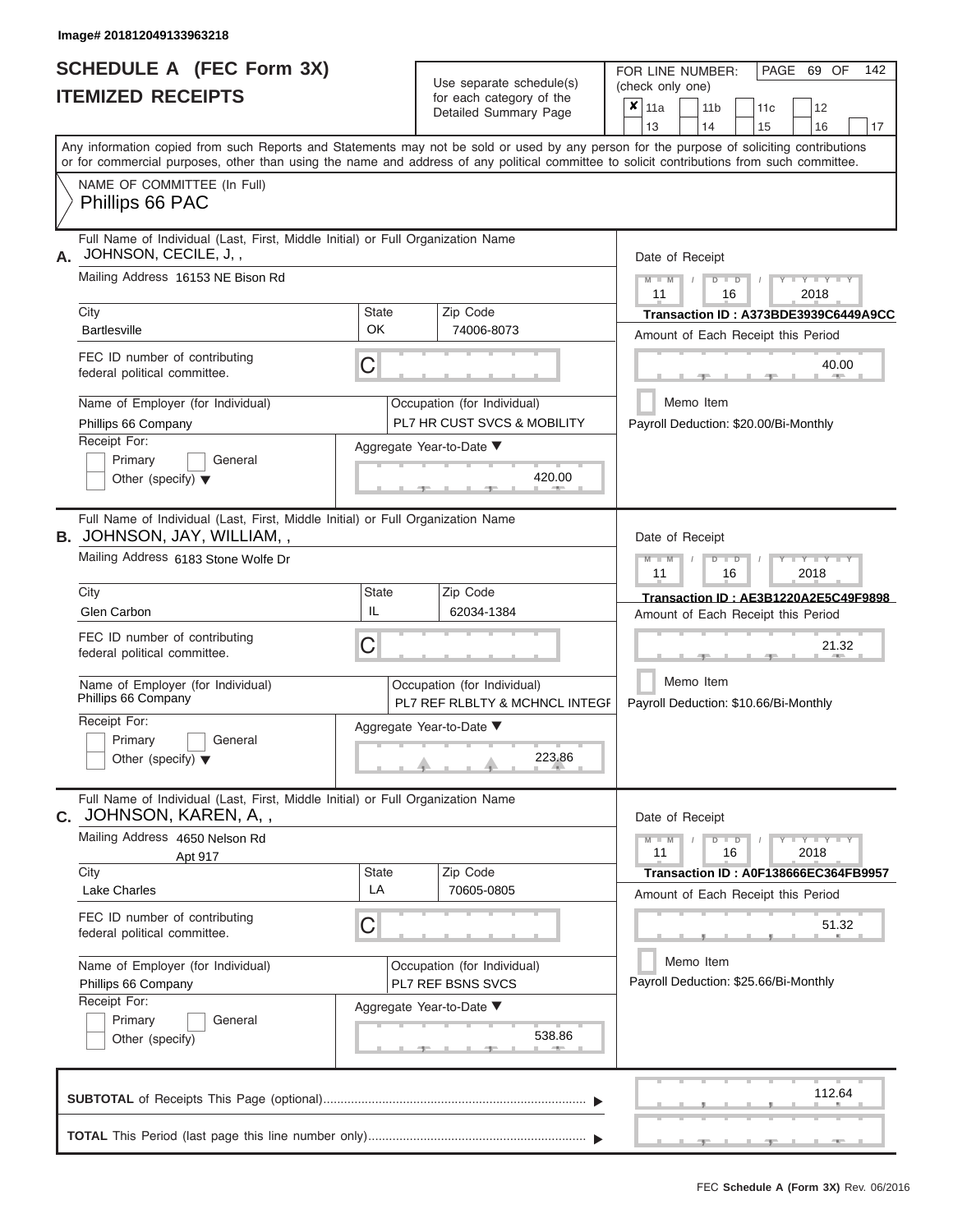|                          | <b>SCHEDULE A (FEC Form 3X)</b> |
|--------------------------|---------------------------------|
| <b>ITEMIZED RECEIPTS</b> |                                 |

Use separate schedule(s)<br>for each category of the

FOR LINE NUMBER:<br>(check only one)

PAGE 70 OF 142

|                                                               |                                                                                 | babii balogoiy<br>Detailed Summary Page                                                                                                    | × | 11a                                   |           | 11 <sub>b</sub> |               | 11 <sub>c</sub> | 12                                       |                                      |
|---------------------------------------------------------------|---------------------------------------------------------------------------------|--------------------------------------------------------------------------------------------------------------------------------------------|---|---------------------------------------|-----------|-----------------|---------------|-----------------|------------------------------------------|--------------------------------------|
|                                                               |                                                                                 | Any information copied from such Reports and Statements may not be sold or used by any person for the purpose of soliciting contributions  |   | 13                                    |           | 14              |               | 15              | 16                                       | 17                                   |
|                                                               |                                                                                 | or for commercial purposes, other than using the name and address of any political committee to solicit contributions from such committee. |   |                                       |           |                 |               |                 |                                          |                                      |
| NAME OF COMMITTEE (In Full)<br>Phillips 66 PAC                |                                                                                 |                                                                                                                                            |   |                                       |           |                 |               |                 |                                          |                                      |
| A. JONES, ADAM, , ,                                           | Full Name of Individual (Last, First, Middle Initial) or Full Organization Name |                                                                                                                                            |   | Date of Receipt                       |           |                 |               |                 |                                          |                                      |
| Mailing Address 1423 Fall Wood Dr                             |                                                                                 |                                                                                                                                            |   | $M - M$<br>11                         |           |                 | $D$ $D$<br>16 |                 | $Y = Y = Y$<br>2018                      |                                      |
| City                                                          | State                                                                           | Zip Code                                                                                                                                   |   |                                       |           |                 |               |                 |                                          | Transaction ID: A50B9F4FB801A455385C |
| Sugar Land                                                    | <b>TX</b>                                                                       | 77479-6277                                                                                                                                 |   |                                       |           |                 |               |                 | Amount of Each Receipt this Period       |                                      |
| FEC ID number of contributing<br>federal political committee. | С                                                                               |                                                                                                                                            |   |                                       |           |                 |               |                 | 31.32                                    |                                      |
| Name of Employer (for Individual)<br>Phillips 66 Company      |                                                                                 | Occupation (for Individual)<br>CNS MIDSTEAM AND JV OPERATION                                                                               |   | Payroll Deduction: \$15.66/Bi-Monthly | Memo Item |                 |               |                 |                                          |                                      |
| Receipt For:                                                  |                                                                                 | Aggregate Year-to-Date ▼                                                                                                                   |   |                                       |           |                 |               |                 |                                          |                                      |
| Primary<br>General<br>Other (specify) $\blacktriangledown$    |                                                                                 | 328.86                                                                                                                                     |   |                                       |           |                 |               |                 |                                          |                                      |
| B. JONES, DAVID, C,,                                          | Full Name of Individual (Last, First, Middle Initial) or Full Organization Name |                                                                                                                                            |   | Date of Receipt                       |           |                 |               |                 |                                          |                                      |
| Mailing Address 549 Shellview St                              |                                                                                 |                                                                                                                                            |   | $M - M$<br>11                         |           |                 | $D$ $D$<br>16 |                 | Y TYT<br>2018                            |                                      |
| City                                                          | State                                                                           | Zip Code                                                                                                                                   |   |                                       |           |                 |               |                 |                                          | Transaction ID: A0198BA0EECC3495B89F |
| <b>Bethalto</b>                                               | IL                                                                              | 62010-1821                                                                                                                                 |   |                                       |           |                 |               |                 | Amount of Each Receipt this Period       |                                      |
| FEC ID number of contributing<br>federal political committee. | С                                                                               |                                                                                                                                            |   |                                       |           |                 |               |                 | 78.16                                    |                                      |
| Name of Employer (for Individual)<br>Phillips 66 Company      |                                                                                 | Occupation (for Individual)<br>PL8 REF MNTNNC SR                                                                                           |   | Payroll Deduction: \$39.08/Bi-Monthly | Memo Item |                 |               |                 |                                          |                                      |
| Receipt For:                                                  |                                                                                 | Aggregate Year-to-Date ▼                                                                                                                   |   |                                       |           |                 |               |                 |                                          |                                      |
| Primary<br>General<br>Other (specify) $\blacktriangledown$    |                                                                                 | 814.64                                                                                                                                     |   |                                       |           |                 |               |                 |                                          |                                      |
| C. JORDY, CYNTHIA, WYMAN, Mrs.,                               | Full Name of Individual (Last, First, Middle Initial) or Full Organization Name |                                                                                                                                            |   | Date of Receipt                       |           |                 |               |                 |                                          |                                      |
| Mailing Address 327 Rosemary Ln                               |                                                                                 |                                                                                                                                            |   | $M - M$<br>11                         |           |                 | $D$ $D$<br>16 |                 | $\overline{Y} = Y - Y' + Y' + Y$<br>2018 |                                      |
| City                                                          | <b>State</b>                                                                    | Zip Code                                                                                                                                   |   |                                       |           |                 |               |                 |                                          | Transaction ID: AF3F9AB798DBF41228D8 |
| Lake Jackson                                                  | <b>TX</b>                                                                       | 77566-4555                                                                                                                                 |   |                                       |           |                 |               |                 | Amount of Each Receipt this Period       |                                      |
| FEC ID number of contributing<br>federal political committee. | C                                                                               |                                                                                                                                            |   |                                       |           |                 |               |                 | 130.26                                   |                                      |
| Name of Employer (for Individual)                             |                                                                                 | Occupation (for Individual)                                                                                                                |   |                                       | Memo Item |                 |               |                 |                                          |                                      |
| Phillips 66 Company                                           |                                                                                 | PL7 HSE ENV REF SR                                                                                                                         |   |                                       |           |                 |               |                 | Payroll Deduction: \$65.13/Bi-Monthly    |                                      |
| Receipt For:<br>Primary<br>General                            |                                                                                 | Aggregate Year-to-Date ▼                                                                                                                   |   |                                       |           |                 |               |                 |                                          |                                      |
| Other (specify)                                               |                                                                                 | 1360.73                                                                                                                                    |   |                                       |           |                 |               |                 |                                          |                                      |
|                                                               |                                                                                 |                                                                                                                                            |   |                                       |           |                 |               |                 | 239.74                                   |                                      |
|                                                               |                                                                                 |                                                                                                                                            |   |                                       |           |                 |               |                 |                                          |                                      |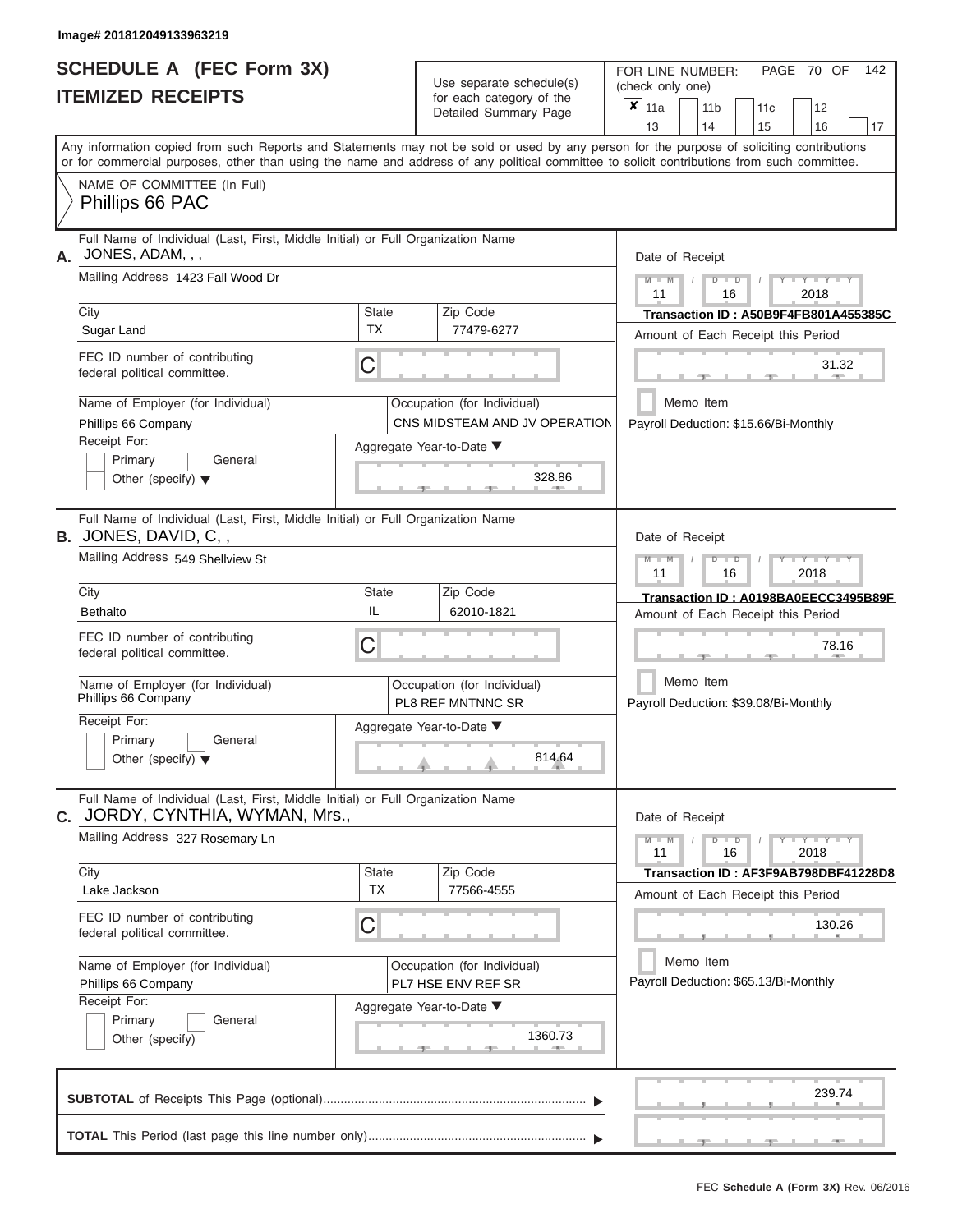# **SCHEDULE A (FEC Form 3X)**

| SCHEDULE A (FEC Form 3X)<br><b>ITEMIZED RECEIPTS</b>                                                                                                                                                                                                                                                                                                                                            |                                | Use separate schedule(s)<br>for each category of the<br>Detailed Summary Page                                    | 142<br>FOR LINE NUMBER:<br>PAGE 71 OF<br>(check only one)<br>$\boldsymbol{x}$   11a<br>11 <sub>b</sub><br>12<br>11 <sub>c</sub>                                                                                                                                                         |
|-------------------------------------------------------------------------------------------------------------------------------------------------------------------------------------------------------------------------------------------------------------------------------------------------------------------------------------------------------------------------------------------------|--------------------------------|------------------------------------------------------------------------------------------------------------------|-----------------------------------------------------------------------------------------------------------------------------------------------------------------------------------------------------------------------------------------------------------------------------------------|
| Any information copied from such Reports and Statements may not be sold or used by any person for the purpose of soliciting contributions<br>or for commercial purposes, other than using the name and address of any political committee to solicit contributions from such committee.<br>NAME OF COMMITTEE (In Full)                                                                          |                                |                                                                                                                  | 13<br>14<br>15<br>16<br>17                                                                                                                                                                                                                                                              |
| Phillips 66 PAC                                                                                                                                                                                                                                                                                                                                                                                 |                                |                                                                                                                  |                                                                                                                                                                                                                                                                                         |
| Full Name of Individual (Last, First, Middle Initial) or Full Organization Name<br>KAMINSKI, MARK, E,,<br>А.<br>Mailing Address 372 Devon St<br>City<br>Kearny<br>FEC ID number of contributing<br>federal political committee.<br>Name of Employer (for Individual)<br>Phillips 66 Company<br>Receipt For:<br>Primary<br>General<br>Other (specify) $\blacktriangledown$                       | <b>State</b><br><b>NJ</b><br>C | Zip Code<br>07032-2613<br>Occupation (for Individual)<br>PL7 REGION OPS AV<br>Aggregate Year-to-Date ▼<br>223.86 | Date of Receipt<br>$Y - Y - Y$<br>$M - M$<br>$D$ $D$<br>11<br>16<br>2018<br>Transaction ID: A14CBC223C2C347DB886<br>Amount of Each Receipt this Period<br>21.32<br>11. AND 1<br>Memo Item<br>Payroll Deduction: \$10.66/Bi-Monthly                                                      |
| Full Name of Individual (Last, First, Middle Initial) or Full Organization Name<br><b>B.</b> KARNER, RICHARD, D,,<br>Mailing Address 28004 Santona Dr<br>City<br>Rancho Palos Verdes<br>FEC ID number of contributing<br>federal political committee.<br>Name of Employer (for Individual)<br>Phillips 66 Company<br>Receipt For:<br>Primary<br>General<br>Other (specify) $\blacktriangledown$ | <b>State</b><br>CA<br>С        | Zip Code<br>90275-3234<br>Occupation (for Individual)<br>PL6 REF MNTNNC<br>Aggregate Year-to-Date ▼<br>233.86    | Date of Receipt<br>$M - M$<br>$D$ $D$<br>$\blacksquare$ $\vdash$ $\vdash$ $\vdash$ $\vdash$ $\vdash$ $\vdash$ $\vdash$<br>2018<br>11<br>16<br>Transaction ID: ADBCE4BC36A954FDEBB2<br>Amount of Each Receipt this Period<br>23.32<br>Memo Item<br>Payroll Deduction: \$11.66/Bi-Monthly |
| Full Name of Individual (Last, First, Middle Initial) or Full Organization Name<br>KAUFMAN, WILLIAM, MICHAEL,,<br>С.<br>Mailing Address 2401 S Gessner Rd<br>Apt 192<br>City<br>Houston<br>FEC ID number of contributing<br>federal political committee.<br>Name of Employer (for Individual)<br>Phillips 66 Company<br>Receipt For:<br>Primary<br>General<br>Other (specify)                   | State<br><b>TX</b><br>С        | Zip Code<br>77063-2049<br>Occupation (for Individual)<br>AVR REAL ESTATE A<br>Aggregate Year-to-Date ▼<br>210.00 | Date of Receipt<br>$M - M$<br>$D$ $D$<br>$  Y$ $ Y$ $  Y$<br>11<br>16<br>2018<br>Transaction ID: AC718A9EFF4DE4468A34<br>Amount of Each Receipt this Period<br>20.00<br>Memo Item<br>Payroll Deduction: \$10.00/Bi-Monthly                                                              |
|                                                                                                                                                                                                                                                                                                                                                                                                 |                                |                                                                                                                  | 64.64                                                                                                                                                                                                                                                                                   |
|                                                                                                                                                                                                                                                                                                                                                                                                 |                                |                                                                                                                  | $-1$                                                                                                                                                                                                                                                                                    |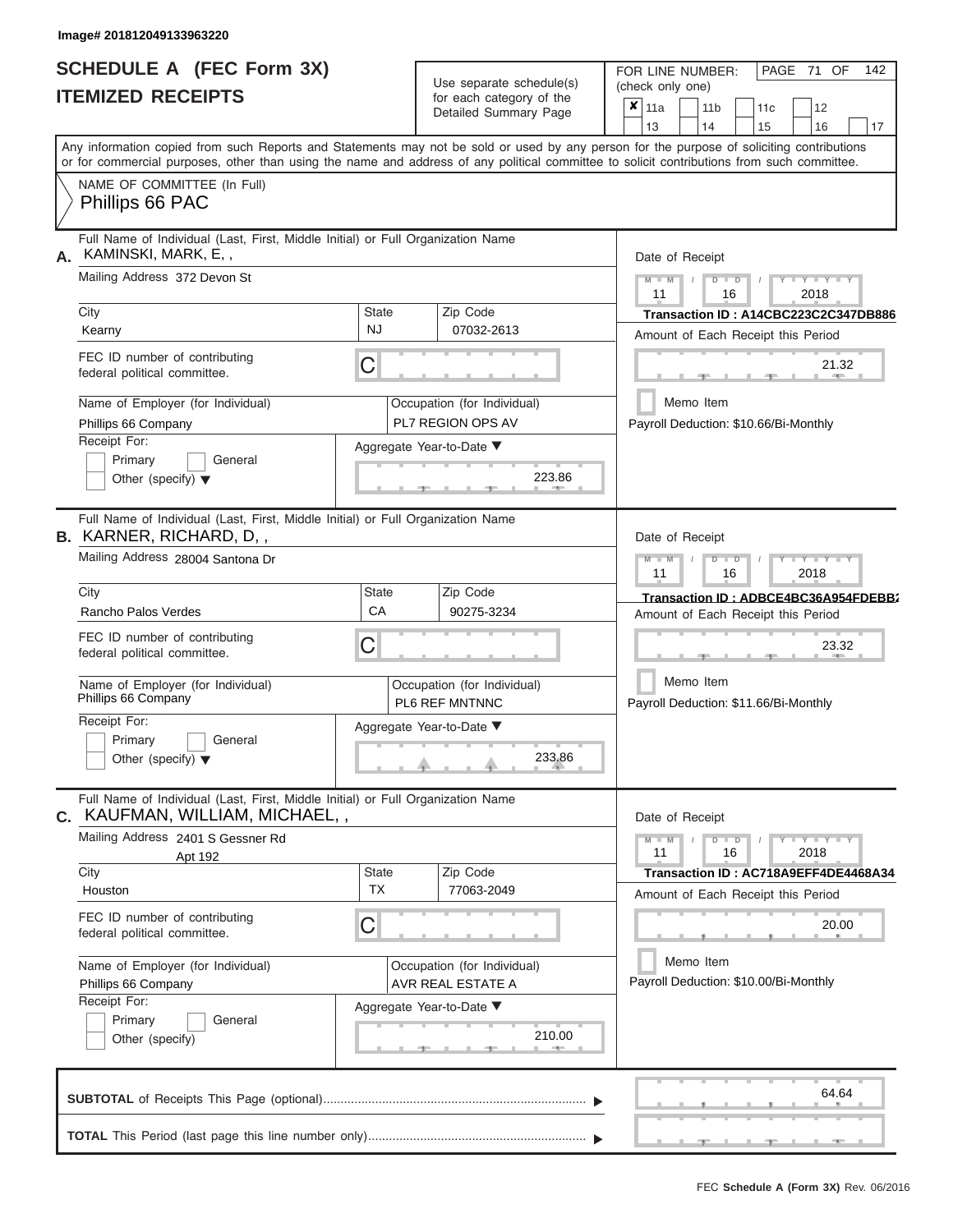|                          | SCHEDULE A (FEC Form 3X) |  |  |  |  |  |  |
|--------------------------|--------------------------|--|--|--|--|--|--|
| <b>ITEMIZED RECEIPTS</b> |                          |  |  |  |  |  |  |

Use separate schedule(s)<br>for each category of the

FOR LINE NUMBER:<br>(check only one)

PAGE 72 OF 142

| ITEMIZED RECEIPTS                                                                                                                                                                                                                                                                       |                                                                                                   | for each category of the<br>Detailed Summary Page          | ×<br>11a<br>11 <sub>b</sub><br>11c<br>12<br>14<br>13<br>15<br>16<br>17              |
|-----------------------------------------------------------------------------------------------------------------------------------------------------------------------------------------------------------------------------------------------------------------------------------------|---------------------------------------------------------------------------------------------------|------------------------------------------------------------|-------------------------------------------------------------------------------------|
| Any information copied from such Reports and Statements may not be sold or used by any person for the purpose of soliciting contributions<br>or for commercial purposes, other than using the name and address of any political committee to solicit contributions from such committee. |                                                                                                   |                                                            |                                                                                     |
| NAME OF COMMITTEE (In Full)<br>Phillips 66 PAC                                                                                                                                                                                                                                          |                                                                                                   |                                                            |                                                                                     |
| Full Name of Individual (Last, First, Middle Initial) or Full Organization Name<br>A. KAUS, BRYAN, J, Mr.,<br>Mailing Address 3440 Cline St                                                                                                                                             | Date of Receipt<br>$M - M$<br>$Y - Y - Y$<br>$\overline{D}$<br>$\blacksquare$<br>2018<br>11<br>16 |                                                            |                                                                                     |
| City<br>Houston                                                                                                                                                                                                                                                                         | <b>State</b><br><b>TX</b>                                                                         | Zip Code<br>77020-6126                                     | <b>Transaction ID: ABD4CDBD30BC64DFEAE</b><br>Amount of Each Receipt this Period    |
| FEC ID number of contributing<br>federal political committee.                                                                                                                                                                                                                           | C                                                                                                 |                                                            | 20.00                                                                               |
| Name of Employer (for Individual)<br>Phillips 66 Company<br>Receipt For:<br>Primary<br>General                                                                                                                                                                                          | Occupation (for Individual)<br>ALY MARKETING PRICING B<br>Aggregate Year-to-Date ▼                |                                                            | Memo Item<br>Payroll Deduction: \$10.00/Bi-Monthly                                  |
| Other (specify) $\blacktriangledown$<br>Full Name of Individual (Last, First, Middle Initial) or Full Organization Name                                                                                                                                                                 |                                                                                                   | 210.00                                                     |                                                                                     |
| B. KELLY, JAMES, R, , JR<br>Mailing Address 1331 Quail Ln                                                                                                                                                                                                                               |                                                                                                   |                                                            | Date of Receipt<br>Y TYT<br>M<br>2018<br>11<br>16                                   |
| City<br>Ponca City<br>FEC ID number of contributing                                                                                                                                                                                                                                     | <b>State</b><br>OK<br>C                                                                           | Zip Code<br>74604-3627                                     | Transaction ID: A25DCB7A52C26468CB2B<br>Amount of Each Receipt this Period<br>21.32 |
| federal political committee.<br>Name of Employer (for Individual)<br>Phillips 66 Company                                                                                                                                                                                                |                                                                                                   | Occupation (for Individual)<br><b>PL8 SECURITY REF</b>     | Memo Item<br>Payroll Deduction: \$10.66/Bi-Monthly                                  |
| Receipt For:<br>General<br>Primary<br>Other (specify) $\blacktriangledown$                                                                                                                                                                                                              |                                                                                                   | Aggregate Year-to-Date ▼<br>223.86                         |                                                                                     |
| Full Name of Individual (Last, First, Middle Initial) or Full Organization Name<br><b>C.</b> KENNY, THEODORE, , ,                                                                                                                                                                       | Date of Receipt                                                                                   |                                                            |                                                                                     |
| Mailing Address 11 Hawthorne Rd                                                                                                                                                                                                                                                         | $M - M$<br>Y TYT<br>$\blacksquare$<br>11<br>16<br>2018                                            |                                                            |                                                                                     |
| City<br><b>Kendall Park</b>                                                                                                                                                                                                                                                             | <b>State</b><br><b>NJ</b>                                                                         | Zip Code<br>08824-1315                                     | Transaction ID: AF83203451C844EE3AB8<br>Amount of Each Receipt this Period          |
| FEC ID number of contributing<br>federal political committee.                                                                                                                                                                                                                           | C                                                                                                 |                                                            | 21.32                                                                               |
| Name of Employer (for Individual)<br>Phillips 66 Company<br>Receipt For:                                                                                                                                                                                                                |                                                                                                   | Occupation (for Individual)<br>PL7 REF OPS WEEKEND & NIGHT | Memo Item<br>Payroll Deduction: \$10.66/Bi-Monthly                                  |
| Primary<br>General<br>Other (specify)                                                                                                                                                                                                                                                   |                                                                                                   | Aggregate Year-to-Date ▼<br>223.86<br>$-1$                 |                                                                                     |
|                                                                                                                                                                                                                                                                                         |                                                                                                   |                                                            | 62.64                                                                               |
|                                                                                                                                                                                                                                                                                         |                                                                                                   |                                                            | - 11<br>$-9-$<br>$-1$                                                               |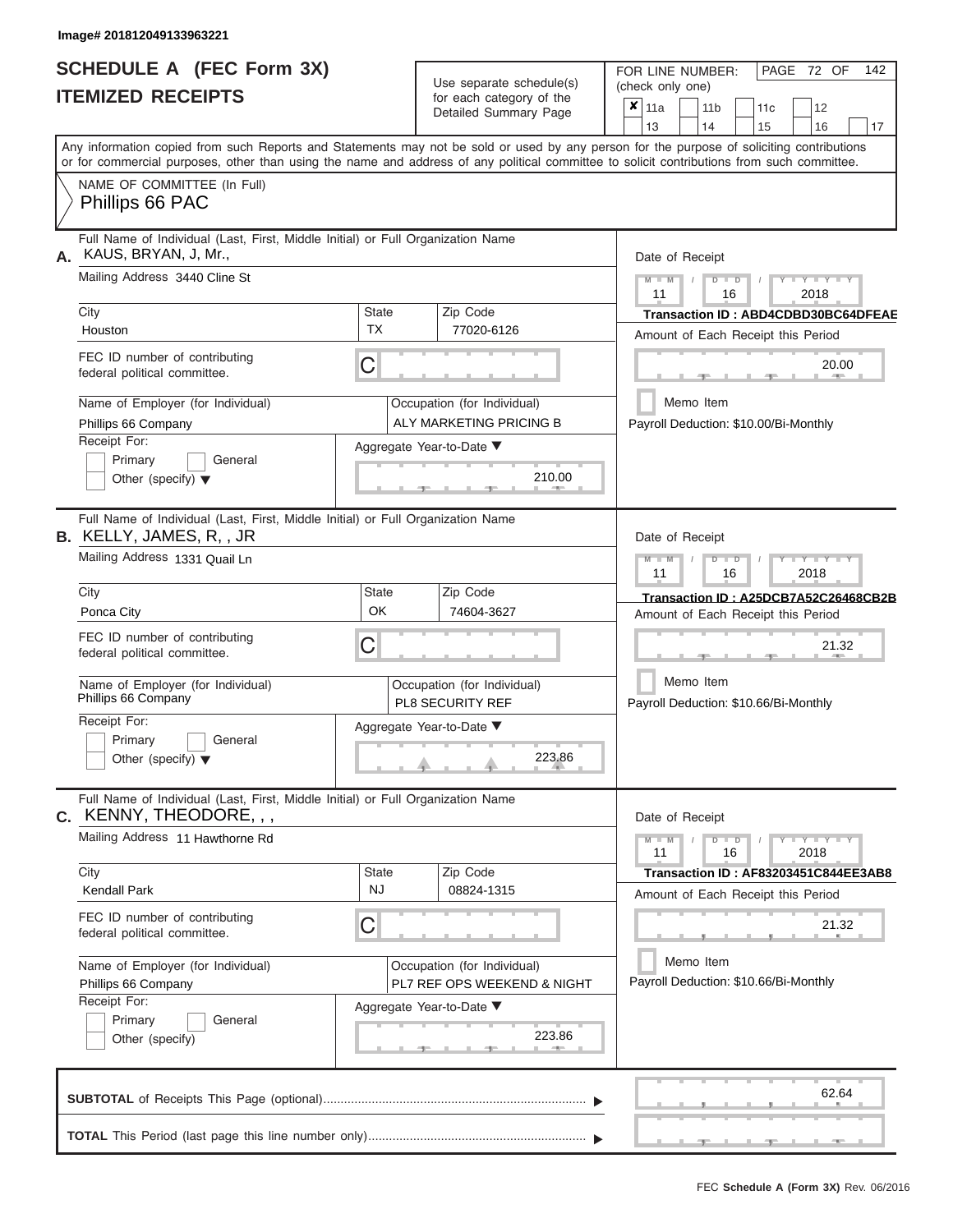|                          | SCHEDULE A (FEC Form 3X) |
|--------------------------|--------------------------|
| <b>ITEMIZED RECEIPTS</b> |                          |

| SCHEDULE A (FEC Form 3X)<br><b>ITEMIZED RECEIPTS</b>                                                                                                                                                                                                                                                                                                                                   | Use separate schedule(s)<br>for each category of the<br>Detailed Summary Page                                                            | 142<br>FOR LINE NUMBER:<br>PAGE 73 OF<br>(check only one)<br>$\overline{\mathbf{x}}$   11a<br>11 <sub>b</sub><br>12<br>11 <sub>c</sub><br>13<br>14<br>15<br>16<br>17                                                                                                                    |
|----------------------------------------------------------------------------------------------------------------------------------------------------------------------------------------------------------------------------------------------------------------------------------------------------------------------------------------------------------------------------------------|------------------------------------------------------------------------------------------------------------------------------------------|-----------------------------------------------------------------------------------------------------------------------------------------------------------------------------------------------------------------------------------------------------------------------------------------|
| NAME OF COMMITTEE (In Full)<br>Phillips 66 PAC                                                                                                                                                                                                                                                                                                                                         |                                                                                                                                          | Any information copied from such Reports and Statements may not be sold or used by any person for the purpose of soliciting contributions<br>or for commercial purposes, other than using the name and address of any political committee to solicit contributions from such committee. |
| Full Name of Individual (Last, First, Middle Initial) or Full Organization Name<br>KINNISON, TIMOTHY, H,,<br>Α.<br>Mailing Address 1750 Hazeltine Way<br>City<br>Fairfield<br>FEC ID number of contributing<br>federal political committee.<br>Name of Employer (for Individual)<br>Phillips 66 Company                                                                                | Zip Code<br><b>State</b><br>CA<br>94533-7795<br>C<br>Occupation (for Individual)<br>PL7 REF MNTNNC AV                                    | Date of Receipt<br>$M = M$ /<br>$\cdots$ Y $\cdots$ Y $\cdots$ Y<br>$D$ $D$<br>11<br>2018<br>16<br>Transaction ID: AE3D20207D3654C0EAF5<br>Amount of Each Receipt this Period<br>21.32<br><b>AND A</b><br>-10<br>Memo Item<br>Payroll Deduction: \$10.66/Bi-Monthly                     |
| Receipt For:<br>Primary<br>General<br>Other (specify) $\blacktriangledown$                                                                                                                                                                                                                                                                                                             | Aggregate Year-to-Date ▼<br>223.86<br><b>CONTRACTOR</b>                                                                                  |                                                                                                                                                                                                                                                                                         |
| Full Name of Individual (Last, First, Middle Initial) or Full Organization Name<br>B. KLANICA, PAUL, DAVID, Mr., Jr.<br>Mailing Address 1100 Hanna Dr<br>City<br>Ponca City<br>FEC ID number of contributing<br>federal political committee.<br>Name of Employer (for Individual)<br>Phillips 66 Company<br>Receipt For:<br>Primary<br>General<br>Other (specify) $\blacktriangledown$ | Zip Code<br><b>State</b><br>OK<br>74604-5147<br>C<br>Occupation (for Individual)<br>PL7 HSE REF SR<br>Aggregate Year-to-Date ▼<br>307.92 | Date of Receipt<br>$M - M$<br>$D$ $D$<br>$\Box$ $\Upsilon$ $\Box$ $\Upsilon$ $\Upsilon$ $\Upsilon$<br>$\prime$<br>11<br>2018<br>16<br>Transaction ID: A049C377209AE401291C<br>Amount of Each Receipt this Period<br>51.32<br>Memo Item<br>Payroll Deduction: \$25.66/Bi-Monthly         |
| Full Name of Individual (Last, First, Middle Initial) or Full Organization Name<br>C. KLEIN, TRACY, A, Mr.,<br>Mailing Address 5953 E Adderley Dr<br>City<br>Long Beach<br>FEC ID number of contributing<br>federal political committee.<br>Name of Employer (for Individual)<br>Phillips 66 Company<br>Receipt For:                                                                   | State<br>Zip Code<br><b>CA</b><br>90808-3744<br>C<br>Occupation (for Individual)<br>PL8 MNTNNC<br>Aggregate Year-to-Date ▼               | Date of Receipt<br>$M - M$<br>$D$ $D$<br>$Y - Y - Y - Y$<br>11<br>2018<br>16<br>Transaction ID: AD2F44D95C06D43029D0<br>Amount of Each Receipt this Period<br>23.32<br>Memo Item<br>Payroll Deduction: \$11.66/Bi-Monthly                                                               |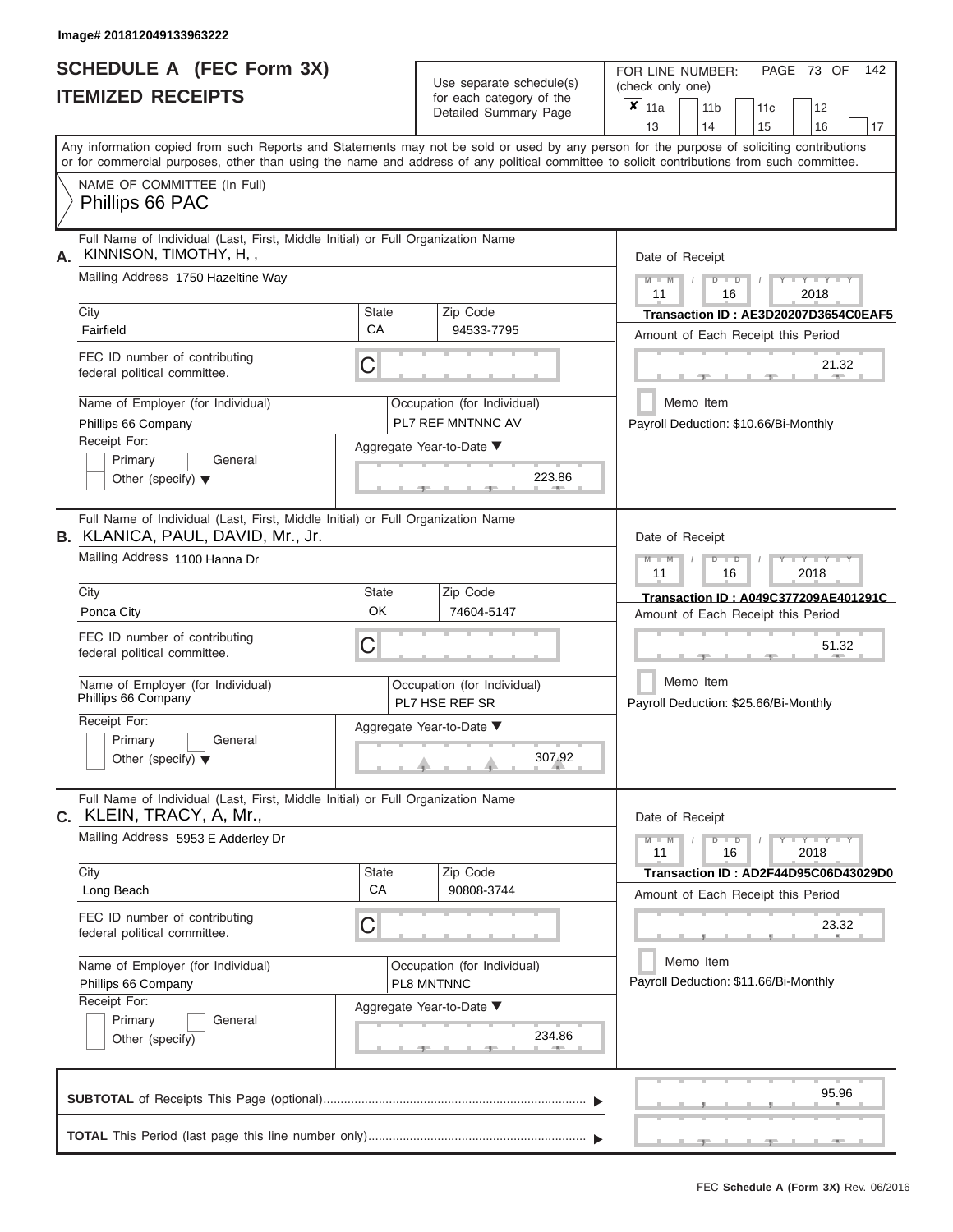|                          | SCHEDULE A (FEC Form 3X) |
|--------------------------|--------------------------|
| <b>ITEMIZED RECEIPTS</b> |                          |

Use separate schedule(s)

FOR LINE NUMBER:<br>(check only one)

PAGE 74 OF 142

|    | <u>IIEMIZED REVEIFIJ</u>                                                                                            |                                                                   | for each category of the                     | $\pmb{\mathsf{x}}$<br>12<br>11a<br>11 <sub>b</sub><br>11c                                                                                                                                                                                                                               |  |  |
|----|---------------------------------------------------------------------------------------------------------------------|-------------------------------------------------------------------|----------------------------------------------|-----------------------------------------------------------------------------------------------------------------------------------------------------------------------------------------------------------------------------------------------------------------------------------------|--|--|
|    |                                                                                                                     |                                                                   | Detailed Summary Page                        | 13<br>14<br>15<br>16<br>17                                                                                                                                                                                                                                                              |  |  |
|    |                                                                                                                     |                                                                   |                                              | Any information copied from such Reports and Statements may not be sold or used by any person for the purpose of soliciting contributions<br>or for commercial purposes, other than using the name and address of any political committee to solicit contributions from such committee. |  |  |
|    | NAME OF COMMITTEE (In Full)<br>Phillips 66 PAC                                                                      |                                                                   |                                              |                                                                                                                                                                                                                                                                                         |  |  |
| А. | Full Name of Individual (Last, First, Middle Initial) or Full Organization Name<br>KLIEWER, ELI, S,,                |                                                                   |                                              | Date of Receipt                                                                                                                                                                                                                                                                         |  |  |
|    | Mailing Address 3005 Arnold Palmer Dr                                                                               | $M - M$<br>$-Y - Y - Y - Y$<br>$D$ $D$<br>11<br>16<br>2018        |                                              |                                                                                                                                                                                                                                                                                         |  |  |
|    | City                                                                                                                | <b>State</b>                                                      | Zip Code                                     | Transaction ID: A09B4CB2DE8434D109C5                                                                                                                                                                                                                                                    |  |  |
|    | <b>Billings</b>                                                                                                     | MT                                                                | 59106-1228                                   | Amount of Each Receipt this Period                                                                                                                                                                                                                                                      |  |  |
|    | FEC ID number of contributing<br>federal political committee.                                                       | C                                                                 |                                              | 21.32                                                                                                                                                                                                                                                                                   |  |  |
|    | Name of Employer (for Individual)<br>Phillips 66 Company                                                            |                                                                   | Occupation (for Individual)<br>PL7 REGION SR | Memo Item<br>Payroll Deduction: \$10.66/Bi-Monthly                                                                                                                                                                                                                                      |  |  |
|    | Receipt For:                                                                                                        |                                                                   | Aggregate Year-to-Date ▼                     |                                                                                                                                                                                                                                                                                         |  |  |
|    | Primary<br>General<br>Other (specify) $\blacktriangledown$                                                          |                                                                   |                                              |                                                                                                                                                                                                                                                                                         |  |  |
|    | Full Name of Individual (Last, First, Middle Initial) or Full Organization Name<br><b>B.</b> KOPP, KRISTEN, M, Ms., |                                                                   |                                              | Date of Receipt                                                                                                                                                                                                                                                                         |  |  |
|    | Mailing Address 10510 San Marcos Rd                                                                                 | $M - M$<br>$T - Y = T - Y = T - Y$<br>$D$ $D$<br>11<br>16<br>2018 |                                              |                                                                                                                                                                                                                                                                                         |  |  |
|    | City                                                                                                                | <b>State</b>                                                      | Zip Code                                     | Transaction ID: AD6D97FB044494F549B5                                                                                                                                                                                                                                                    |  |  |
|    | Atascadero                                                                                                          | CA                                                                | 93422-2208                                   | Amount of Each Receipt this Period                                                                                                                                                                                                                                                      |  |  |
|    | FEC ID number of contributing<br>federal political committee.                                                       | C                                                                 |                                              | 25.00                                                                                                                                                                                                                                                                                   |  |  |
|    | Name of Employer (for Individual)<br>Phillips 66 Company                                                            |                                                                   | Occupation (for Individual)<br>AVR HSE ENV C | Memo Item<br>Payroll Deduction: \$25.00/Bi-Monthly                                                                                                                                                                                                                                      |  |  |
|    | Receipt For:<br>Primary<br>General<br>Other (specify) $\blacktriangledown$                                          |                                                                   | Aggregate Year-to-Date ▼<br>275.00           |                                                                                                                                                                                                                                                                                         |  |  |
|    | Full Name of Individual (Last, First, Middle Initial) or Full Organization Name<br><b>c.</b> KOSTER, TIMOTHY, L,,   | Date of Receipt                                                   |                                              |                                                                                                                                                                                                                                                                                         |  |  |
|    | Mailing Address 3209 Camelot Dr                                                                                     |                                                                   |                                              | $M - M$<br>$Y = Y = Y' + Y'$<br>$D$ $D$<br>11<br>16<br>2018                                                                                                                                                                                                                             |  |  |
|    | City                                                                                                                | State                                                             | Zip Code                                     | Transaction ID: A40A969FFCA9E4990835                                                                                                                                                                                                                                                    |  |  |
|    | <b>Bartlesville</b>                                                                                                 | OK                                                                | 74006-5809                                   | Amount of Each Receipt this Period                                                                                                                                                                                                                                                      |  |  |
|    | FEC ID number of contributing<br>federal political committee.                                                       | C                                                                 |                                              | 20.00                                                                                                                                                                                                                                                                                   |  |  |
|    | Name of Employer (for Individual)                                                                                   |                                                                   | Occupation (for Individual)                  | Memo Item                                                                                                                                                                                                                                                                               |  |  |
|    | Phillips 66 Company                                                                                                 | PL7 IT                                                            |                                              | Payroll Deduction: \$10.00/Bi-Monthly                                                                                                                                                                                                                                                   |  |  |
|    | Receipt For:                                                                                                        |                                                                   | Aggregate Year-to-Date ▼                     |                                                                                                                                                                                                                                                                                         |  |  |
|    |                                                                                                                     |                                                                   |                                              |                                                                                                                                                                                                                                                                                         |  |  |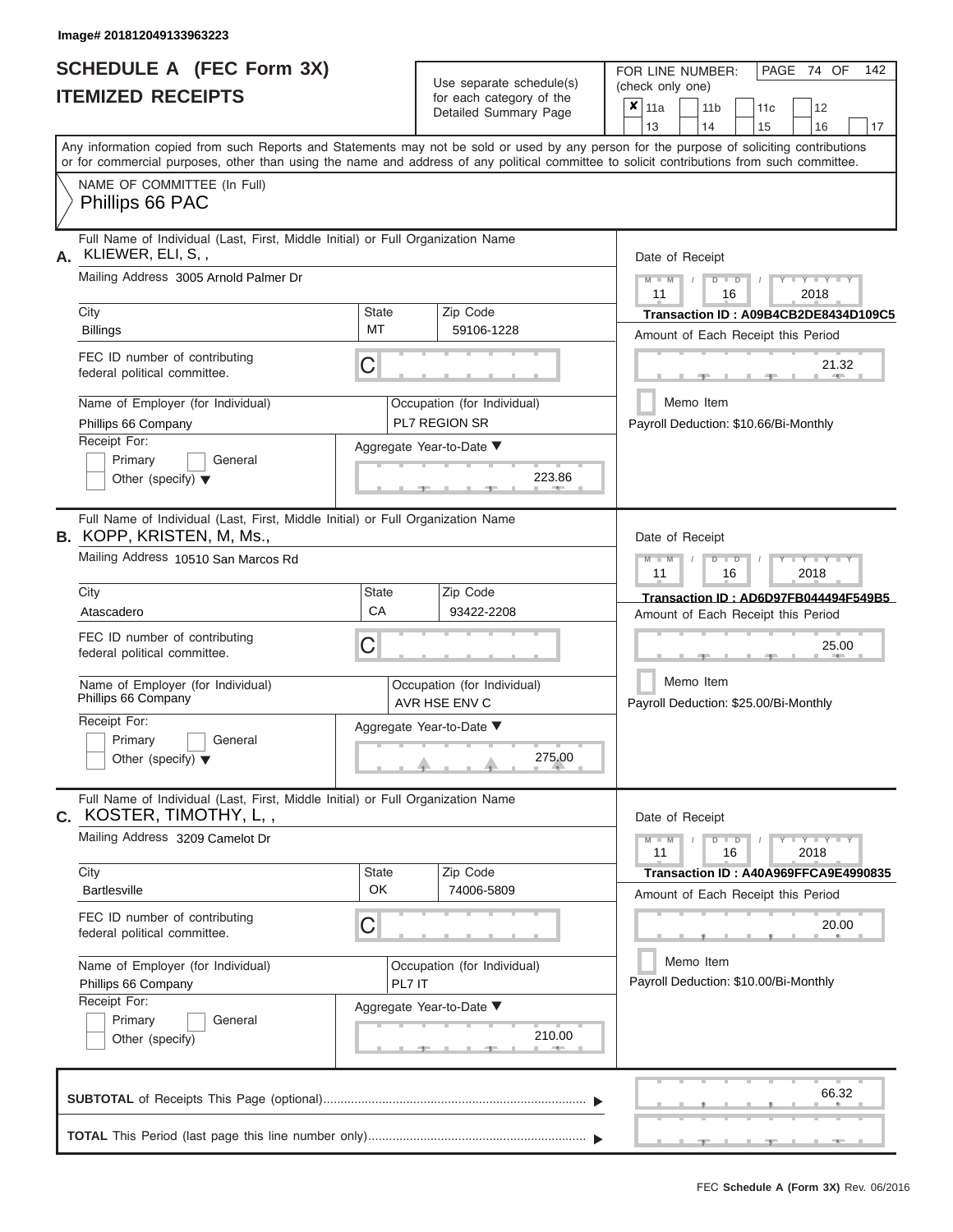|                          | <b>SCHEDULE A (FEC Form 3X)</b> |
|--------------------------|---------------------------------|
| <b>ITEMIZED RECEIPTS</b> |                                 |

Use separate schedule(s)<br>for each category of the

FOR LINE NUMBER:<br>(check only one)

PAGE 75 OF 142

|    |                                                                                                                                                                                                                                                                                         |                                                                                              |                                       | Detailed Summary Page                                      |  | $x \mid$ 11a                          |                                                    |    | 11 b          | 11 <sub>c</sub> |  | 12                                   |    |
|----|-----------------------------------------------------------------------------------------------------------------------------------------------------------------------------------------------------------------------------------------------------------------------------------------|----------------------------------------------------------------------------------------------|---------------------------------------|------------------------------------------------------------|--|---------------------------------------|----------------------------------------------------|----|---------------|-----------------|--|--------------------------------------|----|
|    |                                                                                                                                                                                                                                                                                         |                                                                                              |                                       |                                                            |  | 13                                    |                                                    | 14 |               | 15              |  | 16                                   | 17 |
|    | Any information copied from such Reports and Statements may not be sold or used by any person for the purpose of soliciting contributions<br>or for commercial purposes, other than using the name and address of any political committee to solicit contributions from such committee. |                                                                                              |                                       |                                                            |  |                                       |                                                    |    |               |                 |  |                                      |    |
|    | NAME OF COMMITTEE (In Full)<br>Phillips 66 PAC                                                                                                                                                                                                                                          |                                                                                              |                                       |                                                            |  |                                       |                                                    |    |               |                 |  |                                      |    |
|    | Full Name of Individual (Last, First, Middle Initial) or Full Organization Name<br>KRAMPF, MICHAEL, T,,                                                                                                                                                                                 |                                                                                              |                                       |                                                            |  | Date of Receipt                       |                                                    |    |               |                 |  |                                      |    |
|    | Mailing Address 5529 Navarro St                                                                                                                                                                                                                                                         |                                                                                              |                                       |                                                            |  |                                       | $M - M$                                            |    | $D$ $D$<br>16 |                 |  | $Y - Y - Y$<br>2018                  |    |
|    | City                                                                                                                                                                                                                                                                                    | <b>State</b>                                                                                 |                                       | Zip Code                                                   |  |                                       |                                                    |    |               |                 |  | Transaction ID: AFA7ADB6D4AD44719A64 |    |
|    | Houston                                                                                                                                                                                                                                                                                 | <b>TX</b>                                                                                    |                                       | 77056-6234                                                 |  | Amount of Each Receipt this Period    |                                                    |    |               |                 |  |                                      |    |
|    | FEC ID number of contributing<br>federal political committee.                                                                                                                                                                                                                           | C                                                                                            |                                       |                                                            |  |                                       |                                                    |    |               |                 |  | 50.00<br>$-$                         |    |
|    | Name of Employer (for Individual)<br>Phillips 66 Company                                                                                                                                                                                                                                |                                                                                              |                                       | Occupation (for Individual)<br>PL5 VALUE CHAIN OPTM REGION |  |                                       | Memo Item                                          |    |               |                 |  |                                      |    |
|    | Receipt For:<br>Primary<br>General<br>Other (specify) $\blacktriangledown$                                                                                                                                                                                                              |                                                                                              | Payroll Deduction: \$25.00/Bi-Monthly |                                                            |  |                                       |                                                    |    |               |                 |  |                                      |    |
|    | Full Name of Individual (Last, First, Middle Initial) or Full Organization Name<br><b>B.</b> KREISLE, CLAUDIA, R,,                                                                                                                                                                      |                                                                                              |                                       |                                                            |  | Date of Receipt                       |                                                    |    |               |                 |  |                                      |    |
|    | Mailing Address 2210 Mid Ln<br>Apt 112                                                                                                                                                                                                                                                  |                                                                                              |                                       |                                                            |  |                                       | $M - M$<br>Y TYT<br>$D$ $D$<br>11<br>2018<br>16    |    |               |                 |  |                                      |    |
|    | City                                                                                                                                                                                                                                                                                    | <b>State</b>                                                                                 |                                       | Zip Code                                                   |  | Transaction ID: A880924E31A764D84A27  |                                                    |    |               |                 |  |                                      |    |
|    | Houston                                                                                                                                                                                                                                                                                 | <b>TX</b>                                                                                    |                                       | 77027-3826                                                 |  | Amount of Each Receipt this Period    |                                                    |    |               |                 |  |                                      |    |
|    | FEC ID number of contributing<br>federal political committee.                                                                                                                                                                                                                           | C                                                                                            |                                       |                                                            |  |                                       |                                                    |    |               |                 |  | 21.32                                |    |
|    | Name of Employer (for Individual)<br>Phillips 66 Company                                                                                                                                                                                                                                | Occupation (for Individual)<br><b>CNS PHILANTHROPY</b><br>Aggregate Year-to-Date ▼<br>223.86 |                                       |                                                            |  |                                       | Memo Item<br>Payroll Deduction: \$10.66/Bi-Monthly |    |               |                 |  |                                      |    |
|    | Receipt For:<br>Primary<br>General<br>Other (specify) $\blacktriangledown$                                                                                                                                                                                                              |                                                                                              |                                       |                                                            |  |                                       |                                                    |    |               |                 |  |                                      |    |
| C. | Full Name of Individual (Last, First, Middle Initial) or Full Organization Name<br>KRESTA, PAUL, ANTHONY,,                                                                                                                                                                              |                                                                                              |                                       |                                                            |  |                                       | Date of Receipt                                    |    |               |                 |  |                                      |    |
|    | Mailing Address 2944 County Road 417                                                                                                                                                                                                                                                    |                                                                                              |                                       |                                                            |  |                                       | $M - M$                                            |    | $D$ $D$<br>16 |                 |  | $Y - Y - Y - Y - Y$<br>2018          |    |
|    | City                                                                                                                                                                                                                                                                                    | <b>State</b>                                                                                 |                                       | Zip Code                                                   |  |                                       |                                                    |    |               |                 |  | Transaction ID: A625B8CFCCD234A6F93D |    |
|    | <b>Brazoria</b>                                                                                                                                                                                                                                                                         | ТX                                                                                           |                                       | 77422-7177                                                 |  | Amount of Each Receipt this Period    |                                                    |    |               |                 |  |                                      |    |
|    | FEC ID number of contributing<br>federal political committee.                                                                                                                                                                                                                           | C                                                                                            |                                       |                                                            |  |                                       |                                                    |    |               | 21.32           |  |                                      |    |
|    | Name of Employer (for Individual)                                                                                                                                                                                                                                                       |                                                                                              |                                       | Occupation (for Individual)                                |  |                                       | Memo Item                                          |    |               |                 |  |                                      |    |
|    | Phillips 66 Company                                                                                                                                                                                                                                                                     |                                                                                              |                                       | PL7 REF OPS WEEKEND & NIGHT                                |  | Payroll Deduction: \$10.66/Bi-Monthly |                                                    |    |               |                 |  |                                      |    |
|    | Receipt For:                                                                                                                                                                                                                                                                            |                                                                                              |                                       | Aggregate Year-to-Date ▼                                   |  |                                       |                                                    |    |               |                 |  |                                      |    |
|    | Primary<br>General<br>Other (specify)                                                                                                                                                                                                                                                   |                                                                                              |                                       | 217.26                                                     |  |                                       |                                                    |    |               |                 |  |                                      |    |
|    |                                                                                                                                                                                                                                                                                         |                                                                                              |                                       |                                                            |  |                                       |                                                    |    |               |                 |  | 92.64                                |    |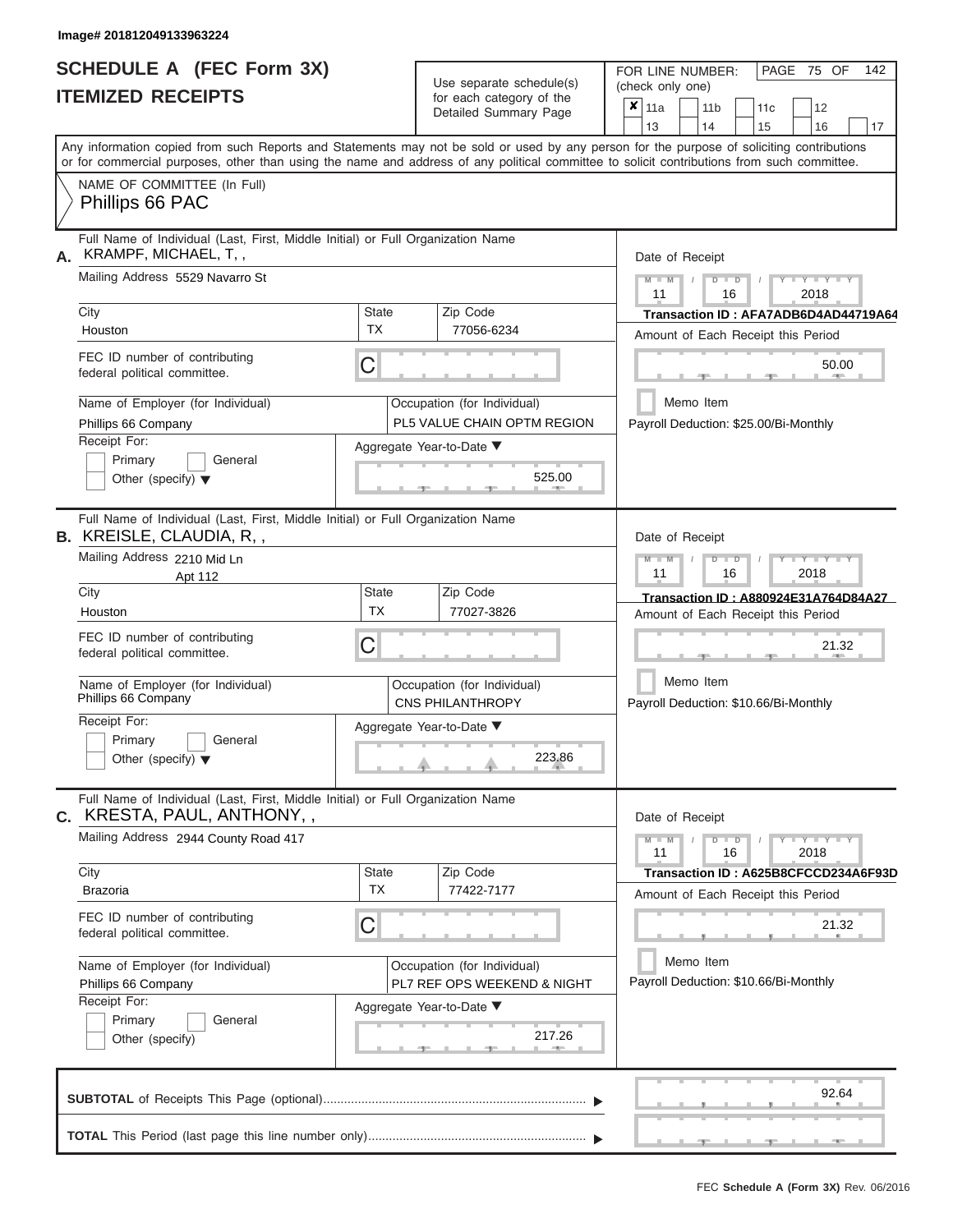|                          | <b>SCHEDULE A (FEC Form 3X)</b> |
|--------------------------|---------------------------------|
| <b>ITEMIZED RECEIPTS</b> |                                 |

Use separate schedule(s)<br>for each category of the

FOR LINE NUMBER:

PAGE 76 OF 142

|    |                                                                                                                                                                                                                                                                                         |                                                                   | Use separate schedule(s)                                                                 | (check only one)                                                                             |  |  |  |  |  |
|----|-----------------------------------------------------------------------------------------------------------------------------------------------------------------------------------------------------------------------------------------------------------------------------------------|-------------------------------------------------------------------|------------------------------------------------------------------------------------------|----------------------------------------------------------------------------------------------|--|--|--|--|--|
|    | <b>ITEMIZED RECEIPTS</b>                                                                                                                                                                                                                                                                |                                                                   | for each category of the<br>Detailed Summary Page                                        | $\mathsf{x}$   11a<br>11 <sub>b</sub><br>11 <sub>c</sub><br>12<br>13<br>14<br>15<br>16<br>17 |  |  |  |  |  |
|    | Any information copied from such Reports and Statements may not be sold or used by any person for the purpose of soliciting contributions<br>or for commercial purposes, other than using the name and address of any political committee to solicit contributions from such committee. |                                                                   |                                                                                          |                                                                                              |  |  |  |  |  |
|    | NAME OF COMMITTEE (In Full)<br>Phillips 66 PAC                                                                                                                                                                                                                                          |                                                                   |                                                                                          |                                                                                              |  |  |  |  |  |
| А. | Full Name of Individual (Last, First, Middle Initial) or Full Organization Name<br>KUKKONEN, STEVE, ALLEN,,                                                                                                                                                                             |                                                                   |                                                                                          | Date of Receipt                                                                              |  |  |  |  |  |
|    | Mailing Address 400 Sonoma Ave                                                                                                                                                                                                                                                          |                                                                   |                                                                                          | $-Y - Y - Y - Y$<br>$M - M$<br>$D$ $D$<br>11<br>2018<br>16                                   |  |  |  |  |  |
|    | City<br>Rodeo                                                                                                                                                                                                                                                                           | <b>State</b><br><b>CA</b>                                         | Zip Code<br>94572-1611                                                                   | Transaction ID: A743E5CC61C894B238AA<br>Amount of Each Receipt this Period                   |  |  |  |  |  |
|    | FEC ID number of contributing<br>federal political committee.                                                                                                                                                                                                                           | C                                                                 |                                                                                          | 41.32                                                                                        |  |  |  |  |  |
|    | Name of Employer (for Individual)<br>Phillips 66 Company                                                                                                                                                                                                                                | ISP <sub>D</sub>                                                  | Occupation (for Individual)                                                              | Memo Item<br>Payroll Deduction: \$20.66/Bi-Monthly                                           |  |  |  |  |  |
|    | Receipt For:<br>Primary<br>General<br>Other (specify) $\blacktriangledown$                                                                                                                                                                                                              |                                                                   |                                                                                          |                                                                                              |  |  |  |  |  |
|    | Full Name of Individual (Last, First, Middle Initial) or Full Organization Name<br><b>B.</b> LAM, PATRICK, , ,                                                                                                                                                                          |                                                                   |                                                                                          | Date of Receipt                                                                              |  |  |  |  |  |
|    | Mailing Address 272 Metape Cir S                                                                                                                                                                                                                                                        | $M - M$<br>$T - Y = T - Y = T - Y$<br>$D$ $D$<br>11<br>16<br>2018 |                                                                                          |                                                                                              |  |  |  |  |  |
|    | City<br><b>Bound Brook</b>                                                                                                                                                                                                                                                              | <b>State</b><br><b>NJ</b>                                         | Zip Code<br>08805-1318                                                                   | Transaction ID: A60DAF6BA619746EB827<br>Amount of Each Receipt this Period                   |  |  |  |  |  |
|    | FEC ID number of contributing<br>federal political committee.                                                                                                                                                                                                                           | C                                                                 |                                                                                          | 51.32                                                                                        |  |  |  |  |  |
|    | Name of Employer (for Individual)<br>Phillips 66 Company                                                                                                                                                                                                                                |                                                                   | Occupation (for Individual)<br>PL7 REF RLBLTY & MCHNCL INTEGF                            | Memo Item<br>Payroll Deduction: \$25.66/Bi-Monthly                                           |  |  |  |  |  |
|    | Receipt For:<br>Primary<br>General<br>Other (specify) $\blacktriangledown$                                                                                                                                                                                                              |                                                                   |                                                                                          |                                                                                              |  |  |  |  |  |
|    | Full Name of Individual (Last, First, Middle Initial) or Full Organization Name<br>C. LAMPO, ZACHARY, T,,                                                                                                                                                                               |                                                                   |                                                                                          | Date of Receipt                                                                              |  |  |  |  |  |
|    | Mailing Address 1819 Locksford St                                                                                                                                                                                                                                                       |                                                                   | $-1$ $ Y$ $-1$ $ Y$ $-1$ $ Y$<br>$M - M$<br>$D$ $D$<br>Y<br>$\prime$<br>11<br>16<br>2018 |                                                                                              |  |  |  |  |  |
|    | City<br>Houston                                                                                                                                                                                                                                                                         | State<br><b>TX</b>                                                | Zip Code<br>77008-1007                                                                   | Transaction ID: A03BC581562A34B33B8D<br>Amount of Each Receipt this Period                   |  |  |  |  |  |
|    | FEC ID number of contributing<br>federal political committee.                                                                                                                                                                                                                           | C                                                                 |                                                                                          | 50.28                                                                                        |  |  |  |  |  |
|    | Name of Employer (for Individual)<br>Phillips 66 Company                                                                                                                                                                                                                                |                                                                   | Occupation (for Individual)<br>AVR CMML D                                                | Memo Item<br>Payroll Deduction: \$25.14/Bi-Monthly                                           |  |  |  |  |  |
|    | Receipt For:<br>Primary<br>General<br>Other (specify)                                                                                                                                                                                                                                   |                                                                   | Aggregate Year-to-Date ▼<br>512.34<br><b>Allen</b>                                       |                                                                                              |  |  |  |  |  |
|    |                                                                                                                                                                                                                                                                                         |                                                                   |                                                                                          | 142.92                                                                                       |  |  |  |  |  |
|    |                                                                                                                                                                                                                                                                                         |                                                                   |                                                                                          |                                                                                              |  |  |  |  |  |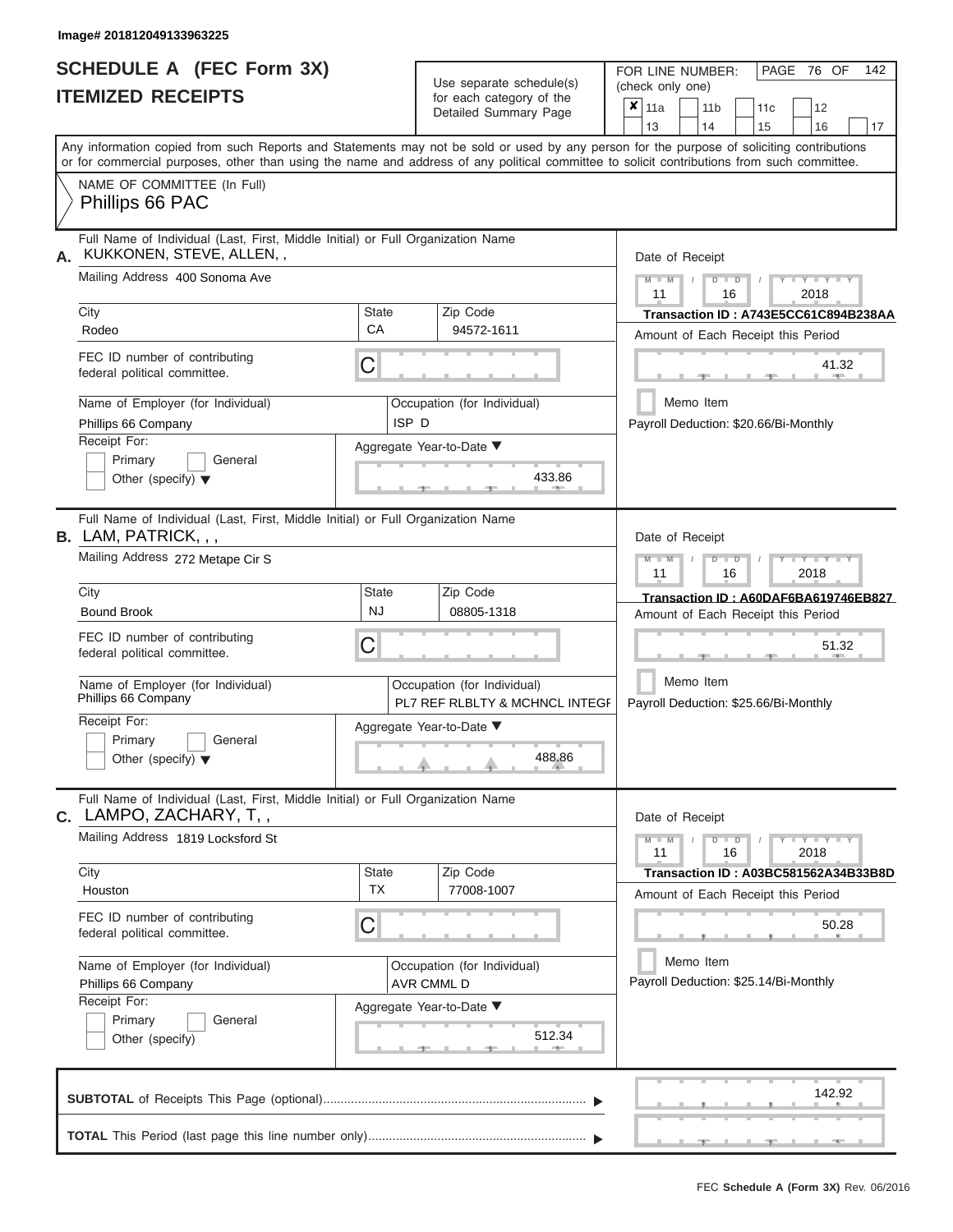# **SCHEDULE A (FEC Form 3X)**

| SCHEDULE A (FEC Form 3X)<br><b>ITEMIZED RECEIPTS</b>                                                                                                                                                                                                                                                                                                                                           | Use separate schedule(s)<br>for each category of the<br>Detailed Summary Page                                                   | 142<br>FOR LINE NUMBER:<br>PAGE 77 OF<br>(check only one)<br>$\overline{\mathbf{x}}$   11a<br>11 <sub>b</sub><br>12<br>11c                                                                                                                                                                                                                              |
|------------------------------------------------------------------------------------------------------------------------------------------------------------------------------------------------------------------------------------------------------------------------------------------------------------------------------------------------------------------------------------------------|---------------------------------------------------------------------------------------------------------------------------------|---------------------------------------------------------------------------------------------------------------------------------------------------------------------------------------------------------------------------------------------------------------------------------------------------------------------------------------------------------|
|                                                                                                                                                                                                                                                                                                                                                                                                |                                                                                                                                 | 13<br>14<br>15<br>16<br>17<br>Any information copied from such Reports and Statements may not be sold or used by any person for the purpose of soliciting contributions<br>or for commercial purposes, other than using the name and address of any political committee to solicit contributions from such committee.                                   |
| NAME OF COMMITTEE (In Full)<br>Phillips 66 PAC                                                                                                                                                                                                                                                                                                                                                 |                                                                                                                                 |                                                                                                                                                                                                                                                                                                                                                         |
| Full Name of Individual (Last, First, Middle Initial) or Full Organization Name<br>LANDECK, DONALD, R,,<br>А.<br>Mailing Address 1776 Botelho Dr<br>City<br><b>Walnut Creek</b><br>FEC ID number of contributing<br>federal political committee.<br>Name of Employer (for Individual)<br>Phillips 66 Company<br>Receipt For:<br>Primary<br>General<br>Other (specify) $\blacktriangledown$     | State<br>Zip Code<br>CA<br>94596-5050<br>С<br>Occupation (for Individual)<br>AVR HSE ENV C<br>Aggregate Year-to-Date ▼          | Date of Receipt<br>$M = M$ /<br>$+Y + Y + Y$<br>$D$ $D$<br>11<br>2018<br>16<br>Transaction ID: AA67AAB7531B7433295C<br>Amount of Each Receipt this Period<br>91.56<br><b>AND A</b><br>Memo Item<br>Payroll Deduction: \$45.78/Bi-Monthly<br>957.78                                                                                                      |
| Full Name of Individual (Last, First, Middle Initial) or Full Organization Name<br><b>B.</b> LANDRY, WALTER, D,,<br>Mailing Address 111 Langridge Dr<br>City<br><b>Belle Chasse</b><br>FEC ID number of contributing<br>federal political committee.<br>Name of Employer (for Individual)<br>Phillips 66 Company<br>Receipt For:<br>Primary<br>General<br>Other (specify) $\blacktriangledown$ | Zip Code<br>State<br>LA<br>70037-4421<br>С<br>Occupation (for Individual)<br>PL8 REF OPS DAYTIME SR<br>Aggregate Year-to-Date ▼ | Date of Receipt<br>$M$ $M$<br>$D$ $D$<br>$\blacksquare \blacksquare \blacksquare \blacksquare \blacksquare \blacksquare \blacksquare \blacksquare \blacksquare \blacksquare$<br>11<br>16<br>2018<br>Transaction ID: ABDFCC162715044D6A12<br>Amount of Each Receipt this Period<br>51.32<br>Memo Item<br>Payroll Deduction: \$25.66/Bi-Monthly<br>538.86 |
| Full Name of Individual (Last, First, Middle Initial) or Full Organization Name<br>C. LARUE, FLORENCE, JEANNE MARIE-LOUISE,,<br>Mailing Address 4742 Edgar Rd<br>City<br>Sulphur<br>FEC ID number of contributing<br>federal political committee.<br>Name of Employer (for Individual)<br>Phillips 66 Company<br>Receipt For:<br>Primary<br>General<br>Other (specify)                         | Zip Code<br>State<br>LA<br>70665-8227<br>С<br>Occupation (for Individual)<br>ALY HSE SFTY D<br>Aggregate Year-to-Date ▼         | Date of Receipt<br>$M - M$<br>$D$ $D$<br>$Y - Y - Y - Y - Y$<br>11<br>16<br>2018<br>Transaction ID: A1B62562EC5BE41F4993<br>Amount of Each Receipt this Period<br>21.32<br>Memo Item<br>Payroll Deduction: \$10.66/Bi-Monthly<br>223.86                                                                                                                 |
|                                                                                                                                                                                                                                                                                                                                                                                                |                                                                                                                                 | 164.20                                                                                                                                                                                                                                                                                                                                                  |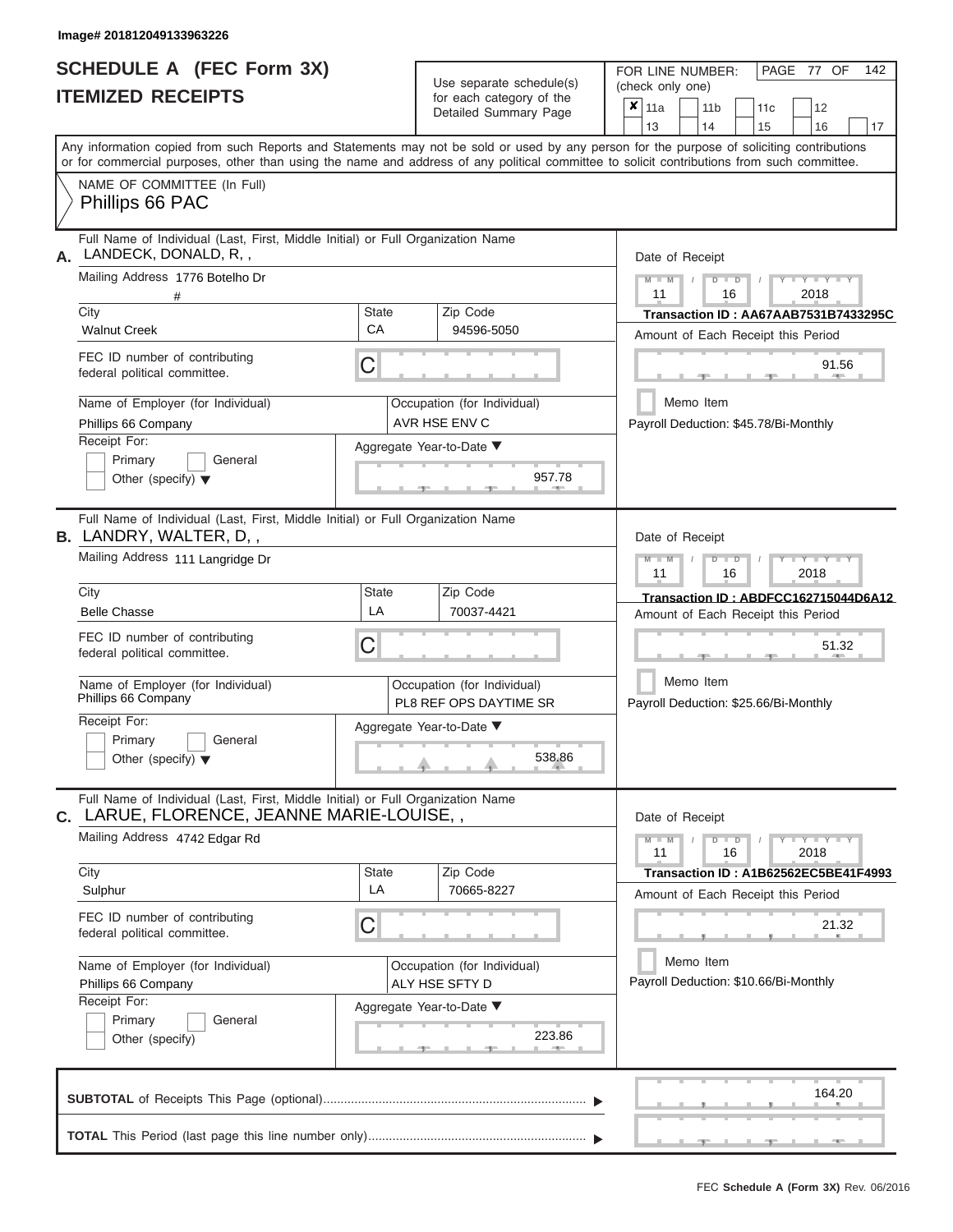|                          | <b>SCHEDULE A (FEC Form 3X)</b> |
|--------------------------|---------------------------------|
| <b>ITEMIZED RECEIPTS</b> |                                 |

Use separate schedule(s) (check only one)<br>for each category of the  $\begin{array}{|c|c|c|c|c|}\n\hline\n\text{Initial Summary goes} & & \text{with } & \text{with } & \text{with } & \text{with } & \text{with } & \text{with } & \text{with } & \text{with } & \text{with } & \text{with } & \text{with } & \text{with } & \text{with } & \text{with } & \text{with } & \text{with } & \text{with } & \text{with } & \text{with } & \text{with } & \text$ 

FOR LINE NUMBER:

PAGE 78 OF 142

| <b>ILEMIZED RECEIPIS</b>                                                                                      | for each category of the<br>Detailed Summary Page                                                                                          | X<br>11a<br>11 <sub>b</sub><br>12<br>11c<br>13<br>17<br>14<br>15<br>16                                                                    |  |  |  |  |
|---------------------------------------------------------------------------------------------------------------|--------------------------------------------------------------------------------------------------------------------------------------------|-------------------------------------------------------------------------------------------------------------------------------------------|--|--|--|--|
|                                                                                                               | or for commercial purposes, other than using the name and address of any political committee to solicit contributions from such committee. | Any information copied from such Reports and Statements may not be sold or used by any person for the purpose of soliciting contributions |  |  |  |  |
| NAME OF COMMITTEE (In Full)<br>Phillips 66 PAC                                                                |                                                                                                                                            |                                                                                                                                           |  |  |  |  |
| Full Name of Individual (Last, First, Middle Initial) or Full Organization Name<br>LEDOUX, MATTHEW, , ,<br>А. |                                                                                                                                            | Date of Receipt                                                                                                                           |  |  |  |  |
| Mailing Address 3510 S Lake Village Dr                                                                        |                                                                                                                                            |                                                                                                                                           |  |  |  |  |
| City<br>Katy                                                                                                  | Zip Code<br>State<br><b>TX</b><br>77450-5715                                                                                               | Transaction ID: AD5B9AC20597A40C48E9<br>Amount of Each Receipt this Period                                                                |  |  |  |  |
| FEC ID number of contributing<br>federal political committee.                                                 | С                                                                                                                                          | 41.32                                                                                                                                     |  |  |  |  |
| Name of Employer (for Individual)<br>Phillips 66 Company                                                      | Occupation (for Individual)<br><b>STAFF ENGINEER</b>                                                                                       | Memo Item<br>Payroll Deduction: \$20.66/Bi-Monthly                                                                                        |  |  |  |  |
| Receipt For:<br>Primary<br>General<br>Other (specify) $\blacktriangledown$                                    | Aggregate Year-to-Date ▼<br>247.92                                                                                                         |                                                                                                                                           |  |  |  |  |
| Full Name of Individual (Last, First, Middle Initial) or Full Organization Name<br><b>B.</b> LEON, MAURA, J,, |                                                                                                                                            | Date of Receipt                                                                                                                           |  |  |  |  |
| Mailing Address 27942 Castle Park Ln                                                                          | Y TY<br>W<br>$\overline{\mathsf{M}}$<br>$\Box$<br>11<br>16<br>2018                                                                         |                                                                                                                                           |  |  |  |  |
| City<br>Fulshear                                                                                              | <b>State</b><br>Zip Code<br><b>TX</b><br>77441-1759                                                                                        | Transaction ID: A4A6E317741F7499E813<br>Amount of Each Receipt this Period                                                                |  |  |  |  |
| FEC ID number of contributing<br>federal political committee.                                                 | С                                                                                                                                          | 57.14                                                                                                                                     |  |  |  |  |
| Name of Employer (for Individual)<br>Phillips 66 Company                                                      | Occupation (for Individual)<br>AVR C&PA C                                                                                                  | Memo Item<br>Payroll Deduction: \$28.57/Bi-Monthly                                                                                        |  |  |  |  |
| Receipt For:<br>Primary<br>General<br>Other (specify) $\blacktriangledown$                                    | Aggregate Year-to-Date ▼<br>589.33                                                                                                         |                                                                                                                                           |  |  |  |  |
| Full Name of Individual (Last, First, Middle Initial) or Full Organization Name<br>C. LIMA, JOANNE, S. Ms.,   |                                                                                                                                            | Date of Receipt                                                                                                                           |  |  |  |  |
| Mailing Address 412 Laurita St                                                                                | $Y = Y = Y$<br>$\Box$<br>11<br>16<br>2018                                                                                                  |                                                                                                                                           |  |  |  |  |
| City<br>Linden                                                                                                | State<br>Zip Code<br><b>NJ</b><br>07036-5708                                                                                               | Transaction ID: AA5720D0FAA2447EBA57<br>Amount of Each Receipt this Period                                                                |  |  |  |  |
| FEC ID number of contributing<br>federal political committee.                                                 | С                                                                                                                                          | 21.32                                                                                                                                     |  |  |  |  |
| Name of Employer (for Individual)<br>Phillips 66 Company<br>Receipt For:                                      | Occupation (for Individual)<br><b>AVR PURCHASING B</b>                                                                                     | Memo Item<br>Payroll Deduction: \$10.66/Bi-Monthly                                                                                        |  |  |  |  |
| Primary<br>General<br>Other (specify)                                                                         | Aggregate Year-to-Date ▼<br>223.86                                                                                                         |                                                                                                                                           |  |  |  |  |
|                                                                                                               |                                                                                                                                            | 119.78                                                                                                                                    |  |  |  |  |
|                                                                                                               |                                                                                                                                            |                                                                                                                                           |  |  |  |  |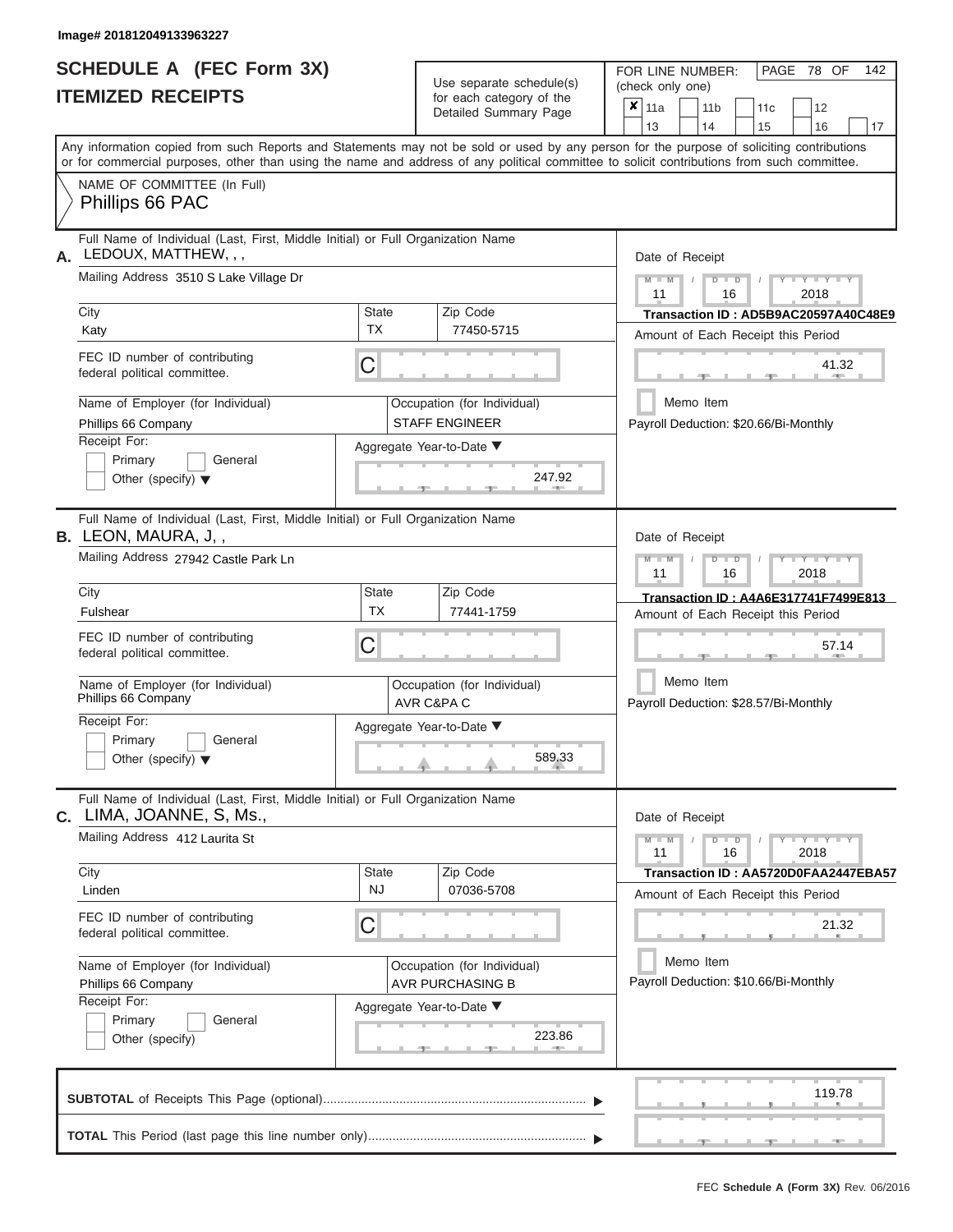ı

# **SCHEDULE A (FEC Form 3X) ITEMIZED RECEIPTS**

| SCHEDULE A (FEC Form 3X)<br><b>ITEMIZED RECEIPTS</b>                                                                                                              |                                                                                 | Use separate schedule(s)<br>for each category of the<br>Detailed Summary Page  | 142<br>FOR LINE NUMBER:<br>PAGE 79 OF<br>(check only one)<br>$\overline{\mathbf{x}}$   11a<br>11 <sub>b</sub><br>12<br>11c                                                                                                                                                              |  |
|-------------------------------------------------------------------------------------------------------------------------------------------------------------------|---------------------------------------------------------------------------------|--------------------------------------------------------------------------------|-----------------------------------------------------------------------------------------------------------------------------------------------------------------------------------------------------------------------------------------------------------------------------------------|--|
|                                                                                                                                                                   |                                                                                 |                                                                                | 13<br>14<br>15<br>16<br>17                                                                                                                                                                                                                                                              |  |
|                                                                                                                                                                   |                                                                                 |                                                                                | Any information copied from such Reports and Statements may not be sold or used by any person for the purpose of soliciting contributions<br>or for commercial purposes, other than using the name and address of any political committee to solicit contributions from such committee. |  |
| NAME OF COMMITTEE (In Full)<br>Phillips 66 PAC                                                                                                                    |                                                                                 |                                                                                |                                                                                                                                                                                                                                                                                         |  |
| Full Name of Individual (Last, First, Middle Initial) or Full Organization Name<br>LINKER, CHRISTOPHER, SCOTT, Mr.,<br>А.<br>Mailing Address 7960 Liberty Bell Ln |                                                                                 |                                                                                | Date of Receipt<br>$M - M$<br>$T - Y = T - Y = T - Y$<br>$D$ $D$<br>11<br>2018<br>16                                                                                                                                                                                                    |  |
| City<br>Sapulpa                                                                                                                                                   | State<br><b>OK</b>                                                              | Zip Code<br>74066-2319                                                         | Transaction ID: A4C8F496A4AA94755A90<br>Amount of Each Receipt this Period                                                                                                                                                                                                              |  |
| FEC ID number of contributing<br>federal political committee.                                                                                                     | С                                                                               |                                                                                | 50.00<br><b>AND </b>                                                                                                                                                                                                                                                                    |  |
| Name of Employer (for Individual)<br>Phillips 66 Company<br>Receipt For:                                                                                          |                                                                                 | Occupation (for Individual)<br>PL8 CONSTRUCTION SR<br>Aggregate Year-to-Date ▼ | Memo Item<br>Payroll Deduction: \$25.00/Bi-Monthly                                                                                                                                                                                                                                      |  |
| Primary<br>General<br>Other (specify) $\blacktriangledown$                                                                                                        |                                                                                 | 525.00                                                                         |                                                                                                                                                                                                                                                                                         |  |
| B. MACARI, JAMES, A, Mr.,                                                                                                                                         | Full Name of Individual (Last, First, Middle Initial) or Full Organization Name |                                                                                |                                                                                                                                                                                                                                                                                         |  |
|                                                                                                                                                                   | Mailing Address 9011 Herts Rd                                                   |                                                                                |                                                                                                                                                                                                                                                                                         |  |
| City                                                                                                                                                              | State<br><b>TX</b>                                                              | Zip Code                                                                       | Transaction ID: A11BFD16149D7490B8F2                                                                                                                                                                                                                                                    |  |
| Spring<br>FEC ID number of contributing<br>federal political committee.                                                                                           | С                                                                               | 77379-6726                                                                     | Amount of Each Receipt this Period<br>20.00                                                                                                                                                                                                                                             |  |
| Name of Employer (for Individual)<br>Phillips 66 Company                                                                                                          |                                                                                 | Occupation (for Individual)<br>AVR MKTG SALES SUPPORT A                        | Memo Item<br>Payroll Deduction: \$10.00/Bi-Monthly                                                                                                                                                                                                                                      |  |
| Receipt For:                                                                                                                                                      |                                                                                 | Aggregate Year-to-Date ▼                                                       |                                                                                                                                                                                                                                                                                         |  |
| Primary<br>General<br>Other (specify) $\blacktriangledown$                                                                                                        |                                                                                 | 210.00                                                                         |                                                                                                                                                                                                                                                                                         |  |
| Full Name of Individual (Last, First, Middle Initial) or Full Organization Name<br>C. MACFARLANE, DIRK, N,,                                                       |                                                                                 |                                                                                | Date of Receipt                                                                                                                                                                                                                                                                         |  |
| Mailing Address 10040 Lynbrook Dr                                                                                                                                 |                                                                                 |                                                                                | $M - M$<br>$D$ $D$<br>$Y - Y - Y - Y - Y$<br>11<br>16<br>2018                                                                                                                                                                                                                           |  |
| City<br>Houston                                                                                                                                                   | State<br><b>TX</b>                                                              | Zip Code<br>77042-1558                                                         | Transaction ID: AEF423B211D874FD88A9<br>Amount of Each Receipt this Period                                                                                                                                                                                                              |  |
| FEC ID number of contributing<br>federal political committee.                                                                                                     | С                                                                               |                                                                                | 51.32                                                                                                                                                                                                                                                                                   |  |
| Name of Employer (for Individual)<br>Phillips 66 Company                                                                                                          |                                                                                 | Occupation (for Individual)<br>PL6 FINISHED LUBRICANTS SR                      | Memo Item<br>Payroll Deduction: \$25.66/Bi-Monthly                                                                                                                                                                                                                                      |  |
| Receipt For:<br>Primary<br>General<br>Other (specify)                                                                                                             |                                                                                 | Aggregate Year-to-Date ▼<br>307.92                                             |                                                                                                                                                                                                                                                                                         |  |
|                                                                                                                                                                   |                                                                                 |                                                                                | 121.32                                                                                                                                                                                                                                                                                  |  |
|                                                                                                                                                                   |                                                                                 |                                                                                | $-$                                                                                                                                                                                                                                                                                     |  |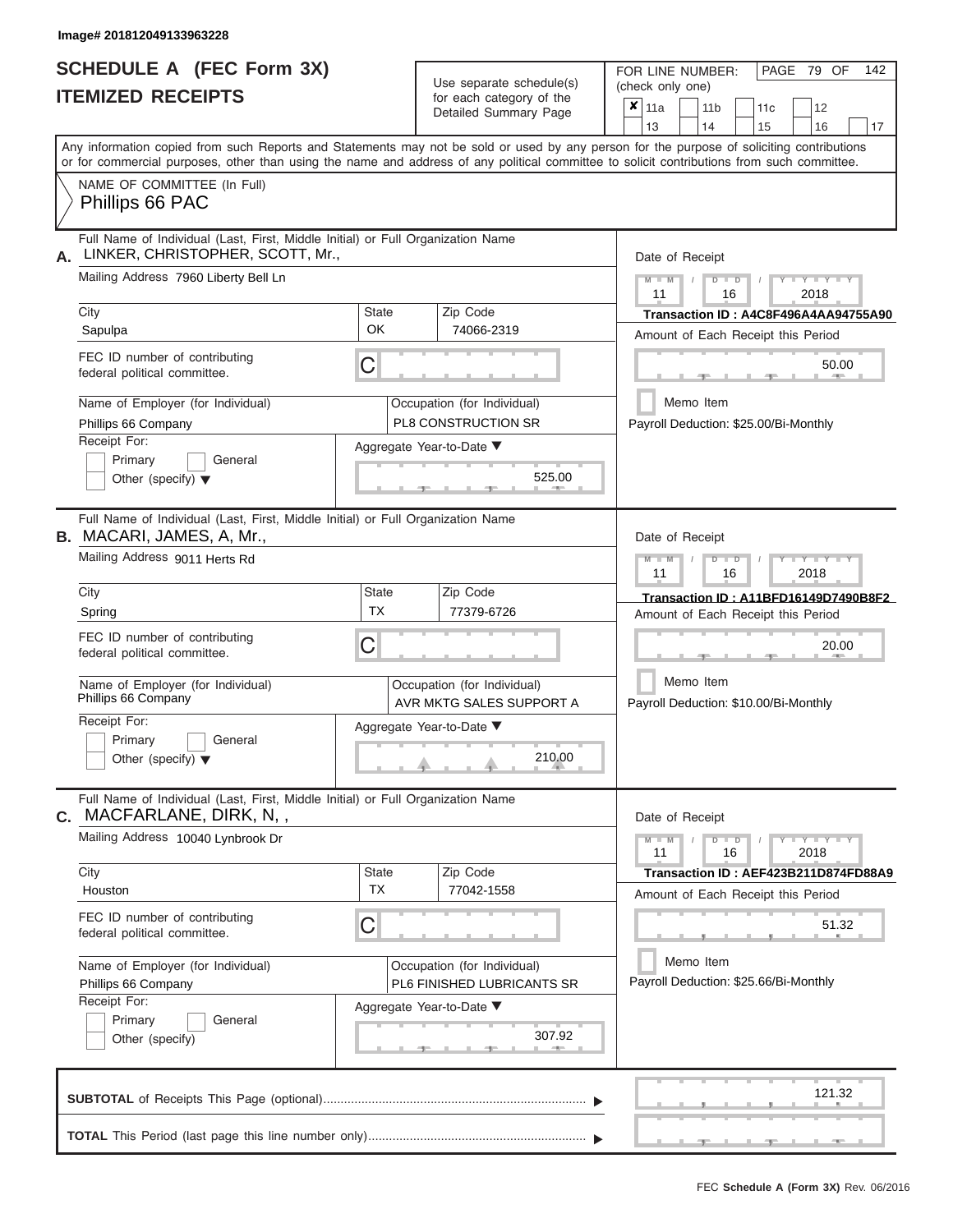|                          | SCHEDULE A (FEC Form 3X) |
|--------------------------|--------------------------|
| <b>ITEMIZED RECEIPTS</b> |                          |

| SCHEDULE A (FEC Form 3X)<br><b>ITEMIZED RECEIPTS</b>                                                                                                  |                           | Use separate schedule(s)<br>for each category of the<br>Detailed Summary Page | 142<br>FOR LINE NUMBER:<br>PAGE 80 OF<br>(check only one)<br>$\overline{\mathbf{x}}$   11a<br>11 <sub>b</sub><br>12<br>11 <sub>c</sub>                                                                                                                                                  |
|-------------------------------------------------------------------------------------------------------------------------------------------------------|---------------------------|-------------------------------------------------------------------------------|-----------------------------------------------------------------------------------------------------------------------------------------------------------------------------------------------------------------------------------------------------------------------------------------|
|                                                                                                                                                       |                           |                                                                               | 13<br>14<br>15<br>16<br>17                                                                                                                                                                                                                                                              |
|                                                                                                                                                       |                           |                                                                               | Any information copied from such Reports and Statements may not be sold or used by any person for the purpose of soliciting contributions<br>or for commercial purposes, other than using the name and address of any political committee to solicit contributions from such committee. |
| NAME OF COMMITTEE (In Full)<br>Phillips 66 PAC                                                                                                        |                           |                                                                               |                                                                                                                                                                                                                                                                                         |
| Full Name of Individual (Last, First, Middle Initial) or Full Organization Name<br>MADISON, GALEN, E,,<br>Α.                                          |                           |                                                                               | Date of Receipt                                                                                                                                                                                                                                                                         |
| Mailing Address 14123 Prospect Point Dr                                                                                                               |                           |                                                                               | $M - M$ /<br>$D$ $D$<br>$+Y + Y + Y$<br>11<br>2018<br>16                                                                                                                                                                                                                                |
| City<br>Cypress                                                                                                                                       | <b>State</b><br><b>TX</b> | Zip Code<br>77429-8146                                                        | Transaction ID: AAEC55EBC7E684D17961<br>Amount of Each Receipt this Period                                                                                                                                                                                                              |
| FEC ID number of contributing<br>federal political committee.                                                                                         | C                         |                                                                               | 21.32<br><b>Burn Allen</b><br>$-1$                                                                                                                                                                                                                                                      |
| Name of Employer (for Individual)<br>Phillips 66 Company                                                                                              |                           | Occupation (for Individual)<br>PROJECT MGMT DIRECTOR/SUPV II                  | Memo Item<br>Payroll Deduction: \$10.66/Bi-Monthly                                                                                                                                                                                                                                      |
| Receipt For:<br>Primary<br>General<br>Other (specify) $\blacktriangledown$                                                                            |                           | Aggregate Year-to-Date ▼<br>223.86<br><b>Contract Contract Contract</b>       |                                                                                                                                                                                                                                                                                         |
| Full Name of Individual (Last, First, Middle Initial) or Full Organization Name<br><b>B.</b> MALIK, S, ATIQUE, Dr.,<br>Mailing Address 3 Pinebrook Ct |                           |                                                                               | Date of Receipt                                                                                                                                                                                                                                                                         |
|                                                                                                                                                       |                           |                                                                               | $M - M$<br>$D$ $\Box$ $D$<br>$+Y+Y+Y$<br>11<br>2018<br>16                                                                                                                                                                                                                               |
| City<br>Edwardsville                                                                                                                                  | <b>State</b><br>IL        | Zip Code<br>62025-3827                                                        | Transaction ID: A99A219B6BB56463CBC5<br>Amount of Each Receipt this Period                                                                                                                                                                                                              |
| FEC ID number of contributing<br>federal political committee.                                                                                         | C                         |                                                                               | 111.46                                                                                                                                                                                                                                                                                  |
| Name of Employer (for Individual)<br>Phillips 66 Company                                                                                              |                           | Occupation (for Individual)<br>PL7 REF PROCESS CONTROLS SR                    | Memo Item<br>Payroll Deduction: \$55.73/Bi-Monthly                                                                                                                                                                                                                                      |
| Receipt For:<br>Primary<br>General<br>Other (specify) $\blacktriangledown$                                                                            |                           | Aggregate Year-to-Date ▼<br>1164.37                                           |                                                                                                                                                                                                                                                                                         |
| Full Name of Individual (Last, First, Middle Initial) or Full Organization Name<br>C. MANDELL, BRIAN, M,,                                             |                           |                                                                               | Date of Receipt                                                                                                                                                                                                                                                                         |
| Mailing Address 1711 Morse St                                                                                                                         |                           |                                                                               | $M - M$<br>$D$ $D$<br>$Y - Y - Y - Y - Y$<br>16<br>2018<br>11                                                                                                                                                                                                                           |
| City<br>Houston                                                                                                                                       | <b>State</b><br><b>TX</b> | Zip Code<br>77019-5732                                                        | Transaction ID: A11B2823BE5E24C5AB47<br>Amount of Each Receipt this Period                                                                                                                                                                                                              |
| FEC ID number of contributing<br>federal political committee.                                                                                         | C                         |                                                                               | 100.00                                                                                                                                                                                                                                                                                  |
| Name of Employer (for Individual)<br>Phillips 66 Company                                                                                              |                           | Occupation (for Individual)<br>SENIOR EXECUTIVE                               | Memo Item<br>Payroll Deduction: \$50.00/Bi-Monthly                                                                                                                                                                                                                                      |
| Receipt For:<br>Primary<br>General<br>Other (specify)                                                                                                 |                           | Aggregate Year-to-Date ▼<br>775.00                                            |                                                                                                                                                                                                                                                                                         |
|                                                                                                                                                       |                           |                                                                               | 232.78                                                                                                                                                                                                                                                                                  |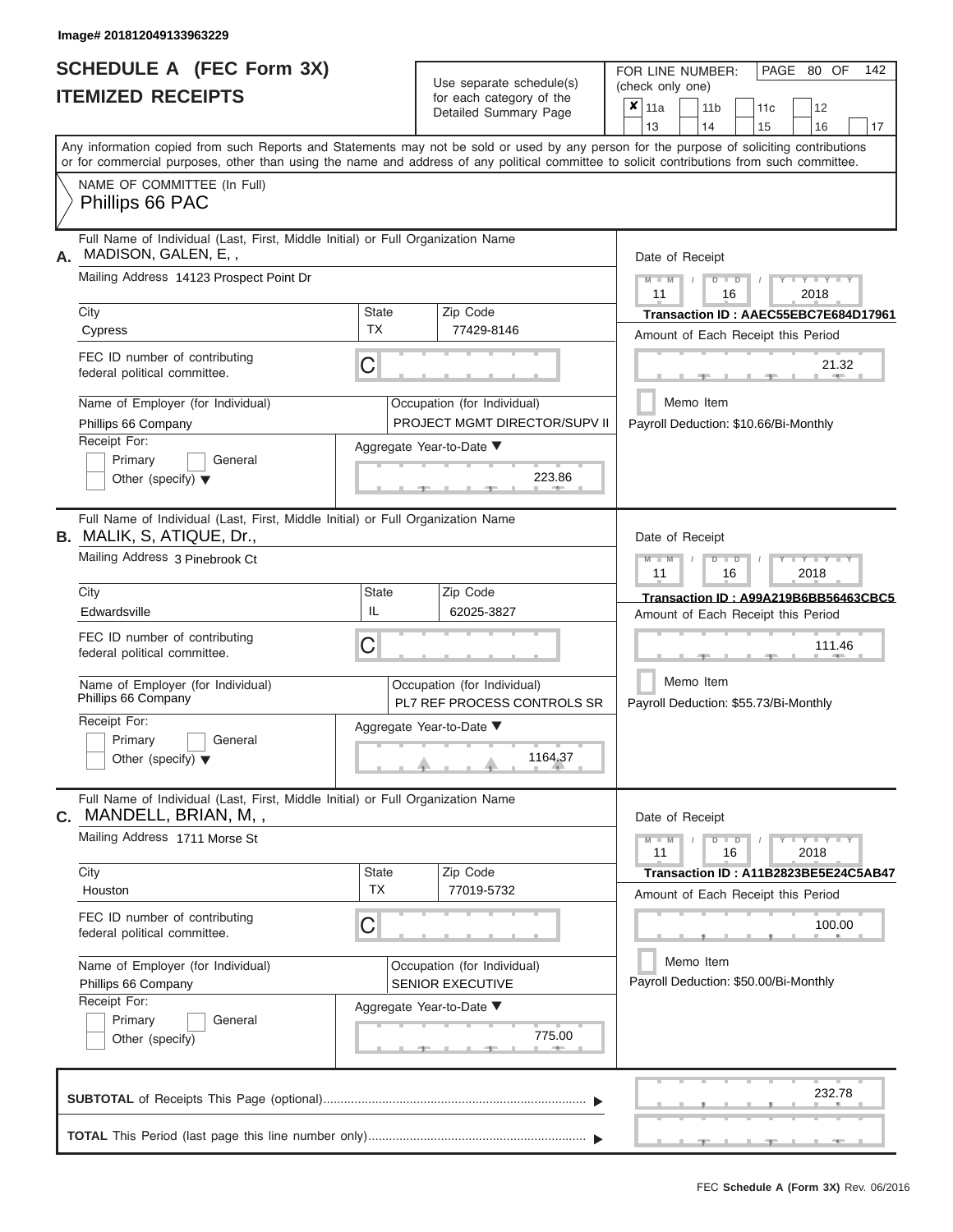# **SCHEDULE A (FEC Form 3X)**

| SCHEDULE A (FEC Form 3X)<br><b>ITEMIZED RECEIPTS</b>                                                                                                                                                                                                                                                                                                                                     |                         | Use separate schedule(s)<br>for each category of the<br>Detailed Summary Page                                                          | 142<br>FOR LINE NUMBER:<br>PAGE 81 OF<br>(check only one)<br>$\overline{\mathbf{x}}$   11a<br>11 <sub>b</sub><br>11 <sub>c</sub><br>12                                                                                                                   |
|------------------------------------------------------------------------------------------------------------------------------------------------------------------------------------------------------------------------------------------------------------------------------------------------------------------------------------------------------------------------------------------|-------------------------|----------------------------------------------------------------------------------------------------------------------------------------|----------------------------------------------------------------------------------------------------------------------------------------------------------------------------------------------------------------------------------------------------------|
| Any information copied from such Reports and Statements may not be sold or used by any person for the purpose of soliciting contributions                                                                                                                                                                                                                                                |                         |                                                                                                                                        | 13<br>14<br>15<br>16<br>17                                                                                                                                                                                                                               |
| or for commercial purposes, other than using the name and address of any political committee to solicit contributions from such committee.<br>NAME OF COMMITTEE (In Full)<br>Phillips 66 PAC                                                                                                                                                                                             |                         |                                                                                                                                        |                                                                                                                                                                                                                                                          |
| Full Name of Individual (Last, First, Middle Initial) or Full Organization Name<br>MANN, DAVID, R, Mr.,<br>А.<br>Mailing Address 2521 Ascot Rd<br>City<br>Solomon<br>FEC ID number of contributing<br>federal political committee.<br>Name of Employer (for Individual)<br>Phillips 66 Company<br>Receipt For:<br>Primary<br>General<br>Other (specify) $\blacktriangledown$             | State<br><b>KS</b><br>C | Zip Code<br>67480-8604<br>Occupation (for Individual)<br>ALY CONSTRUCTION A<br>Aggregate Year-to-Date ▼<br>223.86<br><b>CONTRACTOR</b> | Date of Receipt<br>$M - M$ /<br>$Y$ $Y$ $Y$ $Y$<br>$D$ $D$<br>11<br>2018<br>16<br>Transaction ID: A54C6EA65DB2B4854905<br>Amount of Each Receipt this Period<br>21.32<br><b>CONTRACTOR</b><br>-40-<br>Memo Item<br>Payroll Deduction: \$10.66/Bi-Monthly |
| Full Name of Individual (Last, First, Middle Initial) or Full Organization Name<br><b>B.</b> MANN, JOSEPH, , ,<br>Mailing Address 25507 Creston Meadow Dr<br>City<br>Richmond<br>FEC ID number of contributing<br>federal political committee.<br>Name of Employer (for Individual)<br>Phillips 66 Company<br>Receipt For:<br>Primary<br>General<br>Other (specify) $\blacktriangledown$ | State<br><b>TX</b><br>С | Zip Code<br>77406-7282<br>Occupation (for Individual)<br>TRD PRODUCT B<br>Aggregate Year-to-Date ▼<br>220.00                           | Date of Receipt<br>$M - M$<br>$D$ $D$<br>$+Y+Y+Y$<br>11<br>2018<br>16<br>Transaction ID: AD135ADB3EB274171838<br>Amount of Each Receipt this Period<br>20.00<br>Memo Item<br>Payroll Deduction: \$20.00/Bi-Monthly                                       |
| Full Name of Individual (Last, First, Middle Initial) or Full Organization Name<br>MAPLES, DEBORAH, A, Mrs.,<br>С.<br>Mailing Address 703 Willow St<br>City<br>Coffeyville<br>FEC ID number of contributing<br>federal political committee.<br>Name of Employer (for Individual)<br>Phillips 66 Company<br>Receipt For:<br>Primary<br>General<br>Other (specify)                         | State<br><b>KS</b><br>С | Zip Code<br>67337-4933<br>Occupation (for Individual)<br>AVR HSE SFTY & ENV E<br>Aggregate Year-to-Date ▼<br>210.00                    | Date of Receipt<br>$M - M$<br>$D$ $D$<br>$  Y$ $  Y$ $  Y$<br>11<br>16<br>2018<br>Transaction ID: A4F18382CF97C42F7BE6<br>Amount of Each Receipt this Period<br>20.00<br>Memo Item<br>Payroll Deduction: \$10.00/Bi-Monthly                              |
|                                                                                                                                                                                                                                                                                                                                                                                          |                         |                                                                                                                                        | 61.32<br>$-9$<br>$-1$                                                                                                                                                                                                                                    |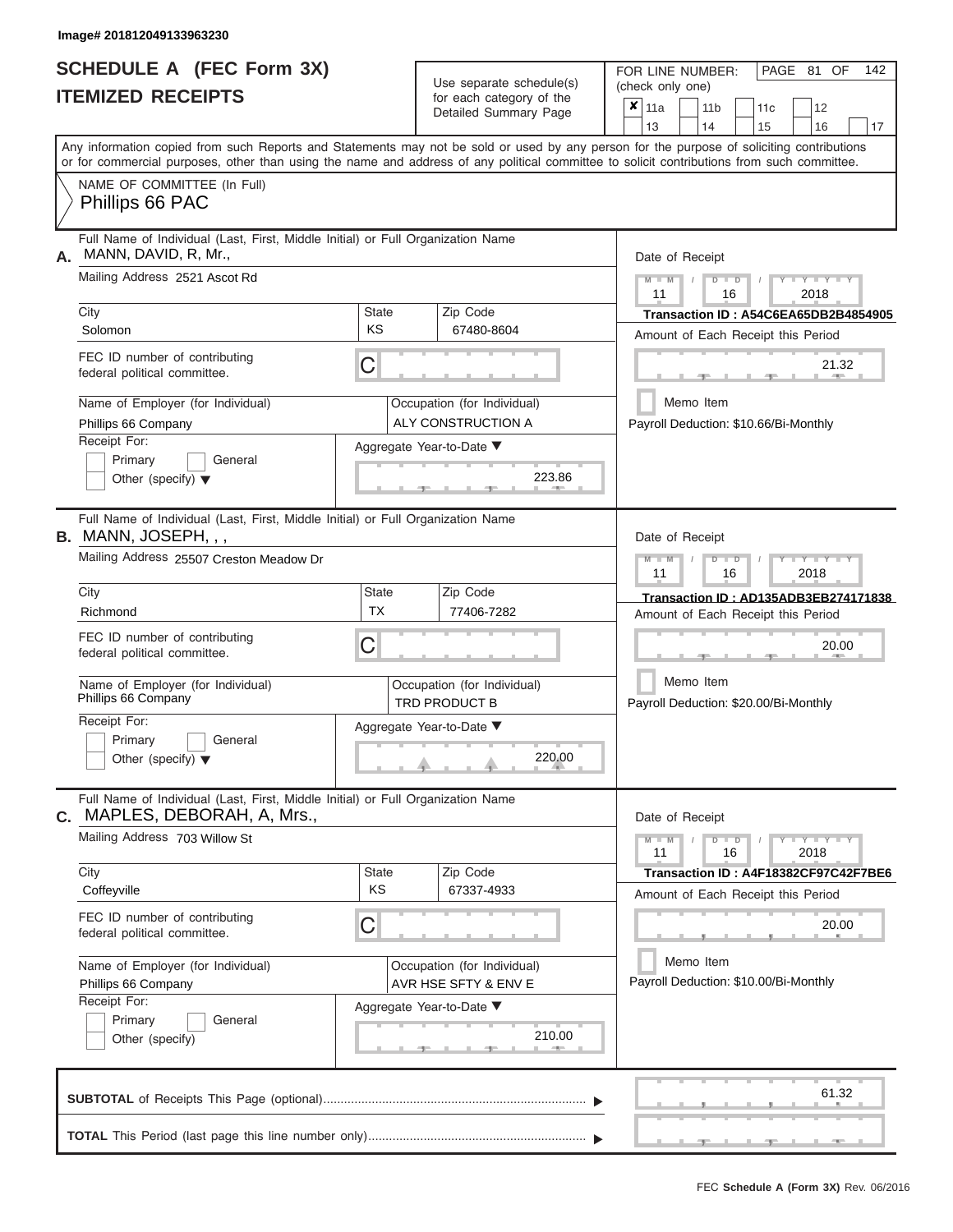|                          | SCHEDULE A (FEC Form 3X) |
|--------------------------|--------------------------|
| <b>ITEMIZED RECEIPTS</b> |                          |

Use separate schedule(s)<br>for each category of the

FOR LINE NUMBER:

PAGE 82 OF 142

| <b>ITEMIZED RECEIPTS</b>                                           |                                                                                                                                                                                                                                                                                         |                    | Use separate schedule(s)                               | (check only one) |                 |  |                                                                            |    |     |                                 |       |                                      |
|--------------------------------------------------------------------|-----------------------------------------------------------------------------------------------------------------------------------------------------------------------------------------------------------------------------------------------------------------------------------------|--------------------|--------------------------------------------------------|------------------|-----------------|--|----------------------------------------------------------------------------|----|-----|---------------------------------|-------|--------------------------------------|
|                                                                    |                                                                                                                                                                                                                                                                                         |                    | for each category of the<br>Detailed Summary Page      | $x _{11a}$       | 13              |  | 11 <sub>b</sub><br>14                                                      | 15 | 11c | 12<br>16                        |       | 17                                   |
|                                                                    | Any information copied from such Reports and Statements may not be sold or used by any person for the purpose of soliciting contributions<br>or for commercial purposes, other than using the name and address of any political committee to solicit contributions from such committee. |                    |                                                        |                  |                 |  |                                                                            |    |     |                                 |       |                                      |
|                                                                    | NAME OF COMMITTEE (In Full)<br>Phillips 66 PAC                                                                                                                                                                                                                                          |                    |                                                        |                  |                 |  |                                                                            |    |     |                                 |       |                                      |
| А.                                                                 | Full Name of Individual (Last, First, Middle Initial) or Full Organization Name<br>MARCEAUX, KIRK, J,,                                                                                                                                                                                  |                    |                                                        |                  | Date of Receipt |  |                                                                            |    |     |                                 |       |                                      |
|                                                                    | Mailing Address 2465 Hannah Ln                                                                                                                                                                                                                                                          |                    |                                                        |                  | $M - M$<br>11   |  | $D$ $D$<br>16                                                              |    |     | $Y - Y - Y$<br>2018             |       |                                      |
|                                                                    | City<br>Lake Charles                                                                                                                                                                                                                                                                    | <b>State</b><br>LA | Zip Code<br>70605-8159                                 |                  |                 |  | Transaction ID: A2EED5C6E97D64619905<br>Amount of Each Receipt this Period |    |     |                                 |       |                                      |
|                                                                    | FEC ID number of contributing<br>federal political committee.                                                                                                                                                                                                                           | C                  |                                                        |                  |                 |  |                                                                            |    |     |                                 | 21.32 |                                      |
|                                                                    | Name of Employer (for Individual)<br>Phillips 66 Company                                                                                                                                                                                                                                |                    | Occupation (for Individual)<br>PL8 LUBRICANTS PLANT SR |                  |                 |  | Memo Item<br>Payroll Deduction: \$10.66/Bi-Monthly                         |    |     |                                 |       |                                      |
|                                                                    | Receipt For:<br>Primary<br>General<br>Other (specify) $\blacktriangledown$                                                                                                                                                                                                              |                    | Aggregate Year-to-Date ▼<br>223.86                     |                  |                 |  |                                                                            |    |     |                                 |       |                                      |
|                                                                    | Full Name of Individual (Last, First, Middle Initial) or Full Organization Name<br><b>B.</b> MARTINEZ, JESSE, RAYMOND, ,                                                                                                                                                                |                    |                                                        |                  | Date of Receipt |  |                                                                            |    |     |                                 |       |                                      |
|                                                                    | Mailing Address 256 W Lomita Blvd                                                                                                                                                                                                                                                       |                    |                                                        |                  | $M - M$<br>11   |  | $D$ $\Box$ $D$<br>16                                                       |    |     | $T - Y = T - Y = T - Y$<br>2018 |       |                                      |
|                                                                    | City<br>Wilmington                                                                                                                                                                                                                                                                      | <b>State</b><br>CA | Zip Code<br>90744-1224                                 |                  |                 |  | Amount of Each Receipt this Period                                         |    |     |                                 |       | Transaction ID: AD28C6FA2EB8D4EC8A12 |
| FEC ID number of contributing<br>С<br>federal political committee. |                                                                                                                                                                                                                                                                                         |                    |                                                        |                  |                 |  |                                                                            |    |     |                                 | 31.32 |                                      |
|                                                                    | Name of Employer (for Individual)<br>Phillips 66 Company                                                                                                                                                                                                                                |                    | Occupation (for Individual)<br><b>SPC TURNAROUND D</b> |                  |                 |  | Memo Item<br>Payroll Deduction: \$15.66/Bi-Monthly                         |    |     |                                 |       |                                      |
|                                                                    | Receipt For:<br>Primary<br>General<br>Other (specify) $\blacktriangledown$                                                                                                                                                                                                              |                    | Aggregate Year-to-Date ▼<br>283.86                     |                  |                 |  |                                                                            |    |     |                                 |       |                                      |
|                                                                    | Full Name of Individual (Last, First, Middle Initial) or Full Organization Name<br><b>c.</b> MARTIN, MASON, DUANE, ,                                                                                                                                                                    |                    |                                                        |                  |                 |  | Date of Receipt                                                            |    |     |                                 |       |                                      |
|                                                                    | Mailing Address 701 S Cornell Ave                                                                                                                                                                                                                                                       |                    |                                                        |                  | $M - M$<br>11   |  | $D$ $D$<br>16                                                              |    |     | $Y - Y - Y - Y - Y$<br>2018     |       |                                      |
|                                                                    | City<br>Fritch                                                                                                                                                                                                                                                                          | State<br><b>TX</b> | Zip Code<br>79036-8693                                 |                  |                 |  | Transaction ID: AEFEF265FA8084E19B21<br>Amount of Each Receipt this Period |    |     |                                 |       |                                      |
|                                                                    | FEC ID number of contributing<br>federal political committee.                                                                                                                                                                                                                           | C                  |                                                        |                  |                 |  |                                                                            |    |     |                                 | 40.00 |                                      |
|                                                                    | Name of Employer (for Individual)<br>Phillips 66 Company                                                                                                                                                                                                                                |                    | Occupation (for Individual)<br>AVR HSE PROCESS SFTY B  |                  |                 |  | Memo Item<br>Payroll Deduction: \$20.00/Bi-Monthly                         |    |     |                                 |       |                                      |
|                                                                    | Receipt For:<br>Primary<br>General<br>Other (specify)                                                                                                                                                                                                                                   |                    | Aggregate Year-to-Date ▼<br>420.00<br>48.75            |                  |                 |  |                                                                            |    |     |                                 |       |                                      |
|                                                                    |                                                                                                                                                                                                                                                                                         |                    |                                                        |                  |                 |  |                                                                            |    |     |                                 | 92.64 |                                      |
|                                                                    |                                                                                                                                                                                                                                                                                         |                    |                                                        |                  |                 |  |                                                                            |    |     |                                 |       |                                      |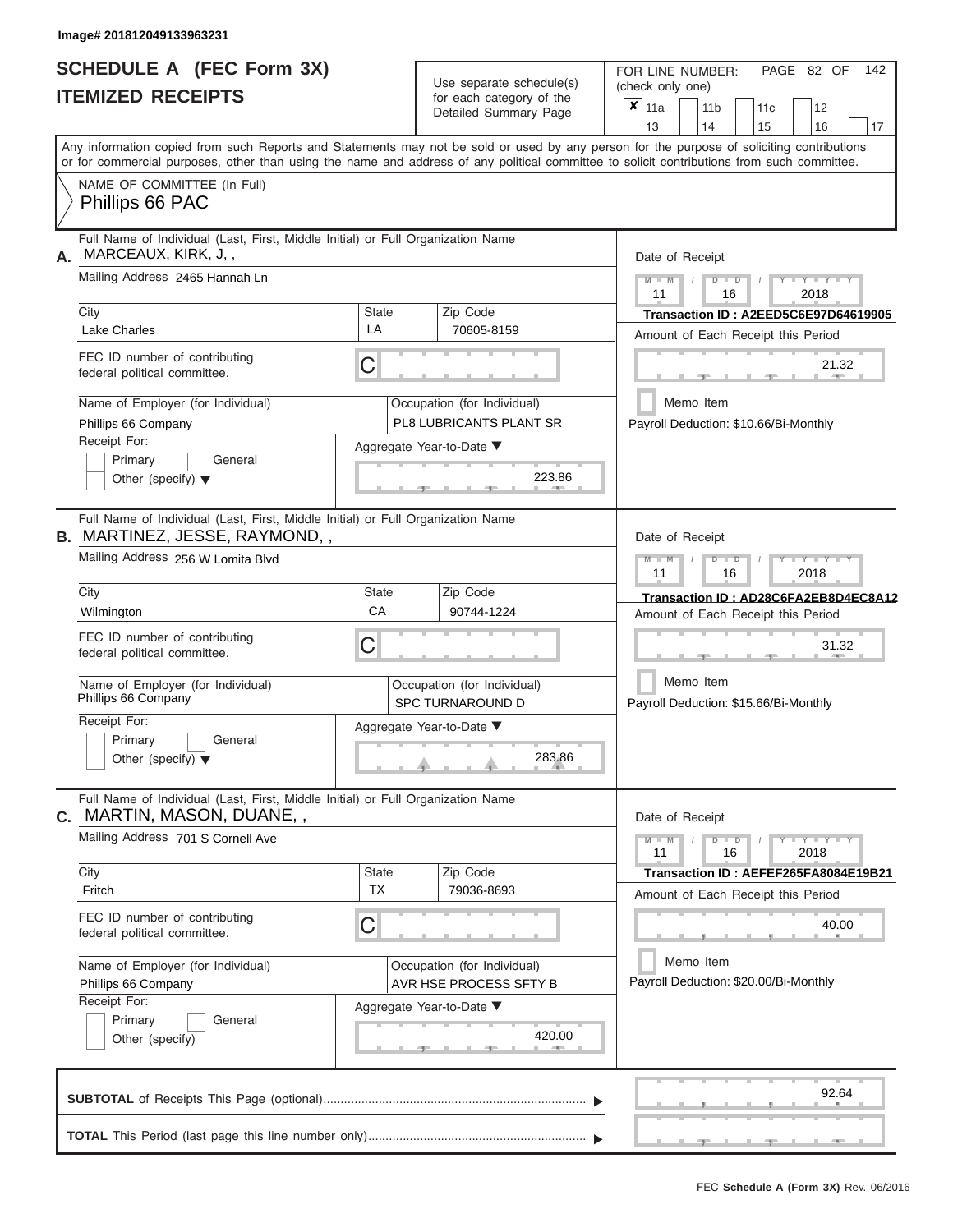|                          | SCHEDULE A (FEC Form 3X) |
|--------------------------|--------------------------|
| <b>ITEMIZED RECEIPTS</b> |                          |

Use separate schedule(s)<br>for each category of the

FOR LINE NUMBER:<br>(check only one)

PAGE 83 OF 142

|    | IILMILLU I\LVLII IV                                                                                                                                                                                                                                                                     |                           | iui cauli ualcyuly ul lilc<br>Detailed Summary Page          |  | × | 11a<br>13                             |           | 11 <sub>b</sub><br>14 |               | 15 | 11c | 12<br>16     |                       | 17                                   |
|----|-----------------------------------------------------------------------------------------------------------------------------------------------------------------------------------------------------------------------------------------------------------------------------------------|---------------------------|--------------------------------------------------------------|--|---|---------------------------------------|-----------|-----------------------|---------------|----|-----|--------------|-----------------------|--------------------------------------|
|    | Any information copied from such Reports and Statements may not be sold or used by any person for the purpose of soliciting contributions<br>or for commercial purposes, other than using the name and address of any political committee to solicit contributions from such committee. |                           |                                                              |  |   |                                       |           |                       |               |    |     |              |                       |                                      |
|    | NAME OF COMMITTEE (In Full)<br>Phillips 66 PAC                                                                                                                                                                                                                                          |                           |                                                              |  |   |                                       |           |                       |               |    |     |              |                       |                                      |
| А. | Full Name of Individual (Last, First, Middle Initial) or Full Organization Name<br>MARTON, REED, J,,                                                                                                                                                                                    |                           |                                                              |  |   | Date of Receipt                       |           |                       |               |    |     |              |                       |                                      |
|    | Mailing Address 3410 Rue Orleans                                                                                                                                                                                                                                                        |                           |                                                              |  |   | $M - M$<br>11                         |           |                       | $D$ $D$<br>16 |    |     | 2018         | $T - Y$               |                                      |
|    | City<br>Missouri City                                                                                                                                                                                                                                                                   | <b>State</b><br><b>TX</b> | Zip Code<br>77459-6842                                       |  |   | Amount of Each Receipt this Period    |           |                       |               |    |     |              |                       | Transaction ID: A615C912E2FC4474E8F3 |
|    | FEC ID number of contributing<br>federal political committee.                                                                                                                                                                                                                           | С                         |                                                              |  |   |                                       |           |                       |               |    |     |              | 84.00<br><b>ALLEY</b> |                                      |
|    | Name of Employer (for Individual)<br>Phillips 66 Company                                                                                                                                                                                                                                |                           | Occupation (for Individual)<br><b>HSE MANAGER</b>            |  |   | Payroll Deduction: \$42.00/Bi-Monthly | Memo Item |                       |               |    |     |              |                       |                                      |
|    | Receipt For:<br>Primary<br>General<br>Other (specify) $\blacktriangledown$                                                                                                                                                                                                              |                           | Aggregate Year-to-Date ▼<br>882.00<br><b>COMMA</b>           |  |   |                                       |           |                       |               |    |     |              |                       |                                      |
|    | Full Name of Individual (Last, First, Middle Initial) or Full Organization Name<br><b>B.</b> MAYOL, JOHN, D, Mr.,                                                                                                                                                                       |                           |                                                              |  |   | Date of Receipt                       |           |                       |               |    |     |              |                       |                                      |
|    | Mailing Address 5835 Fulshear Plantation Dr                                                                                                                                                                                                                                             |                           |                                                              |  |   | $M - M$<br>11                         |           |                       | $D$ $D$<br>16 |    |     | $-Y$<br>2018 |                       |                                      |
|    | City<br>Fulshear                                                                                                                                                                                                                                                                        | <b>State</b><br><b>TX</b> | Zip Code<br>77441-2076                                       |  |   | Amount of Each Receipt this Period    |           |                       |               |    |     |              |                       | Transaction ID: ABF50EBCBECEC4D9B852 |
|    | FEC ID number of contributing<br>federal political committee.                                                                                                                                                                                                                           | C                         |                                                              |  |   |                                       |           |                       |               |    |     |              | 25.00                 |                                      |
|    | Name of Employer (for Individual)<br>Phillips 66 Company                                                                                                                                                                                                                                |                           | Occupation (for Individual)<br>PL7 TRADING GLOBAL COMPLIANCI |  |   | Payroll Deduction: \$25.00/Bi-Monthly | Memo Item |                       |               |    |     |              |                       |                                      |
|    | Receipt For:<br>Primary<br>General<br>Other (specify) $\blacktriangledown$                                                                                                                                                                                                              |                           | Aggregate Year-to-Date ▼<br>275.00                           |  |   |                                       |           |                       |               |    |     |              |                       |                                      |
| С. | Full Name of Individual (Last, First, Middle Initial) or Full Organization Name<br>MC CLOUD, JOHNNY, L,,                                                                                                                                                                                |                           |                                                              |  |   | Date of Receipt                       |           |                       |               |    |     |              |                       |                                      |
|    | Mailing Address 1608 Acoma PI                                                                                                                                                                                                                                                           |                           |                                                              |  |   | $M - M$<br>11                         |           |                       | $D$ $D$<br>16 |    |     | 2018         | $-Y - Y - Y - Y$      |                                      |
|    | City<br>Ponca City                                                                                                                                                                                                                                                                      | <b>State</b><br>OK        | Zip Code<br>74604-3501                                       |  |   | Amount of Each Receipt this Period    |           |                       |               |    |     |              |                       | Transaction ID: AF8BB42BB64D142088CF |
|    | FEC ID number of contributing<br>federal political committee.                                                                                                                                                                                                                           | С                         |                                                              |  |   |                                       |           |                       |               |    |     |              | 21.32                 |                                      |
|    | Name of Employer (for Individual)<br>Phillips 66 Company                                                                                                                                                                                                                                |                           | Occupation (for Individual)<br>ALY HSE SFTY B                |  |   | Payroll Deduction: \$10.66/Bi-Monthly | Memo Item |                       |               |    |     |              |                       |                                      |
|    | Receipt For:<br>Primary<br>General<br>Other (specify)                                                                                                                                                                                                                                   |                           | Aggregate Year-to-Date ▼<br>223.86                           |  |   |                                       |           |                       |               |    |     |              |                       |                                      |
|    |                                                                                                                                                                                                                                                                                         |                           |                                                              |  |   |                                       |           |                       |               |    |     |              | 130.32                |                                      |
|    |                                                                                                                                                                                                                                                                                         |                           |                                                              |  |   |                                       |           |                       |               |    |     |              |                       |                                      |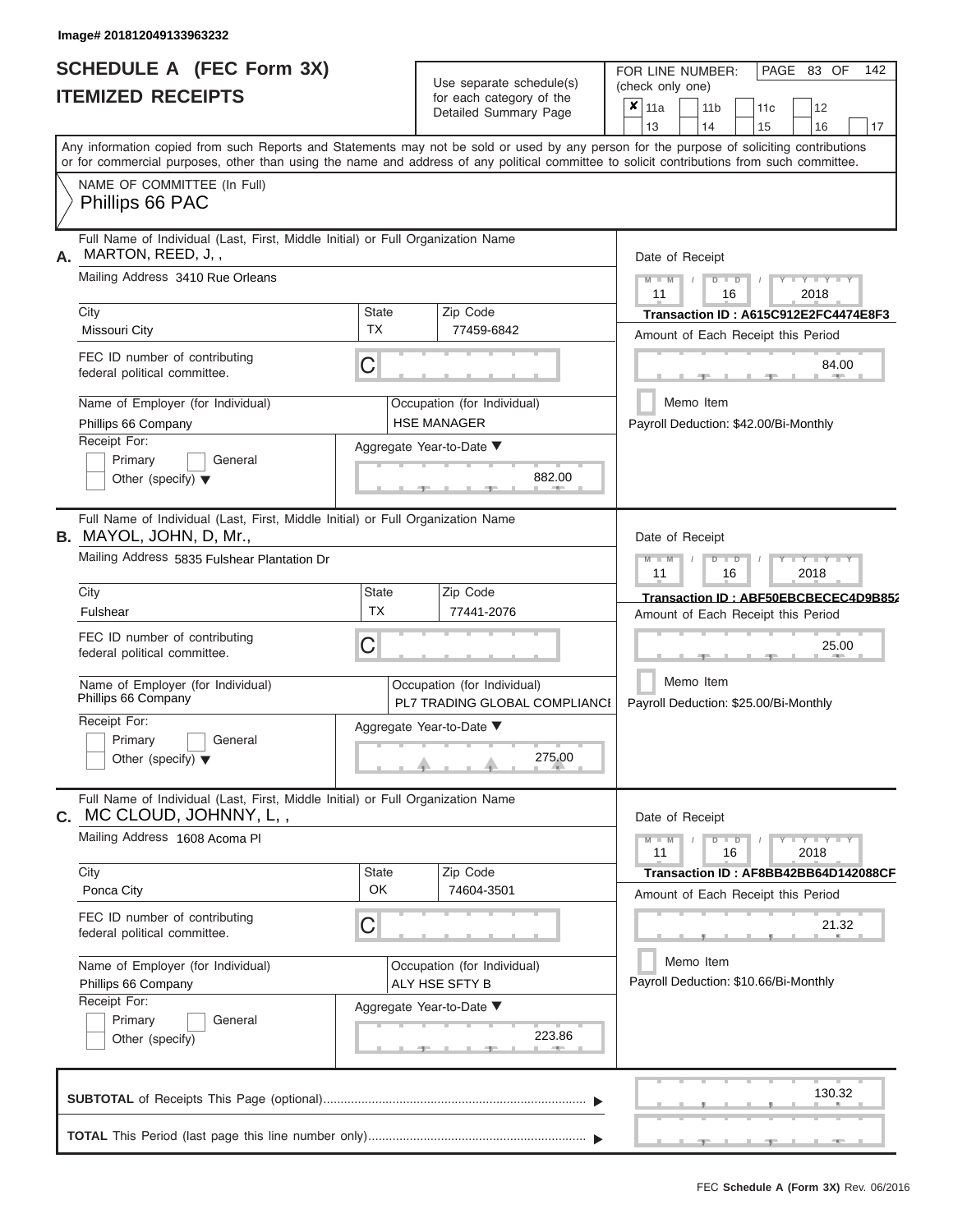|                          | <b>SCHEDULE A (FEC Form 3X)</b> |
|--------------------------|---------------------------------|
| <b>ITEMIZED RECEIPTS</b> |                                 |

| SCHEDULE A (FEC Form 3X)<br><b>ITEMIZED RECEIPTS</b>                                                                                                                                                                                                                                    |                           | Use separate schedule(s)<br>for each category of the         | 142<br>FOR LINE NUMBER:<br>PAGE 84 OF<br>(check only one)                                               |
|-----------------------------------------------------------------------------------------------------------------------------------------------------------------------------------------------------------------------------------------------------------------------------------------|---------------------------|--------------------------------------------------------------|---------------------------------------------------------------------------------------------------------|
|                                                                                                                                                                                                                                                                                         |                           | Detailed Summary Page                                        | $\overline{\mathbf{x}}$   11a<br>11 <sub>b</sub><br>12<br>11 <sub>c</sub><br>14<br>15<br>16<br>13<br>17 |
| Any information copied from such Reports and Statements may not be sold or used by any person for the purpose of soliciting contributions<br>or for commercial purposes, other than using the name and address of any political committee to solicit contributions from such committee. |                           |                                                              |                                                                                                         |
| NAME OF COMMITTEE (In Full)<br>Phillips 66 PAC                                                                                                                                                                                                                                          |                           |                                                              |                                                                                                         |
| Full Name of Individual (Last, First, Middle Initial) or Full Organization Name<br>MC CULLOCH, MARK, E,,<br>А.                                                                                                                                                                          |                           |                                                              | Date of Receipt                                                                                         |
| Mailing Address 16727 Allemand Ln                                                                                                                                                                                                                                                       |                           |                                                              | $M$ – $M$ /<br>$T - Y = Y - T Y$<br>$D$ $D$<br>11<br>2018<br>16                                         |
| City<br>Cypress                                                                                                                                                                                                                                                                         | State<br><b>TX</b>        | Zip Code<br>77429-3797                                       | Transaction ID: AB5BE17DE21DB43BE9B(<br>Amount of Each Receipt this Period                              |
| FEC ID number of contributing<br>federal political committee.                                                                                                                                                                                                                           | C                         |                                                              | 22.00<br><b>Britannia</b><br>$-1$                                                                       |
| Name of Employer (for Individual)<br>Phillips 66 Company                                                                                                                                                                                                                                |                           | Occupation (for Individual)<br>PL6 CMML GLOBAL CRUDE TRADING | Memo Item<br>Payroll Deduction: \$11.00/Bi-Monthly                                                      |
| Receipt For:<br>Primary<br>General<br>Other (specify) $\blacktriangledown$                                                                                                                                                                                                              |                           | Aggregate Year-to-Date ▼<br>231.00<br><b>CONTRACTOR</b>      |                                                                                                         |
| Full Name of Individual (Last, First, Middle Initial) or Full Organization Name<br><b>B. MCARTHUR, JAMES, SCOTT,,</b><br>Mailing Address 6 Amaifi Dr                                                                                                                                    |                           |                                                              | Date of Receipt<br>$M - M$<br>$D$ $D$<br>$+Y+Y+Y$                                                       |
| City                                                                                                                                                                                                                                                                                    | <b>State</b>              | Zip Code                                                     | 11<br>2018<br>16<br>Transaction ID: AC8FAFE445D3E4F6883E                                                |
| Missouri City                                                                                                                                                                                                                                                                           | <b>TX</b>                 | 77459-1120                                                   | Amount of Each Receipt this Period                                                                      |
| FEC ID number of contributing<br>federal political committee.                                                                                                                                                                                                                           | C                         |                                                              | 20.00                                                                                                   |
| Name of Employer (for Individual)<br>Phillips 66 Company                                                                                                                                                                                                                                |                           | Occupation (for Individual)<br>ENG REF PROCESS/CHEMICAL A    | Memo Item<br>Payroll Deduction: \$10.00/Bi-Monthly                                                      |
| Receipt For:                                                                                                                                                                                                                                                                            |                           | Aggregate Year-to-Date ▼                                     |                                                                                                         |
| Primary<br>General<br>Other (specify) $\blacktriangledown$                                                                                                                                                                                                                              |                           | 210.00                                                       |                                                                                                         |
| Full Name of Individual (Last, First, Middle Initial) or Full Organization Name<br>C. MCCAULEY, JERRY, JOHN,,                                                                                                                                                                           |                           |                                                              | Date of Receipt                                                                                         |
| Mailing Address 26 Maxim Ct                                                                                                                                                                                                                                                             |                           |                                                              | $M - M$<br>$D$ $D$<br>$Y - Y - Y - Y - Y$<br>11<br>2018<br>16                                           |
| City<br>Jackson                                                                                                                                                                                                                                                                         | <b>State</b><br><b>NJ</b> | Zip Code<br>08527-3895                                       | Transaction ID: A93FCAA792E314091930<br>Amount of Each Receipt this Period                              |
| FEC ID number of contributing<br>federal political committee.                                                                                                                                                                                                                           | С                         |                                                              | 21.32                                                                                                   |
| Name of Employer (for Individual)<br>Phillips 66 Company                                                                                                                                                                                                                                | ISP <sub>D</sub>          | Occupation (for Individual)                                  | Memo Item<br>Payroll Deduction: \$10.66/Bi-Monthly                                                      |
| Receipt For:<br>Primary<br>General<br>Other (specify)                                                                                                                                                                                                                                   |                           | Aggregate Year-to-Date ▼<br>223.86                           |                                                                                                         |
|                                                                                                                                                                                                                                                                                         |                           |                                                              | 63.32                                                                                                   |
|                                                                                                                                                                                                                                                                                         |                           |                                                              | $-9$<br>$-1$                                                                                            |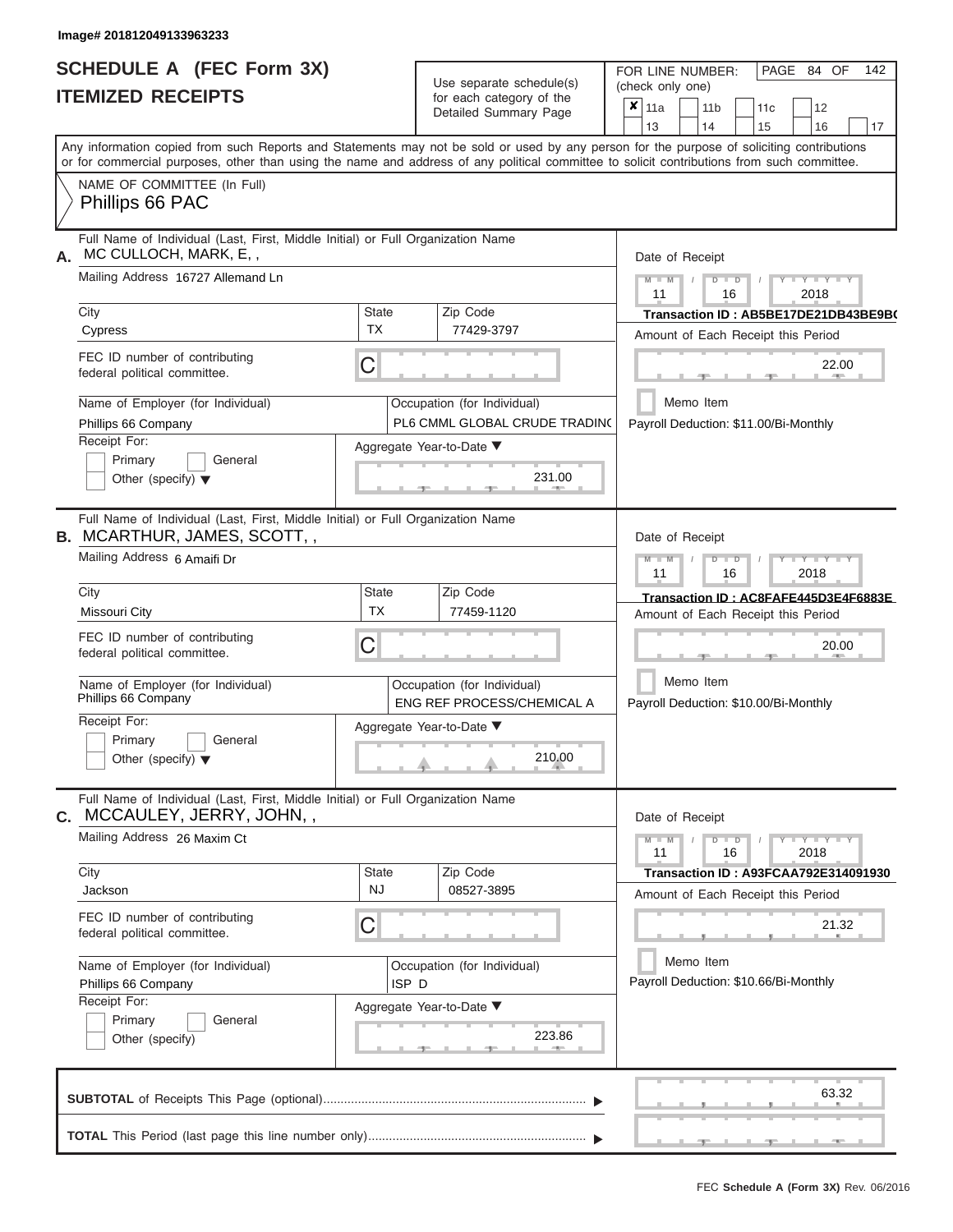ı

# **SCHEDULE A (FEC Form 3X) ITEMIZED RECEIPTS**

Use separate schedule(s)

FOR LINE NUMBER:<br>(check only one)

PAGE 85 OF 142

|      |                                                                                                                                                                                                                                                                                         |              |                                                       | $\pmb{\times}$ | 11a                                                |           | 11 <sub>b</sub> |                      | 11 <sub>c</sub>                       |       | 12                              |                                      |
|------|-----------------------------------------------------------------------------------------------------------------------------------------------------------------------------------------------------------------------------------------------------------------------------------------|--------------|-------------------------------------------------------|----------------|----------------------------------------------------|-----------|-----------------|----------------------|---------------------------------------|-------|---------------------------------|--------------------------------------|
|      |                                                                                                                                                                                                                                                                                         |              | Detailed Summary Page                                 |                | 13                                                 |           | 14              |                      | 15                                    |       | 16                              | 17                                   |
|      | Any information copied from such Reports and Statements may not be sold or used by any person for the purpose of soliciting contributions<br>or for commercial purposes, other than using the name and address of any political committee to solicit contributions from such committee. |              |                                                       |                |                                                    |           |                 |                      |                                       |       |                                 |                                      |
|      | NAME OF COMMITTEE (In Full)<br>Phillips 66 PAC                                                                                                                                                                                                                                          |              |                                                       |                |                                                    |           |                 |                      |                                       |       |                                 |                                      |
| Α.   | Full Name of Individual (Last, First, Middle Initial) or Full Organization Name<br>McGowen, Misty, M,,                                                                                                                                                                                  |              |                                                       |                | Date of Receipt                                    |           |                 |                      |                                       |       |                                 |                                      |
|      | Mailing Address 41 Milmarson PI NW                                                                                                                                                                                                                                                      |              |                                                       |                | $M - M$<br>11                                      |           |                 | $D$ $\Box$ $D$<br>16 |                                       |       | $-Y - Y - Y - Y$<br>2018        |                                      |
| City |                                                                                                                                                                                                                                                                                         | <b>State</b> | Zip Code                                              |                |                                                    |           |                 |                      |                                       |       |                                 | Transaction ID: A68D568434CC5411F924 |
|      | Washington                                                                                                                                                                                                                                                                              | DC           | 20011-2333                                            |                |                                                    |           |                 |                      | Amount of Each Receipt this Period    |       |                                 |                                      |
|      | FEC ID number of contributing<br>federal political committee.                                                                                                                                                                                                                           | С            |                                                       |                |                                                    |           |                 |                      |                                       |       | 100.00                          |                                      |
|      | Name of Employer (for Individual)<br>Phillips 66 Company                                                                                                                                                                                                                                |              | Occupation (for Individual)<br>CNS GOVERNMENT AFFAIRS |                |                                                    | Memo Item |                 |                      | Payroll Deduction: \$50.00/Bi-Monthly |       |                                 |                                      |
|      | Receipt For:<br>Primary<br>General<br>Other (specify) $\blacktriangledown$                                                                                                                                                                                                              |              | Aggregate Year-to-Date ▼<br>950.00                    |                |                                                    |           |                 |                      |                                       |       |                                 |                                      |
|      | Full Name of Individual (Last, First, Middle Initial) or Full Organization Name<br>B. MCREE, SCOTT, A,,                                                                                                                                                                                 |              |                                                       |                | Date of Receipt                                    |           |                 |                      |                                       |       |                                 |                                      |
|      | Mailing Address 13511 Butterfly Ln                                                                                                                                                                                                                                                      |              |                                                       |                | $M - M$<br>11                                      |           |                 | $D$ $\Box$ $D$<br>16 |                                       |       | $T - Y = T - Y = T - Y$<br>2018 |                                      |
| City |                                                                                                                                                                                                                                                                                         | <b>State</b> | Zip Code                                              |                |                                                    |           |                 |                      |                                       |       |                                 | Transaction ID: AF763E8AA37E64833846 |
|      | Houston                                                                                                                                                                                                                                                                                 | <b>TX</b>    | 77079-7151                                            |                |                                                    |           |                 |                      | Amount of Each Receipt this Period    |       |                                 |                                      |
|      | FEC ID number of contributing<br>federal political committee.                                                                                                                                                                                                                           |              |                                                       |                |                                                    |           |                 |                      |                                       | 20.00 |                                 |                                      |
|      | Name of Employer (for Individual)<br>Phillips 66 Company                                                                                                                                                                                                                                |              | Occupation (for Individual)<br>PL5 LUBRICANTS SR      |                | Memo Item<br>Payroll Deduction: \$10.00/Bi-Monthly |           |                 |                      |                                       |       |                                 |                                      |
|      | Receipt For:<br>Primary<br>General<br>Other (specify) $\blacktriangledown$                                                                                                                                                                                                              |              | Aggregate Year-to-Date ▼<br>210.00                    |                |                                                    |           |                 |                      |                                       |       |                                 |                                      |
|      | Full Name of Individual (Last, First, Middle Initial) or Full Organization Name<br>C. MEINERT, MICHAEL, , ,                                                                                                                                                                             |              |                                                       |                | Date of Receipt                                    |           |                 |                      |                                       |       |                                 |                                      |
|      | Mailing Address 15 Ginger Creek Dr                                                                                                                                                                                                                                                      |              |                                                       |                | $M - M$<br>11                                      |           |                 | $D$ $D$<br>16        |                                       |       | $Y = Y = Y' + Y'$<br>2018       |                                      |
| City | Glen Carbon                                                                                                                                                                                                                                                                             | State<br>IL  | Zip Code<br>62034-3400                                |                |                                                    |           |                 |                      | Amount of Each Receipt this Period    |       |                                 | Transaction ID: A82D6722AC09949708AD |
|      | FEC ID number of contributing<br>federal political committee.                                                                                                                                                                                                                           | С            |                                                       |                |                                                    |           |                 |                      |                                       |       | 21.32                           |                                      |
|      | Name of Employer (for Individual)<br>Phillips 66 Company                                                                                                                                                                                                                                |              | Occupation (for Individual)<br>PL8 MNTNNC             |                |                                                    | Memo Item |                 |                      | Payroll Deduction: \$10.66/Bi-Monthly |       |                                 |                                      |
|      | Receipt For:                                                                                                                                                                                                                                                                            |              | Aggregate Year-to-Date ▼                              |                |                                                    |           |                 |                      |                                       |       |                                 |                                      |
|      | Primary<br>General<br>Other (specify)                                                                                                                                                                                                                                                   |              | 223.86<br><b>ARCHITECT</b>                            |                |                                                    |           |                 |                      |                                       |       |                                 |                                      |
|      |                                                                                                                                                                                                                                                                                         |              |                                                       |                |                                                    |           |                 |                      |                                       |       |                                 |                                      |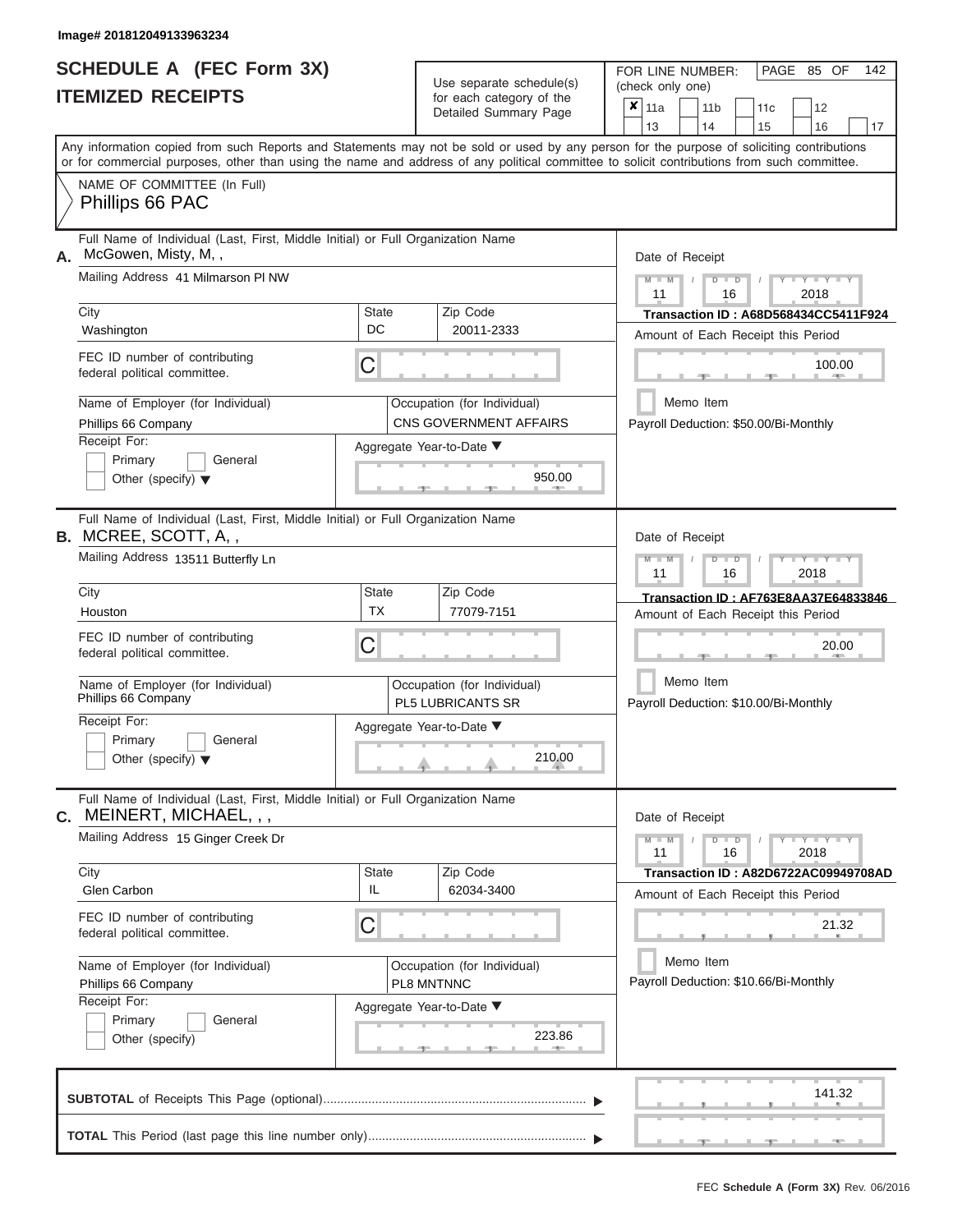# **SCHEDULE A (FEC Form 3X)**

| SCHEDULE A (FEC Form 3X)<br><b>ITEMIZED RECEIPTS</b>                                                                                                                                                                                                                                    |                           | Use separate schedule(s)<br>for each category of the<br>Detailed Summary Page | 142<br>FOR LINE NUMBER:<br>PAGE 86 OF<br>(check only one)<br>$\mathbf{\overline{x}}$   11a<br>11 <sub>b</sub><br>12<br>11 <sub>c</sub> |
|-----------------------------------------------------------------------------------------------------------------------------------------------------------------------------------------------------------------------------------------------------------------------------------------|---------------------------|-------------------------------------------------------------------------------|----------------------------------------------------------------------------------------------------------------------------------------|
|                                                                                                                                                                                                                                                                                         |                           |                                                                               | 13<br>14<br>15<br>16<br>17                                                                                                             |
| Any information copied from such Reports and Statements may not be sold or used by any person for the purpose of soliciting contributions<br>or for commercial purposes, other than using the name and address of any political committee to solicit contributions from such committee. |                           |                                                                               |                                                                                                                                        |
| NAME OF COMMITTEE (In Full)<br>Phillips 66 PAC                                                                                                                                                                                                                                          |                           |                                                                               |                                                                                                                                        |
| Full Name of Individual (Last, First, Middle Initial) or Full Organization Name<br>MENDEZ, CARLOS, LUIS, Mr.,<br>А.<br>Mailing Address 1924 Rolling Hills Dr                                                                                                                            |                           |                                                                               | Date of Receipt<br>$M$ – $M$ /<br>$+Y+Y+Y$<br>$D$ $D$                                                                                  |
| City<br><b>Bartlesville</b>                                                                                                                                                                                                                                                             | <b>State</b><br><b>OK</b> | Zip Code<br>74006-6800                                                        | 11<br>2018<br>16<br>Transaction ID: A14F2FC2612504AB6BE3<br>Amount of Each Receipt this Period                                         |
| FEC ID number of contributing<br>federal political committee.                                                                                                                                                                                                                           | С                         |                                                                               | 20.00<br><b>CONTRACTOR</b>                                                                                                             |
| Name of Employer (for Individual)<br>Phillips 66 Company                                                                                                                                                                                                                                |                           | Occupation (for Individual)<br>PL7 BP HSE TECHNOLOGY SR                       | Memo Item<br>Payroll Deduction: \$10.00/Bi-Monthly                                                                                     |
| Receipt For:<br>Primary<br>General<br>Other (specify) $\blacktriangledown$                                                                                                                                                                                                              |                           | Aggregate Year-to-Date ▼<br>210.00<br><b>CONTRACTOR</b>                       |                                                                                                                                        |
| Full Name of Individual (Last, First, Middle Initial) or Full Organization Name<br><b>B.</b> MERRILL, JEFFREY, W,,<br>Mailing Address 918 Houston St                                                                                                                                    |                           |                                                                               | Date of Receipt                                                                                                                        |
|                                                                                                                                                                                                                                                                                         |                           |                                                                               | $M - M$<br>$D$ $\Box$ $D$<br>$T - Y = Y - T Y$<br>11<br>2018<br>16                                                                     |
| City<br>S Plainfield                                                                                                                                                                                                                                                                    | <b>State</b><br><b>NJ</b> | Zip Code<br>07080-2109                                                        | Transaction ID: A0844C4BF7AFE4A7585F<br>Amount of Each Receipt this Period                                                             |
| FEC ID number of contributing<br>federal political committee.                                                                                                                                                                                                                           | С                         |                                                                               | 40.00                                                                                                                                  |
| Name of Employer (for Individual)<br>Phillips 66 Company                                                                                                                                                                                                                                |                           | Occupation (for Individual)<br>PL7 HSE ER REF                                 | Memo Item<br>Payroll Deduction: \$20.00/Bi-Monthly                                                                                     |
| Receipt For:<br>Primary<br>General<br>Other (specify) $\blacktriangledown$                                                                                                                                                                                                              |                           | Aggregate Year-to-Date ▼<br>372.26                                            |                                                                                                                                        |
| Full Name of Individual (Last, First, Middle Initial) or Full Organization Name<br>MESSERLI, TERESA, EILEEN,,<br>С.                                                                                                                                                                     |                           |                                                                               | Date of Receipt                                                                                                                        |
| Mailing Address 403470 W 2010 Dr                                                                                                                                                                                                                                                        |                           |                                                                               | $M - M$<br>$D$ $D$<br>$Y - Y - Y - Y - Y$<br>11<br>16<br>2018                                                                          |
| City<br><b>Bartlesville</b>                                                                                                                                                                                                                                                             | <b>State</b><br>OK        | Zip Code<br>74006-0146                                                        | Transaction ID: A0150E77BBA9046DB839<br>Amount of Each Receipt this Period                                                             |
| FEC ID number of contributing<br>federal political committee.                                                                                                                                                                                                                           | С                         |                                                                               | 20.00                                                                                                                                  |
| Name of Employer (for Individual)<br>Phillips 66 Company<br>Receipt For:                                                                                                                                                                                                                |                           | Occupation (for Individual)<br>PL7 ACCT FINANCIAL SVCS NATURA                 | Memo Item<br>Payroll Deduction: \$10.00/Bi-Monthly                                                                                     |
| Primary<br>General<br>Other (specify)                                                                                                                                                                                                                                                   |                           | Aggregate Year-to-Date ▼<br>210.00                                            |                                                                                                                                        |
|                                                                                                                                                                                                                                                                                         |                           |                                                                               | 80.00                                                                                                                                  |
|                                                                                                                                                                                                                                                                                         |                           |                                                                               | $-9$<br>$-9$<br>$-1$                                                                                                                   |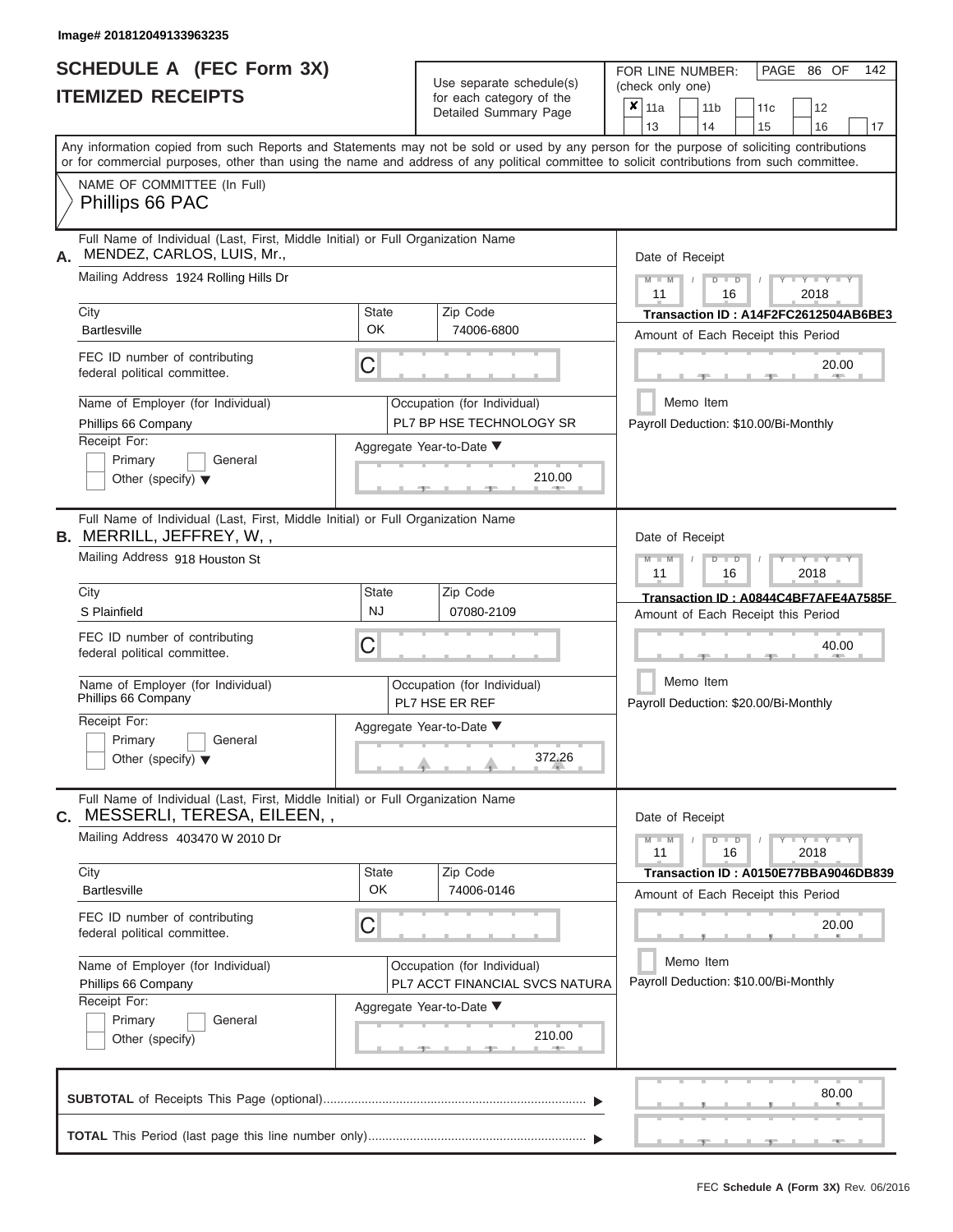# **SCHEDULE A (FEC Form 3X) ITEMIZED RECEIPTS**

| SCHEDULE A (FEC Form 3X)<br><b>ITEMIZED RECEIPTS</b>                                                                                                                                                                                                                                                                                                                                                            | Use separate schedule(s)<br>for each category of the<br>Detailed Summary Page                                                          | 142<br>FOR LINE NUMBER:<br>PAGE 87 OF<br>(check only one)<br>$\overline{\mathbf{x}}$   11a<br>11 <sub>b</sub><br>12<br>11c                                                                                                                                                                                                                    |
|-----------------------------------------------------------------------------------------------------------------------------------------------------------------------------------------------------------------------------------------------------------------------------------------------------------------------------------------------------------------------------------------------------------------|----------------------------------------------------------------------------------------------------------------------------------------|-----------------------------------------------------------------------------------------------------------------------------------------------------------------------------------------------------------------------------------------------------------------------------------------------------------------------------------------------|
| Any information copied from such Reports and Statements may not be sold or used by any person for the purpose of soliciting contributions<br>or for commercial purposes, other than using the name and address of any political committee to solicit contributions from such committee.                                                                                                                         |                                                                                                                                        | 13<br>14<br>15<br>16<br>17                                                                                                                                                                                                                                                                                                                    |
| NAME OF COMMITTEE (In Full)<br>Phillips 66 PAC                                                                                                                                                                                                                                                                                                                                                                  |                                                                                                                                        |                                                                                                                                                                                                                                                                                                                                               |
| Full Name of Individual (Last, First, Middle Initial) or Full Organization Name<br>MILLS, BRIAN, CHRISTOPHE,,<br>А.<br>Mailing Address 3510 Garden Enclave Trl<br>City<br><b>TX</b><br>Richmond<br>FEC ID number of contributing<br>С<br>federal political committee.<br>Name of Employer (for Individual)<br>Phillips 66 Company<br>Receipt For:<br>Primary<br>General<br>Other (specify) $\blacktriangledown$ | <b>State</b><br>Zip Code<br>77406-0091<br>Occupation (for Individual)<br>PL6 PROC ORG OVERSIGHT<br>Aggregate Year-to-Date ▼<br>222.26  | Date of Receipt<br>$M = M$ /<br>$+Y + Y + Y$<br>$D$ $D$<br>11<br>2018<br>16<br>Transaction ID: A1335D087515A470E9DF<br>Amount of Each Receipt this Period<br>31.32<br><b>COLLECTION</b><br>Memo Item<br>Payroll Deduction: \$15.66/Bi-Monthly                                                                                                 |
| Full Name of Individual (Last, First, Middle Initial) or Full Organization Name<br><b>B.</b> MILLS, GEOFFREY, , ,<br>Mailing Address 2472 Mountain Dr<br>City<br>OK<br><b>Bartlesville</b><br>FEC ID number of contributing<br>С<br>federal political committee.<br>Name of Employer (for Individual)<br>Phillips 66 Company<br>Receipt For:<br>Primary<br>General<br>Other (specify) $\blacktriangledown$      | Zip Code<br>State<br>74003-6949<br>Occupation (for Individual)<br>AVR IT HARDWARE E<br>Aggregate Year-to-Date ▼<br>210.00              | Date of Receipt<br>$M - M$<br>$D$ $D$<br>$\blacksquare \blacksquare \blacksquare \blacksquare \blacksquare \blacksquare \blacksquare \blacksquare \blacksquare \blacksquare$<br>11<br>16<br>2018<br>Transaction ID: AD4CA90DE178042D0839<br>Amount of Each Receipt this Period<br>20.00<br>Memo Item<br>Payroll Deduction: \$10.00/Bi-Monthly |
| Full Name of Individual (Last, First, Middle Initial) or Full Organization Name<br>MONTGOMERY, JOSEPH, CARL,,<br>С.<br>Mailing Address 8307 N 159th East Ct<br>City<br><b>OK</b><br>Owasso<br>FEC ID number of contributing<br>С<br>federal political committee.<br>Name of Employer (for Individual)<br>Phillips 66 Company<br>Receipt For:<br>Primary<br>General<br>Other (specify)                           | Zip Code<br><b>State</b><br>74055-7381<br>Occupation (for Individual)<br>AVR MKTG SALES B<br>Aggregate Year-to-Date ▼<br>210.00<br>-40 | Date of Receipt<br>$M - M$<br>$D$ $D$<br>$Y - Y - Y - Y - Y$<br>11<br>16<br>2018<br>Transaction ID: AD5C7A79077FC4DE8B1F<br>Amount of Each Receipt this Period<br>20.00<br>Memo Item<br>Payroll Deduction: \$10.00/Bi-Monthly                                                                                                                 |
|                                                                                                                                                                                                                                                                                                                                                                                                                 |                                                                                                                                        | 71.32<br>$-1$                                                                                                                                                                                                                                                                                                                                 |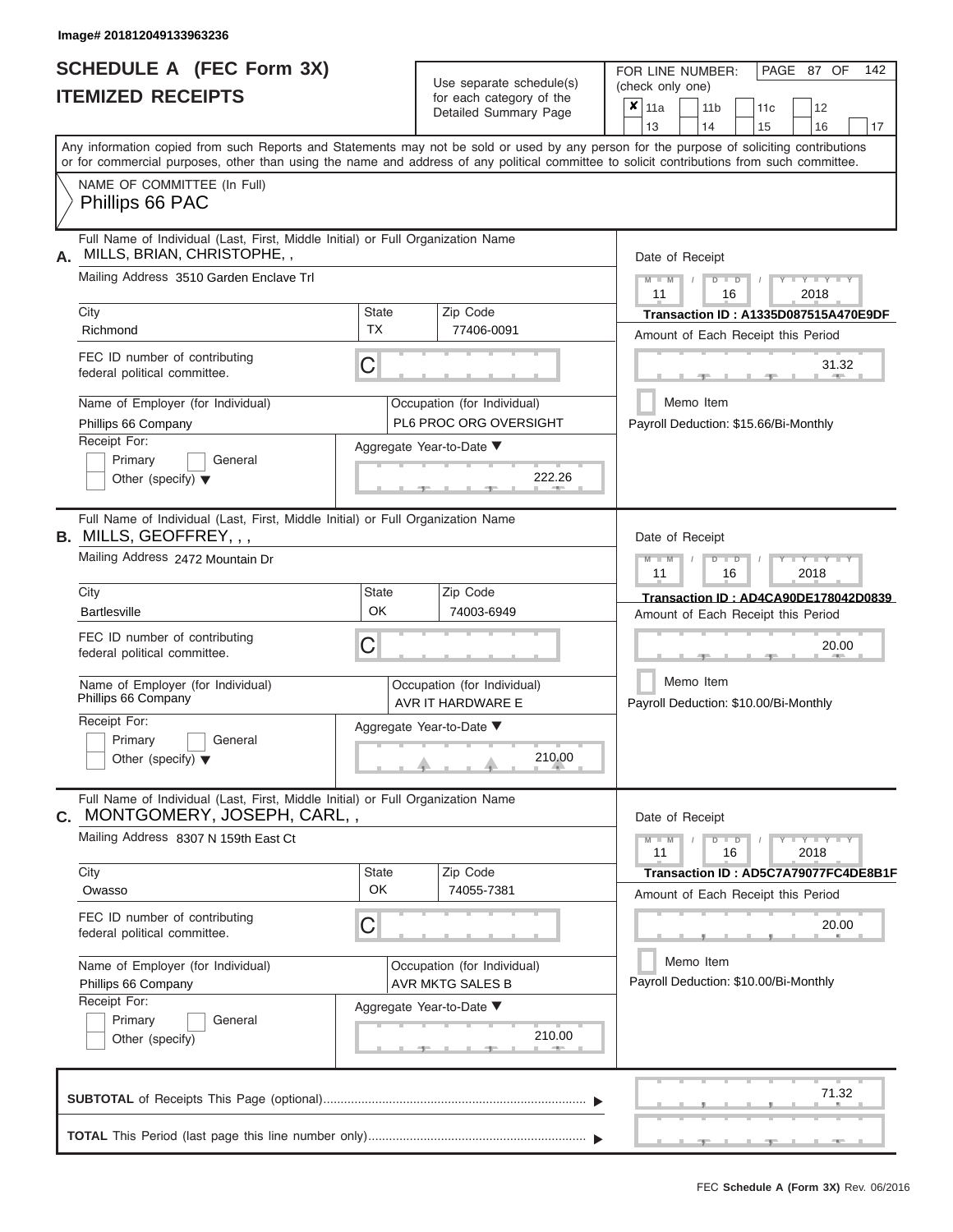|                          | SCHEDULE A (FEC Form 3X) |
|--------------------------|--------------------------|
| <b>ITEMIZED RECEIPTS</b> |                          |

| SCHEDULE A (FEC Form 3X)<br><b>ITEMIZED RECEIPTS</b>                                                                                       |                           | Use separate schedule(s)<br>for each category of the                | 142<br>FOR LINE NUMBER:<br>PAGE 88 OF<br>(check only one)                                                                                 |  |  |  |
|--------------------------------------------------------------------------------------------------------------------------------------------|---------------------------|---------------------------------------------------------------------|-------------------------------------------------------------------------------------------------------------------------------------------|--|--|--|
|                                                                                                                                            |                           | Detailed Summary Page                                               | $\overline{\mathbf{x}}$   11a<br>11 <sub>b</sub><br>12<br>11 <sub>c</sub><br>13<br>14<br>15<br>16<br>17                                   |  |  |  |
| or for commercial purposes, other than using the name and address of any political committee to solicit contributions from such committee. |                           |                                                                     | Any information copied from such Reports and Statements may not be sold or used by any person for the purpose of soliciting contributions |  |  |  |
| NAME OF COMMITTEE (In Full)<br>Phillips 66 PAC                                                                                             |                           |                                                                     |                                                                                                                                           |  |  |  |
| Full Name of Individual (Last, First, Middle Initial) or Full Organization Name<br>MORAN, TERESA, J, Mrs.,                                 |                           |                                                                     | Date of Receipt                                                                                                                           |  |  |  |
| Mailing Address 13635 Kluge Corner Ln                                                                                                      |                           |                                                                     | $M$ – $M$ /<br>$+Y+Y+Y$<br>$D$ $D$<br>11<br>2018<br>16                                                                                    |  |  |  |
| City<br>Cypress                                                                                                                            | <b>State</b><br><b>TX</b> | Zip Code<br>77429-5955                                              | Transaction ID: A6C7BF7F9E1F548AF94F<br>Amount of Each Receipt this Period                                                                |  |  |  |
| FEC ID number of contributing<br>federal political committee.                                                                              | C                         |                                                                     | 20.00<br><b>CONTRACTOR</b><br>-10                                                                                                         |  |  |  |
| Name of Employer (for Individual)<br>Phillips 66 Company                                                                                   |                           | Occupation (for Individual)<br><b>PL7 MKTG ANALYTICS</b>            | Memo Item<br>Payroll Deduction: \$10.00/Bi-Monthly                                                                                        |  |  |  |
| Receipt For:<br>Primary<br>General<br>Other (specify) $\blacktriangledown$                                                                 |                           | Aggregate Year-to-Date ▼<br>210.00<br><b>British Administration</b> |                                                                                                                                           |  |  |  |
| Full Name of Individual (Last, First, Middle Initial) or Full Organization Name<br><b>B.</b> MORENO, JULIO, C,,                            |                           |                                                                     | Date of Receipt                                                                                                                           |  |  |  |
| Mailing Address 3338 Redondo Beach Blvd<br>Apt 225                                                                                         |                           |                                                                     | $M - M$<br>$D$ $D$<br>$\Box$ $\Upsilon$ $\Box$ $\Upsilon$ $\Upsilon$ $\Upsilon$<br>$\prime$<br>11<br>2018<br>16                           |  |  |  |
| City<br>Torrance                                                                                                                           | <b>State</b><br>CA        | Zip Code<br>90504-1437                                              | Transaction ID: A38A8A6396D3A487AB4E<br>Amount of Each Receipt this Period                                                                |  |  |  |
| FEC ID number of contributing<br>federal political committee.                                                                              | C                         |                                                                     | 21.32                                                                                                                                     |  |  |  |
| Name of Employer (for Individual)<br>Phillips 66 Company                                                                                   |                           | Occupation (for Individual)<br>PL8 REF OPS DAYTIME SR               | Memo Item<br>Payroll Deduction: \$10.66/Bi-Monthly                                                                                        |  |  |  |
| Receipt For:<br>Primary<br>General<br>Other (specify) $\blacktriangledown$                                                                 |                           | Aggregate Year-to-Date ▼<br>223.86                                  |                                                                                                                                           |  |  |  |
| Full Name of Individual (Last, First, Middle Initial) or Full Organization Name<br>C. MORGAN, THOMAS, R, Mr.,                              |                           |                                                                     | Date of Receipt                                                                                                                           |  |  |  |
| Mailing Address 7082 Augusta Dr                                                                                                            |                           |                                                                     | $M - M$<br>$D$ $D$<br>$Y - Y - Y - Y$<br>11<br>2018<br>16                                                                                 |  |  |  |
| City<br>Glen Carbon                                                                                                                        | <b>State</b><br>IL        | Zip Code<br>62034-3030                                              | Transaction ID: A15F8EB5581CE4E23816<br>Amount of Each Receipt this Period                                                                |  |  |  |
| FEC ID number of contributing<br>federal political committee.                                                                              | C                         |                                                                     | 31.32                                                                                                                                     |  |  |  |
| Name of Employer (for Individual)<br>Phillips 66 Company                                                                                   |                           | Occupation (for Individual)<br>PL7 HSE ENV REF SR                   | Memo Item<br>Payroll Deduction: \$15.66/Bi-Monthly                                                                                        |  |  |  |
| Receipt For:<br>Primary<br>General<br>Other (specify)                                                                                      |                           | Aggregate Year-to-Date ▼<br>328.86                                  |                                                                                                                                           |  |  |  |
|                                                                                                                                            |                           |                                                                     | 72.64                                                                                                                                     |  |  |  |
|                                                                                                                                            |                           |                                                                     | ___ <del>___</del> ______<br>$-40-$                                                                                                       |  |  |  |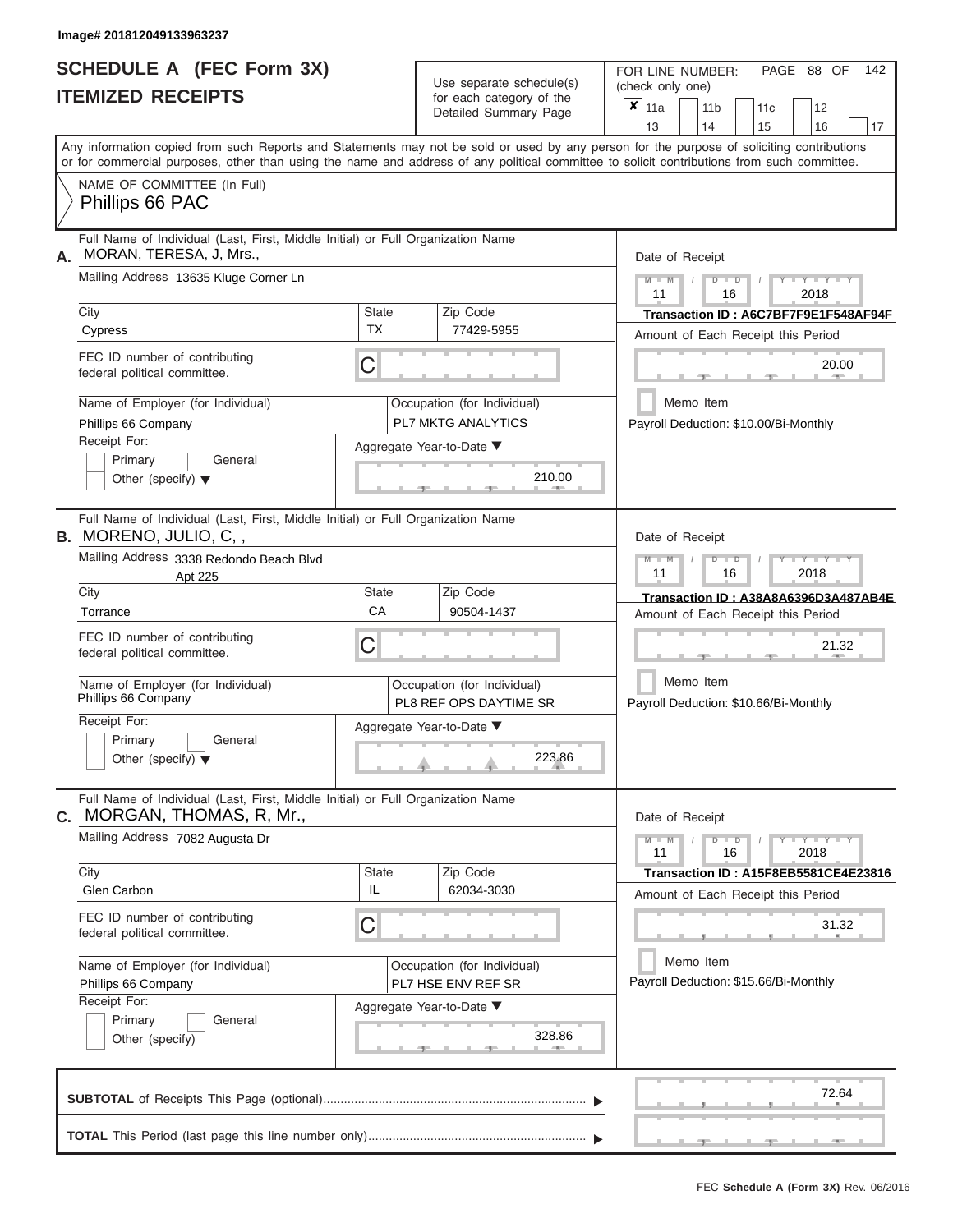|                          | <b>SCHEDULE A (FEC Form 3X)</b> |
|--------------------------|---------------------------------|
| <b>ITEMIZED RECEIPTS</b> |                                 |

Use separate schedule(s)<br>for each category of the

FOR LINE NUMBER:<br>(check only one)

PAGE 89 OF 142

|                                                                            | IILMILLU I\LVLII IJ                                                                                                                                                                                                                                                                     |                                                              | iul caull calcyuly ul lilic<br>Detailed Summary Page | × | 11a<br>13                                                                                                                           |           | 11 <sub>b</sub><br>14                                                      |                                        | 11c |  | 12                  | 17                                   |
|----------------------------------------------------------------------------|-----------------------------------------------------------------------------------------------------------------------------------------------------------------------------------------------------------------------------------------------------------------------------------------|--------------------------------------------------------------|------------------------------------------------------|---|-------------------------------------------------------------------------------------------------------------------------------------|-----------|----------------------------------------------------------------------------|----------------------------------------|-----|--|---------------------|--------------------------------------|
|                                                                            | Any information copied from such Reports and Statements may not be sold or used by any person for the purpose of soliciting contributions<br>or for commercial purposes, other than using the name and address of any political committee to solicit contributions from such committee. |                                                              |                                                      |   |                                                                                                                                     |           |                                                                            |                                        | 15  |  | 16                  |                                      |
|                                                                            | NAME OF COMMITTEE (In Full)<br>Phillips 66 PAC                                                                                                                                                                                                                                          |                                                              |                                                      |   |                                                                                                                                     |           |                                                                            |                                        |     |  |                     |                                      |
| А.                                                                         | Full Name of Individual (Last, First, Middle Initial) or Full Organization Name<br>MOSIS, PAULA, M,,                                                                                                                                                                                    |                                                              | Date of Receipt                                      |   |                                                                                                                                     |           |                                                                            |                                        |     |  |                     |                                      |
|                                                                            | Mailing Address 5817 Windy Knoll Ln                                                                                                                                                                                                                                                     |                                                              |                                                      |   | $M - M$<br><b>TEXT</b><br>$D$ $D$<br>2018<br>11<br>16<br>Transaction ID: AA6FACD50DEAF4303B30<br>Amount of Each Receipt this Period |           |                                                                            |                                        |     |  |                     |                                      |
|                                                                            | City<br>Rosharon                                                                                                                                                                                                                                                                        | <b>State</b><br><b>TX</b>                                    | Zip Code<br>77583-2059                               |   |                                                                                                                                     |           |                                                                            |                                        |     |  |                     |                                      |
|                                                                            | FEC ID number of contributing<br>federal political committee.                                                                                                                                                                                                                           | C                                                            |                                                      |   | 21.32                                                                                                                               |           |                                                                            |                                        |     |  |                     |                                      |
|                                                                            | Name of Employer (for Individual)<br>Phillips 66 Company                                                                                                                                                                                                                                |                                                              | Occupation (for Individual)<br>AVR ERP PROJECT C     |   | Payroll Deduction: \$10.66/Bi-Monthly                                                                                               | Memo Item |                                                                            |                                        |     |  |                     |                                      |
|                                                                            | Receipt For:<br>Primary<br>General<br>Other (specify) $\blacktriangledown$                                                                                                                                                                                                              |                                                              | Aggregate Year-to-Date ▼<br>223.86                   |   |                                                                                                                                     |           |                                                                            |                                        |     |  |                     |                                      |
|                                                                            | Full Name of Individual (Last, First, Middle Initial) or Full Organization Name<br><b>B.</b> MOYNIHAN, JAMES, C, Mr.,                                                                                                                                                                   |                                                              |                                                      |   | Date of Receipt                                                                                                                     |           |                                                                            |                                        |     |  |                     |                                      |
|                                                                            | Mailing Address 3937 Regalway Dr                                                                                                                                                                                                                                                        |                                                              |                                                      |   |                                                                                                                                     |           | $M - M$<br>Y T<br>$\overline{D}$<br>$\Box$<br>11<br>2018<br>16             |                                        |     |  |                     |                                      |
|                                                                            | City<br>Saint Louis                                                                                                                                                                                                                                                                     | Zip Code<br><b>State</b><br><b>MO</b><br>63129-1549          |                                                      |   |                                                                                                                                     |           | Transaction ID: ACAE88AC8578A48D9806<br>Amount of Each Receipt this Period |                                        |     |  |                     |                                      |
| FEC ID number of contributing<br>C<br>federal political committee.         |                                                                                                                                                                                                                                                                                         |                                                              |                                                      |   |                                                                                                                                     |           |                                                                            | 31.32                                  |     |  |                     |                                      |
|                                                                            | Name of Employer (for Individual)<br>Phillips 66 Company                                                                                                                                                                                                                                | Occupation (for Individual)<br><b>ENGINEERING SUPERVISOR</b> |                                                      |   | Memo Item<br>Payroll Deduction: \$15.66/Bi-Monthly                                                                                  |           |                                                                            |                                        |     |  |                     |                                      |
| Receipt For:<br>Primary<br>General<br>Other (specify) $\blacktriangledown$ |                                                                                                                                                                                                                                                                                         |                                                              | Aggregate Year-to-Date ▼<br>328.86                   |   |                                                                                                                                     |           |                                                                            |                                        |     |  |                     |                                      |
| С.                                                                         | Full Name of Individual (Last, First, Middle Initial) or Full Organization Name<br>MUCCIA, ANTHONY, , Mr.,                                                                                                                                                                              |                                                              |                                                      |   | Date of Receipt                                                                                                                     |           |                                                                            |                                        |     |  |                     |                                      |
|                                                                            | Mailing Address 300 Fernwood Ter                                                                                                                                                                                                                                                        |                                                              |                                                      |   | $M - M$<br>11                                                                                                                       |           |                                                                            | $\overline{D}$<br>$\overline{D}$<br>16 |     |  | $Y - Y - Y$<br>2018 |                                      |
|                                                                            | City<br>Linden                                                                                                                                                                                                                                                                          | <b>State</b><br>NJ                                           | Zip Code<br>07036-5212                               |   | Amount of Each Receipt this Period                                                                                                  |           |                                                                            |                                        |     |  |                     | Transaction ID: ACDC60B63A2A442BBAD5 |
|                                                                            | FEC ID number of contributing<br>federal political committee.                                                                                                                                                                                                                           | С                                                            |                                                      |   |                                                                                                                                     |           |                                                                            |                                        |     |  | 21.32               |                                      |
|                                                                            | Name of Employer (for Individual)<br>Phillips 66 Company<br>Receipt For:                                                                                                                                                                                                                |                                                              | Occupation (for Individual)<br>ALY HSE SFTY B        |   | Payroll Deduction: \$10.66/Bi-Monthly                                                                                               | Memo Item |                                                                            |                                        |     |  |                     |                                      |
|                                                                            | Primary<br>General<br>Other (specify)                                                                                                                                                                                                                                                   |                                                              | Aggregate Year-to-Date ▼<br>223.86                   |   |                                                                                                                                     |           |                                                                            |                                        |     |  |                     |                                      |
|                                                                            |                                                                                                                                                                                                                                                                                         |                                                              |                                                      |   |                                                                                                                                     |           |                                                                            |                                        |     |  | 73.96               |                                      |
|                                                                            |                                                                                                                                                                                                                                                                                         |                                                              |                                                      |   |                                                                                                                                     |           |                                                                            |                                        |     |  |                     |                                      |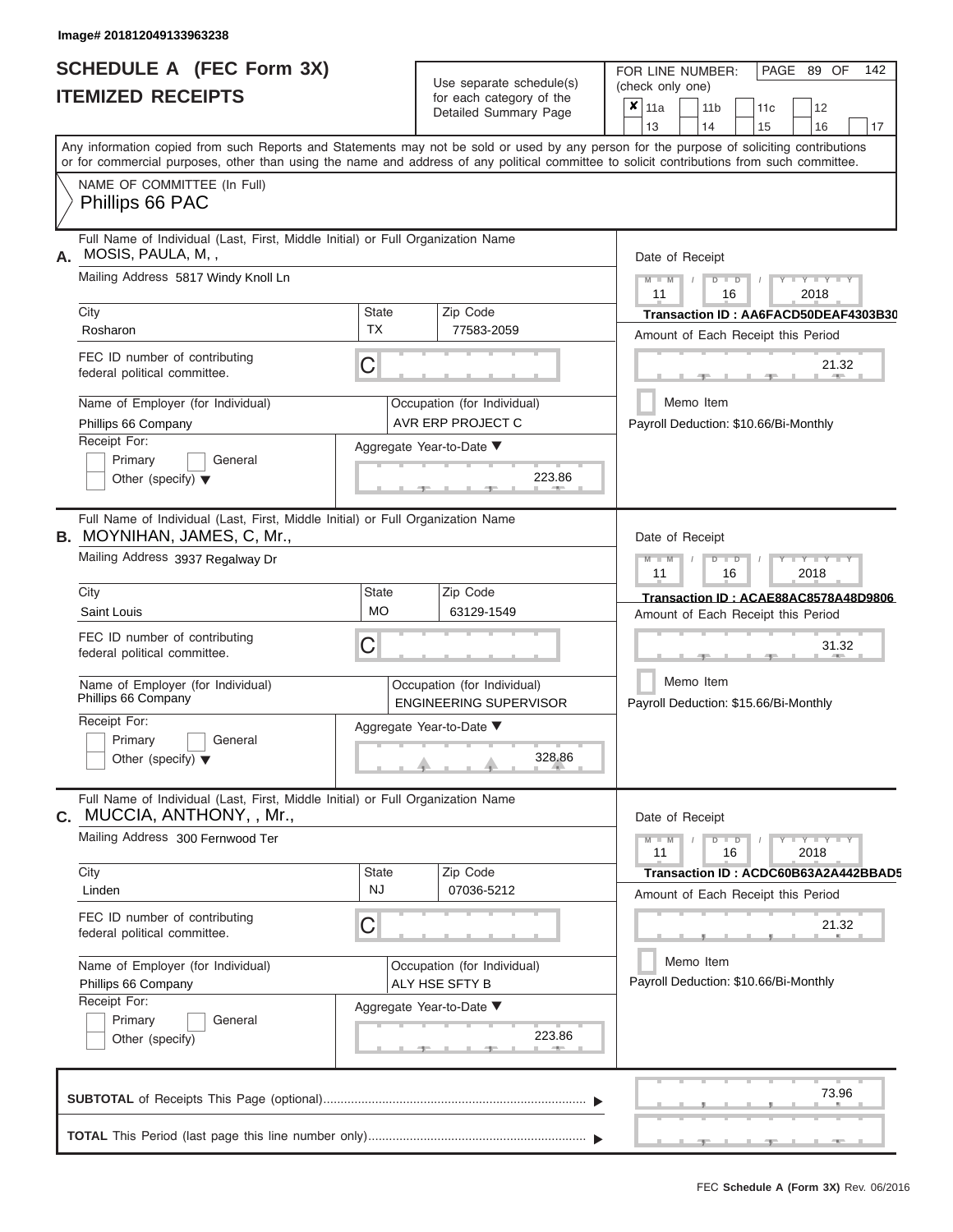# **SCHEDULE A (FEC Form 3X)**

| SCHEDULE A (FEC Form 3X)<br><b>ITEMIZED RECEIPTS</b>                                                                                                                                                                                                                                                                                                                                   |                         | Use separate schedule(s)<br>for each category of the<br>Detailed Summary Page                                           | 142<br>FOR LINE NUMBER:<br>PAGE 90 OF<br>(check only one)<br>$\overline{\mathbf{x}}$   11a<br>11 <sub>b</sub><br>11 <sub>c</sub><br>12<br>13<br>14<br>15<br>16<br>17                                                                                     |
|----------------------------------------------------------------------------------------------------------------------------------------------------------------------------------------------------------------------------------------------------------------------------------------------------------------------------------------------------------------------------------------|-------------------------|-------------------------------------------------------------------------------------------------------------------------|----------------------------------------------------------------------------------------------------------------------------------------------------------------------------------------------------------------------------------------------------------|
| Any information copied from such Reports and Statements may not be sold or used by any person for the purpose of soliciting contributions<br>or for commercial purposes, other than using the name and address of any political committee to solicit contributions from such committee.<br>NAME OF COMMITTEE (In Full)<br>Phillips 66 PAC                                              |                         |                                                                                                                         |                                                                                                                                                                                                                                                          |
| Full Name of Individual (Last, First, Middle Initial) or Full Organization Name<br>MULHOLLAND, KEVIN, C, Mr.,<br>А.<br>Mailing Address 10 Little Torch<br>City<br>Hitchcock<br>FEC ID number of contributing<br>federal political committee.<br>Name of Employer (for Individual)<br>Phillips 66 Company<br>Receipt For:<br>Primary<br>General<br>Other (specify) $\blacktriangledown$ | State<br><b>TX</b><br>C | Zip Code<br>77563-4252<br>Occupation (for Individual)<br><b>PL4 MARINE</b><br>Aggregate Year-to-Date ▼<br>538.86        | Date of Receipt<br>$M - M$ /<br>$Y$ $Y$ $Y$ $Y$<br>$D$ $D$<br>11<br>2018<br>16<br>Transaction ID: AC877FE4A08C14000BDE<br>Amount of Each Receipt this Period<br>51.32<br><b>CONTRACTOR</b><br>$-1$<br>Memo Item<br>Payroll Deduction: \$25.66/Bi-Monthly |
| Full Name of Individual (Last, First, Middle Initial) or Full Organization Name<br><b>B.</b> MUNCHEL, JOE, , ,<br>Mailing Address 2415 Beall St<br>City<br>Houston<br>FEC ID number of contributing<br>federal political committee.<br>Name of Employer (for Individual)<br>Phillips 66 Company<br>Receipt For:<br>Primary<br>General<br>Other (specify) $\blacktriangledown$          | State<br><b>TX</b><br>С | Zip Code<br>77008-1837<br>Occupation (for Individual)<br>AVR RESEARCH SCIENTIST E<br>Aggregate Year-to-Date ▼<br>210.00 | Date of Receipt<br>$M - M$<br>$D$ $D$<br>$+Y+Y+Y$<br>11<br>2018<br>16<br>Transaction ID: A4C69F6D5C3AF4326888<br>Amount of Each Receipt this Period<br>20.00<br>Memo Item<br>Payroll Deduction: \$10.00/Bi-Monthly                                       |
| Full Name of Individual (Last, First, Middle Initial) or Full Organization Name<br>MUNDY, CHRISTOPHER, , ,<br>С.<br>Mailing Address PO Box 6575<br>City<br>Gainesville<br>FEC ID number of contributing<br>federal political committee.<br>Name of Employer (for Individual)<br>Phillips 66 Company<br>Receipt For:<br>Primary<br>General<br>Other (specify)                           | State<br>GA<br>С        | Zip Code<br>30504-1083<br>Occupation (for Individual)<br>AVR MKTG SALES B<br>Aggregate Year-to-Date ▼<br>220.00<br>$-1$ | Date of Receipt<br>$M - M$<br>$D$ $D$<br>$  Y$ $ Y$ $  Y$<br>11<br>16<br>2018<br>Transaction ID: A5EC38FF202484C468FB<br>Amount of Each Receipt this Period<br>20.00<br>Memo Item<br>Payroll Deduction: \$20.00/Bi-Monthly                               |
|                                                                                                                                                                                                                                                                                                                                                                                        |                         |                                                                                                                         | 91.32                                                                                                                                                                                                                                                    |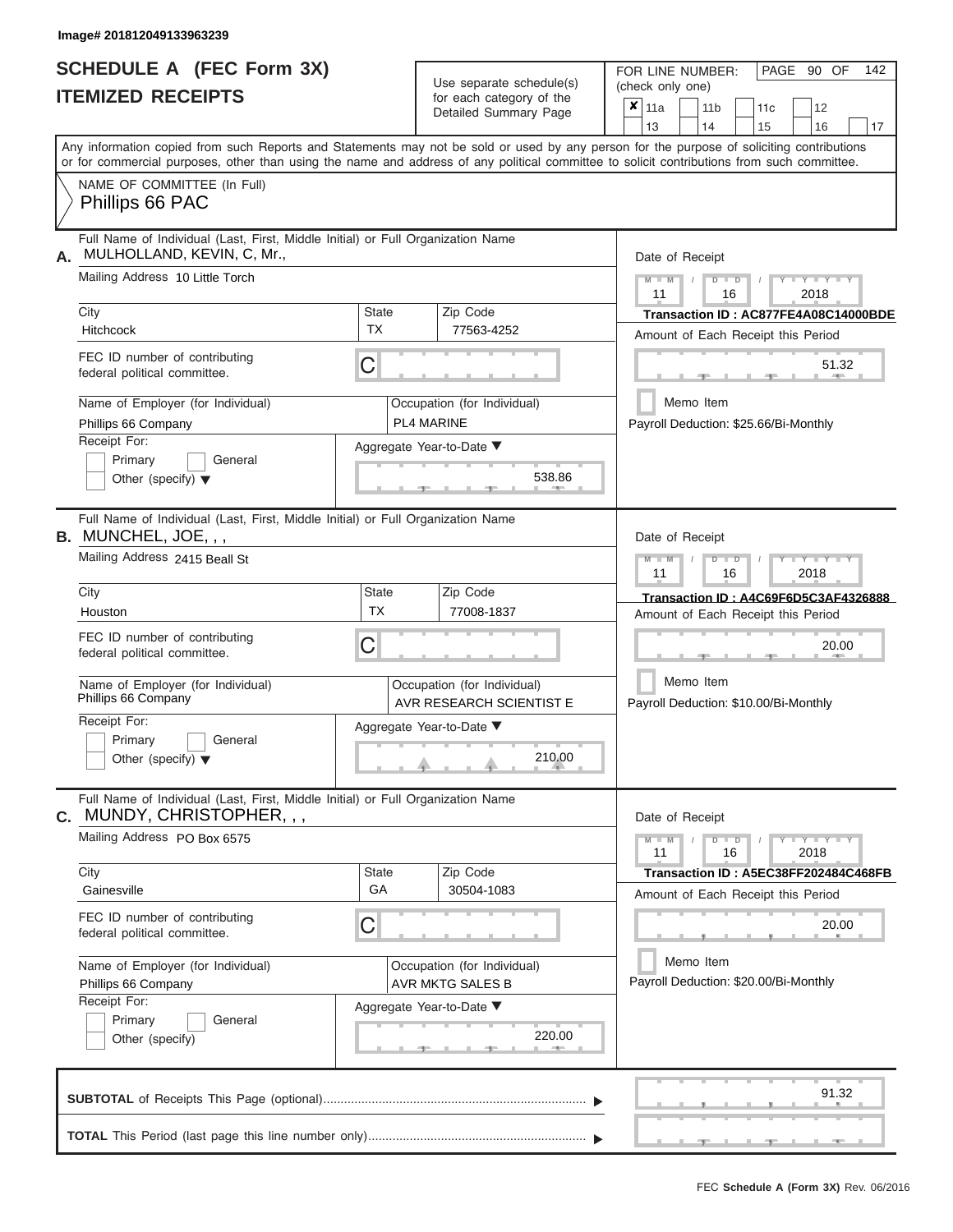# **SCHEDULE A (FEC Form 3X) ITEMIZED RECEIPTS**

| SCHEDULE A (FEC Form 3X)<br><b>ITEMIZED RECEIPTS</b>                                                                                                                                                                                                                                                                                      | Use separate schedule(s)<br>for each category of the<br>Detailed Summary Page                           | 142<br>FOR LINE NUMBER:<br>PAGE 91 OF<br>(check only one)<br>$\overline{\mathbf{x}}$   11a<br>11 <sub>b</sub><br>12<br>11 <sub>c</sub><br>14 |
|-------------------------------------------------------------------------------------------------------------------------------------------------------------------------------------------------------------------------------------------------------------------------------------------------------------------------------------------|---------------------------------------------------------------------------------------------------------|----------------------------------------------------------------------------------------------------------------------------------------------|
| Any information copied from such Reports and Statements may not be sold or used by any person for the purpose of soliciting contributions<br>or for commercial purposes, other than using the name and address of any political committee to solicit contributions from such committee.<br>NAME OF COMMITTEE (In Full)<br>Phillips 66 PAC |                                                                                                         | 13<br>15<br>16<br>17                                                                                                                         |
| Full Name of Individual (Last, First, Middle Initial) or Full Organization Name<br>NATALI, CINDY, LUCOWITZ,,<br>Mailing Address 1300 Strait Dr                                                                                                                                                                                            |                                                                                                         | Date of Receipt<br>$M - M$ /<br>$D$ $D$<br>$+Y + Y + Y$<br>11<br>2018<br>16                                                                  |
| City<br>Sulphur<br>FEC ID number of contributing<br>federal political committee.                                                                                                                                                                                                                                                          | Zip Code<br><b>State</b><br>LA<br>70665-7684<br>C                                                       | Transaction ID: A716EABC27A194BFC873<br>Amount of Each Receipt this Period<br>25.00<br>$1 - 400$<br>$-1$                                     |
| Name of Employer (for Individual)<br>Phillips 66 Company<br>Receipt For:<br>Primary<br>General<br>Other (specify) $\blacktriangledown$                                                                                                                                                                                                    | Occupation (for Individual)<br>AVR HSE ENV E<br>Aggregate Year-to-Date ▼<br>275.00<br><b>CONTRACTOR</b> | Memo Item<br>Payroll Deduction: \$25.00/Bi-Monthly                                                                                           |
| Full Name of Individual (Last, First, Middle Initial) or Full Organization Name<br><b>B.</b> NELSON, MATTHEW, C, Mr.,<br>Mailing Address 2300 Nantucket Dr                                                                                                                                                                                |                                                                                                         | Date of Receipt<br>$M - M$<br>$D$ $\Box$ $D$<br>$+Y+Y+Y$<br>11<br>2018<br>16                                                                 |
| City<br>Houston<br>FEC ID number of contributing                                                                                                                                                                                                                                                                                          | Zip Code<br><b>State</b><br><b>TX</b><br>77057-2957<br>C                                                | Transaction ID: ACE4E32C5208E46C5B4D<br>Amount of Each Receipt this Period<br>139.52                                                         |
| federal political committee.<br>Name of Employer (for Individual)<br>Phillips 66 Company<br>Receipt For:<br>Primary<br>General<br>Other (specify) $\blacktriangledown$                                                                                                                                                                    | Occupation (for Individual)<br>PL6 LOGISTICS SR<br>Aggregate Year-to-Date ▼<br>1434.32                  | Memo Item<br>Payroll Deduction: \$69.76/Bi-Monthly                                                                                           |
| Full Name of Individual (Last, First, Middle Initial) or Full Organization Name<br>C. NEWELL, BROOK, , ,<br>Mailing Address 14 Douglas Ln<br>City                                                                                                                                                                                         | <b>State</b><br>Zip Code<br><b>NJ</b>                                                                   | Date of Receipt<br>$M - M$<br>$D$ $D$<br>$Y - Y - Y - Y - Y$<br>2018<br>11<br>16<br>Transaction ID: A42C95A5BFC8F45CB888                     |
| Lumberton<br>FEC ID number of contributing<br>federal political committee.                                                                                                                                                                                                                                                                | 08048-4534<br>C                                                                                         | Amount of Each Receipt this Period<br>21.32                                                                                                  |
| Name of Employer (for Individual)<br>Phillips 66 Company<br>Receipt For:                                                                                                                                                                                                                                                                  | Occupation (for Individual)<br>ALY HSE SFTY A<br>Aggregate Year-to-Date ▼<br>223.86                     | Memo Item<br>Payroll Deduction: \$10.66/Bi-Monthly                                                                                           |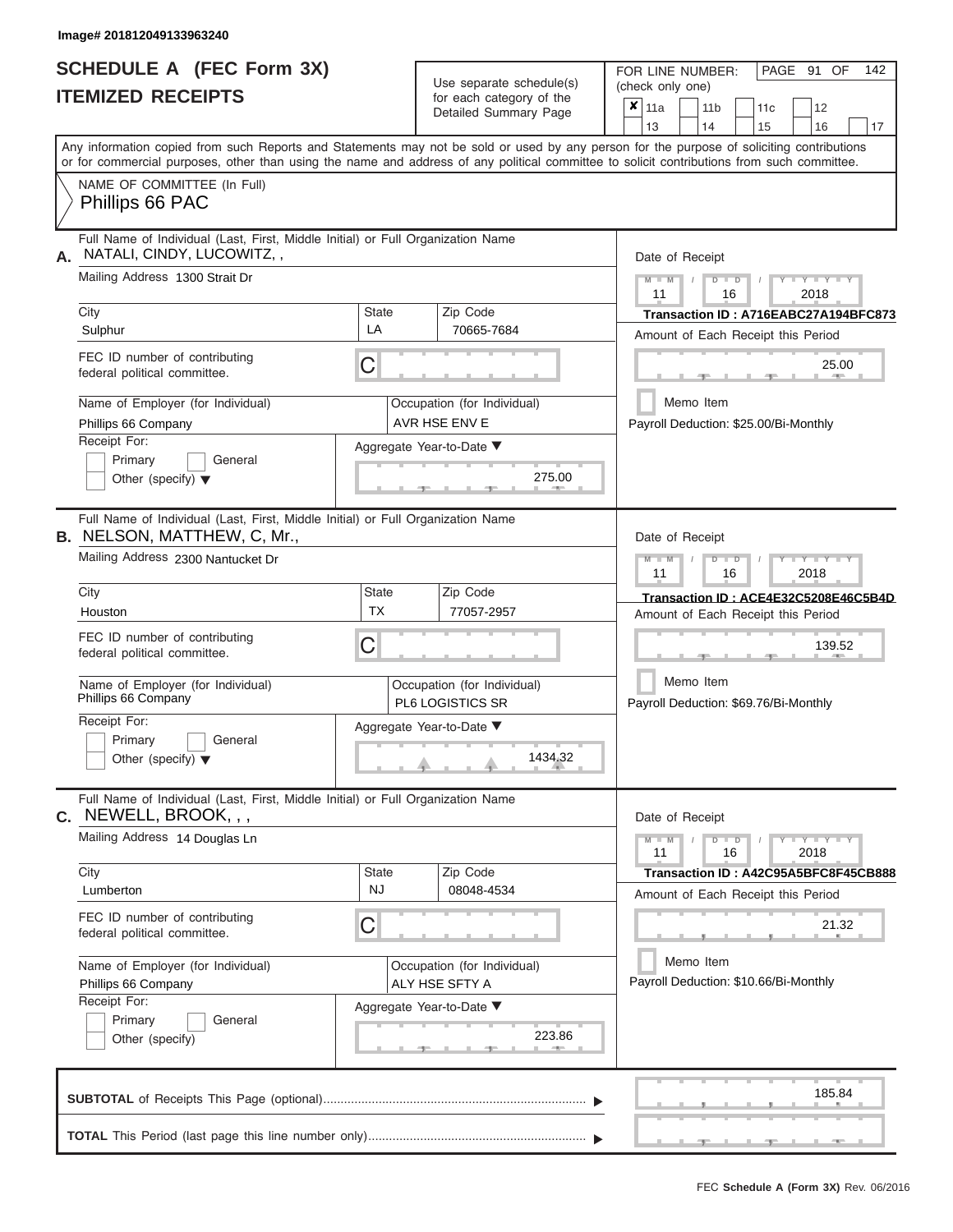|                          | SCHEDULE A (FEC Form 3X) |
|--------------------------|--------------------------|
| <b>ITEMIZED RECEIPTS</b> |                          |

Use separate schedule(s) (check only one) for each category of the

FOR LINE NUMBER:<br>(check only one)

PAGE 92 OF 142

|                                                                                                                                                                           | <b>ITEMIZED RECEIPTS</b>                                                                                                                                                                                                                                                                                                                                |                                | for each category of the<br>Detailed Summary Page                                                     | $\pmb{\times}$<br>  11a<br>11c<br>12<br>11 <sub>b</sub><br>13<br>14<br>15<br>17<br>16                                                                                                                                   |
|---------------------------------------------------------------------------------------------------------------------------------------------------------------------------|---------------------------------------------------------------------------------------------------------------------------------------------------------------------------------------------------------------------------------------------------------------------------------------------------------------------------------------------------------|--------------------------------|-------------------------------------------------------------------------------------------------------|-------------------------------------------------------------------------------------------------------------------------------------------------------------------------------------------------------------------------|
|                                                                                                                                                                           | Any information copied from such Reports and Statements may not be sold or used by any person for the purpose of soliciting contributions<br>or for commercial purposes, other than using the name and address of any political committee to solicit contributions from such committee.                                                                 |                                |                                                                                                       |                                                                                                                                                                                                                         |
|                                                                                                                                                                           | NAME OF COMMITTEE (In Full)<br>Phillips 66 PAC                                                                                                                                                                                                                                                                                                          |                                |                                                                                                       |                                                                                                                                                                                                                         |
| Full Name of Individual (Last, First, Middle Initial) or Full Organization Name<br>NORD, ROBERT, L,,<br>А.<br>Mailing Address 5990 E Wentworth St<br><b>State</b><br>City |                                                                                                                                                                                                                                                                                                                                                         |                                | Zip Code                                                                                              | Date of Receipt<br>$M - M$<br>$+Y+Y+Y$<br>$D$ $D$<br>11<br>16<br>2018<br>Transaction ID: A7C06FCFE15D54AFBA81                                                                                                           |
|                                                                                                                                                                           | Long Beach<br>FEC ID number of contributing<br>federal political committee.                                                                                                                                                                                                                                                                             | CA<br>С                        | 90815-1430                                                                                            | Amount of Each Receipt this Period<br>21.32                                                                                                                                                                             |
|                                                                                                                                                                           | Name of Employer (for Individual)<br>Phillips 66 Company<br>Receipt For:<br>Primary<br>General<br>Other (specify) $\blacktriangledown$                                                                                                                                                                                                                  |                                | Occupation (for Individual)<br>PL8 REF PRJCT DEVELOPMENT & DI<br>Aggregate Year-to-Date ▼<br>223.86   | Memo Item<br>Payroll Deduction: \$10.66/Bi-Monthly                                                                                                                                                                      |
|                                                                                                                                                                           | Full Name of Individual (Last, First, Middle Initial) or Full Organization Name<br><b>B.</b> NOVAK, JOHN, M, Mr.,<br>Mailing Address 2700 N 5th St<br>Apt 1003<br>City<br>Ponca City<br>FEC ID number of contributing<br>federal political committee.<br>Name of Employer (for Individual)<br>Phillips 66 Company<br>Receipt For:<br>Primary<br>General | <b>State</b><br>OK<br>С        | Zip Code<br>74601-1601<br>Occupation (for Individual)<br>CHM <sub>B</sub><br>Aggregate Year-to-Date ▼ | Date of Receipt<br>$M - M$<br>$+Y+Y+Y$<br>$D$ $D$<br>11<br>16<br>2018<br>Transaction ID: AFC0E635BF7894240888<br>Amount of Each Receipt this Period<br>20.00<br>Memo Item<br>Payroll Deduction: \$10.00/Bi-Monthly      |
|                                                                                                                                                                           | Other (specify) $\blacktriangledown$<br>Full Name of Individual (Last, First, Middle Initial) or Full Organization Name<br>C. OGLESBY, ANN, MARIE, Ms.,<br>Mailing Address PO Box 5009<br>City<br><b>Bartlesville</b><br>FEC ID number of contributing<br>federal political committee.<br>Name of Employer (for Individual)<br>Phillips 66 Company      | <b>State</b><br><b>OK</b><br>С | 210.00<br>Zip Code<br>74005-5009<br>Occupation (for Individual)<br>PL4 TECHNOLOGY SR                  | Date of Receipt<br>$M - M$<br>$Y - Y - Y$<br>$D$ $D$<br>11<br>16<br>2018<br>Transaction ID: AF02E3C387EFC4F3AA05<br>Amount of Each Receipt this Period<br>416.66<br>Memo Item<br>Payroll Deduction: \$208.33/Bi-Monthly |
|                                                                                                                                                                           | Receipt For:<br>Primary<br>General<br>Other (specify)                                                                                                                                                                                                                                                                                                   |                                | Aggregate Year-to-Date ▼<br>4299.96<br><b>COLLECTION</b>                                              | 457.98                                                                                                                                                                                                                  |
|                                                                                                                                                                           |                                                                                                                                                                                                                                                                                                                                                         |                                |                                                                                                       | 1 - 3 - 1 - 1 - 3 - 1 -<br>$-40-$                                                                                                                                                                                       |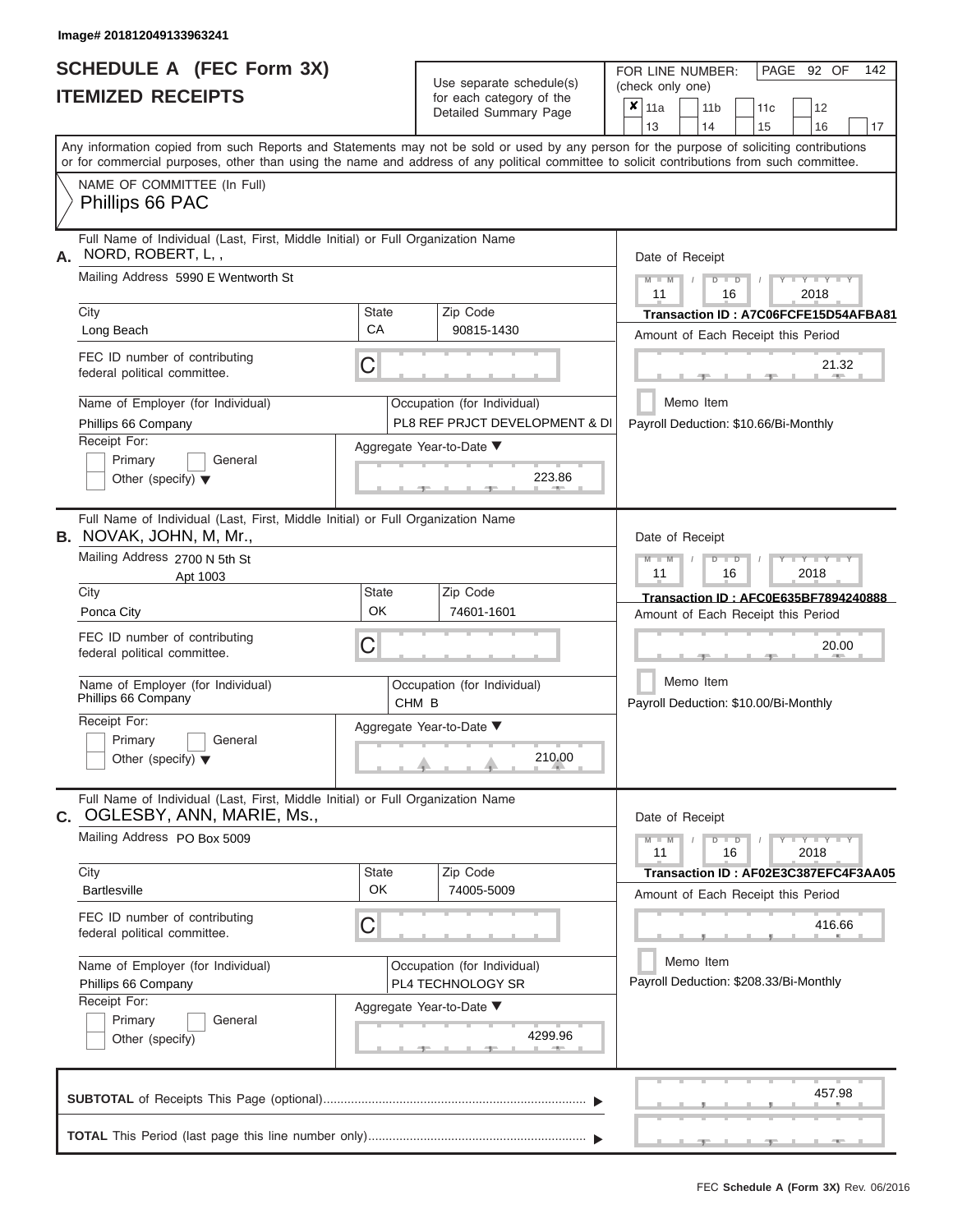|                          | <b>SCHEDULE A (FEC Form 3X)</b> |
|--------------------------|---------------------------------|
| <b>ITEMIZED RECEIPTS</b> |                                 |

| SCHEDULE A (FEC Form 3X)<br><b>ITEMIZED RECEIPTS</b>                                                                                                |                           | Use separate schedule(s)<br>for each category of the<br>Detailed Summary Page | 142<br>FOR LINE NUMBER:<br>PAGE 93 OF<br>(check only one)<br>$\boldsymbol{x}$<br>11a<br>11 <sub>b</sub><br>12<br>11c                                                    |
|-----------------------------------------------------------------------------------------------------------------------------------------------------|---------------------------|-------------------------------------------------------------------------------|-------------------------------------------------------------------------------------------------------------------------------------------------------------------------|
|                                                                                                                                                     |                           |                                                                               | 13<br>14<br>15<br>16<br>17<br>Any information copied from such Reports and Statements may not be sold or used by any person for the purpose of soliciting contributions |
|                                                                                                                                                     |                           |                                                                               | or for commercial purposes, other than using the name and address of any political committee to solicit contributions from such committee.                              |
| NAME OF COMMITTEE (In Full)<br>Phillips 66 PAC                                                                                                      |                           |                                                                               |                                                                                                                                                                         |
| Full Name of Individual (Last, First, Middle Initial) or Full Organization Name<br>OLSEN, PHILLIP, G,,<br>А.                                        |                           |                                                                               | Date of Receipt                                                                                                                                                         |
| Mailing Address 21865 Whirlaway Ave                                                                                                                 |                           |                                                                               | $M = M$ /<br>$T - Y = Y - T Y$<br>$D$ $D$<br>11<br>2018<br>16                                                                                                           |
| City<br>Parker                                                                                                                                      | State<br><b>CO</b>        | Zip Code<br>80138-3060                                                        | Transaction ID: A2E8CC98C335440038BF<br>Amount of Each Receipt this Period                                                                                              |
| FEC ID number of contributing<br>federal political committee.                                                                                       | С                         |                                                                               | 25.00<br><b>Brita Allien</b>                                                                                                                                            |
| Name of Employer (for Individual)<br>Phillips 66 Company                                                                                            |                           | Occupation (for Individual)<br>AVR TECHNICAL SALES B                          | Memo Item<br>Payroll Deduction: \$12.50/Bi-Monthly                                                                                                                      |
| Receipt For:<br>Primary<br>General<br>Other (specify) $\blacktriangledown$                                                                          |                           | Aggregate Year-to-Date ▼<br>262.50<br><b>CONTRACTOR</b>                       |                                                                                                                                                                         |
| Full Name of Individual (Last, First, Middle Initial) or Full Organization Name<br><b>B.</b> ORCUTT, JAMES, R,,<br>Mailing Address 120 Blommaert St |                           |                                                                               | Date of Receipt                                                                                                                                                         |
|                                                                                                                                                     |                           |                                                                               | $M - M$<br>$D$ $D$<br>$\mathbf{L} = \mathbf{Y} - \mathbf{L} - \mathbf{Y} - \mathbf{L}$<br>11<br>2018<br>16                                                              |
| City<br>Borger                                                                                                                                      | <b>State</b><br><b>TX</b> | Zip Code<br>79007-8441                                                        | Transaction ID: A1E32673C5AEB4FA28DF<br>Amount of Each Receipt this Period                                                                                              |
| FEC ID number of contributing<br>federal political committee.                                                                                       | С                         |                                                                               | 100.00                                                                                                                                                                  |
| Name of Employer (for Individual)<br>Phillips 66 Company                                                                                            |                           | Occupation (for Individual)<br>PL8 BP F&A SR                                  | Memo Item<br>Payroll Deduction: \$50.00/Bi-Monthly                                                                                                                      |
| Receipt For:                                                                                                                                        |                           | Aggregate Year-to-Date ▼                                                      |                                                                                                                                                                         |
| Primary<br>General<br>Other (specify) $\blacktriangledown$                                                                                          |                           | 914.79                                                                        |                                                                                                                                                                         |
| Full Name of Individual (Last, First, Middle Initial) or Full Organization Name<br>C. OSBURN, DAVID, O, , JR                                        |                           |                                                                               | Date of Receipt                                                                                                                                                         |
| Mailing Address 2633 Kingston Dr                                                                                                                    |                           |                                                                               |                                                                                                                                                                         |
| City<br><b>Bartlesville</b>                                                                                                                         | State<br>OK               | Zip Code<br>74006-7436                                                        | Transaction ID: AA8D38B1B21AB4D10BCD<br>Amount of Each Receipt this Period                                                                                              |
| FEC ID number of contributing<br>federal political committee.                                                                                       | С                         |                                                                               | 21.32                                                                                                                                                                   |
| Name of Employer (for Individual)<br>Phillips 66 Company                                                                                            |                           | Occupation (for Individual)<br>PL7 CNTRL CENTER AV                            | Memo Item<br>Payroll Deduction: \$10.66/Bi-Monthly                                                                                                                      |
| Receipt For:<br>Primary<br>General<br>Other (specify)                                                                                               |                           | Aggregate Year-to-Date ▼<br>223.86                                            |                                                                                                                                                                         |
|                                                                                                                                                     |                           |                                                                               | 146.32                                                                                                                                                                  |
|                                                                                                                                                     |                           |                                                                               |                                                                                                                                                                         |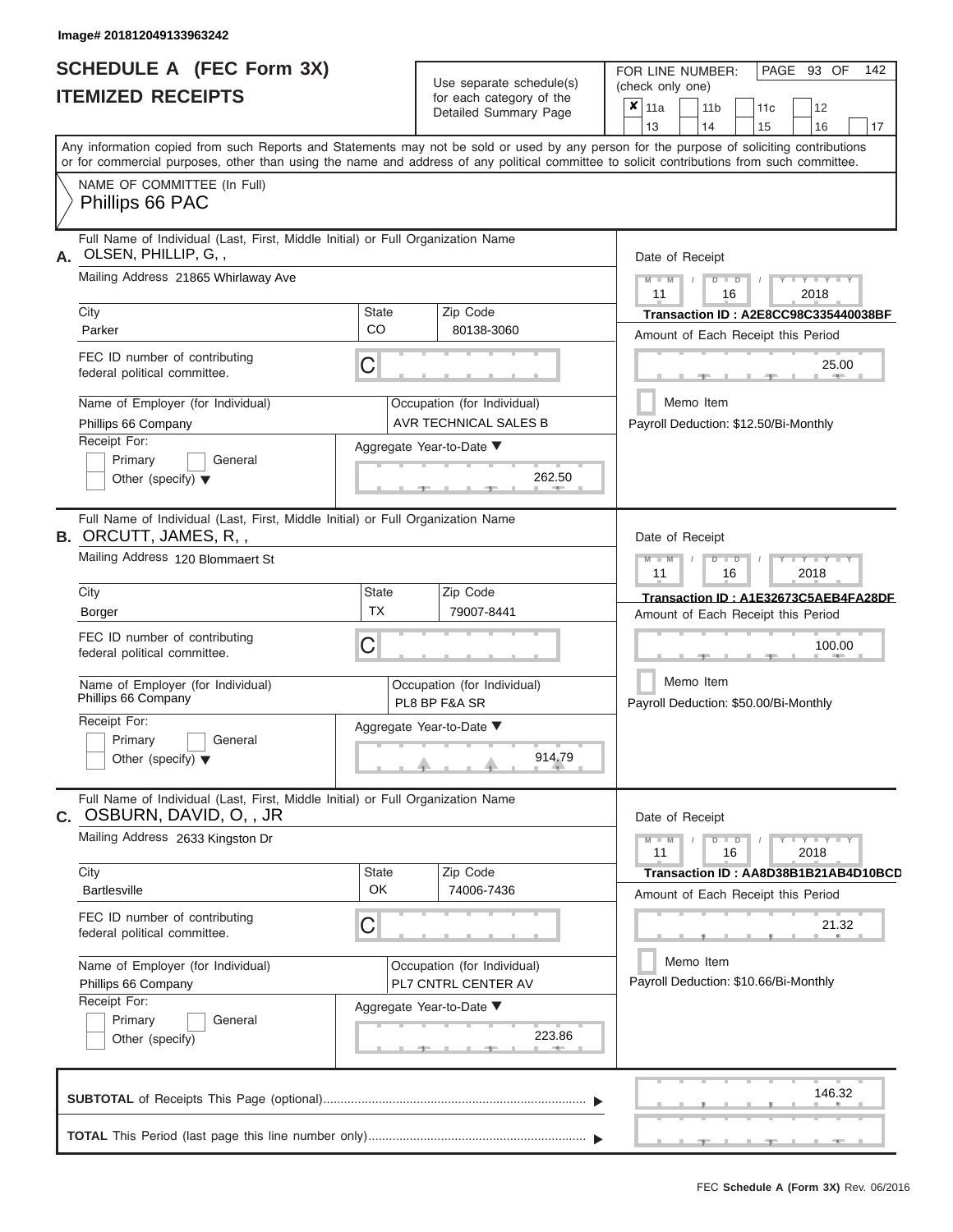|                          | <b>SCHEDULE A (FEC Form 3X)</b> |
|--------------------------|---------------------------------|
| <b>ITEMIZED RECEIPTS</b> |                                 |

| SCHEDULE A (FEC Form 3X)<br><b>ITEMIZED RECEIPTS</b>                                                           |                                                                                 | Use separate schedule(s)<br>for each category of the<br>Detailed Summary Page | 142<br>FOR LINE NUMBER:<br>PAGE 94 OF<br>(check only one)<br>$\overline{\mathbf{x}}$   11a<br>11 <sub>b</sub><br>12<br>11 <sub>c</sub>                                                                                                                                                  |
|----------------------------------------------------------------------------------------------------------------|---------------------------------------------------------------------------------|-------------------------------------------------------------------------------|-----------------------------------------------------------------------------------------------------------------------------------------------------------------------------------------------------------------------------------------------------------------------------------------|
|                                                                                                                |                                                                                 |                                                                               | 13<br>14<br>15<br>16<br>17                                                                                                                                                                                                                                                              |
|                                                                                                                |                                                                                 |                                                                               | Any information copied from such Reports and Statements may not be sold or used by any person for the purpose of soliciting contributions<br>or for commercial purposes, other than using the name and address of any political committee to solicit contributions from such committee. |
| NAME OF COMMITTEE (In Full)<br>Phillips 66 PAC                                                                 |                                                                                 |                                                                               |                                                                                                                                                                                                                                                                                         |
| Full Name of Individual (Last, First, Middle Initial) or Full Organization Name<br>PALADINO, DANIEL, FRANCIS,, |                                                                                 |                                                                               | Date of Receipt                                                                                                                                                                                                                                                                         |
| Mailing Address 1917 Leo Breaux Rd                                                                             |                                                                                 |                                                                               | $M = M$ /<br>$+Y+Y+Y$<br>$D$ $D$<br>11<br>2018<br>16                                                                                                                                                                                                                                    |
| City<br>Vinton                                                                                                 | <b>State</b><br>LA                                                              | Zip Code<br>70668-6131                                                        | Transaction ID: A49876AF114124FC4BCF<br>Amount of Each Receipt this Period                                                                                                                                                                                                              |
| FEC ID number of contributing<br>federal political committee.                                                  | C                                                                               |                                                                               | 21.32<br><b>COLLEGE</b><br>$-1$                                                                                                                                                                                                                                                         |
| Name of Employer (for Individual)<br>Phillips 66 Company                                                       |                                                                                 | Occupation (for Individual)<br>ALY HSE SFTY C                                 | Memo Item<br>Payroll Deduction: \$10.66/Bi-Monthly                                                                                                                                                                                                                                      |
| Receipt For:<br>Primary<br>General<br>Other (specify) $\blacktriangledown$                                     |                                                                                 | Aggregate Year-to-Date ▼<br>223.86<br><b>CONTRACTOR</b>                       |                                                                                                                                                                                                                                                                                         |
| <b>B.</b> PALMER, MARK, E, Mr.,<br>Mailing Address 3311 Windmoor Pl                                            | Full Name of Individual (Last, First, Middle Initial) or Full Organization Name |                                                                               | Date of Receipt<br>$M - M$<br>$D$ $D$<br>$\Box$ $\Upsilon$ $\Box$ $\Upsilon$ $\Upsilon$ $\Upsilon$<br>$\prime$                                                                                                                                                                          |
| City                                                                                                           | <b>State</b>                                                                    | Zip Code                                                                      | 11<br>2018<br>16                                                                                                                                                                                                                                                                        |
| Katy                                                                                                           | <b>TX</b>                                                                       | 77449-6616                                                                    | Transaction ID: A0264739B0B9F4BA2826<br>Amount of Each Receipt this Period                                                                                                                                                                                                              |
| FEC ID number of contributing<br>federal political committee.                                                  | C                                                                               |                                                                               | 20.00                                                                                                                                                                                                                                                                                   |
| Name of Employer (for Individual)<br>Phillips 66 Company                                                       |                                                                                 | Occupation (for Individual)<br>ALY MARKETING PRICING A                        | Memo Item<br>Payroll Deduction: \$10.00/Bi-Monthly                                                                                                                                                                                                                                      |
| Receipt For:<br>Primary<br>General                                                                             |                                                                                 | Aggregate Year-to-Date ▼                                                      |                                                                                                                                                                                                                                                                                         |
| Other (specify) $\blacktriangledown$                                                                           |                                                                                 | 210.00                                                                        |                                                                                                                                                                                                                                                                                         |
| Full Name of Individual (Last, First, Middle Initial) or Full Organization Name<br>C. PALMER, RODERICK, JOHN,, |                                                                                 |                                                                               | Date of Receipt                                                                                                                                                                                                                                                                         |
| Mailing Address 2118 Bywater Dr                                                                                |                                                                                 |                                                                               | $M - M$<br>$D$ $D$<br>$Y - Y - Y - Y$<br>11<br>2018<br>16                                                                                                                                                                                                                               |
| City<br>Houston                                                                                                | State<br><b>TX</b>                                                              | Zip Code<br>77077-1779                                                        | Transaction ID: A96E0692F333C468EA84<br>Amount of Each Receipt this Period                                                                                                                                                                                                              |
| FEC ID number of contributing<br>federal political committee.                                                  | C                                                                               |                                                                               | 21.32                                                                                                                                                                                                                                                                                   |
| Name of Employer (for Individual)<br>Phillips 66 Company                                                       |                                                                                 | Occupation (for Individual)<br>PL4 MKTG BRANDED                               | Memo Item<br>Payroll Deduction: \$10.66/Bi-Monthly                                                                                                                                                                                                                                      |
| Receipt For:<br>Primary<br>General<br>Other (specify)                                                          |                                                                                 | Aggregate Year-to-Date ▼<br>223.86                                            |                                                                                                                                                                                                                                                                                         |
|                                                                                                                |                                                                                 |                                                                               | 62.64                                                                                                                                                                                                                                                                                   |
|                                                                                                                |                                                                                 |                                                                               | $-40-$                                                                                                                                                                                                                                                                                  |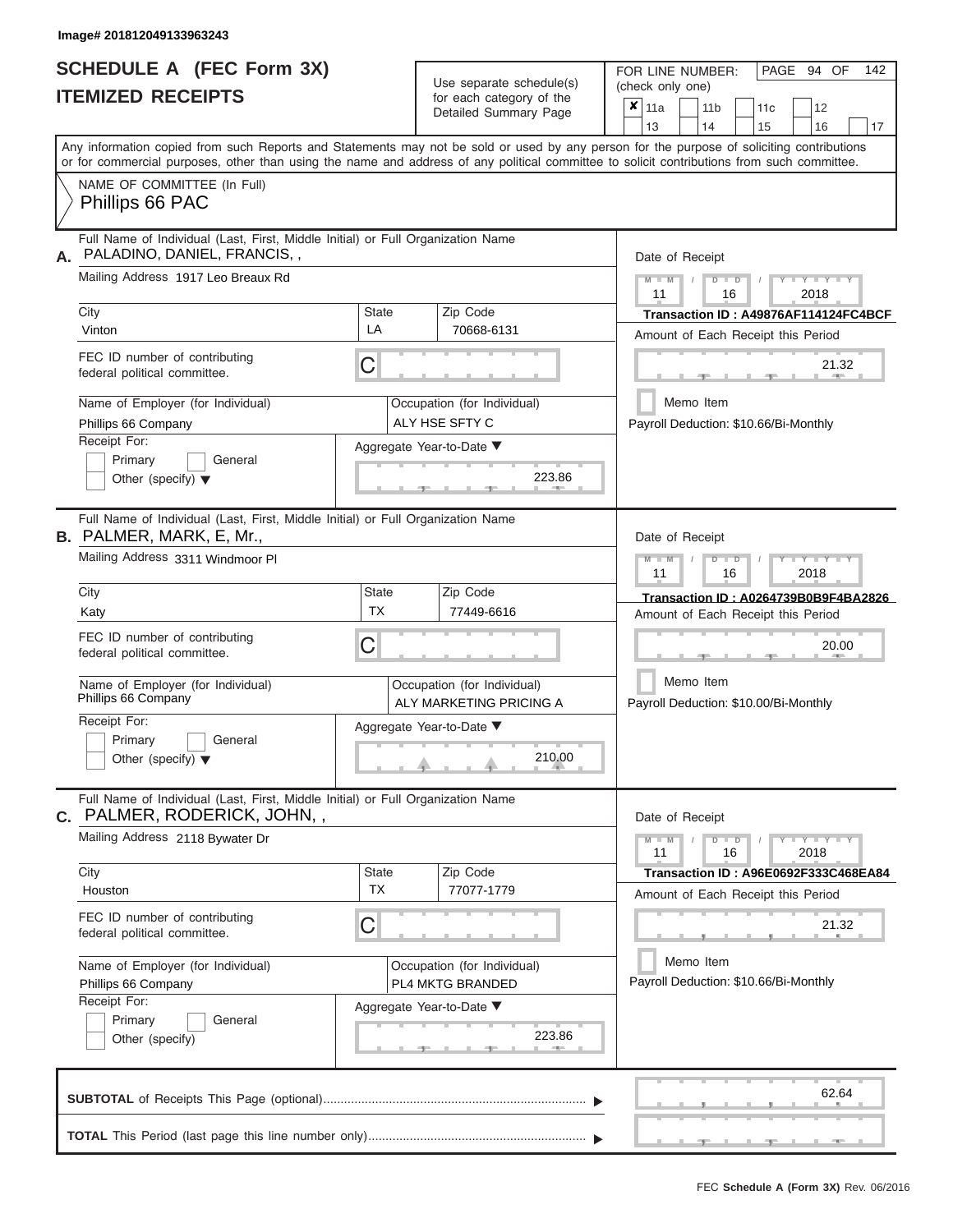# **SCHEDULE A (FEC Form 3X) ITEMIZED RECEIPTS**

| SCHEDULE A (FEC Form 3X)<br><b>ITEMIZED RECEIPTS</b> |                                                                                                                                                                                                                                                                                                                        |                                                                                       | Use separate schedule(s)<br>for each category of the<br>Detailed Summary Page                         | 142<br>FOR LINE NUMBER:<br>PAGE 95 OF<br>(check only one)<br>$\overline{\mathbf{x}}$   11a<br>11 <sub>b</sub><br>12<br>11 <sub>c</sub>                  |
|------------------------------------------------------|------------------------------------------------------------------------------------------------------------------------------------------------------------------------------------------------------------------------------------------------------------------------------------------------------------------------|---------------------------------------------------------------------------------------|-------------------------------------------------------------------------------------------------------|---------------------------------------------------------------------------------------------------------------------------------------------------------|
|                                                      | Any information copied from such Reports and Statements may not be sold or used by any person for the purpose of soliciting contributions<br>or for commercial purposes, other than using the name and address of any political committee to solicit contributions from such committee.<br>NAME OF COMMITTEE (In Full) |                                                                                       |                                                                                                       | 13<br>14<br>15<br>16<br>17                                                                                                                              |
|                                                      | Phillips 66 PAC                                                                                                                                                                                                                                                                                                        |                                                                                       |                                                                                                       |                                                                                                                                                         |
| А.                                                   | Full Name of Individual (Last, First, Middle Initial) or Full Organization Name<br>PAMPLIN, RONALD, D,,<br>Mailing Address 124 Caneel Ct<br>City<br>Terrytown                                                                                                                                                          | <b>State</b><br>LA                                                                    | Zip Code<br>70056-4552                                                                                | Date of Receipt<br>$M$ – $M$ /<br>$+Y+Y+Y$<br>$D$ $D$<br>11<br>2018<br>16<br>Transaction ID: AA2933451016A4D879F4<br>Amount of Each Receipt this Period |
|                                                      | FEC ID number of contributing<br>federal political committee.                                                                                                                                                                                                                                                          | C                                                                                     |                                                                                                       | 21.32<br><b>AND IN</b>                                                                                                                                  |
|                                                      | Name of Employer (for Individual)<br>Phillips 66 Company<br>Receipt For:<br>Primary<br>General<br>Other (specify) $\blacktriangledown$                                                                                                                                                                                 |                                                                                       | Occupation (for Individual)<br><b>PL7 REF MNTNNC AV</b><br>Aggregate Year-to-Date ▼<br>223.86         | Memo Item<br>Payroll Deduction: \$10.66/Bi-Monthly                                                                                                      |
|                                                      | Full Name of Individual (Last, First, Middle Initial) or Full Organization Name<br><b>B.</b> PANDRANGI, NAVEEN, , ,<br>Mailing Address 23119 Starlight Beach Rd                                                                                                                                                        | Date of Receipt<br>$M - M$<br>$D$ $\Box$ $D$<br>$T - Y = Y - T Y$<br>11<br>2018<br>16 |                                                                                                       |                                                                                                                                                         |
|                                                      | City<br>Katy                                                                                                                                                                                                                                                                                                           | <b>State</b><br><b>TX</b>                                                             | Zip Code<br>77494-0403                                                                                | Transaction ID: A0F08509862704C0EB4D<br>Amount of Each Receipt this Period                                                                              |
|                                                      | FEC ID number of contributing<br>federal political committee.                                                                                                                                                                                                                                                          | С                                                                                     |                                                                                                       | 21.32                                                                                                                                                   |
|                                                      | Name of Employer (for Individual)<br>Phillips 66 Company                                                                                                                                                                                                                                                               |                                                                                       | Occupation (for Individual)<br>PL6 BSNS SOLUTIONS SR                                                  | Memo Item<br>Payroll Deduction: \$10.66/Bi-Monthly                                                                                                      |
|                                                      | Receipt For:<br>Primary<br>General<br>Other (specify) $\blacktriangledown$                                                                                                                                                                                                                                             |                                                                                       | Aggregate Year-to-Date ▼<br>223.86                                                                    |                                                                                                                                                         |
|                                                      | Full Name of Individual (Last, First, Middle Initial) or Full Organization Name<br>$c.$ PAN, $HUALONG, , ,$                                                                                                                                                                                                            |                                                                                       |                                                                                                       | Date of Receipt                                                                                                                                         |
|                                                      | Mailing Address 925 Lariat Dr<br>City                                                                                                                                                                                                                                                                                  | Zip Code                                                                              | $M - M$<br>$D$ $D$<br>$Y - Y - Y - Y - Y$<br>11<br>16<br>2018<br>Transaction ID: A70A6504418AF4C86A0D |                                                                                                                                                         |
|                                                      | <b>Bartlesville</b>                                                                                                                                                                                                                                                                                                    | <b>State</b><br>OK                                                                    | 74006-5019                                                                                            | Amount of Each Receipt this Period                                                                                                                      |
|                                                      | FEC ID number of contributing<br>С<br>federal political committee.                                                                                                                                                                                                                                                     |                                                                                       |                                                                                                       | 31.32                                                                                                                                                   |
|                                                      | Name of Employer (for Individual)<br>Phillips 66 Company<br>Receipt For:                                                                                                                                                                                                                                               |                                                                                       | Occupation (for Individual)<br>ENG RESEARCH C                                                         | Memo Item<br>Payroll Deduction: \$15.66/Bi-Monthly                                                                                                      |
|                                                      | Primary<br>General<br>Other (specify)                                                                                                                                                                                                                                                                                  |                                                                                       | Aggregate Year-to-Date ▼<br>328.86                                                                    |                                                                                                                                                         |
|                                                      |                                                                                                                                                                                                                                                                                                                        |                                                                                       |                                                                                                       | 73.96                                                                                                                                                   |
|                                                      |                                                                                                                                                                                                                                                                                                                        |                                                                                       |                                                                                                       | $-9$<br>$-1$                                                                                                                                            |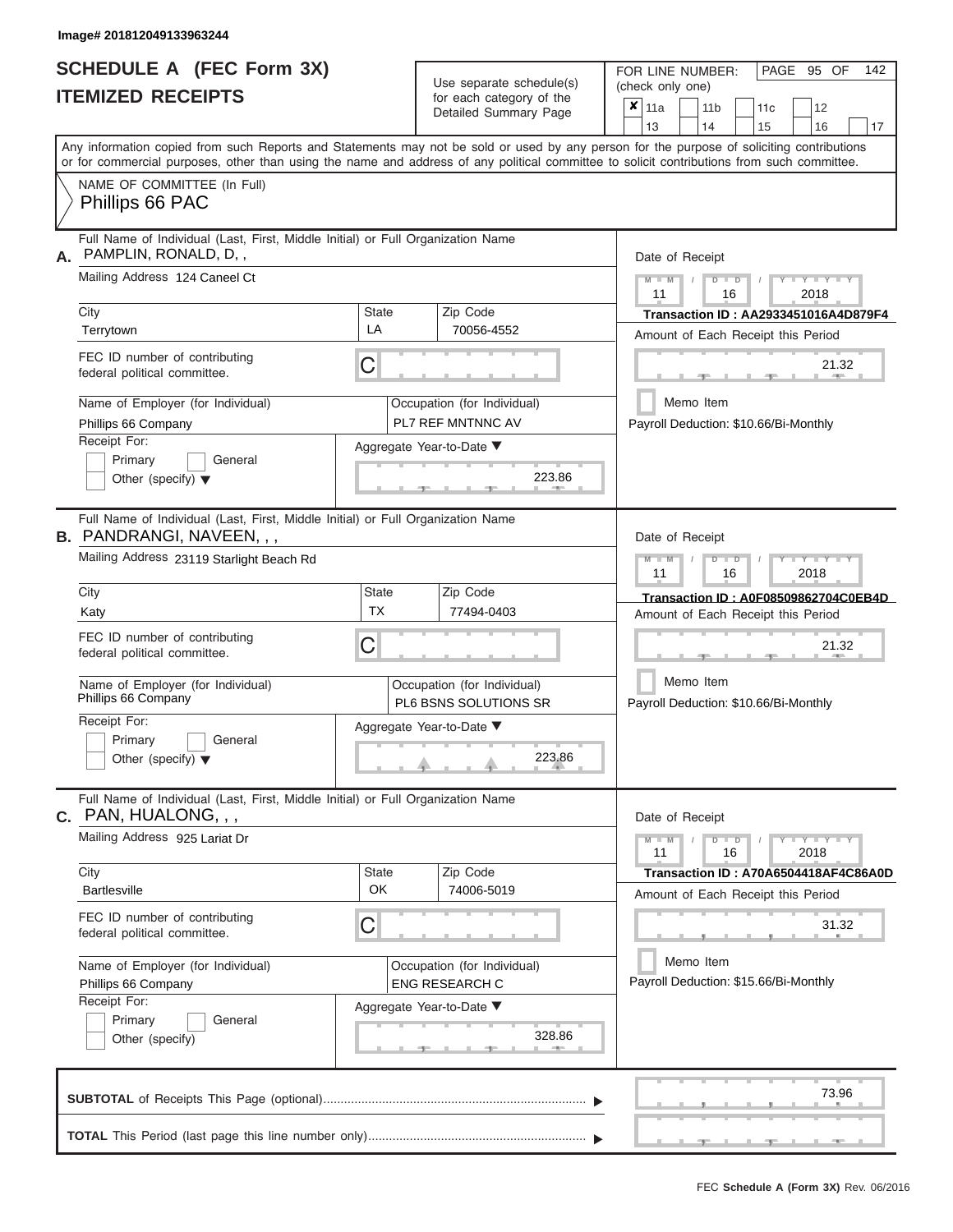|                          | SCHEDULE A (FEC Form 3X) |
|--------------------------|--------------------------|
| <b>ITEMIZED RECEIPTS</b> |                          |

Use separate schedule(s)<br>for each category of the

FOR LINE NUMBER:<br>(check only one)

PAGE 96 OF 142

|                                                                                                                                                                                                                                                                                         |                                                      | ivi cacii calcyory or life<br>Detailed Summary Page          | ×                                                  | 11a                                                |            |      | 11 <sub>b</sub> | 11 <sub>c</sub>                    | 12                                    |    |  |  |
|-----------------------------------------------------------------------------------------------------------------------------------------------------------------------------------------------------------------------------------------------------------------------------------------|------------------------------------------------------|--------------------------------------------------------------|----------------------------------------------------|----------------------------------------------------|------------|------|-----------------|------------------------------------|---------------------------------------|----|--|--|
|                                                                                                                                                                                                                                                                                         |                                                      |                                                              |                                                    | 13                                                 |            | 14   |                 | 15                                 | 16                                    | 17 |  |  |
| Any information copied from such Reports and Statements may not be sold or used by any person for the purpose of soliciting contributions<br>or for commercial purposes, other than using the name and address of any political committee to solicit contributions from such committee. |                                                      |                                                              |                                                    |                                                    |            |      |                 |                                    |                                       |    |  |  |
| NAME OF COMMITTEE (In Full)<br>Phillips 66 PAC                                                                                                                                                                                                                                          |                                                      |                                                              |                                                    |                                                    |            |      |                 |                                    |                                       |    |  |  |
| Full Name of Individual (Last, First, Middle Initial) or Full Organization Name<br>PARKER, DONALD, J,,<br>А.                                                                                                                                                                            |                                                      |                                                              |                                                    | Date of Receipt                                    |            |      |                 |                                    |                                       |    |  |  |
| Mailing Address 1503 N Covey Ln                                                                                                                                                                                                                                                         |                                                      |                                                              |                                                    | $M - M$<br>11                                      | $\sqrt{2}$ |      | $D$ $D$<br>16   |                                    | $Y - Y - Y$<br>2018                   |    |  |  |
| City                                                                                                                                                                                                                                                                                    | State                                                | Zip Code                                                     |                                                    |                                                    |            |      |                 |                                    | Transaction ID: ADE71778FAC744DA9A4F  |    |  |  |
| <b>Lake Charles</b>                                                                                                                                                                                                                                                                     | LA                                                   | 70605-1317                                                   |                                                    |                                                    |            |      |                 |                                    | Amount of Each Receipt this Period    |    |  |  |
| FEC ID number of contributing<br>federal political committee.                                                                                                                                                                                                                           | C                                                    |                                                              |                                                    |                                                    |            |      |                 |                                    | 30.00<br><b>AND IN</b>                |    |  |  |
| Name of Employer (for Individual)<br>Phillips 66 Company                                                                                                                                                                                                                                |                                                      | Occupation (for Individual)<br>ENG REF ANALYZER/INSTRUMENT/I |                                                    |                                                    | Memo Item  |      |                 |                                    | Payroll Deduction: \$15.00/Bi-Monthly |    |  |  |
| Receipt For:                                                                                                                                                                                                                                                                            |                                                      | Aggregate Year-to-Date ▼                                     |                                                    |                                                    |            |      |                 |                                    |                                       |    |  |  |
| Primary<br>General<br>Other (specify) $\blacktriangledown$                                                                                                                                                                                                                              |                                                      | 315.00                                                       |                                                    |                                                    |            |      |                 |                                    |                                       |    |  |  |
| Full Name of Individual (Last, First, Middle Initial) or Full Organization Name<br><b>B.</b> parnell, johnnie, M,, JR                                                                                                                                                                   |                                                      |                                                              |                                                    | Date of Receipt                                    |            |      |                 |                                    |                                       |    |  |  |
| Mailing Address 6822 Pear Point Ln                                                                                                                                                                                                                                                      |                                                      | $M - M$<br>$D$ $D$<br>$Y - Y - Y$<br>11<br>2018<br>16        |                                                    |                                                    |            |      |                 |                                    |                                       |    |  |  |
| City                                                                                                                                                                                                                                                                                    | State<br><b>TX</b>                                   | Zip Code                                                     |                                                    | Transaction ID: A480C069D661C48FDB8C               |            |      |                 |                                    |                                       |    |  |  |
| Rosenberg                                                                                                                                                                                                                                                                               | 77469-1304                                           |                                                              |                                                    |                                                    |            |      |                 | Amount of Each Receipt this Period |                                       |    |  |  |
| FEC ID number of contributing<br>federal political committee.                                                                                                                                                                                                                           | С                                                    |                                                              |                                                    |                                                    |            |      |                 |                                    | 66.00                                 |    |  |  |
| Name of Employer (for Individual)<br>Phillips 66 Company                                                                                                                                                                                                                                | Occupation (for Individual)<br>CHM <sub>B</sub>      |                                                              | Memo Item<br>Payroll Deduction: \$33.00/Bi-Monthly |                                                    |            |      |                 |                                    |                                       |    |  |  |
| Receipt For:<br>Primary<br>General<br>Other (specify) $\blacktriangledown$                                                                                                                                                                                                              | Aggregate Year-to-Date ▼                             |                                                              |                                                    |                                                    |            |      |                 |                                    |                                       |    |  |  |
| Full Name of Individual (Last, First, Middle Initial) or Full Organization Name<br>PARRY, RAYMOND, R, Mr.,<br>С.                                                                                                                                                                        |                                                      |                                                              |                                                    | Date of Receipt                                    |            |      |                 |                                    |                                       |    |  |  |
| Mailing Address 224 Corona Ave                                                                                                                                                                                                                                                          |                                                      |                                                              |                                                    | $M - M$<br>11                                      |            |      | $D$ $D$<br>16   |                                    | $+Y+Y+Y$<br>2018                      |    |  |  |
| City                                                                                                                                                                                                                                                                                    | State<br>CA                                          | Zip Code                                                     |                                                    |                                                    |            |      |                 |                                    | Transaction ID: A320E1CAEBEA2461B928  |    |  |  |
| Long Beach                                                                                                                                                                                                                                                                              |                                                      | 90803-1810                                                   |                                                    |                                                    |            |      |                 |                                    | Amount of Each Receipt this Period    |    |  |  |
| FEC ID number of contributing<br>federal political committee.                                                                                                                                                                                                                           | C                                                    |                                                              |                                                    |                                                    |            |      |                 |                                    | 20.00                                 |    |  |  |
| Name of Employer (for Individual)<br>Phillips 66 Company                                                                                                                                                                                                                                | Occupation (for Individual)<br>AVR TECHNICAL SALES B |                                                              |                                                    | Memo Item<br>Payroll Deduction: \$10.00/Bi-Monthly |            |      |                 |                                    |                                       |    |  |  |
| Receipt For:                                                                                                                                                                                                                                                                            | Aggregate Year-to-Date ▼                             |                                                              |                                                    |                                                    |            |      |                 |                                    |                                       |    |  |  |
| Primary<br>General<br>210.00<br>Other (specify)                                                                                                                                                                                                                                         |                                                      |                                                              |                                                    |                                                    |            |      |                 |                                    |                                       |    |  |  |
|                                                                                                                                                                                                                                                                                         |                                                      |                                                              |                                                    |                                                    |            |      |                 |                                    | 116.00                                |    |  |  |
|                                                                                                                                                                                                                                                                                         |                                                      |                                                              |                                                    |                                                    |            | $-1$ |                 | $-1$                               | $-$                                   |    |  |  |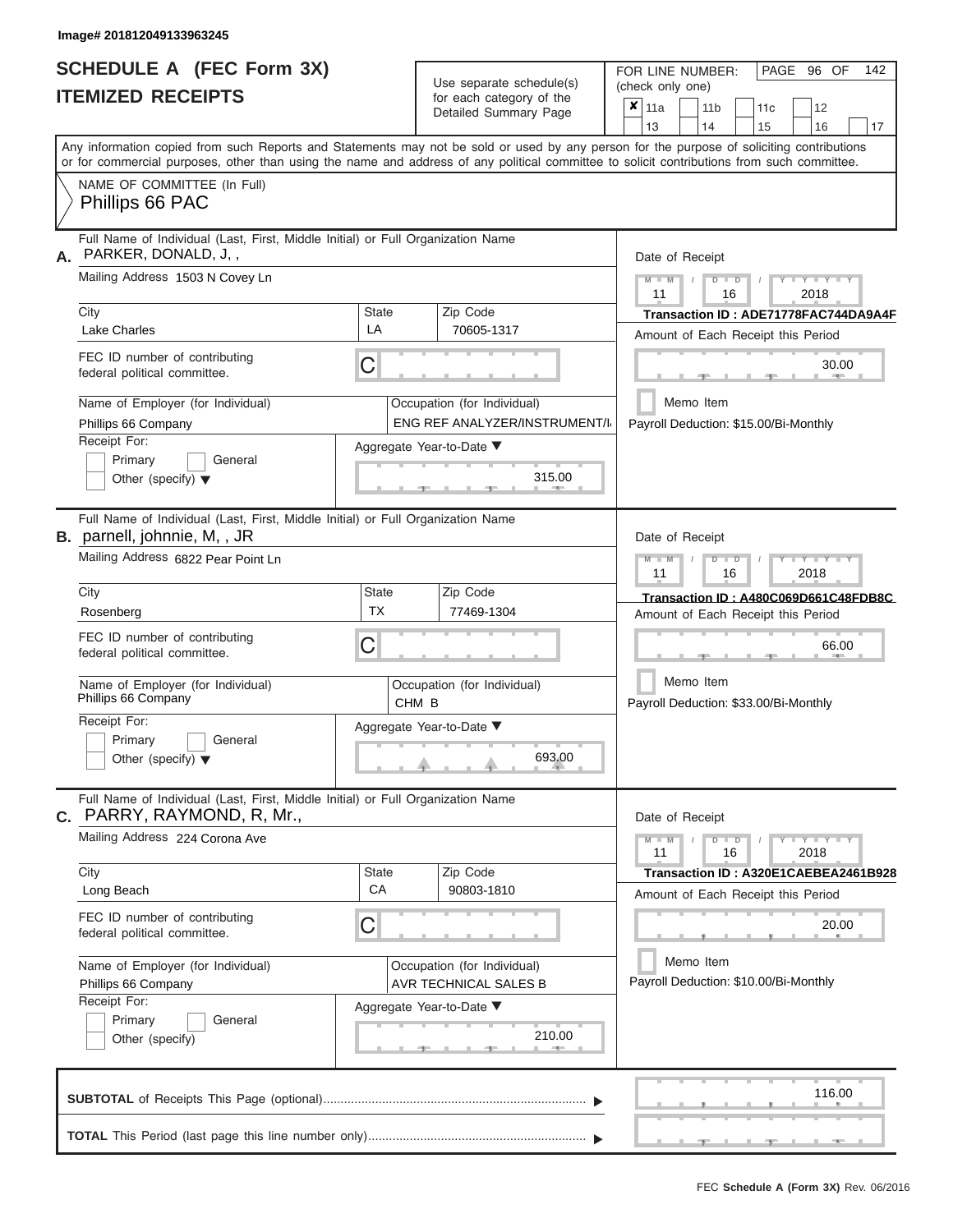# **SCHEDULE A (FEC Form 3X) ITEMIZED RECEIPTS**

| SCHEDULE A (FEC Form 3X)<br><b>ITEMIZED RECEIPTS</b>                                                                                                                                                                                                                                                                                                                                           |                         | Use separate schedule(s)<br>for each category of the<br>Detailed Summary Page                                                    | 142<br>FOR LINE NUMBER:<br>PAGE 97 OF<br>(check only one)<br>$\overline{\mathbf{x}}$   11a<br>11 <sub>b</sub><br>12<br>11 <sub>c</sub><br>13<br>14<br>15<br>16<br>17                                                                                                                                |
|------------------------------------------------------------------------------------------------------------------------------------------------------------------------------------------------------------------------------------------------------------------------------------------------------------------------------------------------------------------------------------------------|-------------------------|----------------------------------------------------------------------------------------------------------------------------------|-----------------------------------------------------------------------------------------------------------------------------------------------------------------------------------------------------------------------------------------------------------------------------------------------------|
| Any information copied from such Reports and Statements may not be sold or used by any person for the purpose of soliciting contributions<br>or for commercial purposes, other than using the name and address of any political committee to solicit contributions from such committee.<br>NAME OF COMMITTEE (In Full)<br>Phillips 66 PAC                                                      |                         |                                                                                                                                  |                                                                                                                                                                                                                                                                                                     |
| Full Name of Individual (Last, First, Middle Initial) or Full Organization Name<br>PARSONS, WILLIAM, CHARLES, Dr.,<br>А.<br>Mailing Address 4911 Shiloh Lake Dr<br>City<br>Richmond<br>FEC ID number of contributing<br>federal political committee.<br>Name of Employer (for Individual)<br>Phillips 66 Company<br>Receipt For:<br>Primary<br>General<br>Other (specify) $\blacktriangledown$ | State<br><b>TX</b><br>С | Zip Code<br>77407-8510<br>Occupation (for Individual)<br>PL5 HEALTH SVCS<br>Aggregate Year-to-Date ▼<br>750.00<br><b>Barbara</b> | Date of Receipt<br>$M$ – $M$ /<br>$+Y+Y+Y$<br>$D$ $D$<br>10<br>31<br>2018<br>Transaction ID: A4379319D7E634D1D877<br>Amount of Each Receipt this Period<br>75.00<br><b>STATION</b><br>Memo Item<br>Payroll Deduction: \$75.00/Bi-Monthly                                                            |
| Full Name of Individual (Last, First, Middle Initial) or Full Organization Name<br><b>B.</b> PAYNE, BOBBY, W,,<br>Mailing Address PO Box 133<br>City<br>Shidler<br>FEC ID number of contributing<br>federal political committee.<br>Name of Employer (for Individual)<br>Phillips 66 Company<br>Receipt For:<br>Primary<br>General<br>Other (specify) $\blacktriangledown$                     | <b>State</b><br>OK<br>С | Zip Code<br>74652-0133<br>Occupation (for Individual)<br><b>SPC MNTNNC/MCHNCL B</b><br>Aggregate Year-to-Date ▼<br>223.86        | Date of Receipt<br>$M - M$<br>$D$ $\Box$ $D$<br>$T - Y = Y - T Y$<br>11<br>2018<br>16<br>Transaction ID: A039BB634810A40B2AD1<br>Amount of Each Receipt this Period<br>21.32<br>Memo Item<br>Payroll Deduction: \$10.66/Bi-Monthly                                                                  |
| Full Name of Individual (Last, First, Middle Initial) or Full Organization Name<br>PAYNE, CHELETTE, K, Mrs.,<br>С.<br>Mailing Address PO Box 4144<br>City<br>Sargent<br>FEC ID number of contributing<br>federal political committee.<br>Name of Employer (for Individual)<br>Phillips 66 Company<br>Receipt For:<br>Primary<br>General<br>Other (specify)                                     | State<br><b>TX</b><br>С | Zip Code<br>77404-4144<br>Occupation (for Individual)<br>PROCUREMENT SR ANALYST<br>Aggregate Year-to-Date ▼<br>223.86            | Date of Receipt<br>$M - M$<br>$\overline{Y}$ $\overline{Y}$ $\overline{Y}$ $\overline{Y}$ $\overline{Y}$ $\overline{Y}$<br>$D$ $D$<br>11<br>16<br>2018<br>Transaction ID: AA6A2740995AF4D97969<br>Amount of Each Receipt this Period<br>21.32<br>Memo Item<br>Payroll Deduction: \$10.66/Bi-Monthly |
|                                                                                                                                                                                                                                                                                                                                                                                                |                         |                                                                                                                                  | 117.64                                                                                                                                                                                                                                                                                              |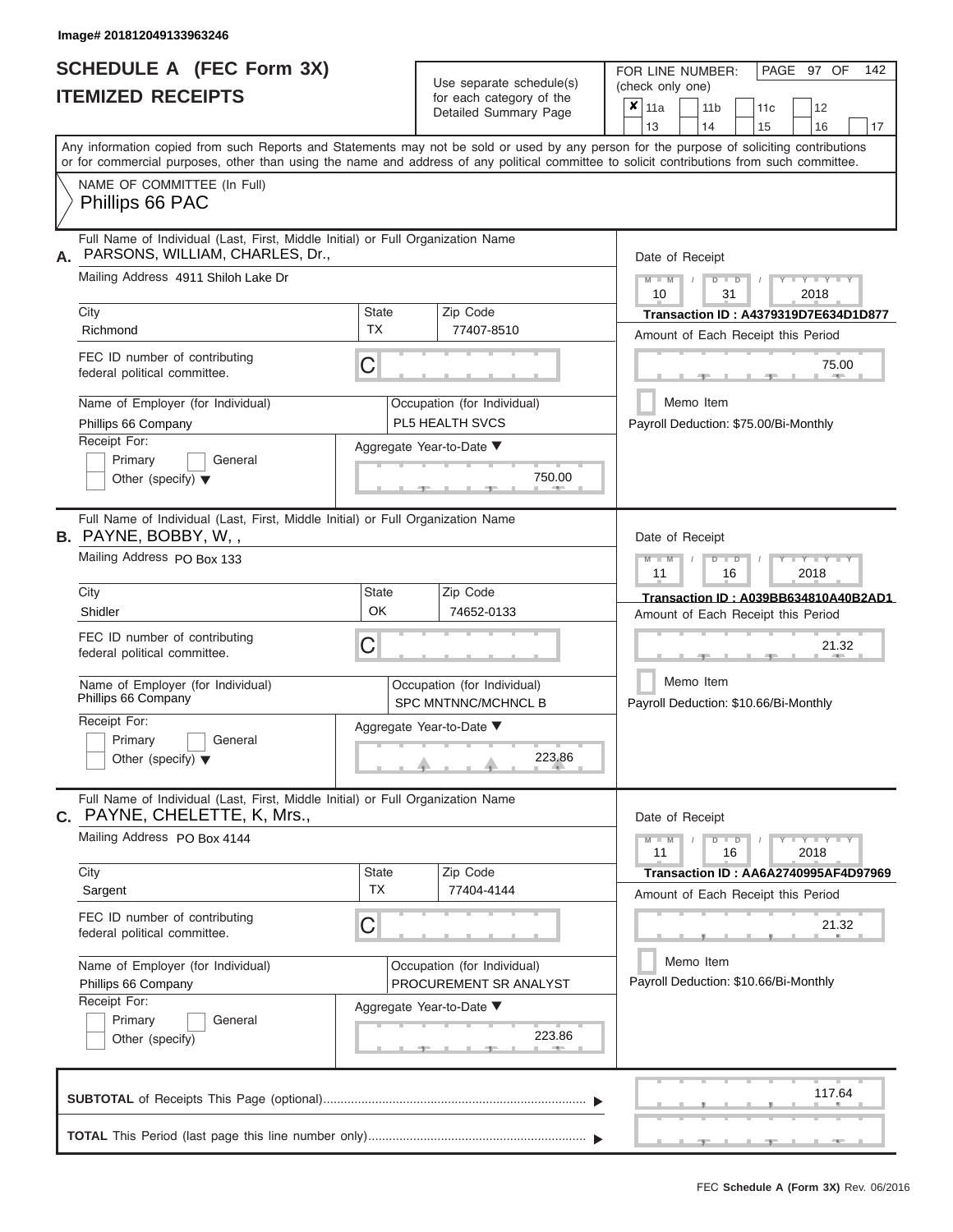|                          | SCHEDULE A (FEC Form 3X) |
|--------------------------|--------------------------|
| <b>ITEMIZED RECEIPTS</b> |                          |

Use separate schedule(s) (check only one)<br>for each category of the  $\begin{array}{|c|c|c|c|c|}\n\hline\n\text{Initial Summary goes} & & \text{with } & \text{with } & \text{with } & \text{with } & \text{with } & \text{with } & \text{with } & \text{with } & \text{with } & \text{with } & \text{with } & \text{with } & \text{with } & \text{with } & \text{with } & \text{with } & \text{with } & \text{with } & \text{with } & \text{with } & \text$ 

FOR LINE NUMBER:

PAGE 98 OF 142

|    |                                                                                                                                            |                             | Detailed Summary Page                            | $\boldsymbol{x}$ | 11a                                                    |  | 11 b                                  |               | 11 <sub>c</sub>                      |       | 12                          |    |  |
|----|--------------------------------------------------------------------------------------------------------------------------------------------|-----------------------------|--------------------------------------------------|------------------|--------------------------------------------------------|--|---------------------------------------|---------------|--------------------------------------|-------|-----------------------------|----|--|
|    | Any information copied from such Reports and Statements may not be sold or used by any person for the purpose of soliciting contributions  |                             |                                                  |                  | 13                                                     |  | 14                                    |               | 15                                   |       | 16                          | 17 |  |
|    | or for commercial purposes, other than using the name and address of any political committee to solicit contributions from such committee. |                             |                                                  |                  |                                                        |  |                                       |               |                                      |       |                             |    |  |
|    | NAME OF COMMITTEE (In Full)<br>Phillips 66 PAC                                                                                             |                             |                                                  |                  |                                                        |  |                                       |               |                                      |       |                             |    |  |
| А. | Full Name of Individual (Last, First, Middle Initial) or Full Organization Name<br>PENFOLD, BARBARA, DARLENE,,                             |                             |                                                  |                  | Date of Receipt                                        |  |                                       |               |                                      |       |                             |    |  |
|    | Mailing Address PO Box 260                                                                                                                 |                             |                                                  |                  | $M - M$<br>11                                          |  |                                       | $D$ $D$<br>16 |                                      |       | $Y - Y - Y$<br>2018         |    |  |
|    | City                                                                                                                                       | State                       | Zip Code                                         |                  |                                                        |  |                                       |               | Transaction ID: AE73EF3A7B921462DA4A |       |                             |    |  |
|    | <b>Stinnett</b>                                                                                                                            | <b>TX</b>                   | 79083-0260                                       |                  | Amount of Each Receipt this Period                     |  |                                       |               |                                      |       |                             |    |  |
|    | FEC ID number of contributing<br>federal political committee.                                                                              | С                           |                                                  |                  |                                                        |  |                                       |               |                                      |       | 21.32                       |    |  |
|    | Name of Employer (for Individual)<br>Phillips 66 Company                                                                                   |                             | Occupation (for Individual)<br><b>ALY TRNG B</b> |                  | Payroll Deduction: \$10.66/Bi-Monthly                  |  | Memo Item                             |               |                                      |       |                             |    |  |
|    | Receipt For:                                                                                                                               |                             | Aggregate Year-to-Date ▼                         |                  |                                                        |  |                                       |               |                                      |       |                             |    |  |
|    | Primary<br>General<br>Other (specify) $\blacktriangledown$                                                                                 |                             | 223.86                                           |                  |                                                        |  |                                       |               |                                      |       |                             |    |  |
|    | Full Name of Individual (Last, First, Middle Initial) or Full Organization Name<br><b>B. PERALTA, AGUSTIN, , ,</b>                         |                             |                                                  |                  | Date of Receipt                                        |  |                                       |               |                                      |       |                             |    |  |
|    | Mailing Address 23031 Cabrillo Ave                                                                                                         |                             |                                                  |                  | Y TYT<br>$M - M$<br>$D$ $\Box$ $D$<br>11<br>16<br>2018 |  |                                       |               |                                      |       |                             |    |  |
|    | City                                                                                                                                       | State                       | Zip Code                                         |                  | Transaction ID: A2FE9C97593C64186B1D                   |  |                                       |               |                                      |       |                             |    |  |
|    | Torrance                                                                                                                                   | CA                          | 90501-5509                                       |                  | Amount of Each Receipt this Period                     |  |                                       |               |                                      |       |                             |    |  |
|    | FEC ID number of contributing<br>federal political committee.                                                                              | С                           |                                                  |                  |                                                        |  |                                       |               |                                      |       | 21.50                       |    |  |
|    | Name of Employer (for Individual)<br>Phillips 66 Company                                                                                   |                             | Occupation (for Individual)<br>ENG REF PRJT B    |                  | Memo Item<br>Payroll Deduction: \$10.75/Bi-Monthly     |  |                                       |               |                                      |       |                             |    |  |
|    | Receipt For:                                                                                                                               |                             | Aggregate Year-to-Date ▼                         |                  |                                                        |  |                                       |               |                                      |       |                             |    |  |
|    | Primary<br>General<br>Other (specify) $\blacktriangledown$                                                                                 | 203.25                      |                                                  |                  |                                                        |  |                                       |               |                                      |       |                             |    |  |
| C. | Full Name of Individual (Last, First, Middle Initial) or Full Organization Name<br>PEREZ, OSCAR, ALI,,                                     |                             |                                                  |                  | Date of Receipt                                        |  |                                       |               |                                      |       |                             |    |  |
|    | Mailing Address 17301 Merit Ave                                                                                                            |                             |                                                  |                  | $M - M$<br>11                                          |  | ъ                                     | $\Box$<br>16  |                                      |       | $Y - Y - Y - Y - Y$<br>2018 |    |  |
|    | City                                                                                                                                       | State                       | Zip Code                                         |                  |                                                        |  |                                       |               | Transaction ID: ACEBF9CCCBC124EE780E |       |                             |    |  |
|    | Gardena                                                                                                                                    | CA                          | 90247-5827                                       |                  | Amount of Each Receipt this Period                     |  |                                       |               |                                      |       |                             |    |  |
|    | FEC ID number of contributing<br>federal political committee.                                                                              | С                           |                                                  |                  |                                                        |  |                                       |               |                                      | 77.28 |                             |    |  |
|    | Name of Employer (for Individual)                                                                                                          | Occupation (for Individual) |                                                  |                  |                                                        |  | Memo Item                             |               |                                      |       |                             |    |  |
|    | Phillips 66 Company                                                                                                                        | ENG REF CORROSION C         |                                                  |                  |                                                        |  | Payroll Deduction: \$38.64/Bi-Monthly |               |                                      |       |                             |    |  |
|    | Receipt For:                                                                                                                               |                             |                                                  |                  |                                                        |  |                                       |               |                                      |       |                             |    |  |
|    | Aggregate Year-to-Date ▼<br>Primary<br>General                                                                                             |                             |                                                  |                  |                                                        |  |                                       |               |                                      |       |                             |    |  |
|    | Other (specify)                                                                                                                            |                             | 808.04                                           |                  |                                                        |  |                                       |               |                                      |       |                             |    |  |
|    |                                                                                                                                            |                             |                                                  |                  |                                                        |  |                                       |               |                                      |       | 120.10                      |    |  |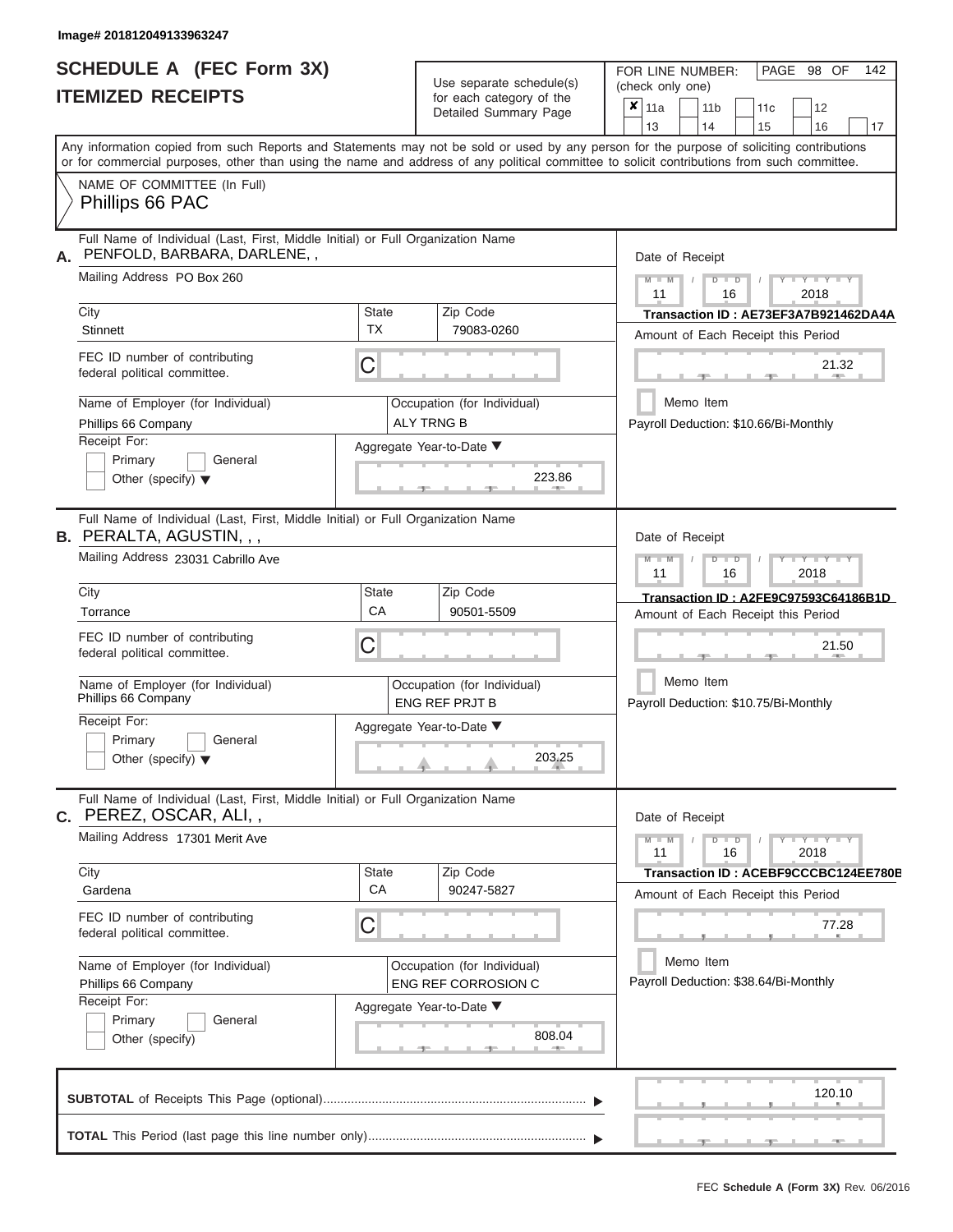# **SCHEDULE A (FEC Form 3X)**

| Any information copied from such Reports and Statements may not be sold or used by any person for the purpose of soliciting contributions<br>or for commercial purposes, other than using the name and address of any political committee to solicit contributions from such committee.<br>NAME OF COMMITTEE (In Full)<br>Phillips 66 PAC<br>Full Name of Individual (Last, First, Middle Initial) or Full Organization Name<br>PHELPS, LARRY, D,,<br>Date of Receipt<br>Mailing Address 239 Vinita Rd<br>$M = M$<br>$T - Y = Y - T Y$<br>$D$ $D$<br>11<br>2018<br>16<br>City<br><b>State</b><br>Zip Code<br><b>OK</b><br>74048-9444<br>Nowata<br>Amount of Each Receipt this Period<br>FEC ID number of contributing<br>С<br>40.00<br>federal political committee.<br><b>AND A</b><br>Memo Item<br>Name of Employer (for Individual)<br>Occupation (for Individual)<br>AVR IT GIS C<br>Phillips 66 Company<br>Payroll Deduction: \$20.00/Bi-Monthly<br>Receipt For:<br>Aggregate Year-to-Date ▼<br>Primary<br>General<br>420.00<br>Other (specify) $\blacktriangledown$<br>Full Name of Individual (Last, First, Middle Initial) or Full Organization Name<br>Date of Receipt<br>Mailing Address 500 Willow Ave<br>$M$ $M$<br>$D$ $\Box$ $D$<br>$\blacksquare$ $\blacksquare$ $\blacksquare$ $\blacksquare$ $\blacksquare$ $\blacksquare$<br>11<br>2018<br>16<br>City<br>Zip Code<br>State<br><b>NJ</b><br>Roselle Park<br>07204-1529<br>Amount of Each Receipt this Period<br>FEC ID number of contributing<br>С<br>21.32<br>federal political committee.<br>Memo Item<br>Name of Employer (for Individual)<br>Occupation (for Individual)<br>Phillips 66 Company<br>PL7 REF QUALITY<br>Payroll Deduction: \$10.66/Bi-Monthly<br>Receipt For:<br>Aggregate Year-to-Date ▼<br>Primary<br>General<br>223.86<br>Other (specify) $\blacktriangledown$<br>Full Name of Individual (Last, First, Middle Initial) or Full Organization Name<br>PHILLIPS, MICHAEL, JOSEPH, Mr.,<br>Date of Receipt<br>Mailing Address 1325 County Line Rd<br>$Y - Y - Y - Y - Y$<br>$M - M$<br>$D$ $D$<br>11<br>16<br>2018<br>Zip Code<br>City<br><b>State</b><br><b>PA</b><br>East Greenville<br>18041-2009<br>Amount of Each Receipt this Period<br>FEC ID number of contributing<br>С<br>27.32<br>federal political committee.<br>Memo Item<br>Name of Employer (for Individual)<br>Occupation (for Individual)<br>Payroll Deduction: \$13.66/Bi-Monthly<br>SPC MNTNNC/MCHNCL A<br>Phillips 66 Company<br>Receipt For:<br>Aggregate Year-to-Date ▼<br>Primary<br>General<br>209.86<br>Other (specify)<br>88.64 | SCHEDULE A (FEC Form 3X)<br><b>ITEMIZED RECEIPTS</b> |  | Use separate schedule(s)<br>for each category of the<br>Detailed Summary Page | 142<br>FOR LINE NUMBER:<br>PAGE 99 OF<br>(check only one)<br>$\overline{\mathbf{x}}$   11a<br>11 <sub>b</sub><br>12<br>11 <sub>c</sub><br>13<br>16<br>14 |
|---------------------------------------------------------------------------------------------------------------------------------------------------------------------------------------------------------------------------------------------------------------------------------------------------------------------------------------------------------------------------------------------------------------------------------------------------------------------------------------------------------------------------------------------------------------------------------------------------------------------------------------------------------------------------------------------------------------------------------------------------------------------------------------------------------------------------------------------------------------------------------------------------------------------------------------------------------------------------------------------------------------------------------------------------------------------------------------------------------------------------------------------------------------------------------------------------------------------------------------------------------------------------------------------------------------------------------------------------------------------------------------------------------------------------------------------------------------------------------------------------------------------------------------------------------------------------------------------------------------------------------------------------------------------------------------------------------------------------------------------------------------------------------------------------------------------------------------------------------------------------------------------------------------------------------------------------------------------------------------------------------------------------------------------------------------------------------------------------------------------------------------------------------------------------------------------------------------------------------------------------------------------------------------------------------------------------------------------------------------------------------------------------------------------------------------------------------------------------------------------------------------------------------------------------------------------------------------------|------------------------------------------------------|--|-------------------------------------------------------------------------------|----------------------------------------------------------------------------------------------------------------------------------------------------------|
|                                                                                                                                                                                                                                                                                                                                                                                                                                                                                                                                                                                                                                                                                                                                                                                                                                                                                                                                                                                                                                                                                                                                                                                                                                                                                                                                                                                                                                                                                                                                                                                                                                                                                                                                                                                                                                                                                                                                                                                                                                                                                                                                                                                                                                                                                                                                                                                                                                                                                                                                                                                             |                                                      |  |                                                                               | 15<br>17                                                                                                                                                 |
|                                                                                                                                                                                                                                                                                                                                                                                                                                                                                                                                                                                                                                                                                                                                                                                                                                                                                                                                                                                                                                                                                                                                                                                                                                                                                                                                                                                                                                                                                                                                                                                                                                                                                                                                                                                                                                                                                                                                                                                                                                                                                                                                                                                                                                                                                                                                                                                                                                                                                                                                                                                             |                                                      |  |                                                                               |                                                                                                                                                          |
| <b>B.</b> PHILLIPS, CORY, B,,                                                                                                                                                                                                                                                                                                                                                                                                                                                                                                                                                                                                                                                                                                                                                                                                                                                                                                                                                                                                                                                                                                                                                                                                                                                                                                                                                                                                                                                                                                                                                                                                                                                                                                                                                                                                                                                                                                                                                                                                                                                                                                                                                                                                                                                                                                                                                                                                                                                                                                                                                               | А.                                                   |  |                                                                               | Transaction ID: A15A5AF7F8E444DBBBC8                                                                                                                     |
| С.                                                                                                                                                                                                                                                                                                                                                                                                                                                                                                                                                                                                                                                                                                                                                                                                                                                                                                                                                                                                                                                                                                                                                                                                                                                                                                                                                                                                                                                                                                                                                                                                                                                                                                                                                                                                                                                                                                                                                                                                                                                                                                                                                                                                                                                                                                                                                                                                                                                                                                                                                                                          |                                                      |  |                                                                               |                                                                                                                                                          |
|                                                                                                                                                                                                                                                                                                                                                                                                                                                                                                                                                                                                                                                                                                                                                                                                                                                                                                                                                                                                                                                                                                                                                                                                                                                                                                                                                                                                                                                                                                                                                                                                                                                                                                                                                                                                                                                                                                                                                                                                                                                                                                                                                                                                                                                                                                                                                                                                                                                                                                                                                                                             |                                                      |  |                                                                               | Transaction ID: AC723BD7A68334084875                                                                                                                     |
|                                                                                                                                                                                                                                                                                                                                                                                                                                                                                                                                                                                                                                                                                                                                                                                                                                                                                                                                                                                                                                                                                                                                                                                                                                                                                                                                                                                                                                                                                                                                                                                                                                                                                                                                                                                                                                                                                                                                                                                                                                                                                                                                                                                                                                                                                                                                                                                                                                                                                                                                                                                             |                                                      |  |                                                                               | Transaction ID : A5FE1016C3BE844C2B3D                                                                                                                    |
|                                                                                                                                                                                                                                                                                                                                                                                                                                                                                                                                                                                                                                                                                                                                                                                                                                                                                                                                                                                                                                                                                                                                                                                                                                                                                                                                                                                                                                                                                                                                                                                                                                                                                                                                                                                                                                                                                                                                                                                                                                                                                                                                                                                                                                                                                                                                                                                                                                                                                                                                                                                             |                                                      |  |                                                                               |                                                                                                                                                          |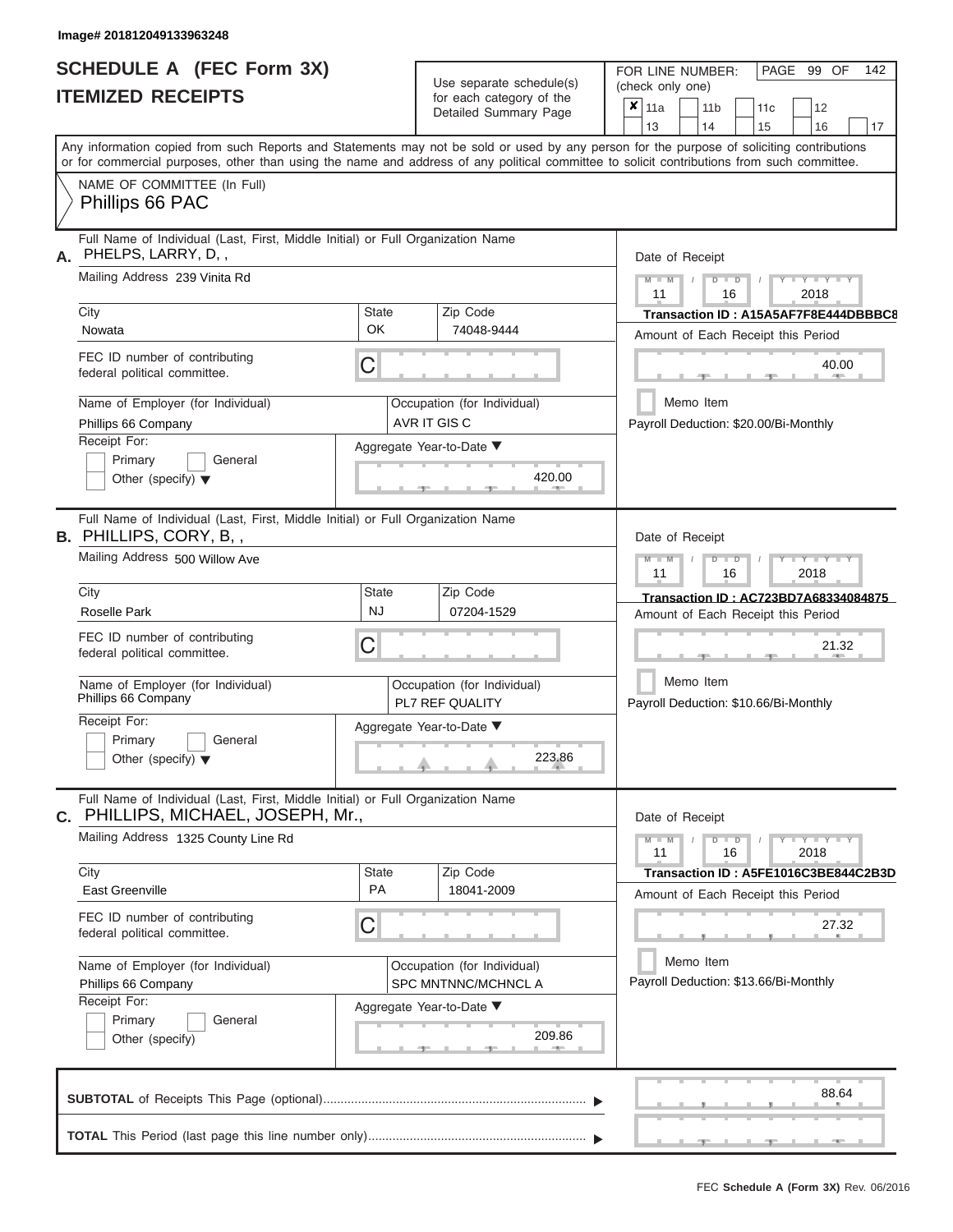# **SCHEDULE A (FEC Form 3X) ITEMIZED RECEIPTS**

| SCHEDULE A (FEC Form 3X)<br><b>ITEMIZED RECEIPTS</b>                                                                                                     |                                                         | Use separate schedule(s)<br>for each category of the | 142<br>FOR LINE NUMBER:<br>PAGE 100 OF<br>(check only one)<br>$\overline{\mathbf{x}}$   11a                                               |
|----------------------------------------------------------------------------------------------------------------------------------------------------------|---------------------------------------------------------|------------------------------------------------------|-------------------------------------------------------------------------------------------------------------------------------------------|
|                                                                                                                                                          |                                                         | Detailed Summary Page                                | 12<br>11 <sub>b</sub><br>11c<br>14<br>15<br>13<br>16<br>17                                                                                |
| or for commercial purposes, other than using the name and address of any political committee to solicit contributions from such committee.               |                                                         |                                                      | Any information copied from such Reports and Statements may not be sold or used by any person for the purpose of soliciting contributions |
| NAME OF COMMITTEE (In Full)<br>Phillips 66 PAC                                                                                                           |                                                         |                                                      |                                                                                                                                           |
| Full Name of Individual (Last, First, Middle Initial) or Full Organization Name<br>PIECHOTA, PATRICK, P, Mr.,<br>А.                                      |                                                         |                                                      | Date of Receipt                                                                                                                           |
| Mailing Address 12323 Laneview Dr                                                                                                                        |                                                         |                                                      | $M$ $M$ $N$<br>$D$ $D$<br>$+Y+Y+Y$<br>11<br>2018<br>16                                                                                    |
| City<br>Houston                                                                                                                                          | <b>State</b><br><b>TX</b>                               | Zip Code<br>77070-2443                               | Transaction ID: A50D76B93FD8944B4B08<br>Amount of Each Receipt this Period                                                                |
| FEC ID number of contributing<br>federal political committee.                                                                                            | C                                                       |                                                      | 20.00<br><b>Brita Allen</b><br>-40                                                                                                        |
| Name of Employer (for Individual)<br>Phillips 66 Company                                                                                                 |                                                         | Occupation (for Individual)<br>AVR TECHNICAL SALES B | Memo Item<br>Payroll Deduction: \$10.00/Bi-Monthly                                                                                        |
| Receipt For:<br>Primary<br>General<br>Other (specify) $\blacktriangledown$                                                                               | Aggregate Year-to-Date ▼<br>210.00<br><b>CONTRACTOR</b> |                                                      |                                                                                                                                           |
| Full Name of Individual (Last, First, Middle Initial) or Full Organization Name<br><b>B.</b> PIROLO, DONALD, J,,<br>Mailing Address 14607 Paloma Glen Ln |                                                         |                                                      | Date of Receipt<br>$M - M$<br>$D$ $D$<br>$\Box$ $\Upsilon$ $\Box$ $\Upsilon$ $\Upsilon$ $\Upsilon$                                        |
| City                                                                                                                                                     | <b>State</b>                                            | Zip Code                                             | 11<br>2018<br>16                                                                                                                          |
| Humble                                                                                                                                                   | TX                                                      | 77396-3158                                           | Transaction ID: AF6034F912C2D415C9DE<br>Amount of Each Receipt this Period                                                                |
| FEC ID number of contributing<br>federal political committee.                                                                                            | C                                                       |                                                      | 41.32                                                                                                                                     |
| Name of Employer (for Individual)<br>Phillips 66 Company                                                                                                 |                                                         | Occupation (for Individual)<br>PL6 PLANT             | Memo Item<br>Payroll Deduction: \$20.66/Bi-Monthly                                                                                        |
| Receipt For:<br>Primary<br>General                                                                                                                       |                                                         | Aggregate Year-to-Date ▼                             |                                                                                                                                           |
| Other (specify) $\blacktriangledown$                                                                                                                     |                                                         | 433.86                                               |                                                                                                                                           |
| Full Name of Individual (Last, First, Middle Initial) or Full Organization Name<br>C. PITCAITHLY, LAURENCE, A, Mr.,                                      |                                                         |                                                      | Date of Receipt                                                                                                                           |
| Mailing Address 14034 Pinerock Ln                                                                                                                        |                                                         |                                                      | $M - M$<br>$D$ $D$<br>$Y - Y - Y - Y - Y$<br>11<br>16<br>2018                                                                             |
| City<br>Houston                                                                                                                                          | <b>State</b><br><b>TX</b>                               | Zip Code<br>77079-3223                               | Transaction ID: AAF0E8EF6BD2D47E7B2A<br>Amount of Each Receipt this Period                                                                |
| FEC ID number of contributing<br>federal political committee.                                                                                            | С                                                       |                                                      | 20.00                                                                                                                                     |
| Name of Employer (for Individual)<br>Phillips 66 Company                                                                                                 |                                                         | Occupation (for Individual)<br>PL6 TRADING SUPPORT   | Memo Item<br>Payroll Deduction: \$10.00/Bi-Monthly                                                                                        |
| Receipt For:<br>Primary<br>General<br>Other (specify)                                                                                                    |                                                         | Aggregate Year-to-Date ▼<br>210.00                   |                                                                                                                                           |
|                                                                                                                                                          |                                                         |                                                      | 81.32                                                                                                                                     |
|                                                                                                                                                          |                                                         |                                                      | $-9$<br>$-9$<br>$-10-$                                                                                                                    |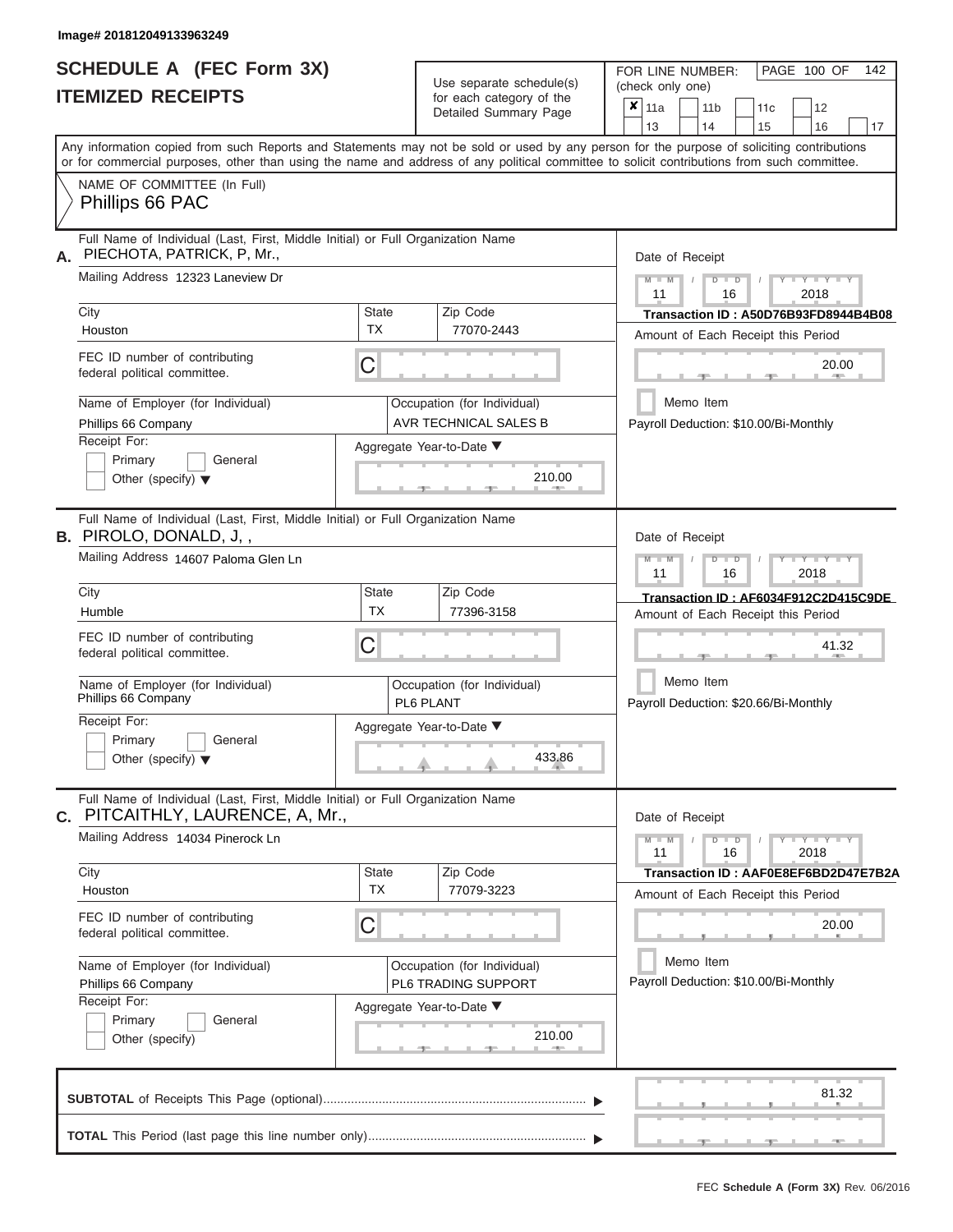# **SCHEDULE A (FEC Form 3X)**

FOR LINE NUMBER:

PAGE 101 OF 142

| <b>ITEMIZED RECEIPTS</b>                                                                                             |                                                    | Use separate schedule(s)<br>for each category of the<br>Detailed Summary Page | (check only one)<br>$x _{11a}$<br>12<br>11 <sub>b</sub><br>11c<br>13<br>14<br>16<br>15<br>17                                                                                                                                                                                            |  |  |  |  |  |
|----------------------------------------------------------------------------------------------------------------------|----------------------------------------------------|-------------------------------------------------------------------------------|-----------------------------------------------------------------------------------------------------------------------------------------------------------------------------------------------------------------------------------------------------------------------------------------|--|--|--|--|--|
|                                                                                                                      |                                                    |                                                                               | Any information copied from such Reports and Statements may not be sold or used by any person for the purpose of soliciting contributions<br>or for commercial purposes, other than using the name and address of any political committee to solicit contributions from such committee. |  |  |  |  |  |
| NAME OF COMMITTEE (In Full)<br>Phillips 66 PAC                                                                       |                                                    |                                                                               |                                                                                                                                                                                                                                                                                         |  |  |  |  |  |
| Full Name of Individual (Last, First, Middle Initial) or Full Organization Name<br>PLYLER, RICHARD, DOUGLAS, ,<br>А. |                                                    |                                                                               | Date of Receipt                                                                                                                                                                                                                                                                         |  |  |  |  |  |
| Mailing Address 883 Harbortown Blvd<br>Bldg 29                                                                       |                                                    |                                                                               | $M - M$<br>$D$ $\Box$ $D$<br>$Y - Y - Y$<br>11<br>2018<br>16                                                                                                                                                                                                                            |  |  |  |  |  |
| City<br>Perth Amboy                                                                                                  | State<br>NJ                                        | Zip Code<br>08861-3070                                                        | Transaction ID: A2AE98600AA804687B02<br>Amount of Each Receipt this Period                                                                                                                                                                                                              |  |  |  |  |  |
| FEC ID number of contributing<br>federal political committee.                                                        | С                                                  |                                                                               | 75.98                                                                                                                                                                                                                                                                                   |  |  |  |  |  |
| Name of Employer (for Individual)<br>Phillips 66 Company                                                             |                                                    | Occupation (for Individual)<br><b>AVR PURCHASING B</b>                        | Memo Item<br>Payroll Deduction: \$37.99/Bi-Monthly                                                                                                                                                                                                                                      |  |  |  |  |  |
| Receipt For:<br>Primary<br>General<br>Other (specify) $\blacktriangledown$                                           | Aggregate Year-to-Date ▼<br>784.51<br><b>COLOR</b> |                                                                               |                                                                                                                                                                                                                                                                                         |  |  |  |  |  |
| Full Name of Individual (Last, First, Middle Initial) or Full Organization Name<br><b>B.</b> POTTS, STEPHEN, A, ,    |                                                    |                                                                               | Date of Receipt                                                                                                                                                                                                                                                                         |  |  |  |  |  |
| Mailing Address 4814 Mesquite Meadow Ln                                                                              |                                                    |                                                                               | $M - M$<br>$D$ $\Box$ $D$<br>Y I Y I<br>11<br>2018<br>16                                                                                                                                                                                                                                |  |  |  |  |  |
| City<br>Katy                                                                                                         | State<br><b>TX</b>                                 | Zip Code<br>77494-3238                                                        | Transaction ID: A22CE5080E85D4994BF0<br>Amount of Each Receipt this Period                                                                                                                                                                                                              |  |  |  |  |  |
| FEC ID number of contributing<br>federal political committee.                                                        | С                                                  |                                                                               | 100.00                                                                                                                                                                                                                                                                                  |  |  |  |  |  |
| Name of Employer (for Individual)<br>Phillips 66 Company                                                             |                                                    | Occupation (for Individual)<br>PL6 HRBP SR                                    | Memo Item<br>Payroll Deduction: \$50.00/Bi-Monthly                                                                                                                                                                                                                                      |  |  |  |  |  |
| Receipt For:<br>Primary<br>General<br>Other (specify) $\blacktriangledown$                                           |                                                    | Aggregate Year-to-Date ▼<br>1050.00                                           |                                                                                                                                                                                                                                                                                         |  |  |  |  |  |
| Full Name of Individual (Last, First, Middle Initial) or Full Organization Name<br><b>c.</b> POTTS, TERRANCE, J, ,   |                                                    |                                                                               | Date of Receipt                                                                                                                                                                                                                                                                         |  |  |  |  |  |
| Mailing Address 2116 Coventry Ct                                                                                     |                                                    |                                                                               | $Y - Y - Y - Y - I - Y$<br>$M - M$<br>$D$ $D$<br>11<br>16<br>2018                                                                                                                                                                                                                       |  |  |  |  |  |
| City<br><b>Bartlesville</b>                                                                                          | State<br>OK                                        | Zip Code<br>74006-6209                                                        | <b>Transaction ID: A84F484F1076C4819A85</b><br>Amount of Each Receipt this Period                                                                                                                                                                                                       |  |  |  |  |  |
| FEC ID number of contributing<br>federal political committee.                                                        | 20.00                                              |                                                                               |                                                                                                                                                                                                                                                                                         |  |  |  |  |  |
| Name of Employer (for Individual)<br>Phillips 66 Company                                                             |                                                    | Occupation (for Individual)<br>AVR IT PRJTS A                                 | Memo Item<br>Payroll Deduction: \$10.00/Bi-Monthly                                                                                                                                                                                                                                      |  |  |  |  |  |
| Receipt For:<br>Primary<br>General<br>Other (specify)                                                                |                                                    |                                                                               |                                                                                                                                                                                                                                                                                         |  |  |  |  |  |
|                                                                                                                      |                                                    |                                                                               | 195.98                                                                                                                                                                                                                                                                                  |  |  |  |  |  |
|                                                                                                                      |                                                    |                                                                               |                                                                                                                                                                                                                                                                                         |  |  |  |  |  |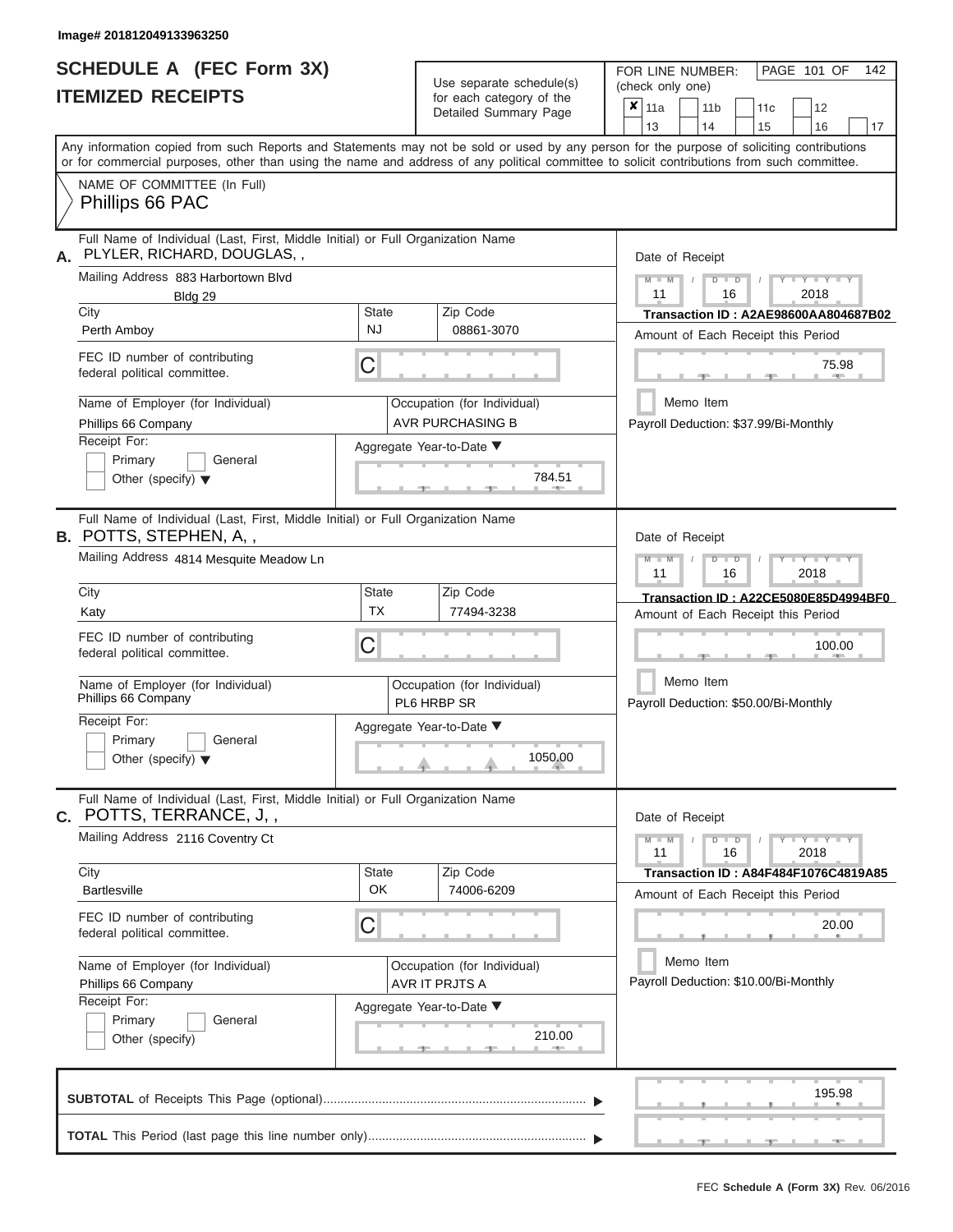|                          | SCHEDULE A (FEC Form 3X) |
|--------------------------|--------------------------|
| <b>ITEMIZED RECEIPTS</b> |                          |

Use separate schedule(s)<br>for each category of the

FOR LINE NUMBER:<br>(check only one)

PAGE 102 OF 142

|                                                          |                                                                                                                                                                                                                                                                                         |                                    | Detailed Summary Page                                          | × | 11a                                                           |  | 11 b      |                      | 11c | 12                                                                         |    |  |
|----------------------------------------------------------|-----------------------------------------------------------------------------------------------------------------------------------------------------------------------------------------------------------------------------------------------------------------------------------------|------------------------------------|----------------------------------------------------------------|---|---------------------------------------------------------------|--|-----------|----------------------|-----|----------------------------------------------------------------------------|----|--|
|                                                          |                                                                                                                                                                                                                                                                                         |                                    |                                                                |   | 13                                                            |  | 14        |                      | 15  | 16                                                                         | 17 |  |
|                                                          | Any information copied from such Reports and Statements may not be sold or used by any person for the purpose of soliciting contributions<br>or for commercial purposes, other than using the name and address of any political committee to solicit contributions from such committee. |                                    |                                                                |   |                                                               |  |           |                      |     |                                                                            |    |  |
|                                                          | NAME OF COMMITTEE (In Full)<br>Phillips 66 PAC                                                                                                                                                                                                                                          |                                    |                                                                |   |                                                               |  |           |                      |     |                                                                            |    |  |
| А.                                                       | Full Name of Individual (Last, First, Middle Initial) or Full Organization Name<br>PRADEL, JULIE, P,,                                                                                                                                                                                   |                                    |                                                                |   | Date of Receipt                                               |  |           |                      |     |                                                                            |    |  |
|                                                          | Mailing Address 19210 Oak View Ter                                                                                                                                                                                                                                                      |                                    |                                                                |   | $M - M$<br>11                                                 |  |           | $D$ $\Box$ $D$<br>16 |     | $Y + Y$<br>2018                                                            |    |  |
|                                                          | City<br>Houston                                                                                                                                                                                                                                                                         | <b>State</b><br><b>TX</b>          | Zip Code<br>77094-3057                                         |   |                                                               |  |           |                      |     | Transaction ID: ADAE828EF05334337A5F                                       |    |  |
|                                                          | FEC ID number of contributing<br>federal political committee.                                                                                                                                                                                                                           | C                                  |                                                                |   |                                                               |  |           |                      |     | Amount of Each Receipt this Period<br>20.00                                |    |  |
|                                                          | Name of Employer (for Individual)<br>Phillips 66 Company                                                                                                                                                                                                                                |                                    | Occupation (for Individual)<br>PL5 CORP FUNCTIONS SR           |   |                                                               |  | Memo Item |                      |     | Payroll Deduction: \$10.00/Bi-Monthly                                      |    |  |
|                                                          | Receipt For:<br>Primary<br>General<br>Other (specify) $\blacktriangledown$                                                                                                                                                                                                              | Aggregate Year-to-Date ▼<br>210.00 |                                                                |   |                                                               |  |           |                      |     |                                                                            |    |  |
|                                                          | Full Name of Individual (Last, First, Middle Initial) or Full Organization Name<br><b>B.</b> PRESLEY, RAYMOND, ARD, , JR                                                                                                                                                                |                                    |                                                                |   | Date of Receipt                                               |  |           |                      |     |                                                                            |    |  |
|                                                          | Mailing Address 2202 E Reata Dr                                                                                                                                                                                                                                                         |                                    |                                                                |   | $M - M$<br>$\mathbf{Y}$<br>$D$ $\Box$ $D$<br>11<br>2018<br>16 |  |           |                      |     |                                                                            |    |  |
|                                                          | City<br>Deer Park                                                                                                                                                                                                                                                                       | <b>State</b><br><b>TX</b>          | Zip Code<br>77536-4964                                         |   |                                                               |  |           |                      |     | Transaction ID: AF8208C147E38424C803<br>Amount of Each Receipt this Period |    |  |
|                                                          | FEC ID number of contributing<br>federal political committee.                                                                                                                                                                                                                           | C                                  |                                                                |   |                                                               |  |           |                      |     | 83.34                                                                      |    |  |
|                                                          | Name of Employer (for Individual)<br>Phillips 66 Company                                                                                                                                                                                                                                |                                    | Occupation (for Individual)<br>PL7 TRADING GLOBAL RISK AV      |   | Memo Item<br>Payroll Deduction: \$41.67/Bi-Monthly            |  |           |                      |     |                                                                            |    |  |
|                                                          | Receipt For:<br>Primary<br>General<br>Other (specify) $\blacktriangledown$                                                                                                                                                                                                              | Aggregate Year-to-Date ▼           |                                                                |   |                                                               |  |           |                      |     |                                                                            |    |  |
|                                                          | Full Name of Individual (Last, First, Middle Initial) or Full Organization Name<br>C. PRUITT, JOSEPH, S, Mr.,                                                                                                                                                                           |                                    |                                                                |   | Date of Receipt                                               |  |           |                      |     |                                                                            |    |  |
|                                                          | Mailing Address 28507 Hoffman Spring Ln                                                                                                                                                                                                                                                 |                                    |                                                                |   | $M - M$<br>11                                                 |  |           | $D$ $D$<br>16        |     | $T - Y = Y + Y$<br>2018                                                    |    |  |
|                                                          | City<br>Fulshear                                                                                                                                                                                                                                                                        | <b>State</b><br><b>TX</b>          | Zip Code<br>77441-1663                                         |   |                                                               |  |           |                      |     | Transaction ID: A38C961FF285F40F3822                                       |    |  |
|                                                          | FEC ID number of contributing<br>federal political committee.                                                                                                                                                                                                                           | С                                  |                                                                |   | Amount of Each Receipt this Period<br>60.00                   |  |           |                      |     |                                                                            |    |  |
| Name of Employer (for Individual)<br>Phillips 66 Company |                                                                                                                                                                                                                                                                                         |                                    | Occupation (for Individual)<br>PL5 ASST EXT REPORTING & POLICY |   | Memo Item<br>Payroll Deduction: \$30.00/Bi-Monthly            |  |           |                      |     |                                                                            |    |  |
|                                                          | Receipt For:<br>Primary<br>General<br>Other (specify)                                                                                                                                                                                                                                   |                                    | Aggregate Year-to-Date ▼<br>630.00                             |   |                                                               |  |           |                      |     |                                                                            |    |  |
|                                                          |                                                                                                                                                                                                                                                                                         |                                    |                                                                |   |                                                               |  |           |                      |     | 163.34                                                                     |    |  |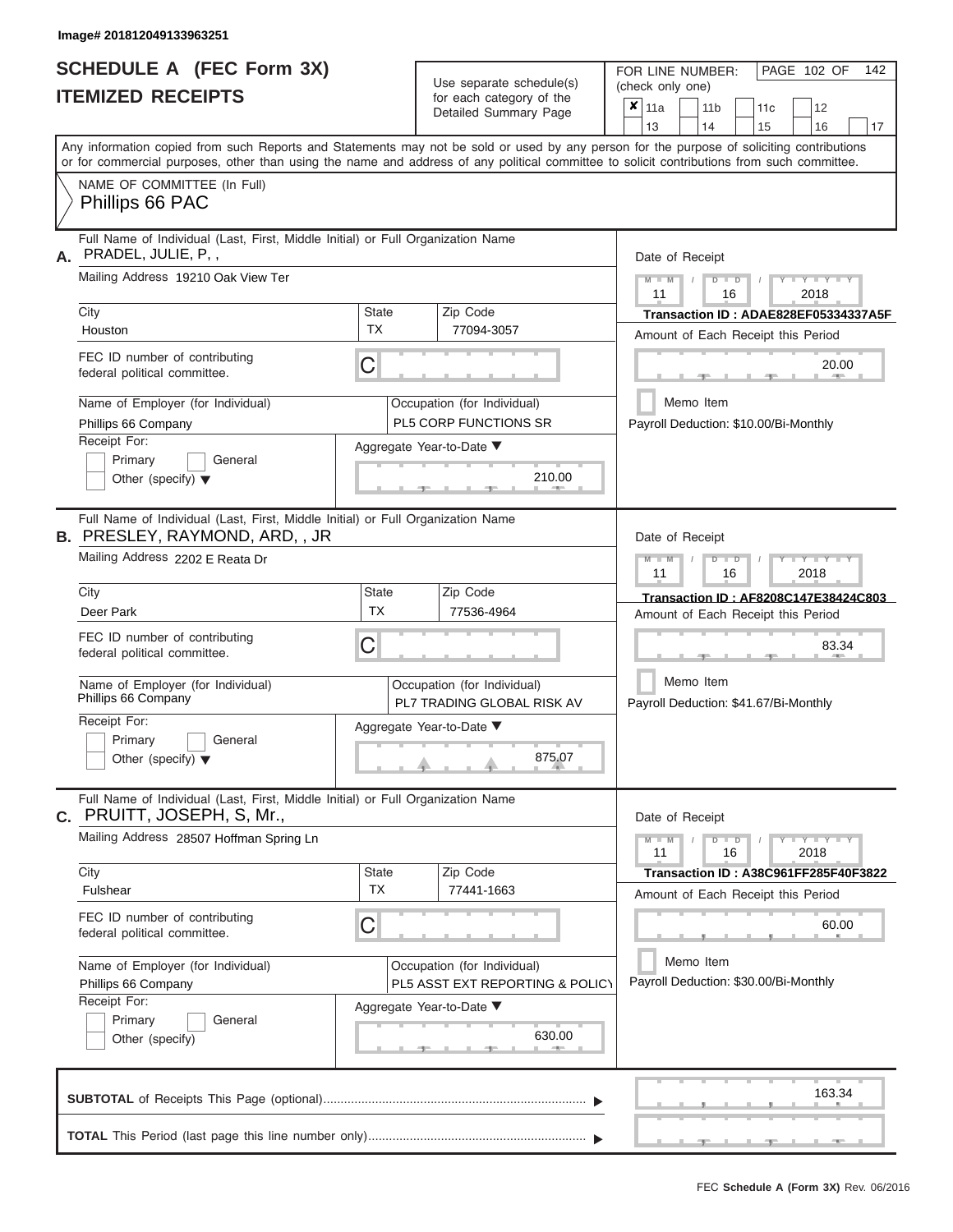|                          | <b>SCHEDULE A (FEC Form 3X)</b> |
|--------------------------|---------------------------------|
| <b>ITEMIZED RECEIPTS</b> |                                 |

Use separate schedule $(s)$  for each category of the

FOR LINE NUMBER:<br>(check only one)

PAGE 103 OF 142

|    | IIEMIZEV REVEIFIJ                                                                                                                                                                                                                                                                       |                          |                                    | for each category of the<br>Detailed Summary Page                          | ×                                     | 11a                                                |                                                            | 11 <sub>b</sub> |                  |                  | 11 <sub>c</sub> | 12                                    |                                      |  |  |  |  |
|----|-----------------------------------------------------------------------------------------------------------------------------------------------------------------------------------------------------------------------------------------------------------------------------------------|--------------------------|------------------------------------|----------------------------------------------------------------------------|---------------------------------------|----------------------------------------------------|------------------------------------------------------------|-----------------|------------------|------------------|-----------------|---------------------------------------|--------------------------------------|--|--|--|--|
|    | Any information copied from such Reports and Statements may not be sold or used by any person for the purpose of soliciting contributions<br>or for commercial purposes, other than using the name and address of any political committee to solicit contributions from such committee. |                          |                                    |                                                                            |                                       | 13                                                 |                                                            | 14              |                  |                  | 15              | 16                                    | 17                                   |  |  |  |  |
|    | NAME OF COMMITTEE (In Full)<br>Phillips 66 PAC                                                                                                                                                                                                                                          |                          |                                    |                                                                            |                                       |                                                    |                                                            |                 |                  |                  |                 |                                       |                                      |  |  |  |  |
| А. | Full Name of Individual (Last, First, Middle Initial) or Full Organization Name<br>PRYOR, MISTY, R, Mrs.,<br>Mailing Address 1433 S Dewey Ave                                                                                                                                           |                          |                                    | Date of Receipt<br>$M - M$                                                 |                                       |                                                    | $D$ $\Box$ $D$                                             |                 |                  | $-Y - Y - Y - Y$ |                 |                                       |                                      |  |  |  |  |
|    |                                                                                                                                                                                                                                                                                         |                          |                                    |                                                                            |                                       |                                                    |                                                            |                 | 11<br>16<br>2018 |                  |                 |                                       |                                      |  |  |  |  |
|    | City<br><b>Bartlesville</b>                                                                                                                                                                                                                                                             | State<br>OK              |                                    | Zip Code<br>74003-5929                                                     |                                       |                                                    |                                                            |                 |                  |                  |                 | Amount of Each Receipt this Period    | Transaction ID: AA5598C97250F44D4B19 |  |  |  |  |
|    | FEC ID number of contributing<br>federal political committee.                                                                                                                                                                                                                           | C                        |                                    |                                                                            |                                       |                                                    |                                                            |                 |                  |                  |                 | 50.00                                 |                                      |  |  |  |  |
|    | Name of Employer (for Individual)<br>Phillips 66 Company                                                                                                                                                                                                                                | PL7 IT                   |                                    | Occupation (for Individual)                                                |                                       |                                                    | Memo Item                                                  |                 |                  |                  |                 | Payroll Deduction: \$25.00/Bi-Monthly |                                      |  |  |  |  |
|    | Receipt For:<br>Primary<br>General<br>Other (specify) $\blacktriangledown$                                                                                                                                                                                                              |                          | Aggregate Year-to-Date ▼<br>525.00 |                                                                            |                                       |                                                    |                                                            |                 |                  |                  |                 |                                       |                                      |  |  |  |  |
|    | Full Name of Individual (Last, First, Middle Initial) or Full Organization Name<br><b>B.</b> PYLE, FRANCIS, LEE,,                                                                                                                                                                       |                          |                                    |                                                                            |                                       | Date of Receipt                                    |                                                            |                 |                  |                  |                 |                                       |                                      |  |  |  |  |
|    | Mailing Address 9560 N 3975 Rd                                                                                                                                                                                                                                                          |                          |                                    |                                                                            |                                       |                                                    | $M - M$<br>Y I Y I Y<br>$D$ $\Box$ $D$<br>11<br>16<br>2018 |                 |                  |                  |                 |                                       |                                      |  |  |  |  |
|    | City<br>Copan                                                                                                                                                                                                                                                                           | State<br>OK              | Zip Code<br>74022-5912             | Transaction ID: AD11144420E0A49B498C<br>Amount of Each Receipt this Period |                                       |                                                    |                                                            |                 |                  |                  |                 |                                       |                                      |  |  |  |  |
|    | FEC ID number of contributing<br>federal political committee.                                                                                                                                                                                                                           | С                        |                                    |                                                                            |                                       |                                                    |                                                            |                 | 41.32            |                  |                 |                                       |                                      |  |  |  |  |
|    | Name of Employer (for Individual)<br>Phillips 66 Company                                                                                                                                                                                                                                |                          |                                    | Occupation (for Individual)<br>AVR IT HARDWARE E                           |                                       | Memo Item<br>Payroll Deduction: \$20.66/Bi-Monthly |                                                            |                 |                  |                  |                 |                                       |                                      |  |  |  |  |
|    | Receipt For:<br>Primary<br>General<br>Other (specify) $\blacktriangledown$                                                                                                                                                                                                              | Aggregate Year-to-Date ▼ |                                    | 433.86                                                                     |                                       |                                                    |                                                            |                 |                  |                  |                 |                                       |                                      |  |  |  |  |
|    | Full Name of Individual (Last, First, Middle Initial) or Full Organization Name<br><b>C.</b> PYLE, JESSE, WAYNE, ,                                                                                                                                                                      |                          |                                    |                                                                            |                                       | Date of Receipt                                    |                                                            |                 |                  |                  |                 |                                       |                                      |  |  |  |  |
|    | Mailing Address 1127 Elmore St                                                                                                                                                                                                                                                          |                          |                                    |                                                                            |                                       | $M = M$<br>11                                      |                                                            |                 | $D$ $D$<br>16    |                  |                 | $Y - Y - Y - Y - I - Y$<br>2018       |                                      |  |  |  |  |
|    | City<br>Borger                                                                                                                                                                                                                                                                          | State<br><b>TX</b>       |                                    | Zip Code<br>79007-2215                                                     |                                       |                                                    |                                                            |                 |                  |                  |                 | Amount of Each Receipt this Period    | Transaction ID: ACAEC8F4726F84DDA959 |  |  |  |  |
|    | FEC ID number of contributing<br>federal political committee.                                                                                                                                                                                                                           | C                        |                                    |                                                                            |                                       |                                                    |                                                            |                 |                  |                  |                 | 21.32                                 |                                      |  |  |  |  |
|    | Name of Employer (for Individual)<br>Phillips 66 Company                                                                                                                                                                                                                                |                          |                                    | Memo Item                                                                  |                                       |                                                    |                                                            |                 |                  |                  |                 |                                       |                                      |  |  |  |  |
|    | Receipt For:                                                                                                                                                                                                                                                                            |                          |                                    | ALY HSE SFTY B<br>Aggregate Year-to-Date ▼                                 | Payroll Deduction: \$10.66/Bi-Monthly |                                                    |                                                            |                 |                  |                  |                 |                                       |                                      |  |  |  |  |
|    | Primary<br>General<br>Other (specify)                                                                                                                                                                                                                                                   |                          |                                    | 223.86                                                                     |                                       |                                                    |                                                            |                 |                  |                  |                 |                                       |                                      |  |  |  |  |
|    |                                                                                                                                                                                                                                                                                         |                          |                                    |                                                                            |                                       |                                                    |                                                            |                 |                  |                  |                 | 112.64                                |                                      |  |  |  |  |
|    |                                                                                                                                                                                                                                                                                         |                          |                                    |                                                                            |                                       |                                                    |                                                            |                 |                  |                  |                 |                                       |                                      |  |  |  |  |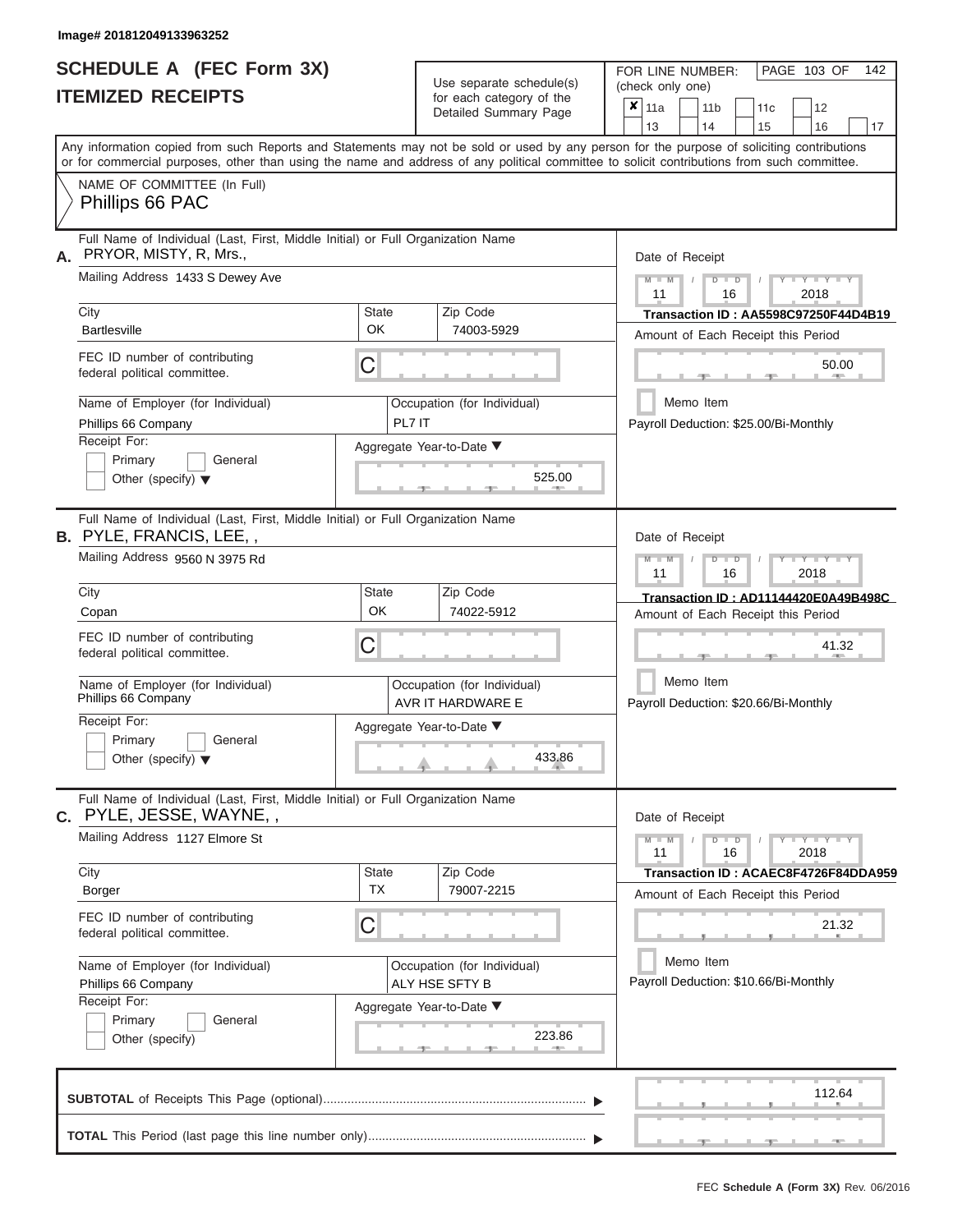# **SCHEDULE A (FEC Form 3X)**

| SCHEDULE A (FEC Form 3X)<br><b>ITEMIZED RECEIPTS</b>                                                                                                                                                                                                                                                                                                                                                   |                         | Use separate schedule(s)<br>for each category of the<br>Detailed Summary Page                                                    | 142<br>FOR LINE NUMBER:<br>PAGE 104 OF<br>(check only one)<br>×<br>111a<br>11 <sub>b</sub><br>12<br>11 <sub>c</sub>                                                                                                                                                                     |
|--------------------------------------------------------------------------------------------------------------------------------------------------------------------------------------------------------------------------------------------------------------------------------------------------------------------------------------------------------------------------------------------------------|-------------------------|----------------------------------------------------------------------------------------------------------------------------------|-----------------------------------------------------------------------------------------------------------------------------------------------------------------------------------------------------------------------------------------------------------------------------------------|
| Any information copied from such Reports and Statements may not be sold or used by any person for the purpose of soliciting contributions<br>or for commercial purposes, other than using the name and address of any political committee to solicit contributions from such committee.                                                                                                                |                         |                                                                                                                                  | 13<br>14<br>15<br>16<br>17                                                                                                                                                                                                                                                              |
| NAME OF COMMITTEE (In Full)<br>Phillips 66 PAC                                                                                                                                                                                                                                                                                                                                                         |                         |                                                                                                                                  |                                                                                                                                                                                                                                                                                         |
| Full Name of Individual (Last, First, Middle Initial) or Full Organization Name<br>REAMY, JEFFREY, MICHAEL, Mr.,<br>А.<br>Mailing Address 2020 12th St NW<br>Apt PH16<br>City<br>Washington<br>FEC ID number of contributing<br>federal political committee.<br>Name of Employer (for Individual)<br>Phillips 66 Company<br>Receipt For:<br>Primary<br>General<br>Other (specify) $\blacktriangledown$ | <b>State</b><br>DC<br>С | Zip Code<br>20009-7573<br>Occupation (for Individual)<br><b>PL5 GOVERNMENT AFFAIRS SR</b><br>Aggregate Year-to-Date ▼<br>4374.93 | Date of Receipt<br>$Y - Y - Y$<br>$M - M$<br>$D$ $D$<br>11<br>16<br>2018<br>Transaction ID: ADB2C4501F133471CAE6<br>Amount of Each Receipt this Period<br>416.66<br><b>AND A</b><br>Memo Item<br>Payroll Deduction: \$208.33/Bi-Monthly                                                 |
| Full Name of Individual (Last, First, Middle Initial) or Full Organization Name<br><b>B.</b> REED, HUGH, JOSEPH, Mr., II<br>Mailing Address 14709 Carlingford Way<br>City<br>Edmond<br>FEC ID number of contributing<br>federal political committee.<br>Name of Employer (for Individual)<br>Phillips 66 Company<br>Receipt For:<br>Primary<br>General<br>Other (specify) $\blacktriangledown$         | <b>State</b><br>OK<br>С | Zip Code<br>73013-1844<br>Occupation (for Individual)<br>PL6 GOVERNMENT AFFAIRS MIDCO<br>Aggregate Year-to-Date ▼<br>1430.76     | Date of Receipt<br>$M - M$<br>$D$ $D$<br>$\blacksquare$ $\vdash$ $\vdash$ $\vdash$ $\vdash$ $\vdash$ $\vdash$ $\vdash$<br>16<br>2018<br>11<br>Transaction ID: AA6A76D74CCD14DBAAB<br>Amount of Each Receipt this Period<br>136.96<br>Memo Item<br>Payroll Deduction: \$68.48/Bi-Monthly |
| Full Name of Individual (Last, First, Middle Initial) or Full Organization Name<br>REINHARDT, GEORGE, MICHAEL, Mr.,<br>С.<br>Mailing Address 9203 Gauguin Ln<br>City<br>Missouri City<br>FEC ID number of contributing<br>federal political committee.<br>Name of Employer (for Individual)<br>Phillips 66 Company<br>Receipt For:<br>Primary<br>General<br>Other (specify)                            | State<br><b>TX</b><br>С | Zip Code<br>77459-3360<br>Occupation (for Individual)<br>ALY TRADING OPERATIONS A<br>Aggregate Year-to-Date ▼<br>315.00          | Date of Receipt<br>$M - M$<br>$D$ $D$<br>$T - Y - T - Y - T - Y$<br>11<br>16<br>2018<br>Transaction ID: AF04A829D40EC4EC0A55<br>Amount of Each Receipt this Period<br>30.00<br>Memo Item<br>Payroll Deduction: \$15.00/Bi-Monthly                                                       |
|                                                                                                                                                                                                                                                                                                                                                                                                        |                         |                                                                                                                                  | 583.62<br>$-1$                                                                                                                                                                                                                                                                          |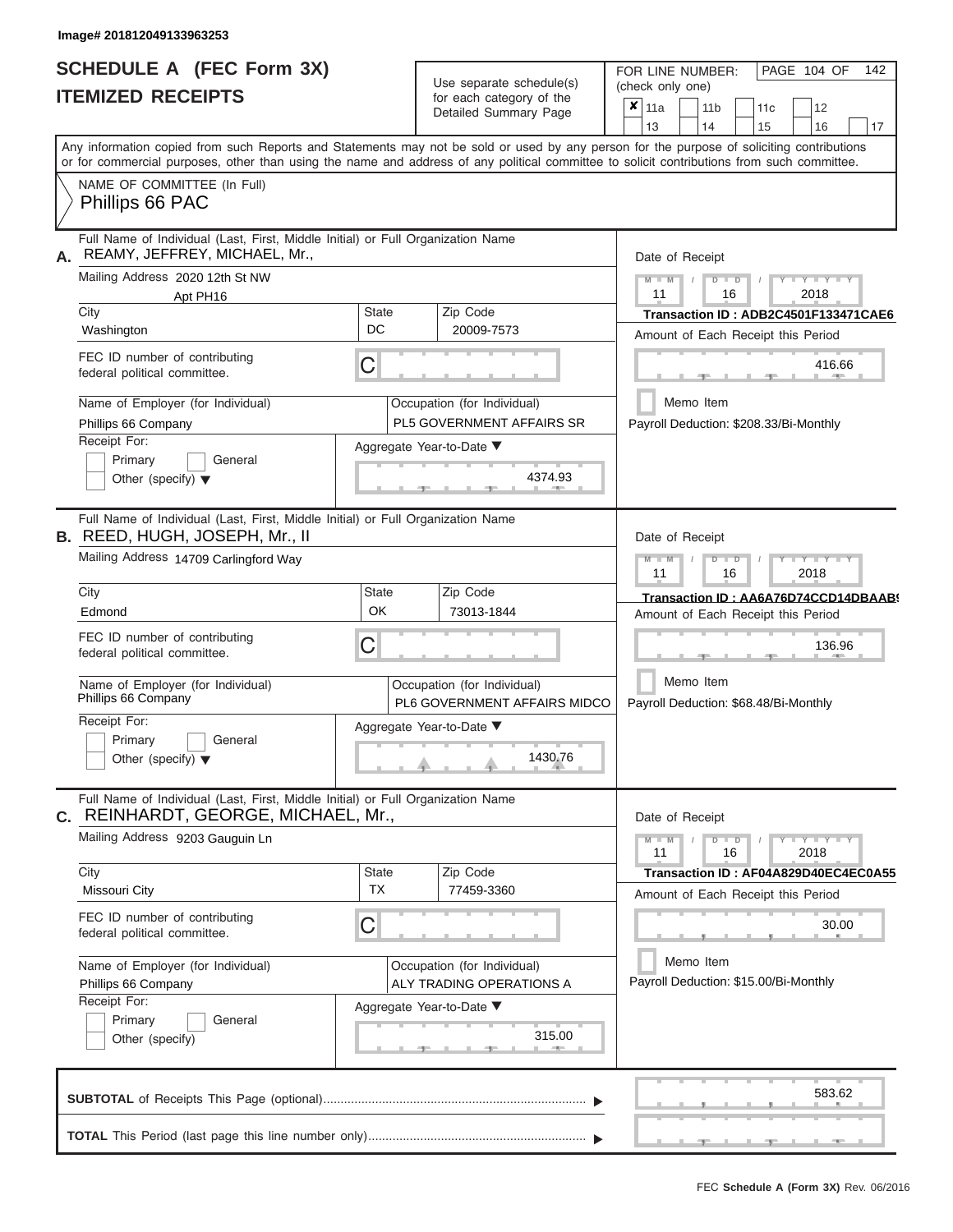|                          | <b>SCHEDULE A (FEC Form 3X)</b> |
|--------------------------|---------------------------------|
| <b>ITEMIZED RECEIPTS</b> |                                 |

| SCHEDULE A (FEC Form 3X)<br><b>ITEMIZED RECEIPTS</b>                                                                                                   |                           | Use separate schedule(s)<br>for each category of the   | 142<br>FOR LINE NUMBER:<br>PAGE 105 OF<br>(check only one)<br>$\overline{\mathbf{x}}$   11a<br>11 <sub>b</sub><br>12<br>11 <sub>c</sub>   |
|--------------------------------------------------------------------------------------------------------------------------------------------------------|---------------------------|--------------------------------------------------------|-------------------------------------------------------------------------------------------------------------------------------------------|
|                                                                                                                                                        |                           | Detailed Summary Page                                  | 13<br>14<br>15<br>16<br>17                                                                                                                |
| or for commercial purposes, other than using the name and address of any political committee to solicit contributions from such committee.             |                           |                                                        | Any information copied from such Reports and Statements may not be sold or used by any person for the purpose of soliciting contributions |
| NAME OF COMMITTEE (In Full)<br>Phillips 66 PAC                                                                                                         |                           |                                                        |                                                                                                                                           |
| Full Name of Individual (Last, First, Middle Initial) or Full Organization Name<br>RHINEHART, JOLIE, ANN,,<br>Α.<br>Mailing Address 1302 Northshore Dr |                           |                                                        | Date of Receipt<br>$M - M$<br>$T - Y = T - Y = T - Y$<br>$D$ $D$                                                                          |
| City<br>Bellingham                                                                                                                                     | <b>State</b><br><b>WA</b> | Zip Code<br>98226-9456                                 | 11<br>16<br>2018<br>Transaction ID: A390C2EEB933D41ED91C<br>Amount of Each Receipt this Period                                            |
| FEC ID number of contributing<br>federal political committee.                                                                                          | С                         |                                                        | 200.00<br>11. AND 11.                                                                                                                     |
| Name of Employer (for Individual)<br>Phillips 66 Company                                                                                               |                           | Occupation (for Individual)<br>PL5 REF                 | Memo Item<br>Payroll Deduction: \$100.00/Bi-Monthly                                                                                       |
| Receipt For:<br>Primary<br>General<br>Other (specify) $\blacktriangledown$                                                                             |                           | Aggregate Year-to-Date ▼<br>1845.00                    |                                                                                                                                           |
| Full Name of Individual (Last, First, Middle Initial) or Full Organization Name<br><b>B.</b> RICKETTS, JOHN, CURTIS,,<br>Mailing Address 206 Jose Poco |                           |                                                        | Date of Receipt<br>$M - M$<br>$D$ $D$<br>$T - Y = Y - T Y$                                                                                |
| City                                                                                                                                                   | <b>State</b>              | Zip Code                                               | 11<br>16<br>2018<br>Transaction ID: AAFFEAAB7E69E4B4BAAI                                                                                  |
| Fritch                                                                                                                                                 | <b>TX</b>                 | 79036-8090                                             | Amount of Each Receipt this Period                                                                                                        |
| FEC ID number of contributing<br>federal political committee.                                                                                          | С                         |                                                        | 50.00                                                                                                                                     |
| Name of Employer (for Individual)<br>Phillips 66 Company                                                                                               |                           | Occupation (for Individual)<br><b>SPC AUTOMATION B</b> | Memo Item<br>Payroll Deduction: \$25.00/Bi-Monthly                                                                                        |
| Receipt For:                                                                                                                                           |                           | Aggregate Year-to-Date ▼                               |                                                                                                                                           |
| Primary<br>General<br>Other (specify) $\blacktriangledown$                                                                                             |                           | 525.00                                                 |                                                                                                                                           |
| Full Name of Individual (Last, First, Middle Initial) or Full Organization Name<br>C. RIGDON, RAYMOND, W,,                                             |                           |                                                        | Date of Receipt                                                                                                                           |
| Mailing Address 4281 Brandywood Dr                                                                                                                     |                           |                                                        | $M - M$<br>$T - Y - T - Y - T - Y$<br>$D$ $D$<br>11<br>2018<br>16                                                                         |
| City<br><b>Billings</b>                                                                                                                                | <b>State</b><br>MT        | Zip Code<br>59106-9705                                 | Transaction ID: A5E9DA35201C84DF9B3C<br>Amount of Each Receipt this Period                                                                |
| FEC ID number of contributing<br>federal political committee.                                                                                          | С                         |                                                        | 41.32                                                                                                                                     |
| Name of Employer (for Individual)<br>Phillips 66 Company                                                                                               |                           | Occupation (for Individual)<br>PL5 REF                 | Memo Item<br>Payroll Deduction: \$20.66/Bi-Monthly                                                                                        |
| Receipt For:<br>Primary<br>General<br>Other (specify)                                                                                                  |                           | Aggregate Year-to-Date ▼<br>433.86                     |                                                                                                                                           |
|                                                                                                                                                        |                           |                                                        | 291.32                                                                                                                                    |
|                                                                                                                                                        |                           |                                                        | $-1$<br>$-1$<br>$-1$                                                                                                                      |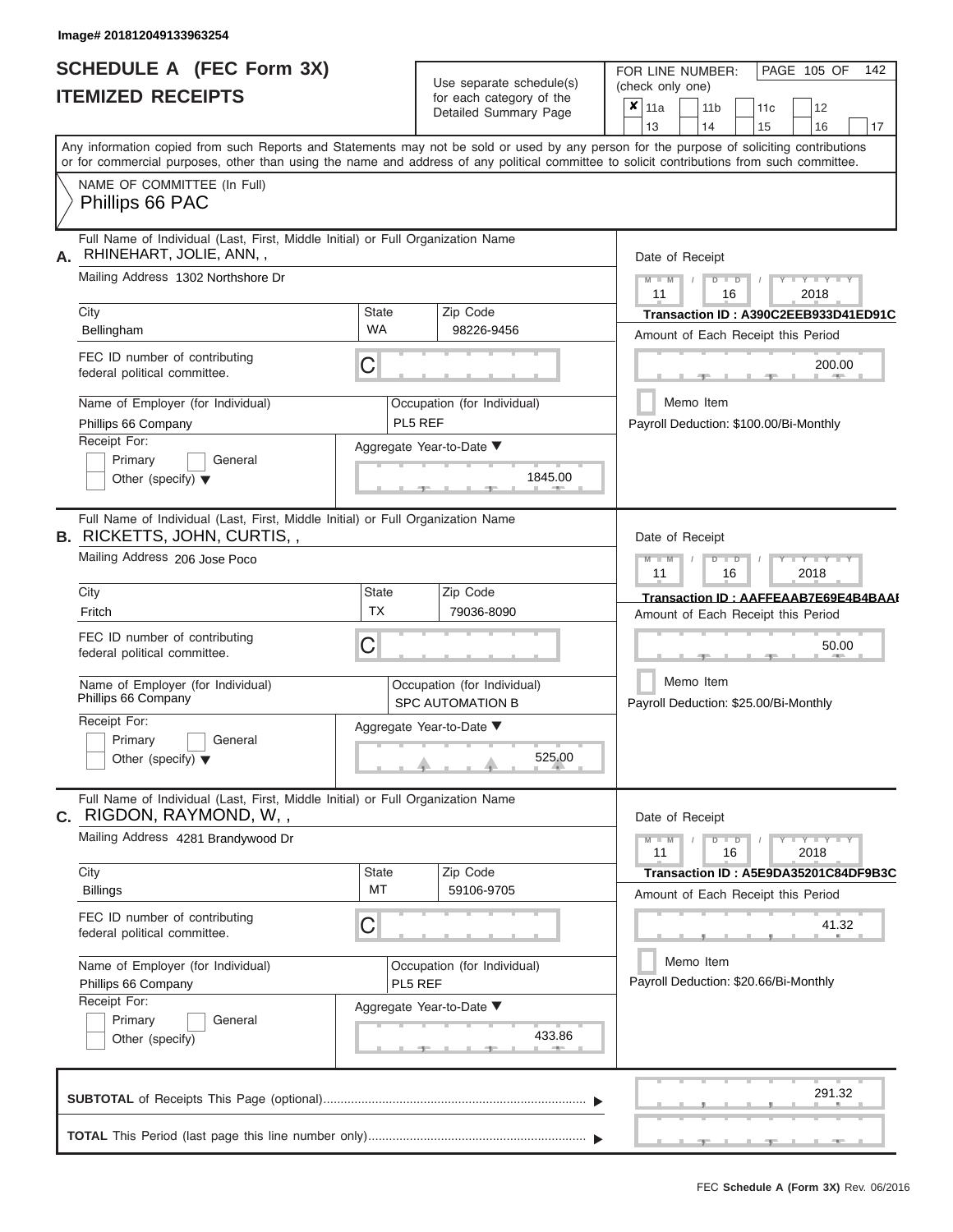|                          | SCHEDULE A (FEC Form 3X) |
|--------------------------|--------------------------|
| <b>ITEMIZED RECEIPTS</b> |                          |

| SCHEDULE A (FEC Form 3X)<br><b>ITEMIZED RECEIPTS</b>                                                                                                                                                                                                                                                                                                                                 | Use separate schedule(s)<br>for each category of the<br>Detailed Summary Page                                                                                            | 142<br>FOR LINE NUMBER:<br>PAGE 106 OF<br>(check only one)<br>$\overline{\mathbf{x}}$   11a<br>11 <sub>b</sub><br>12<br>11 <sub>c</sub><br>14<br>15<br>16<br>13<br>17                                                                                                                               |
|--------------------------------------------------------------------------------------------------------------------------------------------------------------------------------------------------------------------------------------------------------------------------------------------------------------------------------------------------------------------------------------|--------------------------------------------------------------------------------------------------------------------------------------------------------------------------|-----------------------------------------------------------------------------------------------------------------------------------------------------------------------------------------------------------------------------------------------------------------------------------------------------|
| NAME OF COMMITTEE (In Full)<br>Phillips 66 PAC                                                                                                                                                                                                                                                                                                                                       |                                                                                                                                                                          | Any information copied from such Reports and Statements may not be sold or used by any person for the purpose of soliciting contributions<br>or for commercial purposes, other than using the name and address of any political committee to solicit contributions from such committee.             |
| Full Name of Individual (Last, First, Middle Initial) or Full Organization Name<br>ROACH, ALAN, BRENT, Mr.,<br>Mailing Address 7135 Bristol Ridge Dr<br>City<br>Houston<br>FEC ID number of contributing<br>federal political committee.<br>Name of Employer (for Individual)<br>Phillips 66 Company<br>Receipt For:<br>Primary<br>General<br>Other (specify) $\blacktriangledown$   | Zip Code<br>State<br><b>TX</b><br>77095-2782<br>C<br>Occupation (for Individual)<br>AVR STRAT. SOURCING A<br>Aggregate Year-to-Date ▼<br>1113.84<br><b>British Allen</b> | Date of Receipt<br>$M$ – $M$ /<br>$+Y + Y + Y$<br>$D$ $D$<br>11<br>2018<br>16<br>Transaction ID: A348455DC8C1C440B9CA<br>Amount of Each Receipt this Period<br>106.72<br>Memo Item<br>Payroll Deduction: \$53.36/Bi-Monthly                                                                         |
| Full Name of Individual (Last, First, Middle Initial) or Full Organization Name<br><b>B.</b> ROBERTSON, JAMES, E,,<br>Mailing Address 9729 Nita Ave<br>City<br>Chatsworth<br>FEC ID number of contributing<br>federal political committee.<br>Name of Employer (for Individual)<br>Phillips 66 Company<br>Receipt For:<br>Primary<br>General<br>Other (specify) $\blacktriangledown$ | Zip Code<br>State<br>CA<br>91311-4756<br>С<br>Occupation (for Individual)<br>PL7 REF OPS BTL AV<br>Aggregate Year-to-Date ▼<br>234.86                                    | Date of Receipt<br>$M - M$<br>$D$ $D$<br>$\blacksquare$ $\blacksquare$ $\blacksquare$ $\blacksquare$ $\blacksquare$ $\blacksquare$<br>11<br>2018<br>16<br>Transaction ID: ACB4C0AF576D64488859<br>Amount of Each Receipt this Period<br>23.32<br>Memo Item<br>Payroll Deduction: \$11.66/Bi-Monthly |
| Full Name of Individual (Last, First, Middle Initial) or Full Organization Name<br>C. ROBERTS, TIM, D,,<br>Mailing Address 11926 Rosebrier Park Ln<br>City<br>Houston<br>FEC ID number of contributing<br>federal political committee.<br>Name of Employer (for Individual)<br>Phillips 66 Company<br>Receipt For:                                                                   | Zip Code<br><b>State</b><br><b>TX</b><br>77082-6850<br>С<br>Occupation (for Individual)<br><b>SENIOR EXECUTIVE</b><br>Aggregate Year-to-Date ▼                           | Date of Receipt<br>$M - M$<br>$D$ $D$<br>$Y - Y - Y - Y - Y$<br>11<br>2018<br>16<br>Transaction ID: A9D3853F2802F41FFB47<br>Amount of Each Receipt this Period<br>416.66<br>Memo Item<br>Payroll Deduction: \$208.33/Bi-Monthly                                                                     |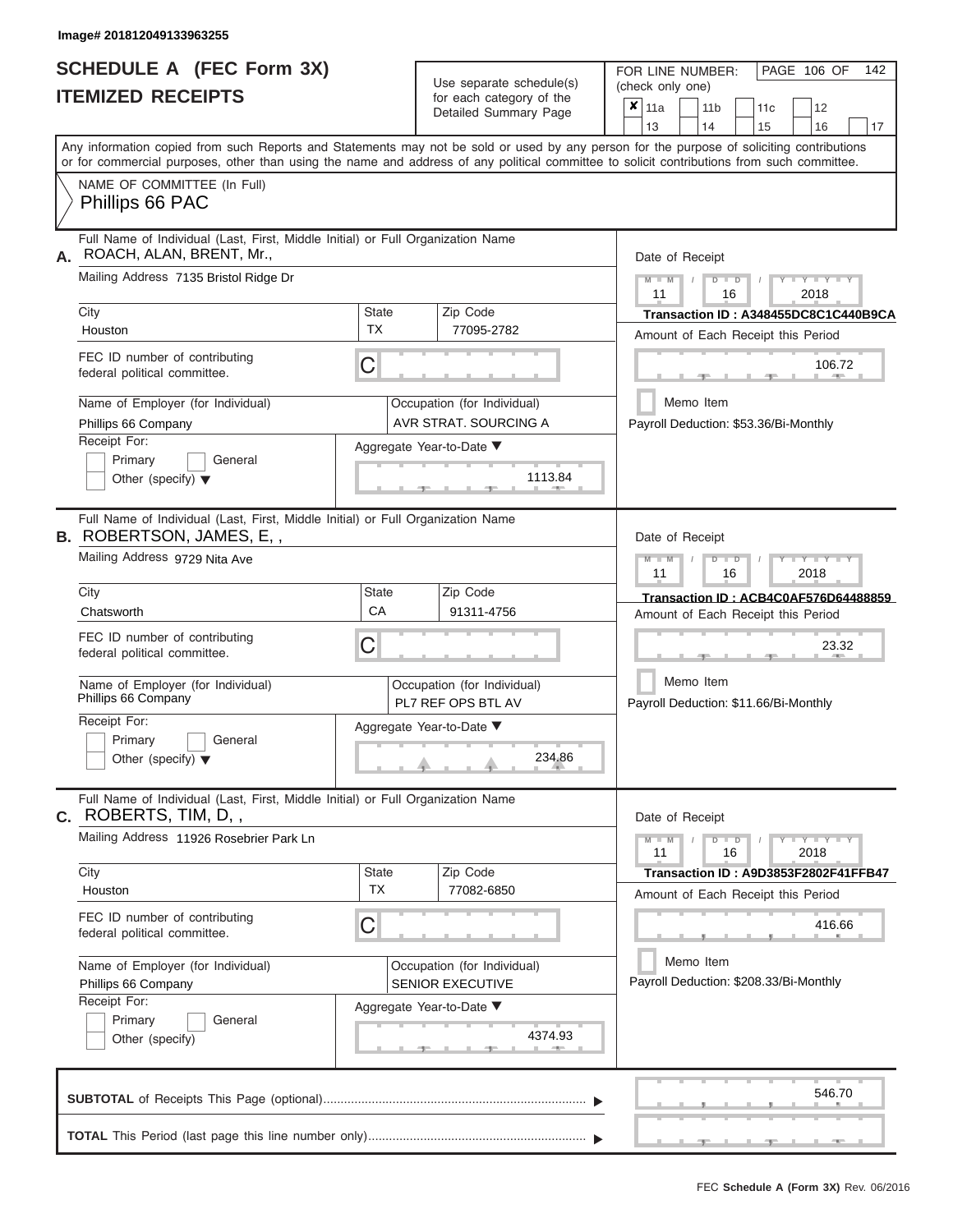ı

|                          | SCHEDULE A (FEC Form 3X) |
|--------------------------|--------------------------|
| <b>ITEMIZED RECEIPTS</b> |                          |

Use separate schedule(s)<br>for each category of the

FOR LINE NUMBER:<br>(check only one)

PAGE 107 OF 142

|                                                                                                                                                                                                                                                                                         |                           | ivi vavii valvyviy vi lik<br>Detailed Summary Page         | ×                                                  | 11a                                                     |                                                                          |    | 11 <sub>b</sub> | 11 <sub>c</sub>                                                                   | 12                          |                                |    |
|-----------------------------------------------------------------------------------------------------------------------------------------------------------------------------------------------------------------------------------------------------------------------------------------|---------------------------|------------------------------------------------------------|----------------------------------------------------|---------------------------------------------------------|--------------------------------------------------------------------------|----|-----------------|-----------------------------------------------------------------------------------|-----------------------------|--------------------------------|----|
| Any information copied from such Reports and Statements may not be sold or used by any person for the purpose of soliciting contributions<br>or for commercial purposes, other than using the name and address of any political committee to solicit contributions from such committee. |                           |                                                            |                                                    | 13                                                      |                                                                          | 14 |                 | 15                                                                                | 16                          |                                | 17 |
| NAME OF COMMITTEE (In Full)<br>Phillips 66 PAC                                                                                                                                                                                                                                          |                           |                                                            |                                                    |                                                         |                                                                          |    |                 |                                                                                   |                             |                                |    |
| Full Name of Individual (Last, First, Middle Initial) or Full Organization Name<br>ROBINSON, JARED, B, Mr.,<br>А.                                                                                                                                                                       |                           |                                                            |                                                    | Date of Receipt                                         |                                                                          |    |                 |                                                                                   |                             |                                |    |
| Mailing Address 12215 Perthshire Rd                                                                                                                                                                                                                                                     |                           |                                                            |                                                    | $M - M$ /<br>$Y - Y - Y$<br>$D$ $D$<br>11<br>16<br>2018 |                                                                          |    |                 |                                                                                   |                             |                                |    |
| City<br>Houston                                                                                                                                                                                                                                                                         | <b>State</b><br><b>TX</b> | Zip Code<br>77024-4243                                     |                                                    |                                                         |                                                                          |    |                 | Transaction ID: A60EA755DED194D14A45<br>Amount of Each Receipt this Period        |                             |                                |    |
| FEC ID number of contributing<br>federal political committee.                                                                                                                                                                                                                           | С                         |                                                            |                                                    |                                                         |                                                                          |    |                 |                                                                                   |                             | 100.00<br><b>British Allen</b> |    |
| Name of Employer (for Individual)<br>Phillips 66 Company                                                                                                                                                                                                                                |                           | Occupation (for Individual)<br>PL6 MKTG BRAND              |                                                    |                                                         |                                                                          |    | Memo Item       | Payroll Deduction: \$50.00/Bi-Monthly                                             |                             |                                |    |
| Receipt For:<br>Primary<br>General<br>Other (specify) $\blacktriangledown$                                                                                                                                                                                                              |                           | Aggregate Year-to-Date ▼<br>1050.00                        |                                                    |                                                         |                                                                          |    |                 |                                                                                   |                             |                                |    |
| Full Name of Individual (Last, First, Middle Initial) or Full Organization Name<br><b>B.</b> ROBINSON, PATRICK, , ,                                                                                                                                                                     |                           |                                                            |                                                    | Date of Receipt                                         |                                                                          |    |                 |                                                                                   |                             |                                |    |
| Mailing Address 783 Bogert Rd                                                                                                                                                                                                                                                           |                           |                                                            |                                                    |                                                         | $M - M$<br>$D$ $\Box$ $D$<br>$T - Y - T - Y - T - Y$<br>11<br>2018<br>16 |    |                 |                                                                                   |                             |                                |    |
| City<br><b>River Edge</b>                                                                                                                                                                                                                                                               | State<br><b>NJ</b>        | Zip Code<br>07661-2204                                     |                                                    |                                                         |                                                                          |    |                 | Transaction ID: A98B7BE7ABF1243E5B28<br>Amount of Each Receipt this Period        |                             |                                |    |
| FEC ID number of contributing<br>federal political committee.                                                                                                                                                                                                                           | С                         |                                                            |                                                    | 22.00                                                   |                                                                          |    |                 |                                                                                   |                             |                                |    |
| Name of Employer (for Individual)<br>Phillips 66 Company                                                                                                                                                                                                                                |                           | Occupation (for Individual)<br>PL7 REF PROCESS CONTROLS AV | Memo Item<br>Payroll Deduction: \$11.00/Bi-Monthly |                                                         |                                                                          |    |                 |                                                                                   |                             |                                |    |
| Receipt For:<br>Primary<br>General<br>Other (specify) $\blacktriangledown$                                                                                                                                                                                                              |                           | Aggregate Year-to-Date ▼<br>221.00                         |                                                    |                                                         |                                                                          |    |                 |                                                                                   |                             |                                |    |
| Full Name of Individual (Last, First, Middle Initial) or Full Organization Name<br>C. ROBY, TERRY, DON,,                                                                                                                                                                                |                           |                                                            |                                                    | Date of Receipt                                         |                                                                          |    |                 |                                                                                   |                             |                                |    |
| Mailing Address 296 Morning Lgt                                                                                                                                                                                                                                                         |                           |                                                            |                                                    | $M - M$<br>11                                           |                                                                          |    | $D$ $D$<br>16   |                                                                                   | $Y - Y - Y - Y - Y$<br>2018 |                                |    |
| City<br>Spring Branch                                                                                                                                                                                                                                                                   | State<br><b>TX</b>        | Zip Code<br>78070-6036                                     |                                                    |                                                         |                                                                          |    |                 | <b>Transaction ID: AF79F4C17E49146A8853</b><br>Amount of Each Receipt this Period |                             |                                |    |
| FEC ID number of contributing<br>federal political committee.                                                                                                                                                                                                                           | С                         |                                                            |                                                    |                                                         |                                                                          |    |                 |                                                                                   |                             | 100.00                         |    |
| Name of Employer (for Individual)<br>Phillips 66 Company                                                                                                                                                                                                                                |                           | Occupation (for Individual)<br><b>HSE MANAGER</b>          |                                                    |                                                         |                                                                          |    | Memo Item       | Payroll Deduction: \$50.00/Bi-Monthly                                             |                             |                                |    |
| Receipt For:<br>General<br>Primary<br>Other (specify)                                                                                                                                                                                                                                   |                           | Aggregate Year-to-Date ▼<br>1050.00                        |                                                    |                                                         |                                                                          |    |                 |                                                                                   |                             |                                |    |
|                                                                                                                                                                                                                                                                                         |                           |                                                            |                                                    |                                                         |                                                                          |    |                 |                                                                                   |                             | 222.00                         |    |
|                                                                                                                                                                                                                                                                                         |                           |                                                            |                                                    |                                                         |                                                                          |    |                 |                                                                                   |                             |                                |    |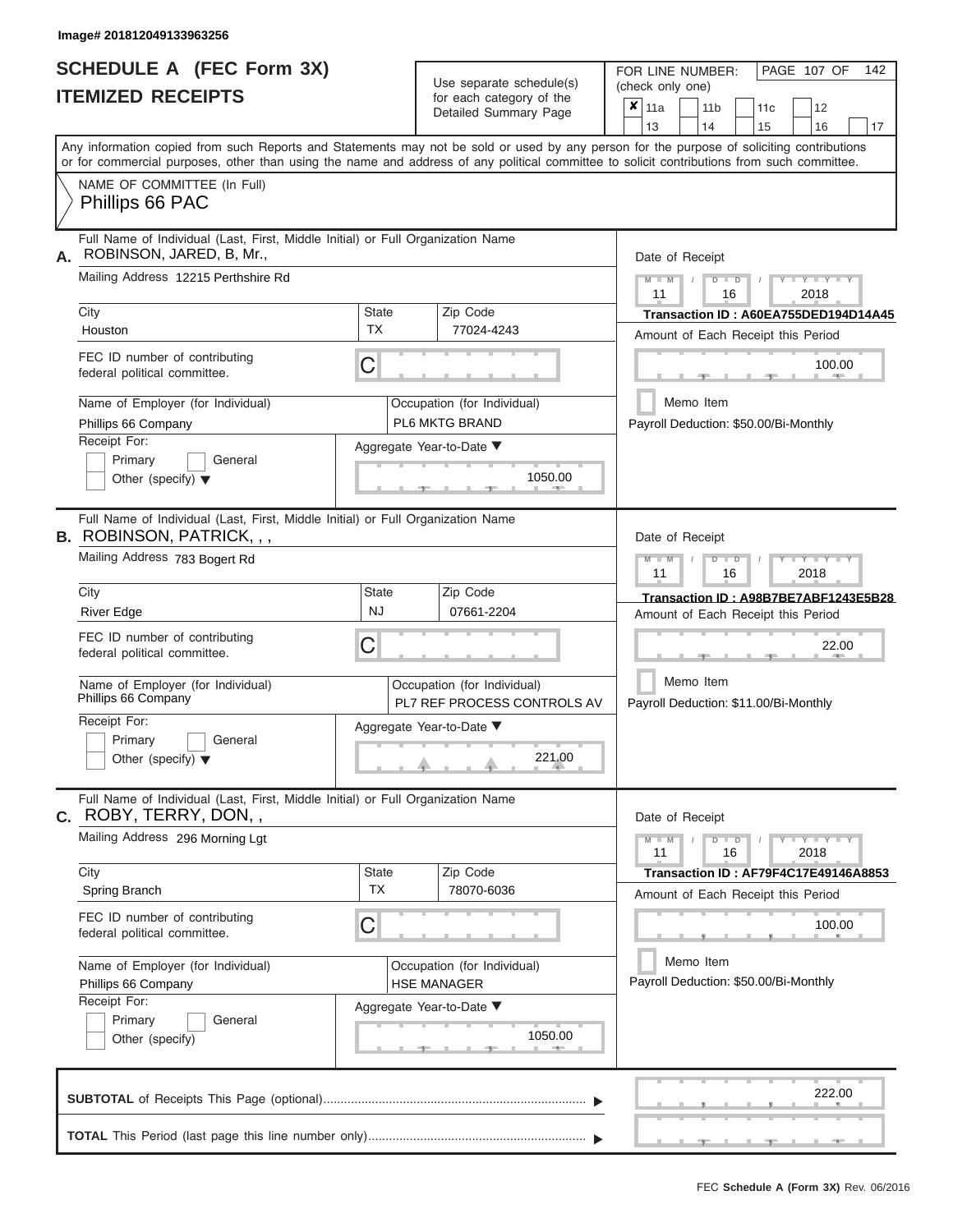|                          | SCHEDULE A (FEC Form 3X) |
|--------------------------|--------------------------|
| <b>ITEMIZED RECEIPTS</b> |                          |

Use separate schedule(s)

FOR LINE NUMBER:<br>(check only one)

PAGE 108 OF 142

| А. | NAME OF COMMITTEE (In Full)<br>Phillips 66 PAC<br>Full Name of Individual (Last, First, Middle Initial) or Full Organization Name<br>ROLLINS, JAY, LAWRENCE,,<br>Mailing Address 27511 Guthrie Ridge Ln |                    |                                                                  | 13<br>14<br>17<br>15<br>16<br>Any information copied from such Reports and Statements may not be sold or used by any person for the purpose of soliciting contributions<br>or for commercial purposes, other than using the name and address of any political committee to solicit contributions from such committee. |  |  |  |  |  |
|----|---------------------------------------------------------------------------------------------------------------------------------------------------------------------------------------------------------|--------------------|------------------------------------------------------------------|-----------------------------------------------------------------------------------------------------------------------------------------------------------------------------------------------------------------------------------------------------------------------------------------------------------------------|--|--|--|--|--|
|    |                                                                                                                                                                                                         |                    |                                                                  |                                                                                                                                                                                                                                                                                                                       |  |  |  |  |  |
|    |                                                                                                                                                                                                         |                    |                                                                  |                                                                                                                                                                                                                                                                                                                       |  |  |  |  |  |
|    |                                                                                                                                                                                                         |                    |                                                                  |                                                                                                                                                                                                                                                                                                                       |  |  |  |  |  |
|    |                                                                                                                                                                                                         |                    |                                                                  | Date of Receipt                                                                                                                                                                                                                                                                                                       |  |  |  |  |  |
|    |                                                                                                                                                                                                         |                    |                                                                  | $M - M$<br>$D$ $\Box$ $D$<br>$T - Y = Y - T$<br>11<br>16<br>2018                                                                                                                                                                                                                                                      |  |  |  |  |  |
|    | City                                                                                                                                                                                                    | <b>State</b>       | Zip Code                                                         | Transaction ID: A30D3B45B739F45CEA42                                                                                                                                                                                                                                                                                  |  |  |  |  |  |
|    | Katy                                                                                                                                                                                                    | <b>TX</b>          | 77494-3327                                                       | Amount of Each Receipt this Period                                                                                                                                                                                                                                                                                    |  |  |  |  |  |
|    | FEC ID number of contributing<br>federal political committee.                                                                                                                                           | C                  |                                                                  | 20.00                                                                                                                                                                                                                                                                                                                 |  |  |  |  |  |
|    | Name of Employer (for Individual)<br>Phillips 66 Company                                                                                                                                                |                    | Occupation (for Individual)<br><b>AVR MKTG SALES A</b>           | Memo Item<br>Payroll Deduction: \$10.00/Bi-Monthly                                                                                                                                                                                                                                                                    |  |  |  |  |  |
|    | Receipt For:                                                                                                                                                                                            |                    | Aggregate Year-to-Date ▼                                         |                                                                                                                                                                                                                                                                                                                       |  |  |  |  |  |
|    | Primary<br>General<br>Other (specify) $\blacktriangledown$                                                                                                                                              |                    | 210.00                                                           |                                                                                                                                                                                                                                                                                                                       |  |  |  |  |  |
|    | Full Name of Individual (Last, First, Middle Initial) or Full Organization Name<br><b>B. ROMAIN, BRUNET, JOSEPH, Mr.,</b>                                                                               |                    |                                                                  | Date of Receipt                                                                                                                                                                                                                                                                                                       |  |  |  |  |  |
|    | Mailing Address 234 Spring Rose Dr                                                                                                                                                                      |                    |                                                                  | $T$ $Y$ $Y$ $Y$ $Y$<br>$M - M$<br>$D$ $\Box$ $D$<br>11<br>16<br>2018                                                                                                                                                                                                                                                  |  |  |  |  |  |
|    | City                                                                                                                                                                                                    | State              | Zip Code                                                         | Transaction ID: AEEF1CBE0941B445E9D7                                                                                                                                                                                                                                                                                  |  |  |  |  |  |
|    | <b>Belle Chasse</b>                                                                                                                                                                                     | LA                 | 70037-1645                                                       | Amount of Each Receipt this Period                                                                                                                                                                                                                                                                                    |  |  |  |  |  |
|    | FEC ID number of contributing<br>federal political committee.                                                                                                                                           | C                  |                                                                  | 21.32                                                                                                                                                                                                                                                                                                                 |  |  |  |  |  |
|    | Name of Employer (for Individual)<br>Phillips 66 Company                                                                                                                                                |                    | Occupation (for Individual)<br><b>ENG REF PROCESS CONTROLS C</b> | Memo Item<br>Payroll Deduction: \$10.66/Bi-Monthly                                                                                                                                                                                                                                                                    |  |  |  |  |  |
|    | Receipt For:                                                                                                                                                                                            |                    | Aggregate Year-to-Date ▼                                         |                                                                                                                                                                                                                                                                                                                       |  |  |  |  |  |
|    | Primary<br>General<br>Other (specify) $\blacktriangledown$                                                                                                                                              |                    | 223.86                                                           |                                                                                                                                                                                                                                                                                                                       |  |  |  |  |  |
|    | Full Name of Individual (Last, First, Middle Initial) or Full Organization Name<br>C. ROMAN, BRIAN, , Mr.,                                                                                              |                    |                                                                  | Date of Receipt                                                                                                                                                                                                                                                                                                       |  |  |  |  |  |
|    | Mailing Address 400 Birchwood Rd                                                                                                                                                                        |                    |                                                                  | $Y - Y - Y - Y - I - Y$<br>$M - M$<br>$D$ $D$<br>11<br>16<br>2018                                                                                                                                                                                                                                                     |  |  |  |  |  |
|    | City<br>Linden                                                                                                                                                                                          | <b>State</b><br>NJ | Zip Code<br>07036-5210                                           | Transaction ID: A3E41CBDD47E44533BF2                                                                                                                                                                                                                                                                                  |  |  |  |  |  |
|    | FEC ID number of contributing<br>federal political committee.                                                                                                                                           | C                  |                                                                  | Amount of Each Receipt this Period<br>30.00                                                                                                                                                                                                                                                                           |  |  |  |  |  |
|    | Name of Employer (for Individual)<br>Phillips 66 Company                                                                                                                                                |                    | Occupation (for Individual)<br>ENG REF PRJT B                    | Memo Item<br>Payroll Deduction: \$15.00/Bi-Monthly                                                                                                                                                                                                                                                                    |  |  |  |  |  |
|    | Receipt For:                                                                                                                                                                                            |                    |                                                                  |                                                                                                                                                                                                                                                                                                                       |  |  |  |  |  |
|    | Primary<br>General                                                                                                                                                                                      |                    | Aggregate Year-to-Date ▼<br>287.50                               |                                                                                                                                                                                                                                                                                                                       |  |  |  |  |  |
|    | Other (specify)                                                                                                                                                                                         |                    | 11. J. P. L.                                                     |                                                                                                                                                                                                                                                                                                                       |  |  |  |  |  |
|    |                                                                                                                                                                                                         |                    |                                                                  | 71.32                                                                                                                                                                                                                                                                                                                 |  |  |  |  |  |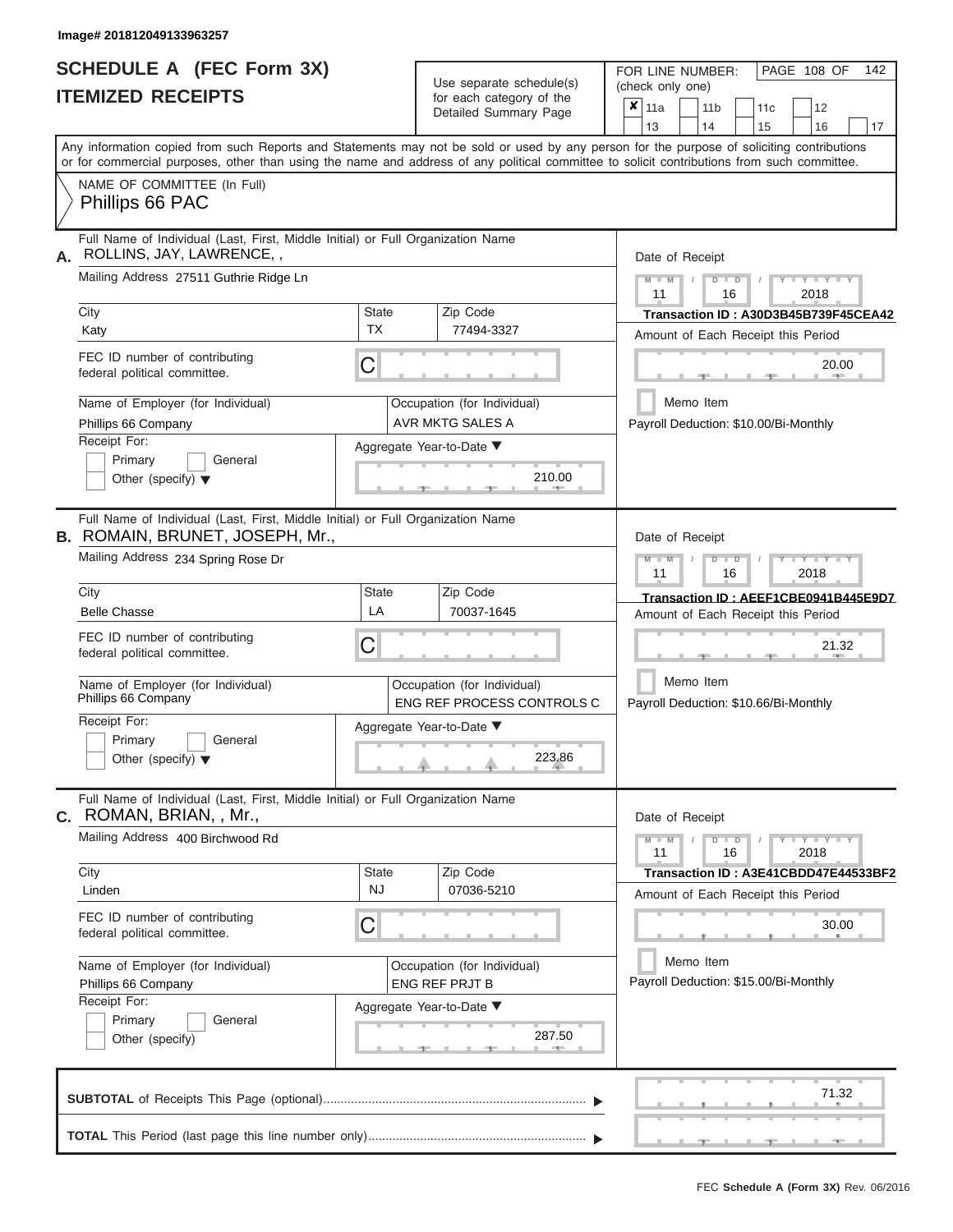|                          | <b>SCHEDULE A (FEC Form 3X)</b> |
|--------------------------|---------------------------------|
| <b>ITEMIZED RECEIPTS</b> |                                 |

FOR LINE NUMBER:

PAGE 109 OF 142

| <b>ITEMIZED RECEIPTS</b>                                                                                                                                                                                                                                                                |                                                          | Use separate schedule(s)<br>for each category of the<br>Detailed Summary Page | I UIT LIIVE IVUIVIDEIT.<br>(check only one)<br>$\overline{\mathbf{x}}$ 11a<br>11 <sub>b</sub><br>12<br>11 <sub>c</sub><br>14<br>13<br>15<br>16<br>17 |
|-----------------------------------------------------------------------------------------------------------------------------------------------------------------------------------------------------------------------------------------------------------------------------------------|----------------------------------------------------------|-------------------------------------------------------------------------------|------------------------------------------------------------------------------------------------------------------------------------------------------|
| Any information copied from such Reports and Statements may not be sold or used by any person for the purpose of soliciting contributions<br>or for commercial purposes, other than using the name and address of any political committee to solicit contributions from such committee. |                                                          |                                                                               |                                                                                                                                                      |
| NAME OF COMMITTEE (In Full)<br>Phillips 66 PAC                                                                                                                                                                                                                                          |                                                          |                                                                               |                                                                                                                                                      |
| Full Name of Individual (Last, First, Middle Initial) or Full Organization Name<br>RUBERT, DARRELL, O,,<br>А.                                                                                                                                                                           |                                                          |                                                                               | Date of Receipt                                                                                                                                      |
| Mailing Address 1547 S 115th East Ave                                                                                                                                                                                                                                                   |                                                          |                                                                               | $M - M$<br>$+Y+Y+Y$<br>$D$ $D$<br>11<br>2018<br>16                                                                                                   |
| City<br>Tulsa                                                                                                                                                                                                                                                                           | State<br>OK                                              | Zip Code<br>74128-5621                                                        | Transaction ID: A6DB615A23AAD4B38B40<br>Amount of Each Receipt this Period                                                                           |
| FEC ID number of contributing<br>federal political committee.                                                                                                                                                                                                                           | C                                                        |                                                                               | 34.00                                                                                                                                                |
| Name of Employer (for Individual)<br>Phillips 66 Company                                                                                                                                                                                                                                |                                                          | Occupation (for Individual)<br>AVR ACCT D                                     | Memo Item<br>Payroll Deduction: \$17.00/Bi-Monthly                                                                                                   |
| Receipt For:<br>Primary<br>General<br>Other (specify) $\blacktriangledown$                                                                                                                                                                                                              |                                                          | Aggregate Year-to-Date ▼<br>357.00                                            |                                                                                                                                                      |
| Full Name of Individual (Last, First, Middle Initial) or Full Organization Name<br><b>B.</b> SADLON, NANCY, P,,                                                                                                                                                                         |                                                          |                                                                               | Date of Receipt                                                                                                                                      |
| Mailing Address 107 Wahnetah Dr                                                                                                                                                                                                                                                         |                                                          |                                                                               | $M - M$<br>$+Y+Y+Y$<br>$D$ $D$<br>2018<br>11<br>16                                                                                                   |
| City<br><b>Bound Brook</b>                                                                                                                                                                                                                                                              | State<br><b>NJ</b>                                       | Zip Code<br>08805-1706                                                        | Transaction ID: A359AA51DE15E4B52AB0<br>Amount of Each Receipt this Period                                                                           |
| FEC ID number of contributing<br>C<br>federal political committee.                                                                                                                                                                                                                      |                                                          | 80.00                                                                         |                                                                                                                                                      |
| Name of Employer (for Individual)<br>Phillips 66 Company                                                                                                                                                                                                                                | Occupation (for Individual)<br>PL8 C&PA FIELD SUPPORT SR |                                                                               | Memo Item<br>Payroll Deduction: \$40.00/Bi-Monthly                                                                                                   |
| Receipt For:<br>General<br>Primary<br>Other (specify) $\blacktriangledown$                                                                                                                                                                                                              | Aggregate Year-to-Date ▼<br>791.74                       |                                                                               |                                                                                                                                                      |
| Full Name of Individual (Last, First, Middle Initial) or Full Organization Name<br>C. SAFLIN, STEPHEN, T, Mr.,                                                                                                                                                                          |                                                          |                                                                               | Date of Receipt                                                                                                                                      |
| Mailing Address 11687 Canyon Ct                                                                                                                                                                                                                                                         |                                                          |                                                                               | $Y$ $Y$ $Y$ $Y$<br>$M - M$<br>D<br>31<br>10<br>2018                                                                                                  |
| City<br>Conroe                                                                                                                                                                                                                                                                          | <b>State</b><br><b>TX</b>                                | Zip Code<br>77385-6205                                                        | Transaction ID: A13E03399BD064BFF8CF<br>Amount of Each Receipt this Period                                                                           |
| FEC ID number of contributing<br>federal political committee.                                                                                                                                                                                                                           | С                                                        |                                                                               | 85.00                                                                                                                                                |
| Name of Employer (for Individual)<br>Phillips 66 Company<br>Receipt For:                                                                                                                                                                                                                |                                                          | Occupation (for Individual)<br>PL6 AVIATION & SECURITY SR                     | Memo Item<br>Payroll Deduction: \$85.00/Bi-Monthly                                                                                                   |
| Primary<br>General<br>Other (specify)                                                                                                                                                                                                                                                   |                                                          | Aggregate Year-to-Date ▼<br>850.00<br><b>AND A</b><br>$-1$                    |                                                                                                                                                      |
|                                                                                                                                                                                                                                                                                         |                                                          |                                                                               | 199.00                                                                                                                                               |
|                                                                                                                                                                                                                                                                                         |                                                          |                                                                               |                                                                                                                                                      |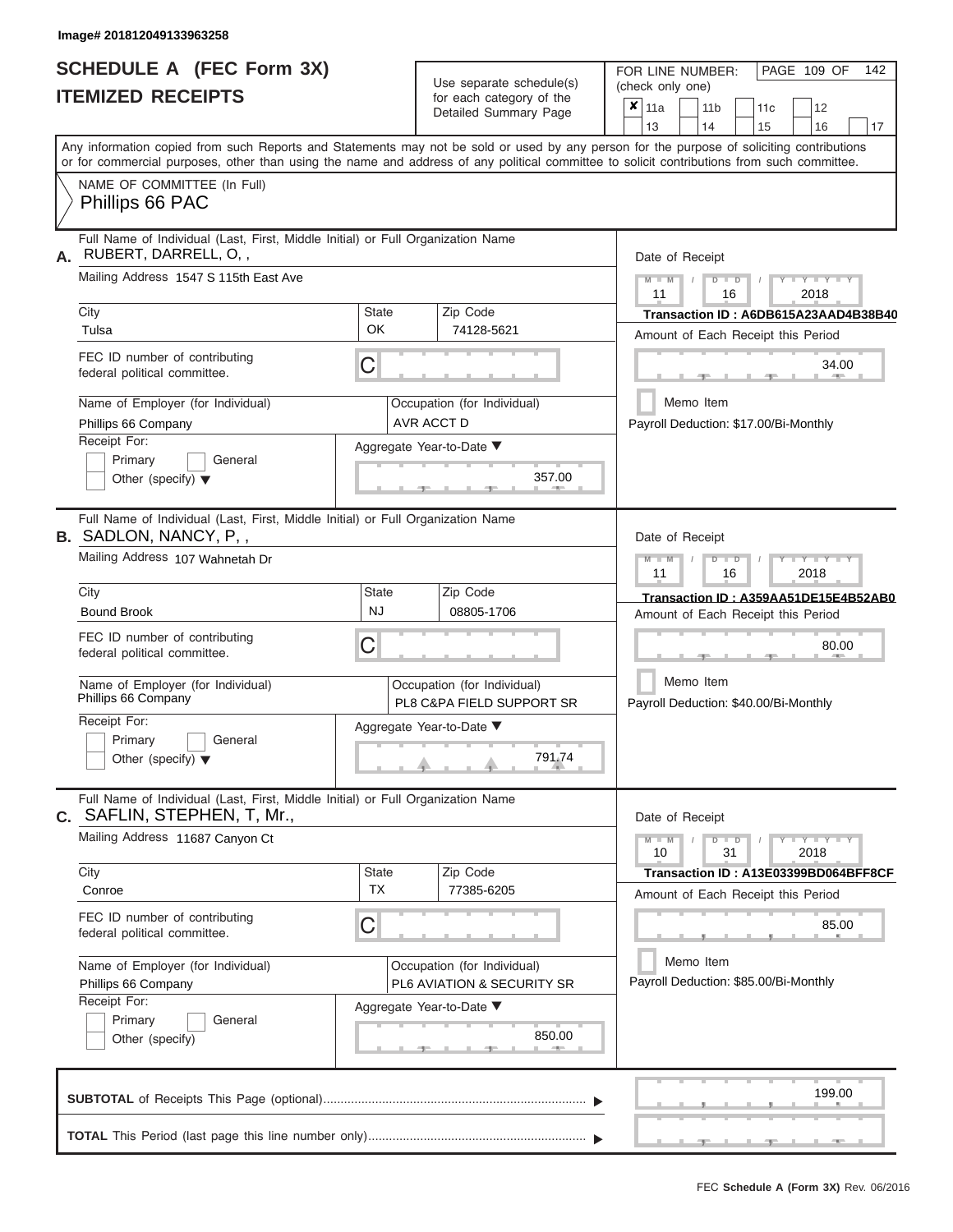|                          | <b>SCHEDULE A (FEC Form 3X)</b> |
|--------------------------|---------------------------------|
| <b>ITEMIZED RECEIPTS</b> |                                 |

| SCHEDULE A (FEC Form 3X)<br><b>ITEMIZED RECEIPTS</b>                                                                                                                                                                                                                                    |                           | Use separate schedule(s)                                      | 142<br>FOR LINE NUMBER:<br>PAGE 110 OF<br>(check only one)                                                                                |
|-----------------------------------------------------------------------------------------------------------------------------------------------------------------------------------------------------------------------------------------------------------------------------------------|---------------------------|---------------------------------------------------------------|-------------------------------------------------------------------------------------------------------------------------------------------|
|                                                                                                                                                                                                                                                                                         |                           | for each category of the<br>Detailed Summary Page             | $\overline{\mathbf{x}}$   11a<br>11 <sub>b</sub><br>12<br>11 <sub>c</sub><br>14<br>15<br>16<br>13<br>17                                   |
| Any information copied from such Reports and Statements may not be sold or used by any person for the purpose of soliciting contributions<br>or for commercial purposes, other than using the name and address of any political committee to solicit contributions from such committee. |                           |                                                               |                                                                                                                                           |
| NAME OF COMMITTEE (In Full)<br>Phillips 66 PAC                                                                                                                                                                                                                                          |                           |                                                               |                                                                                                                                           |
| Full Name of Individual (Last, First, Middle Initial) or Full Organization Name<br>SALINAS, MIKE, , Mr.,                                                                                                                                                                                |                           |                                                               | Date of Receipt                                                                                                                           |
| Mailing Address 124 Laurel Valley Dr                                                                                                                                                                                                                                                    |                           |                                                               | $M$ – $M$ /<br>$T - Y = Y - T Y$<br>$D$ $D$<br>11<br>2018<br>16                                                                           |
| City<br>West Columbia                                                                                                                                                                                                                                                                   | State<br>TX               | Zip Code<br>77486-9625                                        | Transaction ID: A81E552B019764AA6BB8<br>Amount of Each Receipt this Period                                                                |
| FEC ID number of contributing<br>federal political committee.                                                                                                                                                                                                                           | C                         |                                                               | 21.32<br><b>Britannia</b><br>$-1$                                                                                                         |
| Name of Employer (for Individual)<br>Phillips 66 Company                                                                                                                                                                                                                                |                           | Occupation (for Individual)<br>PL8 REF RLBLTY & MCHNCL INTEGR | Memo Item<br>Payroll Deduction: \$10.66/Bi-Monthly                                                                                        |
| Receipt For:<br>Primary<br>General<br>Other (specify) $\blacktriangledown$                                                                                                                                                                                                              |                           | Aggregate Year-to-Date ▼<br>223.86                            |                                                                                                                                           |
| Full Name of Individual (Last, First, Middle Initial) or Full Organization Name<br><b>B.</b> SANDFORD, TIMOTHY, P,,<br>Mailing Address 242 Goat Hill Rd                                                                                                                                 |                           |                                                               | Date of Receipt<br>$M - M$<br>$D$ $\Box$ $D$<br>$\blacksquare$ $\blacksquare$ $\blacksquare$ $\blacksquare$ $\blacksquare$ $\blacksquare$ |
| City                                                                                                                                                                                                                                                                                    | State                     | Zip Code                                                      | 11<br>2018<br>16<br>Transaction ID: A01F2A4371D6A4290946                                                                                  |
| Lambertville                                                                                                                                                                                                                                                                            | <b>NJ</b>                 | 08530-2611                                                    | Amount of Each Receipt this Period                                                                                                        |
| FEC ID number of contributing<br>federal political committee.                                                                                                                                                                                                                           | С                         |                                                               | 31.32                                                                                                                                     |
| Name of Employer (for Individual)<br>Phillips 66 Company                                                                                                                                                                                                                                |                           | Occupation (for Individual)<br><b>ENG REF PRJT A</b>          | Memo Item<br>Payroll Deduction: \$15.66/Bi-Monthly                                                                                        |
| Receipt For:                                                                                                                                                                                                                                                                            | Aggregate Year-to-Date ▼  |                                                               |                                                                                                                                           |
| Primary<br>General<br>Other (specify) $\blacktriangledown$                                                                                                                                                                                                                              | 278.86                    |                                                               |                                                                                                                                           |
| Full Name of Individual (Last, First, Middle Initial) or Full Organization Name<br>C. SANDSTEAD, KEVIN, J, Mr.,                                                                                                                                                                         |                           |                                                               | Date of Receipt                                                                                                                           |
| Mailing Address 5376 Wishfield Cir                                                                                                                                                                                                                                                      |                           |                                                               | $M - M$<br>$D$ $D$<br>$Y - Y - Y - Y - Y$<br>11<br>16<br>2018                                                                             |
| City<br>Huntington Beach                                                                                                                                                                                                                                                                | <b>State</b><br><b>CA</b> | Zip Code<br>92649-6014                                        | Transaction ID: AEAE9F603EDFE480DBA8<br>Amount of Each Receipt this Period                                                                |
| FEC ID number of contributing<br>federal political committee.                                                                                                                                                                                                                           | С                         |                                                               | 31.32                                                                                                                                     |
| Name of Employer (for Individual)<br>Phillips 66 Company                                                                                                                                                                                                                                |                           | Occupation (for Individual)<br>PL6 REF OPS SR                 | Memo Item<br>Payroll Deduction: \$15.66/Bi-Monthly                                                                                        |
| Receipt For:<br>Primary<br>General<br>Other (specify)                                                                                                                                                                                                                                   |                           | Aggregate Year-to-Date ▼<br>283.86                            |                                                                                                                                           |
|                                                                                                                                                                                                                                                                                         |                           |                                                               | 83.96                                                                                                                                     |
|                                                                                                                                                                                                                                                                                         |                           |                                                               | $-9$                                                                                                                                      |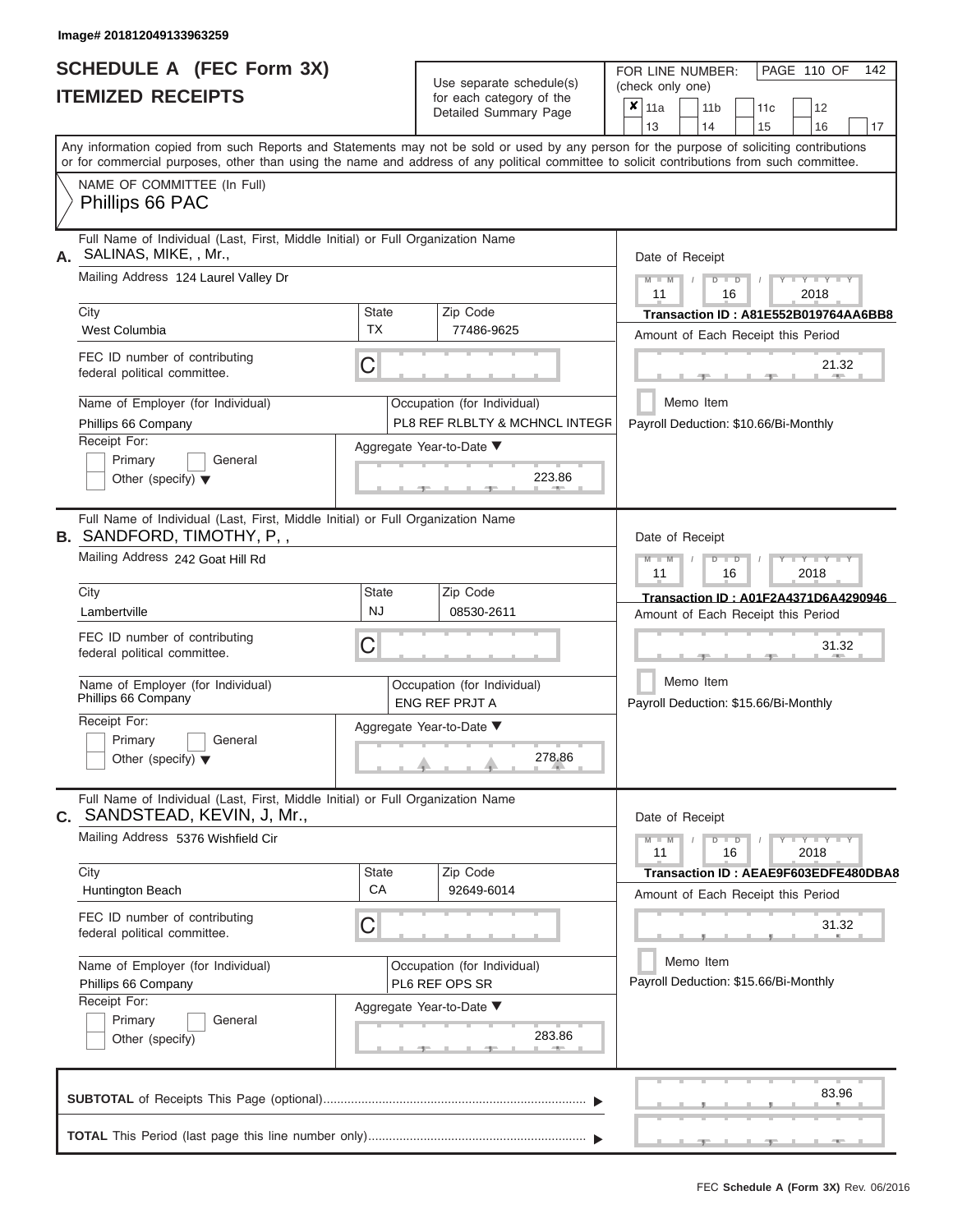|                          | <b>SCHEDULE A (FEC Form 3X)</b> |
|--------------------------|---------------------------------|
| <b>ITEMIZED RECEIPTS</b> |                                 |

| SCHEDULE A (FEC Form 3X)<br><b>ITEMIZED RECEIPTS</b>                                                                                                             |                                         | Use separate schedule(s)<br>for each category of the  | 142<br>FOR LINE NUMBER:<br>PAGE 111 OF<br>(check only one)<br>$\overline{\mathbf{x}}$   11a<br>12<br>11 <sub>b</sub><br>11 <sub>c</sub>                                                                                                                                                 |
|------------------------------------------------------------------------------------------------------------------------------------------------------------------|-----------------------------------------|-------------------------------------------------------|-----------------------------------------------------------------------------------------------------------------------------------------------------------------------------------------------------------------------------------------------------------------------------------------|
|                                                                                                                                                                  |                                         | Detailed Summary Page                                 | 13<br>14<br>15<br>16<br>17                                                                                                                                                                                                                                                              |
|                                                                                                                                                                  |                                         |                                                       | Any information copied from such Reports and Statements may not be sold or used by any person for the purpose of soliciting contributions<br>or for commercial purposes, other than using the name and address of any political committee to solicit contributions from such committee. |
| NAME OF COMMITTEE (In Full)<br>Phillips 66 PAC                                                                                                                   |                                         |                                                       |                                                                                                                                                                                                                                                                                         |
| Full Name of Individual (Last, First, Middle Initial) or Full Organization Name<br>SATTERFIELD, THAD, A,,                                                        |                                         |                                                       | Date of Receipt                                                                                                                                                                                                                                                                         |
| Mailing Address 2409 Georgetown Dr                                                                                                                               |                                         |                                                       | $M = M$ /<br>$+Y+Y+Y$<br>$D$ $D$<br>11<br>2018<br>16                                                                                                                                                                                                                                    |
| City<br><b>Bartlesville</b>                                                                                                                                      | <b>State</b><br>OK                      | Zip Code<br>74006-7528                                | Transaction ID: AAF9548F6CA264007A37<br>Amount of Each Receipt this Period                                                                                                                                                                                                              |
| FEC ID number of contributing<br>federal political committee.                                                                                                    | C                                       |                                                       | 20.00<br><b>CONTRACTOR</b><br>$-1$                                                                                                                                                                                                                                                      |
| Name of Employer (for Individual)<br>Phillips 66 Company                                                                                                         |                                         | Occupation (for Individual)<br>PL7 TALENT ACQUISITION | Memo Item<br>Payroll Deduction: \$10.00/Bi-Monthly                                                                                                                                                                                                                                      |
| Receipt For:<br>Primary<br>General<br>Other (specify) $\blacktriangledown$                                                                                       |                                         | Aggregate Year-to-Date ▼<br>210.00<br>$1 - 400$       |                                                                                                                                                                                                                                                                                         |
| Full Name of Individual (Last, First, Middle Initial) or Full Organization Name<br><b>B.</b> SAUER, DOUGLAS, BLAKE, Mr.,<br>Mailing Address 10102 Chevy Chase Dr |                                         |                                                       | Date of Receipt<br>$M - M$<br>$D$ $D$<br>$\Box$ $\Upsilon$ $\Box$ $\Upsilon$ $\Upsilon$ $\Upsilon$<br>$\prime$                                                                                                                                                                          |
| City                                                                                                                                                             | <b>State</b>                            | Zip Code                                              | 11<br>2018<br>16<br>Transaction ID: A35C976DB6DD84612AFF                                                                                                                                                                                                                                |
| Houston                                                                                                                                                          | <b>TX</b>                               | 77042-2428                                            | Amount of Each Receipt this Period                                                                                                                                                                                                                                                      |
| FEC ID number of contributing<br>C<br>federal political committee.                                                                                               |                                         | 51.32                                                 |                                                                                                                                                                                                                                                                                         |
| Name of Employer (for Individual)<br>Phillips 66 Company                                                                                                         | Occupation (for Individual)<br>PL6 SVCS |                                                       | Memo Item<br>Payroll Deduction: \$25.66/Bi-Monthly                                                                                                                                                                                                                                      |
| Receipt For:                                                                                                                                                     | Aggregate Year-to-Date ▼                |                                                       |                                                                                                                                                                                                                                                                                         |
| Primary<br>General<br>Other (specify) $\blacktriangledown$                                                                                                       | 538.86                                  |                                                       |                                                                                                                                                                                                                                                                                         |
| Full Name of Individual (Last, First, Middle Initial) or Full Organization Name<br>C. SCANTLIN, CHAD, A,,                                                        |                                         |                                                       | Date of Receipt                                                                                                                                                                                                                                                                         |
| Mailing Address 7349 River Ridge Dr                                                                                                                              |                                         |                                                       | $M - M$<br>$D$ $D$<br>$Y - Y - Y - Y$<br>11<br>2018<br>16                                                                                                                                                                                                                               |
| City<br>Ponca City                                                                                                                                               | State<br>OK                             | Zip Code<br>74604-7210                                | Transaction ID: A75143EA2C63A4CFF8DD<br>Amount of Each Receipt this Period                                                                                                                                                                                                              |
| FEC ID number of contributing<br>federal political committee.                                                                                                    | C                                       |                                                       | 21.32                                                                                                                                                                                                                                                                                   |
| Name of Employer (for Individual)<br>Phillips 66 Company                                                                                                         |                                         | Occupation (for Individual)<br>PL7 REF OPS BTL AV     | Memo Item<br>Payroll Deduction: \$10.66/Bi-Monthly                                                                                                                                                                                                                                      |
| Receipt For:<br>Primary<br>General<br>Other (specify)                                                                                                            |                                         | Aggregate Year-to-Date ▼<br>223.86                    |                                                                                                                                                                                                                                                                                         |
|                                                                                                                                                                  |                                         |                                                       | 92.64                                                                                                                                                                                                                                                                                   |
|                                                                                                                                                                  |                                         |                                                       | $-$                                                                                                                                                                                                                                                                                     |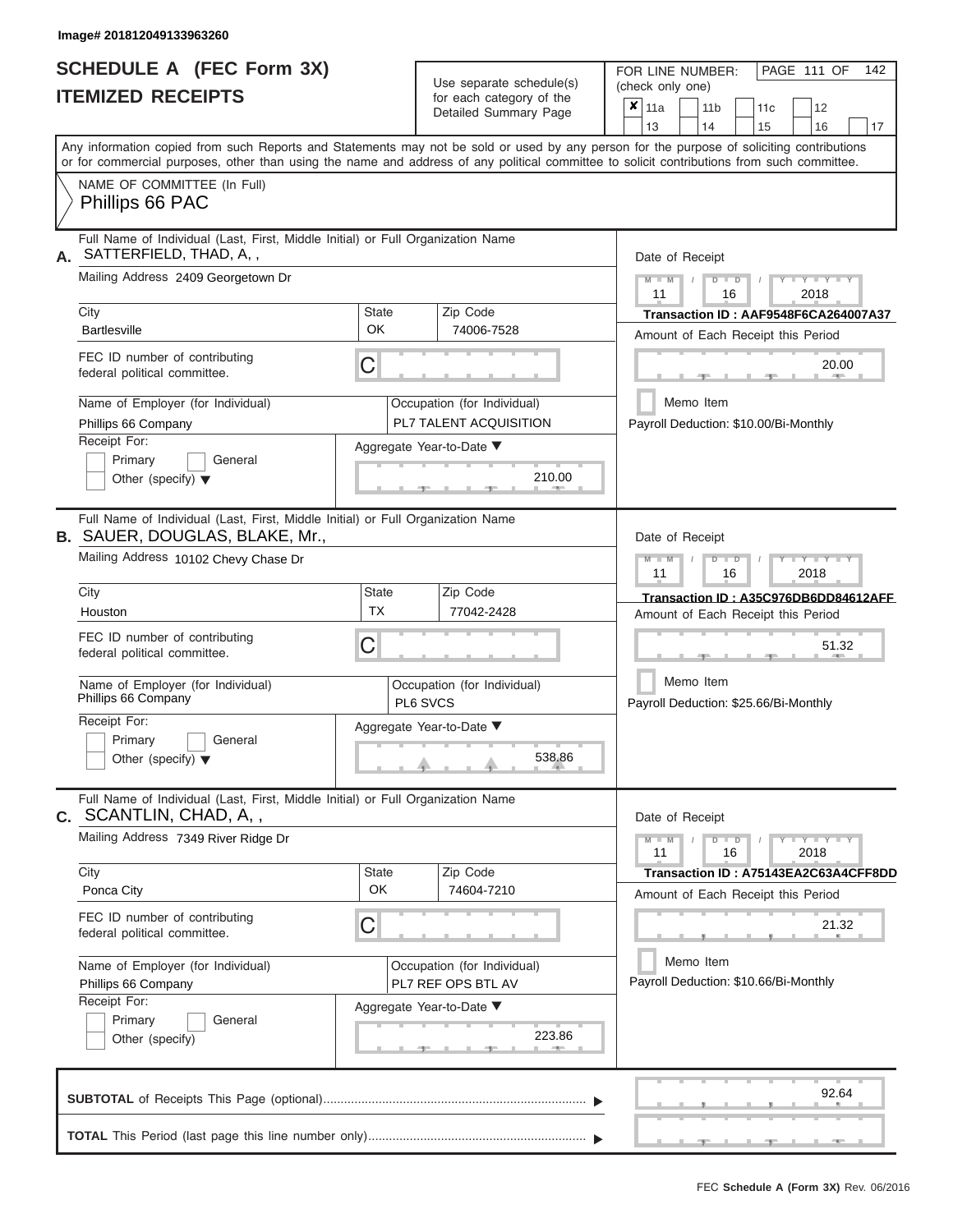|                          | SCHEDULE A (FEC Form 3X) |
|--------------------------|--------------------------|
| <b>ITEMIZED RECEIPTS</b> |                          |

FOR LINE NUMBER:

PAGE 112 OF 142

| <b>ITEMIZED RECEIPTS</b>                                                                                                                                                                                                                                                                |                                    | Use separate schedule(s)<br>for each category of the<br>Detailed Summary Page | I UIT LIIVE IVUIVIDEIT.<br>, <sub>1</sub> JUL 114 UI<br>(check only one)<br>$\overline{x}$ 11a<br>11 <sub>b</sub><br>12<br>11 <sub>c</sub><br>14<br>13<br>15<br>16<br>17 |
|-----------------------------------------------------------------------------------------------------------------------------------------------------------------------------------------------------------------------------------------------------------------------------------------|------------------------------------|-------------------------------------------------------------------------------|--------------------------------------------------------------------------------------------------------------------------------------------------------------------------|
| Any information copied from such Reports and Statements may not be sold or used by any person for the purpose of soliciting contributions<br>or for commercial purposes, other than using the name and address of any political committee to solicit contributions from such committee. |                                    |                                                                               |                                                                                                                                                                          |
| NAME OF COMMITTEE (In Full)<br>Phillips 66 PAC                                                                                                                                                                                                                                          |                                    |                                                                               |                                                                                                                                                                          |
| Full Name of Individual (Last, First, Middle Initial) or Full Organization Name<br>A. SCATENA, NICK, , ,                                                                                                                                                                                |                                    |                                                                               | Date of Receipt                                                                                                                                                          |
| Mailing Address 10020 Almond St                                                                                                                                                                                                                                                         |                                    |                                                                               | $M - M$<br>$+Y+Y+Y$<br>$D$ $D$<br>11<br>16<br>2018                                                                                                                       |
| City<br>Rancho Cucamonga                                                                                                                                                                                                                                                                | State<br>CA                        | Zip Code<br>91737-1758                                                        | Transaction ID: AF27BBE50AAC64D5F820<br>Amount of Each Receipt this Period                                                                                               |
| FEC ID number of contributing<br>federal political committee.                                                                                                                                                                                                                           | C                                  |                                                                               | 31.32                                                                                                                                                                    |
| Name of Employer (for Individual)<br>Phillips 66 Company                                                                                                                                                                                                                                |                                    | Occupation (for Individual)<br><b>AVR PURCHASING B</b>                        | Memo Item<br>Payroll Deduction: \$15.66/Bi-Monthly                                                                                                                       |
| Receipt For:<br>Primary<br>General<br>Other (specify) $\blacktriangledown$                                                                                                                                                                                                              |                                    | Aggregate Year-to-Date ▼<br>328.86                                            |                                                                                                                                                                          |
| Full Name of Individual (Last, First, Middle Initial) or Full Organization Name<br><b>B.</b> SCHENK, DWIGHT, L, Mr.,                                                                                                                                                                    |                                    |                                                                               | Date of Receipt                                                                                                                                                          |
| Mailing Address 14205 N Sandstone Ave                                                                                                                                                                                                                                                   |                                    |                                                                               | $I - Y - I - Y - I - Y$<br>$M - M$<br>$\overline{\mathsf{D}}$<br>$\blacksquare$<br>2018<br>11<br>16                                                                      |
| City<br>Skiatook                                                                                                                                                                                                                                                                        | State<br>OK                        | Zip Code<br>74070-3892                                                        | Transaction ID: AD24486C76BE54F8E8DC<br>Amount of Each Receipt this Period                                                                                               |
| FEC ID number of contributing<br>C<br>federal political committee.                                                                                                                                                                                                                      |                                    | 76.36                                                                         |                                                                                                                                                                          |
| Name of Employer (for Individual)<br>Occupation (for Individual)<br>Phillips 66 Company<br>AVR IT APPLICATION SUPPORT B                                                                                                                                                                 |                                    | Memo Item<br>Payroll Deduction: \$38.18/Bi-Monthly                            |                                                                                                                                                                          |
| Receipt For:<br>Primary<br>General<br>Other (specify) $\blacktriangledown$                                                                                                                                                                                                              | Aggregate Year-to-Date ▼<br>798.42 |                                                                               |                                                                                                                                                                          |
| Full Name of Individual (Last, First, Middle Initial) or Full Organization Name<br><b>C.</b> SCHNEIDER, JOSEPH, , ,                                                                                                                                                                     |                                    |                                                                               | Date of Receipt                                                                                                                                                          |
| Mailing Address 231 Saddle Creek Dr                                                                                                                                                                                                                                                     |                                    |                                                                               | Y I Y I Y<br>$M - M$<br>$\blacksquare$<br>11<br>16<br>2018                                                                                                               |
| City<br><b>Mount Bethel</b>                                                                                                                                                                                                                                                             | State<br>PA                        | Zip Code<br>18343-5788                                                        | Transaction ID: A9F1E5ADB12D643E6A98<br>Amount of Each Receipt this Period                                                                                               |
| FEC ID number of contributing<br>federal political committee.                                                                                                                                                                                                                           | C                                  |                                                                               | 41.32                                                                                                                                                                    |
| Name of Employer (for Individual)<br>Phillips 66 Company                                                                                                                                                                                                                                |                                    | Occupation (for Individual)<br>PL6 REF MNTNNC                                 | Memo Item<br>Payroll Deduction: \$20.66/Bi-Monthly                                                                                                                       |
| Receipt For:<br>Primary<br>General<br>Other (specify)                                                                                                                                                                                                                                   |                                    | Aggregate Year-to-Date ▼<br>388.86<br><b>AND A</b><br>ு                       |                                                                                                                                                                          |
|                                                                                                                                                                                                                                                                                         |                                    |                                                                               | 149.00                                                                                                                                                                   |
|                                                                                                                                                                                                                                                                                         |                                    |                                                                               |                                                                                                                                                                          |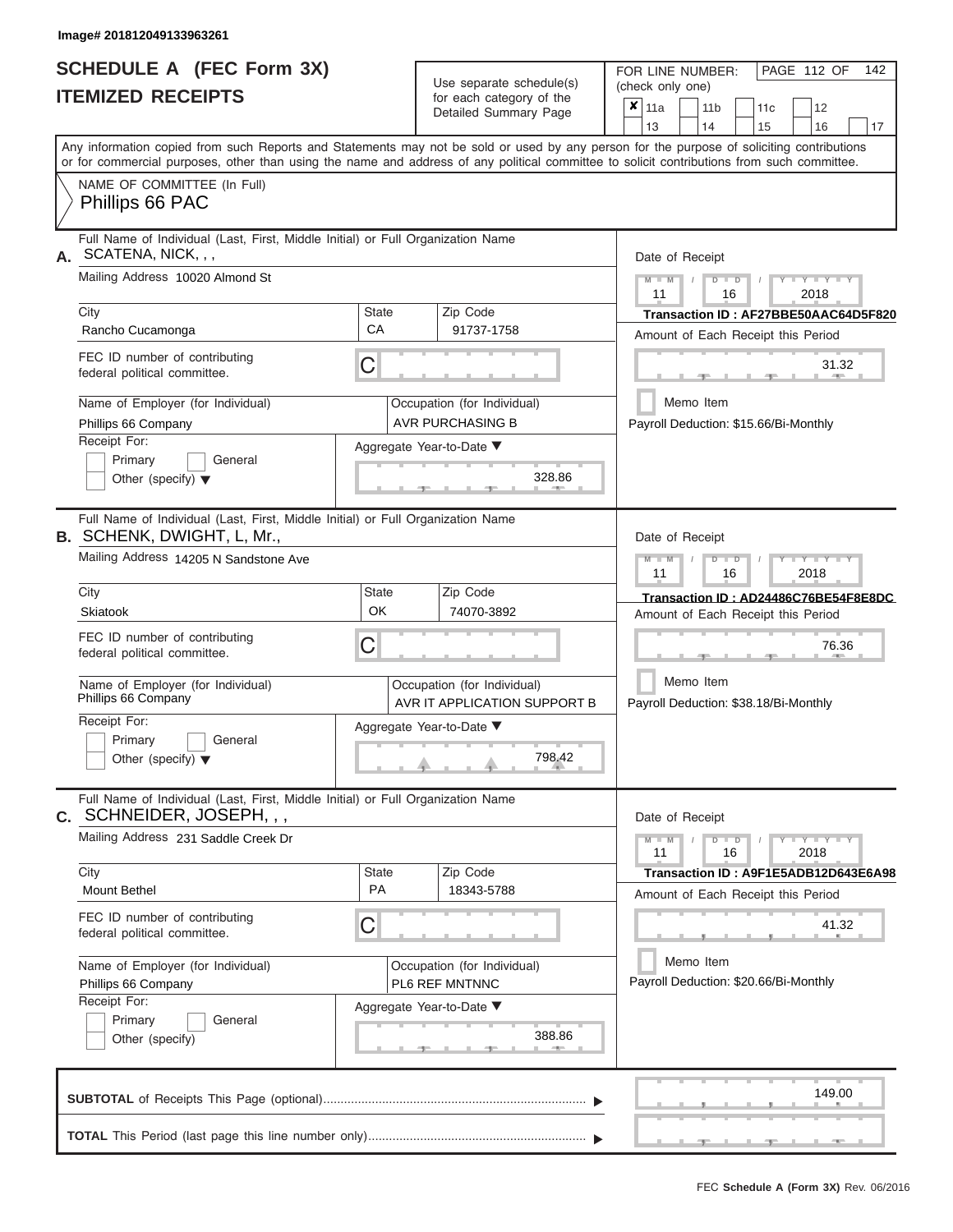# **SCHEDULE A (FEC Form 3X)**

| SCHEDULE A (FEC Form 3X)<br><b>ITEMIZED RECEIPTS</b>                                                                                                                                                                                                                                                                                                                                    |                                | Use separate schedule(s)<br>for each category of the<br>Detailed Summary Page                                               | 142<br>FOR LINE NUMBER:<br>PAGE 113 OF<br>(check only one)<br>$\overline{\mathbf{x}}$   11a<br>11 <sub>b</sub><br>12<br>11c                                                                                                                                                                 |
|-----------------------------------------------------------------------------------------------------------------------------------------------------------------------------------------------------------------------------------------------------------------------------------------------------------------------------------------------------------------------------------------|--------------------------------|-----------------------------------------------------------------------------------------------------------------------------|---------------------------------------------------------------------------------------------------------------------------------------------------------------------------------------------------------------------------------------------------------------------------------------------|
| Any information copied from such Reports and Statements may not be sold or used by any person for the purpose of soliciting contributions<br>or for commercial purposes, other than using the name and address of any political committee to solicit contributions from such committee.<br>NAME OF COMMITTEE (In Full)                                                                  |                                |                                                                                                                             | 13<br>16<br>14<br>15<br>17                                                                                                                                                                                                                                                                  |
| Phillips 66 PAC                                                                                                                                                                                                                                                                                                                                                                         |                                |                                                                                                                             |                                                                                                                                                                                                                                                                                             |
| Full Name of Individual (Last, First, Middle Initial) or Full Organization Name<br>SCHNIEDERS, PETER, L,,<br>А.<br>Mailing Address 5315 Via Sevilla<br>City<br>Yorba Linda<br>FEC ID number of contributing<br>federal political committee.<br>Name of Employer (for Individual)<br>Phillips 66 Company<br>Receipt For:<br>Primary<br>General<br>Other (specify) $\blacktriangledown$   | <b>State</b><br><b>CA</b><br>С | Zip Code<br>92887-3131<br>Occupation (for Individual)<br>PL6 REF TECHNICAL SVCS<br>Aggregate Year-to-Date ▼<br>383.86       | Date of Receipt<br>$M - M$<br>$T - Y = Y + Y$<br>$D$ $D$<br>11<br>2018<br>16<br><b>Transaction ID: A7215A84F21D04E489C7</b><br>Amount of Each Receipt this Period<br>41.32<br><b>AND A</b><br>Memo Item<br>Payroll Deduction: \$20.66/Bi-Monthly                                            |
| Full Name of Individual (Last, First, Middle Initial) or Full Organization Name<br><b>B. SCHOLTE, PIETER,,,</b><br>Mailing Address 426 State Route 28<br>City<br>Bridgewater<br>FEC ID number of contributing<br>federal political committee.<br>Name of Employer (for Individual)<br>Phillips 66 Company<br>Receipt For:<br>Primary<br>General<br>Other (specify) $\blacktriangledown$ | State<br><b>NJ</b><br>С        | Zip Code<br>08807-2406<br>Occupation (for Individual)<br>SCH MAINTENANCE PLANNER B<br>Aggregate Year-to-Date ▼<br>538.86    | Date of Receipt<br>$M$ $M$<br>$D$ $\Box$ $D$<br>$\blacksquare$ $\blacksquare$ $\blacksquare$ $\blacksquare$ $\blacksquare$<br>11<br>2018<br>16<br>Transaction ID: AAD36E4F6F4A64034A24<br>Amount of Each Receipt this Period<br>51.32<br>Memo Item<br>Payroll Deduction: \$25.66/Bi-Monthly |
| Full Name of Individual (Last, First, Middle Initial) or Full Organization Name<br>C. SCHOMP, DON, MORRISON, Mr.,<br>Mailing Address 120 Juanita Ln<br>City<br>Borger<br>FEC ID number of contributing<br>federal political committee.<br>Name of Employer (for Individual)<br>Phillips 66 Company<br>Receipt For:<br>Primary<br>General<br>Other (specify)                             | <b>State</b><br><b>TX</b><br>С | Zip Code<br>79007-8442<br>Occupation (for Individual)<br>PL7 MAINTENTANCE/RELIABILITY<br>Aggregate Year-to-Date ▼<br>328.86 | Date of Receipt<br>$M - M$<br>$Y - Y - Y - Y - Y$<br>$D$ $D$<br>11<br>16<br>2018<br>Transaction ID : AD338478BFA3A44EE859<br>Amount of Each Receipt this Period<br>31.32<br>Memo Item<br>Payroll Deduction: \$15.66/Bi-Monthly                                                              |
|                                                                                                                                                                                                                                                                                                                                                                                         |                                |                                                                                                                             | 123.96<br>$-1$<br>- 7 - 1<br>$-1$                                                                                                                                                                                                                                                           |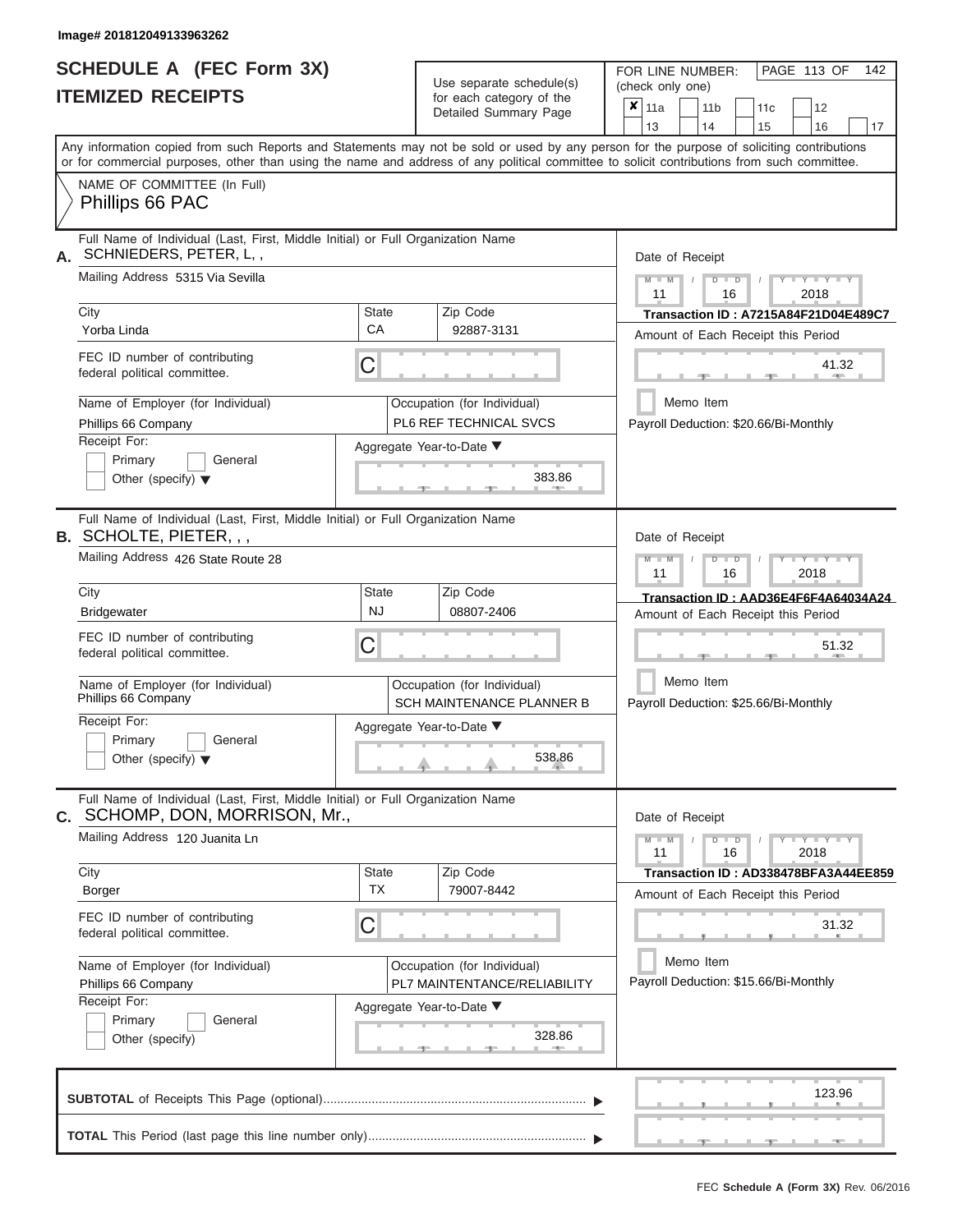|                          | <b>SCHEDULE A (FEC Form 3X)</b> |
|--------------------------|---------------------------------|
| <b>ITEMIZED RECEIPTS</b> |                                 |

|                                                                                                                   | Detailed Summary Page                                                                                                                                                                                                                                                                   |                                                                                                     |
|-------------------------------------------------------------------------------------------------------------------|-----------------------------------------------------------------------------------------------------------------------------------------------------------------------------------------------------------------------------------------------------------------------------------------|-----------------------------------------------------------------------------------------------------|
|                                                                                                                   |                                                                                                                                                                                                                                                                                         | 13<br>14<br>15<br>16<br>17                                                                          |
|                                                                                                                   | Any information copied from such Reports and Statements may not be sold or used by any person for the purpose of soliciting contributions<br>or for commercial purposes, other than using the name and address of any political committee to solicit contributions from such committee. |                                                                                                     |
| NAME OF COMMITTEE (In Full)<br>Phillips 66 PAC                                                                    |                                                                                                                                                                                                                                                                                         |                                                                                                     |
| Full Name of Individual (Last, First, Middle Initial) or Full Organization Name<br>SCHROEDER, ROBIN, R,,          |                                                                                                                                                                                                                                                                                         | Date of Receipt                                                                                     |
| Mailing Address 2703 Bonnie Bray Dr                                                                               |                                                                                                                                                                                                                                                                                         | $M = M$ /<br>$+Y+Y+Y$<br>$D$ $D$<br>11<br>2018<br>16                                                |
| City<br>Katy                                                                                                      | Zip Code<br><b>State</b><br><b>TX</b><br>77494-1730                                                                                                                                                                                                                                     | Transaction ID: A56C486A204D9480DBE7<br>Amount of Each Receipt this Period                          |
| FEC ID number of contributing<br>federal political committee.                                                     | C                                                                                                                                                                                                                                                                                       | 100.16<br><b>1. 200</b>                                                                             |
| Name of Employer (for Individual)<br>Phillips 66 Company                                                          | Occupation (for Individual)<br>CNS EXECUTIVE COMPENSATION                                                                                                                                                                                                                               | Memo Item<br>Payroll Deduction: \$50.08/Bi-Monthly                                                  |
| Receipt For:<br>Primary<br>General<br>Other (specify) $\blacktriangledown$                                        | Aggregate Year-to-Date ▼<br>1044.88                                                                                                                                                                                                                                                     |                                                                                                     |
| Full Name of Individual (Last, First, Middle Initial) or Full Organization Name<br>B. SCHULZ, RAYMOND, P,,        |                                                                                                                                                                                                                                                                                         | Date of Receipt                                                                                     |
| Mailing Address PO Box 5942                                                                                       |                                                                                                                                                                                                                                                                                         | $M - M$<br>$D$ $D$<br>$\Box$ $\Upsilon$ $\Box$ $\Upsilon$ $\Upsilon$ $\Upsilon$<br>11<br>2018<br>16 |
| City<br><b>Buena Park</b>                                                                                         | Zip Code<br><b>State</b><br>CA<br>90622-5942                                                                                                                                                                                                                                            | Transaction ID: A36ABB1735DF44AA6BC9<br>Amount of Each Receipt this Period                          |
| FEC ID number of contributing<br>federal political committee.                                                     | C                                                                                                                                                                                                                                                                                       | 41.32                                                                                               |
| Name of Employer (for Individual)<br>Phillips 66 Company                                                          | Occupation (for Individual)<br>TCH RESEARCH LAB D                                                                                                                                                                                                                                       | Memo Item<br>Payroll Deduction: \$20.66/Bi-Monthly                                                  |
| Receipt For:<br>Primary<br>General<br>Other (specify) $\blacktriangledown$                                        | Aggregate Year-to-Date ▼<br>206.60                                                                                                                                                                                                                                                      |                                                                                                     |
| Full Name of Individual (Last, First, Middle Initial) or Full Organization Name<br>C. SCHWARTJE, MICHAEL, W, Mr., |                                                                                                                                                                                                                                                                                         | Date of Receipt                                                                                     |
| Mailing Address 3921 Oberlin St                                                                                   |                                                                                                                                                                                                                                                                                         | $M - M$<br>$D$ $D$<br>$  Y$ $  Y$ $  Y$<br>11<br>2018<br>16                                         |
| City<br>Houston                                                                                                   | Zip Code<br>State<br><b>TX</b><br>77005-3635                                                                                                                                                                                                                                            | Transaction ID: A101A5F38EEE545BC9F3<br>Amount of Each Receipt this Period                          |
| FEC ID number of contributing<br>federal political committee.                                                     | C                                                                                                                                                                                                                                                                                       | 25.00                                                                                               |
| Name of Employer (for Individual)<br>Phillips 66 Company                                                          | Occupation (for Individual)<br>PL6 NGL ASSET OPTM                                                                                                                                                                                                                                       | Memo Item<br>Payroll Deduction: \$12.50/Bi-Monthly                                                  |
| Receipt For:<br>Primary<br>General<br>Other (specify)                                                             | Aggregate Year-to-Date ▼<br>262.50                                                                                                                                                                                                                                                      |                                                                                                     |
|                                                                                                                   |                                                                                                                                                                                                                                                                                         | 166.48                                                                                              |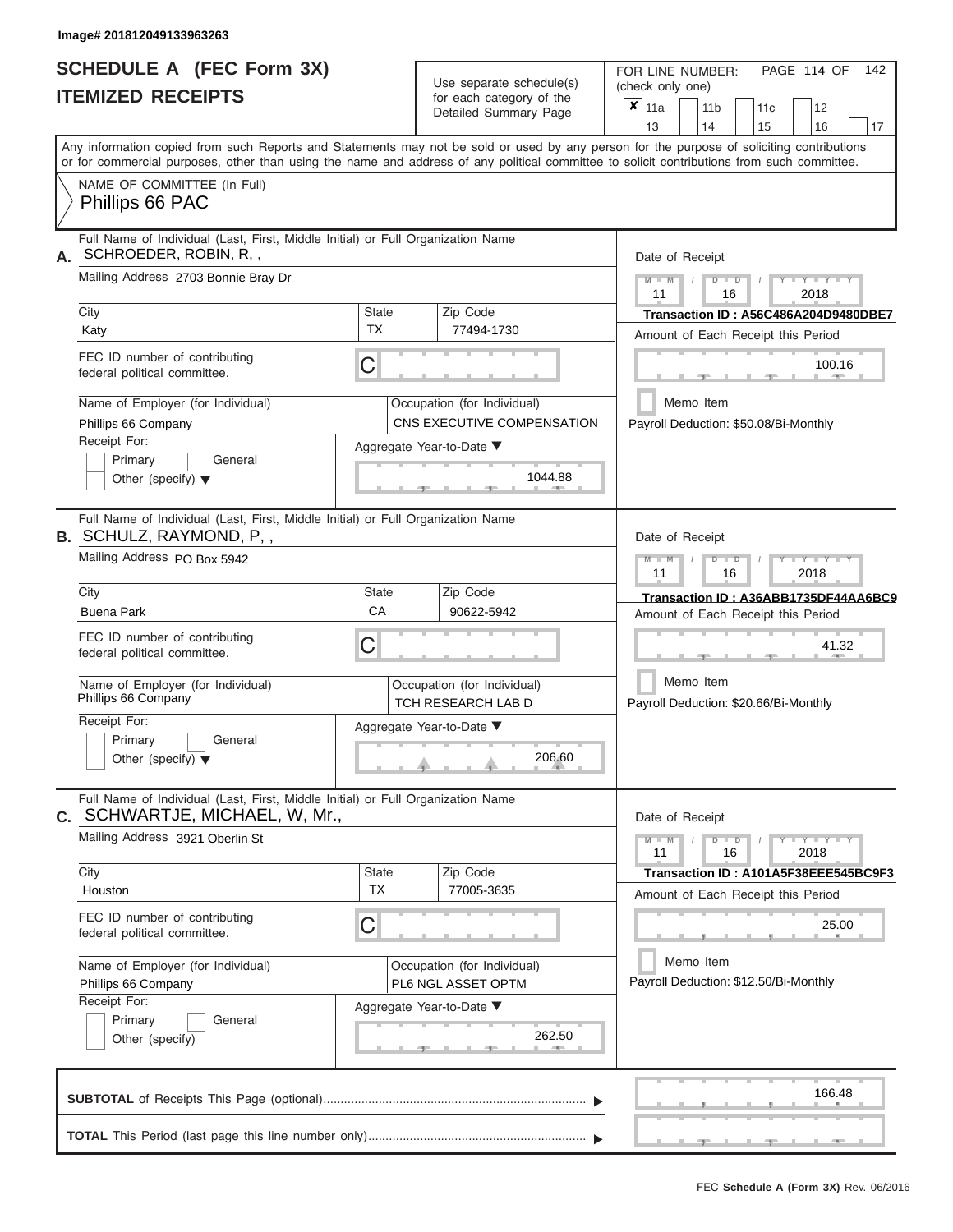|                          | SCHEDULE A (FEC Form 3X) |
|--------------------------|--------------------------|
| <b>ITEMIZED RECEIPTS</b> |                          |

Use separate schedule(s)<br>for each category of the

FOR LINE NUMBER:<br>(check only one)

PAGE 115 OF 142

|    | <u>IIEMIZED REVEIFIJ</u>                                                                                                                                                                                                                                                                |                                                                   | for each category of the<br>Detailed Summary Page          | $\pmb{\mathsf{x}}$<br>11a                          | 11 <sub>b</sub><br>11c                             | 12                        |    |  |  |  |  |  |
|----|-----------------------------------------------------------------------------------------------------------------------------------------------------------------------------------------------------------------------------------------------------------------------------------------|-------------------------------------------------------------------|------------------------------------------------------------|----------------------------------------------------|----------------------------------------------------|---------------------------|----|--|--|--|--|--|
|    |                                                                                                                                                                                                                                                                                         |                                                                   |                                                            | 13                                                 | 14<br>15                                           | 16                        | 17 |  |  |  |  |  |
|    | Any information copied from such Reports and Statements may not be sold or used by any person for the purpose of soliciting contributions<br>or for commercial purposes, other than using the name and address of any political committee to solicit contributions from such committee. |                                                                   |                                                            |                                                    |                                                    |                           |    |  |  |  |  |  |
|    | NAME OF COMMITTEE (In Full)<br>Phillips 66 PAC                                                                                                                                                                                                                                          |                                                                   |                                                            |                                                    |                                                    |                           |    |  |  |  |  |  |
| А. | Full Name of Individual (Last, First, Middle Initial) or Full Organization Name<br>SEIDEL, TIMOTHY, JAMES, Mr.,                                                                                                                                                                         |                                                                   |                                                            | Date of Receipt                                    |                                                    |                           |    |  |  |  |  |  |
|    | Mailing Address 1629 Via Margarita                                                                                                                                                                                                                                                      |                                                                   |                                                            | $M - M$<br>11                                      | $D$ $D$<br>16                                      | $-Y - Y - Y - Y$<br>2018  |    |  |  |  |  |  |
|    | City                                                                                                                                                                                                                                                                                    | <b>State</b>                                                      | Zip Code                                                   |                                                    | Transaction ID: AD07CE3F88EAA4824B5D               |                           |    |  |  |  |  |  |
|    | <b>Palos Verdes Estates</b>                                                                                                                                                                                                                                                             | CA                                                                | 90274-2147                                                 |                                                    | Amount of Each Receipt this Period                 |                           |    |  |  |  |  |  |
|    | FEC ID number of contributing<br>federal political committee.                                                                                                                                                                                                                           | C                                                                 |                                                            |                                                    |                                                    | 56.00                     |    |  |  |  |  |  |
|    | Name of Employer (for Individual)<br>Phillips 66 Company                                                                                                                                                                                                                                |                                                                   | Occupation (for Individual)<br>PL5 REF SR                  | Memo Item<br>Payroll Deduction: \$28.00/Bi-Monthly |                                                    |                           |    |  |  |  |  |  |
|    | Receipt For:                                                                                                                                                                                                                                                                            |                                                                   | Aggregate Year-to-Date ▼                                   |                                                    |                                                    |                           |    |  |  |  |  |  |
|    | Primary<br>General<br>Other (specify) $\blacktriangledown$                                                                                                                                                                                                                              |                                                                   | 569.28                                                     |                                                    |                                                    |                           |    |  |  |  |  |  |
|    | Full Name of Individual (Last, First, Middle Initial) or Full Organization Name<br><b>B.</b> SEMKO, MARK, P,,                                                                                                                                                                           |                                                                   |                                                            | Date of Receipt                                    |                                                    |                           |    |  |  |  |  |  |
|    | Mailing Address 4101 Abinger PI                                                                                                                                                                                                                                                         | $M - M$<br>$T - Y = T - Y = T - Y$<br>$D$ $D$<br>11<br>16<br>2018 |                                                            |                                                    |                                                    |                           |    |  |  |  |  |  |
|    | City                                                                                                                                                                                                                                                                                    | State                                                             | Zip Code                                                   |                                                    | Transaction ID: A2E9CE929FA0D4B98969               |                           |    |  |  |  |  |  |
|    | Swansea                                                                                                                                                                                                                                                                                 | IL                                                                | 62226-7855                                                 |                                                    | Amount of Each Receipt this Period                 |                           |    |  |  |  |  |  |
|    | FEC ID number of contributing<br>federal political committee.                                                                                                                                                                                                                           | C                                                                 |                                                            |                                                    |                                                    |                           |    |  |  |  |  |  |
|    | Name of Employer (for Individual)<br>Phillips 66 Company                                                                                                                                                                                                                                |                                                                   | Occupation (for Individual)<br><b>ENG REF ELECTRICAL B</b> |                                                    | Memo Item<br>Payroll Deduction: \$10.00/Bi-Monthly |                           |    |  |  |  |  |  |
|    | Receipt For:                                                                                                                                                                                                                                                                            | Aggregate Year-to-Date ▼                                          |                                                            |                                                    |                                                    |                           |    |  |  |  |  |  |
|    | Primary<br>General<br>Other (specify) $\blacktriangledown$                                                                                                                                                                                                                              | 210.00                                                            |                                                            |                                                    |                                                    |                           |    |  |  |  |  |  |
|    | Full Name of Individual (Last, First, Middle Initial) or Full Organization Name<br>C. SEQUEIRA, ARTHUR, V, CAPT,                                                                                                                                                                        |                                                                   |                                                            | Date of Receipt                                    |                                                    |                           |    |  |  |  |  |  |
|    | Mailing Address 602 Dalton Ln                                                                                                                                                                                                                                                           |                                                                   |                                                            | $M - M$<br>11                                      | $D$ $D$<br>16                                      | $Y = Y = Y' + Y'$<br>2018 |    |  |  |  |  |  |
|    | City                                                                                                                                                                                                                                                                                    | <b>State</b>                                                      | Zip Code                                                   |                                                    | Transaction ID: A83E7405534D34F81AFB               |                           |    |  |  |  |  |  |
|    | Sugar Land                                                                                                                                                                                                                                                                              | ТX                                                                | 77479-1677                                                 |                                                    | Amount of Each Receipt this Period                 |                           |    |  |  |  |  |  |
|    | FEC ID number of contributing<br>federal political committee.                                                                                                                                                                                                                           | C                                                                 |                                                            |                                                    |                                                    | 41.32                     |    |  |  |  |  |  |
|    | Name of Employer (for Individual)<br>Phillips 66 Company                                                                                                                                                                                                                                |                                                                   | Occupation (for Individual)<br>PL7 MARINE VETTING AV       | Memo Item<br>Payroll Deduction: \$20.66/Bi-Monthly |                                                    |                           |    |  |  |  |  |  |
|    | Receipt For:                                                                                                                                                                                                                                                                            | Aggregate Year-to-Date ▼                                          |                                                            |                                                    |                                                    |                           |    |  |  |  |  |  |
|    | Primary<br>General<br>Other (specify)                                                                                                                                                                                                                                                   |                                                                   | 433.86<br><b>ARCHITECT</b>                                 |                                                    |                                                    |                           |    |  |  |  |  |  |
|    |                                                                                                                                                                                                                                                                                         |                                                                   |                                                            |                                                    |                                                    | 117.32                    |    |  |  |  |  |  |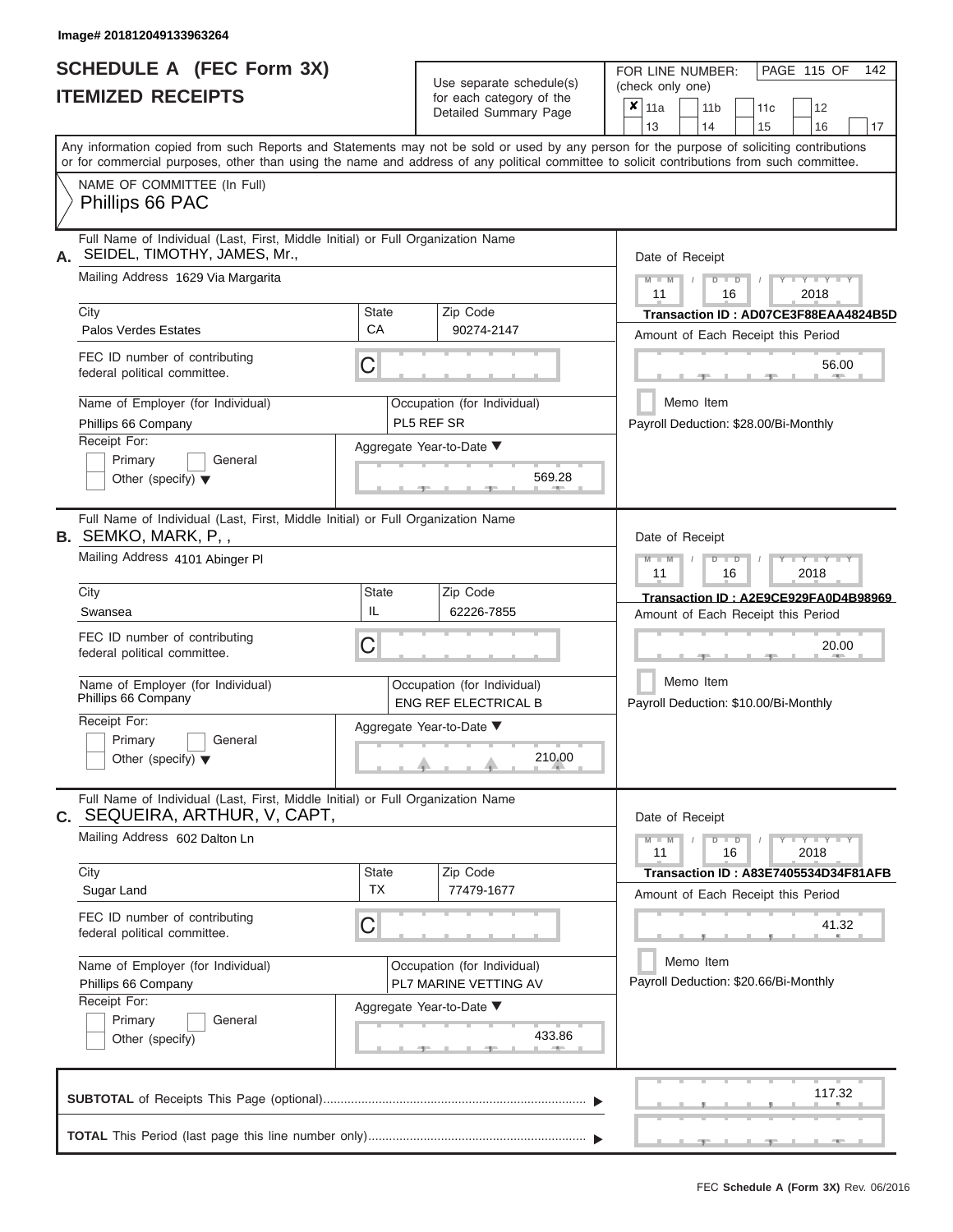# **SCHEDULE A (FEC Form 3X) ITEMIZED RECEIPTS**

Use separate schedule(s)  $\frac{1}{\pi}$  for each category of the

FOR LINE NUMBER:<br>(check only one)

PAGE 116 OF 142

| IIEMIZEU REVEIFIJ                                                                                                                                                                                                                                                                       |                           | for each category of the<br>Detailed Summary Page          | X | 11a             |           | 11 <sub>b</sub> |                      | 11c | 12                                                                         |        |    |
|-----------------------------------------------------------------------------------------------------------------------------------------------------------------------------------------------------------------------------------------------------------------------------------------|---------------------------|------------------------------------------------------------|---|-----------------|-----------|-----------------|----------------------|-----|----------------------------------------------------------------------------|--------|----|
|                                                                                                                                                                                                                                                                                         |                           |                                                            |   | 13              |           | 14              |                      | 15  | 16                                                                         |        | 17 |
| Any information copied from such Reports and Statements may not be sold or used by any person for the purpose of soliciting contributions<br>or for commercial purposes, other than using the name and address of any political committee to solicit contributions from such committee. |                           |                                                            |   |                 |           |                 |                      |     |                                                                            |        |    |
| NAME OF COMMITTEE (In Full)<br>Phillips 66 PAC                                                                                                                                                                                                                                          |                           |                                                            |   |                 |           |                 |                      |     |                                                                            |        |    |
| Full Name of Individual (Last, First, Middle Initial) or Full Organization Name<br>SEYLER, PAUL, E, Mr.,<br>А.                                                                                                                                                                          |                           |                                                            |   | Date of Receipt |           |                 |                      |     |                                                                            |        |    |
| Mailing Address 59 Little Rise Dr                                                                                                                                                                                                                                                       |                           |                                                            |   | $M - M$<br>11   |           |                 | $D$ $\Box$ $D$<br>16 |     | $Y = Y = Y + Y$<br>2018                                                    |        |    |
| City<br>Missouri City                                                                                                                                                                                                                                                                   | <b>State</b><br><b>TX</b> | Zip Code<br>77459-1448                                     |   |                 |           |                 |                      |     | Transaction ID: A0CA4A100FEBC43FCA98                                       |        |    |
| FEC ID number of contributing<br>federal political committee.                                                                                                                                                                                                                           | C                         |                                                            |   |                 |           |                 |                      |     | Amount of Each Receipt this Period                                         | 20.00  |    |
| Name of Employer (for Individual)<br>Phillips 66 Company                                                                                                                                                                                                                                |                           | Occupation (for Individual)<br>PL6 REF TECHNICAL SVCS      |   |                 | Memo Item |                 |                      |     | Payroll Deduction: \$10.00/Bi-Monthly                                      |        |    |
| Receipt For:<br>Aggregate Year-to-Date ▼<br>Primary<br>General<br>210.00<br>Other (specify) $\blacktriangledown$                                                                                                                                                                        |                           |                                                            |   |                 |           |                 |                      |     |                                                                            |        |    |
| Full Name of Individual (Last, First, Middle Initial) or Full Organization Name<br><b>B.</b> SHABET, ALEX, J,,                                                                                                                                                                          |                           |                                                            |   | Date of Receipt |           |                 |                      |     |                                                                            |        |    |
| Mailing Address 5514 Wimberly Briar Ln                                                                                                                                                                                                                                                  |                           |                                                            |   | $M - M$<br>11   |           |                 | $D$ $\Box$ $D$<br>16 |     | Y L Y L Y<br>2018                                                          |        |    |
| City<br>Fulshear                                                                                                                                                                                                                                                                        | <b>State</b><br><b>TX</b> | Zip Code<br>77441-1509                                     |   |                 |           |                 |                      |     | Transaction ID: A80817E51A8B142DC8A4<br>Amount of Each Receipt this Period |        |    |
| FEC ID number of contributing<br>federal political committee.                                                                                                                                                                                                                           | C                         |                                                            |   |                 |           |                 |                      |     |                                                                            | 83.32  |    |
| Name of Employer (for Individual)<br>Phillips 66 Company                                                                                                                                                                                                                                |                           | Occupation (for Individual)<br><b>PL5 TOTAL REWARDS SR</b> |   |                 | Memo Item |                 |                      |     | Payroll Deduction: \$41.66/Bi-Monthly                                      |        |    |
| Receipt For:<br>Primary<br>General<br>Other (specify) $\blacktriangledown$                                                                                                                                                                                                              |                           | Aggregate Year-to-Date ▼<br>621.58                         |   |                 |           |                 |                      |     |                                                                            |        |    |
| Full Name of Individual (Last, First, Middle Initial) or Full Organization Name<br>$c.$ SHARP, BOBBY, J, ,                                                                                                                                                                              |                           |                                                            |   | Date of Receipt |           |                 |                      |     |                                                                            |        |    |
| Mailing Address 9700 Spencer Rd                                                                                                                                                                                                                                                         |                           |                                                            |   | $M - M$<br>11   |           |                 | $D$ $D$<br>16        |     | $Y = Y = Y' + Y'$<br>2018                                                  |        |    |
| City<br>Spencer                                                                                                                                                                                                                                                                         | <b>State</b><br>OK        | Zip Code<br>73084-9739                                     |   |                 |           |                 |                      |     | Transaction ID: A1857527957694800B32<br>Amount of Each Receipt this Period |        |    |
| FEC ID number of contributing<br>federal political committee.                                                                                                                                                                                                                           | C                         |                                                            |   |                 |           |                 |                      |     |                                                                            | 25.00  |    |
| Name of Employer (for Individual)<br>Phillips 66 Company                                                                                                                                                                                                                                |                           | Occupation (for Individual)<br>AVR REAL ESTATE B           |   |                 | Memo Item |                 |                      |     | Payroll Deduction: \$25.00/Bi-Monthly                                      |        |    |
| Receipt For:<br>Primary<br>General<br>Other (specify)                                                                                                                                                                                                                                   |                           | Aggregate Year-to-Date ▼<br>275.00<br>$-$                  |   |                 |           |                 |                      |     |                                                                            |        |    |
|                                                                                                                                                                                                                                                                                         |                           |                                                            |   |                 |           |                 |                      |     |                                                                            | 128.32 |    |
|                                                                                                                                                                                                                                                                                         |                           |                                                            |   |                 |           |                 |                      |     |                                                                            |        |    |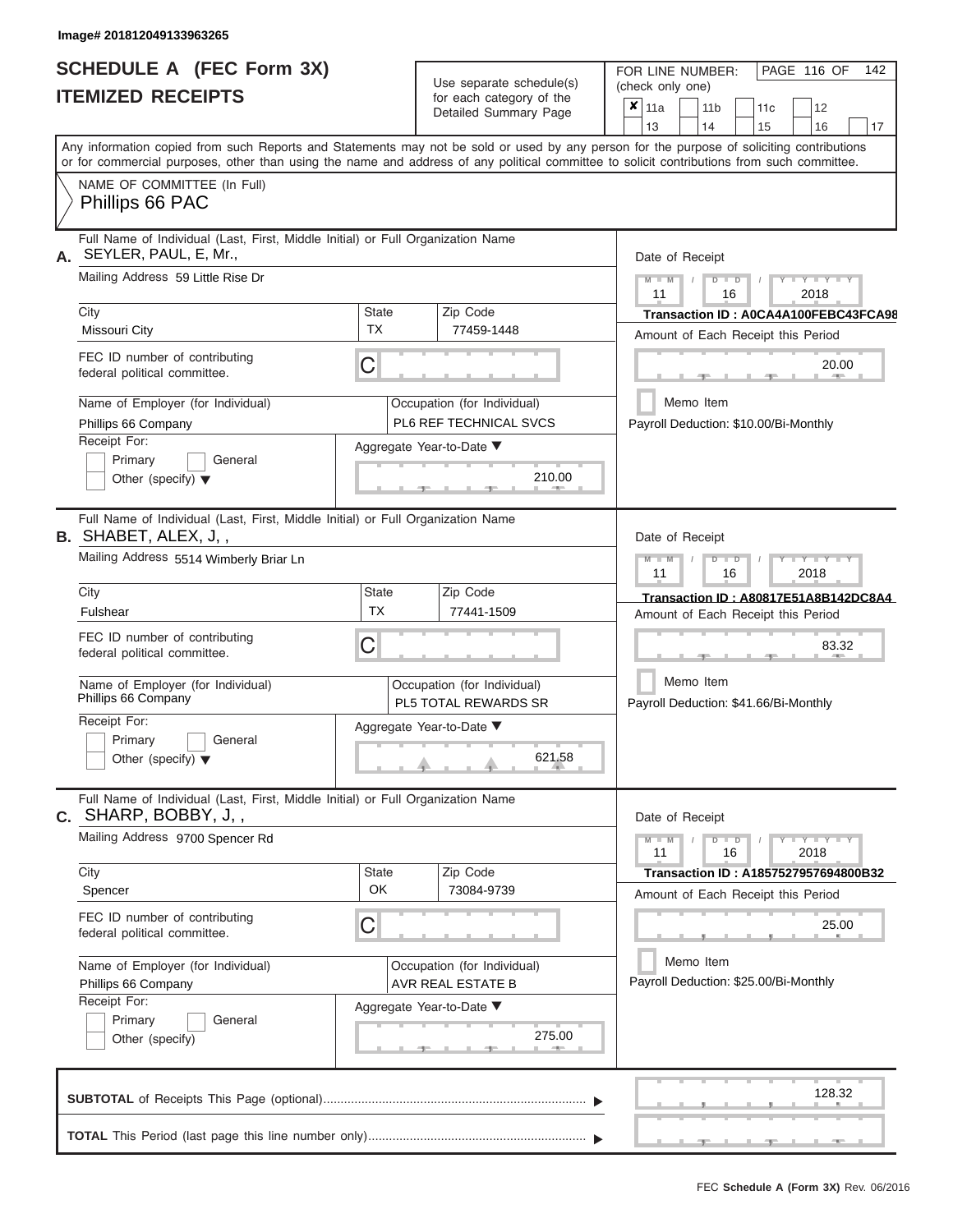|                          | <b>SCHEDULE A (FEC Form 3X)</b> |
|--------------------------|---------------------------------|
| <b>ITEMIZED RECEIPTS</b> |                                 |

Use separate schedule(s)<br>for each category of the

FOR LINE NUMBER:<br>(check only one)

PAGE 117 OF 142

|    | IILMILLV IILVLII I                                                                                                                         |                                                | iui cauli ualcyuly ul lilc<br>Detailed Summary Page        | x                                    | 11a                                                        |                                                    |    | 11 <sub>b</sub> |  | 11 <sub>c</sub> | 12                                           |    |  |  |  |
|----|--------------------------------------------------------------------------------------------------------------------------------------------|------------------------------------------------|------------------------------------------------------------|--------------------------------------|------------------------------------------------------------|----------------------------------------------------|----|-----------------|--|-----------------|----------------------------------------------|----|--|--|--|
|    | Any information copied from such Reports and Statements may not be sold or used by any person for the purpose of soliciting contributions  |                                                |                                                            |                                      | 13                                                         |                                                    | 14 |                 |  | 15              | 16                                           | 17 |  |  |  |
|    | or for commercial purposes, other than using the name and address of any political committee to solicit contributions from such committee. |                                                |                                                            |                                      |                                                            |                                                    |    |                 |  |                 |                                              |    |  |  |  |
|    | NAME OF COMMITTEE (In Full)<br>Phillips 66 PAC                                                                                             |                                                |                                                            |                                      |                                                            |                                                    |    |                 |  |                 |                                              |    |  |  |  |
| Α. | Full Name of Individual (Last, First, Middle Initial) or Full Organization Name<br>SHEPARD, JAMES, DAREN, Mr.,                             |                                                |                                                            |                                      | Date of Receipt                                            |                                                    |    |                 |  |                 |                                              |    |  |  |  |
|    | Mailing Address 10095 FM 524 Rd                                                                                                            |                                                |                                                            |                                      | $M - M$<br>11                                              |                                                    |    | $D$ $D$<br>16   |  |                 | $Y + Y$<br>2018                              |    |  |  |  |
|    | City                                                                                                                                       | <b>State</b><br><b>TX</b>                      | Zip Code                                                   | Transaction ID: A48FD5121112F471FB9D |                                                            |                                                    |    |                 |  |                 |                                              |    |  |  |  |
|    | Sweeny                                                                                                                                     |                                                | 77480-8228                                                 | Amount of Each Receipt this Period   |                                                            |                                                    |    |                 |  |                 |                                              |    |  |  |  |
|    | FEC ID number of contributing<br>federal political committee.                                                                              | C                                              |                                                            |                                      |                                                            |                                                    |    |                 |  |                 | 20.00<br><b>AND</b>                          |    |  |  |  |
|    | Name of Employer (for Individual)                                                                                                          |                                                | Occupation (for Individual)                                |                                      |                                                            | Memo Item                                          |    |                 |  |                 |                                              |    |  |  |  |
|    | Phillips 66 Company<br>Receipt For:                                                                                                        |                                                | PL8 REF OPS DAYTIME SR                                     |                                      |                                                            |                                                    |    |                 |  |                 | Payroll Deduction: \$10.00/Bi-Monthly        |    |  |  |  |
|    | Primary<br>General<br>Other (specify) $\blacktriangledown$                                                                                 |                                                | Aggregate Year-to-Date ▼<br>210.00<br><b>Contact State</b> |                                      |                                                            |                                                    |    |                 |  |                 |                                              |    |  |  |  |
|    | Full Name of Individual (Last, First, Middle Initial) or Full Organization Name<br><b>B.</b> SHI, YU, , ,                                  |                                                |                                                            |                                      | Date of Receipt                                            |                                                    |    |                 |  |                 |                                              |    |  |  |  |
|    | Mailing Address 5515 Nottingham PI                                                                                                         |                                                |                                                            |                                      | $M - M$<br>Y I Y I Y<br>$D$ $\Box$ $D$<br>11<br>16<br>2018 |                                                    |    |                 |  |                 |                                              |    |  |  |  |
|    | City                                                                                                                                       | Zip Code<br>State                              |                                                            |                                      |                                                            | Transaction ID: A8702A2E73A574D9BB22               |    |                 |  |                 |                                              |    |  |  |  |
|    | <b>Bartlesville</b>                                                                                                                        | OK<br>74006-6992                               |                                                            |                                      |                                                            |                                                    |    |                 |  |                 | Amount of Each Receipt this Period           |    |  |  |  |
|    | FEC ID number of contributing<br>federal political committee.                                                                              | С                                              |                                                            |                                      |                                                            | 20.00                                              |    |                 |  |                 |                                              |    |  |  |  |
|    | Name of Employer (for Individual)<br>Phillips 66 Company                                                                                   |                                                | Occupation (for Individual)<br><b>ENG RESEARCH B</b>       |                                      |                                                            | Memo Item                                          |    |                 |  |                 | Payroll Deduction: \$10.00/Bi-Monthly        |    |  |  |  |
|    | Receipt For:<br>Primary<br>General<br>Other (specify) $\blacktriangledown$                                                                 | Aggregate Year-to-Date ▼<br>210.00             |                                                            |                                      |                                                            |                                                    |    |                 |  |                 |                                              |    |  |  |  |
| С. | Full Name of Individual (Last, First, Middle Initial) or Full Organization Name<br>SHORTEN, KAREN, L, Ms.,                                 |                                                |                                                            |                                      | Date of Receipt                                            |                                                    |    |                 |  |                 |                                              |    |  |  |  |
|    | Mailing Address 18806 Luby Creek Dr                                                                                                        |                                                |                                                            |                                      | $M - M$<br>11                                              |                                                    |    | $D$ $D$<br>16   |  |                 | $T - Y - T - Y - T - Y$<br>2018              |    |  |  |  |
|    | City<br>Cypress                                                                                                                            | State<br><b>TX</b>                             | Zip Code<br>77433-4837                                     |                                      |                                                            |                                                    |    |                 |  |                 | Transaction ID: A892A1057A1554B4392F         |    |  |  |  |
|    | FEC ID number of contributing<br>federal political committee.                                                                              | C                                              |                                                            |                                      |                                                            |                                                    |    |                 |  |                 | Amount of Each Receipt this Period<br>149.88 |    |  |  |  |
|    | Name of Employer (for Individual)<br>Phillips 66 Company                                                                                   | Occupation (for Individual)<br>PL6 GLOBAL OPTM |                                                            |                                      |                                                            | Memo Item<br>Payroll Deduction: \$74.94/Bi-Monthly |    |                 |  |                 |                                              |    |  |  |  |
|    | Receipt For:                                                                                                                               |                                                | Aggregate Year-to-Date ▼                                   |                                      |                                                            |                                                    |    |                 |  |                 |                                              |    |  |  |  |
|    | Primary<br>General<br>1567.86<br>Other (specify)                                                                                           |                                                |                                                            |                                      |                                                            |                                                    |    |                 |  |                 |                                              |    |  |  |  |
|    |                                                                                                                                            |                                                |                                                            |                                      |                                                            |                                                    |    |                 |  |                 | 189.88                                       |    |  |  |  |
|    |                                                                                                                                            |                                                |                                                            |                                      |                                                            |                                                    |    |                 |  |                 |                                              |    |  |  |  |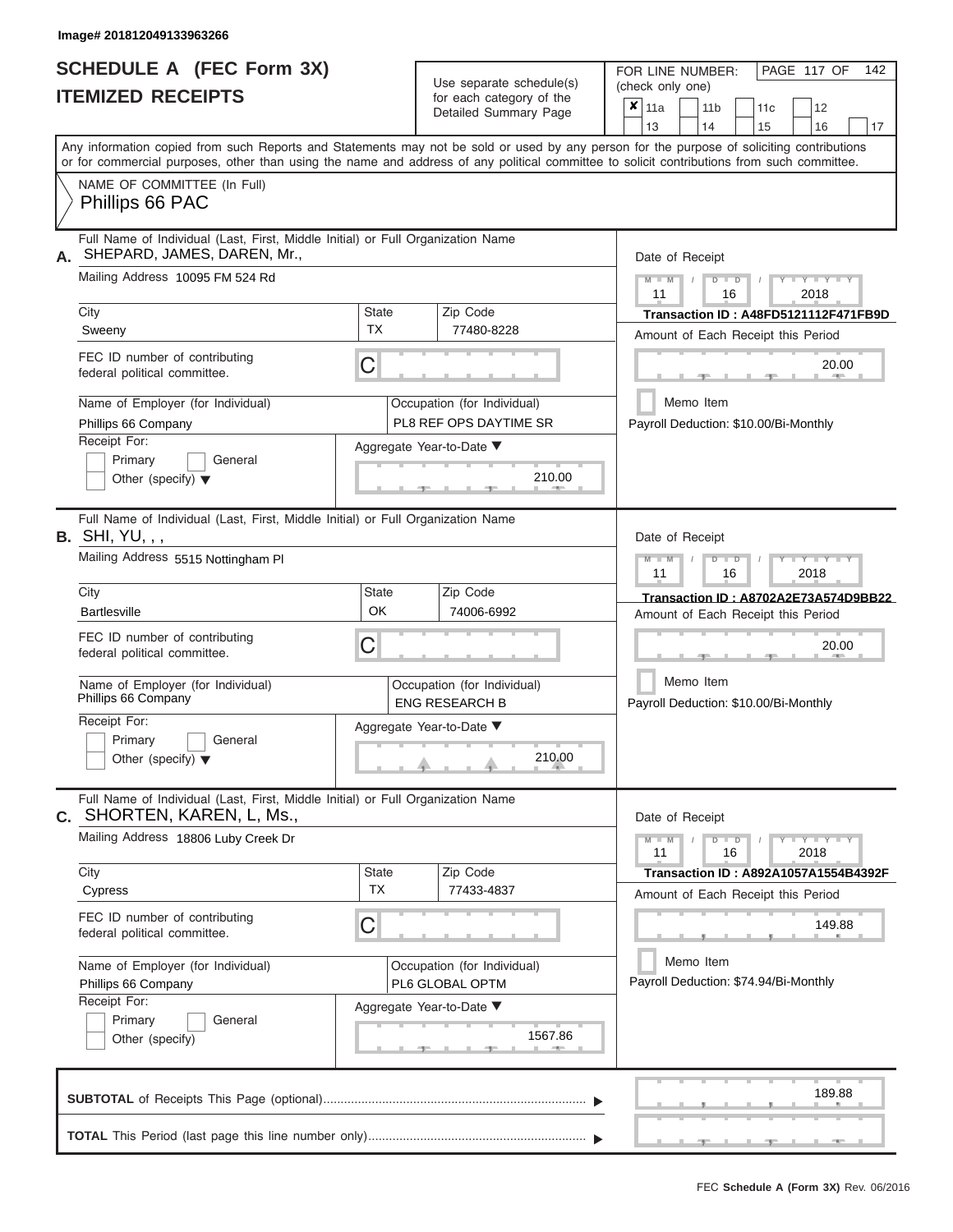ı

|                          | <b>SCHEDULE A (FEC Form 3X)</b> |
|--------------------------|---------------------------------|
| <b>ITEMIZED RECEIPTS</b> |                                 |

Use separate schedule(s)<br>for each category of the

FOR LINE NUMBER:

PAGE 118 OF 142

| <b>ITEMIZED RECEIPTS</b>                                                                                            |                           | Use separate schedule(s)                           | (check only one)                                                                                                                                                                                                                                                                        |  |  |  |  |  |  |  |  |
|---------------------------------------------------------------------------------------------------------------------|---------------------------|----------------------------------------------------|-----------------------------------------------------------------------------------------------------------------------------------------------------------------------------------------------------------------------------------------------------------------------------------------|--|--|--|--|--|--|--|--|
|                                                                                                                     |                           | for each category of the<br>Detailed Summary Page  | $\overline{\mathbf{x}}$   11a<br>12<br>11 <sub>b</sub><br>11 <sub>c</sub><br>13<br>14<br>17<br>15<br>16                                                                                                                                                                                 |  |  |  |  |  |  |  |  |
|                                                                                                                     |                           |                                                    | Any information copied from such Reports and Statements may not be sold or used by any person for the purpose of soliciting contributions<br>or for commercial purposes, other than using the name and address of any political committee to solicit contributions from such committee. |  |  |  |  |  |  |  |  |
| NAME OF COMMITTEE (In Full)<br>Phillips 66 PAC                                                                      |                           |                                                    |                                                                                                                                                                                                                                                                                         |  |  |  |  |  |  |  |  |
| Full Name of Individual (Last, First, Middle Initial) or Full Organization Name<br>SHOUSE, ANGELA, , ,<br>А.        |                           |                                                    | Date of Receipt                                                                                                                                                                                                                                                                         |  |  |  |  |  |  |  |  |
| Mailing Address 2714 Forest Lake Trl                                                                                |                           |                                                    | $Y = Y = Y$<br>$M - M$<br>$\blacksquare$<br>D<br>11<br>16<br>2018                                                                                                                                                                                                                       |  |  |  |  |  |  |  |  |
| City<br>Katy                                                                                                        | <b>State</b><br><b>TX</b> | Zip Code<br>77493-1771                             | Transaction ID: AE3C99535BB6248B5BB9<br>Amount of Each Receipt this Period                                                                                                                                                                                                              |  |  |  |  |  |  |  |  |
| FEC ID number of contributing<br>federal political committee.                                                       | C                         |                                                    | 21.32                                                                                                                                                                                                                                                                                   |  |  |  |  |  |  |  |  |
| Name of Employer (for Individual)<br>Phillips 66 Company                                                            |                           | Occupation (for Individual)<br>SPC COST ANALYSIS A | Memo Item<br>Payroll Deduction: \$10.66/Bi-Monthly                                                                                                                                                                                                                                      |  |  |  |  |  |  |  |  |
| Receipt For:<br>Primary<br>General<br>Other (specify) $\blacktriangledown$                                          |                           | Aggregate Year-to-Date ▼<br>223.86                 |                                                                                                                                                                                                                                                                                         |  |  |  |  |  |  |  |  |
| Full Name of Individual (Last, First, Middle Initial) or Full Organization Name<br><b>B.</b> SIMMONS, CASSIDY, , ,  |                           |                                                    | Date of Receipt                                                                                                                                                                                                                                                                         |  |  |  |  |  |  |  |  |
| Mailing Address 10407 Shanley Trace Ln                                                                              |                           |                                                    | YIYIY<br>$\Box$<br>11<br>16<br>2018                                                                                                                                                                                                                                                     |  |  |  |  |  |  |  |  |
| City<br>Richmond                                                                                                    | State<br><b>TX</b>        | Zip Code<br>77407-2724                             | Transaction ID: AECC970608AE64E15A71<br>Amount of Each Receipt this Period                                                                                                                                                                                                              |  |  |  |  |  |  |  |  |
| FEC ID number of contributing<br>federal political committee.                                                       | C                         |                                                    | 41.32                                                                                                                                                                                                                                                                                   |  |  |  |  |  |  |  |  |
| Name of Employer (for Individual)<br>Phillips 66 Company                                                            |                           | Occupation (for Individual)<br>PL7 CMML SCHEDULE   | Memo Item<br>Payroll Deduction: \$20.66/Bi-Monthly                                                                                                                                                                                                                                      |  |  |  |  |  |  |  |  |
| Receipt For:<br>Primary<br>General<br>Other (specify) $\blacktriangledown$                                          |                           | Aggregate Year-to-Date ▼<br>247.92                 |                                                                                                                                                                                                                                                                                         |  |  |  |  |  |  |  |  |
| Full Name of Individual (Last, First, Middle Initial) or Full Organization Name<br><b>C.</b> SLAYDEN, JASON, , Mr., |                           |                                                    | Date of Receipt                                                                                                                                                                                                                                                                         |  |  |  |  |  |  |  |  |
| Mailing Address 1 Valley Hill Ln                                                                                    |                           |                                                    | $Y = Y = Y$<br>$M - M$<br>$\overline{D}$<br>$\blacksquare$<br>11<br>16<br>2018                                                                                                                                                                                                          |  |  |  |  |  |  |  |  |
| City<br>East Alton                                                                                                  | <b>State</b><br>IL        | Zip Code<br>62024-2157                             | Transaction ID: A70D399BE0DDA42B485D<br>Amount of Each Receipt this Period                                                                                                                                                                                                              |  |  |  |  |  |  |  |  |
| FEC ID number of contributing<br>federal political committee.                                                       | С                         |                                                    | 51.32                                                                                                                                                                                                                                                                                   |  |  |  |  |  |  |  |  |
| Name of Employer (for Individual)<br>Phillips 66 Company<br>Receipt For:                                            |                           | Occupation (for Individual)<br>PL8 REF MNTNNC SR   | Memo Item<br>Payroll Deduction: \$25.66/Bi-Monthly                                                                                                                                                                                                                                      |  |  |  |  |  |  |  |  |
| Primary<br>General<br>Other (specify)                                                                               |                           | Aggregate Year-to-Date ▼<br>538.86                 |                                                                                                                                                                                                                                                                                         |  |  |  |  |  |  |  |  |
|                                                                                                                     |                           |                                                    | 113.96                                                                                                                                                                                                                                                                                  |  |  |  |  |  |  |  |  |
|                                                                                                                     |                           |                                                    |                                                                                                                                                                                                                                                                                         |  |  |  |  |  |  |  |  |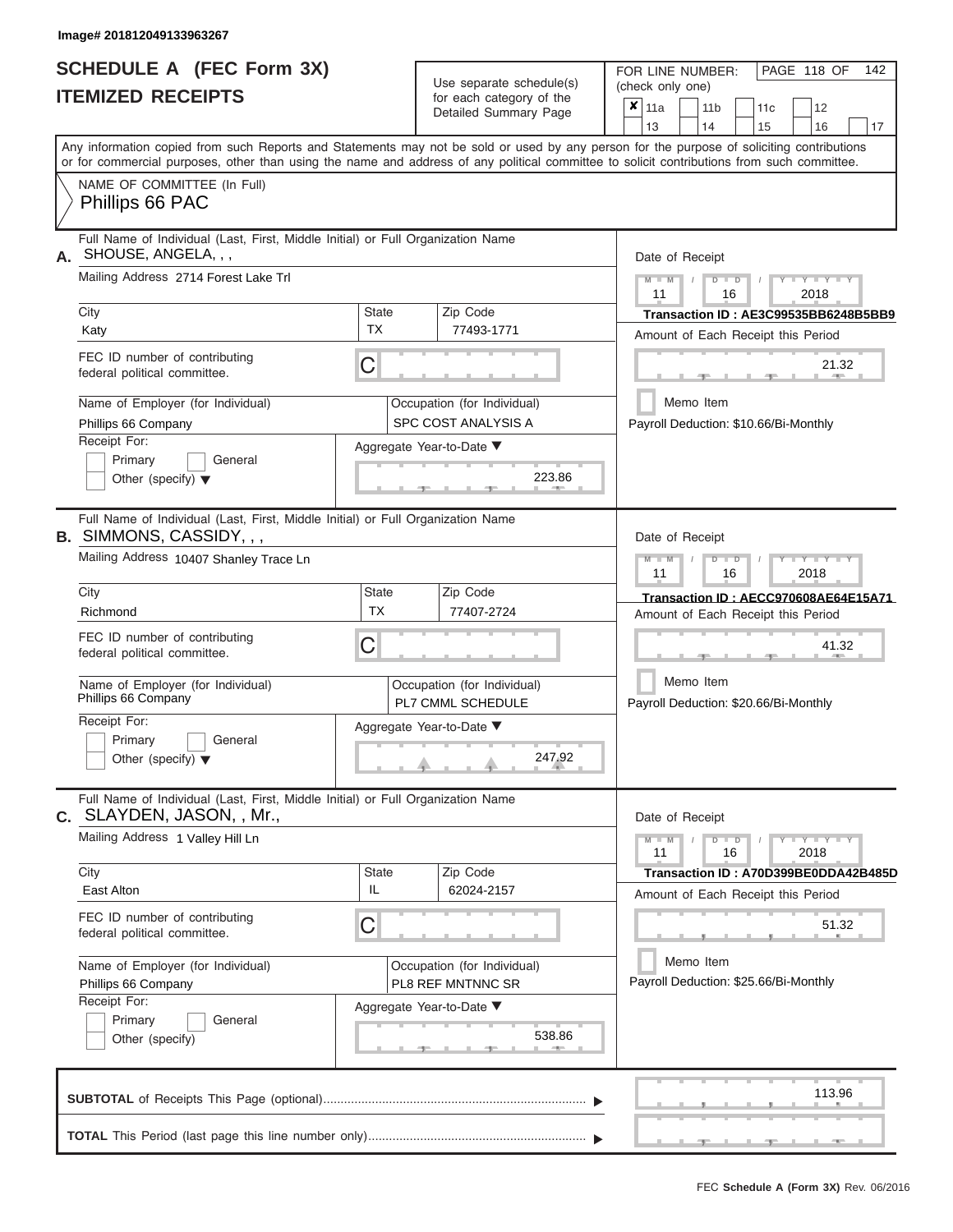|                          | <b>SCHEDULE A (FEC Form 3X)</b> |
|--------------------------|---------------------------------|
| <b>ITEMIZED RECEIPTS</b> |                                 |

Use separate schedule(s)<br>for each category of the

FOR LINE NUMBER:

PAGE 119 OF 142

|                                                                                                                            |                    | Use separate schedule(s)                                | (check only one)                                                                                                                                                                                                                                                                                                      |  |  |  |  |  |  |  |  |
|----------------------------------------------------------------------------------------------------------------------------|--------------------|---------------------------------------------------------|-----------------------------------------------------------------------------------------------------------------------------------------------------------------------------------------------------------------------------------------------------------------------------------------------------------------------|--|--|--|--|--|--|--|--|
| <b>ITEMIZED RECEIPTS</b>                                                                                                   |                    | for each category of the<br>Detailed Summary Page       | $\mathbf{\overline{x}}$   11a<br>12<br>11 <sub>b</sub><br>11 <sub>c</sub>                                                                                                                                                                                                                                             |  |  |  |  |  |  |  |  |
|                                                                                                                            |                    |                                                         | 13<br>14<br>17<br>15<br>16<br>Any information copied from such Reports and Statements may not be sold or used by any person for the purpose of soliciting contributions<br>or for commercial purposes, other than using the name and address of any political committee to solicit contributions from such committee. |  |  |  |  |  |  |  |  |
| NAME OF COMMITTEE (In Full)<br>Phillips 66 PAC                                                                             |                    |                                                         |                                                                                                                                                                                                                                                                                                                       |  |  |  |  |  |  |  |  |
| Full Name of Individual (Last, First, Middle Initial) or Full Organization Name<br>A. SMITH, JEFFERY, W,,                  |                    |                                                         | Date of Receipt                                                                                                                                                                                                                                                                                                       |  |  |  |  |  |  |  |  |
| Mailing Address 100 W Katina Ct                                                                                            |                    |                                                         | $Y = Y = Y$<br>$\Box$<br>D<br>2018<br>11<br>16                                                                                                                                                                                                                                                                        |  |  |  |  |  |  |  |  |
| City<br>Bozeman                                                                                                            | <b>State</b><br>МT | Zip Code<br>59718-6626                                  | Transaction ID: AA9D34C8C9FC74901883<br>Amount of Each Receipt this Period                                                                                                                                                                                                                                            |  |  |  |  |  |  |  |  |
| FEC ID number of contributing<br>federal political committee.                                                              | C                  |                                                         | 40.00                                                                                                                                                                                                                                                                                                                 |  |  |  |  |  |  |  |  |
| Name of Employer (for Individual)<br>Phillips 66 Company                                                                   |                    | Occupation (for Individual)<br><b>AVR MKTG SALES B</b>  | Memo Item<br>Payroll Deduction: \$20.00/Bi-Monthly                                                                                                                                                                                                                                                                    |  |  |  |  |  |  |  |  |
| Receipt For:<br>Primary<br>General<br>Other (specify) $\blacktriangledown$                                                 |                    | Aggregate Year-to-Date ▼<br>420.00                      |                                                                                                                                                                                                                                                                                                                       |  |  |  |  |  |  |  |  |
| Full Name of Individual (Last, First, Middle Initial) or Full Organization Name<br><b>B. SMITH, PATRICK, MICHAEL, Mr.,</b> |                    |                                                         | Date of Receipt                                                                                                                                                                                                                                                                                                       |  |  |  |  |  |  |  |  |
| Mailing Address 5898 Barr Rd                                                                                               |                    |                                                         | YIYIY<br>$\Box$<br>11<br>16<br>2018                                                                                                                                                                                                                                                                                   |  |  |  |  |  |  |  |  |
| City<br>Ferndale                                                                                                           | State<br><b>WA</b> | Zip Code<br>98248-9646                                  | Transaction ID: A2F035E9A7A3E4425BAF<br>Amount of Each Receipt this Period                                                                                                                                                                                                                                            |  |  |  |  |  |  |  |  |
| FEC ID number of contributing<br>federal political committee.                                                              | C                  |                                                         | 74.00                                                                                                                                                                                                                                                                                                                 |  |  |  |  |  |  |  |  |
| Name of Employer (for Individual)<br>Phillips 66 Company                                                                   | ISP C              | Occupation (for Individual)                             | Memo Item<br>Payroll Deduction: \$37.00/Bi-Monthly                                                                                                                                                                                                                                                                    |  |  |  |  |  |  |  |  |
| Receipt For:<br>Primary<br>General<br>Other (specify) $\blacktriangledown$                                                 |                    | Aggregate Year-to-Date ▼<br>749.07                      |                                                                                                                                                                                                                                                                                                                       |  |  |  |  |  |  |  |  |
| Full Name of Individual (Last, First, Middle Initial) or Full Organization Name<br>C. SNELLING, RICKY, EUGENE, Dr.,        |                    |                                                         | Date of Receipt                                                                                                                                                                                                                                                                                                       |  |  |  |  |  |  |  |  |
| Mailing Address PO Box 702738                                                                                              |                    |                                                         | $Y - Y - Y$<br>$\Box$<br>$\overline{D}$<br>$\sqrt{ }$<br>11<br>16<br>2018                                                                                                                                                                                                                                             |  |  |  |  |  |  |  |  |
| City<br>Tulsa                                                                                                              | State<br>OK        | Zip Code<br>74170-2738                                  | Transaction ID: A1BCF694A0E864213A34<br>Amount of Each Receipt this Period                                                                                                                                                                                                                                            |  |  |  |  |  |  |  |  |
| FEC ID number of contributing<br>federal political committee.                                                              | С                  |                                                         | 62.50                                                                                                                                                                                                                                                                                                                 |  |  |  |  |  |  |  |  |
| Name of Employer (for Individual)<br>Phillips 66 Company<br>Receipt For:                                                   |                    | Occupation (for Individual)<br>AVR RESEARCH SCIENTIST B | Memo Item<br>Payroll Deduction: \$31.25/Bi-Monthly                                                                                                                                                                                                                                                                    |  |  |  |  |  |  |  |  |
| Primary<br>General<br>Other (specify)                                                                                      |                    | Aggregate Year-to-Date ▼<br>656.25                      |                                                                                                                                                                                                                                                                                                                       |  |  |  |  |  |  |  |  |
|                                                                                                                            |                    |                                                         | 176.50                                                                                                                                                                                                                                                                                                                |  |  |  |  |  |  |  |  |
|                                                                                                                            |                    |                                                         |                                                                                                                                                                                                                                                                                                                       |  |  |  |  |  |  |  |  |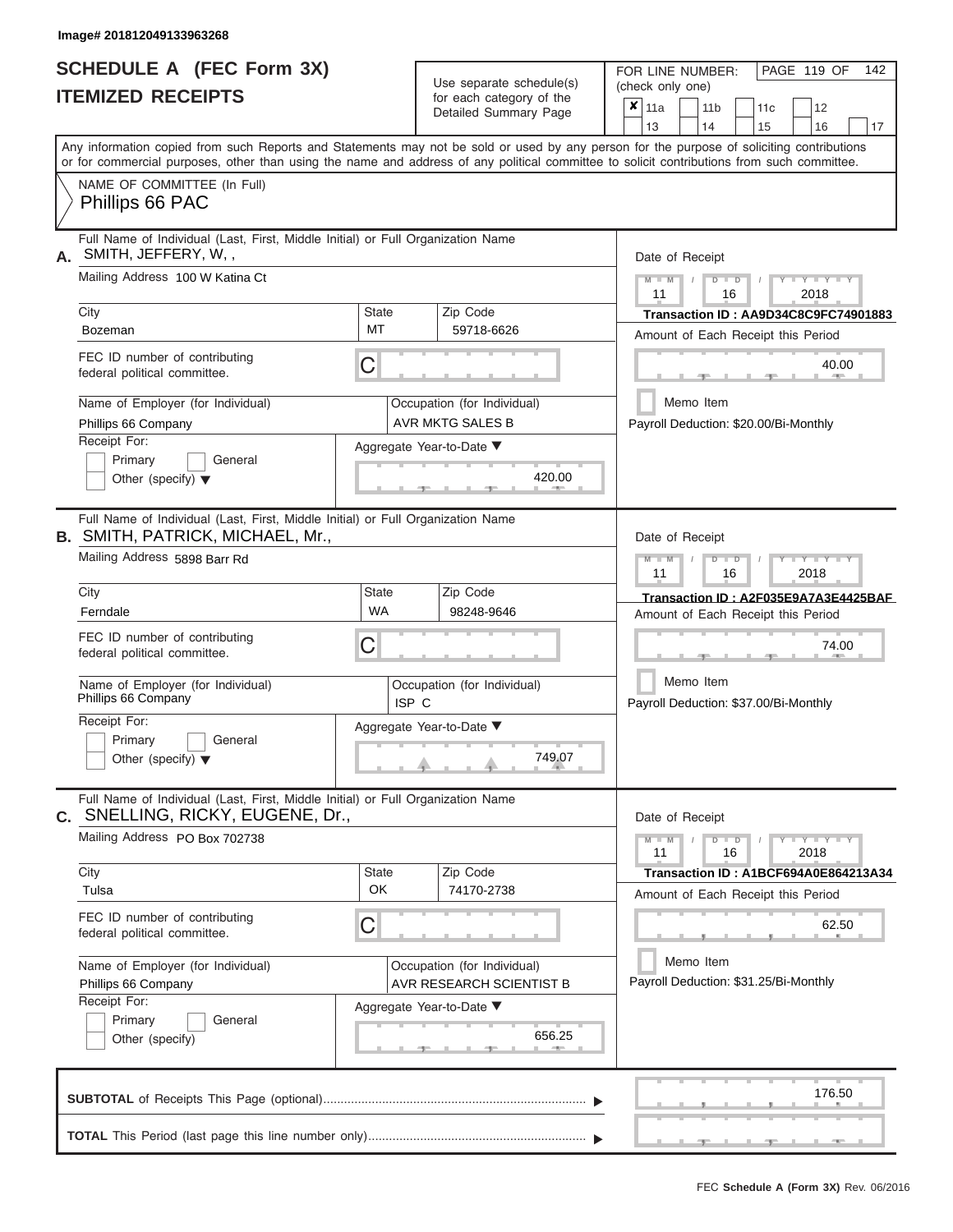|                          | <b>SCHEDULE A (FEC Form 3X)</b> |  |
|--------------------------|---------------------------------|--|
| <b>ITEMIZED RECEIPTS</b> |                                 |  |

Use separate schedule(s)<br>for each category of the

FOR LINE NUMBER:<br>(check only one)

PAGE 120 OF 142

|                                                                                                                                            |                           | ivi cacii calcyory or life<br>Detailed Summary Page | x                                                                          | 11a                                   |           | 11 <sub>b</sub> |               | 11 <sub>c</sub> |  | 12                                   |    |
|--------------------------------------------------------------------------------------------------------------------------------------------|---------------------------|-----------------------------------------------------|----------------------------------------------------------------------------|---------------------------------------|-----------|-----------------|---------------|-----------------|--|--------------------------------------|----|
| Any information copied from such Reports and Statements may not be sold or used by any person for the purpose of soliciting contributions  |                           |                                                     |                                                                            | 13                                    |           | 14              |               | 15              |  | 16                                   | 17 |
| or for commercial purposes, other than using the name and address of any political committee to solicit contributions from such committee. |                           |                                                     |                                                                            |                                       |           |                 |               |                 |  |                                      |    |
| NAME OF COMMITTEE (In Full)<br>Phillips 66 PAC                                                                                             |                           |                                                     |                                                                            |                                       |           |                 |               |                 |  |                                      |    |
| Full Name of Individual (Last, First, Middle Initial) or Full Organization Name<br>SONA, ANDREW, J, Mr.,                                   |                           |                                                     |                                                                            | Date of Receipt                       |           |                 |               |                 |  |                                      |    |
| Mailing Address 7340 Clamdigger Dr                                                                                                         |                           |                                                     |                                                                            | $M - M$<br>11                         |           |                 | $D$ $D$<br>16 |                 |  | $Y - Y - Y$<br>2018                  |    |
| City<br><b>Blaine</b>                                                                                                                      | State<br><b>WA</b>        | Zip Code<br>98230-9089                              |                                                                            | Amount of Each Receipt this Period    |           |                 |               |                 |  | Transaction ID: A1A56EC0AA9E744ACB37 |    |
| FEC ID number of contributing<br>federal political committee.                                                                              | С                         |                                                     |                                                                            |                                       |           |                 |               |                 |  | 51.32                                |    |
| Name of Employer (for Individual)<br>Phillips 66 Company                                                                                   |                           | Occupation (for Individual)<br>PL7 HRBP AV          |                                                                            |                                       | Memo Item |                 |               |                 |  |                                      |    |
| Receipt For:<br>Primary<br>General<br>Other (specify) $\blacktriangledown$                                                                 |                           | Aggregate Year-to-Date ▼<br>487.92                  | Payroll Deduction: \$25.66/Bi-Monthly                                      |                                       |           |                 |               |                 |  |                                      |    |
| Full Name of Individual (Last, First, Middle Initial) or Full Organization Name<br><b>B. SOSEBEE, KARL, TERRELL, Mr.,</b>                  |                           |                                                     |                                                                            | Date of Receipt                       |           |                 |               |                 |  |                                      |    |
| Mailing Address 7801 Covington Pkwy                                                                                                        |                           |                                                     |                                                                            | $M - M$<br>11                         |           |                 | $D$ $D$<br>16 |                 |  | Y TYT<br>2018                        |    |
| City<br>Amarillo                                                                                                                           | <b>State</b><br><b>TX</b> | Zip Code<br>79121-1935                              | Transaction ID: A3FC345A864094762B9A<br>Amount of Each Receipt this Period |                                       |           |                 |               |                 |  |                                      |    |
| FEC ID number of contributing<br>federal political committee.                                                                              | С                         | 21.32                                               |                                                                            |                                       |           |                 |               |                 |  |                                      |    |
| Name of Employer (for Individual)<br>Phillips 66 Company                                                                                   |                           | Occupation (for Individual)<br>PL6 REF MNTNNC       | Memo Item<br>Payroll Deduction: \$10.66/Bi-Monthly                         |                                       |           |                 |               |                 |  |                                      |    |
| Receipt For:<br>Primary<br>General<br>Other (specify) $\blacktriangledown$                                                                 | Aggregate Year-to-Date ▼  |                                                     |                                                                            |                                       |           |                 |               |                 |  |                                      |    |
| Full Name of Individual (Last, First, Middle Initial) or Full Organization Name<br>SOUKUP, DAVID, MERLE,,<br>С.                            |                           |                                                     |                                                                            | Date of Receipt                       |           |                 |               |                 |  |                                      |    |
| Mailing Address 7902 N 142nd East Ave                                                                                                      |                           |                                                     |                                                                            | $M - M$<br>11                         |           |                 | $D$ $D$<br>16 |                 |  | $T - Y = Y - T Y$<br>2018            |    |
| City<br>Owasso                                                                                                                             | State<br>OK               | Zip Code<br>74055-5063                              |                                                                            | Amount of Each Receipt this Period    |           |                 |               |                 |  | Transaction ID: A52024BB488564A6A9A4 |    |
| FEC ID number of contributing<br>federal political committee.                                                                              | С                         |                                                     |                                                                            |                                       |           |                 |               |                 |  | 51.32                                |    |
| Name of Employer (for Individual)<br>Phillips 66 Company                                                                                   |                           | Occupation (for Individual)<br>PL6 REGION           |                                                                            | Payroll Deduction: \$25.66/Bi-Monthly | Memo Item |                 |               |                 |  |                                      |    |
| Receipt For:<br>Primary<br>General<br>Other (specify)                                                                                      |                           | Aggregate Year-to-Date ▼<br>538.86                  |                                                                            |                                       |           |                 |               |                 |  |                                      |    |
|                                                                                                                                            |                           |                                                     |                                                                            |                                       |           |                 |               |                 |  | 123.96                               |    |
|                                                                                                                                            |                           |                                                     |                                                                            |                                       |           |                 |               |                 |  |                                      |    |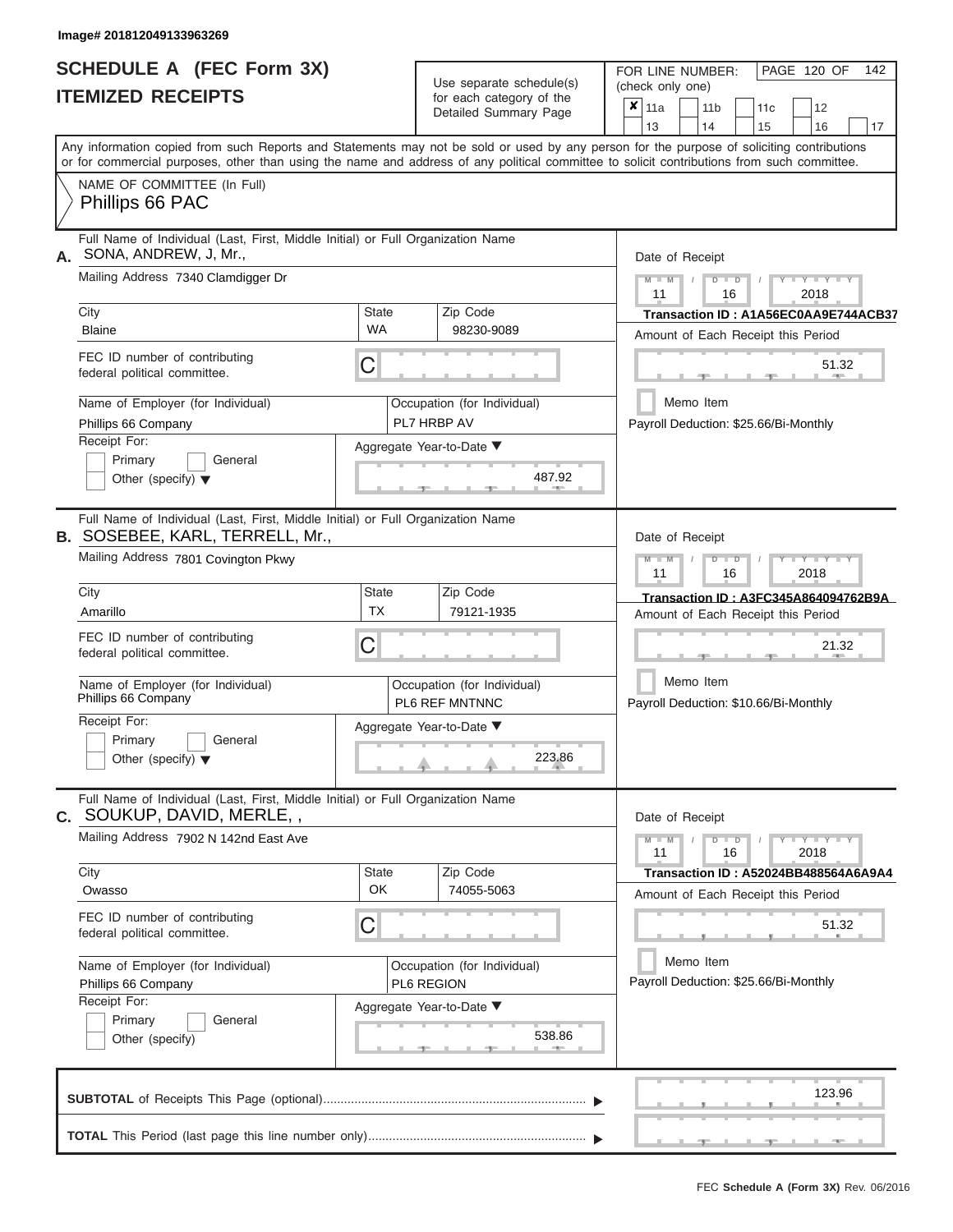# **SCHEDULE A (FEC Form 3X)**

| SCHEDULE A (FEC Form 3X)<br><b>ITEMIZED RECEIPTS</b>                                                                                                                                                                                                                                                                                                                                      |                                | Use separate schedule(s)<br>for each category of the<br>Detailed Summary Page                                          | 142<br>FOR LINE NUMBER:<br>PAGE 121 OF<br>(check only one)<br>$\overline{\mathbf{x}}$   11a<br>11 <sub>b</sub><br>12<br>11 <sub>c</sub>                                                                                                                                                         |
|-------------------------------------------------------------------------------------------------------------------------------------------------------------------------------------------------------------------------------------------------------------------------------------------------------------------------------------------------------------------------------------------|--------------------------------|------------------------------------------------------------------------------------------------------------------------|-------------------------------------------------------------------------------------------------------------------------------------------------------------------------------------------------------------------------------------------------------------------------------------------------|
| Any information copied from such Reports and Statements may not be sold or used by any person for the purpose of soliciting contributions<br>or for commercial purposes, other than using the name and address of any political committee to solicit contributions from such committee.<br>NAME OF COMMITTEE (In Full)                                                                    |                                |                                                                                                                        | 13<br>14<br>15<br>16<br>17                                                                                                                                                                                                                                                                      |
| Phillips 66 PAC                                                                                                                                                                                                                                                                                                                                                                           |                                |                                                                                                                        |                                                                                                                                                                                                                                                                                                 |
| Full Name of Individual (Last, First, Middle Initial) or Full Organization Name<br>SPENCER, MONICA, MARIE,,<br>А.<br>Mailing Address 744 NE Kellam Ave<br>City<br>Topeka<br>FEC ID number of contributing<br>federal political committee.<br>Name of Employer (for Individual)<br>Phillips 66 Company<br>Receipt For:<br>Primary<br>General<br>Other (specify) $\blacktriangledown$       | <b>State</b><br><b>KS</b><br>С | Zip Code<br>66616-1675<br>Occupation (for Individual)<br>ADR INTERNAL CONTROLS C<br>Aggregate Year-to-Date ▼<br>530.10 | Date of Receipt<br>$M - M$ /<br>$Y - Y - Y$<br>$D$ $D$<br>11<br>2018<br>16<br>Transaction ID: A0A081D9545A94C0E9C9<br>Amount of Each Receipt this Period<br>34.50<br><b>AND I</b><br>Memo Item<br>Payroll Deduction: \$17.25/Bi-Monthly                                                         |
| Full Name of Individual (Last, First, Middle Initial) or Full Organization Name<br><b>B. SPRACKLEN, NEIL, M, Mr.,</b><br>Mailing Address 3 Regal Ct<br>City<br>Monroe Township<br>FEC ID number of contributing<br>federal political committee.<br>Name of Employer (for Individual)<br>Phillips 66 Company<br>Receipt For:<br>Primary<br>General<br>Other (specify) $\blacktriangledown$ | <b>State</b><br><b>NJ</b><br>С | Zip Code<br>08831-5963<br>Occupation (for Individual)<br>CNS MAJOR PROJECTS PTO<br>Aggregate Year-to-Date ▼<br>1440.82 | Date of Receipt<br>$M - M$<br>$D$ $\Box$ $D$<br>$\blacksquare$ $\vdash$ $\vdash$ $\vdash$ $\vdash$ $\vdash$ $\vdash$ $\vdash$<br>11<br>2018<br>16<br>Transaction ID: A58C28F38A06945339FE<br>Amount of Each Receipt this Period<br>140.00<br>Memo Item<br>Payroll Deduction: \$70.00/Bi-Monthly |
| Full Name of Individual (Last, First, Middle Initial) or Full Organization Name<br>STAFFORD, DENNIS, R, Mr.,<br>С.<br>Mailing Address 165 Hillsborough Dr W<br>City<br>Montgomery<br>FEC ID number of contributing<br>federal political committee.<br>Name of Employer (for Individual)<br>Phillips 66 Company<br>Receipt For:<br>Primary<br>General<br>Other (specify)                   | <b>State</b><br><b>TX</b><br>С | Zip Code<br>77356-8225<br>Occupation (for Individual)<br><b>AVR MKTG SALES B</b><br>Aggregate Year-to-Date ▼<br>210.00 | Date of Receipt<br>$M - M$<br>$D$ $D$<br>$Y - Y - Y - Y - Y$<br>11<br>16<br>2018<br>Transaction ID: A3919A0F2BD5F4EB4BF5<br>Amount of Each Receipt this Period<br>20.00<br>Memo Item<br>Payroll Deduction: \$10.00/Bi-Monthly                                                                   |
|                                                                                                                                                                                                                                                                                                                                                                                           |                                |                                                                                                                        | 194.50                                                                                                                                                                                                                                                                                          |
|                                                                                                                                                                                                                                                                                                                                                                                           |                                |                                                                                                                        |                                                                                                                                                                                                                                                                                                 |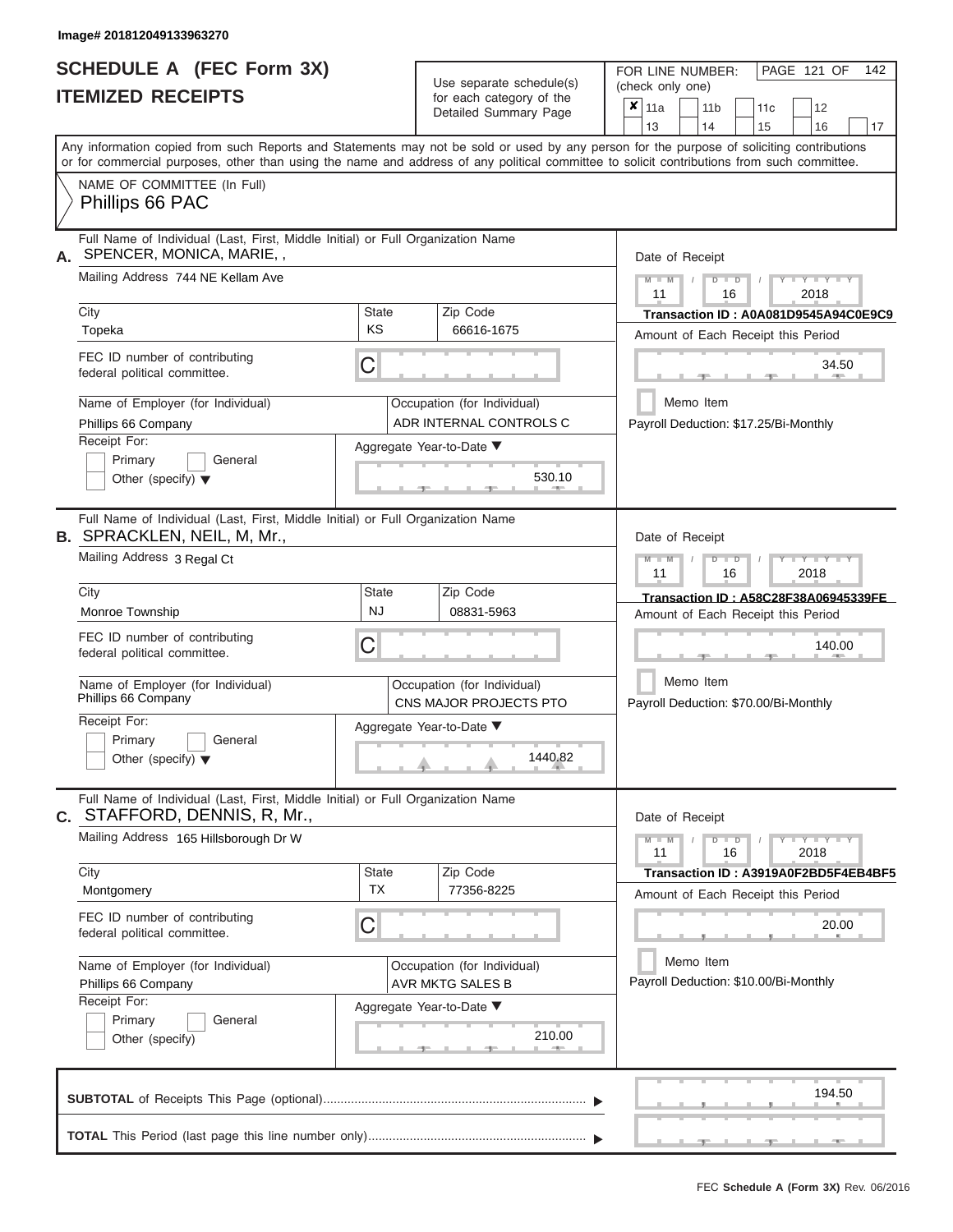|                          | SCHEDULE A (FEC Form 3X) |
|--------------------------|--------------------------|
| <b>ITEMIZED RECEIPTS</b> |                          |

Use separate schedule(s)<br>for each category of the

FOR LINE NUMBER:

PAGE 122 OF 142

|                                                                                                                 |                                              | Use separate schedule(s)                                     | (check only one)                                                                                                                                                        |  |  |  |  |  |  |  |
|-----------------------------------------------------------------------------------------------------------------|----------------------------------------------|--------------------------------------------------------------|-------------------------------------------------------------------------------------------------------------------------------------------------------------------------|--|--|--|--|--|--|--|
| <b>ITEMIZED RECEIPTS</b>                                                                                        |                                              | for each category of the<br>Detailed Summary Page            | $\boldsymbol{x}$   11a<br>11 <sub>b</sub><br>11 <sub>c</sub><br>12                                                                                                      |  |  |  |  |  |  |  |
|                                                                                                                 |                                              |                                                              | 13<br>14<br>15<br>16<br>17<br>Any information copied from such Reports and Statements may not be sold or used by any person for the purpose of soliciting contributions |  |  |  |  |  |  |  |
|                                                                                                                 |                                              |                                                              | or for commercial purposes, other than using the name and address of any political committee to solicit contributions from such committee.                              |  |  |  |  |  |  |  |
| NAME OF COMMITTEE (In Full)<br>Phillips 66 PAC                                                                  |                                              |                                                              |                                                                                                                                                                         |  |  |  |  |  |  |  |
| Full Name of Individual (Last, First, Middle Initial) or Full Organization Name<br>A. STEEL, JAMES, , ,         |                                              |                                                              | Date of Receipt                                                                                                                                                         |  |  |  |  |  |  |  |
| Mailing Address 878 Iowa Heights Rd                                                                             |                                              |                                                              | Y I Y I<br>$\blacksquare$<br>D<br>2018<br>11<br>16                                                                                                                      |  |  |  |  |  |  |  |
| City<br>Sedro Woolley                                                                                           | State<br><b>WA</b>                           | Zip Code<br>98284-9584                                       | Transaction ID: A20EFAEC5C46C4A76A62<br>Amount of Each Receipt this Period                                                                                              |  |  |  |  |  |  |  |
| FEC ID number of contributing<br>federal political committee.                                                   | C                                            |                                                              | 51.32                                                                                                                                                                   |  |  |  |  |  |  |  |
| Name of Employer (for Individual)<br>Phillips 66 Company                                                        |                                              | Occupation (for Individual)<br>SPC MNTNNC/MCHNCL B           | Memo Item<br>Payroll Deduction: \$25.66/Bi-Monthly                                                                                                                      |  |  |  |  |  |  |  |
| Receipt For:<br>Primary<br>General<br>Other (specify) $\blacktriangledown$                                      |                                              | Aggregate Year-to-Date ▼<br>307.92                           |                                                                                                                                                                         |  |  |  |  |  |  |  |
| Full Name of Individual (Last, First, Middle Initial) or Full Organization Name                                 |                                              |                                                              |                                                                                                                                                                         |  |  |  |  |  |  |  |
| <b>B.</b> STEIN, MARLYN, , Mr.,<br>Mailing Address 3650 Banff Ave                                               | Date of Receipt<br>Y I Y I<br>$\blacksquare$ |                                                              |                                                                                                                                                                         |  |  |  |  |  |  |  |
| City                                                                                                            | <b>State</b>                                 | Zip Code                                                     | 2018<br>11<br>16                                                                                                                                                        |  |  |  |  |  |  |  |
| <b>Billings</b>                                                                                                 | MT                                           | 59102-7768                                                   | Transaction ID: A734E8288597743DD993<br>Amount of Each Receipt this Period                                                                                              |  |  |  |  |  |  |  |
| FEC ID number of contributing<br>federal political committee.                                                   | C                                            |                                                              | 24.00                                                                                                                                                                   |  |  |  |  |  |  |  |
| Name of Employer (for Individual)<br>Phillips 66 Company                                                        |                                              | Occupation (for Individual)<br><b>ENG REF PRJT C</b>         | Memo Item<br>Payroll Deduction: \$12.00/Bi-Monthly                                                                                                                      |  |  |  |  |  |  |  |
| Receipt For:<br>Primary<br>General<br>Other (specify) $\blacktriangledown$                                      |                                              | Aggregate Year-to-Date ▼<br>252.00                           |                                                                                                                                                                         |  |  |  |  |  |  |  |
| Full Name of Individual (Last, First, Middle Initial) or Full Organization Name<br><b>C.</b> STERMER, PAUL, D,, |                                              |                                                              | Date of Receipt                                                                                                                                                         |  |  |  |  |  |  |  |
| Mailing Address 2705 Lakeridge Ln                                                                               |                                              |                                                              | $Y - Y - Y$<br>$\blacksquare$<br>$\overline{D}$<br>11<br>16<br>2018                                                                                                     |  |  |  |  |  |  |  |
| City<br>Bellingham                                                                                              | Zip Code<br>State<br>WA<br>98226-4337        |                                                              | Transaction ID: A5D1D4B7B05D84F08951<br>Amount of Each Receipt this Period                                                                                              |  |  |  |  |  |  |  |
| FEC ID number of contributing<br>federal political committee.                                                   | С                                            |                                                              | 41.32                                                                                                                                                                   |  |  |  |  |  |  |  |
| Name of Employer (for Individual)<br>Phillips 66 Company                                                        |                                              | Occupation (for Individual)<br>AVR CRUDE PRDCT & SUPPLY SCHE | Memo Item<br>Payroll Deduction: \$20.66/Bi-Monthly                                                                                                                      |  |  |  |  |  |  |  |
| Receipt For:<br>Primary<br>General<br>Other (specify)                                                           |                                              | Aggregate Year-to-Date ▼<br>268.58                           |                                                                                                                                                                         |  |  |  |  |  |  |  |
|                                                                                                                 |                                              |                                                              | 116.64                                                                                                                                                                  |  |  |  |  |  |  |  |
|                                                                                                                 |                                              |                                                              |                                                                                                                                                                         |  |  |  |  |  |  |  |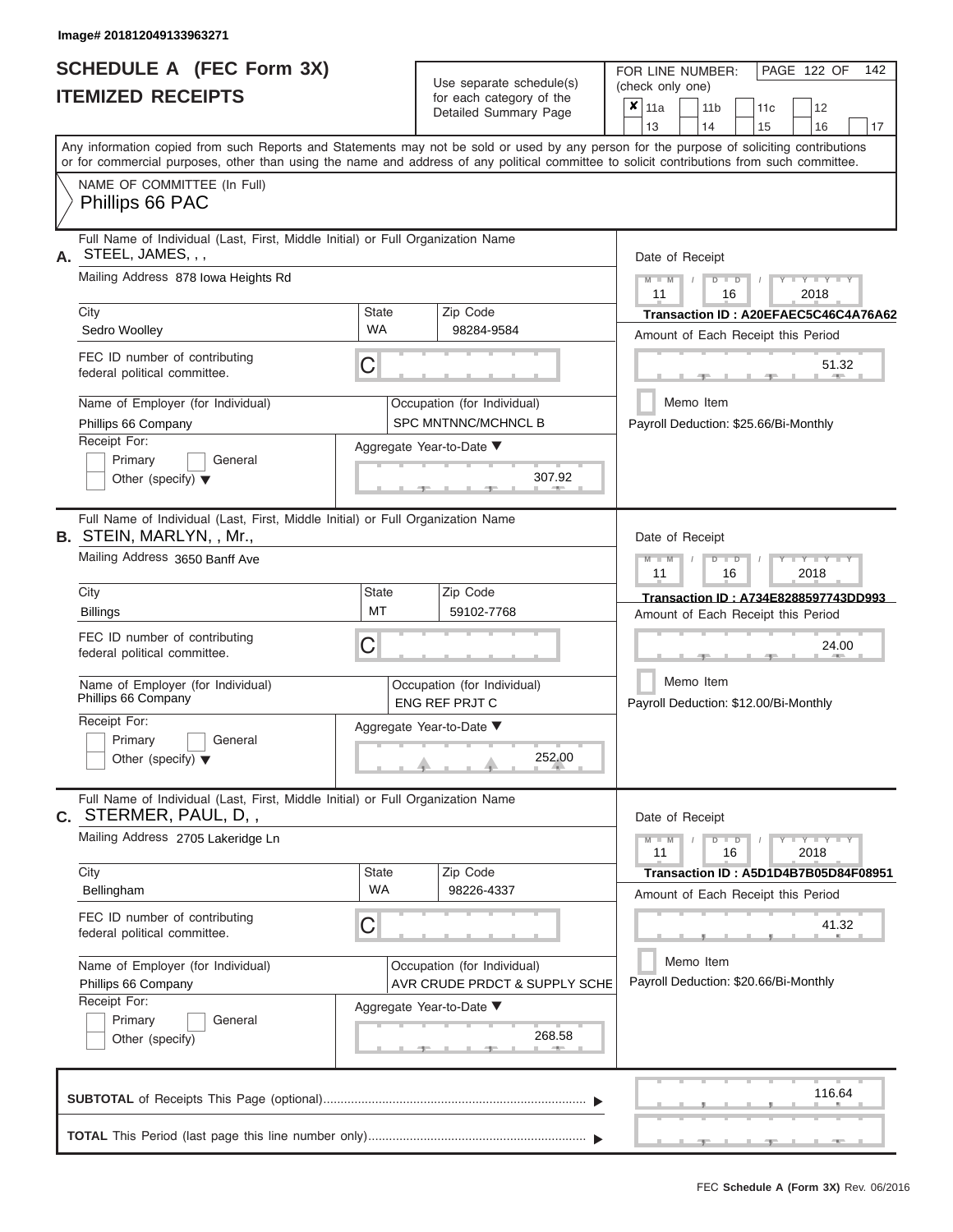# **SCHEDULE A (FEC Form 3X)**

| SCHEDULE A (FEC Form 3X)<br><b>ITEMIZED RECEIPTS</b>                                                                                                                                                                                                                                                                                                                                        |                           | Use separate schedule(s)<br>for each category of the<br>Detailed Summary Page                                            | 142<br>FOR LINE NUMBER:<br>PAGE 123 OF<br>(check only one)<br>$\overline{\mathbf{x}}$   11a<br>11 <sub>b</sub><br>12<br>11 <sub>c</sub>                                                                                             |
|---------------------------------------------------------------------------------------------------------------------------------------------------------------------------------------------------------------------------------------------------------------------------------------------------------------------------------------------------------------------------------------------|---------------------------|--------------------------------------------------------------------------------------------------------------------------|-------------------------------------------------------------------------------------------------------------------------------------------------------------------------------------------------------------------------------------|
| Any information copied from such Reports and Statements may not be sold or used by any person for the purpose of soliciting contributions<br>or for commercial purposes, other than using the name and address of any political committee to solicit contributions from such committee.<br>NAME OF COMMITTEE (In Full)                                                                      |                           |                                                                                                                          | 13<br>14<br>15<br>16<br>17                                                                                                                                                                                                          |
| Phillips 66 PAC<br>Full Name of Individual (Last, First, Middle Initial) or Full Organization Name<br>STONE, JONATHAN, PAUL,,<br>А.<br>Mailing Address 2501 Rice Creek Way<br>City<br><b>Bartlesville</b>                                                                                                                                                                                   | <b>State</b><br><b>OK</b> | Zip Code<br>74006-7637                                                                                                   | Date of Receipt<br>$M - M$ /<br>$-Y - Y - Y$<br>$D$ $D$<br>11<br>2018<br>16<br>Transaction ID: A7C2E00A6B1344716831<br>Amount of Each Receipt this Period                                                                           |
| FEC ID number of contributing<br>federal political committee.<br>Name of Employer (for Individual)<br>Phillips 66 Company<br>Receipt For:<br>Primary<br>General<br>Other (specify) $\blacktriangledown$                                                                                                                                                                                     | С                         | Occupation (for Individual)<br>AVR IT HARDWARE E<br>Aggregate Year-to-Date ▼<br>433.86                                   | 41.32<br><b>AND IN</b><br>Memo Item<br>Payroll Deduction: \$20.66/Bi-Monthly                                                                                                                                                        |
| Full Name of Individual (Last, First, Middle Initial) or Full Organization Name<br><b>B. STRANG, ERIN, TEMPLETON,,</b><br>Mailing Address 840 Blueberry Ln<br>City<br>Bellingham<br>FEC ID number of contributing<br>federal political committee.<br>Name of Employer (for Individual)<br>Phillips 66 Company<br>Receipt For:<br>Primary<br>General<br>Other (specify) $\blacktriangledown$ | State<br><b>WA</b><br>С   | Zip Code<br>98229-2807<br>Occupation (for Individual)<br>AVR HSE ENV D<br>Aggregate Year-to-Date ▼<br>$550.00$           | Date of Receipt<br>$M - M$<br>$D$ $\Box$ $D$<br>$T - Y = Y - T Y$<br>11<br>2018<br>16<br>Transaction ID: A63482DF0394E4226A34<br>Amount of Each Receipt this Period<br>100.00<br>Memo Item<br>Payroll Deduction: \$50.00/Bi-Monthly |
| Full Name of Individual (Last, First, Middle Initial) or Full Organization Name<br>C. STREET, WILLIE, J,,<br>Mailing Address 102 N Walnut St<br>City<br>Tonkawa<br>FEC ID number of contributing<br>federal political committee.<br>Name of Employer (for Individual)<br>Phillips 66 Company<br>Receipt For:<br>Primary<br>General<br>Other (specify)                                       | <b>State</b><br>OK<br>С   | Zip Code<br>74653-4315<br>Occupation (for Individual)<br>PL8 NURSE PRACTITIONER SR<br>Aggregate Year-to-Date ▼<br>433.86 | Date of Receipt<br>$M = M$ /<br>$D$ $D$<br>$Y - Y - Y - Y - Y$<br>11<br>16<br>2018<br>Transaction ID: AACFC8320BD904E5C885<br>Amount of Each Receipt this Period<br>41.32<br>Memo Item<br>Payroll Deduction: \$20.66/Bi-Monthly     |
|                                                                                                                                                                                                                                                                                                                                                                                             |                           |                                                                                                                          | 182.64                                                                                                                                                                                                                              |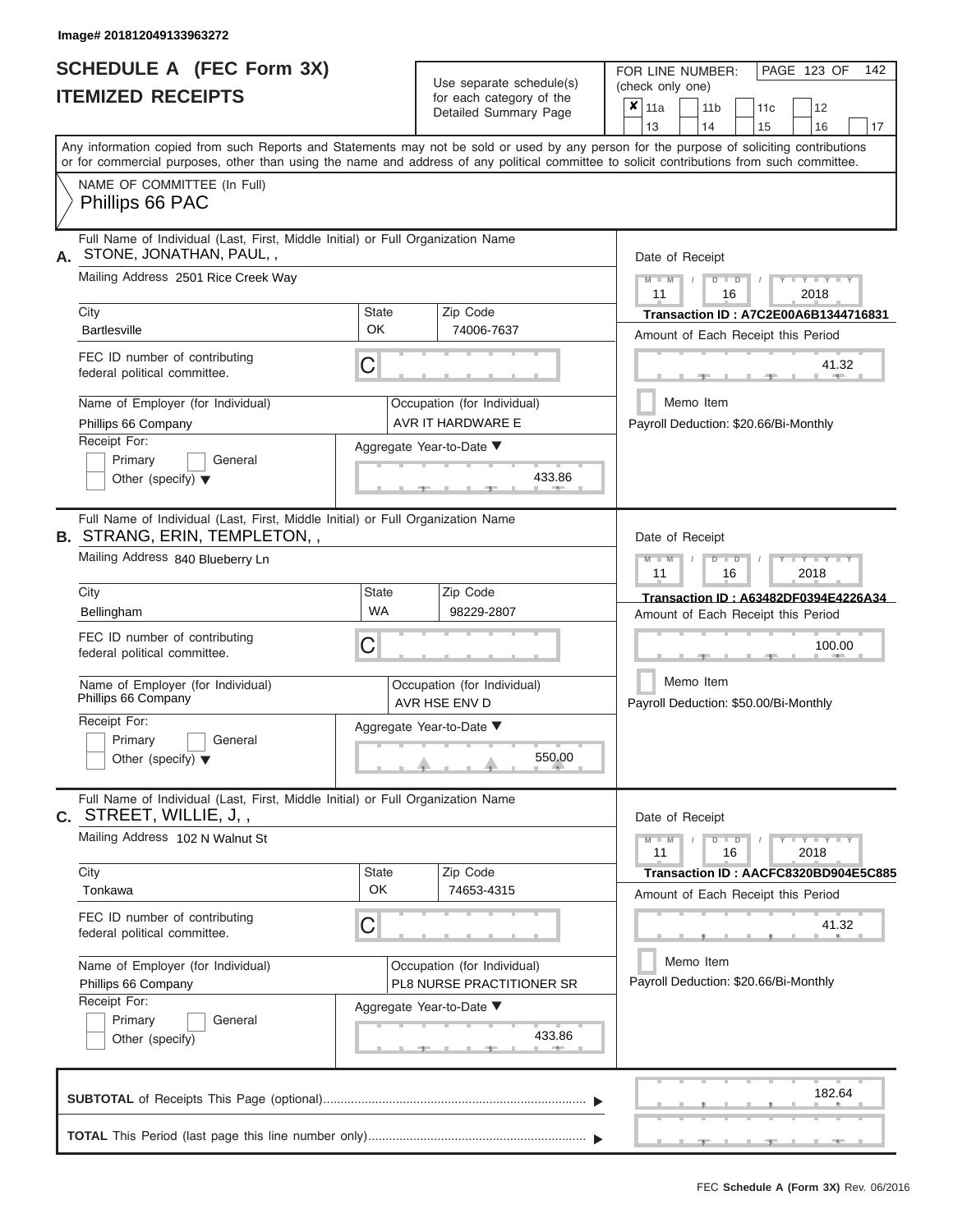# **SCHEDULE A (FEC Form 3X) ITEMIZED RECEIPTS**

| SCHEDULE A (FEC Form 3X)<br><b>ITEMIZED RECEIPTS</b>                                                                                                 |                           | Use separate schedule(s)<br>for each category of the<br>Detailed Summary Page | 142<br>FOR LINE NUMBER:<br>PAGE 124 OF<br>(check only one)<br>$\overline{\mathbf{x}}$   11a<br>11 <sub>b</sub><br>12<br>11 <sub>c</sub>                                 |
|------------------------------------------------------------------------------------------------------------------------------------------------------|---------------------------|-------------------------------------------------------------------------------|-------------------------------------------------------------------------------------------------------------------------------------------------------------------------|
|                                                                                                                                                      |                           |                                                                               | 13<br>14<br>15<br>16<br>17<br>Any information copied from such Reports and Statements may not be sold or used by any person for the purpose of soliciting contributions |
| or for commercial purposes, other than using the name and address of any political committee to solicit contributions from such committee.           |                           |                                                                               |                                                                                                                                                                         |
| NAME OF COMMITTEE (In Full)<br>Phillips 66 PAC                                                                                                       |                           |                                                                               |                                                                                                                                                                         |
| Full Name of Individual (Last, First, Middle Initial) or Full Organization Name<br>STRIMPLE, TAMARA, RAE,,<br>А.<br>Mailing Address 398951 W 1400 Rd |                           |                                                                               | Date of Receipt<br>$M$ – $M$ /<br>$+Y+Y+Y$<br>$D$ $D$                                                                                                                   |
|                                                                                                                                                      |                           |                                                                               | 11<br>2018<br>16                                                                                                                                                        |
| City<br>Dewey                                                                                                                                        | <b>State</b><br><b>OK</b> | Zip Code<br>74029-3915                                                        | Transaction ID: AF54F0A37E8DE4A2097A                                                                                                                                    |
|                                                                                                                                                      |                           |                                                                               | Amount of Each Receipt this Period                                                                                                                                      |
| FEC ID number of contributing<br>federal political committee.                                                                                        | С                         |                                                                               | 30.00<br><b>AND</b>                                                                                                                                                     |
| Name of Employer (for Individual)                                                                                                                    |                           | Occupation (for Individual)                                                   | Memo Item                                                                                                                                                               |
| Phillips 66 Company                                                                                                                                  |                           | AVR TAX ACCT C                                                                | Payroll Deduction: \$15.00/Bi-Monthly                                                                                                                                   |
| Receipt For:<br>Primary<br>General                                                                                                                   |                           | Aggregate Year-to-Date ▼                                                      |                                                                                                                                                                         |
| Other (specify) $\blacktriangledown$                                                                                                                 |                           | 315.00<br><b>CONTRACTOR</b>                                                   |                                                                                                                                                                         |
| Full Name of Individual (Last, First, Middle Initial) or Full Organization Name<br><b>B.</b> TAFT, ROBERT, B, Mr.,                                   |                           |                                                                               | Date of Receipt                                                                                                                                                         |
| Mailing Address 7466 Sole Dr                                                                                                                         |                           |                                                                               | $M - M$<br>$D$ $\Box$ $D$<br>$T - Y = Y - T Y$<br>11                                                                                                                    |
| City                                                                                                                                                 | <b>State</b>              | Zip Code                                                                      | 2018<br>16                                                                                                                                                              |
| <b>Blaine</b>                                                                                                                                        | <b>WA</b>                 | 98230-9077                                                                    | Transaction ID: A3954339BA37747E0BA5<br>Amount of Each Receipt this Period                                                                                              |
| FEC ID number of contributing<br>federal political committee.                                                                                        | С                         |                                                                               | 31.32                                                                                                                                                                   |
| Name of Employer (for Individual)<br>Phillips 66 Company                                                                                             |                           | Occupation (for Individual)<br><b>SPC TECHNICAL B</b>                         | Memo Item<br>Payroll Deduction: \$15.66/Bi-Monthly                                                                                                                      |
| Receipt For:                                                                                                                                         |                           | Aggregate Year-to-Date ▼                                                      |                                                                                                                                                                         |
| Primary<br>General<br>Other (specify) $\blacktriangledown$                                                                                           |                           | 283.86                                                                        |                                                                                                                                                                         |
| Full Name of Individual (Last, First, Middle Initial) or Full Organization Name<br>TASK, ROBERT, B,,<br>С.                                           |                           |                                                                               | Date of Receipt                                                                                                                                                         |
| Mailing Address 302 Malone St                                                                                                                        |                           |                                                                               | $M - M$<br>$D$ $D$<br>$Y - Y - Y - Y - Y$<br>11<br>16<br>2018                                                                                                           |
| City                                                                                                                                                 | <b>State</b>              | Zip Code                                                                      | Transaction ID: AD9131D2CD09F41088AE                                                                                                                                    |
| Houston                                                                                                                                              | <b>TX</b>                 | 77007-7151                                                                    | Amount of Each Receipt this Period                                                                                                                                      |
| FEC ID number of contributing<br>federal political committee.                                                                                        | С                         |                                                                               | 41.32                                                                                                                                                                   |
| Name of Employer (for Individual)                                                                                                                    |                           | Occupation (for Individual)                                                   | Memo Item<br>Payroll Deduction: \$20.66/Bi-Monthly                                                                                                                      |
| Phillips 66 Company<br>Receipt For:                                                                                                                  |                           | PL4 DWST                                                                      |                                                                                                                                                                         |
| Primary<br>General                                                                                                                                   |                           | Aggregate Year-to-Date ▼                                                      |                                                                                                                                                                         |
| Other (specify)                                                                                                                                      |                           | 433.86                                                                        |                                                                                                                                                                         |
|                                                                                                                                                      |                           |                                                                               | 102.64                                                                                                                                                                  |
|                                                                                                                                                      |                           |                                                                               | - 7 - 1<br>$-1$<br>$-1$                                                                                                                                                 |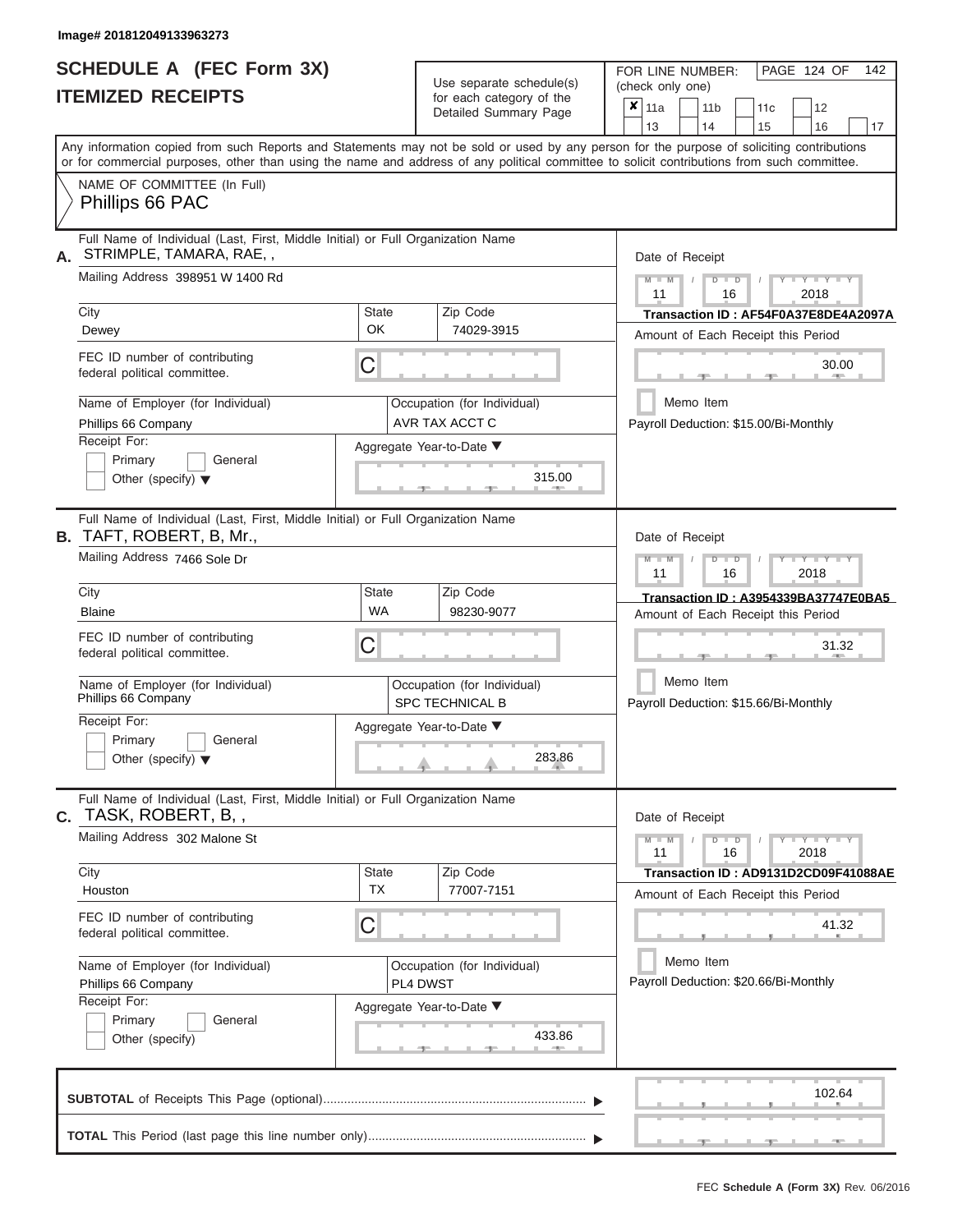ı

|                          | SCHEDULE A (FEC Form 3X) |
|--------------------------|--------------------------|
| <b>ITEMIZED RECEIPTS</b> |                          |

Use separate schedule(s)<br>for each category of the

FOR LINE NUMBER:<br>(check only one)

PAGE 125 OF 142

|                                                                                                                                                                                                                                                                                         |                    | ioi ouoii outogory oi tric<br>Detailed Summary Page          | ×     | 11a                                                     |  | 11 <sub>b</sub> |               | 11 <sub>c</sub> | 12                                                                                |    |  |  |  |
|-----------------------------------------------------------------------------------------------------------------------------------------------------------------------------------------------------------------------------------------------------------------------------------------|--------------------|--------------------------------------------------------------|-------|---------------------------------------------------------|--|-----------------|---------------|-----------------|-----------------------------------------------------------------------------------|----|--|--|--|
|                                                                                                                                                                                                                                                                                         |                    |                                                              |       | 13                                                      |  | 14              |               | 15              | 16                                                                                | 17 |  |  |  |
| Any information copied from such Reports and Statements may not be sold or used by any person for the purpose of soliciting contributions<br>or for commercial purposes, other than using the name and address of any political committee to solicit contributions from such committee. |                    |                                                              |       |                                                         |  |                 |               |                 |                                                                                   |    |  |  |  |
| NAME OF COMMITTEE (In Full)<br>Phillips 66 PAC                                                                                                                                                                                                                                          |                    |                                                              |       |                                                         |  |                 |               |                 |                                                                                   |    |  |  |  |
| Full Name of Individual (Last, First, Middle Initial) or Full Organization Name<br>TAYLOR, JOHN, N,,<br>А.                                                                                                                                                                              |                    |                                                              |       | Date of Receipt                                         |  |                 |               |                 |                                                                                   |    |  |  |  |
| Mailing Address PO Box 2531                                                                                                                                                                                                                                                             |                    |                                                              |       | $M - M$ /<br>$D$ $D$<br>$Y - Y - Y$<br>11<br>16<br>2018 |  |                 |               |                 |                                                                                   |    |  |  |  |
| City<br>Farmingdale                                                                                                                                                                                                                                                                     | State<br><b>NJ</b> | Zip Code<br>07727-2531                                       |       |                                                         |  |                 |               |                 | <b>Transaction ID: AA0805BA0664C4391879</b><br>Amount of Each Receipt this Period |    |  |  |  |
| FEC ID number of contributing<br>federal political committee.                                                                                                                                                                                                                           | С                  |                                                              |       |                                                         |  |                 |               |                 | 41.32<br><b>AND I</b>                                                             |    |  |  |  |
| Name of Employer (for Individual)<br>Phillips 66 Company                                                                                                                                                                                                                                |                    | Occupation (for Individual)<br>ENG REF MCHNCL/MAINTENANCE C  |       |                                                         |  | Memo Item       |               |                 | Payroll Deduction: \$20.66/Bi-Monthly                                             |    |  |  |  |
| Receipt For:<br>Primary<br>General<br>Other (specify) $\blacktriangledown$                                                                                                                                                                                                              |                    | Aggregate Year-to-Date ▼<br>383.86                           |       |                                                         |  |                 |               |                 |                                                                                   |    |  |  |  |
| Full Name of Individual (Last, First, Middle Initial) or Full Organization Name<br><b>B.</b> TEDESCO, DANIEL, P,,                                                                                                                                                                       |                    |                                                              |       | Date of Receipt                                         |  |                 |               |                 |                                                                                   |    |  |  |  |
| Mailing Address 312 15th St                                                                                                                                                                                                                                                             |                    |                                                              |       | $M - M$<br>11                                           |  |                 | $D$ $D$<br>16 |                 | Y TYTY<br>2018                                                                    |    |  |  |  |
| City<br>Seal Beach                                                                                                                                                                                                                                                                      | State<br>CA        | Zip Code<br>90740-6513                                       |       |                                                         |  |                 |               |                 | Transaction ID: A0123E95F298C41B896C<br>Amount of Each Receipt this Period        |    |  |  |  |
| FEC ID number of contributing<br>federal political committee.                                                                                                                                                                                                                           | С                  |                                                              | 31.32 |                                                         |  |                 |               |                 |                                                                                   |    |  |  |  |
| Name of Employer (for Individual)<br>Phillips 66 Company                                                                                                                                                                                                                                |                    | Occupation (for Individual)<br>PL7 REF PRJCT DEVELOPMENT & D |       | Memo Item<br>Payroll Deduction: \$15.66/Bi-Monthly      |  |                 |               |                 |                                                                                   |    |  |  |  |
| Receipt For:<br>Primary<br>General<br>Other (specify) $\blacktriangledown$                                                                                                                                                                                                              |                    | Aggregate Year-to-Date ▼<br>297.26                           |       |                                                         |  |                 |               |                 |                                                                                   |    |  |  |  |
| Full Name of Individual (Last, First, Middle Initial) or Full Organization Name<br>TERRY, MARK, A, ,<br>С.                                                                                                                                                                              |                    |                                                              |       | Date of Receipt                                         |  |                 |               |                 |                                                                                   |    |  |  |  |
| Mailing Address 12006 Sambuco Ct                                                                                                                                                                                                                                                        |                    |                                                              |       | $M - M$<br>11                                           |  |                 | $D$ $D$<br>16 |                 | $T - Y = Y + Y$<br>2018                                                           |    |  |  |  |
| City<br>Richmond                                                                                                                                                                                                                                                                        | State<br><b>TX</b> | Zip Code<br>77406-2580                                       |       |                                                         |  |                 |               |                 | Transaction ID: A4A52335600E34F70B20<br>Amount of Each Receipt this Period        |    |  |  |  |
| FEC ID number of contributing<br>federal political committee.                                                                                                                                                                                                                           | С                  |                                                              |       |                                                         |  |                 |               |                 | 20.00                                                                             |    |  |  |  |
| Name of Employer (for Individual)                                                                                                                                                                                                                                                       |                    | Occupation (for Individual)<br>AVR CMML LOGISTICS B          |       | Memo Item<br>Payroll Deduction: \$10.00/Bi-Monthly      |  |                 |               |                 |                                                                                   |    |  |  |  |
| Phillips 66 Company                                                                                                                                                                                                                                                                     |                    |                                                              |       |                                                         |  |                 |               |                 |                                                                                   |    |  |  |  |
| Receipt For:<br>Primary<br>General<br>Other (specify)                                                                                                                                                                                                                                   |                    | Aggregate Year-to-Date ▼<br>210.00<br>___                    |       |                                                         |  |                 |               |                 |                                                                                   |    |  |  |  |
|                                                                                                                                                                                                                                                                                         |                    |                                                              |       |                                                         |  |                 |               |                 | 92.64                                                                             |    |  |  |  |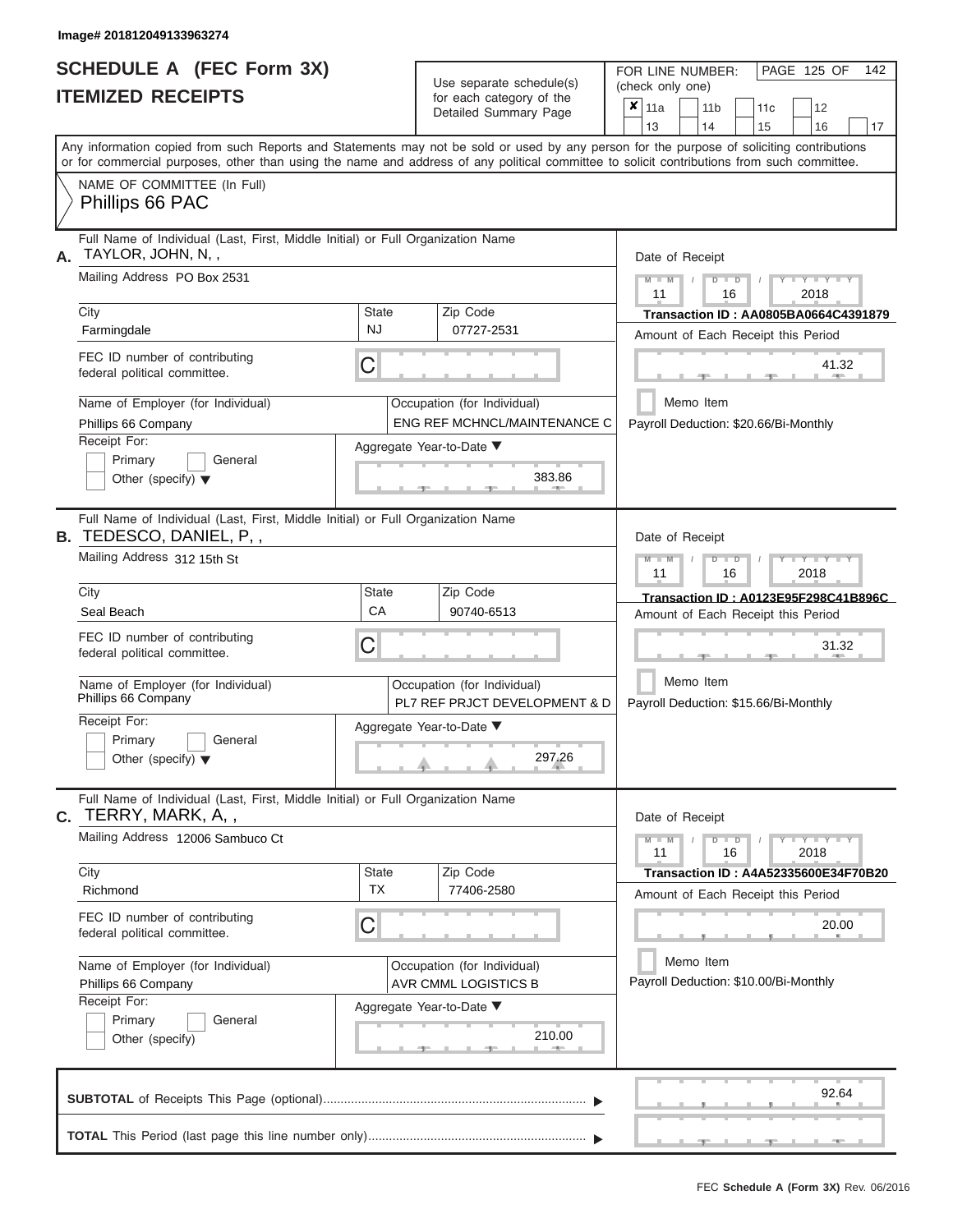# **SCHEDULE A (FEC Form 3X) ITEMIZED RECEIPTS**

Use separate schedule(s)

FOR LINE NUMBER:<br>(check only one)

PAGE 126 OF 142

|    |                                                                                                                                                                                                                                                                                         |                                                         | for each category of the<br>Detailed Summary Page             | $\pmb{\times}$                                                           | 11a             |           | 11 <sub>b</sub> |                                                                       | 11 <sub>c</sub> | 12                                    |                                      |  |  |  |  |  |
|----|-----------------------------------------------------------------------------------------------------------------------------------------------------------------------------------------------------------------------------------------------------------------------------------------|---------------------------------------------------------|---------------------------------------------------------------|--------------------------------------------------------------------------|-----------------|-----------|-----------------|-----------------------------------------------------------------------|-----------------|---------------------------------------|--------------------------------------|--|--|--|--|--|
|    |                                                                                                                                                                                                                                                                                         |                                                         |                                                               |                                                                          | 13              |           | 14              |                                                                       | 15              | 16                                    | 17                                   |  |  |  |  |  |
|    | Any information copied from such Reports and Statements may not be sold or used by any person for the purpose of soliciting contributions<br>or for commercial purposes, other than using the name and address of any political committee to solicit contributions from such committee. |                                                         |                                                               |                                                                          |                 |           |                 |                                                                       |                 |                                       |                                      |  |  |  |  |  |
|    | NAME OF COMMITTEE (In Full)<br>Phillips 66 PAC                                                                                                                                                                                                                                          |                                                         |                                                               |                                                                          |                 |           |                 |                                                                       |                 |                                       |                                      |  |  |  |  |  |
| Α. | Full Name of Individual (Last, First, Middle Initial) or Full Organization Name<br>TESKE, MARK, ROBERT, Mr.,                                                                                                                                                                            |                                                         |                                                               |                                                                          | Date of Receipt |           |                 |                                                                       |                 |                                       |                                      |  |  |  |  |  |
|    | Mailing Address 1120 Franklin Ave                                                                                                                                                                                                                                                       |                                                         |                                                               |                                                                          | $M - M$<br>11   |           |                 | $D$ $D$<br>16                                                         |                 | $+Y+Y+Y$<br>2018                      |                                      |  |  |  |  |  |
|    | City                                                                                                                                                                                                                                                                                    | <b>State</b>                                            | Zip Code                                                      |                                                                          |                 |           |                 |                                                                       |                 |                                       | Transaction ID: A0CA3FB05387F45C2BA5 |  |  |  |  |  |
|    | Edwardsville                                                                                                                                                                                                                                                                            | IL                                                      | 62025-2414                                                    |                                                                          |                 |           |                 |                                                                       |                 | Amount of Each Receipt this Period    |                                      |  |  |  |  |  |
|    | FEC ID number of contributing<br>federal political committee.                                                                                                                                                                                                                           | С                                                       |                                                               |                                                                          |                 |           |                 |                                                                       |                 |                                       | 31.32                                |  |  |  |  |  |
|    | Name of Employer (for Individual)<br>Phillips 66 Company                                                                                                                                                                                                                                |                                                         | Occupation (for Individual)<br>PL7 REF ELECTRICAL/I&E ENGNRNC |                                                                          |                 | Memo Item |                 |                                                                       |                 | Payroll Deduction: \$15.66/Bi-Monthly |                                      |  |  |  |  |  |
|    | Receipt For:                                                                                                                                                                                                                                                                            |                                                         | Aggregate Year-to-Date ▼                                      |                                                                          |                 |           |                 |                                                                       |                 |                                       |                                      |  |  |  |  |  |
|    | Primary<br>General<br>Other (specify) $\blacktriangledown$                                                                                                                                                                                                                              |                                                         | 328.86                                                        |                                                                          |                 |           |                 |                                                                       |                 |                                       |                                      |  |  |  |  |  |
|    | Full Name of Individual (Last, First, Middle Initial) or Full Organization Name<br><b>B.</b> THOMAS, BOBBY, L, Mr.,                                                                                                                                                                     |                                                         |                                                               |                                                                          | Date of Receipt |           |                 |                                                                       |                 |                                       |                                      |  |  |  |  |  |
|    | Mailing Address 42 Lost Oak Ct                                                                                                                                                                                                                                                          |                                                         |                                                               | $T - Y = T - Y = T - Y$<br>$M - M$<br>$D$ $\Box$ $D$<br>11<br>16<br>2018 |                 |           |                 |                                                                       |                 |                                       |                                      |  |  |  |  |  |
|    | City                                                                                                                                                                                                                                                                                    | <b>State</b>                                            | Zip Code                                                      |                                                                          |                 |           |                 |                                                                       |                 |                                       | Transaction ID: AE4D9441F27C14C739EF |  |  |  |  |  |
|    | <b>Missouri City</b>                                                                                                                                                                                                                                                                    | <b>TX</b>                                               | 77459-2158                                                    |                                                                          |                 |           |                 |                                                                       |                 | Amount of Each Receipt this Period    |                                      |  |  |  |  |  |
|    | FEC ID number of contributing<br>federal political committee.                                                                                                                                                                                                                           | С                                                       |                                                               |                                                                          |                 |           |                 |                                                                       |                 |                                       | 88.92                                |  |  |  |  |  |
|    | Name of Employer (for Individual)<br>Phillips 66 Company                                                                                                                                                                                                                                |                                                         | Occupation (for Individual)<br>PL7 REF MNTNNC AV              |                                                                          |                 | Memo Item |                 |                                                                       |                 | Payroll Deduction: \$44.46/Bi-Monthly |                                      |  |  |  |  |  |
|    | Receipt For:                                                                                                                                                                                                                                                                            |                                                         | Aggregate Year-to-Date ▼                                      |                                                                          |                 |           |                 |                                                                       |                 |                                       |                                      |  |  |  |  |  |
|    | Primary<br>General<br>Other (specify) $\blacktriangledown$                                                                                                                                                                                                                              |                                                         | 928.90                                                        |                                                                          |                 |           |                 |                                                                       |                 |                                       |                                      |  |  |  |  |  |
|    | Full Name of Individual (Last, First, Middle Initial) or Full Organization Name<br>C. THOMAS, MICHAEL, S,,                                                                                                                                                                              |                                                         |                                                               |                                                                          | Date of Receipt |           |                 |                                                                       |                 |                                       |                                      |  |  |  |  |  |
|    | Mailing Address 918 Peachwood Bend Dr                                                                                                                                                                                                                                                   |                                                         |                                                               |                                                                          |                 |           |                 | $Y = Y = Y + Y$<br>$M - M$<br>$D$ $D$<br>$\prime$<br>11<br>16<br>2018 |                 |                                       |                                      |  |  |  |  |  |
|    | City                                                                                                                                                                                                                                                                                    | State                                                   | Zip Code                                                      |                                                                          |                 |           |                 |                                                                       |                 |                                       | Transaction ID: A655D4CD485DB4AE095C |  |  |  |  |  |
|    | Houston                                                                                                                                                                                                                                                                                 | ТX                                                      | 77077-1555                                                    |                                                                          |                 |           |                 |                                                                       |                 | Amount of Each Receipt this Period    |                                      |  |  |  |  |  |
|    | FEC ID number of contributing<br>federal political committee.                                                                                                                                                                                                                           | С                                                       |                                                               |                                                                          |                 |           |                 |                                                                       |                 |                                       | 143.34                               |  |  |  |  |  |
|    | Name of Employer (for Individual)<br>Phillips 66 Company                                                                                                                                                                                                                                | Occupation (for Individual)<br>PL4 TRADING CLEAN PRDCTS |                                                               | Memo Item<br>Payroll Deduction: \$71.67/Bi-Monthly                       |                 |           |                 |                                                                       |                 |                                       |                                      |  |  |  |  |  |
|    | Receipt For:                                                                                                                                                                                                                                                                            |                                                         | Aggregate Year-to-Date ▼                                      |                                                                          |                 |           |                 |                                                                       |                 |                                       |                                      |  |  |  |  |  |
|    | Primary<br>General<br>Other (specify)                                                                                                                                                                                                                                                   |                                                         | 1498.07<br><b>AND</b>                                         |                                                                          |                 |           |                 |                                                                       |                 |                                       |                                      |  |  |  |  |  |
|    |                                                                                                                                                                                                                                                                                         |                                                         |                                                               |                                                                          |                 |           |                 |                                                                       |                 |                                       | 263.58                               |  |  |  |  |  |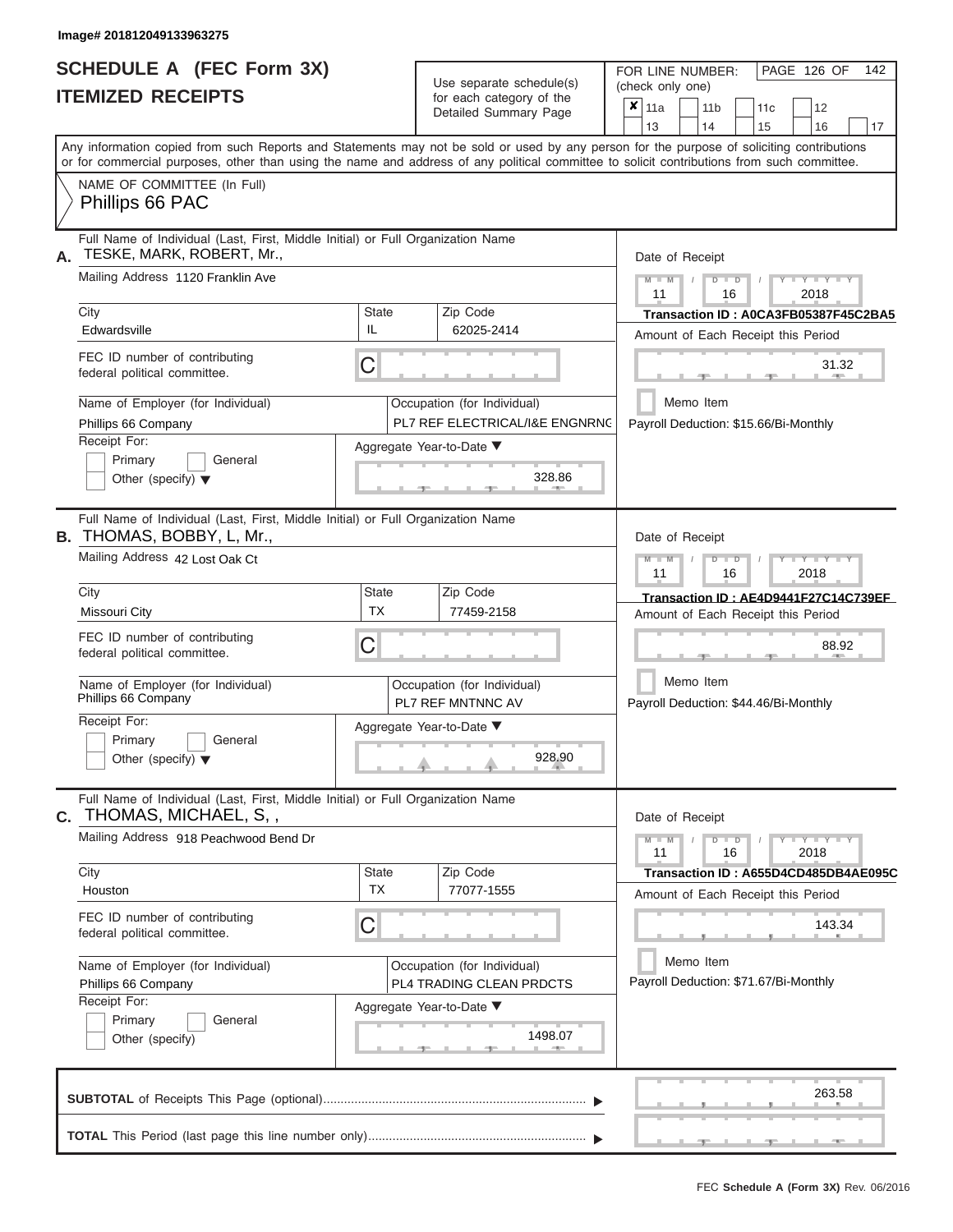|                          | SCHEDULE A (FEC Form 3X) |
|--------------------------|--------------------------|
| <b>ITEMIZED RECEIPTS</b> |                          |

| SCHEDULE A (FEC Form 3X)<br><b>ITEMIZED RECEIPTS</b>                                                                                                                                                                                                                                                                                                                                               |                                | Use separate schedule(s)<br>for each category of the<br>Detailed Summary Page                                                                                  | FOR LINE NUMBER:<br>PAGE 127 OF<br>142<br>(check only one)<br>$\boldsymbol{\mathsf{x}}$<br>11a<br>11 <sub>b</sub><br>12<br>11c                                                                                                                                                                                                                   |
|----------------------------------------------------------------------------------------------------------------------------------------------------------------------------------------------------------------------------------------------------------------------------------------------------------------------------------------------------------------------------------------------------|--------------------------------|----------------------------------------------------------------------------------------------------------------------------------------------------------------|--------------------------------------------------------------------------------------------------------------------------------------------------------------------------------------------------------------------------------------------------------------------------------------------------------------------------------------------------|
| Any information copied from such Reports and Statements may not be sold or used by any person for the purpose of soliciting contributions<br>or for commercial purposes, other than using the name and address of any political committee to solicit contributions from such committee.<br>NAME OF COMMITTEE (In Full)<br>Phillips 66 PAC                                                          |                                |                                                                                                                                                                | 13<br>14<br>15<br>16<br>17                                                                                                                                                                                                                                                                                                                       |
| Full Name of Individual (Last, First, Middle Initial) or Full Organization Name<br>Thompson, Carmelina, , Mrs.,<br>Α.<br>Mailing Address 6824 Crofton Colony Ct<br>City<br>Crofton<br>FEC ID number of contributing<br>federal political committee.<br>Name of Employer (for Individual)<br>Phillips 66 Company<br>Receipt For:<br>Primary<br>General<br>Other (specify) $\blacktriangledown$      | State<br><b>MD</b><br>C        | Zip Code<br>21114-3275<br>Occupation (for Individual)<br>AST EXECUTIVE ADMINISTRATION C<br>Aggregate Year-to-Date ▼<br>210.00<br><b>British Administration</b> | Date of Receipt<br>$M - M$ /<br>$D$ $D$<br>$\blacksquare \blacksquare \mathsf{Y} \mathrel{\sqsubseteq} \mathsf{Y} \mathrel{\sqsubseteq} \mathsf{Y}$<br>11<br>2018<br>16<br>Transaction ID: A2E39FA612E434F6C8AF<br>Amount of Each Receipt this Period<br>20.00<br><b>Britannia</b><br>- 10<br>Memo Item<br>Payroll Deduction: \$10.00/Bi-Monthly |
| Full Name of Individual (Last, First, Middle Initial) or Full Organization Name<br><b>B. TINNIN, KAREN, SEWELL,,</b><br>Mailing Address 5453 County Road 961<br>City<br><b>Brazoria</b><br>FEC ID number of contributing<br>federal political committee.<br>Name of Employer (for Individual)<br>Phillips 66 Company<br>Receipt For:<br>Primary<br>General<br>Other (specify) $\blacktriangledown$ | <b>State</b><br><b>TX</b><br>C | Zip Code<br>77422-6820<br>Occupation (for Individual)<br>SPC PROCESS CONTROLS B<br>Aggregate Year-to-Date ▼<br>223.86                                          | Date of Receipt<br>$M - M$<br>$D$ $\Box$ $D$<br>$T - Y = Y - T Y$<br>11<br>2018<br>16<br>Transaction ID: AE337483AAD9444BCB87<br>Amount of Each Receipt this Period<br>21.32<br>Memo Item<br>Payroll Deduction: \$10.66/Bi-Monthly                                                                                                               |
| Full Name of Individual (Last, First, Middle Initial) or Full Organization Name<br>TORPEY, STEVEN, , Mr.,<br>C.<br>Mailing Address 3064 Western Bluffs Blvd<br>City<br><b>Billings</b><br>FEC ID number of contributing<br>federal political committee.<br>Name of Employer (for Individual)<br>Phillips 66 Company<br>Receipt For:<br>Primary<br>General<br>Other (specify)                       | State<br>MT<br>C               | Zip Code<br>59106-2209<br>Occupation (for Individual)<br>AVR HSE ENV C<br>Aggregate Year-to-Date ▼<br>865.48                                                   | Date of Receipt<br>$M - M$<br>$D$ $D$<br>$Y - Y - Y - Y - Y$<br>11<br>16<br>2018<br>Transaction ID: ABF790C378FC6447D822<br>Amount of Each Receipt this Period<br>82.96<br>Memo Item<br>Payroll Deduction: \$41.48/Bi-Monthly                                                                                                                    |
|                                                                                                                                                                                                                                                                                                                                                                                                    |                                |                                                                                                                                                                | 124.28<br>$-1 -$                                                                                                                                                                                                                                                                                                                                 |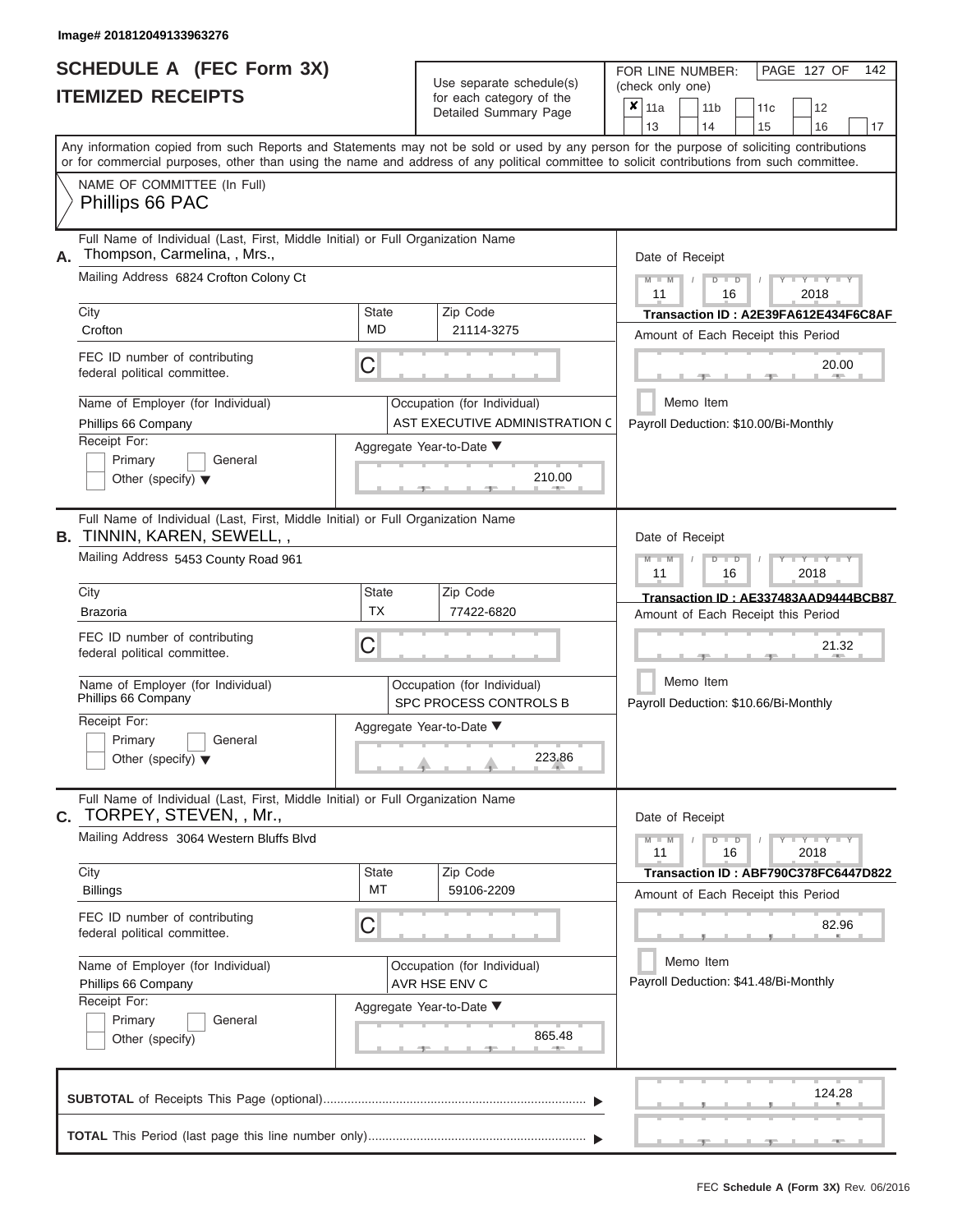|                          | SCHEDULE A (FEC Form 3X) |
|--------------------------|--------------------------|
| <b>ITEMIZED RECEIPTS</b> |                          |

Use separate schedule(s) (check only one)<br>for each category of the  $\begin{array}{|c|c|c|c|c|}\n\hline\n\text{Initial Summary goes} & & \text{with } & \text{with } & \text{with } & \text{with } & \text{with } & \text{with } & \text{with } & \text{with } & \text{with } & \text{with } & \text{with } & \text{with } & \text{with } & \text{with } & \text{with } & \text{with } & \text{with } & \text{with } & \text{with } & \text{with } & \text$ 

FOR LINE NUMBER:

PAGE 128 OF 142

|    |                                                                                                                                                       |                           | Detailed Summary Page                         |                  | $x \mid$ 11a                                                               |           | 11 <sub>b</sub> |                                                  | 11c                                   | 12                          |       |    |  |  |  |  |  |  |
|----|-------------------------------------------------------------------------------------------------------------------------------------------------------|---------------------------|-----------------------------------------------|------------------|----------------------------------------------------------------------------|-----------|-----------------|--------------------------------------------------|---------------------------------------|-----------------------------|-------|----|--|--|--|--|--|--|
|    | Any information copied from such Reports and Statements may not be sold or used by any person for the purpose of soliciting contributions             |                           |                                               |                  | 13                                                                         |           | 14              |                                                  | 15                                    | 16                          |       | 17 |  |  |  |  |  |  |
|    | or for commercial purposes, other than using the name and address of any political committee to solicit contributions from such committee.            |                           |                                               |                  |                                                                            |           |                 |                                                  |                                       |                             |       |    |  |  |  |  |  |  |
|    | NAME OF COMMITTEE (In Full)<br>Phillips 66 PAC                                                                                                        |                           |                                               |                  |                                                                            |           |                 |                                                  |                                       |                             |       |    |  |  |  |  |  |  |
|    | Full Name of Individual (Last, First, Middle Initial) or Full Organization Name<br>TOWER, RONALD, , ,                                                 |                           |                                               |                  | Date of Receipt                                                            |           |                 |                                                  |                                       |                             |       |    |  |  |  |  |  |  |
|    | Mailing Address 665 A Mouhot Rd                                                                                                                       |                           |                                               |                  | $M - M$<br>11                                                              |           |                 | $D$ $D$<br>16                                    |                                       | $Y - Y - Y$<br>2018         |       |    |  |  |  |  |  |  |
|    | City                                                                                                                                                  | <b>State</b><br>LA        | Zip Code                                      |                  |                                                                            |           |                 |                                                  | Transaction ID: A7112E07D4E2B446BB59  |                             |       |    |  |  |  |  |  |  |
|    | Ragley                                                                                                                                                |                           | 70657-6826                                    |                  |                                                                            |           |                 |                                                  | Amount of Each Receipt this Period    |                             |       |    |  |  |  |  |  |  |
|    | FEC ID number of contributing<br>federal political committee.                                                                                         | С                         |                                               |                  |                                                                            |           |                 |                                                  |                                       |                             | 41.32 |    |  |  |  |  |  |  |
|    | Name of Employer (for Individual)<br>Phillips 66 Company                                                                                              |                           | Occupation (for Individual)<br>PL7 HSE REF SR |                  |                                                                            | Memo Item |                 |                                                  | Payroll Deduction: \$20.66/Bi-Monthly |                             |       |    |  |  |  |  |  |  |
|    | Receipt For:<br>Primary<br>General<br>Other (specify) $\blacktriangledown$                                                                            |                           | Aggregate Year-to-Date ▼<br>433.86            |                  |                                                                            |           |                 |                                                  |                                       |                             |       |    |  |  |  |  |  |  |
|    | Full Name of Individual (Last, First, Middle Initial) or Full Organization Name<br><b>B.</b> TRASK, MARK, W,,<br>Mailing Address 8330 N 74th East Ave |                           |                                               |                  |                                                                            |           |                 | Date of Receipt<br>$M - M$<br>$Y = Y$<br>$D$ $D$ |                                       |                             |       |    |  |  |  |  |  |  |
|    |                                                                                                                                                       |                           |                                               | 2018<br>11<br>16 |                                                                            |           |                 |                                                  |                                       |                             |       |    |  |  |  |  |  |  |
|    | City                                                                                                                                                  | <b>State</b><br><b>OK</b> | Zip Code                                      |                  | Transaction ID: A5B8E429BA61B4BDBA8C<br>Amount of Each Receipt this Period |           |                 |                                                  |                                       |                             |       |    |  |  |  |  |  |  |
|    | Owasso                                                                                                                                                |                           | 74055-7423                                    |                  |                                                                            |           |                 |                                                  |                                       |                             |       |    |  |  |  |  |  |  |
|    | FEC ID number of contributing<br>federal political committee.                                                                                         | С                         |                                               |                  |                                                                            |           |                 |                                                  |                                       |                             | 21.32 |    |  |  |  |  |  |  |
|    | Name of Employer (for Individual)<br>Phillips 66 Company                                                                                              |                           | Occupation (for Individual)<br>AVR ACCT D     |                  |                                                                            | Memo Item |                 |                                                  | Payroll Deduction: \$10.66/Bi-Monthly |                             |       |    |  |  |  |  |  |  |
|    | Receipt For:<br>Primary<br>General<br>Other (specify) $\blacktriangledown$                                                                            |                           | Aggregate Year-to-Date ▼<br>223.86            |                  |                                                                            |           |                 |                                                  |                                       |                             |       |    |  |  |  |  |  |  |
| C. | Full Name of Individual (Last, First, Middle Initial) or Full Organization Name<br>TRUHN, ERIC, , ,                                                   |                           |                                               |                  | Date of Receipt                                                            |           |                 |                                                  |                                       |                             |       |    |  |  |  |  |  |  |
|    | Mailing Address 145 Reservoir Rd                                                                                                                      |                           |                                               |                  | $M - M$<br>11                                                              |           |                 | $D$ $D$<br>16                                    |                                       | $Y - Y - Y - Y - Y$<br>2018 |       |    |  |  |  |  |  |  |
|    | City                                                                                                                                                  | <b>State</b><br><b>NY</b> | Zip Code                                      |                  |                                                                            |           |                 |                                                  | Transaction ID: A69B1D12B08DA4002A8B  |                             |       |    |  |  |  |  |  |  |
|    | Marlboro                                                                                                                                              |                           | 12542-5025                                    |                  |                                                                            |           |                 |                                                  | Amount of Each Receipt this Period    |                             |       |    |  |  |  |  |  |  |
|    | FEC ID number of contributing<br>federal political committee.                                                                                         | С                         |                                               |                  |                                                                            |           |                 |                                                  |                                       |                             | 31.32 |    |  |  |  |  |  |  |
|    | Name of Employer (for Individual)                                                                                                                     |                           | Occupation (for Individual)                   |                  |                                                                            | Memo Item |                 |                                                  |                                       |                             |       |    |  |  |  |  |  |  |
|    | Phillips 66 Company                                                                                                                                   |                           | PL7 REF MNTNNC                                |                  |                                                                            |           |                 |                                                  | Payroll Deduction: \$15.66/Bi-Monthly |                             |       |    |  |  |  |  |  |  |
|    | Receipt For:<br>Primary<br>General                                                                                                                    |                           | Aggregate Year-to-Date ▼                      |                  |                                                                            |           |                 |                                                  |                                       |                             |       |    |  |  |  |  |  |  |
|    | Other (specify)                                                                                                                                       |                           | 278.86                                        |                  |                                                                            |           |                 |                                                  |                                       |                             |       |    |  |  |  |  |  |  |
|    |                                                                                                                                                       |                           |                                               |                  |                                                                            |           |                 |                                                  |                                       |                             | 93.96 |    |  |  |  |  |  |  |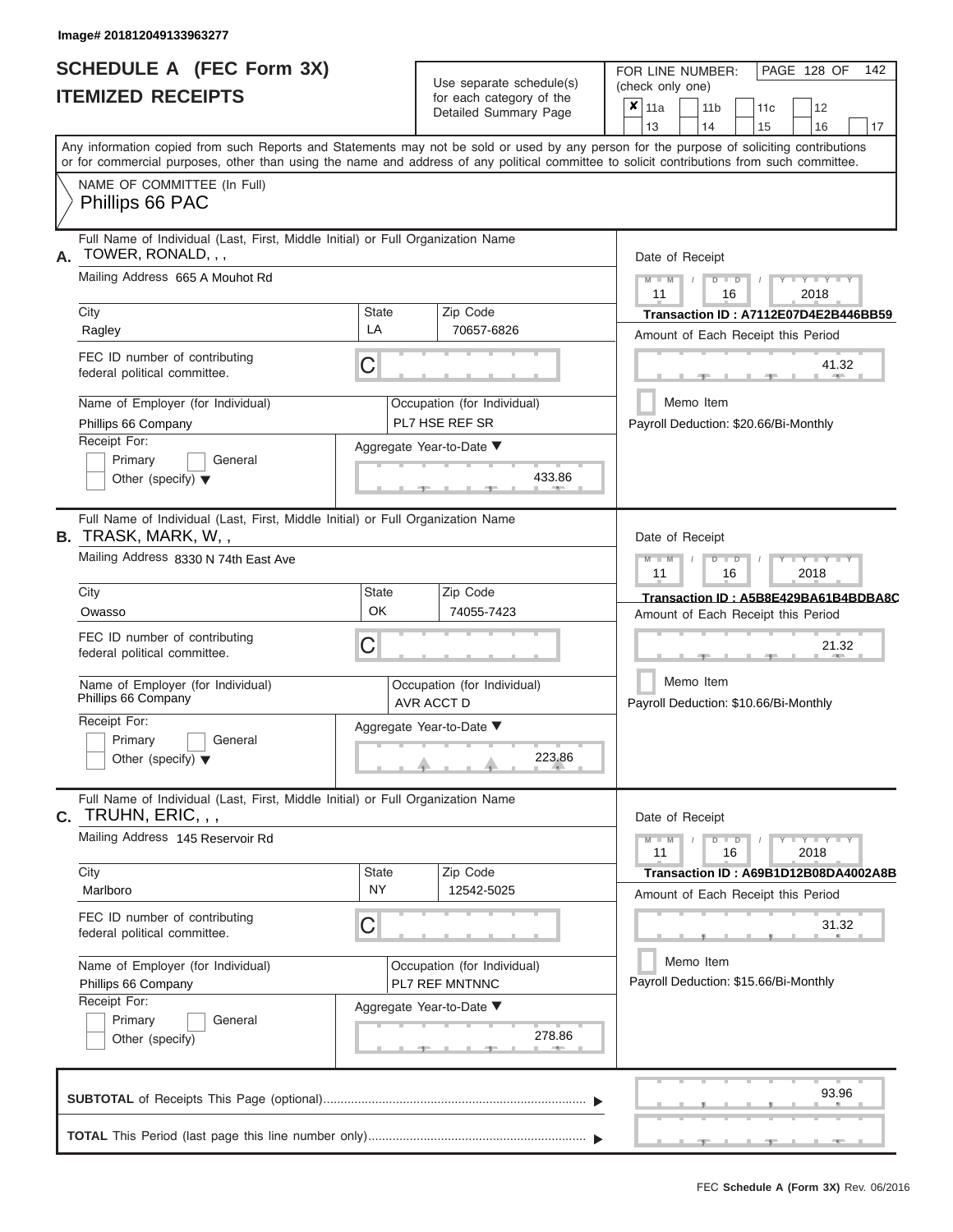|                          | SCHEDULE A (FEC Form 3X) |
|--------------------------|--------------------------|
| <b>ITEMIZED RECEIPTS</b> |                          |

Use separate schedule(s)<br>for each category of the

FOR LINE NUMBER:<br>(check only one)

PAGE 129 OF 142

| IILMILLU NLVLII IV                                                                                                                                                                                                                                                                      |                    | iui eauli calegury ul lile<br>Detailed Summary Page | ×     | 11a                                                      |  | 11 <sub>b</sub> | 11c                                                    | 12                                   |    |  |  |  |  |  |  |  |
|-----------------------------------------------------------------------------------------------------------------------------------------------------------------------------------------------------------------------------------------------------------------------------------------|--------------------|-----------------------------------------------------|-------|----------------------------------------------------------|--|-----------------|--------------------------------------------------------|--------------------------------------|----|--|--|--|--|--|--|--|
|                                                                                                                                                                                                                                                                                         |                    |                                                     |       | 13                                                       |  | 14              | 15                                                     | 16                                   | 17 |  |  |  |  |  |  |  |
| Any information copied from such Reports and Statements may not be sold or used by any person for the purpose of soliciting contributions<br>or for commercial purposes, other than using the name and address of any political committee to solicit contributions from such committee. |                    |                                                     |       |                                                          |  |                 |                                                        |                                      |    |  |  |  |  |  |  |  |
| NAME OF COMMITTEE (In Full)                                                                                                                                                                                                                                                             |                    |                                                     |       |                                                          |  |                 |                                                        |                                      |    |  |  |  |  |  |  |  |
| Phillips 66 PAC                                                                                                                                                                                                                                                                         |                    |                                                     |       |                                                          |  |                 |                                                        |                                      |    |  |  |  |  |  |  |  |
| Full Name of Individual (Last, First, Middle Initial) or Full Organization Name<br>TULL, BOB, LEE,,<br>А.                                                                                                                                                                               |                    |                                                     |       | Date of Receipt                                          |  |                 |                                                        |                                      |    |  |  |  |  |  |  |  |
| Mailing Address 2409 Dorchester Dr                                                                                                                                                                                                                                                      |                    |                                                     |       | $M - M$<br>$D$ $\Box$ $D$<br>$Y + Y$<br>11<br>16<br>2018 |  |                 |                                                        |                                      |    |  |  |  |  |  |  |  |
| City                                                                                                                                                                                                                                                                                    | <b>State</b>       | Zip Code                                            |       |                                                          |  |                 |                                                        | Transaction ID: A071E236745D640518DC |    |  |  |  |  |  |  |  |
| <b>Bartlesville</b>                                                                                                                                                                                                                                                                     | OK                 | 74006-7404                                          |       |                                                          |  |                 |                                                        | Amount of Each Receipt this Period   |    |  |  |  |  |  |  |  |
| FEC ID number of contributing<br>federal political committee.                                                                                                                                                                                                                           | C                  |                                                     | 21.32 |                                                          |  |                 |                                                        |                                      |    |  |  |  |  |  |  |  |
| Name of Employer (for Individual)<br>Phillips 66 Company                                                                                                                                                                                                                                |                    | Occupation (for Individual)<br>BP ITC               |       |                                                          |  | Memo Item       | Payroll Deduction: \$10.66/Bi-Monthly                  |                                      |    |  |  |  |  |  |  |  |
| Receipt For:                                                                                                                                                                                                                                                                            |                    | Aggregate Year-to-Date ▼                            |       |                                                          |  |                 |                                                        |                                      |    |  |  |  |  |  |  |  |
| Primary<br>General                                                                                                                                                                                                                                                                      |                    |                                                     |       |                                                          |  |                 |                                                        |                                      |    |  |  |  |  |  |  |  |
| Other (specify) $\blacktriangledown$                                                                                                                                                                                                                                                    |                    | 223.86                                              |       |                                                          |  |                 |                                                        |                                      |    |  |  |  |  |  |  |  |
| Full Name of Individual (Last, First, Middle Initial) or Full Organization Name<br>B. TYLER, SCOT, A,,                                                                                                                                                                                  |                    |                                                     |       |                                                          |  |                 |                                                        |                                      |    |  |  |  |  |  |  |  |
|                                                                                                                                                                                                                                                                                         |                    |                                                     |       | Date of Receipt                                          |  |                 |                                                        |                                      |    |  |  |  |  |  |  |  |
| Mailing Address 111 Kellywood Ct                                                                                                                                                                                                                                                        |                    |                                                     |       |                                                          |  |                 | $M - M$<br>$\mathbf{Y}$<br>$D$ $D$<br>11<br>2018<br>16 |                                      |    |  |  |  |  |  |  |  |
| City                                                                                                                                                                                                                                                                                    | <b>State</b><br>LA | Zip Code                                            |       |                                                          |  |                 |                                                        | Transaction ID: AF2C4DFFBE6B448279E8 |    |  |  |  |  |  |  |  |
| <b>Belle Chasse</b>                                                                                                                                                                                                                                                                     |                    | 70037-0089                                          |       |                                                          |  |                 |                                                        | Amount of Each Receipt this Period   |    |  |  |  |  |  |  |  |
| FEC ID number of contributing<br>federal political committee.                                                                                                                                                                                                                           | C                  |                                                     |       |                                                          |  |                 |                                                        | 100.00                               |    |  |  |  |  |  |  |  |
| Name of Employer (for Individual)<br>Phillips 66 Company                                                                                                                                                                                                                                |                    | Occupation (for Individual)<br>PL6 REF OPS SR       |       | Memo Item<br>Payroll Deduction: \$50.00/Bi-Monthly       |  |                 |                                                        |                                      |    |  |  |  |  |  |  |  |
| Receipt For:                                                                                                                                                                                                                                                                            |                    | Aggregate Year-to-Date ▼                            |       |                                                          |  |                 |                                                        |                                      |    |  |  |  |  |  |  |  |
| Primary<br>General<br>Other (specify) $\blacktriangledown$                                                                                                                                                                                                                              |                    | 1050.00                                             |       |                                                          |  |                 |                                                        |                                      |    |  |  |  |  |  |  |  |
| Full Name of Individual (Last, First, Middle Initial) or Full Organization Name<br><b>C.</b> ULLOM, TERRY, LEE,,                                                                                                                                                                        |                    |                                                     |       | Date of Receipt                                          |  |                 |                                                        |                                      |    |  |  |  |  |  |  |  |
| Mailing Address 362 County Road 502A                                                                                                                                                                                                                                                    |                    |                                                     |       | $M - M$<br>11                                            |  | $D$ $D$<br>16   |                                                        | $T - Y - T - Y - T - Y$<br>2018      |    |  |  |  |  |  |  |  |
| City                                                                                                                                                                                                                                                                                    | <b>State</b>       | Zip Code                                            |       |                                                          |  |                 |                                                        | Transaction ID: A946412C243E245C492C |    |  |  |  |  |  |  |  |
| Sweeny                                                                                                                                                                                                                                                                                  | <b>TX</b>          | 77480-8239                                          |       |                                                          |  |                 |                                                        | Amount of Each Receipt this Period   |    |  |  |  |  |  |  |  |
| FEC ID number of contributing<br>federal political committee.                                                                                                                                                                                                                           | С                  |                                                     |       |                                                          |  |                 |                                                        | 21.32                                |    |  |  |  |  |  |  |  |
| Name of Employer (for Individual)                                                                                                                                                                                                                                                       |                    | Occupation (for Individual)                         |       |                                                          |  | Memo Item       |                                                        |                                      |    |  |  |  |  |  |  |  |
| Phillips 66 Company                                                                                                                                                                                                                                                                     |                    | PL7 HSE ER REF                                      |       |                                                          |  |                 | Payroll Deduction: \$10.66/Bi-Monthly                  |                                      |    |  |  |  |  |  |  |  |
| Receipt For:                                                                                                                                                                                                                                                                            |                    | Aggregate Year-to-Date ▼                            |       |                                                          |  |                 |                                                        |                                      |    |  |  |  |  |  |  |  |
| Primary<br>General                                                                                                                                                                                                                                                                      |                    |                                                     |       |                                                          |  |                 |                                                        |                                      |    |  |  |  |  |  |  |  |
| Other (specify)                                                                                                                                                                                                                                                                         |                    | 223.86                                              |       |                                                          |  |                 |                                                        |                                      |    |  |  |  |  |  |  |  |
|                                                                                                                                                                                                                                                                                         |                    |                                                     |       |                                                          |  |                 |                                                        | 142.64                               |    |  |  |  |  |  |  |  |
|                                                                                                                                                                                                                                                                                         |                    |                                                     |       |                                                          |  |                 |                                                        |                                      |    |  |  |  |  |  |  |  |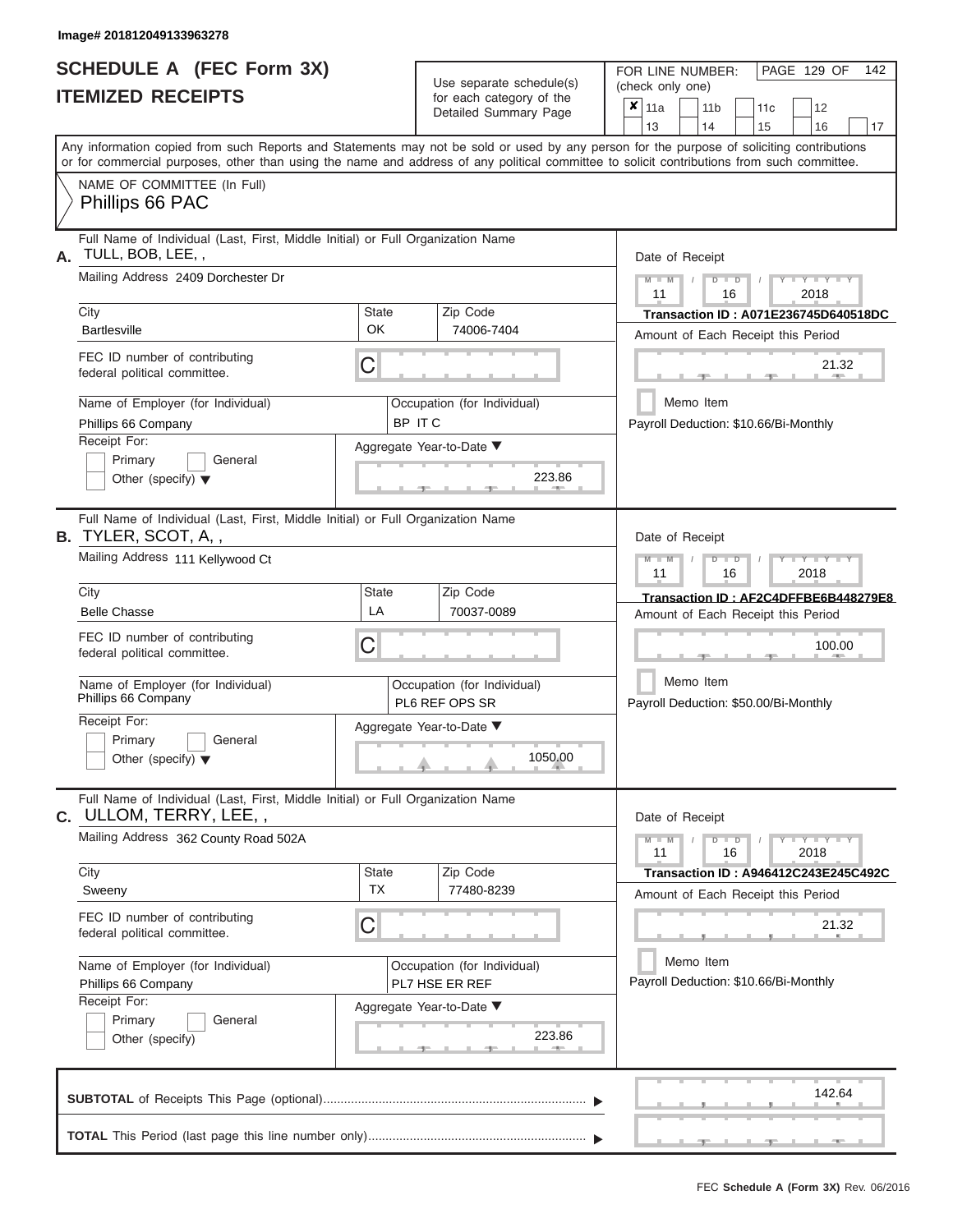# **SCHEDULE A (FEC Form 3X)**

|    | <b>SCHEDULE A (FEC Form 3X)</b><br><b>ITEMIZED RECEIPTS</b>                                                                                                                                                                                                                             |                    | Use separate schedule(s)<br>for each category of the       | PAGE 130 OF<br>142<br>FOR LINE NUMBER:<br>(check only one)                           |
|----|-----------------------------------------------------------------------------------------------------------------------------------------------------------------------------------------------------------------------------------------------------------------------------------------|--------------------|------------------------------------------------------------|--------------------------------------------------------------------------------------|
|    |                                                                                                                                                                                                                                                                                         |                    | Detailed Summary Page                                      | $\boldsymbol{x}$   11a<br>11 <sub>b</sub><br>11c<br>12<br>13<br>14<br>15<br>16<br>17 |
|    | Any information copied from such Reports and Statements may not be sold or used by any person for the purpose of soliciting contributions<br>or for commercial purposes, other than using the name and address of any political committee to solicit contributions from such committee. |                    |                                                            |                                                                                      |
|    | NAME OF COMMITTEE (In Full)<br>Phillips 66 PAC                                                                                                                                                                                                                                          |                    |                                                            |                                                                                      |
| А. | Full Name of Individual (Last, First, Middle Initial) or Full Organization Name<br>UNRUH, JULIE, L,,<br>Mailing Address 2618 Lazy Vine Ln                                                                                                                                               |                    |                                                            | Date of Receipt<br>$M - M$<br>$D$ $\Box$ $D$<br>$Y - Y - Y$<br>11<br>2018<br>16      |
|    | City<br>Missouri City                                                                                                                                                                                                                                                                   | State<br><b>TX</b> | Zip Code<br>77459-7222                                     | Transaction ID: A417C3F07A38A43C6941<br>Amount of Each Receipt this Period           |
|    | FEC ID number of contributing<br>federal political committee.                                                                                                                                                                                                                           | C                  |                                                            | 50.00                                                                                |
|    | Name of Employer (for Individual)<br>Phillips 66 Company<br>Receipt For:                                                                                                                                                                                                                |                    | Occupation (for Individual)<br>CNL LEGAL B                 | Memo Item<br>Payroll Deduction: \$25.00/Bi-Monthly                                   |
|    | Primary<br>General<br>Other (specify) $\blacktriangledown$                                                                                                                                                                                                                              |                    | Aggregate Year-to-Date ▼<br>525.00                         |                                                                                      |
|    | Full Name of Individual (Last, First, Middle Initial) or Full Organization Name<br><b>B.</b> UTHMAN, SAMIR, I, Mr.,<br>Mailing Address 715 Diamond Leaf Ln                                                                                                                              |                    |                                                            | Date of Receipt<br>Y TYT<br>$M - M$<br>$D$ $\Box$ $D$                                |
|    | City                                                                                                                                                                                                                                                                                    | State              | Zip Code                                                   | 11<br>2018<br>16                                                                     |
|    | Houston                                                                                                                                                                                                                                                                                 | <b>TX</b>          | 77079-3702                                                 | Transaction ID: A405570D8E5184DD6A34<br>Amount of Each Receipt this Period           |
|    | FEC ID number of contributing<br>federal political committee.                                                                                                                                                                                                                           | С                  |                                                            | 167.76                                                                               |
|    | Name of Employer (for Individual)<br>Phillips 66 Company                                                                                                                                                                                                                                |                    | Occupation (for Individual)<br>PL5 VALUE CHAIN OPTM REGION | Memo Item<br>Payroll Deduction: \$83.88/Bi-Monthly                                   |
|    | Receipt For:<br>Primary<br>General<br>Other (specify) $\blacktriangledown$                                                                                                                                                                                                              |                    | Aggregate Year-to-Date ▼<br>1695.24                        |                                                                                      |
|    | Full Name of Individual (Last, First, Middle Initial) or Full Organization Name<br><b>C.</b> VAIDYANATHAN, SURESH, , Mr.,                                                                                                                                                               |                    |                                                            | Date of Receipt                                                                      |
|    | Mailing Address 5702 Flagstone Pass Ct                                                                                                                                                                                                                                                  |                    |                                                            | $Y - Y - Y - Y - Y$<br>$M - M$<br>$D$ $D$<br>11<br>16<br>2018                        |
|    | City<br>Sugar Land                                                                                                                                                                                                                                                                      | State<br><b>TX</b> | Zip Code<br>77479-4471                                     | Transaction ID: AC25AED4CB0314C59828<br>Amount of Each Receipt this Period           |
|    | FEC ID number of contributing<br>federal political committee.                                                                                                                                                                                                                           | C                  |                                                            | 31.32                                                                                |
|    | Name of Employer (for Individual)<br>Phillips 66 Company<br>Receipt For:                                                                                                                                                                                                                |                    | Occupation (for Individual)<br>PL5 REF BSNS IMPR. SR       | Memo Item<br>Payroll Deduction: \$15.66/Bi-Monthly                                   |
|    | Primary<br>General<br>Other (specify)                                                                                                                                                                                                                                                   |                    | Aggregate Year-to-Date ▼<br>278.86                         |                                                                                      |
|    |                                                                                                                                                                                                                                                                                         |                    |                                                            | 249.08                                                                               |
|    |                                                                                                                                                                                                                                                                                         |                    |                                                            |                                                                                      |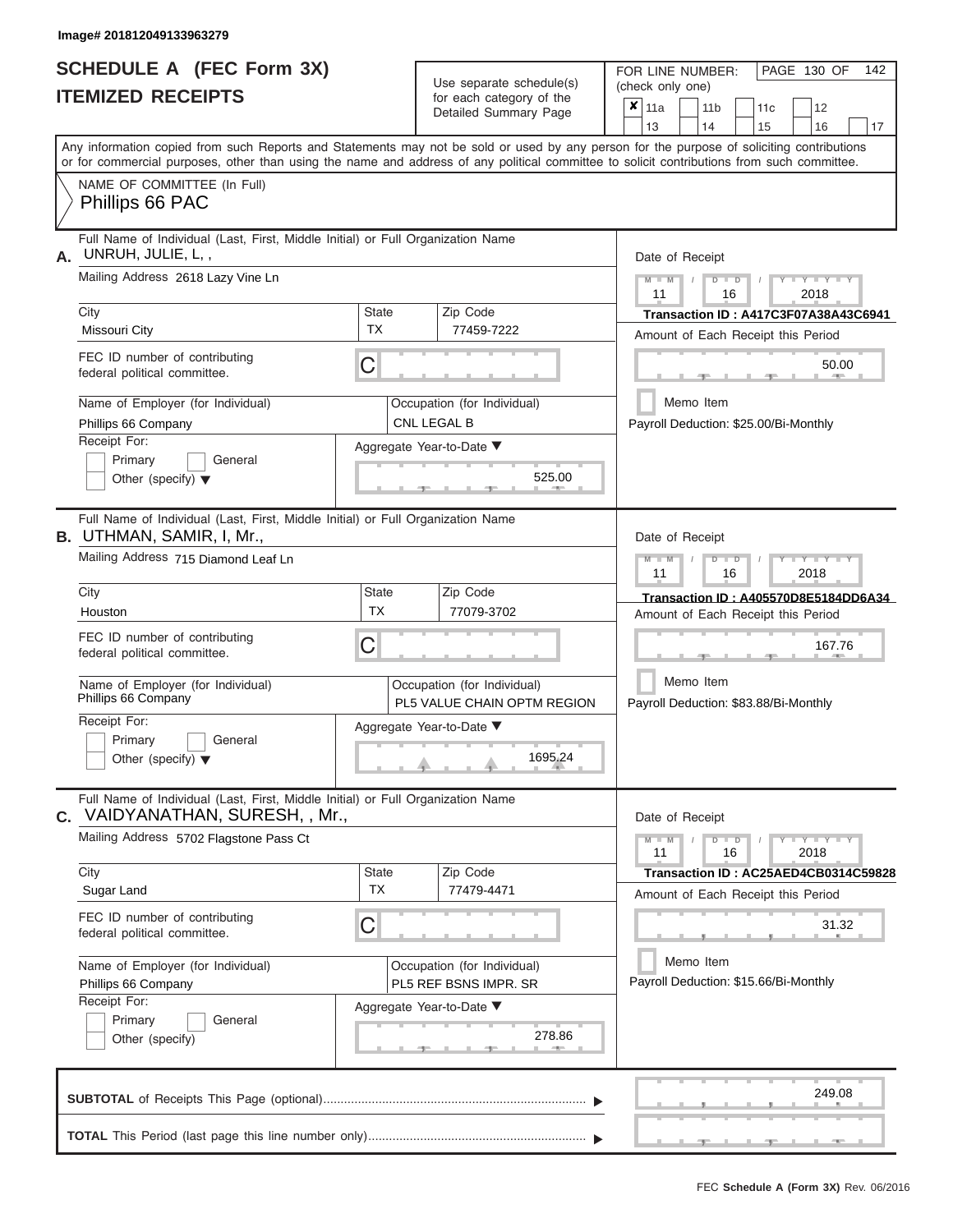# **SCHEDULE A (FEC Form 3X) ITEMIZED RECEIPTS**

| SCHEDULE A (FEC Form 3X)<br><b>ITEMIZED RECEIPTS</b>                                                                                                                                                                                                                                                                                                                                          |                                | Use separate schedule(s)<br>for each category of the<br>Detailed Summary Page                                               | 142<br>FOR LINE NUMBER:<br>PAGE 131 OF<br>(check only one)<br>$\overline{\mathbf{x}}$   11a<br>11 <sub>b</sub><br>12<br>11 <sub>c</sub>                                                                                                  |
|-----------------------------------------------------------------------------------------------------------------------------------------------------------------------------------------------------------------------------------------------------------------------------------------------------------------------------------------------------------------------------------------------|--------------------------------|-----------------------------------------------------------------------------------------------------------------------------|------------------------------------------------------------------------------------------------------------------------------------------------------------------------------------------------------------------------------------------|
| Any information copied from such Reports and Statements may not be sold or used by any person for the purpose of soliciting contributions<br>or for commercial purposes, other than using the name and address of any political committee to solicit contributions from such committee.<br>NAME OF COMMITTEE (In Full)<br>Phillips 66 PAC                                                     |                                |                                                                                                                             | 13<br>14<br>15<br>16<br>17                                                                                                                                                                                                               |
| Full Name of Individual (Last, First, Middle Initial) or Full Organization Name<br>VANNELLI, MICHAEL, , Mr.,<br>А.<br>Mailing Address 3304 Karros Ct<br>City<br>Edwardsville<br>FEC ID number of contributing<br>federal political committee.<br>Name of Employer (for Individual)<br>Phillips 66 Company<br>Receipt For:<br>Primary<br>General<br>Other (specify) $\blacktriangledown$       | <b>State</b><br>IL<br>C        | Zip Code<br>62025-3219<br>Occupation (for Individual)<br>PL7 HSE PROCESS SFTY REF AV<br>Aggregate Year-to-Date ▼<br>1050.96 | Date of Receipt<br>$M$ – $M$ /<br>$+Y+Y+Y$<br>$D$ $D$<br>11<br>2018<br>16<br>Transaction ID: AE6EEE5732E0F4CEBB7B<br>Amount of Each Receipt this Period<br>100.56<br><b>1. 400</b><br>Memo Item<br>Payroll Deduction: \$50.28/Bi-Monthly |
| Full Name of Individual (Last, First, Middle Initial) or Full Organization Name<br><b>B.</b> VAUGHN, DAVID, CORNELIUS,,<br>Mailing Address 1103 Wood Fern Dr<br>City<br>Sugar Land<br>FEC ID number of contributing<br>federal political committee.<br>Name of Employer (for Individual)<br>Phillips 66 Company<br>Receipt For:<br>Primary<br>General<br>Other (specify) $\blacktriangledown$ | <b>State</b><br><b>TX</b><br>С | Zip Code<br>77479-6255<br>Occupation (for Individual)<br><b>ENG REF PRJT B</b><br>Aggregate Year-to-Date ▼<br>901.93        | Date of Receipt<br>$M - M$<br>$D$ $D$<br>$T - Y = Y - T Y$<br>11<br>2018<br>16<br>Transaction ID: AE549854B1EAA43FAB62<br>Amount of Each Receipt this Period<br>86.26<br>Memo Item<br>Payroll Deduction: \$43.13/Bi-Monthly              |
| Full Name of Individual (Last, First, Middle Initial) or Full Organization Name<br>C. VAUK, DENNIS, ANTHONY, ,<br>Mailing Address 3611 Royal Royce Dr<br>City<br>Houston<br>FEC ID number of contributing<br>federal political committee.<br>Name of Employer (for Individual)<br>Phillips 66 Company<br>Receipt For:<br>Primary<br>General<br>Other (specify)                                | <b>State</b><br><b>TX</b><br>С | Zip Code<br>77042-4228<br>Occupation (for Individual)<br>PL7 REF BSNS IMPR. SR<br>Aggregate Year-to-Date ▼<br>636.60        | Date of Receipt<br>$M - M$<br>$D$ $D$<br>$Y - Y - Y - Y - Y$<br>11<br>16<br>2018<br>Transaction ID: A6F936412CB51410497A<br>Amount of Each Receipt this Period<br>60.00<br>Memo Item<br>Payroll Deduction: \$30.00/Bi-Monthly            |
|                                                                                                                                                                                                                                                                                                                                                                                               |                                |                                                                                                                             | 246.82<br>$-9$<br>$-1$                                                                                                                                                                                                                   |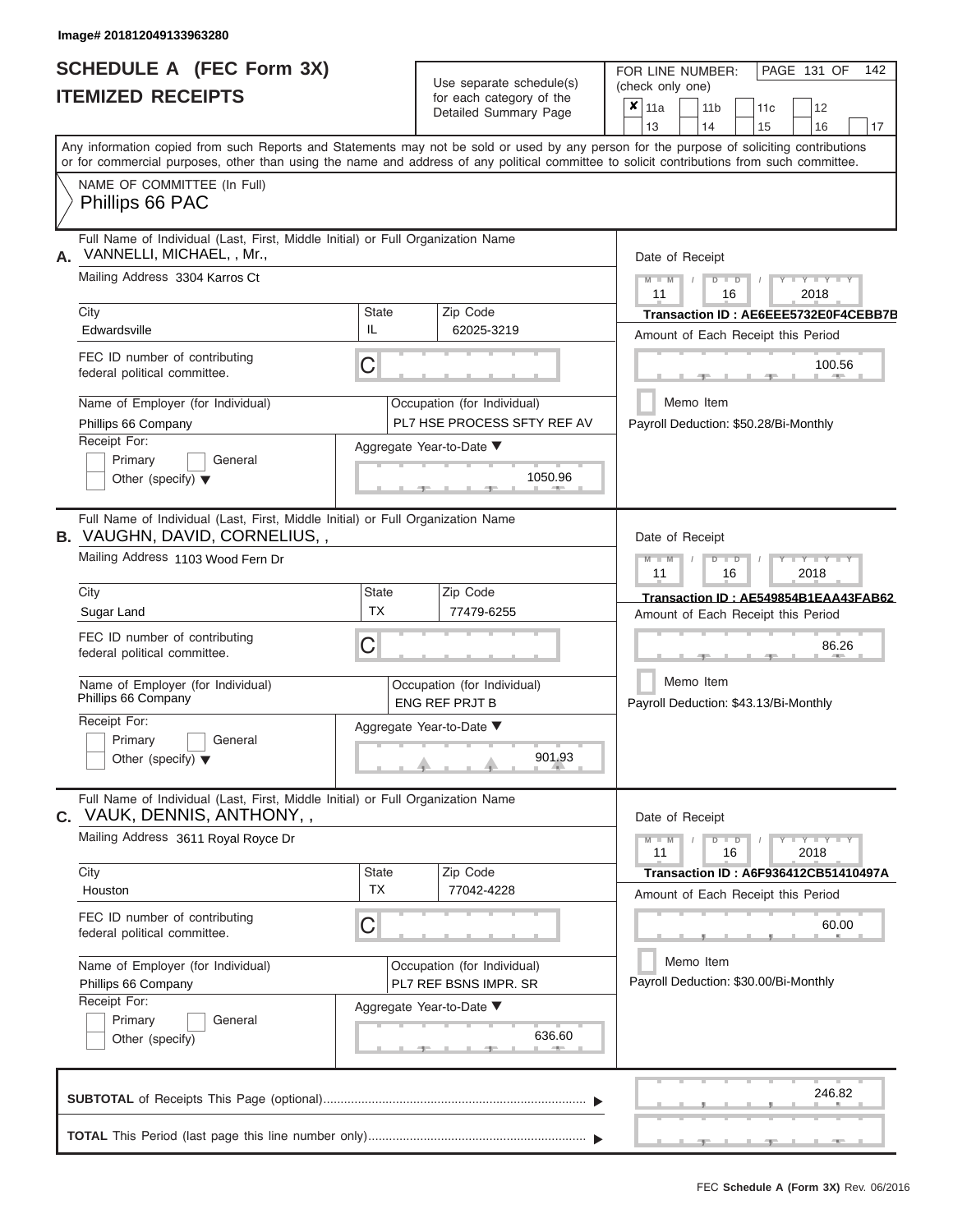# **SCHEDULE A (FEC Form 3X)**

| SCHEDULE A (FEC Form 3X)<br><b>ITEMIZED RECEIPTS</b>                                                                                                                                                                                                                                                                                                                                              |                                | Use separate schedule(s)<br>for each category of the<br>Detailed Summary Page                                           | 142<br>FOR LINE NUMBER:<br>PAGE 132 OF<br>(check only one)<br>$\mathsf{x}$   11a<br>11 <sub>b</sub><br>12<br>11 <sub>c</sub>                                                                                                           |
|---------------------------------------------------------------------------------------------------------------------------------------------------------------------------------------------------------------------------------------------------------------------------------------------------------------------------------------------------------------------------------------------------|--------------------------------|-------------------------------------------------------------------------------------------------------------------------|----------------------------------------------------------------------------------------------------------------------------------------------------------------------------------------------------------------------------------------|
| Any information copied from such Reports and Statements may not be sold or used by any person for the purpose of soliciting contributions<br>or for commercial purposes, other than using the name and address of any political committee to solicit contributions from such committee.                                                                                                           |                                |                                                                                                                         | 13<br>14<br>15<br>16<br>17                                                                                                                                                                                                             |
| NAME OF COMMITTEE (In Full)<br>Phillips 66 PAC                                                                                                                                                                                                                                                                                                                                                    |                                |                                                                                                                         |                                                                                                                                                                                                                                        |
| Full Name of Individual (Last, First, Middle Initial) or Full Organization Name<br>VENTURA, MARC, V, Mr.,<br>А.<br>Mailing Address 1505 Tara Ct<br>City<br>Clayton<br>FEC ID number of contributing<br>federal political committee.<br>Name of Employer (for Individual)<br>Phillips 66 Company<br>Receipt For:<br>Primary<br>General<br>Other (specify) $\blacktriangledown$                     | <b>State</b><br>CA<br>С        | Zip Code<br>94517-1069<br>Occupation (for Individual)<br>AVR QUALITY & PERF A<br>Aggregate Year-to-Date ▼<br>323.86     | Date of Receipt<br>$M$ – $M$ /<br>$+Y+Y+Y$<br>$D$ $D$<br>11<br>2018<br>16<br>Transaction ID: A2D2528699DF94C33890<br>Amount of Each Receipt this Period<br>41.32<br><b>AND A</b><br>Memo Item<br>Payroll Deduction: \$20.66/Bi-Monthly |
| Full Name of Individual (Last, First, Middle Initial) or Full Organization Name<br><b>B.</b> WADELLA, JOHN, R, Mr.,<br>Mailing Address 37 Reflecting Point PI<br>City<br>The Woodlands<br>FEC ID number of contributing<br>federal political committee.<br>Name of Employer (for Individual)<br>Phillips 66 Company<br>Receipt For:<br>Primary<br>General<br>Other (specify) $\blacktriangledown$ | <b>State</b><br><b>TX</b><br>С | Zip Code<br>77375-4837<br>Occupation (for Individual)<br>CNS ERP PROJECT TRAINING<br>Aggregate Year-to-Date ▼<br>210.00 | Date of Receipt<br>$M - M$<br>$D$ $D$<br>$T - Y = Y - T Y$<br>11<br>2018<br>16<br>Transaction ID: A3BC09A6950E046E2B49<br>Amount of Each Receipt this Period<br>20.00<br>Memo Item<br>Payroll Deduction: \$10.00/Bi-Monthly            |
| Full Name of Individual (Last, First, Middle Initial) or Full Organization Name<br>WALKER-RATLIFF, JOAN, , ,<br>С.<br>Mailing Address 109 Elmwood Ave<br>City<br>Ponca City<br>FEC ID number of contributing<br>federal political committee.<br>Name of Employer (for Individual)<br>Phillips 66 Company<br>Receipt For:<br>Primary<br>General<br>Other (specify)                                 | <b>State</b><br>OK<br>С        | Zip Code<br>74601-3407<br>Occupation (for Individual)<br>AVR BSNS DVLPT B<br>Aggregate Year-to-Date ▼<br>1104.75        | Date of Receipt<br>$M - M$<br>$D$ $D$<br>$Y - Y - Y - Y - Y$<br>11<br>16<br>2018<br>Transaction ID: AB45887F1DA354AF6BE8<br>Amount of Each Receipt this Period<br>105.66<br>Memo Item<br>Payroll Deduction: \$52.83/Bi-Monthly         |
|                                                                                                                                                                                                                                                                                                                                                                                                   |                                |                                                                                                                         | 166.98<br>$-1$<br><b>Allen</b>                                                                                                                                                                                                         |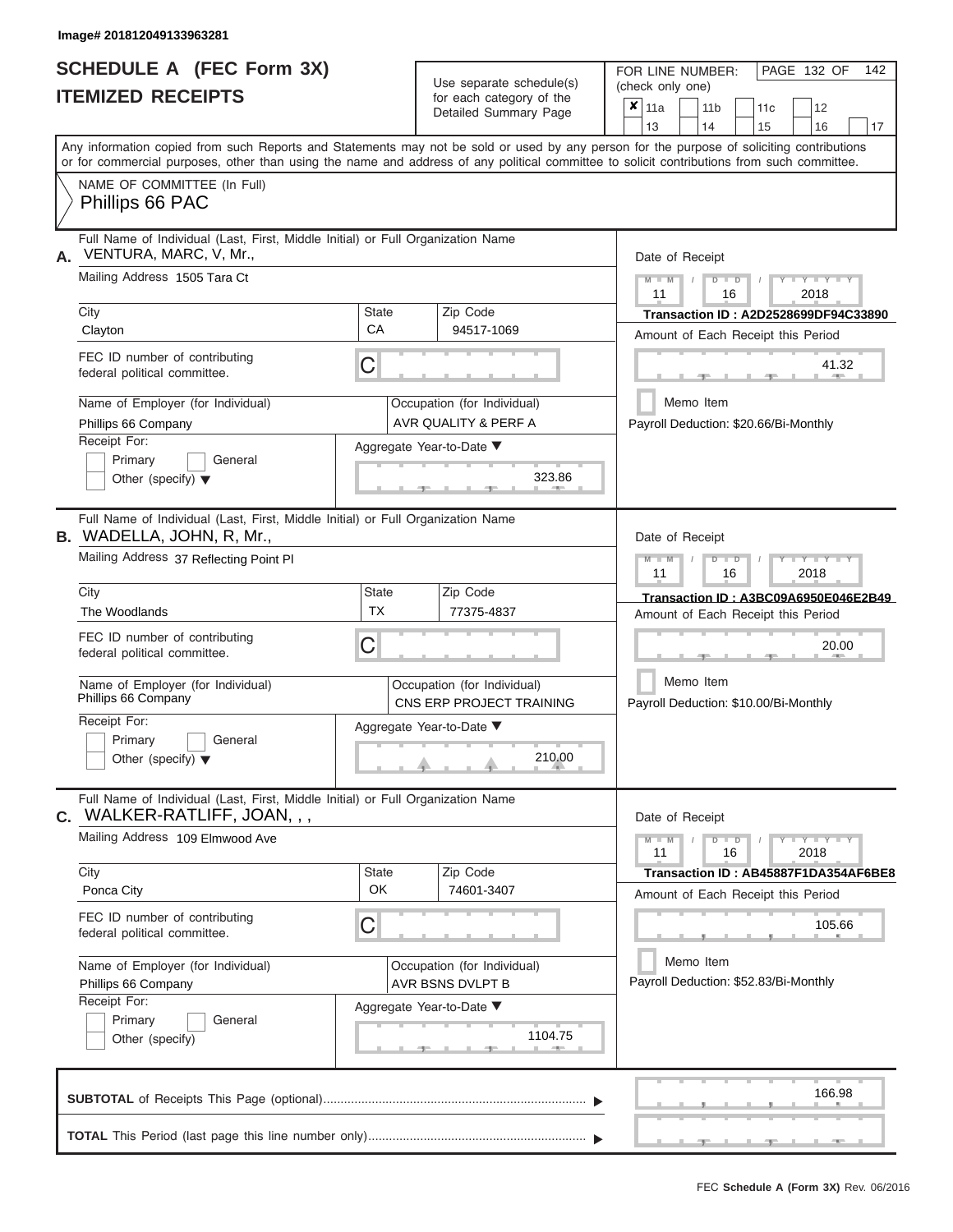ı

|                          | <b>SCHEDULE A (FEC Form 3X)</b> |
|--------------------------|---------------------------------|
| <b>ITEMIZED RECEIPTS</b> |                                 |

Use separate schedule(s)<br>for each category of the

FOR LINE NUMBER:<br>(check only one)

PAGE 133 OF 142

|    | IIEMILED REVEIFIJ                                                                                                                                                                                                                                                                       |             | ior each calegory of the<br>Detailed Summary Page     | ×               | 11a                                                                        |  | 11 <sub>b</sub>                                                    |               |    | 11 <sub>c</sub> | 12                                 |                                      |  |  |  |  |
|----|-----------------------------------------------------------------------------------------------------------------------------------------------------------------------------------------------------------------------------------------------------------------------------------------|-------------|-------------------------------------------------------|-----------------|----------------------------------------------------------------------------|--|--------------------------------------------------------------------|---------------|----|-----------------|------------------------------------|--------------------------------------|--|--|--|--|
|    |                                                                                                                                                                                                                                                                                         |             |                                                       |                 | 13                                                                         |  | 14                                                                 |               | 15 |                 | 16                                 | 17                                   |  |  |  |  |
|    | Any information copied from such Reports and Statements may not be sold or used by any person for the purpose of soliciting contributions<br>or for commercial purposes, other than using the name and address of any political committee to solicit contributions from such committee. |             |                                                       |                 |                                                                            |  |                                                                    |               |    |                 |                                    |                                      |  |  |  |  |
|    | NAME OF COMMITTEE (In Full)<br>Phillips 66 PAC                                                                                                                                                                                                                                          |             |                                                       |                 |                                                                            |  |                                                                    |               |    |                 |                                    |                                      |  |  |  |  |
| А. | Full Name of Individual (Last, First, Middle Initial) or Full Organization Name<br>WALKER, TAMI, T,,                                                                                                                                                                                    |             |                                                       |                 | Date of Receipt                                                            |  |                                                                    |               |    |                 |                                    |                                      |  |  |  |  |
|    | Mailing Address 7815 Burgoyne Rd                                                                                                                                                                                                                                                        |             |                                                       |                 | $M - M$<br>10                                                              |  |                                                                    | $D$ $D$<br>31 |    |                 | $Y - Y - Y$<br>2018                |                                      |  |  |  |  |
|    | City<br>Houston                                                                                                                                                                                                                                                                         | State<br>TX | Zip Code<br>77063-2801                                |                 |                                                                            |  |                                                                    |               |    |                 | Amount of Each Receipt this Period | Transaction ID: AE18405C9CC5347B29B7 |  |  |  |  |
|    | FEC ID number of contributing<br>federal political committee.                                                                                                                                                                                                                           | C           | 25.00                                                 |                 |                                                                            |  |                                                                    |               |    |                 |                                    |                                      |  |  |  |  |
|    | Name of Employer (for Individual)<br>Phillips 66 Company                                                                                                                                                                                                                                |             | Occupation (for Individual)<br>PL6 BRAND & REPUTATION |                 | Memo Item<br>Payroll Deduction: \$25.00/Bi-Monthly                         |  |                                                                    |               |    |                 |                                    |                                      |  |  |  |  |
|    | Receipt For:<br>Primary<br>General<br>Other (specify) $\blacktriangledown$                                                                                                                                                                                                              |             | Aggregate Year-to-Date ▼<br>250.00                    |                 |                                                                            |  |                                                                    |               |    |                 |                                    |                                      |  |  |  |  |
|    | Full Name of Individual (Last, First, Middle Initial) or Full Organization Name<br><b>B.</b> WALLACE, DAVID, SCOTT, ,                                                                                                                                                                   |             |                                                       | Date of Receipt |                                                                            |  |                                                                    |               |    |                 |                                    |                                      |  |  |  |  |
|    | Mailing Address 719 Karen Ave                                                                                                                                                                                                                                                           |             |                                                       |                 |                                                                            |  | Y I Y I<br>$M - M$<br>$\Box$<br>$\overline{D}$<br>11<br>16<br>2018 |               |    |                 |                                    |                                      |  |  |  |  |
|    | City<br>Stillwater                                                                                                                                                                                                                                                                      | State<br>OK | Zip Code<br>74075-1238                                |                 | Transaction ID: A0DF99111C7E2442D8A0<br>Amount of Each Receipt this Period |  |                                                                    |               |    |                 |                                    |                                      |  |  |  |  |
|    | FEC ID number of contributing<br>federal political committee.                                                                                                                                                                                                                           | С           |                                                       |                 | 51.32                                                                      |  |                                                                    |               |    |                 |                                    |                                      |  |  |  |  |
|    | Name of Employer (for Individual)<br>Phillips 66 Company                                                                                                                                                                                                                                |             | Occupation (for Individual)<br>PL7 HRBP SR            |                 | Memo Item<br>Payroll Deduction: \$25.66/Bi-Monthly                         |  |                                                                    |               |    |                 |                                    |                                      |  |  |  |  |
|    | Receipt For:<br>Primary<br>General<br>Other (specify) $\blacktriangledown$                                                                                                                                                                                                              |             | Aggregate Year-to-Date ▼<br>307.92                    |                 |                                                                            |  |                                                                    |               |    |                 |                                    |                                      |  |  |  |  |
| С. | Full Name of Individual (Last, First, Middle Initial) or Full Organization Name<br>WALLER, MARSHALL, G,,                                                                                                                                                                                |             |                                                       |                 | Date of Receipt                                                            |  |                                                                    |               |    |                 |                                    |                                      |  |  |  |  |
|    | Mailing Address 6164 Avalon Ct                                                                                                                                                                                                                                                          |             |                                                       |                 | $M - M$<br>11                                                              |  |                                                                    | $D$ $D$<br>16 |    |                 | $Y - Y - Y - Y - Y$<br>2018        |                                      |  |  |  |  |
|    | City<br>Long Beach                                                                                                                                                                                                                                                                      | State<br>CA | Zip Code<br>90803-4805                                |                 |                                                                            |  |                                                                    |               |    |                 | Amount of Each Receipt this Period | Transaction ID: ABE7C4FB5191C412DB78 |  |  |  |  |
|    | FEC ID number of contributing<br>federal political committee.                                                                                                                                                                                                                           | C           |                                                       |                 |                                                                            |  |                                                                    |               |    |                 | 31.32                              |                                      |  |  |  |  |
|    | Name of Employer (for Individual)<br>Phillips 66 Company                                                                                                                                                                                                                                |             | Occupation (for Individual)<br>AVR HSE ENV B          |                 | Memo Item<br>Payroll Deduction: \$15.66/Bi-Monthly                         |  |                                                                    |               |    |                 |                                    |                                      |  |  |  |  |
|    | Receipt For:<br>General<br>Primary<br>Other (specify)                                                                                                                                                                                                                                   |             | Aggregate Year-to-Date ▼<br>278.86                    |                 |                                                                            |  |                                                                    |               |    |                 |                                    |                                      |  |  |  |  |
|    |                                                                                                                                                                                                                                                                                         |             |                                                       |                 |                                                                            |  |                                                                    |               |    |                 | 107.64                             |                                      |  |  |  |  |
|    |                                                                                                                                                                                                                                                                                         |             |                                                       |                 |                                                                            |  |                                                                    |               |    |                 |                                    |                                      |  |  |  |  |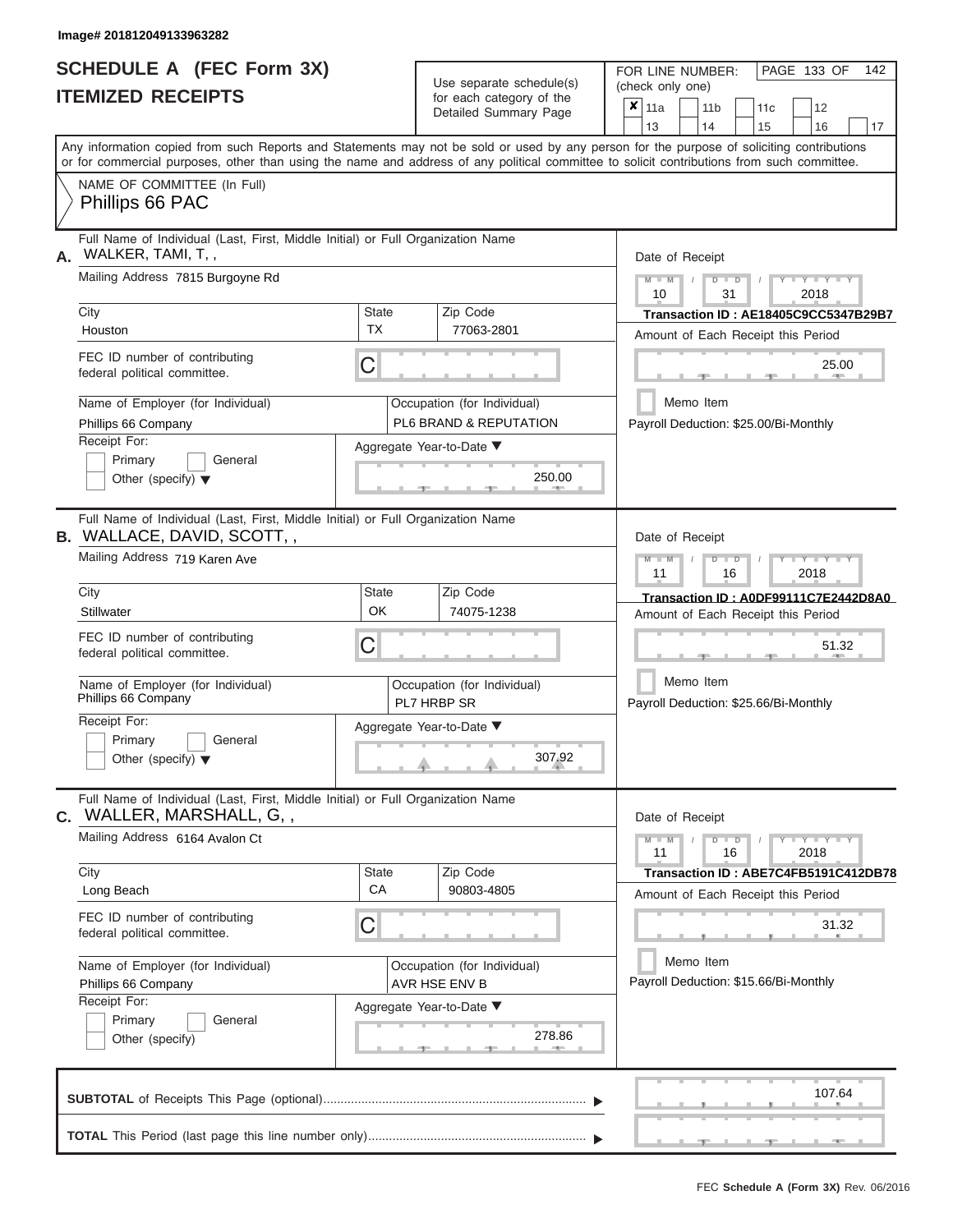|                          | <b>SCHEDULE A (FEC Form 3X)</b> |
|--------------------------|---------------------------------|
| <b>ITEMIZED RECEIPTS</b> |                                 |

| SCHEDULE A (FEC Form 3X)<br><b>ITEMIZED RECEIPTS</b>                                                                                           |                    | Use separate schedule(s)<br>for each category of the         | 142<br>FOR LINE NUMBER:<br>PAGE 134 OF<br>(check only one)                                                                                |
|------------------------------------------------------------------------------------------------------------------------------------------------|--------------------|--------------------------------------------------------------|-------------------------------------------------------------------------------------------------------------------------------------------|
|                                                                                                                                                |                    | Detailed Summary Page                                        | $\overline{\mathbf{x}}$   11a<br>12<br>11 <sub>b</sub><br>11 <sub>c</sub><br>13<br>14<br>15<br>16<br>17                                   |
| or for commercial purposes, other than using the name and address of any political committee to solicit contributions from such committee.     |                    |                                                              | Any information copied from such Reports and Statements may not be sold or used by any person for the purpose of soliciting contributions |
| NAME OF COMMITTEE (In Full)<br>Phillips 66 PAC                                                                                                 |                    |                                                              |                                                                                                                                           |
| Full Name of Individual (Last, First, Middle Initial) or Full Organization Name<br>WATERS, JULIE, N,,<br>Α.                                    |                    |                                                              | Date of Receipt                                                                                                                           |
| Mailing Address 11401 W 178th St N                                                                                                             |                    |                                                              | $M$ – $M$ /<br>$D$ $D$<br>$T - Y = T - Y = T - Y$<br>11<br>2018<br>16                                                                     |
| City<br>Skiatook                                                                                                                               | <b>State</b><br>OK | Zip Code<br>74070-4834                                       | Transaction ID: A10B8FF0D465D47CBAAF<br>Amount of Each Receipt this Period                                                                |
| FEC ID number of contributing<br>federal political committee.                                                                                  | C                  |                                                              | 20.00<br><b>Brita Allien</b><br>$-1$                                                                                                      |
| Name of Employer (for Individual)<br>Phillips 66 Company                                                                                       |                    | Occupation (for Individual)<br>AVR IT APPLICATION SUPPORT B  | Memo Item<br>Payroll Deduction: \$10.00/Bi-Monthly                                                                                        |
| Receipt For:<br>Primary<br>General<br>Other (specify) $\blacktriangledown$                                                                     |                    | Aggregate Year-to-Date ▼<br>210.00<br>11. AND 11.            |                                                                                                                                           |
| Full Name of Individual (Last, First, Middle Initial) or Full Organization Name<br>B. WEGNER, RYAN, , ,<br>Mailing Address 16807 China Blue Ln |                    |                                                              | Date of Receipt<br>$M - M$<br>$D$ $D$<br>$\Box$ $\Upsilon$ $\Box$ $\Upsilon$ $\Upsilon$ $\Upsilon$<br>$\prime$                            |
| City                                                                                                                                           | <b>State</b>       | Zip Code                                                     | 11<br>2018<br>16                                                                                                                          |
| Cypress                                                                                                                                        | <b>TX</b>          | 77433-6119                                                   | Transaction ID: A44B496C956A643CBAB3<br>Amount of Each Receipt this Period                                                                |
| FEC ID number of contributing<br>federal political committee.                                                                                  | C                  |                                                              | 20.00                                                                                                                                     |
| Name of Employer (for Individual)<br>Phillips 66 Company                                                                                       |                    | Occupation (for Individual)<br>PL7 IT ERP PROJECT DATA AV    | Memo Item<br>Payroll Deduction: \$10.00/Bi-Monthly                                                                                        |
| Receipt For:<br>Primary<br>General                                                                                                             |                    | Aggregate Year-to-Date ▼                                     |                                                                                                                                           |
| Other (specify) $\blacktriangledown$                                                                                                           |                    | 210.00                                                       |                                                                                                                                           |
| Full Name of Individual (Last, First, Middle Initial) or Full Organization Name<br>C. WENDTLAND, GRETCHEN, A,,                                 |                    |                                                              | Date of Receipt                                                                                                                           |
| Mailing Address 2500 Glynnwood Dr                                                                                                              |                    |                                                              | $M - M$<br>$D$ $D$<br>$Y - Y - Y - Y$<br>11<br>2018<br>16                                                                                 |
| City<br><b>Bartlesville</b>                                                                                                                    | State<br>OK        | Zip Code<br>74006-6221                                       | Transaction ID: AAA9DC32962FA412C95B<br>Amount of Each Receipt this Period                                                                |
| FEC ID number of contributing<br>federal political committee.                                                                                  | C                  |                                                              | 31.32                                                                                                                                     |
| Name of Employer (for Individual)<br>Phillips 66 Company                                                                                       |                    | Occupation (for Individual)<br>PL7 SCHEDULE & OPERSATIONS AV | Memo Item<br>Payroll Deduction: \$15.66/Bi-Monthly                                                                                        |
| Receipt For:<br>Primary<br>General<br>Other (specify)                                                                                          |                    | Aggregate Year-to-Date ▼<br>328.86                           |                                                                                                                                           |
|                                                                                                                                                |                    |                                                              | 71.32                                                                                                                                     |
|                                                                                                                                                |                    |                                                              | ____ <del>____</del> ____ <del>____</del><br>$-$                                                                                          |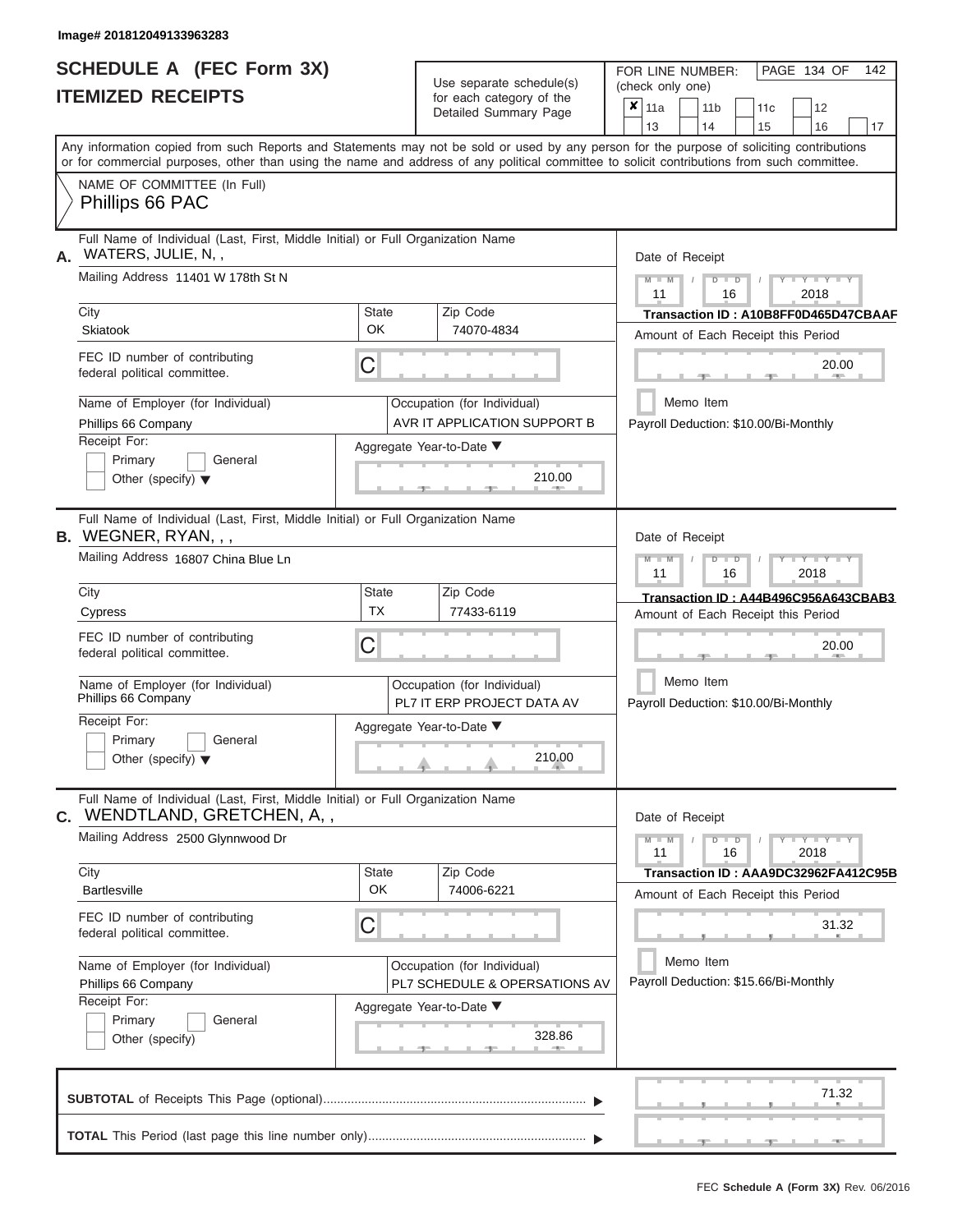# **SCHEDULE A (FEC Form 3X) ITEMIZED RECEIPTS**

| SCHEDULE A (FEC Form 3X)<br><b>ITEMIZED RECEIPTS</b>                                                                                                                                                                                                                                                                                                                                                                        | Use separate schedule(s)<br>for each category of the<br>Detailed Summary Page                                                                            | 142<br>FOR LINE NUMBER:<br>PAGE 135 OF<br>(check only one)<br>$\overline{\mathbf{x}}$   11a<br>11 <sub>b</sub><br>12<br>11c                                                                                                                                                                                                                   |
|-----------------------------------------------------------------------------------------------------------------------------------------------------------------------------------------------------------------------------------------------------------------------------------------------------------------------------------------------------------------------------------------------------------------------------|----------------------------------------------------------------------------------------------------------------------------------------------------------|-----------------------------------------------------------------------------------------------------------------------------------------------------------------------------------------------------------------------------------------------------------------------------------------------------------------------------------------------|
| Any information copied from such Reports and Statements may not be sold or used by any person for the purpose of soliciting contributions<br>or for commercial purposes, other than using the name and address of any political committee to solicit contributions from such committee.                                                                                                                                     |                                                                                                                                                          | 13<br>14<br>15<br>16<br>17                                                                                                                                                                                                                                                                                                                    |
| NAME OF COMMITTEE (In Full)<br>Phillips 66 PAC                                                                                                                                                                                                                                                                                                                                                                              |                                                                                                                                                          |                                                                                                                                                                                                                                                                                                                                               |
| Full Name of Individual (Last, First, Middle Initial) or Full Organization Name<br>WENZEL, BRIAN, RICHARD,,<br>А.<br>Mailing Address 1801 Glynnwood Dr<br>City<br>State<br><b>OK</b><br><b>Bartlesville</b><br>FEC ID number of contributing<br>С<br>federal political committee.<br>Name of Employer (for Individual)<br>Phillips 66 Company<br>Receipt For:<br>Primary<br>General<br>Other (specify) $\blacktriangledown$ | Zip Code<br>74006-6212<br>Occupation (for Individual)<br>PL6 BUYING & MATERIALS MGMT SF<br>Aggregate Year-to-Date ▼<br>4166.60<br><b>British Company</b> | Date of Receipt<br>$M - M$<br>$Y - Y - Y$<br>$D$ $D$<br>10<br>31<br>2018<br>Transaction ID: AA95B2200B5D045BAB8B<br>Amount of Each Receipt this Period<br>416.66<br><b>AND A</b><br>Memo Item<br>Payroll Deduction: \$416.66/Bi-Monthly                                                                                                       |
| Full Name of Individual (Last, First, Middle Initial) or Full Organization Name<br><b>B.</b> WESLEY, ROBERT, P, Mr.,<br>Mailing Address 6447 Dylan Springs Ln<br>City<br>State<br><b>TX</b><br>Katy<br>FEC ID number of contributing<br>С<br>federal political committee.<br>Name of Employer (for Individual)<br>Phillips 66 Company<br>Receipt For:<br>Primary<br>General<br>Other (specify) $\blacktriangledown$         | Zip Code<br>77450-5655<br>Occupation (for Individual)<br>AVR IT APPLICATION SUPPORT A<br>Aggregate Year-to-Date ▼<br>$500.00$                            | Date of Receipt<br>$M - M$<br>$D$ $D$<br>$\blacksquare \blacksquare \blacksquare \blacksquare \blacksquare \blacksquare \blacksquare \blacksquare \blacksquare \blacksquare$<br>10<br>31<br>2018<br>Transaction ID: A60334529110C445EB1F<br>Amount of Each Receipt this Period<br>50.00<br>Memo Item<br>Payroll Deduction: \$50.00/Bi-Monthly |
| Full Name of Individual (Last, First, Middle Initial) or Full Organization Name<br><b>C.</b> WESTERGAARD, JANET, A,,<br>Mailing Address 520 S Creek Ave<br>Apt B<br>State<br>City<br><b>OK</b><br><b>Bartlesville</b><br>FEC ID number of contributing<br>С<br>federal political committee.<br>Name of Employer (for Individual)<br>Phillips 66 Company<br>Receipt For:<br>Primary<br>General<br>Other (specify)            | Zip Code<br>74003-4274<br>Occupation (for Individual)<br>AVR IT SECURITY C<br>Aggregate Year-to-Date ▼<br>350.00<br>$-$                                  | Date of Receipt<br>$M - M$<br>$D$ $D$<br>$Y - Y - Y - Y - Y$<br>10<br>31<br>2018<br><b>Transaction ID: A73844FBE2CF64381933</b><br>Amount of Each Receipt this Period<br>35.00<br>Memo Item<br>Payroll Deduction: \$35.00/Bi-Monthly                                                                                                          |
|                                                                                                                                                                                                                                                                                                                                                                                                                             |                                                                                                                                                          | 501.66<br><u> Andream Maria (b. 1980)</u><br>$-$                                                                                                                                                                                                                                                                                              |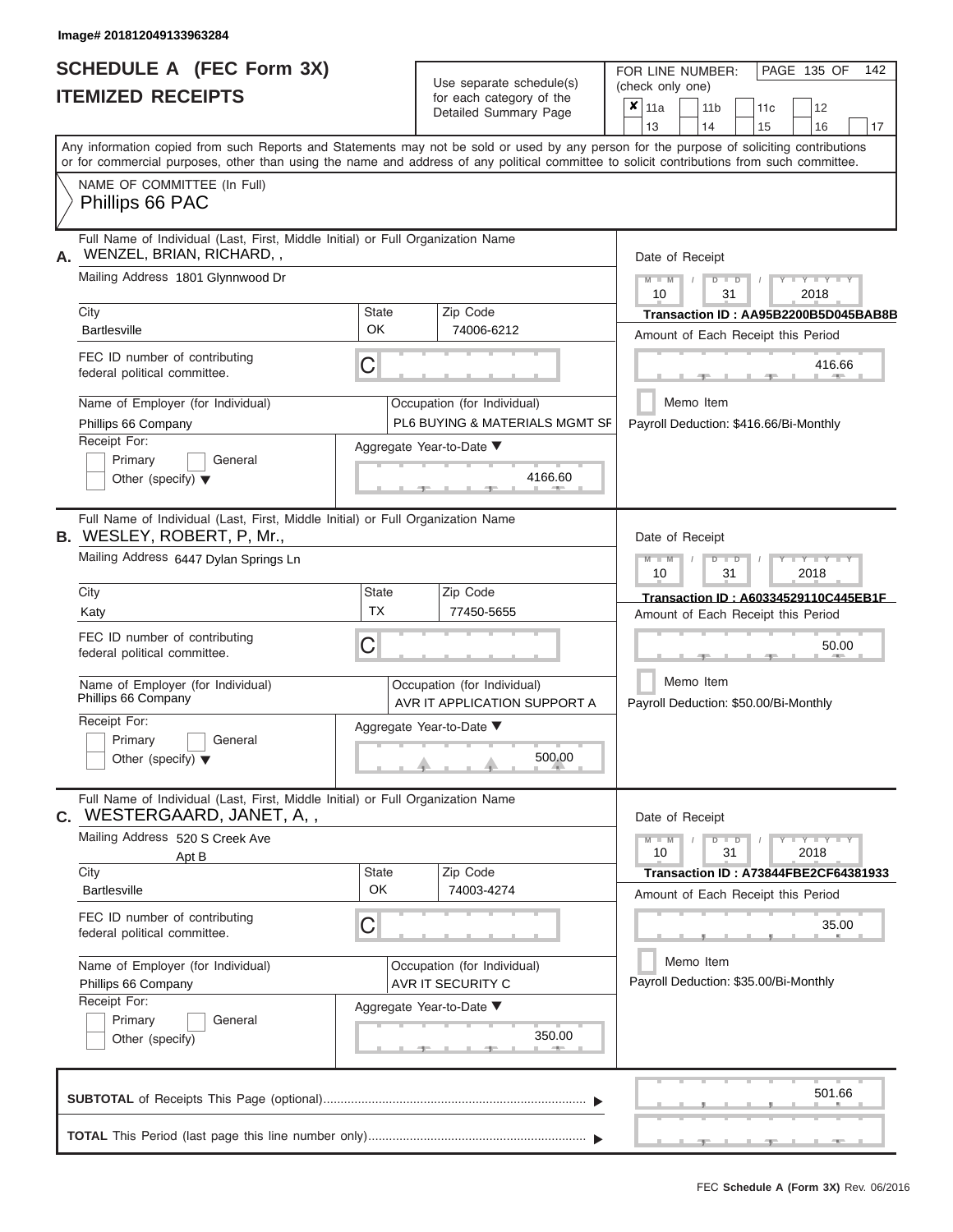|                          | SCHEDULE A (FEC Form 3X) |
|--------------------------|--------------------------|
| <b>ITEMIZED RECEIPTS</b> |                          |

| SCHEDULE A (FEC Form 3X)<br><b>ITEMIZED RECEIPTS</b>                                                                                                     |                    | Use separate schedule(s)<br>for each category of the<br>Detailed Summary Page | FOR LINE NUMBER:<br>PAGE 136 OF<br>142<br>(check only one)<br>x<br>11a<br>11 <sub>b</sub><br>12<br>11 <sub>c</sub>                                                                                                                                                                      |
|----------------------------------------------------------------------------------------------------------------------------------------------------------|--------------------|-------------------------------------------------------------------------------|-----------------------------------------------------------------------------------------------------------------------------------------------------------------------------------------------------------------------------------------------------------------------------------------|
|                                                                                                                                                          |                    |                                                                               | 13<br>14<br>15<br>16<br>17                                                                                                                                                                                                                                                              |
|                                                                                                                                                          |                    |                                                                               | Any information copied from such Reports and Statements may not be sold or used by any person for the purpose of soliciting contributions<br>or for commercial purposes, other than using the name and address of any political committee to solicit contributions from such committee. |
| NAME OF COMMITTEE (In Full)<br>Phillips 66 PAC                                                                                                           |                    |                                                                               |                                                                                                                                                                                                                                                                                         |
| Full Name of Individual (Last, First, Middle Initial) or Full Organization Name<br>WHALEN, JOHN, E,,<br>А.                                               |                    |                                                                               | Date of Receipt                                                                                                                                                                                                                                                                         |
| Mailing Address 6007 Country Falls Ln<br>City                                                                                                            | <b>State</b>       | Zip Code                                                                      | $M - M$ /<br>$D$ $D$<br>$T - Y - T - Y - T - Y$<br>10<br>31<br>2018                                                                                                                                                                                                                     |
| Kingwood                                                                                                                                                 | <b>TX</b>          | 77345-1989                                                                    | Transaction ID: A06237448E60D4EC7853<br>Amount of Each Receipt this Period                                                                                                                                                                                                              |
| FEC ID number of contributing<br>federal political committee.                                                                                            | C                  |                                                                               | 25.00<br>$1 - 400$                                                                                                                                                                                                                                                                      |
| Name of Employer (for Individual)<br>Phillips 66 Company                                                                                                 |                    | Occupation (for Individual)<br><b>COMMERCIAL MANAGER</b>                      | Memo Item<br>Payroll Deduction: \$25.00/Bi-Monthly                                                                                                                                                                                                                                      |
| Receipt For:<br>Primary<br>General<br>Other (specify) $\blacktriangledown$                                                                               |                    | Aggregate Year-to-Date ▼<br>250.00<br><b>1. 400 mm</b>                        |                                                                                                                                                                                                                                                                                         |
| Full Name of Individual (Last, First, Middle Initial) or Full Organization Name<br><b>B.</b> WHEATON, DANIEL, F,,<br>Mailing Address 4123 N Creekmont Dr |                    |                                                                               | Date of Receipt<br>$M - M$<br>$D$ $D$<br>$+Y+Y+Y$                                                                                                                                                                                                                                       |
| City                                                                                                                                                     | <b>State</b>       | Zip Code                                                                      | 11<br>2018<br>16<br>Transaction ID: AD794D35708A5457A8B4                                                                                                                                                                                                                                |
| Fresno                                                                                                                                                   | TX                 | 77545-6132                                                                    | Amount of Each Receipt this Period                                                                                                                                                                                                                                                      |
| FEC ID number of contributing<br>federal political committee.                                                                                            | C                  |                                                                               | 21.32                                                                                                                                                                                                                                                                                   |
| Name of Employer (for Individual)<br>Phillips 66 Company                                                                                                 |                    | Occupation (for Individual)<br>AVR MKTG SALES C                               | Memo Item<br>Payroll Deduction: \$10.66/Bi-Monthly                                                                                                                                                                                                                                      |
| Receipt For:<br>Primary<br>General                                                                                                                       |                    | Aggregate Year-to-Date ▼                                                      |                                                                                                                                                                                                                                                                                         |
| Other (specify) $\blacktriangledown$                                                                                                                     |                    | 223.86                                                                        |                                                                                                                                                                                                                                                                                         |
| Full Name of Individual (Last, First, Middle Initial) or Full Organization Name<br>C. WHEELER, GREGORY, A,,                                              |                    |                                                                               | Date of Receipt                                                                                                                                                                                                                                                                         |
| Mailing Address 200 Wild Rose Cir                                                                                                                        |                    |                                                                               | $M - M$<br>$D$ $D$<br>$Y - Y - Y - Y - Y$<br>10<br>31<br>2018                                                                                                                                                                                                                           |
| City<br>Chico                                                                                                                                            | <b>State</b><br>CA | Zip Code<br>95973-8952                                                        | Transaction ID : A4288AE8B8901413D82C<br>Amount of Each Receipt this Period                                                                                                                                                                                                             |
| FEC ID number of contributing<br>federal political committee.                                                                                            | C                  |                                                                               | 25.00                                                                                                                                                                                                                                                                                   |
| Name of Employer (for Individual)<br>Phillips 66 Company                                                                                                 |                    | Occupation (for Individual)<br>AVR MKTG SALES B                               | Memo Item<br>Payroll Deduction: \$25.00/Bi-Monthly                                                                                                                                                                                                                                      |
| Receipt For:<br>Primary<br>General<br>Other (specify)                                                                                                    |                    | Aggregate Year-to-Date ▼<br>250.00<br>$-1$                                    |                                                                                                                                                                                                                                                                                         |
|                                                                                                                                                          |                    |                                                                               | 71.32                                                                                                                                                                                                                                                                                   |
|                                                                                                                                                          |                    |                                                                               | $-$<br>$-1$<br>$-1$                                                                                                                                                                                                                                                                     |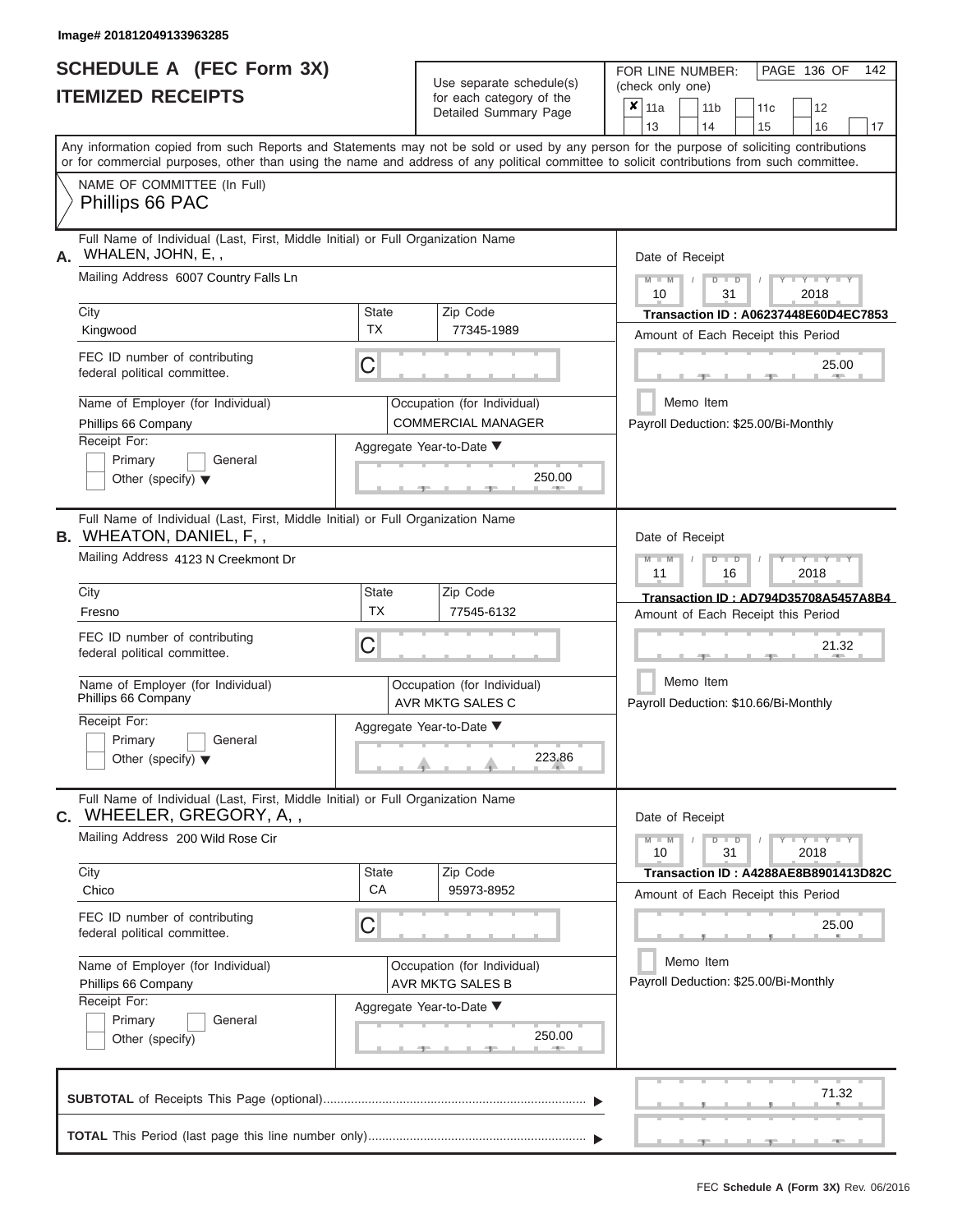ı

|                          | <b>SCHEDULE A (FEC Form 3X)</b> |
|--------------------------|---------------------------------|
| <b>ITEMIZED RECEIPTS</b> |                                 |

Use separate schedule(s)<br>for each category of the

FOR LINE NUMBER:<br>(check only one)

PAGE 137 OF 142

|                                                          | IILMILLU INLVLII IV                                                                                                                                                                                                                                                                     |                                           |  | iui eauli calegury ul lile<br>Detailed Summary Page           | ×                                     | 11a<br>13                             |           | 14              | 11 <sub>b</sub>                                       |  | 11c<br>15 |       | 12<br>16                                                                              | 17                                          |  |  |  |  |
|----------------------------------------------------------|-----------------------------------------------------------------------------------------------------------------------------------------------------------------------------------------------------------------------------------------------------------------------------------------|-------------------------------------------|--|---------------------------------------------------------------|---------------------------------------|---------------------------------------|-----------|-----------------|-------------------------------------------------------|--|-----------|-------|---------------------------------------------------------------------------------------|---------------------------------------------|--|--|--|--|
|                                                          | Any information copied from such Reports and Statements may not be sold or used by any person for the purpose of soliciting contributions<br>or for commercial purposes, other than using the name and address of any political committee to solicit contributions from such committee. |                                           |  |                                                               |                                       |                                       |           |                 |                                                       |  |           |       |                                                                                       |                                             |  |  |  |  |
|                                                          | NAME OF COMMITTEE (In Full)<br>Phillips 66 PAC                                                                                                                                                                                                                                          |                                           |  |                                                               |                                       |                                       |           |                 |                                                       |  |           |       |                                                                                       |                                             |  |  |  |  |
| А.                                                       | Full Name of Individual (Last, First, Middle Initial) or Full Organization Name<br>WILKE, TRAVIS, J, Mr.,<br>Mailing Address 7016 Monday Ct                                                                                                                                             |                                           |  |                                                               |                                       | Date of Receipt                       |           |                 |                                                       |  |           |       |                                                                                       |                                             |  |  |  |  |
|                                                          |                                                                                                                                                                                                                                                                                         |                                           |  |                                                               |                                       | $M - M$<br>11                         |           |                 | $D$ $D$<br>16                                         |  |           |       | $Y + Y$<br>2018                                                                       |                                             |  |  |  |  |
|                                                          | City<br>Edwardsville                                                                                                                                                                                                                                                                    | <b>State</b><br>IL                        |  | Zip Code<br>62025-3022                                        |                                       | Amount of Each Receipt this Period    |           |                 |                                                       |  |           |       |                                                                                       | <b>Transaction ID: A22448497168C49AD816</b> |  |  |  |  |
|                                                          | FEC ID number of contributing<br>federal political committee.                                                                                                                                                                                                                           | C                                         |  |                                                               |                                       |                                       |           |                 |                                                       |  |           |       | 31.32                                                                                 |                                             |  |  |  |  |
| Name of Employer (for Individual)<br>Phillips 66 Company |                                                                                                                                                                                                                                                                                         |                                           |  | Occupation (for Individual)<br>PL6 HSE GLOBAL COMPLIANCE SR   |                                       |                                       | Memo Item |                 |                                                       |  |           |       |                                                                                       |                                             |  |  |  |  |
|                                                          | Receipt For:<br>Primary<br>General<br>Other (specify) $\blacktriangledown$                                                                                                                                                                                                              | Aggregate Year-to-Date ▼                  |  | 328.86                                                        | Payroll Deduction: \$15.66/Bi-Monthly |                                       |           |                 |                                                       |  |           |       |                                                                                       |                                             |  |  |  |  |
|                                                          | Full Name of Individual (Last, First, Middle Initial) or Full Organization Name<br><b>B.</b> WILLIAMS, JAMES, E,,                                                                                                                                                                       |                                           |  |                                                               |                                       |                                       |           | Date of Receipt |                                                       |  |           |       |                                                                                       |                                             |  |  |  |  |
|                                                          | Mailing Address 3569 Palm Dr                                                                                                                                                                                                                                                            |                                           |  |                                                               |                                       |                                       |           |                 | $M - M$<br>Y I Y I<br>$\Box$<br>D<br>11<br>2018<br>16 |  |           |       |                                                                                       |                                             |  |  |  |  |
|                                                          | City<br>Sulphur                                                                                                                                                                                                                                                                         | <b>State</b><br>LA                        |  | Zip Code<br>70663-0246                                        |                                       | Amount of Each Receipt this Period    |           |                 |                                                       |  |           |       |                                                                                       | Transaction ID: ABA4D77106AC544EFBE7        |  |  |  |  |
|                                                          | FEC ID number of contributing<br>federal political committee.                                                                                                                                                                                                                           | C                                         |  |                                                               |                                       |                                       |           |                 |                                                       |  |           | 31.32 |                                                                                       |                                             |  |  |  |  |
|                                                          | Name of Employer (for Individual)<br>Phillips 66 Company                                                                                                                                                                                                                                | Occupation (for Individual)<br>PL8 MNTNNC |  | Memo Item<br>Payroll Deduction: \$15.66/Bi-Monthly            |                                       |                                       |           |                 |                                                       |  |           |       |                                                                                       |                                             |  |  |  |  |
|                                                          | Receipt For:<br>Primary<br>General<br>Other (specify) $\blacktriangledown$                                                                                                                                                                                                              | Aggregate Year-to-Date ▼                  |  | 273.86                                                        |                                       |                                       |           |                 |                                                       |  |           |       |                                                                                       |                                             |  |  |  |  |
| С.                                                       | Full Name of Individual (Last, First, Middle Initial) or Full Organization Name<br>WILLIAMS, KEVIN, LEE,,                                                                                                                                                                               |                                           |  |                                                               |                                       | Date of Receipt                       |           |                 |                                                       |  |           |       |                                                                                       |                                             |  |  |  |  |
|                                                          | Mailing Address 2124 Turtle Crk                                                                                                                                                                                                                                                         |                                           |  |                                                               |                                       | $M - M$<br>11                         |           |                 | $D$ $D$<br>16                                         |  |           | 2018  | $\blacksquare \blacksquare Y \blacksquare \blacksquare Y \blacksquare \blacksquare Y$ |                                             |  |  |  |  |
|                                                          | City<br><b>Bartlesville</b>                                                                                                                                                                                                                                                             | <b>State</b><br>OK                        |  | Zip Code<br>74006-6351                                        |                                       | Amount of Each Receipt this Period    |           |                 |                                                       |  |           |       |                                                                                       | Transaction ID: A60EC966CA7AA4D24A3E        |  |  |  |  |
|                                                          | FEC ID number of contributing<br>federal political committee.                                                                                                                                                                                                                           | С                                         |  |                                                               |                                       |                                       |           |                 |                                                       |  |           |       | 50.00                                                                                 |                                             |  |  |  |  |
|                                                          | Name of Employer (for Individual)<br>Phillips 66 Company                                                                                                                                                                                                                                |                                           |  | Occupation (for Individual)<br>PL6 ACCT STATEMENTS & CONSOLII |                                       | Payroll Deduction: \$25.00/Bi-Monthly | Memo Item |                 |                                                       |  |           |       |                                                                                       |                                             |  |  |  |  |
|                                                          | Receipt For:<br>Primary<br>General<br>Other (specify)                                                                                                                                                                                                                                   | Aggregate Year-to-Date ▼                  |  | 300.00                                                        |                                       |                                       |           |                 |                                                       |  |           |       |                                                                                       |                                             |  |  |  |  |
|                                                          |                                                                                                                                                                                                                                                                                         |                                           |  |                                                               |                                       |                                       |           |                 |                                                       |  |           |       | 112.64                                                                                |                                             |  |  |  |  |
|                                                          |                                                                                                                                                                                                                                                                                         |                                           |  |                                                               |                                       |                                       |           |                 |                                                       |  |           |       |                                                                                       |                                             |  |  |  |  |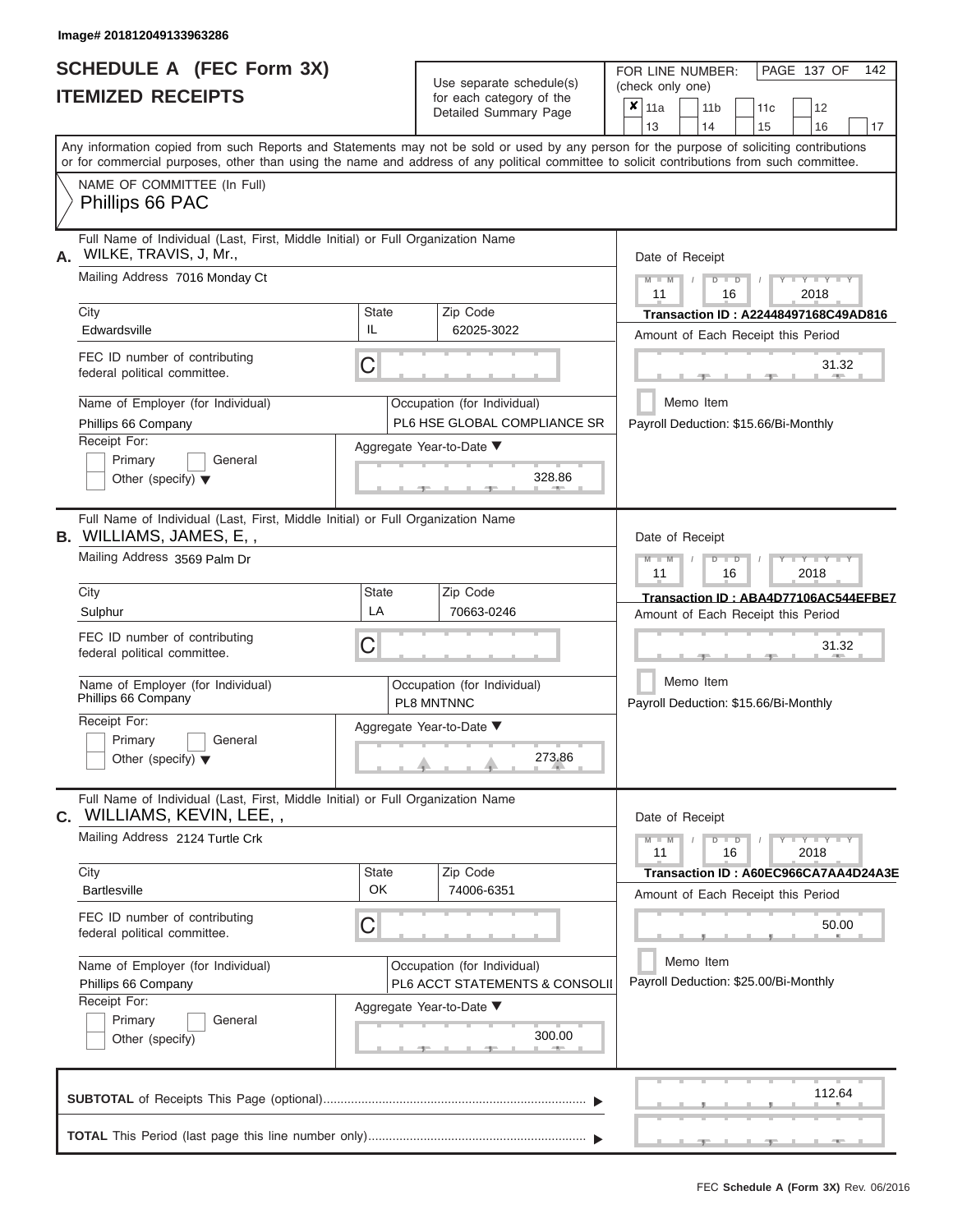|                          | <b>SCHEDULE A (FEC Form 3X)</b> |
|--------------------------|---------------------------------|
| <b>ITEMIZED RECEIPTS</b> |                                 |

Use separate schedule(s) (check only one) for each category of the  $\Box$ 

FOR LINE NUMBER:<br>(check only one)

PAGE 138 OF 142

|    | IIEMIZED RECEIPIS                                                                                                                                                                                                                                                                       |                    | for each category of the<br>Detailed Summary Page                                           | ×<br>11a<br>11 <sub>b</sub><br>11c<br>12<br>14<br>13<br>15<br>16<br>17                                           |  |  |  |  |  |  |
|----|-----------------------------------------------------------------------------------------------------------------------------------------------------------------------------------------------------------------------------------------------------------------------------------------|--------------------|---------------------------------------------------------------------------------------------|------------------------------------------------------------------------------------------------------------------|--|--|--|--|--|--|
|    | Any information copied from such Reports and Statements may not be sold or used by any person for the purpose of soliciting contributions<br>or for commercial purposes, other than using the name and address of any political committee to solicit contributions from such committee. |                    |                                                                                             |                                                                                                                  |  |  |  |  |  |  |
|    | NAME OF COMMITTEE (In Full)<br>Phillips 66 PAC                                                                                                                                                                                                                                          |                    |                                                                                             |                                                                                                                  |  |  |  |  |  |  |
| А. | Full Name of Individual (Last, First, Middle Initial) or Full Organization Name<br>WILSON, MICHAEL, G,,<br>Mailing Address 399 Gordons Corner Rd                                                                                                                                        |                    |                                                                                             | Date of Receipt<br>$\mathbf{I} = \mathbf{Y}$ and $\mathbf{Y} = \mathbf{I}$<br>$\blacksquare$<br>11<br>16<br>2018 |  |  |  |  |  |  |
|    | City<br>Manalapan                                                                                                                                                                                                                                                                       | State<br>NJ.       | Zip Code<br>07726-3130                                                                      | Transaction ID: A351CF3D6609244C4A10<br>Amount of Each Receipt this Period                                       |  |  |  |  |  |  |
|    | FEC ID number of contributing<br>federal political committee.                                                                                                                                                                                                                           | C                  |                                                                                             | 22.32                                                                                                            |  |  |  |  |  |  |
|    | Name of Employer (for Individual)<br>Phillips 66 Company<br>Receipt For:                                                                                                                                                                                                                |                    | Occupation (for Individual)<br><b>SCH MAINTENANCE PLANNER B</b><br>Aggregate Year-to-Date ▼ | Memo Item<br>Payroll Deduction: \$11.16/Bi-Monthly                                                               |  |  |  |  |  |  |
|    | Primary<br>General<br>Other (specify) $\blacktriangledown$                                                                                                                                                                                                                              |                    | 229.36                                                                                      |                                                                                                                  |  |  |  |  |  |  |
|    | Full Name of Individual (Last, First, Middle Initial) or Full Organization Name<br><b>B.</b> WIRKOWSKI, MICHAEL, J, ,                                                                                                                                                                   |                    |                                                                                             | Date of Receipt                                                                                                  |  |  |  |  |  |  |
|    | Mailing Address 20 Whitworth Way                                                                                                                                                                                                                                                        |                    |                                                                                             | Y I Y I<br>$\Box$<br>11<br>16<br>2018                                                                            |  |  |  |  |  |  |
|    | City<br>Sugar Land                                                                                                                                                                                                                                                                      | State<br><b>TX</b> | Zip Code<br>77479-2531                                                                      | Transaction ID: A15E96AE9ED7D45A1940<br>Amount of Each Receipt this Period                                       |  |  |  |  |  |  |
|    | FEC ID number of contributing<br>C<br>federal political committee.                                                                                                                                                                                                                      | 130.00             |                                                                                             |                                                                                                                  |  |  |  |  |  |  |
|    | Name of Employer (for Individual)<br>Phillips 66 Company                                                                                                                                                                                                                                |                    | Occupation (for Individual)<br><b>PL4 MAJOR PRJTS</b>                                       | Memo Item<br>Payroll Deduction: \$65.00/Bi-Monthly                                                               |  |  |  |  |  |  |
|    | Receipt For:<br>Primary<br>General<br>Other (specify) $\blacktriangledown$                                                                                                                                                                                                              |                    | Aggregate Year-to-Date ▼<br>1365.00                                                         |                                                                                                                  |  |  |  |  |  |  |
| С. | Full Name of Individual (Last, First, Middle Initial) or Full Organization Name<br>WOLF, MICHAEL, , Mr.,                                                                                                                                                                                |                    |                                                                                             | Date of Receipt                                                                                                  |  |  |  |  |  |  |
|    | Mailing Address PO Box 457                                                                                                                                                                                                                                                              |                    |                                                                                             | $Y = Y = Y$<br>$M - M$<br>$\Box$<br>D<br>2018<br>11<br>16                                                        |  |  |  |  |  |  |
|    | City<br>Ferndale                                                                                                                                                                                                                                                                        | State<br><b>WA</b> | Zip Code<br>98248-0457                                                                      | Transaction ID: A95889313B92643C08B7<br>Amount of Each Receipt this Period                                       |  |  |  |  |  |  |
|    | FEC ID number of contributing<br>federal political committee.                                                                                                                                                                                                                           | C                  |                                                                                             | 51.32                                                                                                            |  |  |  |  |  |  |
|    | Name of Employer (for Individual)<br>Phillips 66 Company<br>Receipt For:                                                                                                                                                                                                                |                    | Occupation (for Individual)<br>ASC IT BSNS SUPPORT B                                        | Memo Item<br>Payroll Deduction: \$25.66/Bi-Monthly                                                               |  |  |  |  |  |  |
|    | Primary<br>General<br>Other (specify)                                                                                                                                                                                                                                                   |                    | Aggregate Year-to-Date ▼<br>538.86                                                          |                                                                                                                  |  |  |  |  |  |  |
|    |                                                                                                                                                                                                                                                                                         |                    |                                                                                             | 203.64                                                                                                           |  |  |  |  |  |  |
|    |                                                                                                                                                                                                                                                                                         |                    |                                                                                             |                                                                                                                  |  |  |  |  |  |  |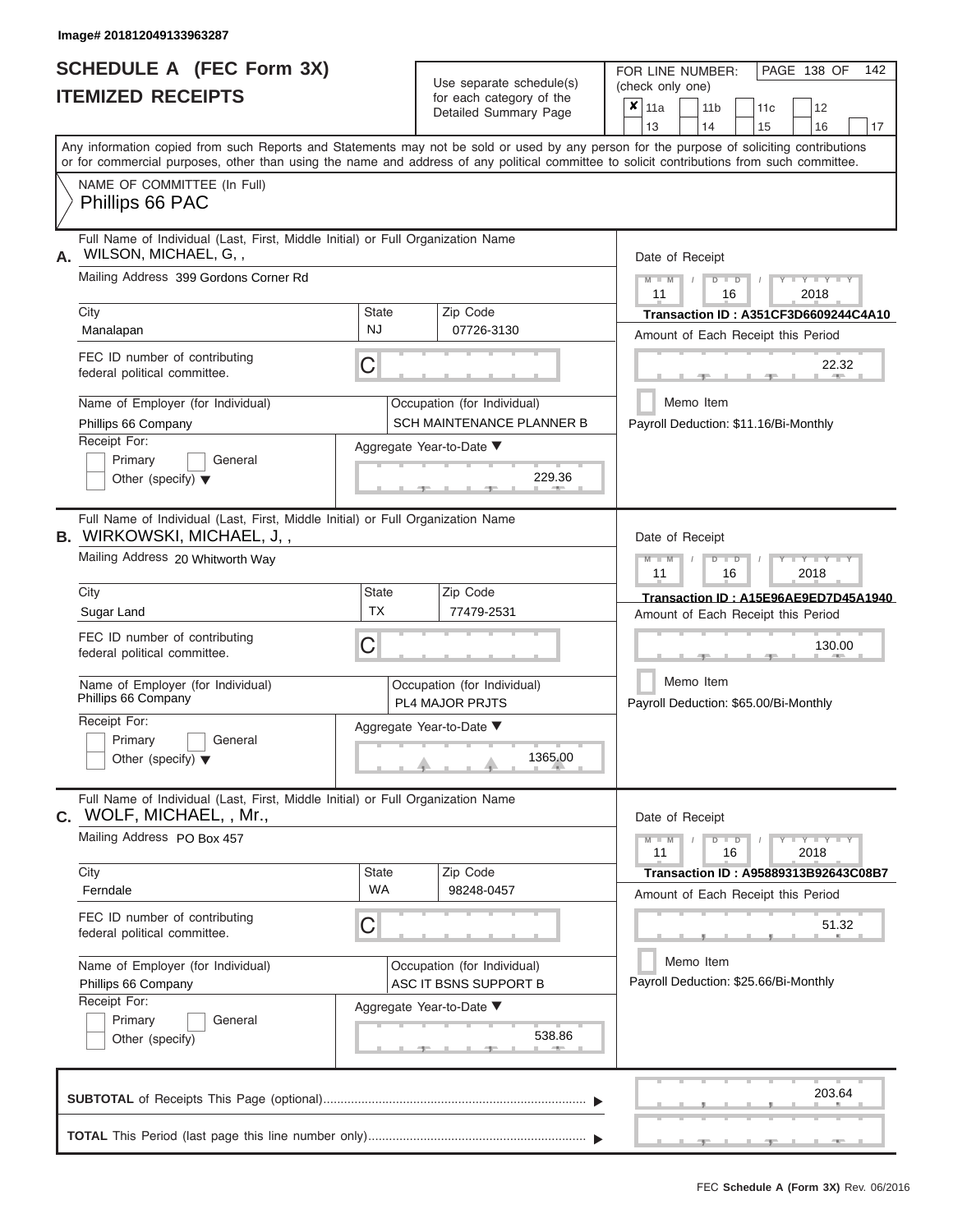|                          | <b>SCHEDULE A (FEC Form 3X)</b> |
|--------------------------|---------------------------------|
| <b>ITEMIZED RECEIPTS</b> |                                 |

| SCHEDULE A (FEC Form 3X)<br><b>ITEMIZED RECEIPTS</b>                                                                                                                                                                           | Use separate schedule(s)<br>for each category of the<br>Detailed Summary Page                                                                                                                                                                                                           | 142<br>FOR LINE NUMBER:<br>PAGE 139 OF<br>(check only one)<br>$\overline{\mathbf{x}}$   11a<br>12<br>11 <sub>b</sub><br>11 <sub>c</sub><br>13<br>14                        |
|--------------------------------------------------------------------------------------------------------------------------------------------------------------------------------------------------------------------------------|-----------------------------------------------------------------------------------------------------------------------------------------------------------------------------------------------------------------------------------------------------------------------------------------|----------------------------------------------------------------------------------------------------------------------------------------------------------------------------|
| NAME OF COMMITTEE (In Full)<br>Phillips 66 PAC                                                                                                                                                                                 | Any information copied from such Reports and Statements may not be sold or used by any person for the purpose of soliciting contributions<br>or for commercial purposes, other than using the name and address of any political committee to solicit contributions from such committee. | 15<br>16<br>17                                                                                                                                                             |
| Full Name of Individual (Last, First, Middle Initial) or Full Organization Name<br>Wolf, Ryan, O'SHEA,,<br>Mailing Address 2123 River Bend Way<br>City                                                                         | Zip Code<br><b>State</b>                                                                                                                                                                                                                                                                | Date of Receipt<br>$M = M$ /<br>$+Y+Y+Y$<br>$D$ $D$<br>11<br>2018<br>16                                                                                                    |
| Kingwood<br>FEC ID number of contributing<br>federal political committee.                                                                                                                                                      | <b>TX</b><br>77345-2149<br>C                                                                                                                                                                                                                                                            | Transaction ID: AAE08E1DF362647518EE<br>Amount of Each Receipt this Period<br>21.32<br><b>COLLEGE</b><br>$-1$                                                              |
| Name of Employer (for Individual)<br>Phillips 66 Company<br>Receipt For:<br>Primary<br>General<br>Other (specify) $\blacktriangledown$                                                                                         | Occupation (for Individual)<br>PL7 BD PIPELINES SR<br>Aggregate Year-to-Date ▼<br>223.86<br><b>British Allen</b>                                                                                                                                                                        | Memo Item<br>Payroll Deduction: \$10.66/Bi-Monthly                                                                                                                         |
| Full Name of Individual (Last, First, Middle Initial) or Full Organization Name<br><b>B.</b> WOOD, STEPHEN, P,,<br>Mailing Address 2648 Regency Rd<br>City                                                                     | Zip Code<br><b>State</b>                                                                                                                                                                                                                                                                | Date of Receipt<br>$M - M$<br>$D$ $D$<br>$\Box$ $\Upsilon$ $\Box$ $\Upsilon$ $\Upsilon$ $\Upsilon$<br>$\prime$<br>11<br>2018<br>16<br>Transaction ID: A79E33950261F49F7826 |
| <b>Bartlesville</b><br>FEC ID number of contributing<br>federal political committee.<br>Name of Employer (for Individual)<br>Phillips 66 Company<br>Receipt For:<br>Primary<br>General<br>Other (specify) $\blacktriangledown$ | OK<br>74006-7539<br>C<br>Occupation (for Individual)<br>BP IT B<br>Aggregate Year-to-Date ▼<br>223.86                                                                                                                                                                                   | Amount of Each Receipt this Period<br>21.32<br>Memo Item<br>Payroll Deduction: \$10.66/Bi-Monthly                                                                          |
| Full Name of Individual (Last, First, Middle Initial) or Full Organization Name<br>C. YAUGER, MARIA, L,,<br>Mailing Address 15604 Heritage Ct<br>City<br>Skiatook                                                              | Zip Code<br><b>State</b><br>OK<br>74070-6328                                                                                                                                                                                                                                            | Date of Receipt<br>$M - M$<br>$D$ $D$<br>$Y - Y - Y - Y$<br>11<br>2018<br>16<br>Transaction ID: AA66AF12DA17F40CCA25<br>Amount of Each Receipt this Period                 |
| FEC ID number of contributing<br>federal political committee.<br>Name of Employer (for Individual)<br>Phillips 66 Company<br>Receipt For:<br>Primary<br>General<br>Other (specify)                                             | C<br>Occupation (for Individual)<br>AVR IT HARDWARE A<br>Aggregate Year-to-Date ▼<br>420.00                                                                                                                                                                                             | 40.00<br>Memo Item<br>Payroll Deduction: \$20.00/Bi-Monthly                                                                                                                |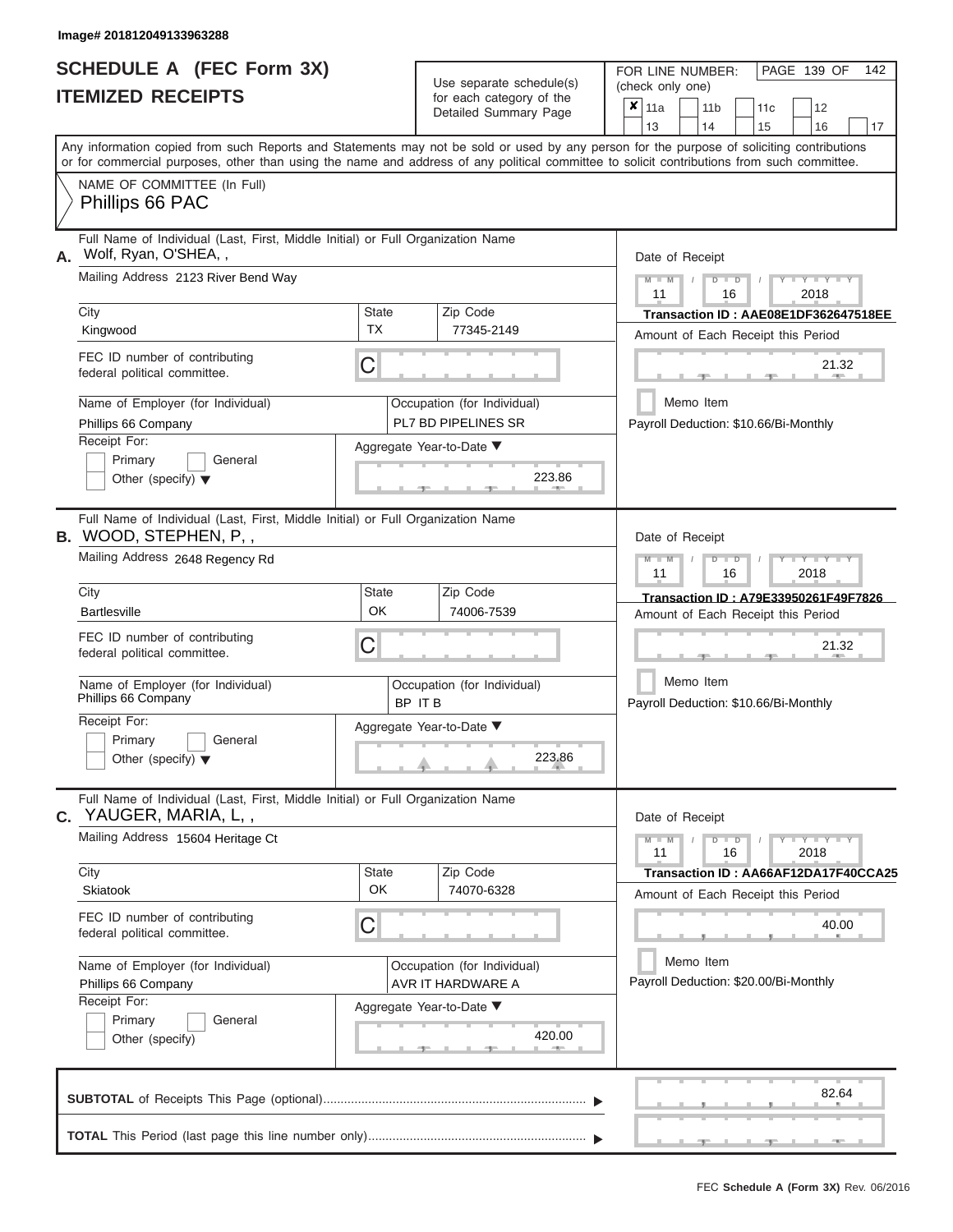# **SCHEDULE A (FEC Form 3X) ITEMIZED RECEIPTS**

| Any information copied from such Reports and Statements may not be sold or used by any person for the purpose of soliciting contributions<br>or for commercial purposes, other than using the name and address of any political committee to solicit contributions from such committee.<br>NAME OF COMMITTEE (In Full)<br>Phillips 66 PAC<br>Full Name of Individual (Last, First, Middle Initial) or Full Organization Name<br>YOST, CHRISTOPHER, MICHAEL,,<br>Date of Receipt<br>Mailing Address 6525 E 88th St N<br>$M - M$ /<br>$Y - Y - Y$<br>$D$ $D$<br>11<br>2018<br>16<br>Zip Code<br>City<br>State<br><b>OK</b><br>74055-7474<br>Owasso<br>Amount of Each Receipt this Period<br>FEC ID number of contributing<br>С<br>21.32<br>federal political committee.<br><b>COLLECTION</b><br>Memo Item<br>Name of Employer (for Individual)<br>Occupation (for Individual)<br>PL8 CONSOLE<br>Phillips 66 Company<br>Payroll Deduction: \$10.66/Bi-Monthly<br>Receipt For:<br>Aggregate Year-to-Date ▼<br>Primary<br>General<br>223.86<br>Other (specify) $\blacktriangledown$<br>Full Name of Individual (Last, First, Middle Initial) or Full Organization Name<br>Date of Receipt<br>Mailing Address 3199 Steller Ct<br>$M$ $M$<br>$D$ $D$<br>$\blacksquare \blacksquare \blacksquare \blacksquare \blacksquare \blacksquare \blacksquare \blacksquare \blacksquare \blacksquare$<br>11<br>16<br>2018<br>Zip Code<br>City<br>State<br><b>WA</b><br>98226-7805<br>Bellingham<br>Amount of Each Receipt this Period<br>FEC ID number of contributing<br>С<br>41.32<br>federal political committee.<br>Memo Item<br>Name of Employer (for Individual)<br>Occupation (for Individual)<br>Phillips 66 Company<br>PL6 REF OPS<br>Payroll Deduction: \$20.66/Bi-Monthly<br>Receipt For:<br>Aggregate Year-to-Date ▼<br>Primary<br>General<br>388.86<br>Other (specify) $\blacktriangledown$<br>Full Name of Individual (Last, First, Middle Initial) or Full Organization Name<br>Date of Receipt<br>Mailing Address 1518 Baldridge Ln<br>$M - M$<br>$Y - Y - Y - Y - Y$<br>$D$ $D$<br>11<br>16<br>2018<br>Zip Code<br>City<br>State<br><b>TX</b><br>77494-4597<br>Katy<br>Amount of Each Receipt this Period<br>FEC ID number of contributing<br>С<br>20.00<br>federal political committee.<br>Memo Item<br>Name of Employer (for Individual)<br>Occupation (for Individual)<br>Payroll Deduction: \$20.00/Bi-Monthly<br>PL6 CORPORATE COMMUNICATIONS<br>Phillips 66 Company<br>Receipt For:<br>Aggregate Year-to-Date ▼<br>Primary<br>General<br>220.00<br>Other (specify)<br>82.64 | SCHEDULE A (FEC Form 3X)<br><b>ITEMIZED RECEIPTS</b> | Use separate schedule(s)<br>for each category of the<br>Detailed Summary Page | 142<br>FOR LINE NUMBER:<br>PAGE 140 OF<br>(check only one)<br>$\overline{\mathbf{x}}$   11a<br>11 <sub>b</sub><br>12<br>11c |
|-----------------------------------------------------------------------------------------------------------------------------------------------------------------------------------------------------------------------------------------------------------------------------------------------------------------------------------------------------------------------------------------------------------------------------------------------------------------------------------------------------------------------------------------------------------------------------------------------------------------------------------------------------------------------------------------------------------------------------------------------------------------------------------------------------------------------------------------------------------------------------------------------------------------------------------------------------------------------------------------------------------------------------------------------------------------------------------------------------------------------------------------------------------------------------------------------------------------------------------------------------------------------------------------------------------------------------------------------------------------------------------------------------------------------------------------------------------------------------------------------------------------------------------------------------------------------------------------------------------------------------------------------------------------------------------------------------------------------------------------------------------------------------------------------------------------------------------------------------------------------------------------------------------------------------------------------------------------------------------------------------------------------------------------------------------------------------------------------------------------------------------------------------------------------------------------------------------------------------------------------------------------------------------------------------------------------------------------------------------------------------------------------------------------------------------------------------------------------------------------------------------------------------------------------------------------------------------|------------------------------------------------------|-------------------------------------------------------------------------------|-----------------------------------------------------------------------------------------------------------------------------|
|                                                                                                                                                                                                                                                                                                                                                                                                                                                                                                                                                                                                                                                                                                                                                                                                                                                                                                                                                                                                                                                                                                                                                                                                                                                                                                                                                                                                                                                                                                                                                                                                                                                                                                                                                                                                                                                                                                                                                                                                                                                                                                                                                                                                                                                                                                                                                                                                                                                                                                                                                                                   |                                                      |                                                                               | 13<br>14<br>15<br>16<br>17                                                                                                  |
|                                                                                                                                                                                                                                                                                                                                                                                                                                                                                                                                                                                                                                                                                                                                                                                                                                                                                                                                                                                                                                                                                                                                                                                                                                                                                                                                                                                                                                                                                                                                                                                                                                                                                                                                                                                                                                                                                                                                                                                                                                                                                                                                                                                                                                                                                                                                                                                                                                                                                                                                                                                   |                                                      |                                                                               |                                                                                                                             |
| B. ZAMBRANO, TOMAS, , ,<br><b>C.</b> ZIEGLER, CAROL, A, Mrs.,                                                                                                                                                                                                                                                                                                                                                                                                                                                                                                                                                                                                                                                                                                                                                                                                                                                                                                                                                                                                                                                                                                                                                                                                                                                                                                                                                                                                                                                                                                                                                                                                                                                                                                                                                                                                                                                                                                                                                                                                                                                                                                                                                                                                                                                                                                                                                                                                                                                                                                                     | А.                                                   |                                                                               | Transaction ID: A22F007277DB34E428EF                                                                                        |
|                                                                                                                                                                                                                                                                                                                                                                                                                                                                                                                                                                                                                                                                                                                                                                                                                                                                                                                                                                                                                                                                                                                                                                                                                                                                                                                                                                                                                                                                                                                                                                                                                                                                                                                                                                                                                                                                                                                                                                                                                                                                                                                                                                                                                                                                                                                                                                                                                                                                                                                                                                                   |                                                      |                                                                               |                                                                                                                             |
|                                                                                                                                                                                                                                                                                                                                                                                                                                                                                                                                                                                                                                                                                                                                                                                                                                                                                                                                                                                                                                                                                                                                                                                                                                                                                                                                                                                                                                                                                                                                                                                                                                                                                                                                                                                                                                                                                                                                                                                                                                                                                                                                                                                                                                                                                                                                                                                                                                                                                                                                                                                   |                                                      |                                                                               |                                                                                                                             |
|                                                                                                                                                                                                                                                                                                                                                                                                                                                                                                                                                                                                                                                                                                                                                                                                                                                                                                                                                                                                                                                                                                                                                                                                                                                                                                                                                                                                                                                                                                                                                                                                                                                                                                                                                                                                                                                                                                                                                                                                                                                                                                                                                                                                                                                                                                                                                                                                                                                                                                                                                                                   |                                                      |                                                                               | Transaction ID: A18BC18AD68504E98B05                                                                                        |
|                                                                                                                                                                                                                                                                                                                                                                                                                                                                                                                                                                                                                                                                                                                                                                                                                                                                                                                                                                                                                                                                                                                                                                                                                                                                                                                                                                                                                                                                                                                                                                                                                                                                                                                                                                                                                                                                                                                                                                                                                                                                                                                                                                                                                                                                                                                                                                                                                                                                                                                                                                                   |                                                      |                                                                               | Transaction ID: AC9703FD621A84B86A45                                                                                        |
|                                                                                                                                                                                                                                                                                                                                                                                                                                                                                                                                                                                                                                                                                                                                                                                                                                                                                                                                                                                                                                                                                                                                                                                                                                                                                                                                                                                                                                                                                                                                                                                                                                                                                                                                                                                                                                                                                                                                                                                                                                                                                                                                                                                                                                                                                                                                                                                                                                                                                                                                                                                   |                                                      |                                                                               |                                                                                                                             |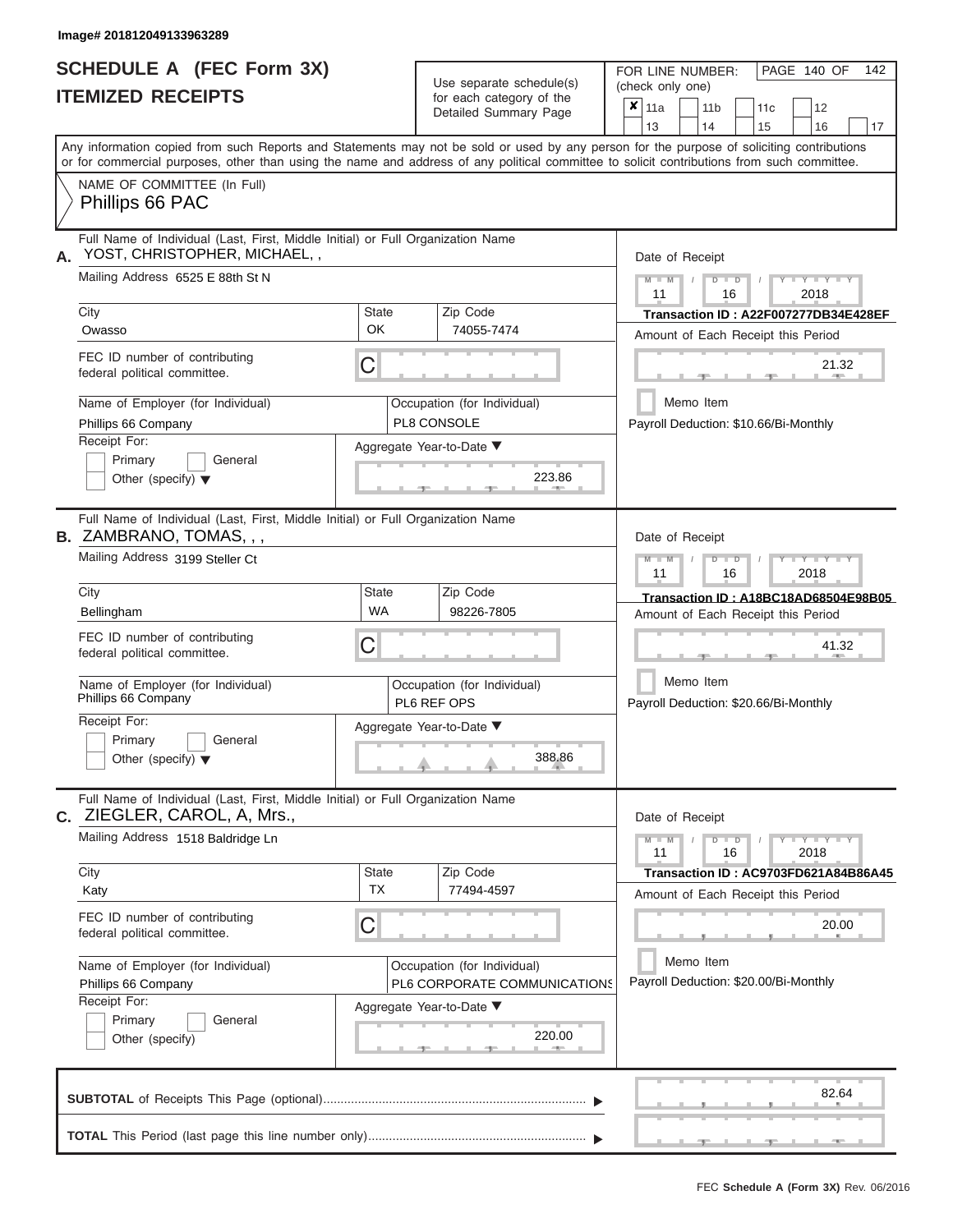# **SCHEDULE A (FEC Form 3X) ITEMIZED RECEIPTS**

Use separate schedule(s)<br>for each category of the

FOR LINE NUMBER:<br>(check only one)

PAGE 141 OF 142

| IIEMIZEV REVEIF I J                                                                                                                                                                                                                                                                     |                                                       | ior each category of the<br>Detailed Summary Page | $\boldsymbol{x}$                                                           | 11a                                                                        |           | 11 <sub>b</sub> |                                                       | 11c |        | 12                  |                                      |  |  |  |  |  |  |
|-----------------------------------------------------------------------------------------------------------------------------------------------------------------------------------------------------------------------------------------------------------------------------------------|-------------------------------------------------------|---------------------------------------------------|----------------------------------------------------------------------------|----------------------------------------------------------------------------|-----------|-----------------|-------------------------------------------------------|-----|--------|---------------------|--------------------------------------|--|--|--|--|--|--|
|                                                                                                                                                                                                                                                                                         |                                                       |                                                   |                                                                            | 13                                                                         |           | 14              |                                                       | 15  |        | 16                  | 17                                   |  |  |  |  |  |  |
| Any information copied from such Reports and Statements may not be sold or used by any person for the purpose of soliciting contributions<br>or for commercial purposes, other than using the name and address of any political committee to solicit contributions from such committee. |                                                       |                                                   |                                                                            |                                                                            |           |                 |                                                       |     |        |                     |                                      |  |  |  |  |  |  |
| NAME OF COMMITTEE (In Full)<br>Phillips 66 PAC                                                                                                                                                                                                                                          |                                                       |                                                   |                                                                            |                                                                            |           |                 |                                                       |     |        |                     |                                      |  |  |  |  |  |  |
| Full Name of Individual (Last, First, Middle Initial) or Full Organization Name<br>ZLOTNICK, MARCIA, GREENBLATT, ,<br>Α.                                                                                                                                                                |                                                       |                                                   | Date of Receipt                                                            |                                                                            |           |                 |                                                       |     |        |                     |                                      |  |  |  |  |  |  |
| Mailing Address 4816 Willow St                                                                                                                                                                                                                                                          |                                                       |                                                   |                                                                            |                                                                            |           |                 | $Y - Y - Y$<br>$M - M$<br>$D$ $D$<br>11<br>2018<br>16 |     |        |                     |                                      |  |  |  |  |  |  |
| City<br><b>Bellaire</b>                                                                                                                                                                                                                                                                 | <b>State</b><br>TX                                    | Zip Code<br>77401-4416                            |                                                                            | Amount of Each Receipt this Period                                         |           |                 |                                                       |     |        |                     | Transaction ID: A20EBAB6914C24BAAA16 |  |  |  |  |  |  |
| FEC ID number of contributing<br>federal political committee.                                                                                                                                                                                                                           | С                                                     |                                                   |                                                                            |                                                                            |           |                 |                                                       |     |        | 21.32               |                                      |  |  |  |  |  |  |
| Name of Employer (for Individual)<br>Phillips 66 Company                                                                                                                                                                                                                                |                                                       | Occupation (for Individual)<br>CNL LEGAL B        |                                                                            | Payroll Deduction: \$10.66/Bi-Monthly                                      | Memo Item |                 |                                                       |     |        |                     |                                      |  |  |  |  |  |  |
| Receipt For:<br>Primary<br>General<br>Other (specify) $\blacktriangledown$                                                                                                                                                                                                              |                                                       | Aggregate Year-to-Date ▼<br>223.86                |                                                                            |                                                                            |           |                 |                                                       |     |        |                     |                                      |  |  |  |  |  |  |
| Full Name of Individual (Last, First, Middle Initial) or Full Organization Name<br><b>B.</b> Zuklic, John, D,,                                                                                                                                                                          |                                                       |                                                   |                                                                            | Date of Receipt                                                            |           |                 |                                                       |     |        |                     |                                      |  |  |  |  |  |  |
| Mailing Address 11403 St Germain Way                                                                                                                                                                                                                                                    |                                                       |                                                   | $M - M$<br>Y TYT<br>D<br>$\Box$<br>11<br>2018<br>16                        |                                                                            |           |                 |                                                       |     |        |                     |                                      |  |  |  |  |  |  |
| City<br>Houston                                                                                                                                                                                                                                                                         | <b>State</b><br><b>TX</b>                             | Zip Code<br>77082-2731                            | Transaction ID: A2F481E13793543BB820<br>Amount of Each Receipt this Period |                                                                            |           |                 |                                                       |     |        |                     |                                      |  |  |  |  |  |  |
| FEC ID number of contributing<br>federal political committee.                                                                                                                                                                                                                           | С                                                     |                                                   |                                                                            |                                                                            |           |                 |                                                       |     | 100.00 |                     |                                      |  |  |  |  |  |  |
| Name of Employer (for Individual)<br>Phillips 66 Company                                                                                                                                                                                                                                | Occupation (for Individual)<br><b>PL4 TREASURY SR</b> |                                                   | Payroll Deduction: \$50.00/Bi-Monthly                                      | Memo Item                                                                  |           |                 |                                                       |     |        |                     |                                      |  |  |  |  |  |  |
| Receipt For:<br>Primary<br>General<br>Other (specify) $\blacktriangledown$                                                                                                                                                                                                              |                                                       | Aggregate Year-to-Date ▼<br>1050.00               |                                                                            |                                                                            |           |                 |                                                       |     |        |                     |                                      |  |  |  |  |  |  |
| Full Name of Individual (Last, First, Middle Initial) or Full Organization Name<br>$C.$ ZUKLIC, ROSY, $,$                                                                                                                                                                               |                                                       |                                                   |                                                                            | Date of Receipt                                                            |           |                 |                                                       |     |        |                     |                                      |  |  |  |  |  |  |
| Mailing Address 11403 St Germain Way                                                                                                                                                                                                                                                    |                                                       |                                                   |                                                                            | $M - M$<br>11                                                              |           |                 | $D$ $D$<br>16                                         |     | 2018   | $Y - Y - Y - Y - Y$ |                                      |  |  |  |  |  |  |
| City<br>Houston                                                                                                                                                                                                                                                                         | <b>State</b><br><b>TX</b>                             | Zip Code<br>77082-2731                            |                                                                            | Transaction ID: A1F1039539458443BA66<br>Amount of Each Receipt this Period |           |                 |                                                       |     |        |                     |                                      |  |  |  |  |  |  |
| FEC ID number of contributing<br>federal political committee.                                                                                                                                                                                                                           | С                                                     |                                                   |                                                                            |                                                                            |           |                 |                                                       |     |        | 31.32               |                                      |  |  |  |  |  |  |
| Name of Employer (for Individual)<br>Phillips 66 Company                                                                                                                                                                                                                                | Occupation (for Individual)<br>PL5 INVESTOR RELATIONS |                                                   | Memo Item<br>Payroll Deduction: \$15.66/Bi-Monthly                         |                                                                            |           |                 |                                                       |     |        |                     |                                      |  |  |  |  |  |  |
| Receipt For:<br>Primary<br>General<br>Other (specify)                                                                                                                                                                                                                                   |                                                       | Aggregate Year-to-Date ▼<br>328.86                |                                                                            |                                                                            |           |                 |                                                       |     |        |                     |                                      |  |  |  |  |  |  |
|                                                                                                                                                                                                                                                                                         |                                                       |                                                   |                                                                            |                                                                            |           |                 |                                                       |     |        | 152.64              |                                      |  |  |  |  |  |  |
|                                                                                                                                                                                                                                                                                         |                                                       |                                                   |                                                                            |                                                                            |           |                 |                                                       |     |        | 26364.88            |                                      |  |  |  |  |  |  |